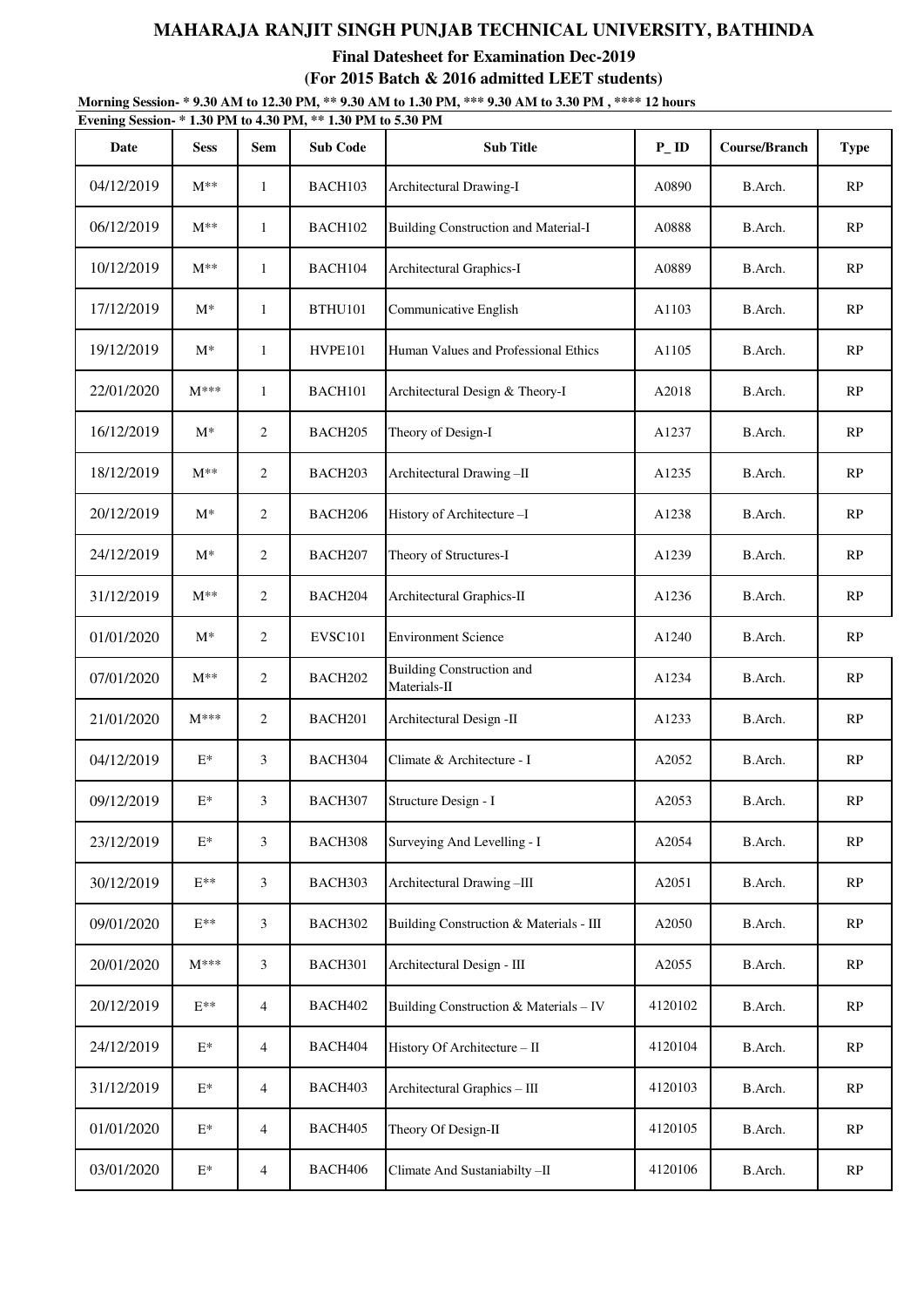**Final Datesheet for Examination Dec-2019 (For 2015 Batch & 2016 admitted LEET students)**

**Morning Session- \* 9.30 AM to 12.30 PM, \*\* 9.30 AM to 1.30 PM, \*\*\* 9.30 AM to 3.30 PM , \*\*\*\* 12 hours**

| Evening Session-*1.30 PM to 4.30 PM, **1.30 PM to 5.30 PM<br>Date | <b>Sess</b>     | <b>Sem</b>     | <b>Sub Code</b> | <b>Sub Title</b>                         | $P$ <sub>-ID</sub> | <b>Course/Branch</b> | <b>Type</b>   |
|-------------------------------------------------------------------|-----------------|----------------|-----------------|------------------------------------------|--------------------|----------------------|---------------|
| 08/01/2020                                                        | $E^*$           | 4              | BACH408         | <b>Building Services-I</b>               | 4120107            | B.Arch.              | RP            |
| 17/01/2020                                                        | $M***$          | $\overline{4}$ | BACH401         | Architectural Design - IV                | 4120101            | B.Arch.              | RP            |
| 19/12/2019                                                        | $E^*$           | $\overline{4}$ | BACH409         | Structure Design - III                   | 4120108            | B.Arch.              | RP            |
| 03/12/2019                                                        | $M^{**}$        | 5              | BACH502         | Building Construction & Materials-V      | 5120102            | B.Arch.              | RP            |
| 05/12/2019                                                        | $M^*$           | 5              | BACH503         | History of Architecture-III              | 5120103            | B.Arch.              | RP            |
| 09/12/2019                                                        | $M^*$           | 5              | BACH504         | Theory of Design-III                     | 5120104            | B.Arch.              | $\mathbf{RP}$ |
| 11/12/2019                                                        | $M^*$           | 5              | BACH507         | <b>Building Services-II</b>              | 5120106            | B.Arch.              | RP            |
| 13/12/2019                                                        | $M^*$           | 5              | BACH505         | Landscape Architecture-I                 | 5120105            | B.Arch.              | RP            |
| 23/12/2019                                                        | $M^*$           | 5              | BACH508         | <b>Structure Design-IV</b>               | 5120107            | B.Arch.              | RP            |
| 15/01/2020                                                        | $M***$          | 5              | BACH501         | Architectural Design - V                 | 5120101            | B.Arch.              | RP            |
| 12/12/2019                                                        | $M^*$           | 6              | BACH603         | History of Architecture-IV               | 6120103            | B.Arch.              | RP            |
| 30/12/2019                                                        | $M^*$           | 6              | BACH604         | <b>Interior Design-I</b>                 | 6120104            | B.Arch.              | RP            |
| 03/01/2020                                                        | $M^{**}$        | 6              | BACH602         | Building Construction & Materials VI     | 6120102            | B.Arch.              | RP            |
| 06/01/2020                                                        | $M^*$           | 6              | BACH607         | Architectural Legislation-I              | 6120107            | B.Arch.              | RP            |
| 08/01/2020                                                        | $M^*$           | 6              | BACH606         | Estimating, Costing and Specifications-I | 6120106            | B.Arch.              | RP            |
| 09/01/2020                                                        | $M^*$           | 6              | BACH605         | <b>Building Services-III</b>             | 6120105            | B.Arch.              | $\mathbf{RP}$ |
| 13/01/2020                                                        | $M***$          | 6              | BACH601         | Architectural Design-VI                  | 6120101            | B.Arch.              | RP            |
| 06/12/2019                                                        | $\mathbf{E}^*$  | 8              | BACH804         | Housing-I                                | 8120104            | B.Arch.              | RP            |
| 11/12/2019                                                        | $E**$           | 8              | BACH802         | Building Construction & Materials-VII    | 8120102            | B.Arch.              | RP            |
| 13/12/2019                                                        | $E^*$           | 8              | BACH803         | Urban Design-I                           | 8120103            | B.Arch.              | RP            |
| 17/12/2019                                                        | $\mathbf{E}^*$  | 8              | BACH805         | High Rise Buildings-I                    | 8120105            | B.Arch.              | RP            |
| 18/12/2019                                                        | $E^*$           | 8              | BACH807         | Sustainable Architecture                 | 8120107            | B.Arch.              | RP            |
| 18/12/2019                                                        | $\mathcal{E}^*$ | 8              | BACH808         | <b>Building Maintenance</b>              | 8120108            | B.Arch.              | RP            |
| 03/12/2019                                                        | $E^*$           | 9              | BACH903         | Town Planning-I                          | 9120103            | B.Arch.              | Reg           |
| 05/12/2019                                                        | $\mathbf{E}^*$  | $\overline{9}$ | BACH904         | Building Economics - I                   | 9120104            | B.Arch.              | Reg           |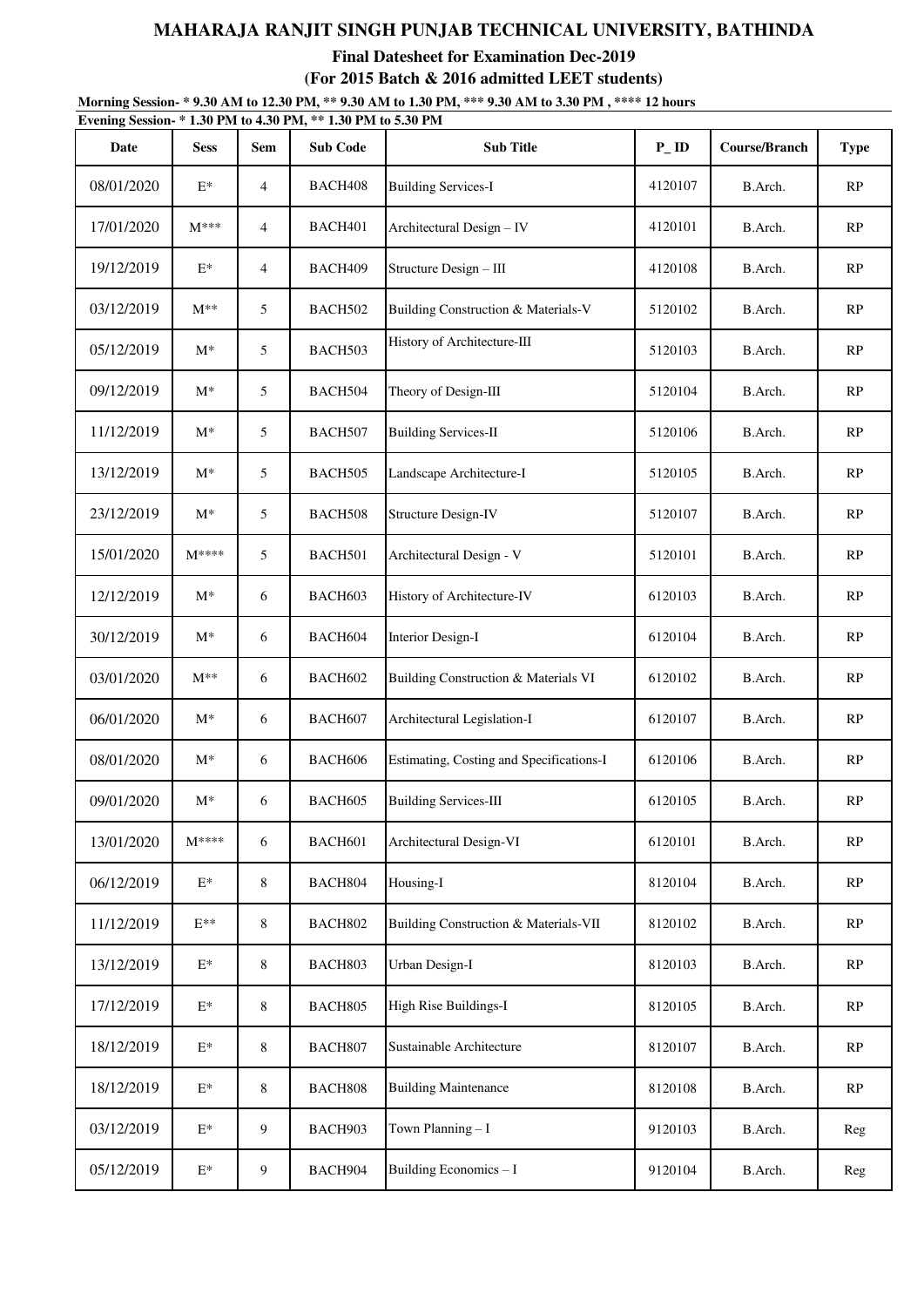**Final Datesheet for Examination Dec-2019 (For 2015 Batch & 2016 admitted LEET students)**

**Morning Session- \* 9.30 AM to 12.30 PM, \*\* 9.30 AM to 1.30 PM, \*\*\* 9.30 AM to 3.30 PM , \*\*\*\* 12 hours**

| Date       | <b>Sess</b> | <b>Sem</b> | <b>Sub Code</b> | <b>Sub Title</b>                         | P ID    | <b>Course/Branch</b> | <b>Type</b> |
|------------|-------------|------------|-----------------|------------------------------------------|---------|----------------------|-------------|
| 10/12/2019 | $E^*$       | 9          | BACH908         | Landscape Architecture -II               | 9120108 | B.Arch.              | Reg         |
| 12/12/2019 | $E**$       | 9          | BACH902         | Building Construction & Materials – VIII | 9120102 | B.Arch.              | Reg         |
| 16/12/2019 | $E^*$       | 9          | BACH905         | Hill Architecture-I                      | 9120105 | B.Arch.              | Reg         |
| 16/12/2019 | $E^*$       | 9          | <b>BACH906</b>  | Vernacular Architecture -I               | 9120106 | B.Arch.              | Reg         |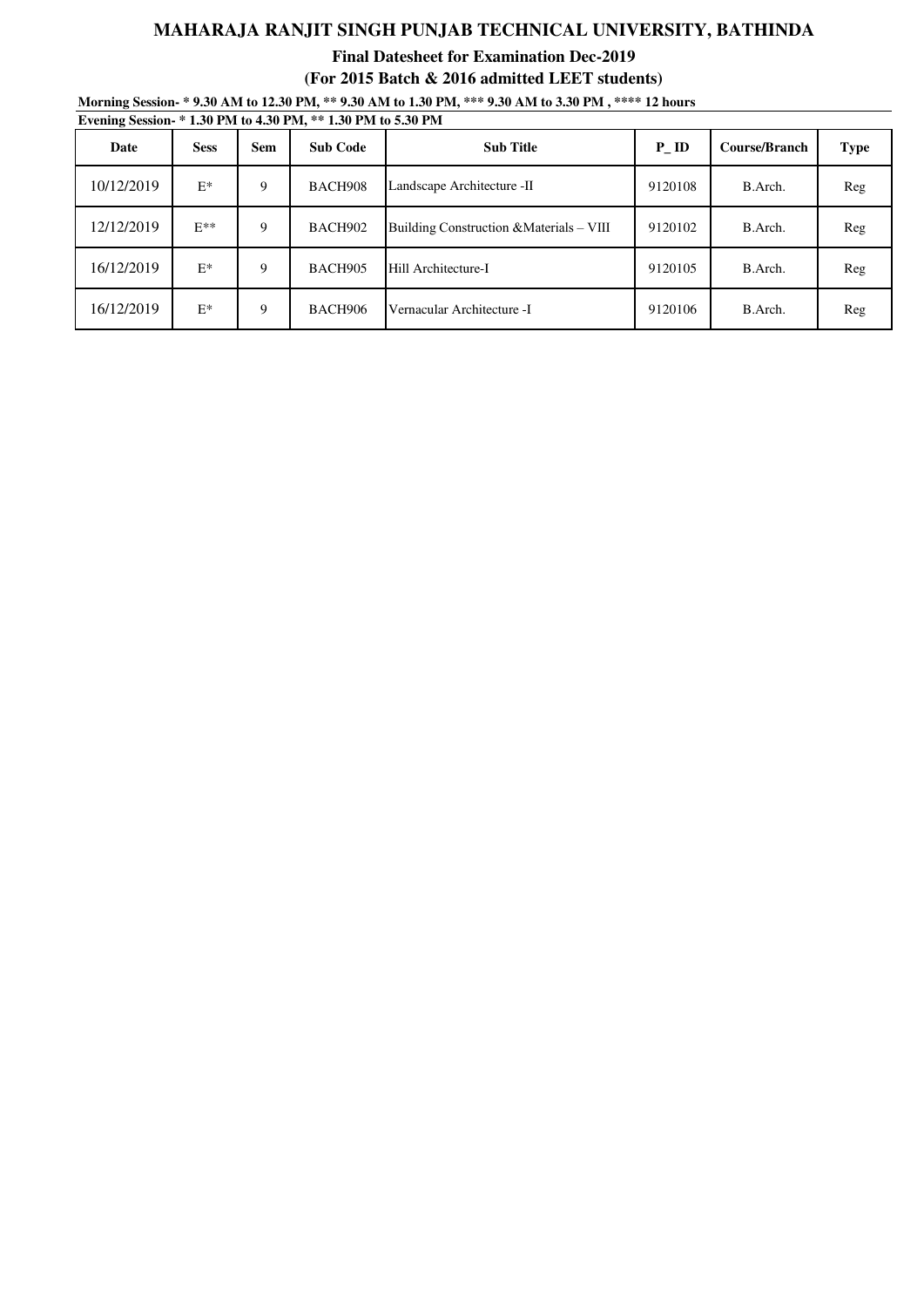**Final Datesheet for Examination Dec-2019**

|             | Time: Morning Session: 9.30 AM to 12.30 PM / Evening Session: 1.30 PM to 4.30 PM |                |                                   |                                           |                   |                             |             |  |  |  |  |  |
|-------------|----------------------------------------------------------------------------------|----------------|-----------------------------------|-------------------------------------------|-------------------|-----------------------------|-------------|--|--|--|--|--|
| <b>Date</b> | <b>Sess</b>                                                                      | <b>Sem</b>     | <b>Sub Code</b>                   | <b>Sub Title</b>                          | $P$ <sub>ID</sub> | <b>Course/Branch</b>        | <b>Type</b> |  |  |  |  |  |
| 03/12/2019  | M                                                                                | 1              | BCOP104                           | <b>Business Mathematics</b>               | <b>B1104</b>      | <b>B.Com</b> (Professional) | RP          |  |  |  |  |  |
| 06/12/2019  | M                                                                                | 1              | BCOP102                           | Business Organization & Management        | B1102             | <b>B.Com</b> (Professional) | RP          |  |  |  |  |  |
| 11/12/2019  | M                                                                                | $\mathbf{1}$   | <b>BCOP105/</b><br><b>BTHU101</b> | Communicative English                     | A1103             | <b>B.Com</b> (Professional) | RP          |  |  |  |  |  |
| 16/12/2019  | M                                                                                | $\mathbf{1}$   | BCOP101                           | <b>Financial Accounting</b>               | <b>B1101</b>      | <b>B.Com</b> (Professional) | RP          |  |  |  |  |  |
| 19/12/2019  | M                                                                                | 1              | HVPE101                           | Human Values and Professional<br>Ethics   | A1105             | <b>B.Com</b> (Professional) | RP          |  |  |  |  |  |
| 23/12/2019  | M                                                                                | 1              | BCOP103                           | Micro Economics                           | B1103             | <b>B.Com</b> (Professional) | RP          |  |  |  |  |  |
| 03/12/2019  | E                                                                                | 2              | BCOP201                           | <b>Advanced Accounting</b>                | B1117             | <b>B.Com</b> (Professional) | RP          |  |  |  |  |  |
| 06/12/2019  | E                                                                                | $\overline{c}$ | BCOP202                           | Mercantile Law                            | <b>B1118</b>      | <b>B.Com</b> (Professional) | RP          |  |  |  |  |  |
| 11/12/2019  | E                                                                                | $\overline{c}$ | BCOP203                           | Macro Economics                           | B1119             | <b>B.Com</b> (Professional) | RP          |  |  |  |  |  |
| 16/12/2019  | E                                                                                | 2              | BCOP205                           | <b>Business Communication</b>             | B1121             | <b>B.Com</b> (Professional) | RP          |  |  |  |  |  |
| 19/12/2019  | E                                                                                | $\overline{c}$ | BCOP206                           | Workshop on IT & E-Commerce               | B1122             | <b>B.Com</b> (Professional) | RP          |  |  |  |  |  |
| 23/12/2019  | E                                                                                | $\overline{c}$ | BCOP204                           | <b>Business Statistics</b>                | B1120             | <b>B.Com</b> (Professional) | RP          |  |  |  |  |  |
| 04/12/2019  | M                                                                                | 3              | BCOP301                           | Corporate Accounting-I                    | B1124             | <b>B.Com</b> (Professional) | RP          |  |  |  |  |  |
| 09/12/2019  | M                                                                                | 3              | BCOP302                           | Company Law                               | B1125             | <b>B.Com</b> (Professional) | RP          |  |  |  |  |  |
| 12/12/2019  | M                                                                                | 3              | BCOP303                           | Money, Banking and International<br>Trade | B1126             | <b>B.Com</b> (Professional) | RP          |  |  |  |  |  |
| 17/12/2019  | M                                                                                | 3              | BCOP304                           | <b>Operation Research</b>                 | B1127             | <b>B.Com</b> (Professional) | RP          |  |  |  |  |  |
| 20/12/2019  | M                                                                                | 3              | BCOP306                           | <b>Indian Economic Problems</b>           | B1129             | <b>B.Com</b> (Professional) | RP          |  |  |  |  |  |
| 24/12/2019  | M                                                                                | 3              | BCOP305                           | Human Resource Management                 | B1128             | <b>B.Com</b> (Professional) | RP          |  |  |  |  |  |
| 04/12/2019  | E                                                                                | 4              | <b>BCOP401</b>                    | Corporate Accounting-II                   | 4140101           | <b>B.Com</b> (Professional) | RP          |  |  |  |  |  |
| 09/12/2019  | E                                                                                | 4              | <b>BCOP402</b>                    | <b>Indirect Tax Laws</b>                  | 4140102           | <b>B.Com</b> (Professional) | RP          |  |  |  |  |  |
| 12/12/2019  | E                                                                                | $\overline{4}$ | BCOP403                           | <b>Cost Accounting-I</b>                  | 4140103           | <b>B.Com</b> (Professional) | RP          |  |  |  |  |  |
| 17/12/2019  | $\mathbf E$                                                                      | 4              | BCOP404                           | <b>Business Finance</b>                   | 4140104           | <b>B.Com</b> (Professional) | RP          |  |  |  |  |  |
| 20/12/2019  | $\mathbf E$                                                                      | $\overline{4}$ | BCOP405                           | Management of Financial Services          | 4140105           | <b>B.Com</b> (Professional) | RP          |  |  |  |  |  |
| 05/12/2019  | M                                                                                | 5              | BCOP501                           | Cost Accounting-II                        | 5140101           | <b>B.Com</b> (Professional) | RP          |  |  |  |  |  |
| 10/12/2019  | M                                                                                | 5              | BCOP502                           | Income Tax-I                              | 5140102           | <b>B.Com</b> (Professional) | RP          |  |  |  |  |  |
| 13/12/2019  | M                                                                                | 5              | BCOP504                           | <b>Management Accounting</b>              | 5140104           | <b>B.Com</b> (Professional) | RP          |  |  |  |  |  |
| 18/12/2019  | M                                                                                | 5              | BCOP503                           | <b>Marketing Management</b>               | 5140103           | <b>B.Com</b> (Professional) | RP          |  |  |  |  |  |
| 05/12/2019  | E                                                                                | 6              | BCOP601                           | Income Tax-II                             | 6140101           | <b>B.Com</b> (Professional) | RP          |  |  |  |  |  |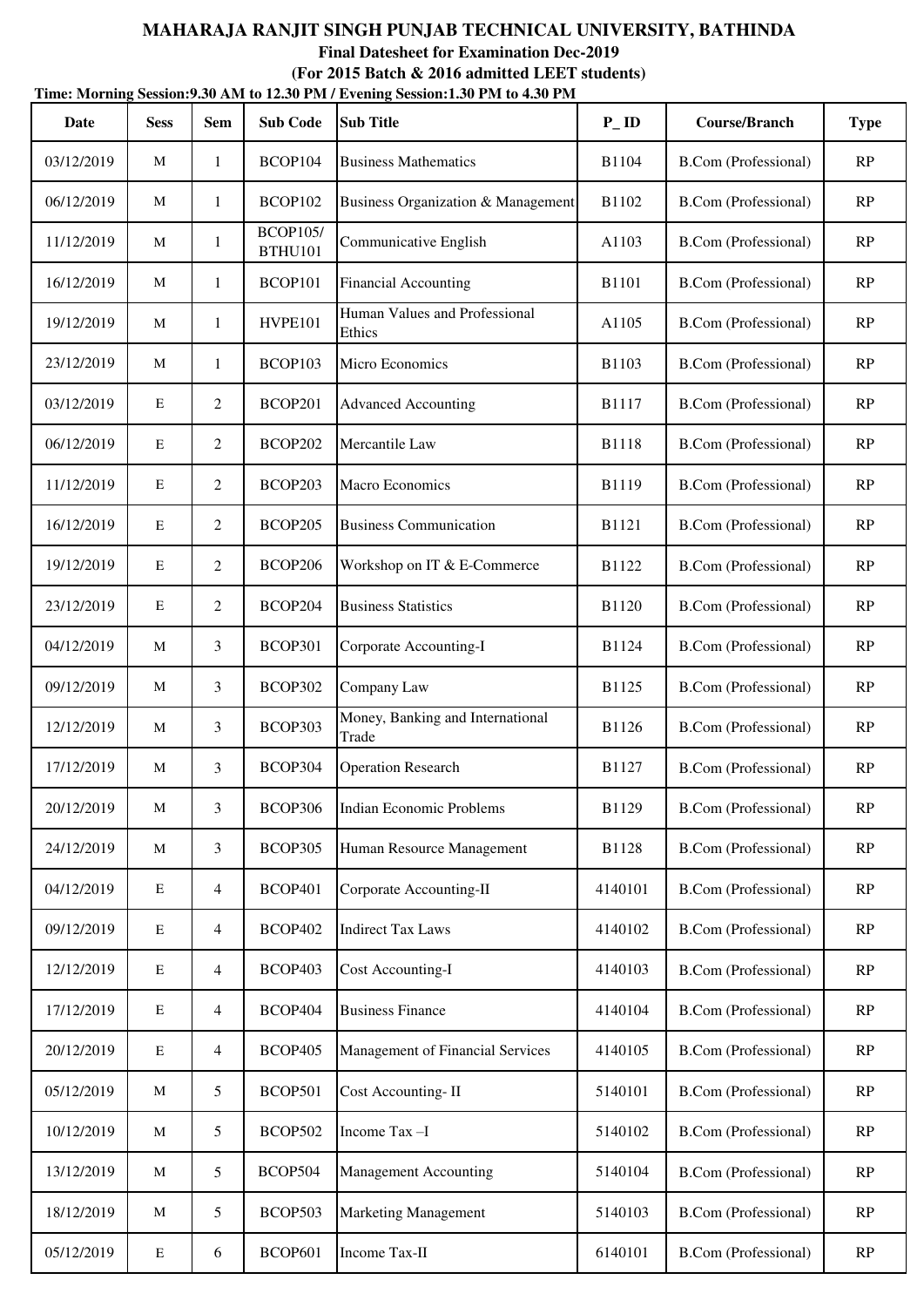**Final Datesheet for Examination Dec-2019**

|             | Time: Morning Session: 9.30 AM to 12.30 PM / Evening Session: 1.30 PM to 4.30 PM |                |                 |                                                                    |                   |                             |             |  |  |  |  |
|-------------|----------------------------------------------------------------------------------|----------------|-----------------|--------------------------------------------------------------------|-------------------|-----------------------------|-------------|--|--|--|--|
| <b>Date</b> | <b>Sess</b>                                                                      | <b>Sem</b>     | <b>Sub Code</b> | <b>Sub Title</b>                                                   | $P$ <sub>ID</sub> | <b>Course/Branch</b>        | <b>Type</b> |  |  |  |  |
| 10/12/2019  | E                                                                                | 6              | <b>BCOP602</b>  | Industrial relations and Labour Laws                               | 6140102           | <b>B.Com</b> (Professional) | RP          |  |  |  |  |
| 13/12/2019  | $\mathbf E$                                                                      | 6              | BCOP603         | <b>Financial Management</b>                                        | 6140103           | <b>B.Com</b> (Professional) | RP          |  |  |  |  |
| 18/12/2019  | E                                                                                | 6              | BCOP605         | <b>Entrepreneurship Development</b>                                | 6140105           | <b>B.Com</b> (Professional) | RP          |  |  |  |  |
| 24/12/2019  | E                                                                                | 6              | <b>EVSE101</b>  | <b>Environmental Science</b>                                       | 6140104           | <b>B.Com</b> (Professional) | RP          |  |  |  |  |
|             |                                                                                  |                |                 |                                                                    |                   |                             |             |  |  |  |  |
| 03/12/2019  | M                                                                                | $\mathbf{1}$   | BPHM102         | Pharmaceutical Chemistry-I<br>(Inorganic Pharmaceutical Chemistry) | D1103             | <b>B.Pharma</b>             | RP          |  |  |  |  |
| 09/12/2019  | M                                                                                | $\mathbf{1}$   | BPHM103         | Pharmaceutical Analysis-I                                          | D1104             | <b>B.Pharma</b>             | RP          |  |  |  |  |
| 13/12/2019  | M                                                                                | $\mathbf{1}$   | <b>BTHU101</b>  | Communicative English                                              | D1101             | <b>B.Pharma</b>             | RP          |  |  |  |  |
| 19/12/2019  | M                                                                                | $\mathbf{1}$   | BPHM101         | Pharmacognosy-I                                                    | D1102             | <b>B.Pharma</b>             | RP          |  |  |  |  |
| 26/12/2019  | M                                                                                | $\mathbf{1}$   | BPHM105         | Introduction to Dosage Form                                        | D1106             | <b>B.Pharma</b>             | RP          |  |  |  |  |
| 31/12/2019  | M                                                                                | $\mathbf{1}$   | BPHM104         | Computer Science & Application                                     | D1105             | <b>B.Pharma</b>             | RP          |  |  |  |  |
| 03/12/2019  | $\mathbf E$                                                                      | $\overline{2}$ | BPHM201         | Pharmaceutics-I (Dispensing &<br>Community Pharmacy)               | D1112             | <b>B.Pharma</b>             | RP          |  |  |  |  |
| 09/12/2019  | $\mathbf E$                                                                      | $\overline{2}$ | BPHM204         | Anatomy, Physiology & Health<br>Education-I                        | D1115             | <b>B.Pharma</b>             | RP          |  |  |  |  |
| 13/12/2019  | $\mathbf E$                                                                      | 2              | BPHM202         | Pharmaceutical Chemistry-II<br>(Physical Chemistry)                | D1113             | <b>B.Pharma</b>             | RP          |  |  |  |  |
| 19/12/2019  | $\mathbf E$                                                                      | $\overline{2}$ | HVPE101         | Human Values and Professional<br>Ethics                            | A2041             | <b>B.Pharma</b>             | RP          |  |  |  |  |
| 26/12/2019  | E                                                                                | $\overline{2}$ | BPHM205         | Pharmaceutics-II (Hospital Pharmacy)                               | D <sub>1116</sub> | <b>B.Pharma</b>             | RP          |  |  |  |  |
| 01/01/2020  | $\mathbf E$                                                                      | $\overline{2}$ | BPHM203         | Pharmaceutical Chemistry-III<br>(Organic Chemistry)                | D1114             | <b>B.Pharma</b>             | RP          |  |  |  |  |
| 04/12/2019  | M                                                                                | 3              | <b>BPHM302</b>  | Pharmacognosy-II                                                   | D1123             | <b>B.Pharma</b>             | RP          |  |  |  |  |
| 10/12/2019  | M                                                                                | 3              | BPHM304         | Anatomy, Physiology & Health<br>Education-II                       | D1125             | <b>B.Pharma</b>             | RP          |  |  |  |  |
| 16/12/2019  | M                                                                                | 3              | BPHM303         | Pharmaceutics-III (Unit Operation-I)                               | D1124             | <b>B.Pharma</b>             | RP          |  |  |  |  |
| 20/12/2019  | M                                                                                | 3              | BPHM305         | Pharmaceutical Industrial<br>Management                            | D1126             | <b>B.Pharma</b>             | RP          |  |  |  |  |
| 27/12/2019  | M                                                                                | 3              | BPHM306         | Pharmaceutical Chemistry-IV<br>(Organic Chemistry-II)              | D1127             | <b>B.Pharma</b>             | RP          |  |  |  |  |
| 01/01/2020  | M                                                                                | $\mathfrak{Z}$ | BPHM301         | <b>Pharmaceutical Mathematics</b>                                  | D1122             | <b>B.Pharma</b>             | RP          |  |  |  |  |
| 04/12/2019  | $\mathbf E$                                                                      | $\overline{4}$ | BPHM401         | Pharmaceutics-IV (Unit Operation-II)                               | 4170101           | <b>B.Pharma</b>             | RP          |  |  |  |  |
| 10/12/2019  | ${\bf E}$                                                                        | $\overline{4}$ | BPHM402         | Pharmaceutical Analysis-II                                         | 4170102           | <b>B.Pharma</b>             | RP          |  |  |  |  |
| 16/12/2019  | ${\bf E}$                                                                        | $\overline{4}$ | BPHM403         | Pharmacognosy-III                                                  | 4170103           | <b>B.Pharma</b>             | RP          |  |  |  |  |
| 20/12/2019  | $\mathbf E$                                                                      | $\overline{4}$ | BPHM405         | Pharmaceutics-V (Physical Pharmacy)                                | 4170105           | <b>B.Pharma</b>             | RP          |  |  |  |  |
| 27/12/2019  | ${\bf E}$                                                                        | $\overline{4}$ | BPHM406         | <b>Intellectual Property Rights</b>                                | 4170106           | <b>B.Pharma</b>             | RP          |  |  |  |  |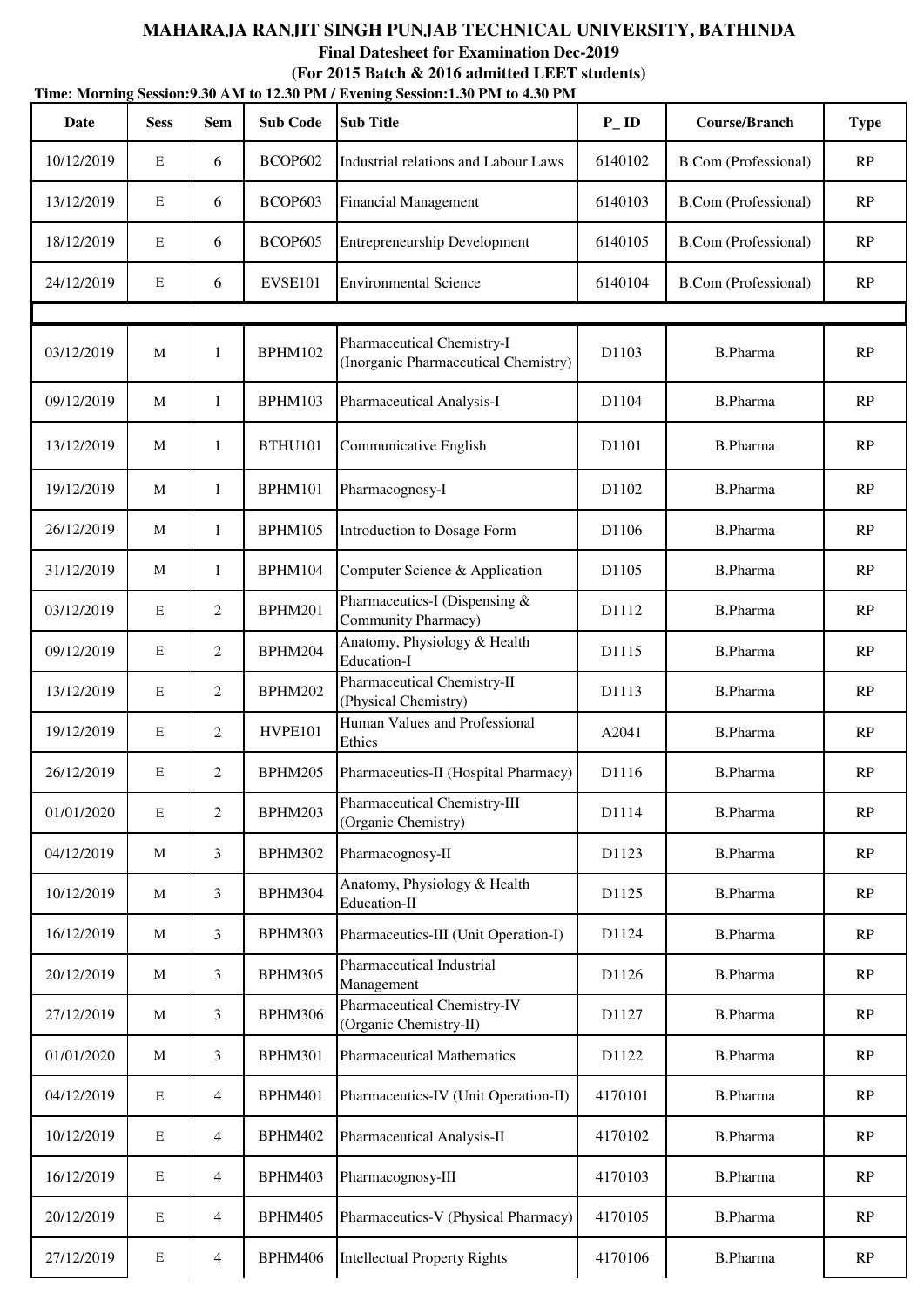|            | Time: Morning Session: 9.30 AM to 12.30 PM / Evening Session: 1.30 PM to 4.30 PM |                |                 |                                                            |                   |                      |             |  |  |  |  |  |
|------------|----------------------------------------------------------------------------------|----------------|-----------------|------------------------------------------------------------|-------------------|----------------------|-------------|--|--|--|--|--|
| Date       | <b>Sess</b>                                                                      | <b>Sem</b>     | <b>Sub Code</b> | <b>Sub Title</b>                                           | $P$ <sub>ID</sub> | <b>Course/Branch</b> | <b>Type</b> |  |  |  |  |  |
| 03/01/2020 | E                                                                                | $\overline{4}$ | BPHM404         | Pathophysiology of Common Diseases                         | 4170104           | <b>B.Pharma</b>      | RP          |  |  |  |  |  |
| 05/12/2019 | M                                                                                | 5              | <b>BPHM501</b>  | Pharmaceutical Chemistry-V<br>(Biochemistry)               | 5170101           | <b>B.Pharma</b>      | RP          |  |  |  |  |  |
| 11/12/2019 | M                                                                                | 5              | BPHM503         | Pharmacology-I                                             | 5170103           | <b>B.Pharma</b>      | RP          |  |  |  |  |  |
| 17/12/2019 | M                                                                                | 5              | BPHM504         | Pharmacognosy-IV                                           | 5170104           | <b>B.Pharma</b>      | RP          |  |  |  |  |  |
| 23/12/2019 | M                                                                                | 5              | BPHM502         | Pharmaceutics-VI (Pharmaceutical<br>Technology-I)          | 5170102           | <b>B.Pharma</b>      | RP          |  |  |  |  |  |
| 30/12/2019 | $\mathbf M$                                                                      | 5              | BPHM505         | Pharmaceutics-VII (Biopharmaceutics<br>& Pharmacokinetics) | 5170105           | <b>B.Pharma</b>      | RP          |  |  |  |  |  |
| 05/12/2019 | $\mathbf E$                                                                      | 6              | <b>EVSC101</b>  | <b>Environmental Science</b>                               | 6170101           | <b>B.Pharma</b>      | RP          |  |  |  |  |  |
| 11/12/2019 | $\mathbf E$                                                                      | 6              | BPHM601         | Pharmaceutical Chemistry-VI<br>(Medicinal Chemistry-I)     | 6170102           | <b>B.Pharma</b>      | RP          |  |  |  |  |  |
| 17/12/2019 | $\mathbf E$                                                                      | 6              | BPHM602         | Pharmaceutical Jurisprudence &<br>Ethics                   | 6170103           | <b>B.Pharma</b>      | RP          |  |  |  |  |  |
| 23/12/2019 | $\mathbf E$                                                                      | 6              | BPHM603         | Pharmacology-II                                            | 6170104           | <b>B.Pharma</b>      | RP          |  |  |  |  |  |
| 30/12/2019 | $\mathbf E$                                                                      | 6              | BPHM604         | Pharmacognosy-V                                            | 6170105           | <b>B.Pharma</b>      | RP          |  |  |  |  |  |
| 06/01/2020 | $\mathbf E$                                                                      | 6              | BPHM605         | Pharmaceutical Microbiology                                | 6170106           | <b>B.Pharma</b>      | RP          |  |  |  |  |  |
| 06/12/2019 | M                                                                                | $\tau$         | BPHM701         | Pharmaceutical Biotechnology                               | 7170101           | <b>B.Pharma</b>      | RP          |  |  |  |  |  |
| 12/12/2019 | M                                                                                | $\tau$         | BPHM702         | Pharmaceutics-VIII (Pharmaceutical<br>Technology-II)       | 7170102           | <b>B.Pharma</b>      | RP          |  |  |  |  |  |
| 18/12/2019 | M                                                                                | $\overline{7}$ | BPHM703         | Pharmacology-III                                           | 7170103           | <b>B.Pharma</b>      | RP          |  |  |  |  |  |
| 24/12/2019 | M                                                                                | $\overline{7}$ | BPHM704         | Pharmaceutical Chemistry-VII<br>(Medicinal Chemistry-II)   | 7170104           | <b>B.Pharma</b>      | RP          |  |  |  |  |  |
| 06/12/2019 | $\mathbf E$                                                                      | 8              | <b>BPHM 801</b> | Pharmaceutics-IX (Dosage Form<br>Design)                   | 8170101           | <b>B.Pharma</b>      | RP          |  |  |  |  |  |
| 12/12/2019 | ${\bf E}$                                                                        | 8              | <b>BPHM 802</b> | Pharmaceutical Analysis-III                                | 8170102           | <b>B.Pharma</b>      | RP          |  |  |  |  |  |
| 18/12/2019 | $\mathbf E$                                                                      | 8              | <b>BPHM 803</b> | Pharmacognosy-VI                                           | 8170103           | <b>B.Pharma</b>      | RP          |  |  |  |  |  |
| 24/12/2019 | $\mathbf E$                                                                      | 8              | <b>BPHM 805</b> | Pharmaceutical Chemistry-VIII<br>(Medical Chemistry-III)   | 8170105           | <b>B.Pharma</b>      | RP          |  |  |  |  |  |
| 31/12/2019 | ${\bf E}$                                                                        | 8              | <b>BPHM 804</b> | Pharmacology-IV (Clinical Pharmacy<br>& Drug Interaction)  | 8170104           | <b>B.Pharma</b>      | RP          |  |  |  |  |  |
|            |                                                                                  |                |                 |                                                            |                   |                      |             |  |  |  |  |  |
| 03/12/2019 | $\mathbf{M}$                                                                     | 1st Yr         | PDPB101         | Human Anatomy and Physiology                               | D0164             | Pharm. D             | RP          |  |  |  |  |  |
| 05/12/2019 | M                                                                                | 1st Yr         | PDPB103         | Medicinal Biochemistry                                     | D0166             | Pharm. D             | RP          |  |  |  |  |  |
| 09/12/2019 | M                                                                                | 1st Yr         | PDPB104         | Pharmaceutical Organic Chemistry                           | D0167             | Pharm. D             | RP          |  |  |  |  |  |
| 11/12/2019 | M                                                                                | 1st Yr         | PDPB105         | Pharmaceutical Inorganic Chemistry                         | D0168             | Pharm. D             | RP          |  |  |  |  |  |
| 13/12/2019 | M                                                                                | 1st Yr         | PDPB106         | <b>Remedial Mathematics</b>                                | D0170             | Pharm. D             | RP          |  |  |  |  |  |
| 17/12/2019 | M                                                                                | 1st Yr         | PDPB102         | Pharmaceutics                                              | D0165             | Pharm. D             | RP          |  |  |  |  |  |
| 19/12/2019 | M                                                                                | 1st Yr         | PDPB106         | <b>Remedial Biology</b>                                    | D0169             | Pharm. D             | RP          |  |  |  |  |  |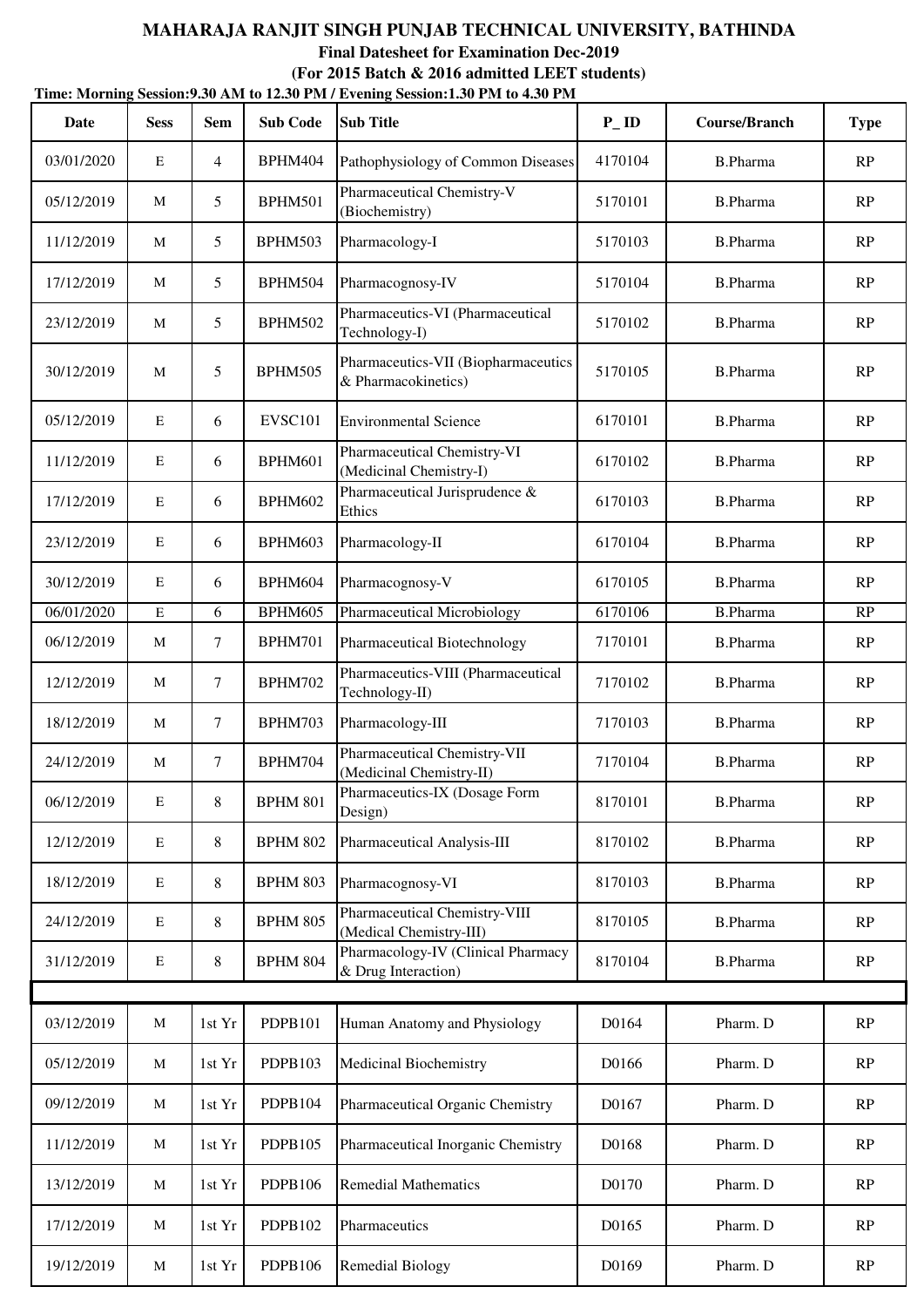**Time: Morning Session:9.30 AM to 12.30 PM / Evening Session:1.30 PM to 4.30 PM (For 2015 Batch & 2016 admitted LEET students)**

| Date       | <b>Sess</b> | <b>Sem</b>   | <b>Sub Code</b>  | <b>Sub Title</b>                             | $P$ <sub>ID</sub> | <b>Course/Branch</b>      | <b>Type</b> |
|------------|-------------|--------------|------------------|----------------------------------------------|-------------------|---------------------------|-------------|
| 03/12/2019 | E           | 2nd Yr       | <b>PDPB201</b>   | Pathophysiology                              | 2180101           | Pharm. D                  | RP          |
| 05/12/2019 | $\mathbf E$ | 2nd Yr       | <b>PDPB202</b>   | Pharmaceutical Microbiology                  | 2180102           | Pharm. D                  | RP          |
| 09/12/2019 | E           | 2nd Yr       | PDPB203          | Pharmacognosy &<br>Phytopharmaceuticals      | 2180103           | Pharm. D                  | RP          |
| 11/12/2019 | E           | 2nd Yr       | PDPB204          | Pharmacology-I                               | 2180104           | Pharm. D                  | RP          |
| 13/12/2019 | E           | 2nd Yr       | PDPB205          | <b>Community Pharmacy</b>                    | 2180105           | Pharm. D                  | RP          |
| 17/12/2019 | E           | 2nd Yr       | <b>PDPB206</b>   | Pharmacotherapeutics-I                       | 2180106           | Pharm. D                  | RP          |
| 04/12/2019 | M           | 3rd Yr       | <b>PDPB301</b>   | Pharmacology-II                              | 3180101           | Pharm. D                  | RP          |
| 06/12/2019 | M           | 3rd Yr       | <b>PDPB302</b>   | <b>Pharmaceutical Analysis</b>               | 3180102           | Pharm. D                  | RP          |
| 10/12/2019 | M           | 3rd Yr       | PDPB303          | Pharmacotherapeutics-II                      | 3180103           | Pharm. D                  | RP          |
| 12/12/2019 | M           | 3rd Yr       | PDPB304          | Pharmaceutical Jurisprudence                 | 3180104           | Pharm. D                  | RP          |
| 16/12/2019 | M           | 3rd Yr       | PDPB305          | Medicinal Chemistry                          | 3180105           | Pharm. D                  | RP          |
| 18/12/2019 | M           | 3rd Yr       | <b>PDPB306</b>   | <b>Pharmaceutical Formulations</b>           | 3180106           | Pharm. D                  | RP          |
| 04/12/2019 | E           | 4th Yr       | <b>PDPB401</b>   | Pharmacotherapeutics-III                     | 4180101           | Pharm. D                  | RP          |
| 06/12/2019 | E           | 4th Yr       | <b>PDPB402</b>   | Hospital Pharmacy                            | 4180102           | Pharm. D                  | RP          |
| 10/12/2019 | E           | 4th Yr       | PDPB403          | <b>Clinical Pharmacy</b>                     | 4180103           | Pharm. D                  | RP          |
| 12/12/2019 | E           | 4th Yr       | PDPB404          | Biostatistics & Research Methodology         | 4180104           | Pharm. D                  | RP          |
| 16/12/2019 | E           | 4th Yr       | PDPB405          | Biopharmaceutics &<br>Pharmacokinetics       | 4180105           | Pharm. D                  | RP          |
| 18/12/2019 | $\mathbf E$ | 4th Yr       | <b>PDPB406</b>   | <b>Clinical Toxicology</b>                   | 4180106           | Pharm. D                  | RP          |
|            |             |              |                  |                                              |                   |                           |             |
| 03/12/2019 | M           | $\mathbf{1}$ | BSc FD101        | <b>Elements of Textile</b>                   | A2146             | B.Sc.<br>(Fashion Design) | RP          |
| 06/12/2019 | M           | $\mathbf{1}$ | BSc FD105        | Indian Art Appreciation                      | A2147             | B.Sc.<br>(Fashion Design) | RP          |
| 10/12/2019 | M           | 1            | BSc FD112        | Communication & Soft Skills                  | A2150             | B.Sc.<br>(Fashion Design) | RP          |
| 11/12/2019 | M           | $\mathbf{1}$ | BSc FD110        | <b>Elements of Fashion</b>                   | A2149             | B.Sc.<br>(Fashion Design) | RP          |
| 12/12/2019 | M           | 1            | BSc FD107        | <b>History of Indian Costumes</b>            | A2148             | B.Sc.<br>(Fashion Design) | RP          |
| 03/12/2019 | E           | 2            | <b>BSc FD208</b> | Traditional Indian Textile &<br>Embroideries | A2602             | B.Sc.<br>(Fashion Design) | RP          |
| 05/12/2019 | $\mathbf E$ | 2            | BSc FD209        | <b>History Of Western Costumes</b>           | A2603             | B.Sc.<br>(Fashion Design) | RP          |
| 09/12/2019 | $\mathbf E$ | 2            | BSc FD211        | Dyeing & Printing                            | A2604             | B.Sc.<br>(Fashion Design) | RP          |
| 04/12/2019 | M           | 3            | BScFD308         | Market Research                              | A3196             | B.Sc.<br>(Fashion Design) | RP          |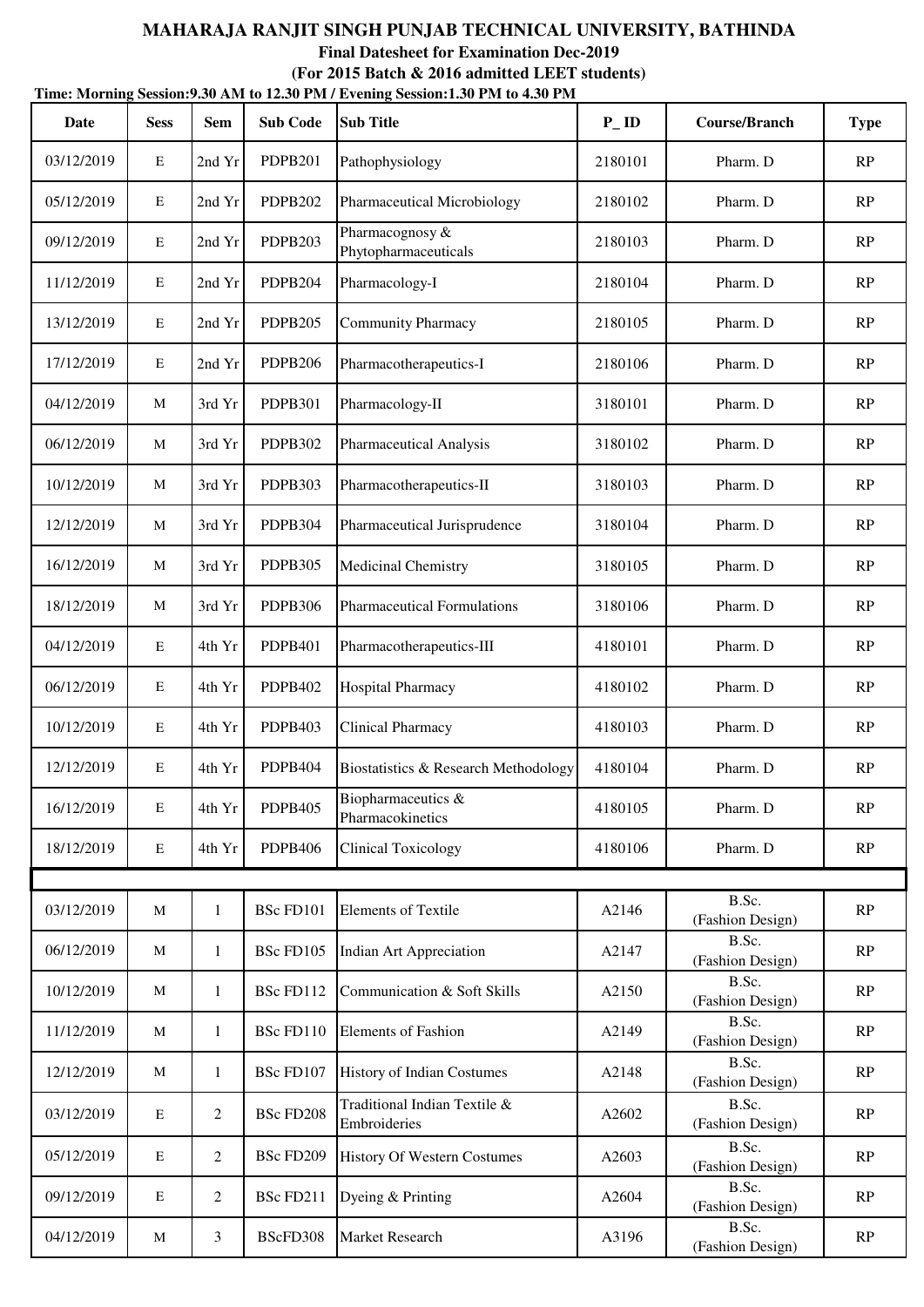| Time: Morning Session: 9.30 AM to 12.30 PM / Evening Session: 1.30 PM to 4.30 PM |              |                 |                 |                                             |                    |                           |             |  |  |  |
|----------------------------------------------------------------------------------|--------------|-----------------|-----------------|---------------------------------------------|--------------------|---------------------------|-------------|--|--|--|
| <b>Date</b>                                                                      | <b>Sess</b>  | <b>Sem</b>      | <b>Sub Code</b> | <b>Sub Title</b>                            | $P$ <sub>-ID</sub> | <b>Course/Branch</b>      | <b>Type</b> |  |  |  |
| 09/12/2019                                                                       | M            | $\mathfrak{Z}$  | BScFD302        | Modern Art Appreciation                     | A3194              | B.Sc.<br>(Fashion Design) | RP          |  |  |  |
| 04/12/2019                                                                       | $\mathbf E$  | $\overline{4}$  | BScFD405        | <b>Fundamental of Apparel</b><br>Production | 4130301            | B.Sc.<br>(Fashion Design) | RP          |  |  |  |
| 06/12/2019                                                                       | $\mathbf E$  | $\overline{4}$  | BScFD406        | Survey of Apparel<br>Merchandising          | 4130302            | B.Sc.<br>(Fashion Design) | RP          |  |  |  |
| 05/12/2019                                                                       | $\mathbf E$  | 5               | BScFD504        | Marketing & Business Strategy               | 5130301            | B.Sc.<br>(Fashion Design) | RP          |  |  |  |
|                                                                                  |              |                 |                 |                                             |                    |                           |             |  |  |  |
| 03/12/2019                                                                       | M            | 1               | <b>BSFT101</b>  | <b>Elements of Fashion</b>                  | F0134              | B.Sc. FT                  | RP          |  |  |  |
| 06/12/2019                                                                       | M            | $\mathbf{1}$    | <b>BSFT103</b>  | Introduction to Textiles-I                  | F0136              | B.Sc. FT                  | RP          |  |  |  |
| 10/12/2019                                                                       | $\mathbf{M}$ | $\mathbf{1}$    | <b>BSFT102</b>  | <b>Communication and Soft Skills</b>        | F0135              | B.Sc. FT                  | RP          |  |  |  |
| 17/12/2019                                                                       | M            | 2               | <b>BSFT201</b>  | Introduction to Textiles -II                | F0140              | B.Sc. FT                  | RP          |  |  |  |
| 19/12/2019                                                                       | M            | 2               | HVPE101         | Human Values and Professional<br>Ethics     | A1105              | B.Sc. FT                  | RP          |  |  |  |
| 04/12/2019                                                                       | M            | 3               | <b>BSFT301</b>  | History of India Costumes                   | F0420              | B.Sc. FT                  | RP          |  |  |  |
| 09/12/2019                                                                       | M            | 3               | <b>BSFT302</b>  | Textile Dyeing and Printing                 | F0421              | B.Sc. FT                  | RP          |  |  |  |
| 12/12/2019                                                                       | M            | 3               | <b>BSFT303</b>  | <b>Traditional Indian Textiles</b>          | F0422              | B.Sc. FT                  | RP          |  |  |  |
| 04/12/2019                                                                       | $\mathbf E$  | $\overline{4}$  | <b>BSFT401</b>  | <b>Fashion Studies</b>                      | 4130201            | B.Sc. FT                  | RP          |  |  |  |
| 09/12/2019                                                                       | $\mathbf E$  | $\overline{4}$  | <b>BSFT402</b>  | History of World Costumes                   | 4130202            | B.Sc. FT                  | RP          |  |  |  |
| 05/12/2019                                                                       | M            | $5\overline{)}$ | <b>BSFT501</b>  | Art Appreciation                            | 5130201            | B.Sc. FT                  | RP          |  |  |  |
| 11/12/2019                                                                       | $\mathbf{M}$ | 5               | <b>BSFT503</b>  | Principles of Fashion Marketing             | 5130202            | B.Sc. FT                  | RP          |  |  |  |
| 05/12/2019                                                                       | $\mathbf E$  | 6               | <b>BSFT601</b>  | Knitting Technology                         | 6130201            | B.Sc. FT                  | RP          |  |  |  |
| 10/12/2019                                                                       | $\mathbf E$  | 6               | <b>BSFT602</b>  | Production Management & Quality<br>Control  | 6130202            | B.Sc. FT                  | RP          |  |  |  |
| 11/12/2019                                                                       | $\mathbf E$  | 6               | <b>BSFT603</b>  | Production Promotion and<br>Development     | 6130203            | B.Sc. FT                  | RP          |  |  |  |
| 12/12/2019                                                                       | $\mathbf E$  | 6               | <b>BSFT604</b>  | Introduction to Fashion<br>Merchandising    | 6130204            | B.Sc. FT                  | RP          |  |  |  |
| 13/12/2019                                                                       | ${\bf E}$    | 6               | <b>BSFT605</b>  | Entrepreneurship                            | 6130205            | B.Sc. FT                  | RP          |  |  |  |
|                                                                                  |              |                 |                 |                                             |                    |                           |             |  |  |  |
| 03/12/2019                                                                       | M            | $\mathbf{1}$    | BTA01           | <b>Basics of Tourism</b>                    | C0531              | B.Sc.(ATHM)               | RP          |  |  |  |
| 06/12/2019                                                                       | M            | $\mathbf{1}$    | BTA02           | Tourism Products & Services Part-I          | C0532              | B.Sc.(ATHM)               | RP          |  |  |  |
| 10/12/2019                                                                       | M            | $\mathbf{1}$    | BTA03           | <b>Basics of Management</b>                 | C0533              | B.Sc.(ATHM)               | RP          |  |  |  |
| 16/12/2019                                                                       | M            | $\mathbf{1}$    | BTA04           | Geography of Tourism -I                     | C0534              | B.Sc.(ATHM)               | RP          |  |  |  |
| 19/12/2019                                                                       | M            | $\mathbf{1}$    | BTA05           | Customer Care & Interpersonal Skills        | C0535              | B.Sc.(ATHM)               | RP          |  |  |  |
| 03/12/2019                                                                       | ${\bf E}$    | $\overline{2}$  | <b>BTA06</b>    | Tourism Product and Services-II             | C0540              | B.Sc.(ATHM)               | RP          |  |  |  |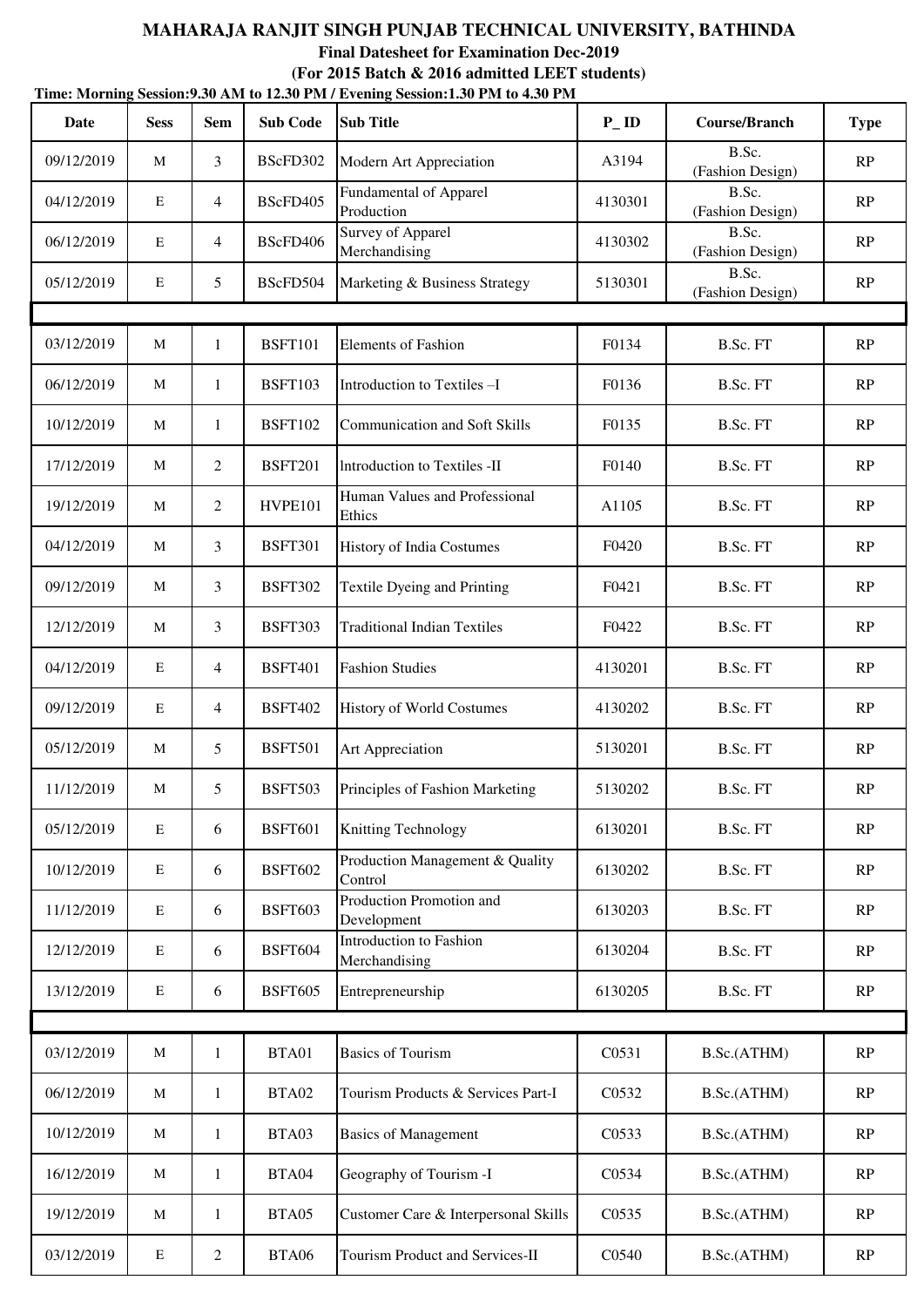| Date       | <b>Sess</b> | <b>Sem</b>     | <b>Sub Code</b> | THIIC, MOTHING SCSSION, SWO ANT to 12.30 I M / EVERING SCSSION, I.JO I M to 4.30 I M<br><b>Sub Title</b> | $P$ <sub>ID</sub>  | <b>Course/Branch</b> | <b>Type</b>            |
|------------|-------------|----------------|-----------------|----------------------------------------------------------------------------------------------------------|--------------------|----------------------|------------------------|
| 05/12/2019 | E           | $\overline{2}$ | BTA07           | Tourism Industry Profile                                                                                 | C <sub>0541</sub>  | B.Sc.(ATHM)          | RP                     |
| 09/12/2019 | E           | $\overline{2}$ | BTA08           | <b>Tourism Management</b>                                                                                | C <sub>0542</sub>  | B.Sc.(ATHM)          | RP                     |
| 11/12/2019 | $\mathbf E$ | 2              | BTA09           | Geography of Tourism -II                                                                                 | C0543              | B.Sc.(ATHM)          | RP                     |
| 13/12/2019 | E           | 2              | BTA10           | Human Resource Management                                                                                | C0544              | B.Sc.(ATHM)          | RP                     |
| 04/12/2019 | M           | 3              | BTA11           | Dimensions of International<br>Tourism                                                                   | C1150              | B.Sc.(ATHM)          | RP                     |
| 09/12/2019 | M           | 3              | BTA12           | Geography of Tourism -III                                                                                | C <sub>1151</sub>  | B.Sc.(ATHM)          | RP                     |
| 12/12/2019 | M           | 3              | BTA13           | Sales Marketing & PR in Service<br>Industry                                                              | C <sub>1152</sub>  | B.Sc.(ATHM)          | RP                     |
| 17/12/2019 | M           | 3              | BTA14           | <b>Business Communication</b>                                                                            | C <sub>1153</sub>  | B.Sc.(ATHM)          | RP                     |
| 20/12/2019 | M           | 3              | BTA16           | Front Office Operations-<br>Reservations & Registrations                                                 | C1154              | B.Sc.(ATHM)          | RP                     |
| 23/12/2019 | M           | 3              | BTA17           | English                                                                                                  | C1155              | B.Sc.(ATHM)          | RP                     |
| 04/12/2019 | E           | 4              | BTA18           | <b>Total Quality Management</b>                                                                          | 4131001            | B.Sc.(ATHM)          | RP                     |
| 06/12/2019 | $\mathbf E$ | 4              | BTA19           | Automation in Tourism Industry,<br>Airlines & Hospitality                                                | 4131002            | B.Sc.(ATHM)          | RP                     |
| 10/12/2019 | E           | 4              | <b>BTA20</b>    | Travel Agency & Tour<br>Operations                                                                       | 4131003            | B.Sc.(ATHM)          | RP                     |
| 12/12/2019 | E           | 4              | BTA21           | Airlines Management                                                                                      | 4131004            | B.Sc.(ATHM)          | RP                     |
| 16/12/2019 | E           | 4              | BTA23           | <b>Hospitality Management (Focus-</b><br>F& B, Housekeeping)                                             | 4131005            | B.Sc.(ATHM)          | RP                     |
| 17/12/2019 | E           | 4              | BTA24           | English Language II                                                                                      | 4131006            | B.Sc.(ATHM)          | RP                     |
| 05/12/2019 | M           | 5              | BTA25           | Tourism Policy in India                                                                                  | 5131001            | B.Sc.(ATHM)          | RP                     |
| 11/12/2019 | M           | 5              | <b>BTA26</b>    | <b>Resort Management</b>                                                                                 | 5131002            | B.Sc.(ATHM)          | RP                     |
| 13/12/2019 | M           | 5              | BTA28           | Research Methodology & Mgt.<br>Decisions                                                                 | 5131004            | B.Sc.(ATHM)          | RP                     |
| 18/12/2019 | M           | 5              | BTA27           | Destination Marketing & Mgt                                                                              | 5131003            | B.Sc.(ATHM)          | RP                     |
|            |             |                |                 |                                                                                                          |                    |                      |                        |
| 03/12/2019 | $\mathbf M$ | $\mathbf{1}$   | <b>BH113</b>    | House Keeping-I                                                                                          | C0307              | <b>B.HMCT</b>        | $\mathbf{RP}$          |
| 06/12/2019 | M           | $\mathbf{1}$   | <b>BH101</b>    | Food Science & Nutrition I                                                                               | C0301              | <b>B.HMCT</b>        | $\mathbf{RP}$          |
| 09/12/2019 | M           | $\mathbf{1}$   | <b>BH115</b>    | Front Office-I                                                                                           | C0308              | <b>B.HMCT</b>        | RP                     |
| 12/12/2019 | M           | $\mathbf{1}$   | <b>BH117</b>    | Hotel Engineering-I                                                                                      | C0309              | <b>B.HMCT</b>        | RP                     |
| 13/12/2019 | M           | $\mathbf{1}$   | <b>BH103</b>    | Communication I                                                                                          | C0302              | <b>B.HMCT</b>        | RP                     |
| 18/12/2019 | $\mathbf M$ | $\mathbf{1}$   | <b>BH105</b>    | Accounts-I                                                                                               | C <sub>0</sub> 303 | <b>B.HMCT</b>        | RP                     |
| 19/12/2019 | M           | 1              | <b>BH107</b>    | Computer-I                                                                                               | C0304              | <b>B.HMCT</b>        | $\mathbb{R}\mathrm{P}$ |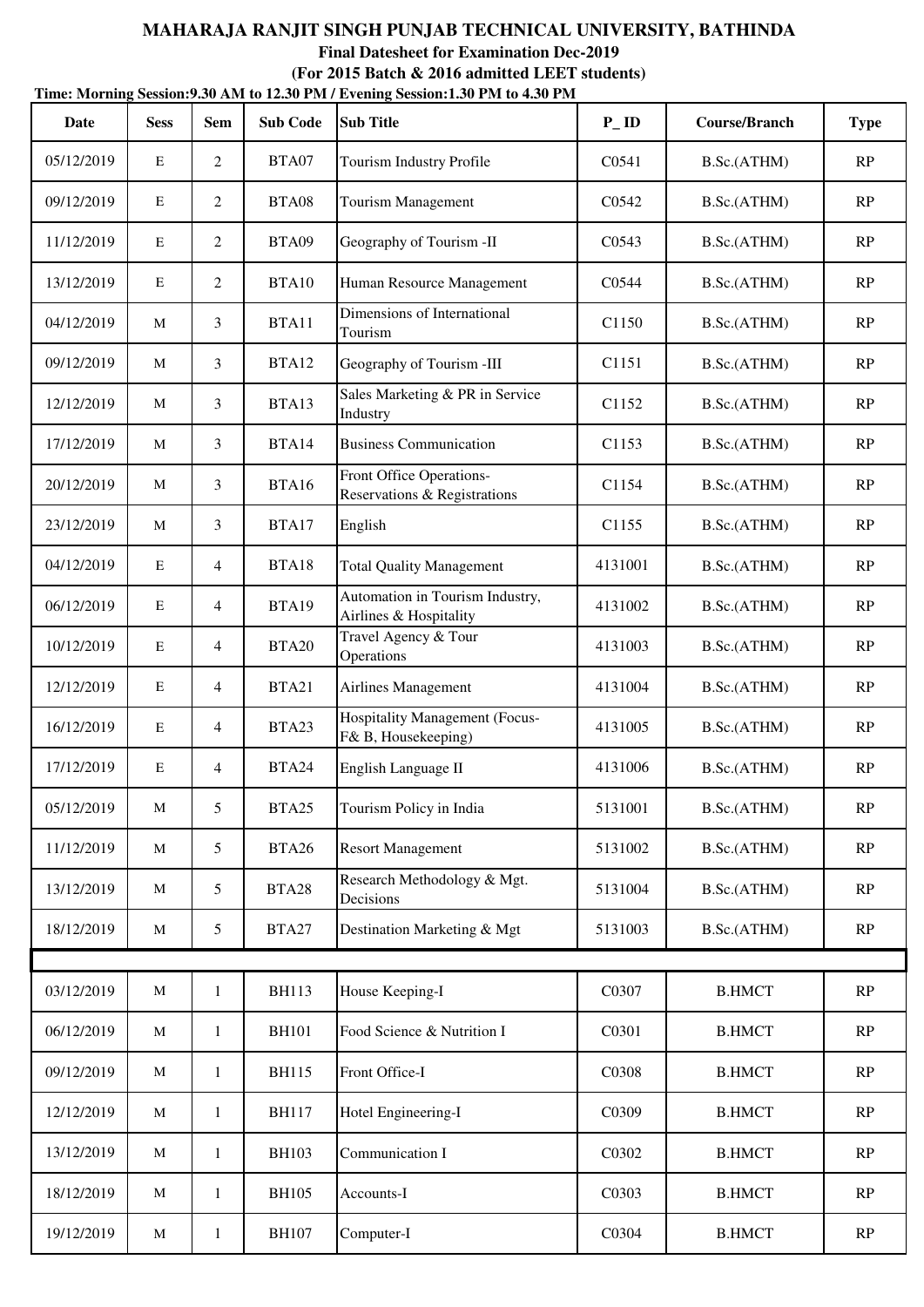| Date       | <b>Sess</b> | <b>Sem</b>     | <b>Sub Code</b> | THIIC, MOTHING SCSSION, SWO ANT to 12.50 I M / EVERING SCSSION, I WE TO THE TOTAL<br><b>Sub Title</b> | $P$ <sub>ID</sub>  | Course/Branch | <b>Type</b> |
|------------|-------------|----------------|-----------------|-------------------------------------------------------------------------------------------------------|--------------------|---------------|-------------|
| 24/12/2019 | M           | 1              | <b>BH109</b>    | Food Production-I                                                                                     | C <sub>0</sub> 305 | <b>B.HMCT</b> | RP          |
| 30/12/2019 | M           | 1              | <b>BH111</b>    | Food & Beverage Service-I                                                                             | C0306              | <b>B.HMCT</b> | RP          |
| 03/12/2019 | $\mathbf E$ | 2              | <b>BH102</b>    | Food Science & Nutrition-II                                                                           | C0310              | <b>B.HMCT</b> | RP          |
| 09/12/2019 | E           | 2              | <b>BH114</b>    | House Keeping-II                                                                                      | C0316              | <b>B.HMCT</b> | RP          |
| 13/12/2019 | $\mathbf E$ | 2              | <b>BH116</b>    | Front Office-II                                                                                       | C0317              | <b>B.HMCT</b> | RP          |
| 19/12/2019 | $\mathbf E$ | 2              | <b>BH118</b>    | Hotel Engineering-II                                                                                  | C0318              | <b>B.HMCT</b> | RP          |
| 30/12/2019 | E           | $\overline{2}$ | <b>BH104</b>    | Communication -II                                                                                     | C0311              | <b>B.HMCT</b> | RP          |
| 06/01/2020 | $\mathbf E$ | 2              | <b>BH106</b>    | Accounts-II                                                                                           | C0312              | <b>B.HMCT</b> | RP          |
| 09/01/2020 | $\mathbf E$ | 2              | <b>BH108</b>    | Computer-II                                                                                           | C0313              | <b>B.HMCT</b> | RP          |
| 15/01/2020 | E           | 2              | <b>BH110</b>    | Food Production-II                                                                                    | C0314              | <b>B.HMCT</b> | RP          |
| 20/01/2020 | $\mathbf E$ | 2              | <b>BH112</b>    | Food & Beverage Service - II                                                                          | C0315              | <b>B.HMCT</b> | RP          |
| 04/12/2019 | M           | 3              | <b>BH201</b>    | Applications of Computers                                                                             | C0319              | <b>B.HMCT</b> | RP          |
| 10/12/2019 | M           | 3              | <b>BH203</b>    | Food Production Theory-III                                                                            | C0320              | <b>B.HMCT</b> | RP          |
| 16/12/2019 | M           | 3              | <b>BH213</b>    | <b>Hotel Accountancy</b>                                                                              | C0325              | <b>B.HMCT</b> | RP          |
| 20/12/2019 | M           | 3              | <b>BH215</b>    | Food Safety and Control                                                                               | C0326              | <b>B.HMCT</b> | RP          |
| 31/12/2019 | M           | 3              | <b>BH205</b>    | Food & Beverage Service - III                                                                         | C0321              | <b>B.HMCT</b> | RP          |
| 03/01/2020 | M           | 3              | <b>BH207</b>    | Front Office Operation - III                                                                          | C0322              | <b>B.HMCT</b> | RP          |
| 06/01/2020 | M           | 3              | <b>BH209</b>    | Accommodation Operation - I                                                                           | C0323              | <b>B.HMCT</b> | RP          |
| 08/01/2020 | M           | 3              | <b>BH211</b>    | Food & Beverage Control                                                                               | C0324              | <b>B.HMCT</b> | RP          |
| 04/12/2019 | ${\bf E}$   | $\overline{4}$ | <b>BH214</b>    | <b>Tourism Management</b>                                                                             | 4280107            | <b>B.HMCT</b> | RP          |
| 10/12/2019 | ${\bf E}$   | $\overline{4}$ | <b>BH202</b>    | Food & Beverage Production - IV                                                                       | 4280101            | <b>B.HMCT</b> | RP          |
| 16/12/2019 | ${\bf E}$   | $\overline{4}$ | <b>BH216</b>    | Hygiene & Sanitation                                                                                  | 4280108            | <b>B.HMCT</b> | RP          |
| 20/12/2019 | ${\bf E}$   | $\overline{4}$ | <b>BH204</b>    | Food & Beverage Service - IV                                                                          | 4280102            | <b>B.HMCT</b> | RP          |
| 31/12/2019 | ${\bf E}$   | $\overline{4}$ | <b>BH206</b>    | Accommodation Operation - II                                                                          | 4280103            | <b>B.HMCT</b> | RP          |
| 08/01/2020 | $\mathbf E$ | $\overline{4}$ | <b>BH208</b>    | Front Office - IV                                                                                     | 4280104            | <b>B.HMCT</b> | RP          |
| 14/01/2020 | ${\bf E}$   | $\overline{4}$ | <b>BH210</b>    | Principles of Management                                                                              | 4280105            | <b>B.HMCT</b> | RP          |
| 16/01/2020 | ${\bf E}$   | $\overline{4}$ | <b>BH212</b>    | Foreign Language (French )-I                                                                          | 4280106            | <b>B.HMCT</b> | RP          |
| 05/12/2019 | ${\bf E}$   | 6              | <b>BH302</b>    | Food & Beverage Production-V                                                                          | 6280101            | <b>B.HMCT</b> | RP          |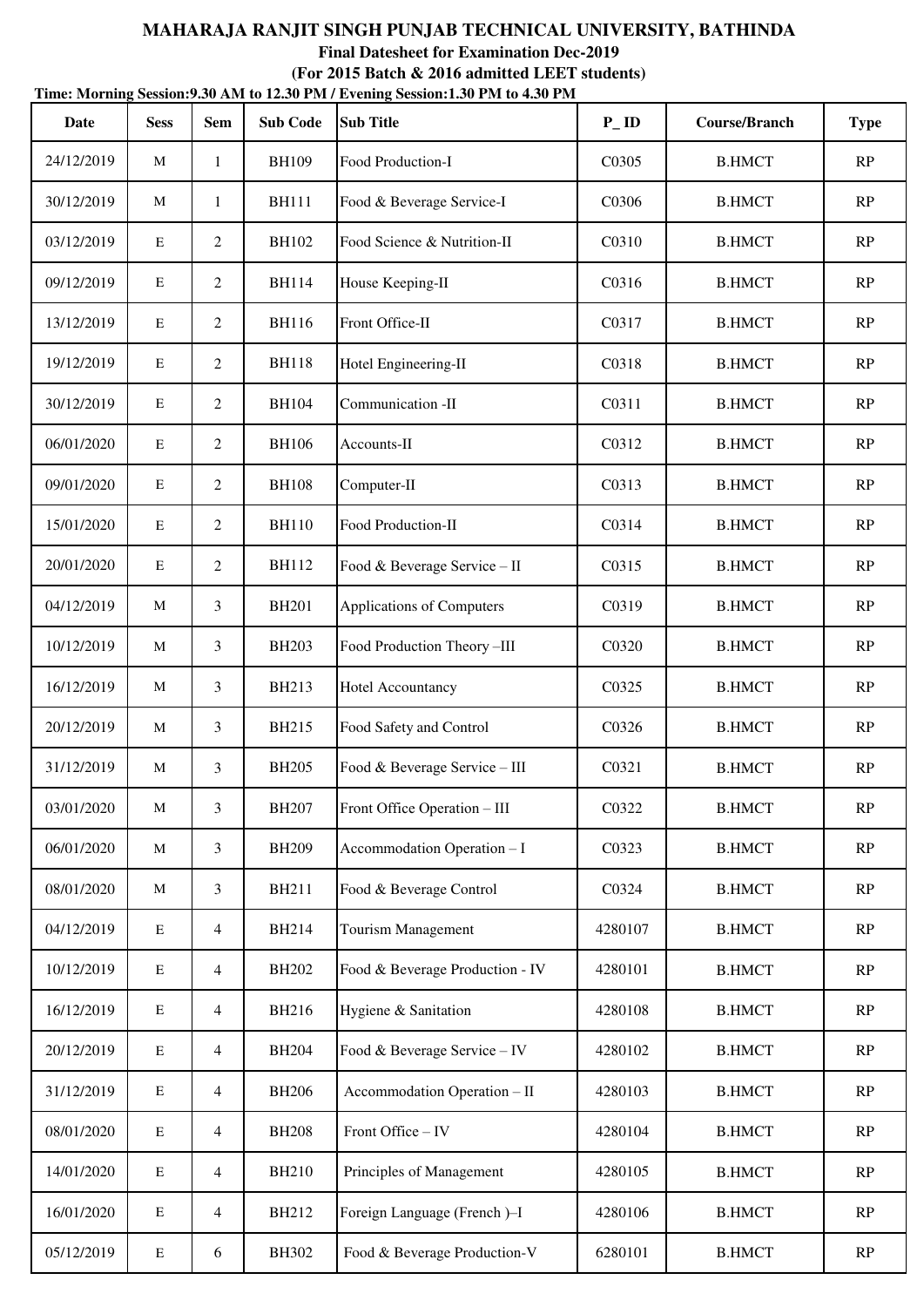| Date       | <b>Sess</b> | <b>Sem</b>     | <b>Sub Code</b> | THILE, INTUITING DESSION, SOUTHER TO TAKE THE PERCIFIC DESSION, I SO I IN TO 4.30 I IN<br><b>Sub Title</b> | $P$ <sub>ID</sub> | Course/Branch | <b>Type</b>            |
|------------|-------------|----------------|-----------------|------------------------------------------------------------------------------------------------------------|-------------------|---------------|------------------------|
| 11/12/2019 | E           | 6              | <b>BH304</b>    | Food & Beverage Service - V                                                                                | 6280102           | <b>B.HMCT</b> | RP                     |
| 17/12/2019 | $\mathbf E$ | 6              | <b>BH308</b>    | Business Policy & Environment                                                                              | 6280104           | <b>B.HMCT</b> | RP                     |
| 23/12/2019 | $\mathbf E$ | 6              | <b>BH310</b>    | <b>Hotel Laws</b>                                                                                          | 6280105           | <b>B.HMCT</b> | RP                     |
| 01/01/2020 | $\mathbf E$ | 6              | <b>BH312</b>    | Managerial Economics                                                                                       | 6280106           | <b>B.HMCT</b> | RP                     |
| 07/01/2020 | $\mathbf E$ | 6              | <b>BH306</b>    | Front Office Operations -V                                                                                 | 6280103           | <b>B.HMCT</b> | RP                     |
| 13/01/2020 | $\mathbf E$ | 6              | <b>BH314</b>    | Foreign language (French)-II                                                                               | 6280107           | <b>B.HMCT</b> | RP                     |
| 17/01/2020 | $\mathbf E$ | 6              | <b>BH316</b>    | House Keeping Operations-III                                                                               | 6280108           | <b>B.HMCT</b> | RP                     |
| 05/12/2019 | M           | $\tau$         | <b>BH409</b>    | Human Resource Management                                                                                  | 7280105           | <b>B.HMCT</b> | RP                     |
| 11/12/2019 | M           | $\tau$         | BH413           | Foreign Language (French)-III                                                                              | 7280107           | <b>B.HMCT</b> | RP                     |
| 17/12/2019 | M           | $\tau$         | <b>BH411</b>    | <b>Facility Planning</b>                                                                                   | 7280106           | <b>B.HMCT</b> | RP                     |
| 23/12/2019 | M           | $\tau$         | <b>BH415</b>    | Security, Safety & First aid                                                                               | 7280108           | <b>B.HMCT</b> | RP                     |
| 01/01/2020 | M           | $\tau$         | <b>BH417</b>    | <b>Resort Management</b>                                                                                   | 7280109           | <b>B.HMCT</b> | RP                     |
| 07/01/2020 | M           | $\tau$         | <b>BH419</b>    | Organization & Consumer<br>Behaviour                                                                       | 7280110           | <b>B.HMCT</b> | RP                     |
| 06/12/2019 | M           | 8              | <b>BH410</b>    | Computer Applications & MIS                                                                                | 8280101           | <b>B.HMCT</b> | RP                     |
| 12/12/2019 | M           | 8              | BH412           | Purchasing and Record (Stores)                                                                             | 8280102           | <b>B.HMCT</b> | RP                     |
| 18/12/2019 | M           | 8              | <b>BH414</b>    | Foreign Language (French)-IV                                                                               | 8280103           | <b>B.HMCT</b> | RP                     |
| 24/12/2019 | M           | 8              | <b>BH416</b>    | Sale & Marketing Mgt.                                                                                      | 8280104           | <b>B.HMCT</b> | RP                     |
| 03/01/2020 | M           | 8              | <b>BH418</b>    | Conference & Convention<br>Management                                                                      | 8280105           | <b>B.HMCT</b> | RP                     |
| 10/01/2020 | M           | 8              | <b>BH420</b>    | <b>Financial Management</b>                                                                                | 8280106           | <b>B.HMCT</b> | RP                     |
|            |             |                |                 |                                                                                                            |                   |               |                        |
| 03/12/2019 | ${\bf E}$   | $\mathbf{1}$   | <b>BMLS101</b>  | <b>Essential Biology</b>                                                                                   | D1107             | B.Sc.(MLS)    | RP                     |
| 06/12/2019 | ${\bf E}$   | 1              | BMLS102         | <b>General Microbiology</b>                                                                                | D1108             | B.Sc.(MLS)    | RP                     |
| 10/12/2019 | ${\bf E}$   | 1              | BMLS103         | Basic Haematology & Haematological<br>Techniques-I                                                         | D1109             | B.Sc.(MLS)    | RP                     |
| 16/12/2019 | ${\bf E}$   | $\mathbf{1}$   | BMLS105         | <b>Basics of Biochemistry</b>                                                                              | D1111             | B.Sc.(MLS)    | RP                     |
| 19/12/2019 | $\mathbf E$ | $\mathbf{1}$   | BMLS104         | Human Anatomy & Physiology-I                                                                               | D1110             | B.Sc.(MLS)    | RP                     |
| 03/12/2019 | M           | $\overline{2}$ | <b>BMLS202</b>  | <b>Systematic Bacteriology</b>                                                                             | D1118             | B.Sc.(MLS)    | RP                     |
| 06/12/2019 | M           | $\overline{2}$ | BMLS204         | Human Anatomy & Physiology-II                                                                              | D1120             | B.Sc.(MLS)    | RP                     |
| 10/12/2019 | M           | $\overline{2}$ | BMLS205         | <b>Biochemical Metabolism</b>                                                                              | D1121             | B.Sc.(MLS)    | $\mathbb{R}\mathrm{P}$ |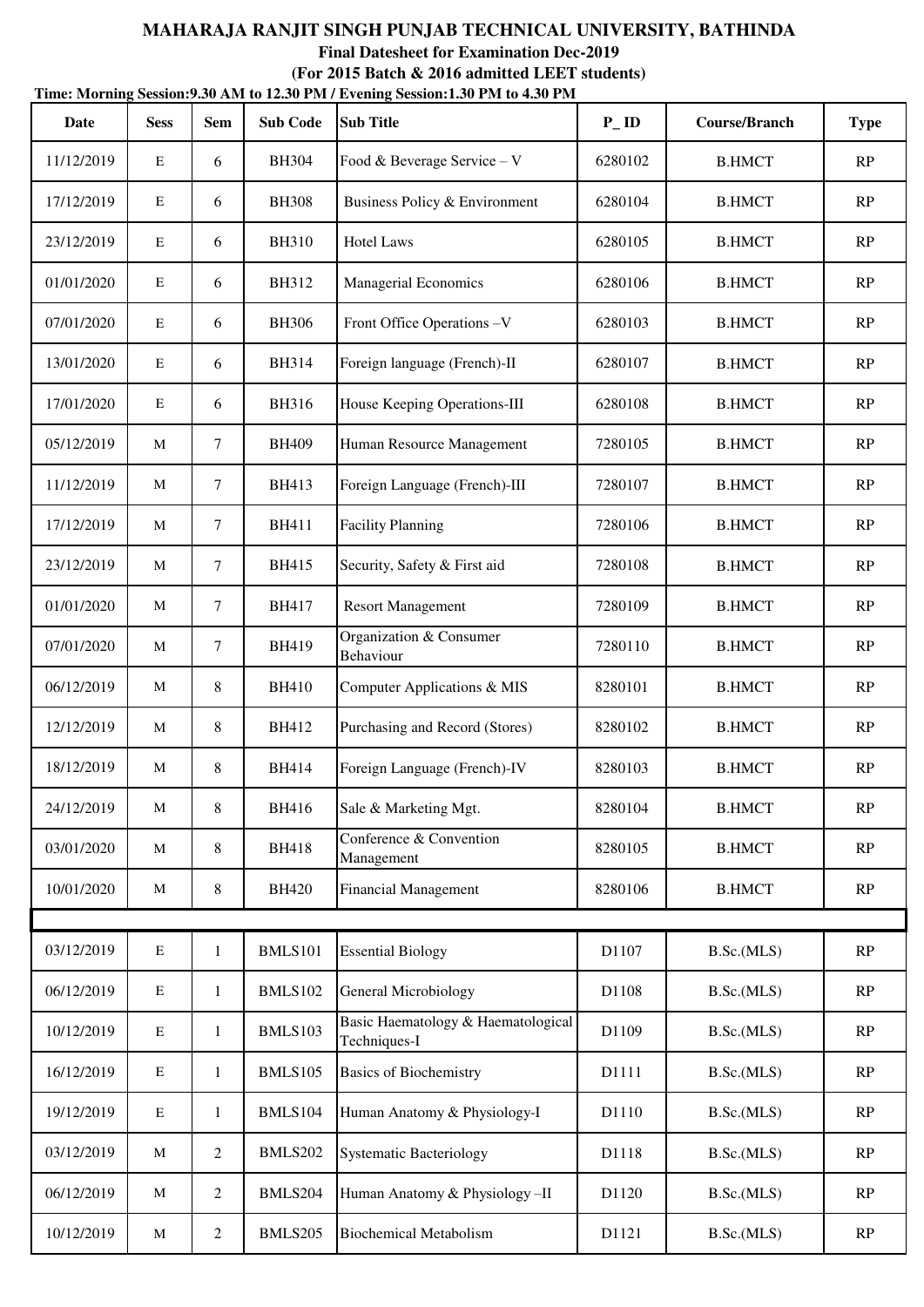|            | Time: Morning Session: 9.30 AM to 12.30 PM / Evening Session: 1.30 PM to 4.30 PM |                |                 |                                                        |                   |                      |               |  |  |  |  |  |
|------------|----------------------------------------------------------------------------------|----------------|-----------------|--------------------------------------------------------|-------------------|----------------------|---------------|--|--|--|--|--|
| Date       | <b>Sess</b>                                                                      | <b>Sem</b>     | <b>Sub Code</b> | <b>Sub Title</b>                                       | $P$ <sub>ID</sub> | <b>Course/Branch</b> | <b>Type</b>   |  |  |  |  |  |
| 12/12/2019 | M                                                                                | 2              | BMLS203         | Basic Haematology Techniques-II                        | D1119             | B.Sc.(MLS)           | RP            |  |  |  |  |  |
| 19/12/2019 | M                                                                                | $\overline{2}$ | HVPE101         | Human Values and Professional<br>Ethics                | A1105             | B.Sc.(MLS)           | RP            |  |  |  |  |  |
| 04/12/2019 | M                                                                                | 3              | <b>BMLS301</b>  | <b>Communication Skills</b>                            | D1170             | B.Sc.(MLS)           | RP            |  |  |  |  |  |
| 09/12/2019 | M                                                                                | 3              | BMLS302         | <b>Applied Bacteriology</b>                            | D1129             | B.Sc.(MLS)           | RP            |  |  |  |  |  |
| 12/12/2019 | M                                                                                | 3              | BMLS303         | Applied Haematology-I                                  | D1130             | B.Sc.(MLS)           | RP            |  |  |  |  |  |
| 17/12/2019 | M                                                                                | 3              | BMLS304         | <b>Basic Cellular Pathology</b>                        | D1131             | B.Sc.(MLS)           | RP            |  |  |  |  |  |
| 20/12/2019 | M                                                                                | 3              | BMLS305         | <b>Analytical Biochemistry</b>                         | D1132             | B.Sc.(MLS)           | RP            |  |  |  |  |  |
| 04/12/2019 | ${\bf E}$                                                                        | 4              | <b>BMLS401</b>  | <b>Fundamentals of Computers</b>                       | 4130501           | B.Sc.(MLS)           | RP            |  |  |  |  |  |
| 09/12/2019 | E                                                                                | 4              | <b>BMLS402</b>  | Immunology &Mycology                                   | 4130502           | B.Sc.(MLS)           | RP            |  |  |  |  |  |
| 11/12/2019 | E                                                                                | $\overline{4}$ | BMLS403         | Applied Haematology-II                                 | 4130503           | B.Sc.(MLS)           | RP            |  |  |  |  |  |
| 13/12/2019 | $\mathbf E$                                                                      | 4              | <b>BMLS405</b>  | Clinical Biochemistry-I                                | 4130505           | B.Sc.(MLS)           | RP            |  |  |  |  |  |
| 17/12/2019 | E                                                                                | 4              | BMLS404         | Histotechnology-I                                      | 4130504           | B.Sc.(MLS)           | RP            |  |  |  |  |  |
| 05/12/2019 | M                                                                                | 5              | <b>BMLS501</b>  | Medical Laboratory Management                          | 5130501           | B.Sc.(MLS)           | RP            |  |  |  |  |  |
| 11/12/2019 | M                                                                                | 5              | <b>BMLS502</b>  | Parasitology & Virology                                | 5130502           | B.Sc.(MLS)           | RP            |  |  |  |  |  |
| 13/12/2019 | M                                                                                | 5              | BMLS504         | Histotechnology-II & Cytology                          | 5130504           | B.Sc.(MLS)           | RP            |  |  |  |  |  |
| 18/12/2019 | M                                                                                | 5              | <b>BMLS505</b>  | Clinical Biochemistry-II                               | 5130505           | B.Sc.(MLS)           | RP            |  |  |  |  |  |
| 23/12/2019 | M                                                                                | 5              | BMLS503         | <b>Blood Banking</b>                                   | 5130503           | B.Sc.(MLS)           | RP            |  |  |  |  |  |
| 05/12/2019 | E                                                                                | 6              | BMLS601         | <b>Environmental Sciences</b>                          | 6130501           | B.Sc.(MLS)           | RP            |  |  |  |  |  |
|            |                                                                                  |                |                 |                                                        |                   |                      |               |  |  |  |  |  |
| 16/12/2019 | M                                                                                | $\mathbf{1}$   | <b>BTAM101</b>  | <b>Engineering Mathematics-I</b>                       | A1101             | B.Tech.              | $\mathbf{RP}$ |  |  |  |  |  |
| 17/12/2019 | M                                                                                | 1,2            | <b>BTHU101</b>  | Communicative English                                  | A1103             | B.Tech.              | RP            |  |  |  |  |  |
| 18/12/2019 | M                                                                                | $\overline{c}$ | <b>BTAM102</b>  | <b>Engineering Mathematics-II</b>                      | A1111             | B.Tech.              | RP            |  |  |  |  |  |
| 19/12/2019 | M                                                                                | 1,2            | HVPE101         | Human Values and Professional<br>Ethics                | A1105             | B.Tech.              | RP            |  |  |  |  |  |
| 20/12/2019 | M                                                                                | 1,2            | BTCH101         | <b>Engineering Chemistry</b>                           | A1106             | B.Tech.              | RP            |  |  |  |  |  |
| 23/12/2019 | M                                                                                | 1,2            | <b>BTPH101</b>  | <b>Engineering Physics</b>                             | A1102             | B.Tech.              | RP            |  |  |  |  |  |
| 24/12/2019 | M                                                                                | 1,2            | BTME102         | <b>Engineering Drawing</b>                             | A1110             | B.Tech.              | RP            |  |  |  |  |  |
| 30/12/2019 | M                                                                                | 1,2            | BTEE101         | <b>Basic Electrical and Electronics</b><br>Engineering | A1104             | B.Tech.              | RP            |  |  |  |  |  |
| 31/12/2019 | M                                                                                | 1,2            | BTME101         | <b>Elements of Mechanical Engineering</b>              | A1107             | B.Tech.              | $\mathbf{RP}$ |  |  |  |  |  |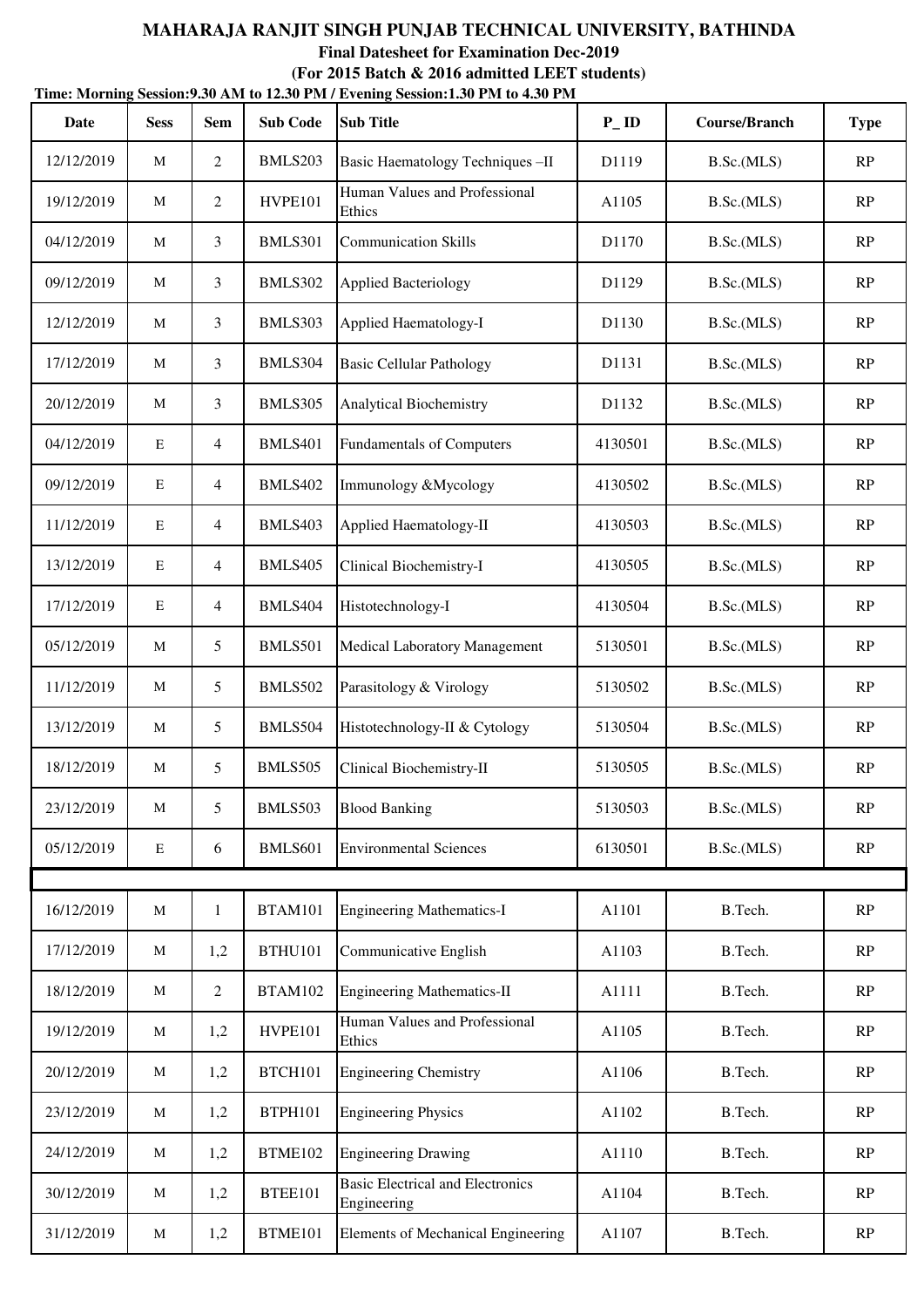**Final Datesheet for Examination Dec-2019**

| Time: Morning Session: 9.30 AM to 12.30 PM / Evening Session: 1.30 PM to 4.30 PM |             |                 |                 |                                               |                   |                      |               |
|----------------------------------------------------------------------------------|-------------|-----------------|-----------------|-----------------------------------------------|-------------------|----------------------|---------------|
| <b>Date</b>                                                                      | <b>Sess</b> | <b>Sem</b>      | <b>Sub Code</b> | <b>Sub Title</b>                              | $P$ <sub>ID</sub> | <b>Course/Branch</b> | <b>Type</b>   |
| 01/01/2020                                                                       | M           | 1,2             | EVSC101         | <b>Environmental Science</b>                  | A1109             | B.Tech.              | RP            |
| 03/01/2020                                                                       | M           | 1,2             | <b>BTCS101</b>  | Fundamentals of<br>ComputerProgramming and IT | A1108             | B.Tech.              | RP            |
|                                                                                  |             |                 |                 |                                               |                   |                      |               |
| 03/12/2019                                                                       | $\mathbf E$ | 3               | BTME301         | Strength of Materials- I                      | A1138             | B.Tech. (ME)         | RP            |
| 09/12/2019                                                                       | E           | 3               | BTME304         | Applied Thermodynamics -I                     | A1141             | B.Tech. (ME)         | RP            |
| 13/12/2019                                                                       | $\mathbf E$ | 3               | BTME302         | Theory of Machines-I                          | A1139             | B.Tech. (ME)         | RP            |
| 19/12/2019                                                                       | $\mathbf E$ | $\mathfrak{Z}$  | BTME305         | Manufacturing Processes - I                   | A1142             | B.Tech. (ME)         | RP            |
| 30/12/2019                                                                       | $\mathbf E$ | 3               | BTME303         | <b>Machine Drawing</b>                        | A1140             | B.Tech. (ME)         | RP            |
| 06/01/2020                                                                       | $\mathbf E$ | 3               | BTME306         | Engineering Materials & Metallurgy            | A1143             | B.Tech. (ME)         | RP            |
| 04/12/2019                                                                       | $\mathbf E$ | $\overline{4}$  | BTME402         | Theory of Machines - II                       | 4112302           | B.Tech. (ME)         | RP            |
| 10/12/2019                                                                       | $\mathbf E$ | $\overline{4}$  | BTME403         | <b>Fluid Mechanics</b>                        | 4112303           | B.Tech. (ME)         | RP            |
| 16/12/2019                                                                       | $\mathbf E$ | $\overline{4}$  | BTME404         | Applied Thermodynamics - II                   | 4112304           | B.Tech. (ME)         | RP            |
| 20/12/2019                                                                       | $\mathbf E$ | $\overline{4}$  | BTME405         | Manufacturing Processes-II                    | 4112305           | B.Tech. (ME)         | RP            |
| 31/12/2019                                                                       | $\mathbf E$ | $\overline{4}$  | BTME401         | Strength of Materials - II                    | 4112301           | B.Tech. (ME)         | RP            |
| 05/12/2019                                                                       | $\mathbf E$ | 5               | <b>BTAM500</b>  | Mathematics-III                               | 5112301           | B.Tech. (ME)         | RP            |
| 11/12/2019                                                                       | $\mathbf E$ | 5               | <b>BTME502</b>  | Computer aided Design and<br>Manufacturing    | 5112303           | B.Tech. (ME)         | RP            |
| 17/12/2019                                                                       | $\mathbf E$ | 5               | BTME503         | Mechanical Measwement and<br>Metrology        | 5112304           | B.Tech. (ME)         | RP            |
| 23/12/2019                                                                       | $\mathbf E$ | $5\overline{)}$ | BTME504         | <b>Industrial Automation and Robotics</b>     | 5112305           | B.Tech. (ME)         | RP            |
| 01/01/2020                                                                       | ${\bf E}$   | $5\overline{)}$ | BTME505         | Automobile Engineering                        | 5112306           | B.Tech. (ME)         | RP            |
| 07/01/2020                                                                       | $\mathbf E$ | 5               | BTME501         | Design of Machine Elements - I                | 5112302           | B.Tech. (ME)         | RP            |
| 06/12/2019                                                                       | $\mathbf E$ | 6               | BTME601         | Design of Machine Elements-II                 | 6112301           | B.Tech. (ME)         | RP            |
| 12/12/2019                                                                       | ${\bf E}$   | 6               | BTME602         | <b>Heat Transfer</b>                          | 6112302           | B.Tech. (ME)         | RP            |
| 18/12/2019                                                                       | $\mathbf E$ | 6               | DEPE2.0         | Non-traditional Machining                     | 6112314           | B.Tech. (ME)         | RP            |
| 18/12/2019                                                                       | ${\bf E}$   | 6               | DEPE2.1         | Industrial Engg.                              | 6112315           | B.Tech. (ME)         | RP            |
| 18/12/2019                                                                       | ${\bf E}$   | 6               | DEPE2.5         | <b>Total Quality Management</b>               | 6112319           | B.Tech. (ME)         | RP            |
| 18/12/2019                                                                       | $\mathbf E$ | 6               | DEME1.3         | Non Cotrvmtional Energy Resources             | 6112307           | B.Tech. (ME)         | RP            |
| 18/12/2019                                                                       | ${\bf E}$   | 6               | DEPE2.3         | <b>Operations Management</b>                  | 6112317           | B.Tech. (ME)         | RP            |
| 18/12/2019                                                                       | ${\bf E}$   | 6               | DEPE2.4         | Non Destructive Testing                       | 6112318           | B.Tech. (ME)         | $\mathbf{RP}$ |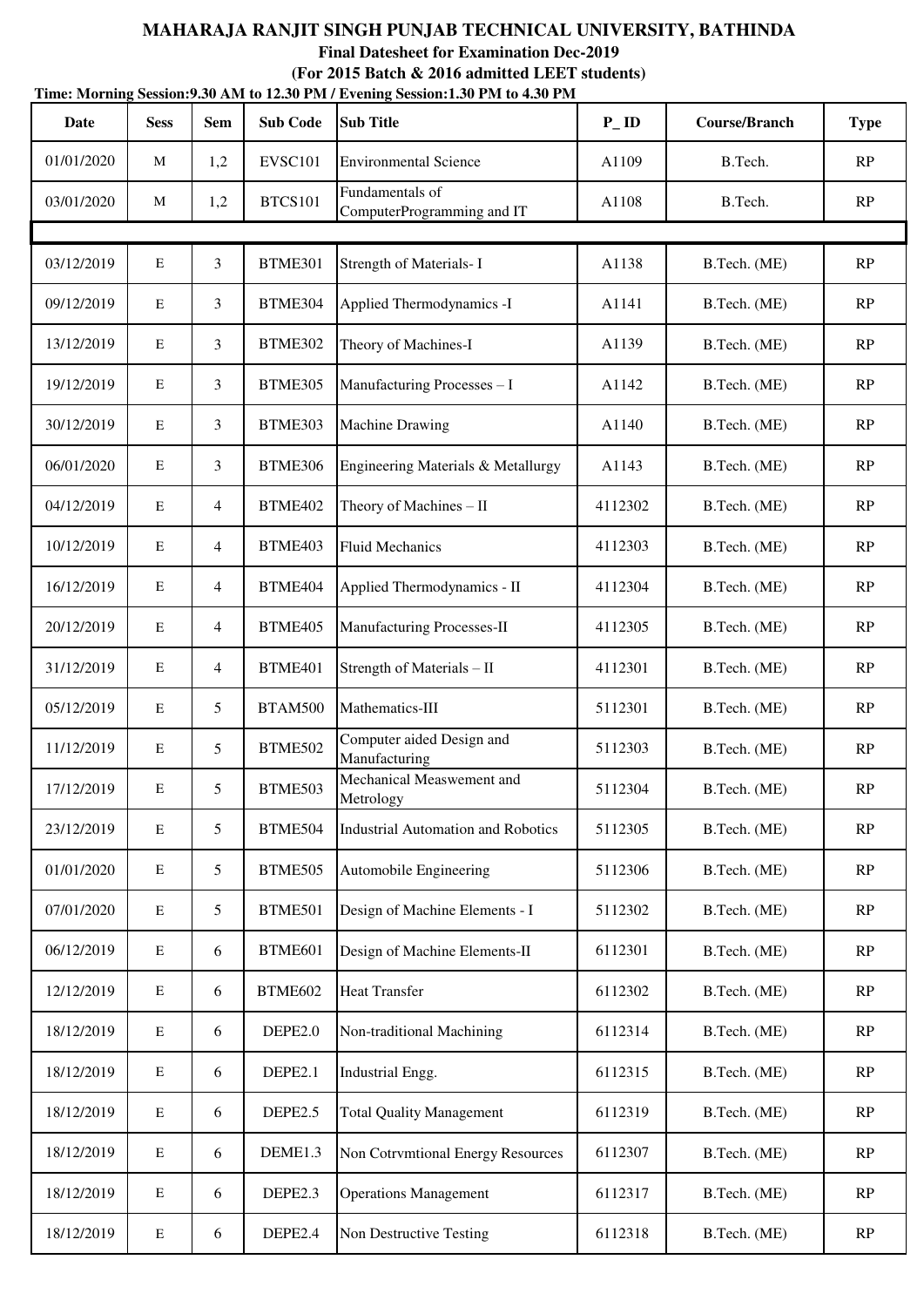| Time: Morning Session: 9.30 AM to 12.30 PM / Evening Session: 1.30 PM to 4.30 PM |             |                |                     |                                                            |                   |                          |             |  |  |  |
|----------------------------------------------------------------------------------|-------------|----------------|---------------------|------------------------------------------------------------|-------------------|--------------------------|-------------|--|--|--|
| Date                                                                             | <b>Sess</b> | <b>Sem</b>     | <b>Sub Code</b>     | <b>Sub Title</b>                                           | $P$ <sub>ID</sub> | <b>Course/Branch</b>     | <b>Type</b> |  |  |  |
| 18/12/2019                                                                       | E           | 6              | DEME1.8             | <b>Power Plant Engineering</b>                             | 6112312           | B.Tech. (ME)             | RP          |  |  |  |
| 18/12/2019                                                                       | $\mathbf E$ | 6              | DEME1.6             | Solar Energy                                               | 6112310           | B.Tech. (ME)             | RP          |  |  |  |
| 03/01/2020                                                                       | E           | 6              | BTME603             | <b>Fluid Machinery</b>                                     | 6112303           | B.Tech. (ME)             | RP          |  |  |  |
| 08/01/2020                                                                       | Ε           | 6              | BTME604             | <b>Statistical and Numerical Methods in</b><br>Engineering | 6112304           | B.Tech. (ME)             | RP          |  |  |  |
| 03/12/2019                                                                       | M           | 7/8            | <b>BTME802</b>      | Refrigeration & Air Conditioning                           | 7112302           | B.Tech. (ME)             | RP          |  |  |  |
| 04/12/2019                                                                       | M           | 7/8            | <b>BTME801</b>      | Industrial Engineering and<br>Management                   | 7112301           | B.Tech. (ME)             | RP          |  |  |  |
| 05/12/2019                                                                       | M           | 7/8            | <b>BTME803</b>      | <b>Mechanical Vibrations</b>                               | 7112303           | B.Tech. (ME)             | RP          |  |  |  |
| 06/12/2019                                                                       | M           | 7/8            | DE/ME1.1            | IC Engines                                                 | 7112323           | B.Tech. (ME)             | RP          |  |  |  |
| 06/12/2019                                                                       | M           | 7/8            | DEME <sub>2.4</sub> | Non Destructive Testing                                    | 7112317           | B.Tech. (ME)             | RP          |  |  |  |
| 06/12/2019                                                                       | M           | 7/8            | DEPE2.0             | Non-Traditional Machining                                  | 7112313           | B.Tech. (ME)             | RP          |  |  |  |
| 06/12/2019                                                                       | M           | 7/8            | DEPE2.1             | <b>Industrial Engg</b>                                     | 7112314           | B.Tech. (ME)             | RP          |  |  |  |
| 06/12/2019                                                                       | M           | 7/8            | DEME <sub>2.5</sub> | <b>Total Quality Management</b>                            | 7112318           | B.Tech. (ME)             | RP          |  |  |  |
| 06/12/2019                                                                       | M           | 7/8            | DEME <sub>2.7</sub> | <b>Material Management</b>                                 | 7112320           | B.Tech. (ME)             | RP          |  |  |  |
| 06/12/2019                                                                       | M           | 7/8            | DE/ME1.8            | Power Plant Engg.                                          | 7112330           | B.Tech. (ME)             | RP          |  |  |  |
| 06/12/2019                                                                       | M           | 7/8            | DEME <sub>2.6</sub> | Maintenance and Reliability Engg                           | 7112319           | B.Tech. (ME)             | RP          |  |  |  |
| 09/12/2019                                                                       | M           | 7/8            | IT310               | <b>Operation Research</b>                                  | OE02              | B.Tech. (ME)             | RP          |  |  |  |
| 13/12/2019                                                                       | M           | 7/8            | <b>ME251</b>        | <b>Total Quality Management</b>                            | OE06              | B.Tech. (ME)             | RP          |  |  |  |
| 24/12/2019                                                                       | $\mathbf E$ | 7/8            | HU251               | Human Resource Management                                  | OE07              | B.Tech. (ME)             | RP          |  |  |  |
|                                                                                  |             |                |                     |                                                            |                   | B.Tech.                  |             |  |  |  |
| 03/12/2019                                                                       | E           | 3              | BTME301             | Strength of Materials- I                                   | A1138             | (Marine Engg)            | RP          |  |  |  |
| 09/12/2019                                                                       | E           | 3              | BTME304             | Applied Thermodynamics -I                                  | A1141             | B.Tech.<br>(Marine Engg) | RP          |  |  |  |
| 13/12/2019                                                                       | $\mathbf E$ | 3              | BTME302             | Theory of Machines-I                                       | A1139             | B.Tech.<br>(Marine Engg) | RP          |  |  |  |
| 19/12/2019                                                                       | $\mathbf E$ | 3              | BTMR301             | Workshop Technology                                        | A3256             | B.Tech.<br>(Marine Engg) | RP          |  |  |  |
| 30/12/2019                                                                       | E           | 3              | BTME303             | <b>Machine Drawing</b>                                     | A1140             | B.Tech.<br>(Marine Engg) | RP          |  |  |  |
| 06/01/2020                                                                       | E           | 3              | BTME306             | Engineering Materials & Metallurgy                         | A1143             | B.Tech.<br>(Marine Engg) | RP          |  |  |  |
| 04/12/2019                                                                       | $\mathbf E$ | $\overline{4}$ | BTME402             | Theory of Machines - II                                    | 4112202           | B.Tech.<br>(Marine Engg) | RP          |  |  |  |
| 10/12/2019                                                                       | $\mathbf E$ | $\overline{4}$ | BTME403             | <b>Fluid Mechanics</b>                                     | 4112203           | B.Tech.<br>(Marine Engg) | RP          |  |  |  |
| 16/12/2019                                                                       | E           | $\overline{4}$ | BTME404             | Applied Thermodynamics - II                                | 4112204           | B.Tech.<br>(Marine Engg) | RP          |  |  |  |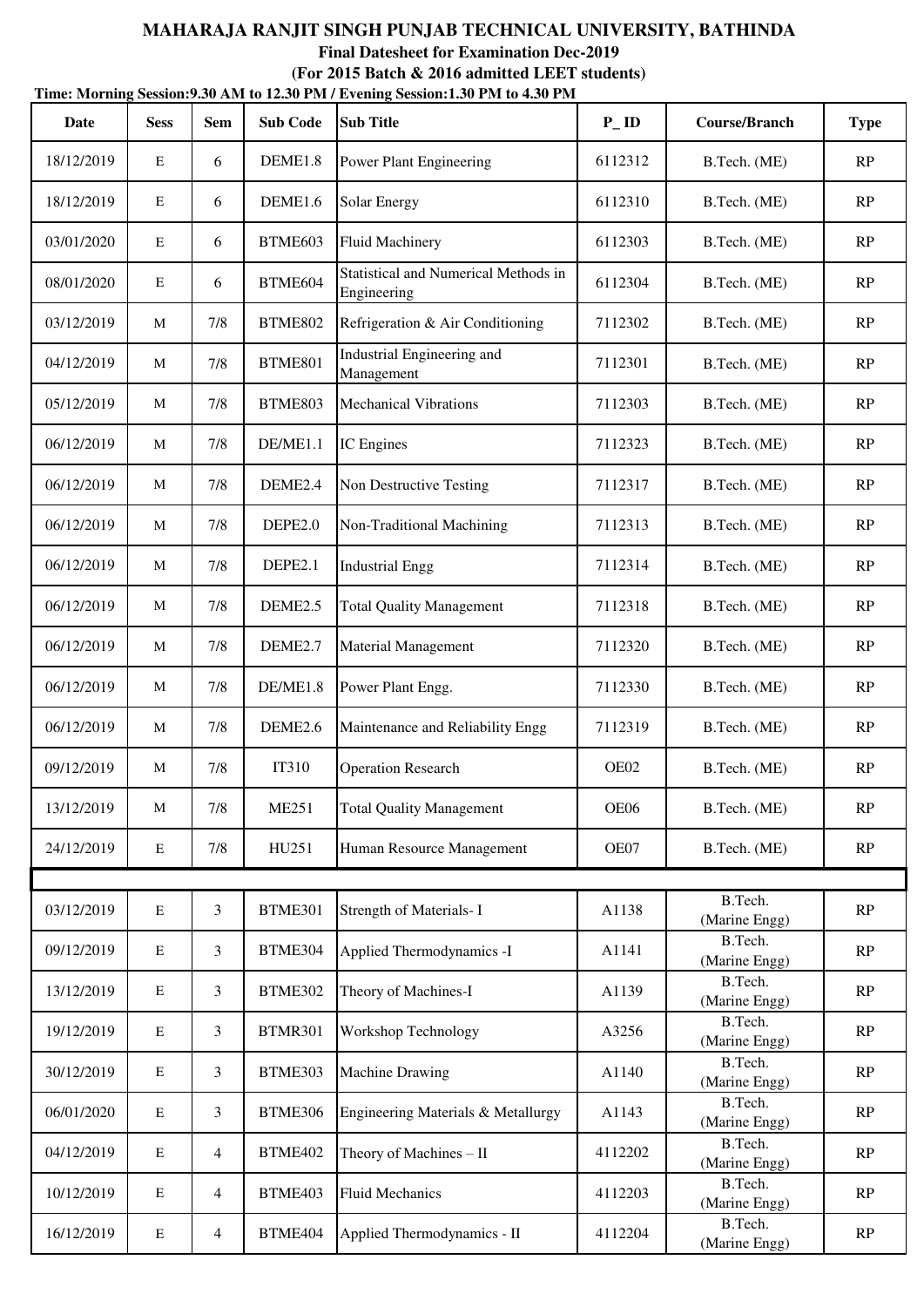|            | Time: Morning Session: 9.30 AM to 12.30 PM / Evening Session: 1.30 PM to 4.30 PM |                |                 |                                     |                   |                                 |             |  |  |  |  |
|------------|----------------------------------------------------------------------------------|----------------|-----------------|-------------------------------------|-------------------|---------------------------------|-------------|--|--|--|--|
| Date       | <b>Sess</b>                                                                      | <b>Sem</b>     | <b>Sub Code</b> | <b>Sub Title</b>                    | $P$ <sub>ID</sub> | <b>Course/Branch</b>            | <b>Type</b> |  |  |  |  |
| 20/12/2019 | E                                                                                | $\overline{4}$ | <b>BTMR405</b>  | Basic Ship Structure & Design-I     | 4112205           | B.Tech.<br>(Marine Engg)        | RP          |  |  |  |  |
| 27/12/2019 | $\mathbf E$                                                                      | $\overline{4}$ | BTME401         | Strength of Materials - II          | 4112201           | B.Tech.<br>(Marine Engg)        | RP          |  |  |  |  |
| 05/12/2019 | $\mathbf E$                                                                      | 5              | <b>BTMR501</b>  | Marine Auxiliary Machine            | 5112201           | B.Tech.<br>(Marine Engg)        | RP          |  |  |  |  |
| 11/12/2019 | $\mathbf E$                                                                      | 5              | <b>BTMR502</b>  | Ship Construction                   | 5112202           | B.Tech.<br>(Marine Engg)        | RP          |  |  |  |  |
| 17/12/2019 | $\mathbf E$                                                                      | 5              | <b>BTMR503</b>  | <b>Electrical Machines</b>          | 5112203           | B.Tech.<br>(Marine Engg)        | RP          |  |  |  |  |
| 23/12/2019 | $\mathbf E$                                                                      | 5              | <b>BTMR504</b>  | Mechanics of Machines-I             | 5112204           | B.Tech.<br>(Marine Engg)        | RP          |  |  |  |  |
| 26/12/2019 | $\mathbf E$                                                                      | 5              | <b>BTMR505</b>  | Electronics                         | 5112205           | B.Tech.<br>(Marine Engg)        | RP          |  |  |  |  |
| 06/12/2019 | $\mathbf E$                                                                      | 6              | <b>BTMR601</b>  | Ship Operation Management           | 6112201           | B.Tech.<br>(Marine Engg)        | RP          |  |  |  |  |
| 12/12/2019 | $\mathbf E$                                                                      | 6              | BTME501         | Design of Machines-I                | 6112202           | B.Tech.<br>(Marine Engg)        | RP          |  |  |  |  |
| 18/12/2019 | $\mathbf E$                                                                      | 6              | BTMR604         | Naval Architecture                  | 6112205           | B.Tech.<br>(Marine Engg)        | RP          |  |  |  |  |
| 24/12/2019 | $\mathbf E$                                                                      | 6              | BTME603         | <b>Fluid Machinery</b>              | 6112204           | B.Tech.<br>(Marine Engg)        | RP          |  |  |  |  |
| 31/12/2019 | $\mathbf E$                                                                      | 6              | <b>BTMR602</b>  | Mechanics of machines-II            | 6112203           | B.Tech.<br>(Marine Engg)        | RP          |  |  |  |  |
| 03/12/2019 | M                                                                                | 7/8            | <b>BTME803</b>  | <b>Mechanical Vibrations</b>        | 7112201           | B.Tech.<br>(Marine Engg)        | RP          |  |  |  |  |
| 05/12/2019 | M                                                                                | 7/8            | BTME804         | Refrigeration and Air Conditioning  | 7112202           | B.Tech.<br>(Marine Engg)        | RP          |  |  |  |  |
| 06/12/2019 | M                                                                                | 7/8            | <b>BTMR702</b>  | SSEP & Safe Watch Keeping           | 7112204           | B.Tech.<br>(Marine Engg)        | RP          |  |  |  |  |
| 06/12/2019 | M                                                                                | 7/8            | <b>BTMR703</b>  | Marine Control and automation       | 7112205           | B.Tech.<br>(Marine Engg)        | RP          |  |  |  |  |
| 06/12/2019 | M                                                                                | 7/8            | BTMR704         | Environment science and Engineering | 7112206           | B.Tech.<br>(Marine Engg)        | RP          |  |  |  |  |
| 09/12/2019 | M                                                                                | $7/8$          | BTME601         | Design of Machines-II               | 7112203           | B.Tech.<br>(Marine Engg)        | RP          |  |  |  |  |
|            |                                                                                  |                |                 |                                     |                   |                                 |             |  |  |  |  |
| 03/12/2019 | $\mathbf E$                                                                      | 3              | AM201           | Mathematics - III                   | A2019             | B.Tech. (Aeronautical<br>Engg.) | RP          |  |  |  |  |
| 09/12/2019 | $\mathbf E$                                                                      | 3              | <b>ME206</b>    | <b>Fluid Mechanics</b>              | A2020             | B.Tech. (Aeronautical<br>Engg.) | RP          |  |  |  |  |
| 13/12/2019 | ${\bf E}$                                                                        | 3              | <b>ME201</b>    | Strength Of Materials - I           | A0801             | B.Tech. (Aeronautical<br>Engg.) | RP          |  |  |  |  |
| 19/12/2019 | $\mathbf E$                                                                      | 3              | <b>ANE203</b>   | Aerodynamics - I                    | A0974             | B.Tech. (Aeronautical<br>Engg.) | RP          |  |  |  |  |
| 26/12/2019 | $\mathbf E$                                                                      | 3              | AE201           | <b>Introduction To Aeronautics</b>  | A0973             | B.Tech. (Aeronautical<br>Engg.) | RP          |  |  |  |  |
| 01/01/2020 | ${\bf E}$                                                                        | 3              | <b>ME207</b>    | Machine Drawing                     | A0804             | B.Tech. (Aeronautical<br>Engg.) | RP          |  |  |  |  |
| 04/12/2019 | $\mathbf E$                                                                      | $\overline{4}$ | <b>ANE205</b>   | Thermodynamics                      | 4110202           | B.Tech. (Aeronautical<br>Engg.) | RP          |  |  |  |  |
| 10/12/2019 | $\mathbf E$                                                                      | $\overline{4}$ | <b>ME203</b>    | Theory of Machines-1                | 4110206           | B.Tech. (Aeronautical<br>Engg.) | RP          |  |  |  |  |
| 16/12/2019 | ${\bf E}$                                                                        | $\overline{4}$ | <b>ANE206</b>   | Aircraft Structures - I             | 4110203           | B.Tech. (Aeronautical<br>Engg.) | RP          |  |  |  |  |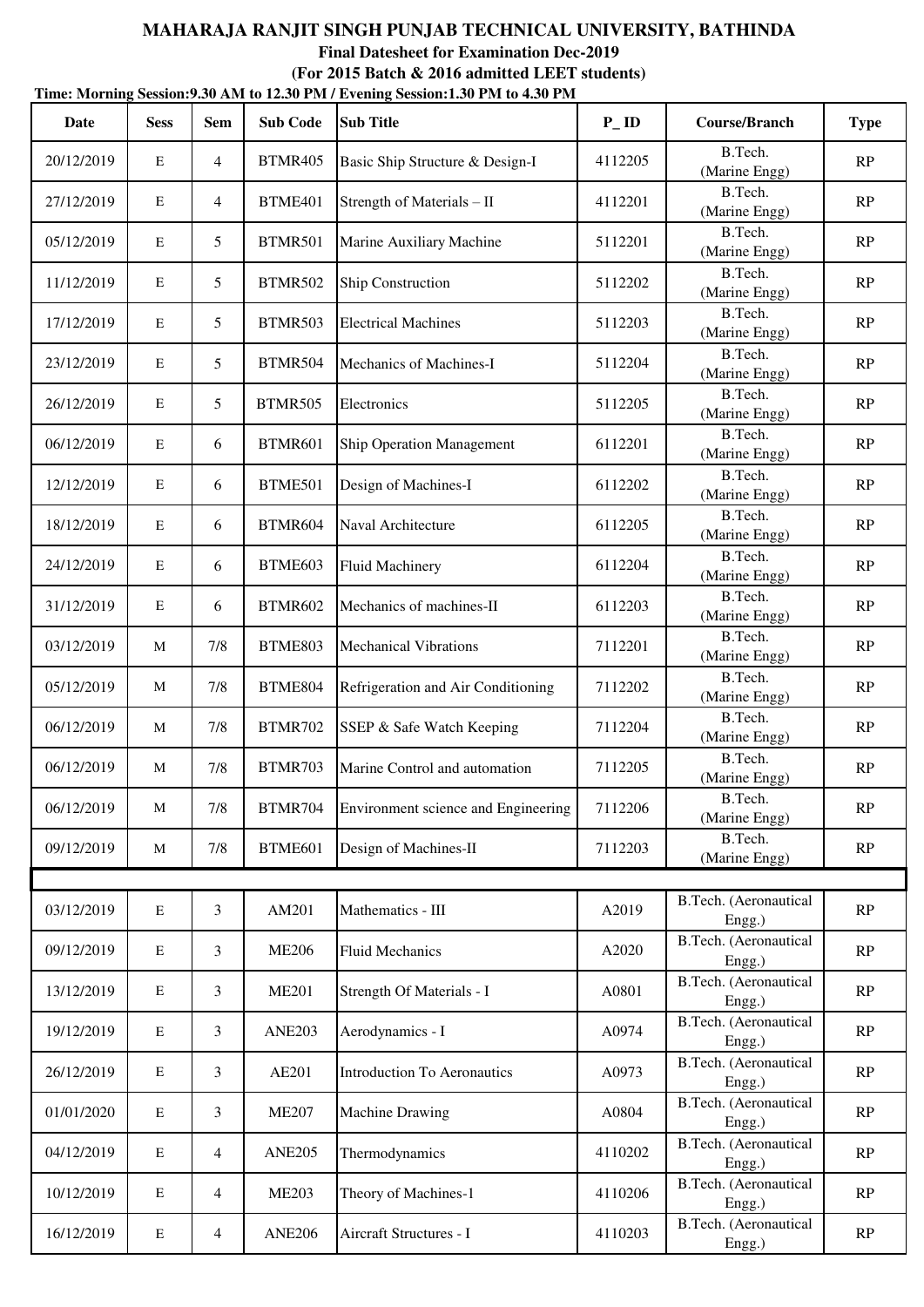| Date       | <b>Sess</b> | <b>Sem</b>     | <b>Sub Code</b> | THIIC, MOTHING SCSSION, SOUTHERN TO 12.SUT INT / EVERING SCSSION, I SUT INT TO THE INT<br><b>Sub Title</b> | $P$ ID  | <b>Course/Branch</b>            | <b>Type</b>   |
|------------|-------------|----------------|-----------------|------------------------------------------------------------------------------------------------------------|---------|---------------------------------|---------------|
| 20/12/2019 | E           | $\overline{4}$ | <b>ANE207</b>   | Aircraft materials and Processes                                                                           | 4110204 | B.Tech. (Aeronautical<br>Engg.) | RP            |
| 27/12/2019 | $\mathbf E$ | $\overline{4}$ | <b>ANE204</b>   | Numerical Analysis                                                                                         | 4110201 | B.Tech. (Aeronautical<br>Engg.) | RP            |
| 03/01/2020 | $\mathbf E$ | 4              | <b>ANE208</b>   | Aircraft Propulsion - I                                                                                    | 4110205 | B.Tech. (Aeronautical<br>Engg.) | RP            |
| 05/12/2019 | $\mathbf E$ | 5              | <b>ANE311</b>   | Aircraft Systems and Instrumentation                                                                       | 5110201 | B.Tech. (Aeronautical<br>Engg.) | RP            |
| 11/12/2019 | $\mathbf E$ | 5              | <b>ANE312</b>   | Aerodynamics - II                                                                                          | 5110202 | B.Tech. (Aeronautical<br>Engg.) | RP            |
| 17/12/2019 | $\mathbf E$ | 5              | <b>ANE313</b>   | Aircraft Structures - II                                                                                   | 5110203 | B.Tech. (Aeronautical<br>Engg.) | RP            |
| 23/12/2019 | $\mathbf E$ | 5              | <b>ANE314</b>   | Aircraft Propulsion - II                                                                                   | 5110204 | B.Tech. (Aeronautical<br>Engg.) | RP            |
| 30/12/2019 | $\mathbf E$ | 5              | <b>ANE315</b>   | Aircraft Performance                                                                                       | 5110205 | B.Tech. (Aeronautical<br>Engg.) | RP            |
| 06/12/2019 | $\mathbf E$ | 6              | <b>ANE321</b>   | <b>Automatic Flight Control</b>                                                                            | 6110201 | B.Tech. (Aeronautical<br>Engg.) | RP            |
| 12/12/2019 | $\mathbf E$ | 6              | <b>ANE322</b>   | Aircraft Stability and Control                                                                             | 6110202 | B.Tech. (Aeronautical<br>Engg.) | RP            |
| 18/12/2019 | ${\bf E}$   | 6              | <b>ANE325</b>   | <b>Elements of Avionics</b>                                                                                | 6110205 | B.Tech. (Aeronautical<br>Engg.) | RP            |
| 24/12/2019 | $\mathbf E$ | 6              | <b>ANE324</b>   | Helicopter Engineering                                                                                     | 6110204 | B.Tech. (Aeronautical<br>Engg.) | RP            |
| 31/12/2019 | $\mathbf E$ | 6              | <b>ANE323</b>   | <b>Elements of Spacecraft Engineering</b>                                                                  | 6110203 | B.Tech. (Aeronautical<br>Engg.) | RP            |
| 06/01/2020 | $\mathbf E$ | 6              | <b>ANE326</b>   | Wind Tunnel Techniques                                                                                     | 6110206 | B.Tech. (Aeronautical<br>Engg.) | $\mathbf{RP}$ |
| 03/12/2019 | M           | 7/8            | <b>ANE411</b>   | <b>High Speed Aerodynamics</b>                                                                             | 7110201 | B.Tech. (Aeronautical<br>Engg.) | RP            |
| 04/12/2019 | M           | 7/8            | <b>ANE412</b>   | Aeroelasticity                                                                                             | 7110202 | B.Tech. (Aeronautical<br>Engg.) | RP            |
| 05/12/2019 | M           | 7/8            | <b>ANE413</b>   | Airplane Design                                                                                            | 7110203 | B.Tech. (Aeronautical<br>Engg.) | RP            |
| 06/12/2019 | M           | 7/8            | <b>ANE415</b>   | Principles of Management and<br>Professional Ethics                                                        | 7110205 | B.Tech. (Aeronautical<br>Engg.) | RP            |
| 09/12/2019 | M           | 7/8            | <b>ANE414</b>   | Theory of Elasticity                                                                                       | 7110204 | B.Tech. (Aeronautical<br>Engg.) | RP            |
|            |             |                |                 |                                                                                                            |         |                                 |               |
| 03/12/2019 | $\mathbf E$ | $\mathfrak{Z}$ | AM201           | Mathematics-III                                                                                            | A2019   | B.Tech.<br>(Aerospace Engg.)    | RP            |
| 09/12/2019 | $\mathbf E$ | $\mathfrak{Z}$ | ASPE201         | Fluid Mechanics & Machinery                                                                                | A2195   | B.Tech.<br>(Aerospace Engg.)    | RP            |
| 13/12/2019 | ${\bf E}$   | $\mathfrak{Z}$ | <b>ME201</b>    | Strength Of Materials- I                                                                                   | A0801   | B.Tech.<br>(Aerospace Engg.)    | RP            |
| 19/12/2019 | $\mathbf E$ | 3              | <b>ANE202</b>   | Aerodynamics-I                                                                                             | A0974   | B.Tech.<br>(Aerospace Engg.)    | RP            |
| 26/12/2019 | $\mathbf E$ | $\mathfrak{Z}$ | ASPE202         | Introduction To Aerospace<br>Engineering                                                                   | A2196   | B.Tech.<br>(Aerospace Engg.)    | RP            |
| 04/12/2019 | ${\bf E}$   | $\overline{4}$ | <b>ANE205</b>   | Thermodynamics                                                                                             | 4110302 | B.Tech.<br>(Aerospace Engg.)    | RP            |
| 10/12/2019 | $\mathbf E$ | 4              | <b>ME203</b>    | Theory of Machines-I                                                                                       | 4110305 | B.Tech.<br>(Aerospace Engg.)    | RP            |
| 16/12/2019 | ${\bf E}$   | $\overline{4}$ | ASPE206         | Aerospace Structures-I                                                                                     | 4110303 | B.Tech.<br>(Aerospace Engg.)    | RP            |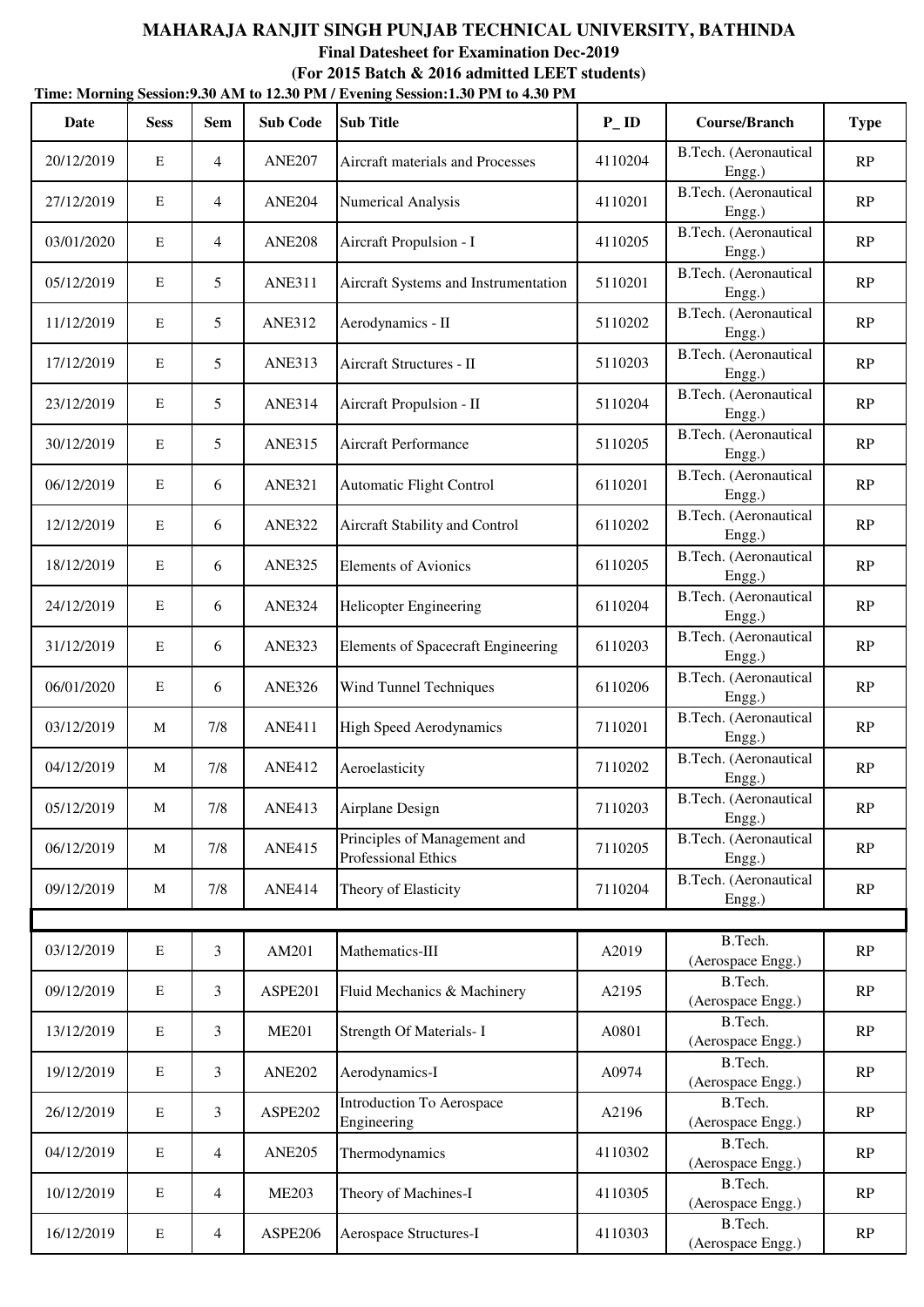|            | Time: Morning Session: 9.30 AM to 12.30 PM / Evening Session: 1.30 PM to 4.30 PM |                |                        |                                        |                   |                               |               |  |  |  |  |
|------------|----------------------------------------------------------------------------------|----------------|------------------------|----------------------------------------|-------------------|-------------------------------|---------------|--|--|--|--|
| Date       | <b>Sess</b>                                                                      | <b>Sem</b>     | <b>Sub Code</b>        | <b>Sub Title</b>                       | $P$ <sub>ID</sub> | <b>Course/Branch</b>          | <b>Type</b>   |  |  |  |  |
| 20/12/2019 | E                                                                                | $\overline{4}$ | ASPE207                | Aerospace Propulsion-I                 | 4110304           | B.Tech.<br>(Aerospace Engg.)  | RP            |  |  |  |  |
| 27/12/2019 | $\mathbf E$                                                                      | $\overline{4}$ | <b>ANE204</b>          | Numerical Analysis                     | 4110301           | B.Tech.<br>(Aerospace Engg.)  | RP            |  |  |  |  |
| 05/12/2019 | $\mathbf E$                                                                      | 5              | ASPE301                | Performance Stability and Control      | 5110301           | B.Tech.<br>(Aerospace Engg.)  | RP            |  |  |  |  |
| 11/12/2019 | $\mathbf E$                                                                      | 5              | ASPE302                | Aerospace Materials                    | 5110302           | B.Tech.<br>(Aerospace Engg.)  | RP            |  |  |  |  |
| 17/12/2019 | $\mathbf E$                                                                      | 5              | ASPE303                | Aerodynamics - II                      | 5110303           | B.Tech.<br>(Aerospace Engg.)  | RP            |  |  |  |  |
| 23/12/2019 | $\mathbf E$                                                                      | 5              | ASPE304                | <b>Control Engineering</b>             | 5110304           | B.Tech.<br>(Aerospace Engg.)  | RP            |  |  |  |  |
| 30/12/2019 | $\mathbf E$                                                                      | 5              | ASPE305                | Aerospace Propulsion - II              | 5110305           | B.Tech.<br>(Aerospace Engg.)  | RP            |  |  |  |  |
| 06/12/2019 | $\mathbf E$                                                                      | 6              | <b>ASPE309</b>         | <b>Computational Fluid Dynamics</b>    | 6110301           | B.Tech.<br>(Aerospace Engg.)  | RP            |  |  |  |  |
| 12/12/2019 | $\mathbf E$                                                                      | 6              | <b>ASPE310</b>         | Satellites And Space System Designs    | 6110302           | B.Tech.<br>(Aerospace Engg.)  | RP            |  |  |  |  |
| 18/12/2019 | $\mathbf E$                                                                      | 6              | ASPE313                | <b>Finite Element Methods</b>          | 6110305           | B.Tech.<br>(Aerospace Engg.)  | RP            |  |  |  |  |
| 24/12/2019 | $\mathbf E$                                                                      | 6              | ASPE312                | Aerospace Structures-II                | 6110304           | B.Tech.<br>(Aerospace Engg.)  | RP            |  |  |  |  |
| 31/12/2019 | $\mathbf E$                                                                      | 6              | ASPE311                | Vibration And Structural Dynamics      | 6110303           | B.Tech.<br>(Aerospace Engg.)  | RP            |  |  |  |  |
| 03/12/2019 | M                                                                                | 7/8            | ASPE401                | <b>Aerospace Quality Assuarance</b>    | 7110301           | B.Tech.<br>(Aerospace Engg.)  | RP            |  |  |  |  |
| 04/12/2019 | M                                                                                | 7/8            | ASPE402                | Aeroelasticity                         | 7110302           | B.Tech.<br>(Aerospace Engg.)  | RP            |  |  |  |  |
| 05/12/2019 | M                                                                                | 7/8            | ASPE403                | Space Mechanics and Launch<br>Vehicles | 7110303           | B.Tech.<br>(Aerospace Engg.)  | RP            |  |  |  |  |
| 06/12/2019 | M                                                                                | 7/8            | ASPE410                | <b>Applied Gas Dynamics</b>            | 7110307           | B.Tech.<br>(Aerospace Engg.)  | $\mathbf{RP}$ |  |  |  |  |
| 09/12/2019 | M                                                                                | 7/8            | ASPE404                | Avionics                               | 7110304           | B.Tech.<br>(Aerospace Engg.)  | RP            |  |  |  |  |
|            |                                                                                  |                |                        |                                        |                   |                               |               |  |  |  |  |
| 03/12/2019 | ${\bf E}$                                                                        | 3              | BTAE301                | Mechanics of Materials                 | A1112             | B.Tech.<br>(Automobile Engg.) | RP            |  |  |  |  |
| 09/12/2019 | $\mathbf E$                                                                      | 3              | BTAE302                | Applied Thermodynamics                 | A1115             | B.Tech.<br>(Automobile Engg.) | $\mathbf{RP}$ |  |  |  |  |
| 13/12/2019 | ${\bf E}$                                                                        | 3              | BTAE305                | <b>Automotive Materials</b>            | A1155             | B.Tech.<br>(Automobile Engg.) | RP            |  |  |  |  |
| 19/12/2019 | ${\bf E}$                                                                        | 3              | <b>BTAE303/</b><br>401 | <b>Internal Combustion Engines</b>     | A3270             | B.Tech.<br>(Automobile Engg.) | RP            |  |  |  |  |
| 26/12/2019 | $\mathbf E$                                                                      | 3              | BTAE304                | <b>Manufacturing Processes</b>         | A1149             | B.Tech.<br>(Automobile Engg.) | RP            |  |  |  |  |
| 01/01/2020 | $\mathbf E$                                                                      | 3              | BTAE306                | <b>Machine Drawing</b>                 | A1156             | B.Tech.<br>(Automobile Engg.) | RP            |  |  |  |  |
| 04/12/2019 | ${\bf E}$                                                                        | $\overline{4}$ | BTAE402                | Mechanics of Machines                  | 4110402           | B.Tech.<br>(Automobile Engg.) | RP            |  |  |  |  |
| 10/12/2019 | $\mathbf E$                                                                      | $\overline{4}$ | BTAE403                | Fluid Mechanics and Machinery          | 4110403           | B.Tech.<br>(Automobile Engg.) | RP            |  |  |  |  |
| 16/12/2019 | $\mathbf E$                                                                      | $\overline{4}$ | BTAE404                | <b>Automotive Electrical Systems</b>   | 4110404           | B.Tech.<br>(Automobile Engg.) | RP            |  |  |  |  |
| 20/12/2019 | ${\bf E}$                                                                        | 4              | BTAE405                | Automotive Fuels & Emissions           | 4110405           | B.Tech.<br>(Automobile Engg.) | RP            |  |  |  |  |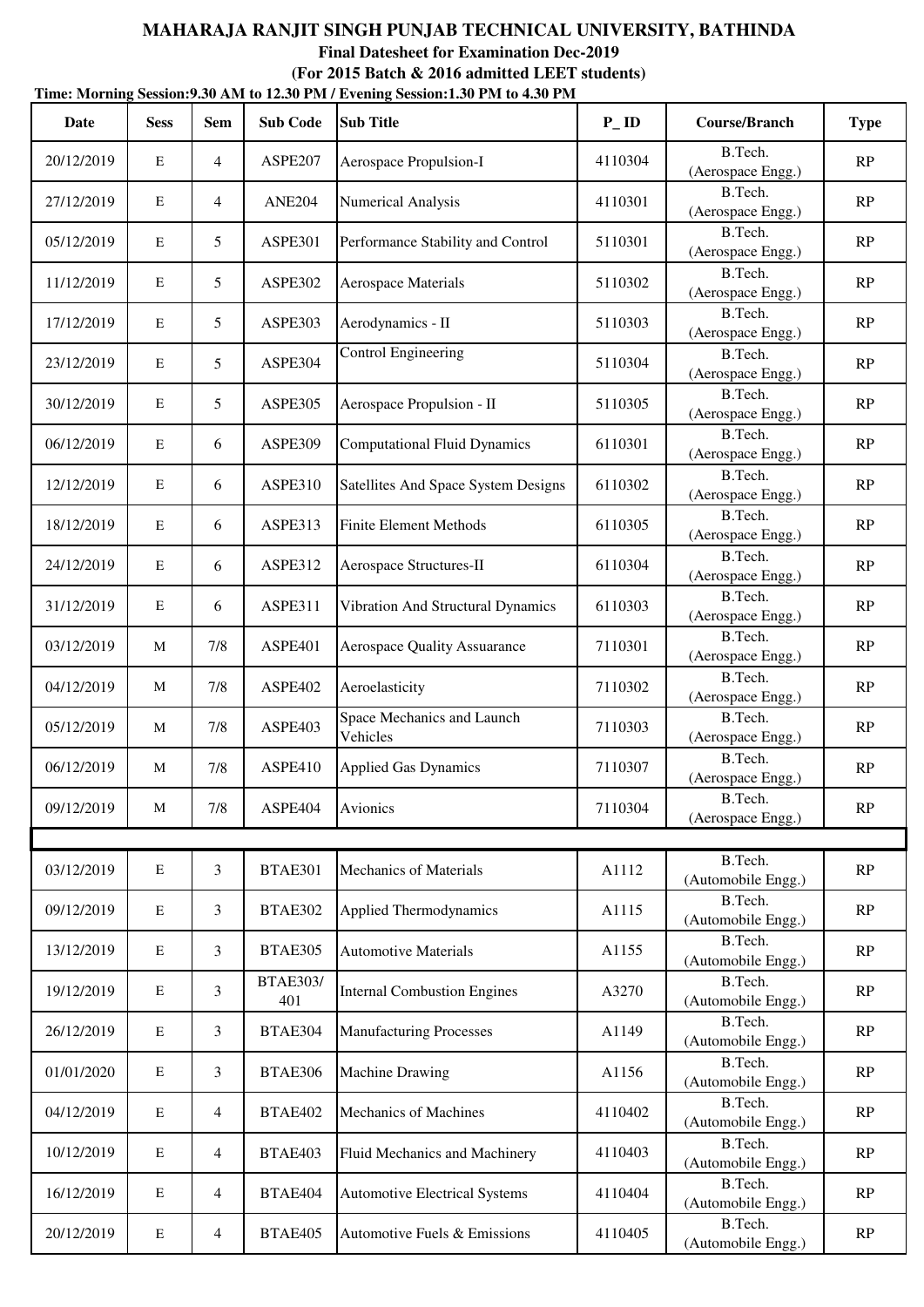|            | Time: Morning Session: 9.30 AM to 12.30 PM / Evening Session: 1.30 PM to 4.30 PM |                |                 |                                                      |                   |                               |               |  |  |  |  |
|------------|----------------------------------------------------------------------------------|----------------|-----------------|------------------------------------------------------|-------------------|-------------------------------|---------------|--|--|--|--|
| Date       | <b>Sess</b>                                                                      | <b>Sem</b>     | <b>Sub Code</b> | <b>Sub Title</b>                                     | $P$ <sub>ID</sub> | <b>Course/Branch</b>          | <b>Type</b>   |  |  |  |  |
| 27/12/2019 | $\mathbf E$                                                                      | $\overline{4}$ | BTAE401         | <b>Automotive Chassis Systems</b>                    | 4110401           | B.Tech.<br>(Automobile Engg.) | RP            |  |  |  |  |
| 05/12/2019 | $\mathbf E$                                                                      | 5              | BTAE501         | Vehicle Body Engineering                             | 5110401           | B.Tech.<br>(Automobile Engg.) | RP            |  |  |  |  |
| 11/12/2019 | $\mathbf E$                                                                      | 5              | BTAE502         | <b>Automotive Transmissions</b>                      | 5110402           | B.Tech.<br>(Automobile Engg.) | RP            |  |  |  |  |
| 17/12/2019 | $\mathbf E$                                                                      | 5              | BTAE503         | <b>Heat Transfer</b>                                 | 5110403           | B.Tech.<br>(Automobile Engg.) | RP            |  |  |  |  |
| 23/12/2019 | $\mathbf E$                                                                      | 5              | BTAE504         | Design of Automotive Components                      | 5110404           | B.Tech.<br>(Automobile Engg.) | RP            |  |  |  |  |
| 30/12/2019 | $\mathbf E$                                                                      | 5              | BTAE505         | Measurements and Instrumentation                     | 5110405           | B.Tech.<br>(Automobile Engg.) | RP            |  |  |  |  |
| 06/12/2019 | $\mathbf E$                                                                      | 6              | BTAE601         | Computer Aided Automotive Design                     | 6110401           | B.Tech.<br>(Automobile Engg.) | RP            |  |  |  |  |
| 12/12/2019 | $\mathbf E$                                                                      | 6              | BTAE602         | Automotive Heating, Ventilation &<br>AirConditioning | 6110402           | B.Tech.<br>(Automobile Engg.) | RP            |  |  |  |  |
| 18/12/2019 | $\mathbf E$                                                                      | 6              | BTAE605         | Vehicle Safety Engineering                           | 6110405           | B.Tech.<br>(Automobile Engg.) | $\mathbf{RP}$ |  |  |  |  |
| 24/12/2019 | $\mathbf E$                                                                      | 6              | BTAE604         | <b>Automotive Aerodynamics</b>                       | 6110404           | B.Tech.<br>(Automobile Engg.) | RP            |  |  |  |  |
| 31/12/2019 | $\mathbf E$                                                                      | 6              | BTAE603         | Vehicle Dynamics                                     | 6110403           | B.Tech.<br>(Automobile Engg.) | RP            |  |  |  |  |
| 03/01/2020 | $\mathbf E$                                                                      | 6              | BTAEDE613       | Tractor & Earth Moving Machinery                     | 6110409           | B.Tech.<br>(Automobile Engg.) | RP            |  |  |  |  |
| 03/12/2019 | M                                                                                | 7/8            | <b>BTAE701</b>  | Hydraulic & Pneumatics System for<br>Automobile      | 7110401           | B.Tech.<br>(Automobile Engg.) | RP            |  |  |  |  |
| 05/12/2019 | M                                                                                | 7/8            | <b>BTAE702</b>  | Vehicle Maintenance & Diagnostics                    | 7110402           | B.Tech.<br>(Automobile Engg.) | RP            |  |  |  |  |
| 09/12/2019 | M                                                                                | 7/8            | BTAE703         | <b>Automotive Electronics Systems</b>                | 7110403           | B.Tech.<br>(Automobile Engg.) | RP            |  |  |  |  |
| 06/12/2019 | M                                                                                | 7/8            | BTAE/<br>DE714  | Transport Management & Automotive<br>Industry        | 7110408           | B.Tech.<br>(Automobile Engg.) | RP            |  |  |  |  |
| 24/12/2019 | ${\bf E}$                                                                        | $7/8$          | BTAE/OE1        | Human Resource Management                            | 7110409           | B.Tech.<br>(Automobile Engg.) | RP            |  |  |  |  |
|            |                                                                                  |                |                 |                                                      |                   |                               |               |  |  |  |  |
| 03/12/2019 | ${\bf E}$                                                                        | 3              | <b>BTAM301</b>  | Engineering Mathematics-III*                         | A1128             | B.Tech.<br>(Civil Engg.)      | RP            |  |  |  |  |
| 09/12/2019 | $\mathbf E$                                                                      | 3              | BTCE303         | <b>Strength of Materials</b>                         | A1133             | B.Tech.<br>(Civil Engg.)      | RP            |  |  |  |  |
| 13/12/2019 | ${\bf E}$                                                                        | 3              | BTCE305         | <b>Building Materials &amp;</b><br>Construction      | A1117             | B.Tech.<br>(Civil Engg.)      | RP            |  |  |  |  |
| 19/12/2019 | ${\bf E}$                                                                        | 3              | BTCE301         | Fluid Mechanics-I                                    | A1113             | B.Tech.<br>(Civil Engg.)      | RP            |  |  |  |  |
| 30/12/2019 | $\mathbf E$                                                                      | 3              | BTCE304         | Surveying                                            | A1116             | B.Tech.<br>(Civil Engg.)      | RP            |  |  |  |  |
| 06/01/2020 | $\mathbf E$                                                                      | 3              | BTCE302         | Rock Mechanics & Engg .Geology                       | A1114             | B.Tech.<br>(Civil Engg.)      | RP            |  |  |  |  |
| 04/12/2019 | ${\bf E}$                                                                        | $\overline{4}$ | BTCE402         | Construction Machinery & Works<br>Management         | 4110702           | B.Tech.<br>(Civil Engg.)      | RP            |  |  |  |  |
| 10/12/2019 | $\mathbf E$                                                                      | $\overline{4}$ | BTCE403         | Design of Concrete Structures-I                      | 4110703           | B.Tech.<br>(Civil Engg.)      | RP            |  |  |  |  |
| 16/12/2019 | ${\bf E}$                                                                        | $\overline{4}$ | BTCE404         | Fluid Mechanics-II                                   | 4110704           | B.Tech.<br>(Civil Engg.)      | RP            |  |  |  |  |
| 20/12/2019 | ${\bf E}$                                                                        | $\overline{4}$ | BTCE405         | Irrigation Engineering-I                             | 4110705           | B.Tech.<br>(Civil Engg.)      | RP            |  |  |  |  |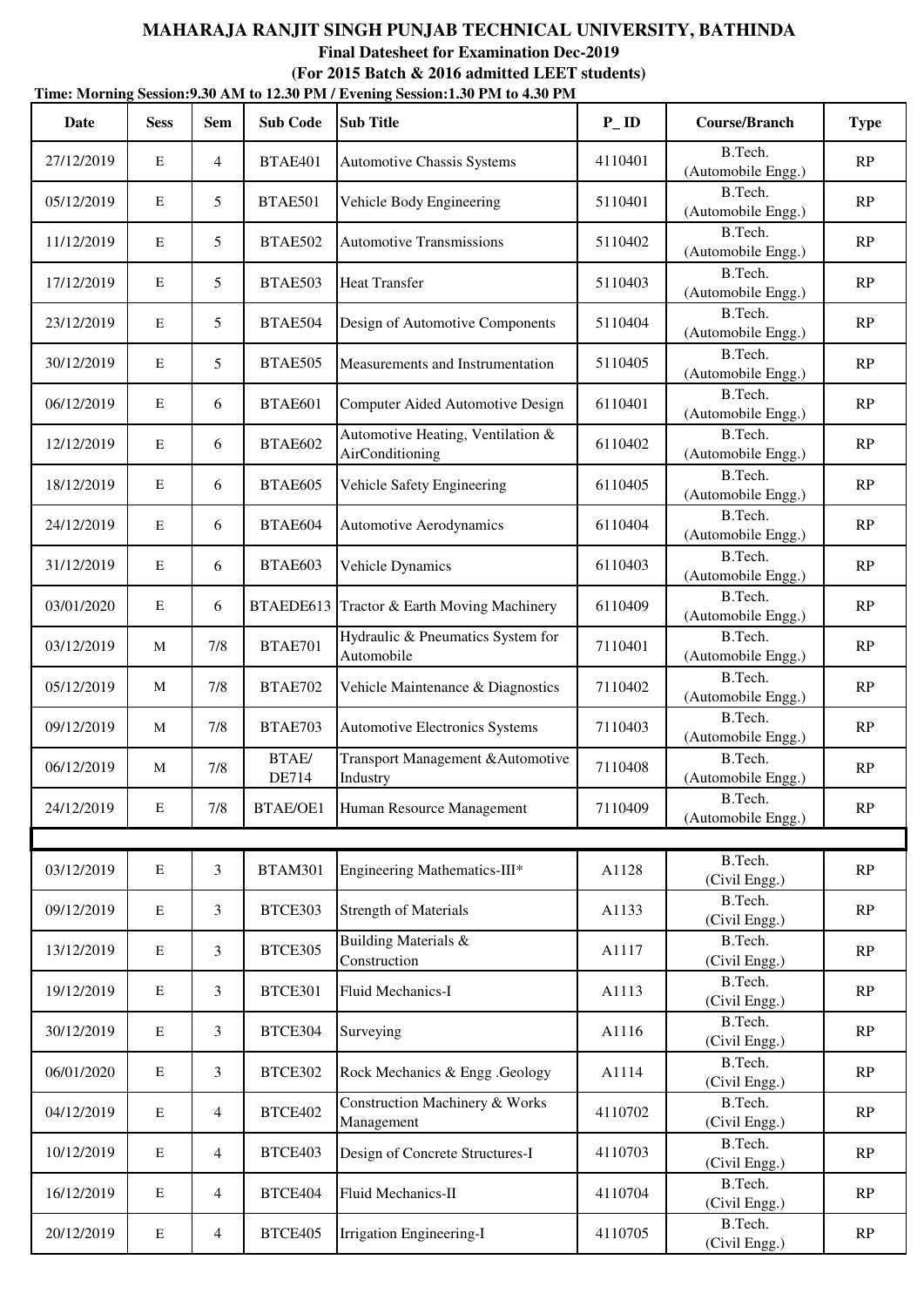|            | Time: Morning Session: 9.30 AM to 12.30 PM / Evening Session: 1.30 PM to 4.30 PM |                |                 |                                           |                   |                          |             |  |  |  |  |
|------------|----------------------------------------------------------------------------------|----------------|-----------------|-------------------------------------------|-------------------|--------------------------|-------------|--|--|--|--|
| Date       | <b>Sess</b>                                                                      | <b>Sem</b>     | <b>Sub Code</b> | <b>Sub Title</b>                          | $P$ <sub>ID</sub> | <b>Course/Branch</b>     | <b>Type</b> |  |  |  |  |
| 31/12/2019 | $\mathbf E$                                                                      | $\overline{4}$ | BTCE401         | Geomatics Engineering                     | 4110701           | B.Tech.<br>(Civil Engg.) | RP          |  |  |  |  |
| 07/01/2020 | $\mathbf E$                                                                      | $\overline{4}$ | BTCE406         | <b>Structural Analysis-I</b>              | 4110706           | B.Tech.<br>(Civil Engg.) | RP          |  |  |  |  |
| 05/12/2019 | $\mathbf E$                                                                      | 5              | BTCE501         | Design of Steel Structures-I              | 5110701           | B.Tech.<br>(Civil Engg.) | RP          |  |  |  |  |
| 11/12/2019 | $\mathbf E$                                                                      | 5              | BTCE502         | Geotechnical Engineering                  | 5110702           | B.Tech.<br>(Civil Engg.) | RP          |  |  |  |  |
| 17/12/2019 | $\mathbf E$                                                                      | 5              | BTCE503         | Structural Analysis-II                    | 5110703           | B.Tech.<br>(Civil Engg.) | RP          |  |  |  |  |
| 23/12/2019 | $\mathbf E$                                                                      | 5              | BTCE504         | <b>Transportation Engineering-I</b>       | 5110704           | B.Tech.<br>(Civil Engg.) | RP          |  |  |  |  |
| 01/01/2020 | $\mathbf E$                                                                      | 5              | BTCE505         | Environmental Engineering-I               | 5110705           | B.Tech.<br>(Civil Engg.) | RP          |  |  |  |  |
| 06/12/2019 | $\mathbf E$                                                                      | 6              | BTCE601         | Design of Concrete Structures-II          | 6110701           | B.Tech.<br>(Civil Engg.) | RP          |  |  |  |  |
| 12/12/2019 | $\mathbf E$                                                                      | 6              | BTCE602         | Elements of Earthquake Engineering        | 6110702           | B.Tech.<br>(Civil Engg.) | RP          |  |  |  |  |
| 18/12/2019 | $\mathbf E$                                                                      | 6              | BTCE605         | <b>Professional Practice</b>              | 6110705           | B.Tech.<br>(Civil Engg.) | RP          |  |  |  |  |
| 24/12/2019 | $\mathbf E$                                                                      | 6              | BTCE604         | Numerical Methods in Civil<br>Engineering | 6110704           | B.Tech.<br>(Civil Engg.) | RP          |  |  |  |  |
| 03/01/2020 | $\mathbf E$                                                                      | 6              | BTCE603         | Foundation Engineering                    | 6110703           | B.Tech.<br>(Civil Engg.) | RP          |  |  |  |  |
| 08/01/2020 | $\mathbf E$                                                                      | 6              | BTCE606         | Environment Engineering-II                | 6110706           | B.Tech.<br>(Civil Engg.) | RP          |  |  |  |  |
| 03/12/2019 | M                                                                                | 7/8            | BTCE801         | Design of Steel Structures-II             | 7110701           | B.Tech.<br>(Civil Engg.) | RP          |  |  |  |  |
| 04/12/2019 | M                                                                                | 7/8            | <b>BTCE802</b>  | Disaster Management                       | 7110702           | B.Tech.<br>(Civil Engg.) | RP          |  |  |  |  |
| 05/12/2019 | M                                                                                | 7/8            | BTCE803         | Irrigation Engineering-II                 | 7110703           | B.Tech.<br>(Civil Engg.) | RP          |  |  |  |  |
| 06/12/2019 | M                                                                                | 7/8            | <b>BTCE820</b>  | <b>Bridge Engineering</b>                 | 7110719           | B.Tech.<br>(Civil Engg.) | RP          |  |  |  |  |
| 06/12/2019 | M                                                                                | 7/8            | <b>BTCE819</b>  | <b>Traffic Engineering</b>                | 7110718           | B.Tech.<br>(Civil Engg.) | RP          |  |  |  |  |
| 06/12/2019 | M                                                                                | 7/8            | BTCE817         | Hydrology and Dams                        | 7110716           | B.Tech.<br>(Civil Engg.) | RP          |  |  |  |  |
| 09/12/2019 | M                                                                                | 7/8            | BTCE804         | <b>Transportation Engineering-II</b>      | 7110704           | B.Tech.<br>(Civil Engg.) | RP          |  |  |  |  |
| 10/12/2019 | M                                                                                | 7/8            | <b>BTCE809</b>  | Pre-stressed Concrete                     | 7110708           | B.Tech.<br>(Civil Engg.) | RP          |  |  |  |  |
| 10/12/2019 | M                                                                                | $7/8$          | <b>BTCE815</b>  | Advanced Environmental Engineering        | 7110714           | B.Tech.<br>(Civil Engg.) | RP          |  |  |  |  |
| 10/12/2019 | M                                                                                | 7/8            | <b>BTCE812</b>  | Earth and earth Retaining Structures      | 7110711           | B.Tech.<br>(Civil Engg.) | RP          |  |  |  |  |
| 11/12/2019 | M                                                                                | 7/8            | <b>BTCE810</b>  | <b>Ground Improvement Techniques</b>      | 7110709           | B.Tech.<br>(Civil Engg.) | RP          |  |  |  |  |
| 03/12/2019 | $\mathbf E$                                                                      | 3              | <b>BTAM301</b>  | <b>Engineering Mathematics-III</b>        | A1128             | B.Tech. (ECE)            | RP          |  |  |  |  |
| 09/12/2019 | ${\bf E}$                                                                        | 3              | BTEC301         | Analog Devices & Circuits                 | A1130             | B.Tech. (ECE)            | RP          |  |  |  |  |
| 13/12/2019 | ${\bf E}$                                                                        | 3              | BTEC303         | Network Analysis and Synthesis            | A1127             | B.Tech. (ECE)            | RP          |  |  |  |  |
|            |                                                                                  |                |                 |                                           |                   |                          |             |  |  |  |  |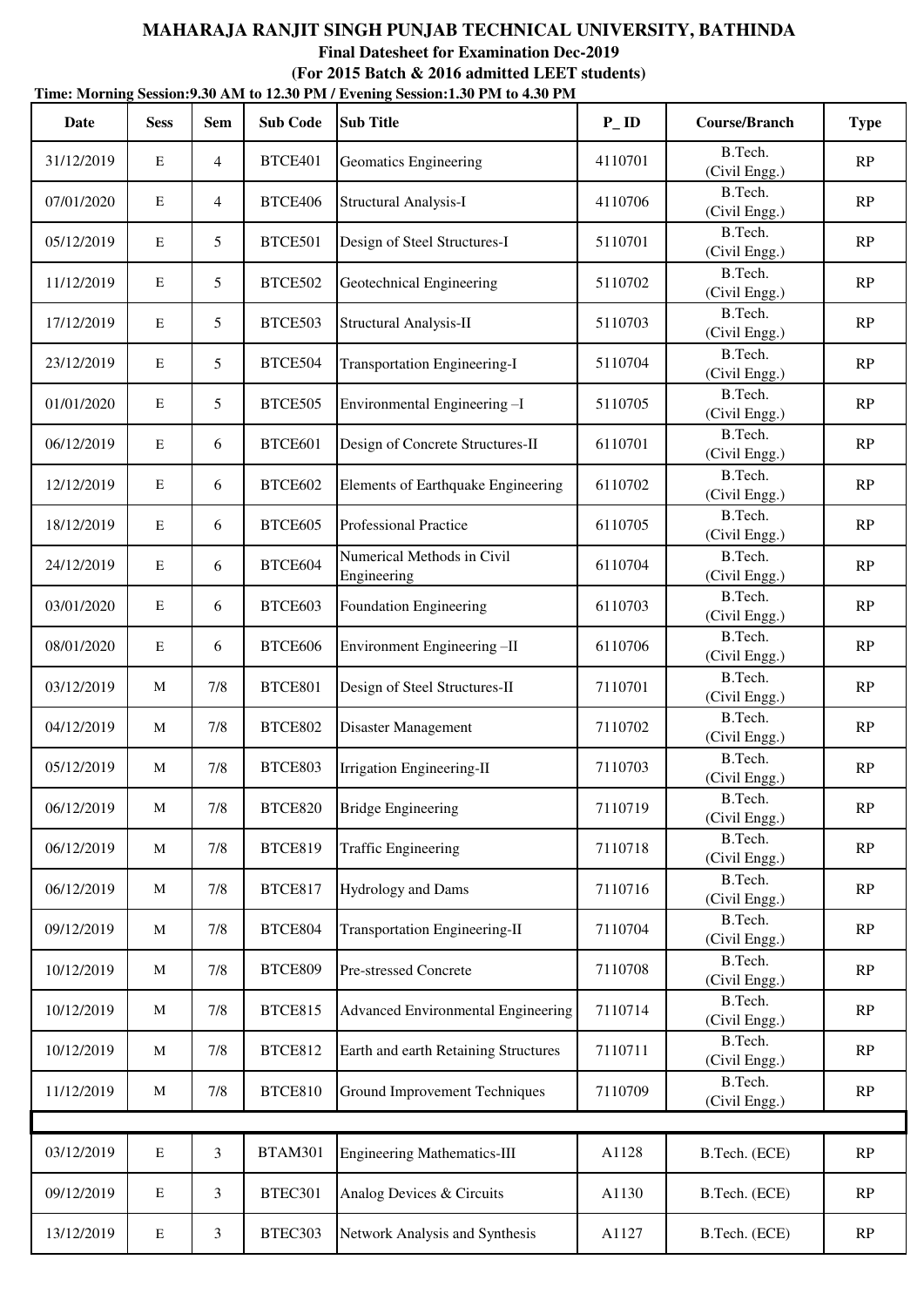|            | Time: Morning Session: 9.30 AM to 12.30 PM / Evening Session: 1.30 PM to 4.30 PM |                 |                     |                                                  |                   |                      |             |  |  |  |
|------------|----------------------------------------------------------------------------------|-----------------|---------------------|--------------------------------------------------|-------------------|----------------------|-------------|--|--|--|
| Date       | <b>Sess</b>                                                                      | <b>Sem</b>      | <b>Sub Code</b>     | <b>Sub Title</b>                                 | $P$ <sub>ID</sub> | <b>Course/Branch</b> | <b>Type</b> |  |  |  |
| 19/12/2019 | $\mathbf E$                                                                      | 3               | BTEC302             | Digital Circuit and Logic Design                 | A1131             | B.Tech. (ECE)        | RP          |  |  |  |
| 30/12/2019 | $\mathbf E$                                                                      | 3               | <b>BTCS305</b>      | Object Oriented Programming using<br>$C++$       | A1129             | B.Tech. (ECE)        | RP          |  |  |  |
| 04/12/2019 | $\mathbf E$                                                                      | $\overline{4}$  | BTEC <sub>401</sub> | <b>Analog Communication Systems</b>              | 4111302           | B.Tech. (ECE)        | RP          |  |  |  |
| 10/12/2019 | $\mathbf E$                                                                      | $\overline{4}$  | BTEC402             | Signal & Systems                                 | 4111303           | B.Tech. (ECE)        | RP          |  |  |  |
| 16/12/2019 | $\mathbf E$                                                                      | $\overline{4}$  | BTEC403             | Electromagnetics & Antennas                      | 4111304           | B.Tech. (ECE)        | RP          |  |  |  |
| 20/12/2019 | $\mathbf E$                                                                      | $\overline{4}$  | BTEC404             | Electronic Measurement &<br>Instrumentation      | 4111305           | B.Tech. (ECE)        | RP          |  |  |  |
| 31/12/2019 | $\mathbf E$                                                                      | $\overline{4}$  | <b>BTEE402</b>      | <b>Linear Control Systems</b>                    | 4111301           | B.Tech. (ECE)        | RP          |  |  |  |
| 06/01/2020 | $\mathbf E$                                                                      | $\overline{4}$  | BTEC405             | Pulse Wave Shaping and Switching                 | 4111306           | B.Tech. (ECE)        | RP          |  |  |  |
| 05/12/2019 | $\mathbf E$                                                                      | 5               | BTCS304             | Data Structures                                  | 5111301           | B.Tech. (ECE)        | RP          |  |  |  |
| 11/12/2019 | $\mathbf E$                                                                      | 5               | BTEC501             | <b>Digital Communication System</b>              | 5111302           | B.Tech. (ECE)        | RP          |  |  |  |
| 17/12/2019 | $\mathbf E$                                                                      | $5\overline{)}$ | BTEC502             | <b>Digital Signal Processing</b>                 | 5111303           | B.Tech. (ECE)        | RP          |  |  |  |
| 23/12/2019 | ${\bf E}$                                                                        | 5               | BTEC503             | <b>Linear Integrated Circuit</b>                 | 5111304           | B.Tech. (ECE)        | RP          |  |  |  |
| 01/01/2020 | $\mathbf E$                                                                      | 5               | BTEC504             | Micro processors & Microcontrollers              | 5111305           | B.Tech. (ECE)        | RP          |  |  |  |
| 06/12/2019 | $\mathbf E$                                                                      | 6               | <b>BTCS401</b>      | <b>Operating Systems</b>                         | 6111301           | B.Tech. (ECE)        | RP          |  |  |  |
| 12/12/2019 | $\mathbf E$                                                                      | 6               | BTEC601             | Microwave & Radar Engineering                    | 6111302           | B.Tech. (ECE)        | RP          |  |  |  |
| 18/12/2019 | E                                                                                | 6               | BTEC907             | Information Theory & Coding                      | 6111312           | B.Tech. (ECE)        | RP          |  |  |  |
| 18/12/2019 | $\mathbf E$                                                                      | 6               | BTEC902             | Micro Electronics                                | 6111307           | B.Tech. (ECE)        | RP          |  |  |  |
| 18/12/2019 | $\mathbf E$                                                                      | 6               | BTEC904             | Digital System Design                            | 6111309           | B.Tech. (ECE)        | RP          |  |  |  |
| 18/12/2019 | ${\bf E}$                                                                        | 6               | BTEC903             | <b>Industrial Electronics</b>                    | 6111308           | B.Tech. (ECE)        | RP          |  |  |  |
| 18/12/2019 | $\mathbf E$                                                                      | 6               | <b>BTIT702</b>      | Software Project Management                      | 6111313           | B.Tech. (ECE)        | RP          |  |  |  |
| 18/12/2019 | $\mathbf E$                                                                      | 6               | BTEC901             | Relational Data Base Management<br>System        | 6111306           | B.Tech. (ECE)        | RP          |  |  |  |
| 24/12/2019 | ${\bf E}$                                                                        | 6               | BTEC603             | Engineering Economics & Industrial<br>Management | 6111304           | B.Tech. (ECE)        | RP          |  |  |  |
| 03/01/2020 | $\mathbf E$                                                                      | 6               | BTEC602             | <b>Wireless Communication System</b>             | 6111303           | B.Tech. (ECE)        | RP          |  |  |  |
| 07/01/2020 | $\mathbf E$                                                                      | 6               | BTEC604             | <b>VLSI</b> Design                               | 6111305           | B.Tech. (ECE)        | RP          |  |  |  |
| 03/12/2019 | M                                                                                | 7/8             | <b>BTCS403</b>      | <b>Computer Networks</b>                         | 7111301           | B.Tech. (ECE)        | RP          |  |  |  |
| 04/12/2019 | M                                                                                | 7/8             | BTEC701             | <b>Embedded Systems</b>                          | 7111302           | B.Tech. (ECE)        | RP          |  |  |  |
| 05/12/2019 | M                                                                                | 7/8             | BTEC702             | <b>Optical Communication</b>                     | 7111303           | B.Tech. (ECE)        | RP          |  |  |  |
| 06/12/2019 | M                                                                                | 7/8             | BTEC910             | Satellite Communication                          | 7111306           | B.Tech. (ECE)        | RP          |  |  |  |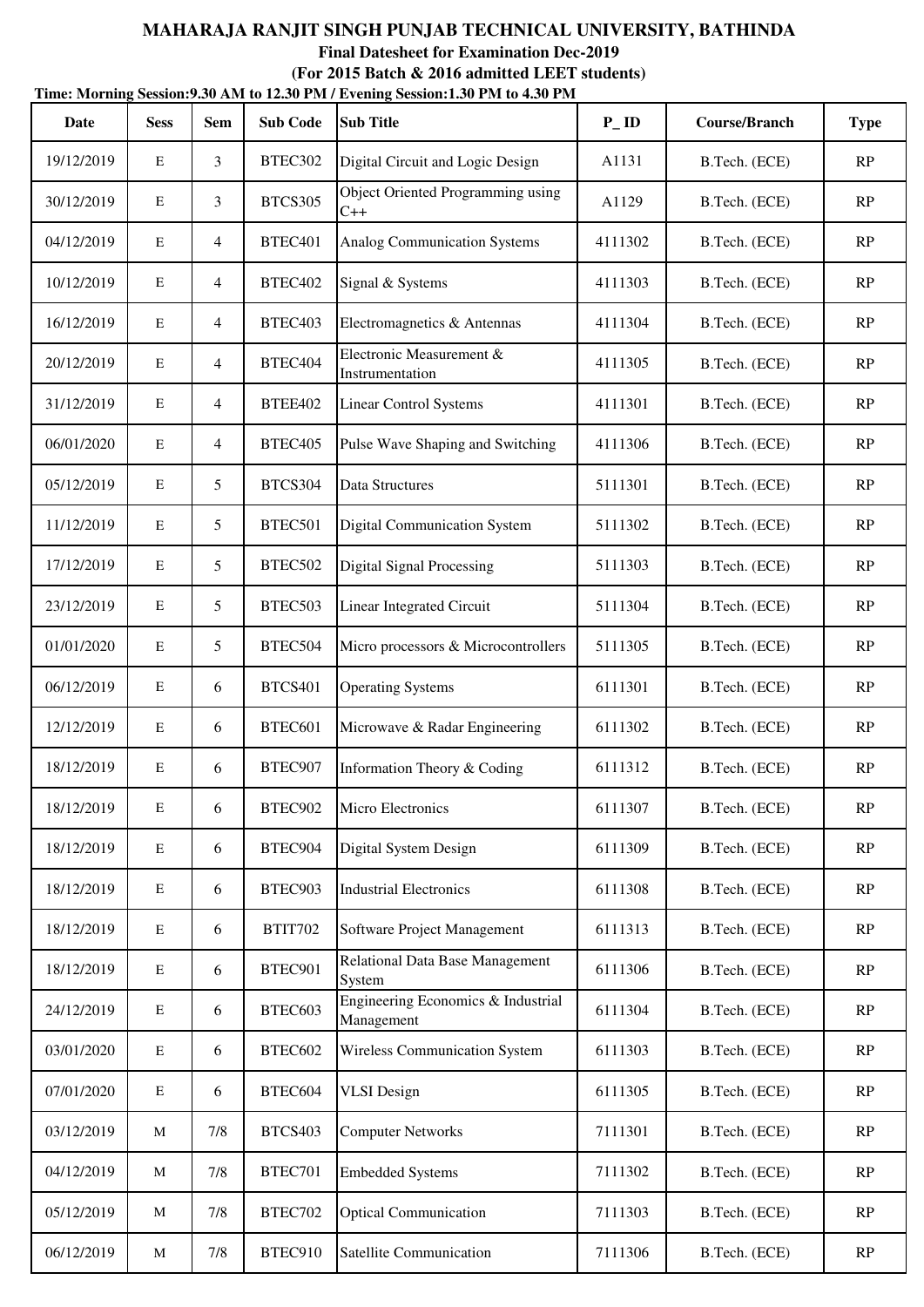|            | Time: Morning Session: 9.30 AM to 12.30 PM / Evening Session: 1.30 PM to 4.30 PM |                 |                 |                                                  |                   |                      |             |  |  |  |  |
|------------|----------------------------------------------------------------------------------|-----------------|-----------------|--------------------------------------------------|-------------------|----------------------|-------------|--|--|--|--|
| Date       | <b>Sess</b>                                                                      | <b>Sem</b>      | <b>Sub Code</b> | <b>Sub Title</b>                                 | $P$ <sub>ID</sub> | <b>Course/Branch</b> | <b>Type</b> |  |  |  |  |
| 06/12/2019 | M                                                                                | 7/8             | BTEC913         | Human Resource Management                        | 7111309           | B.Tech. (ECE)        | RP          |  |  |  |  |
| 06/12/2019 | M                                                                                | 7/8             | BTEC914         | Computer organization and<br>Architecture        | 7111310           | B.Tech. (ECE)        | RP          |  |  |  |  |
| 09/12/2019 | M                                                                                | 7/8             | BTEC919         | Mobile Computing                                 | 7111316           | B.Tech. (ECE)        | RP          |  |  |  |  |
| 09/12/2019 | M                                                                                | 7/8             | BTEC920         | Wireless Sensor network                          | 7111317           | B.Tech. (ECE)        | RP          |  |  |  |  |
| 09/12/2019 | M                                                                                | 7/8             | BTEC916         | Neural Networks & Fuzzy logic                    | 7111313           | B.Tech. (ECE)        | RP          |  |  |  |  |
|            |                                                                                  |                 |                 |                                                  |                   |                      |             |  |  |  |  |
| 03/12/2019 | $\mathbf E$                                                                      | 3               | <b>BTAM301</b>  | <b>Engineering Mathematics-III</b>               | A1128             | B.Tech. (ETE)        | RP          |  |  |  |  |
| 09/12/2019 | $\mathbf E$                                                                      | 3               | BTEC301         | Analog Devices & Circuits                        | A1130             | B.Tech. (ETE)        | RP          |  |  |  |  |
| 13/12/2019 | $\mathbf E$                                                                      | 3               | BTEC303         | Network Analysis and Synthesis                   | A1127             | B.Tech. (ETE)        | RP          |  |  |  |  |
| 19/12/2019 | $\mathbf E$                                                                      | 3               | BTEC302         | Digital Circuit and Logic Design                 | A1131             | B.Tech. (ETE)        | RP          |  |  |  |  |
| 30/12/2019 | $\mathbf E$                                                                      | 3               | <b>BTCS305</b>  | Object Oriented Programming using<br>$C++$       | A1129             | B.Tech. (ETE)        | RP          |  |  |  |  |
| 04/12/2019 | $\mathbf E$                                                                      | $\overline{4}$  | BTEC401         | <b>Analog Communication Systems</b>              | 4111802           | B.Tech. (ETE)        | RP          |  |  |  |  |
| 10/12/2019 | $\mathbf E$                                                                      | $\overline{4}$  | BTEC402         | Signal & Systems                                 | 4111803           | B.Tech. (ETE)        | RP          |  |  |  |  |
| 16/12/2019 | $\mathbf E$                                                                      | $\overline{4}$  | BTEC403         | Electromagnetics & Antennas                      | 4111804           | B.Tech. (ETE)        | RP          |  |  |  |  |
| 20/12/2019 | $\mathbf E$                                                                      | $\overline{4}$  | BTEC404         | Electronic Measurement &<br>Instrumentation      | 4111805           | B.Tech. (ETE)        | RP          |  |  |  |  |
| 31/12/2019 | E                                                                                | 4               | BTEE402         | <b>Linear Control Systems</b>                    | 4111801           | B.Tech. (ETE)        | RP          |  |  |  |  |
| 06/01/2020 | $\mathbf E$                                                                      | $\overline{4}$  | <b>BTEC405</b>  | Pulse Wave Shaping and Switching                 | 4111806           | B.Tech. (ETE)        | RP          |  |  |  |  |
| 05/12/2019 | $\mathbf E$                                                                      | $5\overline{)}$ | BTCS304         | Data Structures                                  | 5111801           | B.Tech. (ETE)        | RP          |  |  |  |  |
| 11/12/2019 | ${\bf E}$                                                                        | 5               | BTEC501         | <b>Digital Communication System</b>              | 5111802           | B.Tech. (ETE)        | RP          |  |  |  |  |
| 17/12/2019 | E                                                                                | $5\overline{)}$ | BTEC502         | <b>Digital Signal Processing</b>                 | 5111803           | B.Tech. (ETE)        | RP          |  |  |  |  |
| 23/12/2019 | ${\bf E}$                                                                        | 5               | BTEC503         | Linear Integrated Circuit                        | 5111804           | B.Tech. (ETE)        | RP          |  |  |  |  |
| 01/01/2020 | ${\bf E}$                                                                        | $5\overline{)}$ | BTEC504         | Micro processors & Microcontrollers              | 5111805           | B.Tech. (ETE)        | RP          |  |  |  |  |
| 06/12/2019 | ${\bf E}$                                                                        | 6               | <b>BTCS401</b>  | <b>Operating Systems</b>                         | 6111801           | B.Tech. (ETE)        | RP          |  |  |  |  |
| 12/12/2019 | ${\bf E}$                                                                        | 6               | BTEC601         | Microwave & Radar Engineering                    | 6111802           | B.Tech. (ETE)        | RP          |  |  |  |  |
| 18/12/2019 | ${\bf E}$                                                                        | 6               | BTEC901         | Relational Data Base Management<br>System        | 6111806           | B.Tech. (ETE)        | RP          |  |  |  |  |
| 24/12/2019 | ${\bf E}$                                                                        | 6               | BTEC603         | Engineering Economics & Industrial<br>Management | 6111804           | B.Tech. (ETE)        | RP          |  |  |  |  |
| 03/01/2020 | ${\bf E}$                                                                        | 6               | BTEC602         | <b>Wireless Communication System</b>             | 6111803           | B.Tech. (ETE)        | RP          |  |  |  |  |
| 07/01/2020 | $\mathbf E$                                                                      | 6               | BTEC604         | <b>VLSI</b> Design                               | 6111805           | B.Tech. (ETE)        | RP          |  |  |  |  |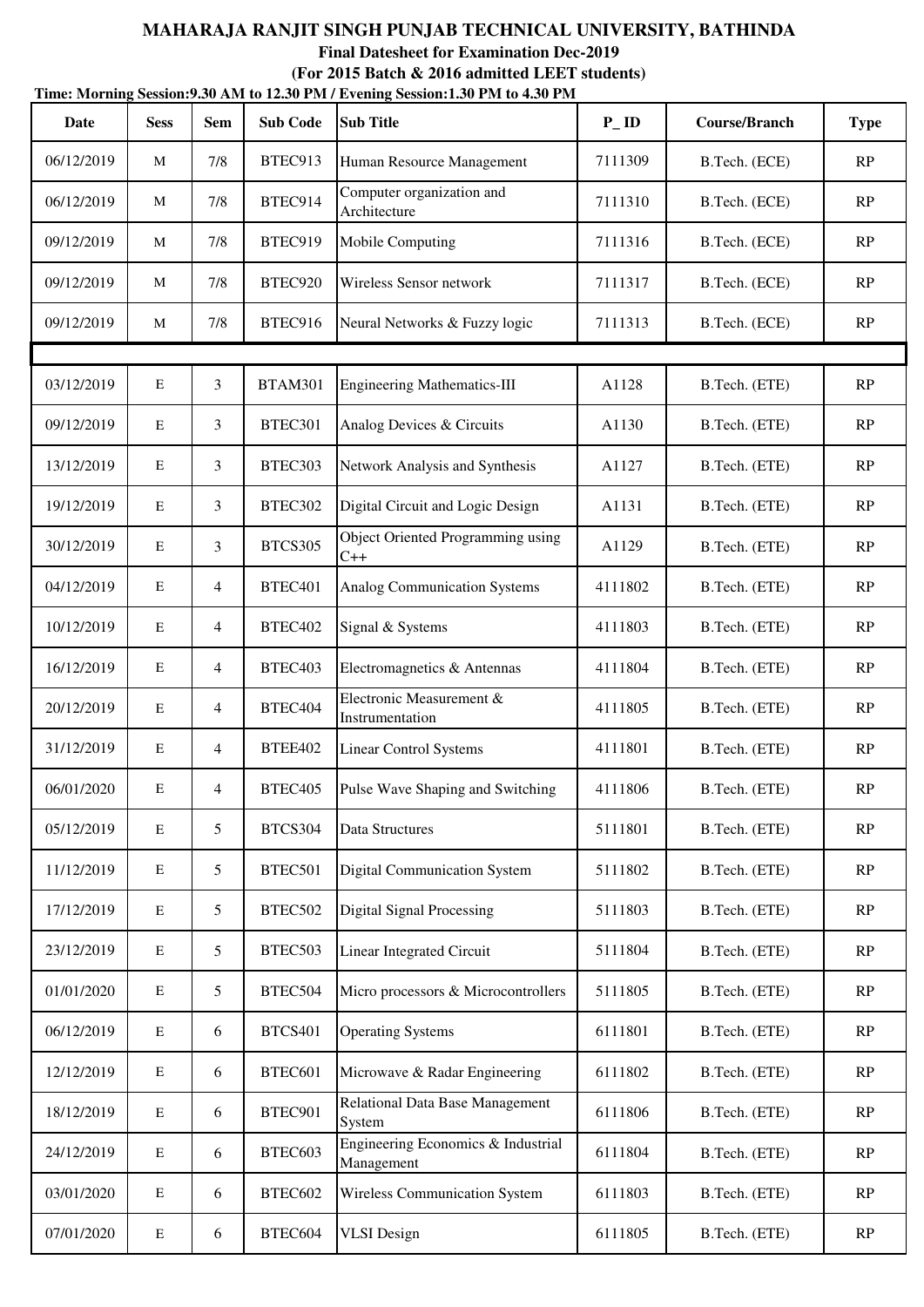|            | Time: Morning Session: 9.30 AM to 12.30 PM / Evening Session: 1.30 PM to 4.30 PM |                |                 |                                                 |                   |               |             |  |  |  |  |
|------------|----------------------------------------------------------------------------------|----------------|-----------------|-------------------------------------------------|-------------------|---------------|-------------|--|--|--|--|
| Date       | <b>Sess</b>                                                                      | <b>Sem</b>     | <b>Sub Code</b> | <b>Sub Title</b>                                | $P$ <sub>ID</sub> | Course/Branch | <b>Type</b> |  |  |  |  |
| 03/12/2019 | M                                                                                | 7/8            | <b>BTCS403</b>  | <b>Computer Networks</b>                        | 7111801           | B.Tech. (ETE) | RP          |  |  |  |  |
| 04/12/2019 | M                                                                                | 7/8            | BTECT701        | <b>Advanced Communication Systems</b>           | 7111802           | B.Tech. (ETE) | RP          |  |  |  |  |
| 05/12/2019 | M                                                                                | 7/8            | BTEC702         | <b>Optical Communication</b>                    | 7111803           | B.Tech. (ETE) | RP          |  |  |  |  |
| 06/12/2019 | M                                                                                | 7/8            | BTEC910         | Satellite Communication                         | 7111805           | B.Tech. (ETE) | RP          |  |  |  |  |
| 09/12/2019 | M                                                                                | 7/8            | BTEC919         | Mobile Computing                                | 7111814           | B.Tech. (ETE) | RP          |  |  |  |  |
|            |                                                                                  |                |                 |                                                 |                   |               |             |  |  |  |  |
| 03/12/2019 | $\mathbf E$                                                                      | 3              | <b>BTAM301</b>  | <b>Engineering Mathematics-III</b>              | A1128             | B.Tech. (EE)  | RP          |  |  |  |  |
| 09/12/2019 | $\mathbf E$                                                                      | 3              | BTEE301         | Circuit Theory                                  | A1134             | B.Tech. (EE)  | RP          |  |  |  |  |
| 13/12/2019 | $\mathbf E$                                                                      | 3              | BTEE304         | <b>Electronic Devices and Circuits</b>          | A1137             | B.Tech. (EE)  | RP          |  |  |  |  |
| 19/12/2019 | $\mathbf E$                                                                      | 3              | <b>BTEE302</b>  | Transformers & Direct Current<br>Machines       | A1135             | B.Tech. (EE)  | RP          |  |  |  |  |
| 30/12/2019 | $\mathbf E$                                                                      | 3              | BTEE303         | Electrical Measurements &<br>Instrumentation    | A1136             | B.Tech. (EE)  | RP          |  |  |  |  |
| 04/12/2019 | $\mathbf E$                                                                      | 4              | BTEE406         | Power Plant Engineering                         | 4111506           | B.Tech. (EE)  | RP          |  |  |  |  |
| 10/12/2019 | $\mathbf E$                                                                      | 4              | BTEE403         | <b>Electromagnetic Fields</b>                   | 4111503           | B.Tech. (EE)  | RP          |  |  |  |  |
| 16/12/2019 | $\mathbf E$                                                                      | $\overline{4}$ | BTEC404         | <b>Digital Electronics</b>                      | 4111504           | B.Tech. (EE)  | RP          |  |  |  |  |
| 20/12/2019 | $\mathbf E$                                                                      | $\overline{4}$ | <b>BTEE405</b>  | Power System-I (Transmission &<br>Distribution) | 4111505           | B.Tech. (EE)  | RP          |  |  |  |  |
| 31/12/2019 | E                                                                                | 4              | BTEE402         | <b>Linear Control Systems</b>                   | 4111502           | B.Tech. (EE)  | RP          |  |  |  |  |
| 06/01/2020 | $\mathbf E$                                                                      | 4              | BTEE401         | <b>Asynchronous Machines</b>                    | 4111501           | B.Tech. (EE)  | RP          |  |  |  |  |
| 05/12/2019 | $\mathbf E$                                                                      | 5              | BTEE501         | <b>Synchronous Machines</b>                     | 5111501           | B.Tech. (EE)  | RP          |  |  |  |  |
| 11/12/2019 | $\mathbf E$                                                                      | 5              | BTEE502         | Electric Generation & Economics                 | 5111502           | B.Tech. (EE)  | RP          |  |  |  |  |
| 17/12/2019 | $\mathbf E$                                                                      | 5              | BTEE503         | Microprocessors                                 | 5111503           | B.Tech. (EE)  | RP          |  |  |  |  |
| 23/12/2019 | ${\bf E}$                                                                        | 5              | BTEE504         | Power Electronics                               | 5111504           | B.Tech. (EE)  | RP          |  |  |  |  |
| 01/01/2020 | ${\bf E}$                                                                        | 5              | BTEE505         | Numerical & Statistical Methods                 | 5111505           | B.Tech. (EE)  | RP          |  |  |  |  |
| 06/12/2019 | ${\bf E}$                                                                        | 6              | BTEE601         | <b>Electric Power Utilization</b>               | 6111501           | B.Tech. (EE)  | RP          |  |  |  |  |
| 12/12/2019 | ${\bf E}$                                                                        | 6              | BTEE602         | Power System-II (Switch Gear &<br>Protection)   | 6111502           | B.Tech. (EE)  | RP          |  |  |  |  |
| 13/12/2019 | M                                                                                | 6              | <b>ME251</b>    | <b>Total Quality Management</b>                 | OE06              | B.Tech. (EE)  | RP          |  |  |  |  |
| 24/12/2019 | $\mathbf E$                                                                      | 6              | HU251           | Human Resource Management                       | OE07              | B.Tech. (EE)  | RP          |  |  |  |  |
| 03/01/2020 | ${\bf E}$                                                                        | 6              | BTEE605C        | Instrumentation in Power System                 | 6111507           | B.Tech. (EE)  | RP          |  |  |  |  |
| 03/01/2020 | ${\bf E}$                                                                        | 6              | BTEE605E        | Principles of Communication Systems             | 6111509           | B.Tech. (EE)  | RP          |  |  |  |  |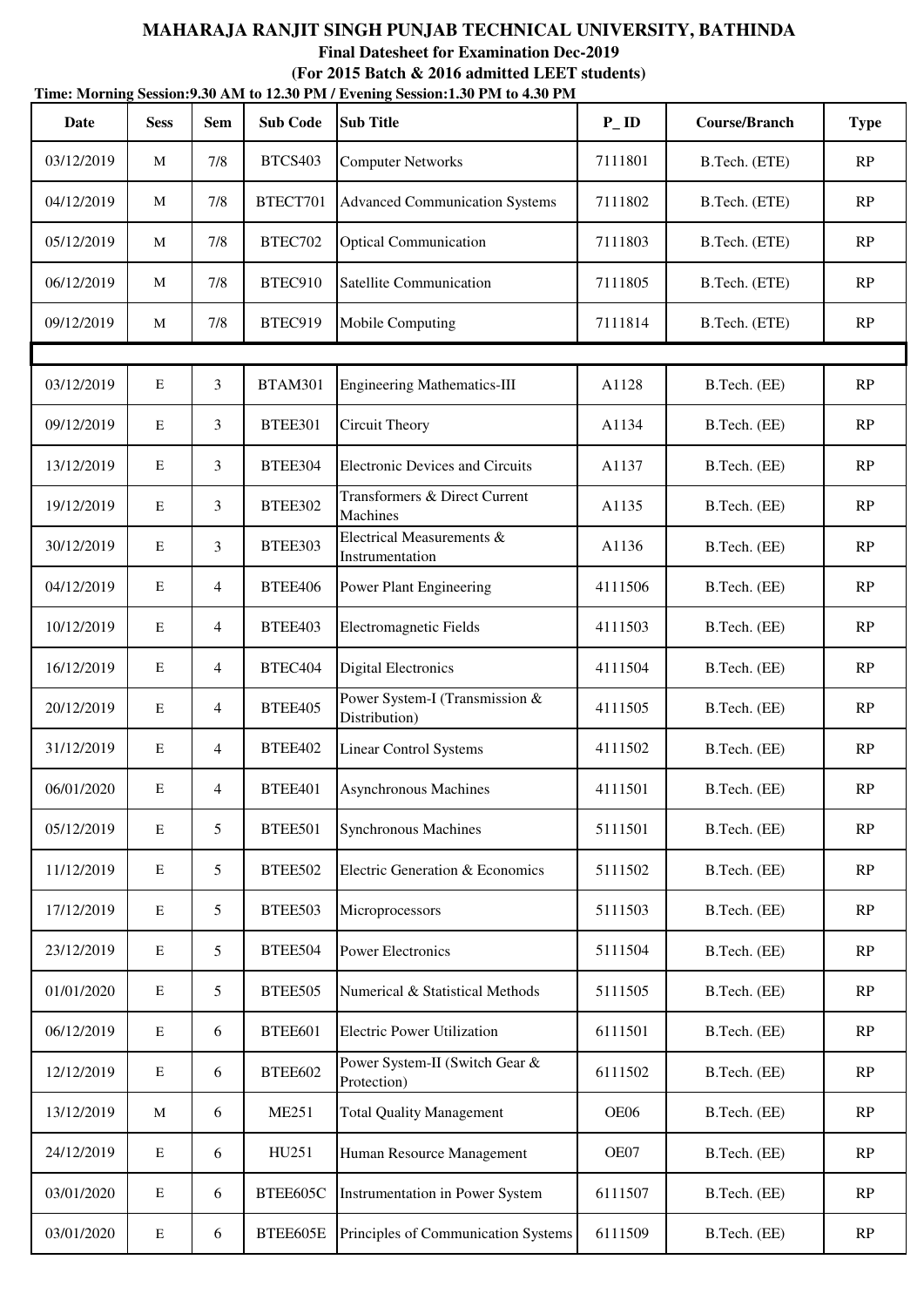| Date       | <b>Sess</b> | <b>Sem</b> | <b>Sub Code</b> | THIIC, MOTHING SESSION, S.SU ANT to 12.SU I'M / EVENING SESSION, I'SU I'M to 4.SU I'M<br><b>Sub Title</b> | $P$ <sub>ID</sub> | <b>Course/Branch</b>                       | <b>Type</b> |
|------------|-------------|------------|-----------------|-----------------------------------------------------------------------------------------------------------|-------------------|--------------------------------------------|-------------|
| 03/01/2020 | E           | 6          | BTEE605B        | <b>Flexible AC Transmission Systems</b>                                                                   | 6111506           | B.Tech. (EE)                               | RP          |
| 03/01/2020 | E           | 6          | BTEE605A        | <b>Computer Aided Electrical Machine</b><br>Design                                                        | 6111505           | B.Tech. (EE)                               | RP          |
| 07/01/2020 | E           | 6          | BTEE604         | Microcontroller and PLC                                                                                   | 6111504           | B.Tech. (EE)                               | RP          |
| 08/01/2020 | E           | 6          | BTEE603         | Non-Linear & Digital Control<br>Systems                                                                   | 6111503           | B.Tech. (EE)                               | RP          |
| 03/12/2019 | M           | 7/8        | <b>BTEE801</b>  | Power System Analysis                                                                                     | 7111501           | B.Tech. (EE)                               | RP          |
| 04/12/2019 | M           | 7/8        | <b>BTEE802</b>  | High Voltage Engineering                                                                                  | 7111502           | B.Tech. (EE)                               | RP          |
| 05/12/2019 | M           | 7/8        | BTEE803         | Non-conventional Energy Sources                                                                           | 7111503           | B.Tech. (EE)                               | RP          |
| 06/12/2019 | M           | 7/8        | BTEE804A        | Power System Operation and Control                                                                        | 7111504           | B.Tech. (EE)                               | RP          |
| 06/12/2019 | M           | 7/8        | BTEE804D        | <b>Industrial Process Control</b>                                                                         | 7111507           | B.Tech. (EE)                               | RP          |
| 06/12/2019 | M           | 7/8        | BTEE804B        | <b>Energy Auditing and Management</b>                                                                     | 7111505           | B.Tech. (EE)                               | RP          |
| 06/12/2019 | M           | 7/8        | BTEE804E        | Networks and Data Communication                                                                           | 7111508           | B.Tech. (EE)                               | RP          |
| 09/12/2019 | M           | 7/8        | BTEE805B        | <b>HVDC</b> Transmission                                                                                  | 7111511           | B.Tech. (EE)                               | RP          |
| 09/12/2019 | M           | 7/8        | BTEE805A        | Power Quality Monitoring and<br>Conditioning                                                              | 7111510           | B.Tech. (EE)                               | RP          |
| 09/12/2019 | M           | 7/8        | BTEE805D        | <b>Energy Efficient Machines</b>                                                                          | 7111513           | B.Tech. (EE)                               | RP          |
| 09/12/2019 | M           | 7/8        | BTEE805E        | <b>Embedded Systems</b>                                                                                   | 7111514           | B.Tech. (EE)                               | RP          |
|            |             |            |                 |                                                                                                           |                   |                                            |             |
| 03/12/2019 | E           | 3          | BTAM301         | Engineering Mathematics-III                                                                               | A1128             | B.Tech. (Electrical &<br>Electronic Engg.) | RP          |
| 09/12/2019 | $\mathbf E$ | 3          | <b>BTEE301</b>  | Circuit Theory                                                                                            | A1134             | B.Tech. (Electrical &<br>Electronic Engg.) | RP          |
| 13/12/2019 | $\mathbf E$ | 3          | BTEE304         | <b>Electronic Devices and Circuits</b>                                                                    | A1137             | B.Tech. (Electrical &<br>Electronic Engg.) | RP          |
| 19/12/2019 | ${\bf E}$   | 3          | <b>BTEE302</b>  | Transformers & Direct Current<br>Machines                                                                 | A1135             | B.Tech. (Electrical &<br>Electronic Engg.) | RP          |
| 30/12/2019 | E           | 3          | <b>BTEE303</b>  | Electrical Measurements &<br>Instrumentation                                                              | A1136             | B.Tech. (Electrical &<br>Electronic Engg.) | RP          |
| 04/12/2019 | $\mathbf E$ | 4          | BTEEE402        | Transducers & Signal Conditioning                                                                         | 4112706           | B.Tech. (Electrical &<br>Electronic Engg.) | RP          |
| 10/12/2019 | ${\bf E}$   | 4          | <b>BTEE403</b>  | Electromagnetic Fields                                                                                    | 4112702           | B.Tech. (Electrical &<br>Electronic Engg.) | RP          |
| 16/12/2019 | $\mathbf E$ | 4          | BTEC404         | <b>Digital Electronics</b>                                                                                | 4112703           | B.Tech. (Electrical &<br>Electronic Engg.) | RP          |
| 20/12/2019 | $\mathbf E$ | 4          | BTEE405         | Power System-I                                                                                            | 4112704           | B.Tech. (Electrical &<br>Electronic Engg.) | RP          |
| 31/12/2019 | E           | 4          | BTEE402         | <b>Linear Control Systems</b>                                                                             | 4112701           | B.Tech. (Electrical &<br>Electronic Engg.) | RP          |
| 06/01/2020 | ${\bf E}$   | 4          | BTEEE401        | Electrical Machinery-II                                                                                   | 4112705           | B.Tech. (Electrical &<br>Electronic Engg.) | RP          |
| 05/12/2019 | ${\bf E}$   | 5          | BTEEE501        | <b>Communication System</b>                                                                               | 5112701           | B.Tech. (Electrical &<br>Electronic Engg.) | RP          |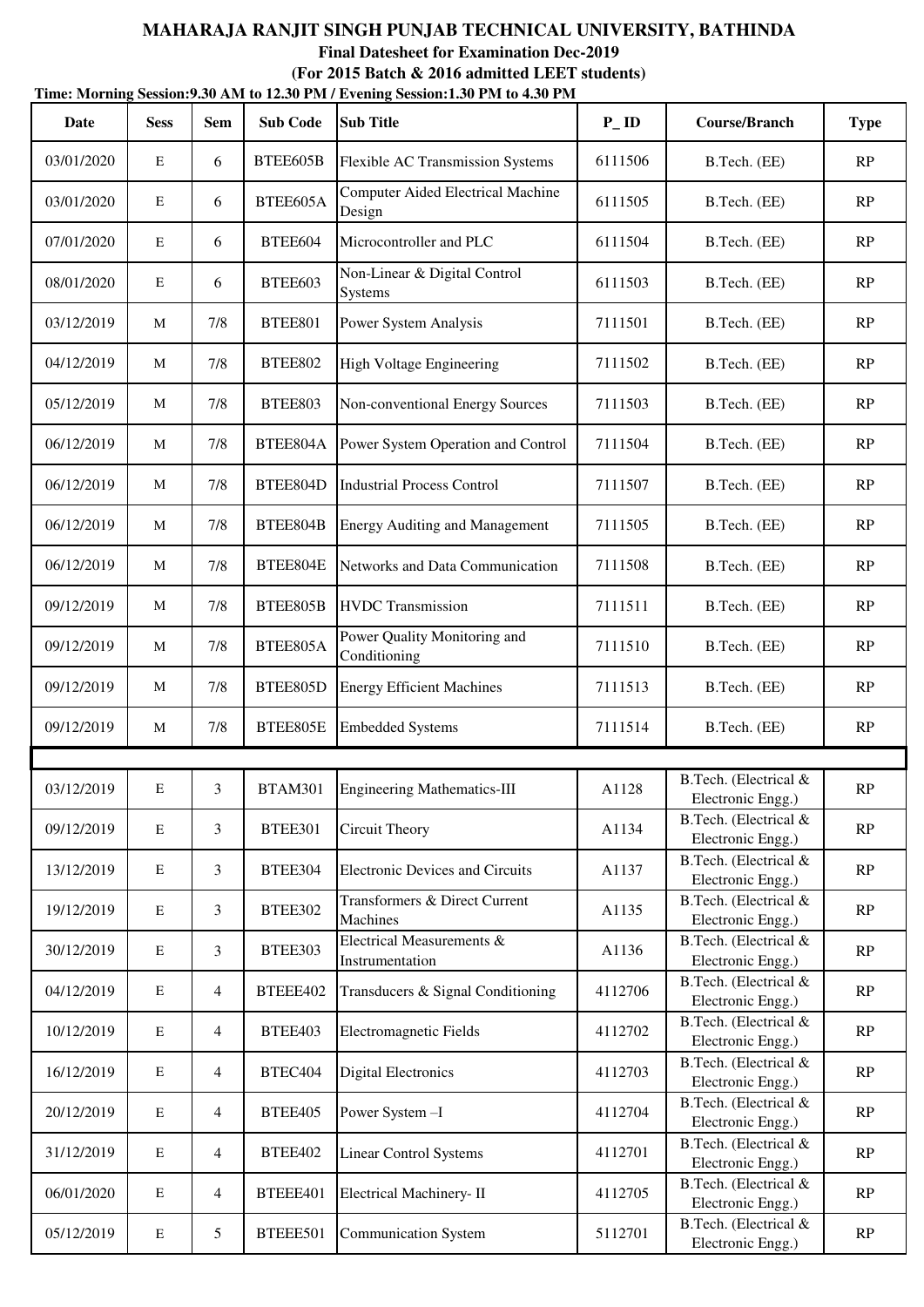**Time: Morning Session:9.30 AM to 12.30 PM / Evening Session:1.30 PM to 4.30 PM (For 2015 Batch & 2016 admitted LEET students)**

| Date       | <b>Sess</b>  | Sem             | <b>Sub Code</b> | Thing morning desirons for the to-throw The Prening desiron two Throw Thi<br><b>Sub Title</b> | $P$ <sub>ID</sub> | <b>Course/Branch</b>                       | <b>Type</b>            |
|------------|--------------|-----------------|-----------------|-----------------------------------------------------------------------------------------------|-------------------|--------------------------------------------|------------------------|
| 11/12/2019 | E            | $5\overline{)}$ | BTEEE502        | Power System-II                                                                               | 5112702           | B.Tech. (Electrical &<br>Electronic Engg.) | RP                     |
| 17/12/2019 | $\mathbf E$  | 5               | BTEE503         | Microprocessor                                                                                | 5112703           | B.Tech. (Electrical &<br>Electronic Engg.) | RP                     |
| 23/12/2019 | $\mathbf E$  | $5\overline{)}$ | BTEE504         | <b>Power Electronics</b>                                                                      | 5112704           | B.Tech. (Electrical &<br>Electronic Engg.) | $\mathbb{R}\mathrm{P}$ |
| 01/01/2020 | $\mathbf E$  | 5               | BTEE505         | <b>Numerical and Statistical Methods</b>                                                      | 5112705           | B.Tech. (Electrical &<br>Electronic Engg.) | RP                     |
| 06/12/2019 | $\mathbf E$  | 6               | BTEE601         | Electric power and utilization                                                                | 6112701           | B.Tech. (Electrical &<br>Electronic Engg.) | RP                     |
| 12/12/2019 | $\mathbf E$  | 6               | BTEEE601        | <b>Digital Signal Processing</b>                                                              | 6112702           | B.Tech. (Electrical &<br>Electronic Engg.) | RP                     |
| 18/12/2019 | $\mathbf E$  | 6               |                 | BTEEE603A Electrical Machine Design                                                           | 6112705           | B.Tech. (Electrical &<br>Electronic Engg.) | RP                     |
| 18/12/2019 | $\mathbf E$  | 6               |                 | BTEEE603C Object Oriented Programming                                                         | 6112707           | B.Tech. (Electrical &<br>Electronic Engg.) | RP                     |
| 18/12/2019 | $\mathbf E$  | 6               | BTEEE603F       | Deregulation of Power System                                                                  | 6112710           | B.Tech. (Electrical &<br>Electronic Engg.) | RP                     |
| 07/01/2020 | $\mathbf E$  | 6               | BTEE604         | Microcontroller and PLC                                                                       | 6112704           | B.Tech. (Electrical &<br>Electronic Engg.) | $\mathbf{RP}$          |
| 08/01/2020 | $\mathbf E$  | 6               | BTEE603         | Non Linear and Digital control<br>Systems                                                     | 6112703           | B.Tech. (Electrical &<br>Electronic Engg.) | RP                     |
| 24/12/2019 | $\mathbf E$  | 6               | <b>BTEEEOPA</b> | <b>Electrical Machines</b>                                                                    | OE08              | B.Tech. (Electrical &<br>Electronic Engg.) | RP                     |
| 24/12/2019 | $\mathbf E$  | 6               | <b>BTEEEOPB</b> | Elements of Communication System                                                              | OE09              | B.Tech. (Electrical &<br>Electronic Engg.) | $\mathbb{R}\mathrm{P}$ |
| 24/12/2019 | $\mathbf E$  | 6               | <b>BTEEEOPC</b> | <b>Elements of Power Systems</b>                                                              | <b>OE10</b>       | B.Tech. (Electrical &<br>Electronic Engg.) | RP                     |
| 03/12/2019 | M            | 7/8             | <b>BTEE801</b>  | Power System Analysis                                                                         | 7112701           | B.Tech. (Electrical &<br>Electronic Engg.) | RP                     |
| 04/12/2019 | $\mathbf{M}$ | 7/8             | <b>BTEE802</b>  | High Voltage Engineering                                                                      | 7112702           | B.Tech. (Electrical &<br>Electronic Engg.) | $\mathbf{RP}$          |
| 05/12/2019 | $\mathbf M$  | $7/8$           | BTEEE801        | Antenna & Wave Propagation                                                                    | 7112703           | B.Tech. (Electrical &<br>Electronic Engg.) | RP                     |
| 06/12/2019 | M            | 7/8             | BTEEE805D       | Non conventional Energy Sources                                                               | 7112713           | B.Tech. (Electrical &<br>Electronic Engg.) | RP                     |
| 09/12/2019 | M            | 7/8             |                 | <b>BTEEE804B</b> HVDC Transmission                                                            | 7112705           | B.Tech. (Electrical &<br>Electronic Engg.) | RP                     |
|            |              |                 |                 |                                                                                               |                   |                                            |                        |
| 03/12/2019 | $\mathbf E$  | $\mathfrak{Z}$  | AM201           | Applied Mathematics-III                                                                       | A0303             | B.Tech. (EIE)                              | RP                     |
| 09/12/2019 | $\mathbf E$  | 3               | EI201           | Electronics Devices & Analog ICs                                                              | A0352             | B.Tech. (EIE)                              | RP                     |
| 19/12/2019 | $\mathbf E$  | 3               | CS252           | <b>Object Oriented Programming</b>                                                            | A0304             | B.Tech. (EIE)                              | RP                     |
| 13/12/2019 | E            | 3               | <b>EE201</b>    | Network Analysis and Synthesis                                                                | A0305             | B.Tech. (EIE)                              | RP                     |
| 26/12/2019 | $\mathbf E$  | 3               | <b>EC203</b>    | Electronic Measurement &<br>Instrumentation                                                   | A0302             | B.Tech. (EIE)                              | RP                     |
| 04/12/2019 | $\mathbf E$  | $\overline{4}$  | <b>EC202</b>    | Analog Electronics                                                                            | 4112801           | B.Tech. (EIE)                              | RP                     |
| 10/12/2019 | $\mathbf E$  | 4               | <b>EC206</b>    | Signals and Systems                                                                           | 4112803           | B.Tech. (EIE)                              | RP                     |
| 16/12/2019 | ${\bf E}$    | $\overline{4}$  | <b>EC204</b>    | <b>Digital Electronics</b>                                                                    | 4112802           | B.Tech. (EIE)                              | RP                     |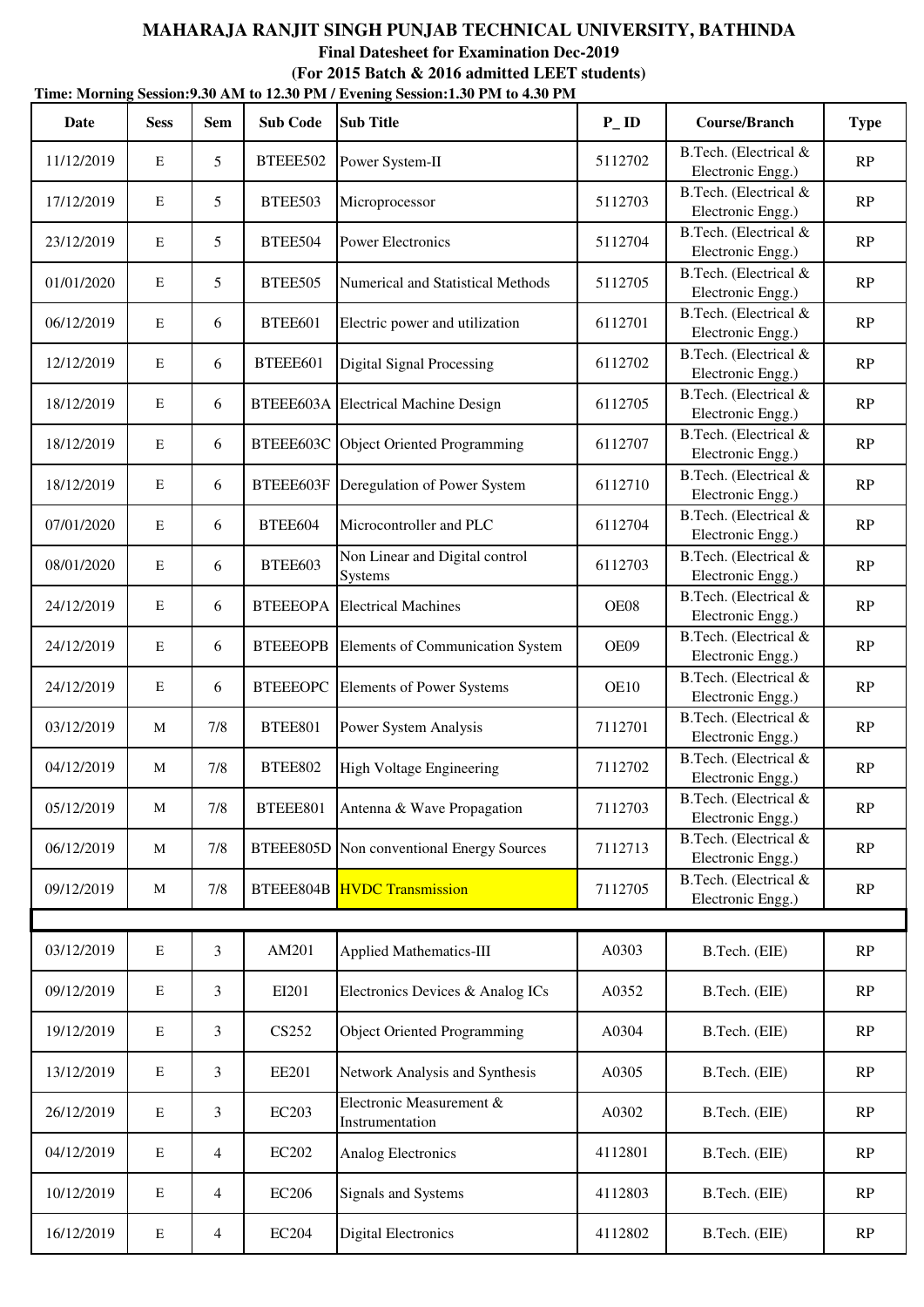| Date       | <b>Sess</b> | <b>Sem</b>     | <b>Sub Code</b> | $D_{\rm CO}$ and $D_{\rm O}$ and $D_{\rm O}$ and $D_{\rm O}$ and $D_{\rm O}$ and $D_{\rm O}$ and $D_{\rm O}$ and $D_{\rm O}$ and $D_{\rm O}$ and $D_{\rm O}$ and $D_{\rm O}$ and $D_{\rm O}$ and $D_{\rm O}$ and $D_{\rm O}$ and $D_{\rm O}$ and $D_{\rm O}$ and $D_{\rm O}$ and<br><b>Sub Title</b> | $P$ <sub>ID</sub> | <b>Course/Branch</b>         | <b>Type</b>   |
|------------|-------------|----------------|-----------------|------------------------------------------------------------------------------------------------------------------------------------------------------------------------------------------------------------------------------------------------------------------------------------------------------|-------------------|------------------------------|---------------|
| 20/12/2019 | E           | $\overline{4}$ | <b>EC208</b>    | Electromagnetic Field Theory                                                                                                                                                                                                                                                                         | 4112804           | B.Tech. (EIE)                | RP            |
| 31/12/2019 | $\mathbf E$ | $\overline{4}$ | <b>IC204</b>    | <b>Linear Control Systems</b>                                                                                                                                                                                                                                                                        | 4112805           | B.Tech. (EIE)                | RP            |
| 05/12/2019 | E           | 5              | EI301           | Virtual Instrumentation & Data<br>Acquisition                                                                                                                                                                                                                                                        | 5112801           | B.Tech. (EIE)                | RP            |
| 11/12/2019 | $\mathbf E$ | 5              | EI303           | Non-Linear & Sampled Data Control<br><b>Systems</b>                                                                                                                                                                                                                                                  | 5112802           | B.Tech. (EIE)                | RP            |
| 17/12/2019 | $\mathbf E$ | 5              | <b>ME251</b>    | <b>Total Quality Management</b>                                                                                                                                                                                                                                                                      | 5112803           | B.Tech. (EIE)                | RP            |
| 23/12/2019 | ${\bf E}$   | 5              | EI305           | Process Dynamics & Control                                                                                                                                                                                                                                                                           | 5112804           | B.Tech. (EIE)                | RP            |
| 30/12/2019 | $\mathbf E$ | 5              | EI309           | <b>Industrial Electronics</b>                                                                                                                                                                                                                                                                        | 5112805           | B.Tech. (EIE)                | RP            |
| 01/01/2020 | $\mathbf E$ | 5              | <b>EC309</b>    | Micro Processors & Its Applications                                                                                                                                                                                                                                                                  | 5112806           | B.Tech. (EIE)                | RP            |
| 06/12/2019 | E           | 6              | EI302401        | <b>Instrumentation System Design</b>                                                                                                                                                                                                                                                                 | 6112801           | B.Tech. (EIE)                | RP            |
| 12/12/2019 | $\mathbf E$ | 6              | EI304403        | <b>Industrial Measurements</b>                                                                                                                                                                                                                                                                       | 6112802           | B.Tech. (EIE)                | RP            |
| 18/12/2019 | $\mathbf E$ | 6              | $DE-1.5$        | Programmable Logic Controllers &<br>Applications                                                                                                                                                                                                                                                     | 6112809           | B.Tech. (EIE)                | RP            |
| 18/12/2019 | E           | 6              | DE-2.4          | Microcontroller & its Applications                                                                                                                                                                                                                                                                   | 6112813           | B.Tech. (EIE)                | RP            |
| 24/12/2019 | $\mathbf E$ | 6              | EC310           | Digital Signal Processing.                                                                                                                                                                                                                                                                           | 6112804           | B.Tech. (EIE)                | RP            |
| 27/12/2019 | $\mathbf E$ | 6              | <b>CE216</b>    | <b>Environmental Science</b>                                                                                                                                                                                                                                                                         | 6112803           | B.Tech. (EIE)                | RP            |
| 03/12/2019 | M           | 7/8            | EI402           | <b>Advanced Process control</b>                                                                                                                                                                                                                                                                      | 7112801           | B.Tech. (EIE)                | RP            |
| 04/12/2019 | M           | 7/8            | EI404           | <b>Bio-medical Instrumentation</b>                                                                                                                                                                                                                                                                   | 7112802           | B.Tech. (EIE)                | RP            |
| 05/12/2019 | $\mathbf M$ | 7/8            | EI406           | Analytical Instrumentation                                                                                                                                                                                                                                                                           | 7112803           | B.Tech. (EIE)                | RP            |
| 06/12/2019 | M           | 7/8            | DE4.3           | Virtual Instrumentation                                                                                                                                                                                                                                                                              | 7112812           | B.Tech. (EIE)                | RP            |
| 09/12/2019 | M           | 7/8            | DE3.3           | Distributed Control Systems                                                                                                                                                                                                                                                                          | 7112806           | B.Tech. (EIE)                | RP            |
|            |             |                |                 |                                                                                                                                                                                                                                                                                                      |                   |                              |               |
| 03/12/2019 | ${\bf E}$   | 3              | <b>BTFT301</b>  | Principles of Food Preservation                                                                                                                                                                                                                                                                      | 72644             | B.Tech.<br>(Food Technology) | RP            |
| 09/12/2019 | ${\bf E}$   | 3              | <b>BTFT302</b>  | Food Chemistry                                                                                                                                                                                                                                                                                       | 72645             | B.Tech.<br>(Food Technology) | RP            |
| 13/12/2019 | $\mathbf E$ | 3              | <b>BTFT304</b>  | Fluid flow operations and Rheology                                                                                                                                                                                                                                                                   | 72647             | B.Tech.<br>(Food Technology) | RP            |
| 19/12/2019 | ${\bf E}$   | 3              | <b>BTFT305</b>  | Fruits and Vegetable Processing<br>Technology                                                                                                                                                                                                                                                        | 72648             | B.Tech.<br>(Food Technology) | RP            |
| 26/12/2019 | $\mathbf E$ | 3              | BTFT303         | Food Microbiology                                                                                                                                                                                                                                                                                    | 72646             | B.Tech.<br>(Food Technology) | RP            |
| 01/01/2020 | ${\bf E}$   | 3              | <b>BTFT306</b>  | Food Hygiene and Plant Sanitation                                                                                                                                                                                                                                                                    | 72649             | B.Tech.<br>(Food Technology) | RP            |
| 04/12/2019 | ${\bf E}$   | $\overline{4}$ | <b>BTFT402</b>  | Milk and Milk Products Technology                                                                                                                                                                                                                                                                    | 4111902           | B.Tech.<br>(Food Technology) | RP            |
| 10/12/2019 | $\mathbf E$ | $\overline{4}$ | BTFT403         | Food Additives                                                                                                                                                                                                                                                                                       | 4111903           | B.Tech.<br>(Food Technology) | $\mathbf{RP}$ |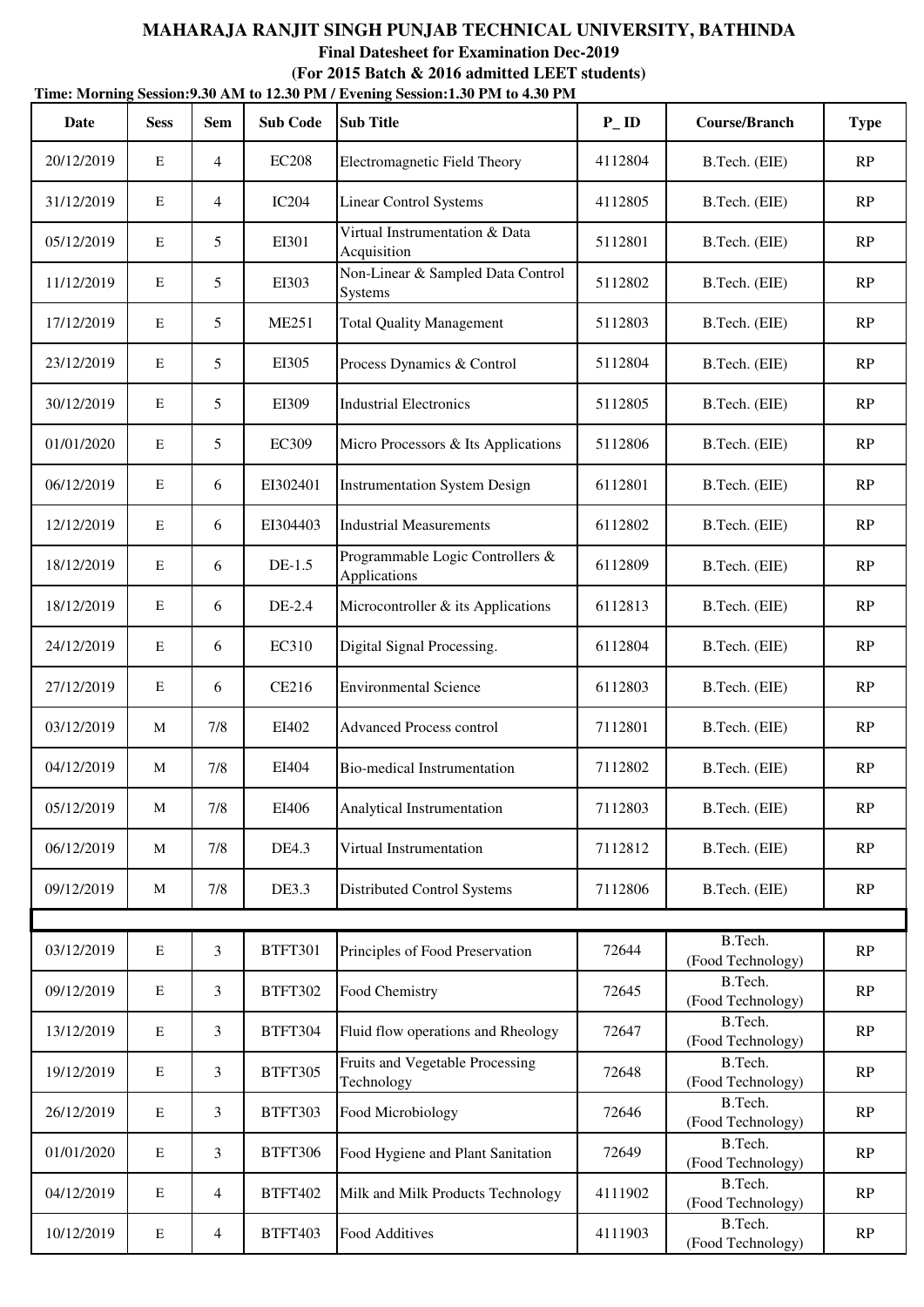|             | Time: Morning Session: 9.30 AM to 12.30 PM / Evening Session: 1.30 PM to 4.30 PM |                 |                 |                                                       |                   |                              |             |  |  |  |  |
|-------------|----------------------------------------------------------------------------------|-----------------|-----------------|-------------------------------------------------------|-------------------|------------------------------|-------------|--|--|--|--|
| <b>Date</b> | <b>Sess</b>                                                                      | <b>Sem</b>      | <b>Sub Code</b> | <b>Sub Title</b>                                      | $P$ <sub>ID</sub> | <b>Course/Branch</b>         | <b>Type</b> |  |  |  |  |
| 16/12/2019  | E                                                                                | $\overline{4}$  | <b>BTFT404</b>  | Heat and Mass Transfer                                | 4111904           | B.Tech.<br>(Food Technology) | RP          |  |  |  |  |
| 20/12/2019  | $\mathbf E$                                                                      | $\overline{4}$  | <b>BTFT405</b>  | Cereals and Pulses Processing<br>Technology           | 4111905           | B.Tech.<br>(Food Technology) | RP          |  |  |  |  |
| 27/12/2019  | $\mathbf E$                                                                      | $\overline{4}$  | <b>BTFT401</b>  | Food Biochemistry and Nutrition                       | 4111901           | B.Tech.<br>(Food Technology) | RP          |  |  |  |  |
| 03/01/2020  | E                                                                                | $\overline{4}$  | <b>BTFT406</b>  | Process Instrumentation and control                   | 4111906           | B.Tech.<br>(Food Technology) | RP          |  |  |  |  |
| 05/12/2019  | E                                                                                | 5               | <b>BTFT501</b>  | Meat, Poultry & Fish Processing<br>Technology         | 5111901           | B.Tech.<br>(Food Technology) | RP          |  |  |  |  |
| 11/12/2019  | E                                                                                | $5\overline{)}$ | <b>BTFT502</b>  | Food Packaging                                        | 5111902           | B.Tech.<br>(Food Technology) | RP          |  |  |  |  |
| 17/12/2019  | E                                                                                | $5\overline{)}$ | <b>BTFT503</b>  | Food Regulations and Plant<br>Management              | 5111903           | B.Tech.<br>(Food Technology) | RP          |  |  |  |  |
| 23/12/2019  | E                                                                                | 5               | <b>BTFT504</b>  | Food Analysis and Quality Control                     | 5111904           | B.Tech.<br>(Food Technology) | RP          |  |  |  |  |
| 30/12/2019  | E                                                                                | 5               | <b>BTFT505</b>  | Oils & Fats Processing Technology                     | 5111905           | B.Tech.<br>(Food Technology) | RP          |  |  |  |  |
| 06/01/2020  | E                                                                                | 5               | <b>BTFT506</b>  | Food Process Engineering                              | 5111906           | B.Tech.<br>(Food Technology) | RP          |  |  |  |  |
| 06/12/2019  | E                                                                                | 6               | <b>BTFT601</b>  | <b>Statistical Quality Control</b>                    | 6111901           | B.Tech.<br>(Food Technology) | RP          |  |  |  |  |
| 12/12/2019  | $\mathbf E$                                                                      | 6               | <b>BTFT602</b>  | <b>Bakery and Confectionary Technology</b>            | 6111902           | B.Tech.<br>(Food Technology) | RP          |  |  |  |  |
| 18/12/2019  | $\mathbf E$                                                                      | 6               | <b>BTFT605</b>  | Spice and Flavor Technology                           | 6111905           | B.Tech.<br>(Food Technology) | RP          |  |  |  |  |
| 24/12/2019  | $\mathbf E$                                                                      | 6               | <b>BTFT604</b>  | Fermentation Technology                               | 6111904           | B.Tech.<br>(Food Technology) | RP          |  |  |  |  |
| 31/12/2019  | $\mathbf E$                                                                      | 6               | <b>BTFT603</b>  | Entrepreneurship and Agribusiness<br>Management       | 6111903           | B.Tech.<br>(Food Technology) | RP          |  |  |  |  |
| 03/12/2019  | М                                                                                | 7/8             | <b>BTFT701</b>  | Food Plant Design and Project<br>Engineering          | 7111901           | B.Tech.<br>(Food Technology) | RP          |  |  |  |  |
| 04/12/2019  | M                                                                                | 7/8             | <b>BTFT702</b>  | Advance Techniques in Food<br>Processing              | 7111902           | B.Tech.<br>(Food Technology) | RP          |  |  |  |  |
| 05/12/2019  | M                                                                                | 7/8             | BTFT703         | Nutraceuticals and Functional Foods                   | 7111903           | B.Tech.<br>(Food Technology) | RP          |  |  |  |  |
| 06/12/2019  | M                                                                                | 7/8             | <b>BTFT705</b>  | <b>Research Methodology</b>                           | 7111905           | B.Tech.<br>(Food Technology) | RP          |  |  |  |  |
| 09/12/2019  | M                                                                                | 7/8             | <b>BTFT704</b>  | Waste Management of Food Industry                     | 7111904           | B.Tech.<br>(Food Technology) | RP          |  |  |  |  |
|             |                                                                                  |                 |                 |                                                       |                   |                              |             |  |  |  |  |
| 03/12/2019  | $\mathbf E$                                                                      | $\mathfrak{Z}$  | <b>BTTE301</b>  | Textile Fibre-I                                       | A2740             | B.Tech.<br>(Textile Engg.)   | RP          |  |  |  |  |
| 09/12/2019  | $\mathbf E$                                                                      | 3               | BTTE302         | <b>Introduction of Textile</b><br>Engineering         | A2741             | B.Tech.<br>(Textile Engg.)   | RP          |  |  |  |  |
| 13/12/2019  | $\mathbf E$                                                                      | $\mathfrak{Z}$  | BTTE304         | Applied Mechanical<br>Engineering                     | A2743             | B.Tech.<br>(Textile Engg.)   | RP          |  |  |  |  |
| 19/12/2019  | E                                                                                | 3               | BTTE305         | Elements of Instrumentation &<br>Control Engineering. | A2744             | B.Tech.<br>(Textile Engg.)   | RP          |  |  |  |  |
| 26/12/2019  | $\mathbf E$                                                                      | $\mathfrak{Z}$  | BTTE303         | Polymer and Fibre Science                             | A2742             | B.Tech.<br>(Textile Engg.)   | RP          |  |  |  |  |
| 04/12/2019  | ${\bf E}$                                                                        | $\overline{4}$  | BTTE402         | Textile Fibre-II                                      | 4112602           | B.Tech.<br>(Textile Engg.)   | RP          |  |  |  |  |
| 10/12/2019  | ${\bf E}$                                                                        | $\overline{4}$  | <b>BTTE403</b>  | Fabric Manufacture-I                                  | 4112603           | B.Tech.<br>(Textile Engg.)   | RP          |  |  |  |  |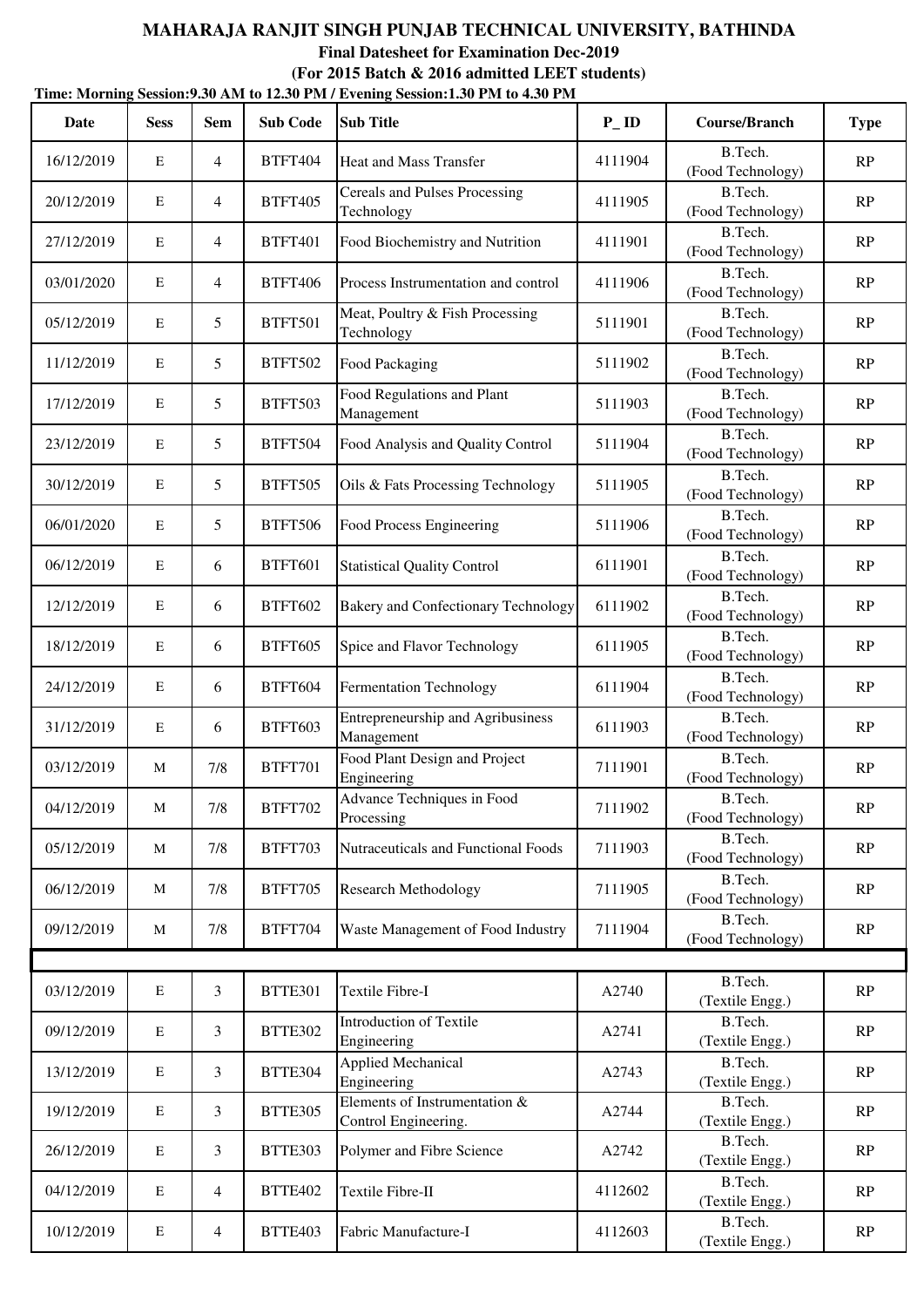|            | Time: Morning Session: 9.30 AM to 12.30 PM / Evening Session: 1.30 PM to 4.30 PM |                |                 |                                                      |                   |                            |             |  |  |  |  |
|------------|----------------------------------------------------------------------------------|----------------|-----------------|------------------------------------------------------|-------------------|----------------------------|-------------|--|--|--|--|
| Date       | <b>Sess</b>                                                                      | <b>Sem</b>     | <b>Sub Code</b> | <b>Sub Title</b>                                     | $P$ <sub>ID</sub> | <b>Course/Branch</b>       | <b>Type</b> |  |  |  |  |
| 16/12/2019 | E                                                                                | $\overline{4}$ | BTTE404         | <b>Textile Chemical Processing-I</b>                 | 4112604           | B.Tech.<br>(Textile Engg.) | RP          |  |  |  |  |
| 20/12/2019 | $\mathbf E$                                                                      | $\overline{4}$ | BTTE405         | Fabric Structure & Analysis                          | 4112605           | B.Tech.<br>(Textile Engg.) | RP          |  |  |  |  |
| 27/12/2019 | $\mathbf E$                                                                      | $\overline{4}$ | BTTE401         | Yarn Manufacture-I                                   | 4112601           | B.Tech.<br>(Textile Engg.) | RP          |  |  |  |  |
| 05/12/2019 | $\mathbf E$                                                                      | 5              | BTTE501         | Properties of Fibres                                 | 5112601           | B.Tech.<br>(Textile Engg.) | RP          |  |  |  |  |
| 11/12/2019 | $\mathbf E$                                                                      | 5              | BTTE502         | Yarn Manufacture-II                                  | 5112602           | B.Tech.<br>(Textile Engg.) | RP          |  |  |  |  |
| 17/12/2019 | $\mathbf E$                                                                      | 5              | BTTE503         | Fabric Manufacture-II                                | 5112603           | B.Tech.<br>(Textile Engg.) | RP          |  |  |  |  |
| 23/12/2019 | $\mathbf E$                                                                      | 5              | BTTE504         | <b>Textile Chemical Processing-II</b>                | 5112604           | B.Tech.<br>(Textile Engg.) | RP          |  |  |  |  |
| 30/12/2019 | $\mathbf E$                                                                      | 5              | <b>BTTE505</b>  | <b>Textile Testing</b>                               | 5112605           | B.Tech.<br>(Textile Engg.) | RP          |  |  |  |  |
| 06/12/2019 | $\mathbf E$                                                                      | 6              | BTTE601         | Theory of Textile Structure                          | 6112601           | B.Tech.<br>(Textile Engg.) | RP          |  |  |  |  |
| 12/12/2019 | $\mathbf E$                                                                      | 6              | BTTE602         | Process control in Textiles                          | 6112602           | B.Tech.<br>(Textile Engg.) | RP          |  |  |  |  |
| 18/12/2019 | $\mathbf E$                                                                      | 6              | <b>BTTE608</b>  | Engineering Economics and Industrial<br>Management   | 6112605           | B.Tech.<br>(Textile Engg.) | RP          |  |  |  |  |
| 24/12/2019 | $\mathbf E$                                                                      | 6              | <b>BTTE604</b>  | Statistical Methods & Quality Control<br>in Textiles | 6112604           | B.Tech.<br>(Textile Engg.) | RP          |  |  |  |  |
| 31/12/2019 | $\mathbf E$                                                                      | 6              | BTTE603         | <b>Knitting Technology</b>                           | 6112603           | B.Tech.<br>(Textile Engg.) | RP          |  |  |  |  |
| 01/01/2020 | $\mathbf E$                                                                      | 6              | BTTE605         | Non Woven Technology                                 | 6112606           | B.Tech.<br>(Textile Engg.) | RP          |  |  |  |  |
| 03/12/2019 | M                                                                                | 8              | <b>BTTE801</b>  | Mechanics of Textile Processes                       | 7112601           | B.Tech.<br>(Textile Engg.) | RP          |  |  |  |  |
| 04/12/2019 | M                                                                                | 8              | <b>BTTE802</b>  | Mill Planning and Management                         | 7112602           | B.Tech.<br>(Textile Engg.) | RP          |  |  |  |  |
| 05/12/2019 | M                                                                                | 8              | <b>BTTE811</b>  | <b>Garment Manufacturing Technology</b>              | 7112611           | B.Tech.<br>(Textile Engg.) | RP          |  |  |  |  |
| 06/12/2019 | M                                                                                | 8              | BTTE804         | <b>Technical Textiles</b>                            | 7112604           | B.Tech.<br>(Textile Engg.) | RP          |  |  |  |  |
| 09/12/2019 | M                                                                                | 8              | BTTE807         | Non Conventional Yarn Manufacture                    | 7112607           | B.Tech.<br>(Textile Engg.) | RP          |  |  |  |  |
|            |                                                                                  |                |                 |                                                      |                   |                            |             |  |  |  |  |
| 03/12/2019 | $\mathbf E$                                                                      | 3              | <b>BTCS301</b>  | <b>Computer Architecture</b>                         | A1123             | B.Tech. (IT)               | RP          |  |  |  |  |
| 09/12/2019 | ${\bf E}$                                                                        | 3              | BTCS303         | Digital Circuits & Logic Design                      | A1125             | B.Tech. (IT)               | RP          |  |  |  |  |
| 13/12/2019 | $\mathbf E$                                                                      | 3              | BTAM302         | Mathematics-III                                      | A2143             | B.Tech. (IT)               | RP          |  |  |  |  |
| 19/12/2019 | $\mathbf E$                                                                      | 3              | BTCS304         | Data Structures                                      | A1126             | B.Tech. (IT)               | RP          |  |  |  |  |
| 30/12/2019 | ${\bf E}$                                                                        | 3              | <b>BTCS305</b>  | Object Oriented Programming using<br>$C++$           | A1129             | B.Tech. (IT)               | RP          |  |  |  |  |
| 04/12/2019 | $\mathbf E$                                                                      | $\overline{4}$ | <b>BTCS402</b>  | <b>Discrete Structures</b>                           | 4112102           | B.Tech. (IT)               | RP          |  |  |  |  |
| 10/12/2019 | $\mathbf E$                                                                      | $\overline{4}$ | <b>BTCS403</b>  | <b>Computer Networks-I</b>                           | 4112103           | B.Tech. (IT)               | RP          |  |  |  |  |
| 16/12/2019 | ${\bf E}$                                                                        | $\overline{4}$ | <b>BTCS404</b>  | Microprocessor& Assembly Language<br>Programming     | 4112104           | B.Tech. (IT)               | RP          |  |  |  |  |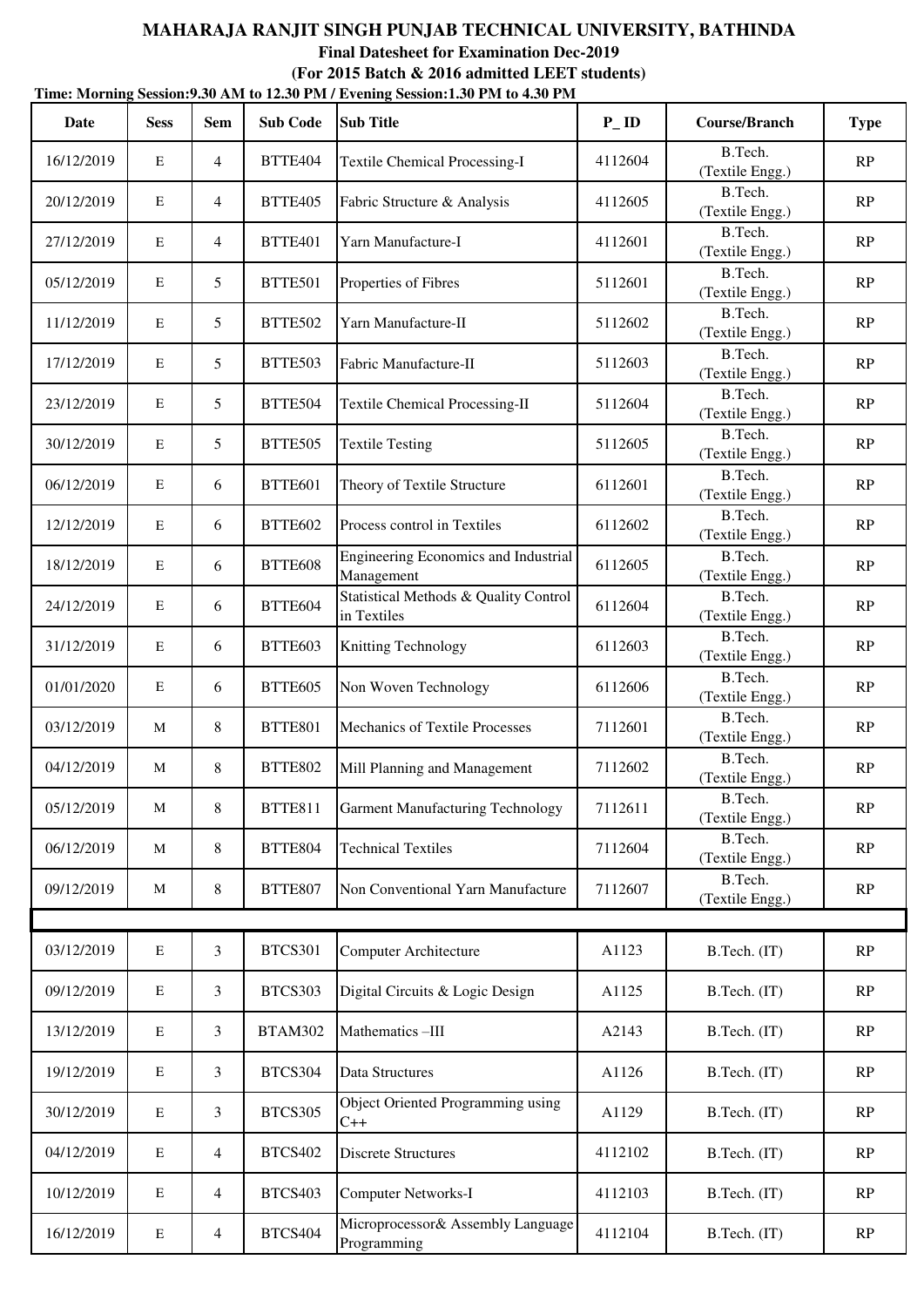|            | Time: Morning Session: 9.30 AM to 12.30 PM / Evening Session: 1.30 PM to 4.30 PM |                |                 |                                                    |                   |                      |               |  |  |  |  |
|------------|----------------------------------------------------------------------------------|----------------|-----------------|----------------------------------------------------|-------------------|----------------------|---------------|--|--|--|--|
| Date       | <b>Sess</b>                                                                      | <b>Sem</b>     | <b>Sub Code</b> | <b>Sub Title</b>                                   | $P$ <sub>ID</sub> | <b>Course/Branch</b> | <b>Type</b>   |  |  |  |  |
| 20/12/2019 | E                                                                                | 4              | <b>BTCS405</b>  | <b>System Programming</b>                          | 4112105           | B.Tech. (IT)         | RP            |  |  |  |  |
| 31/12/2019 | $\mathbf E$                                                                      | $\overline{4}$ | <b>BTCS401</b>  | <b>Operating Systems</b>                           | 4112101           | B.Tech. (IT)         | RP            |  |  |  |  |
| 05/12/2019 | E                                                                                | 5              | <b>BTCS501</b>  | Computer Networks-II                               | 5112104           | B.Tech. (IT)         | RP            |  |  |  |  |
| 11/12/2019 | E                                                                                | 5              | <b>BTIT502</b>  | Programming in Java                                | 5112102           | B.Tech. (IT)         | RP            |  |  |  |  |
| 17/12/2019 | $\mathbf E$                                                                      | 5              | <b>BTIT503</b>  | Database Management Systems                        | 5112103           | B.Tech. (IT)         | RP            |  |  |  |  |
| 23/12/2019 | E                                                                                | 5              | <b>BTIT501</b>  | System Analysis and Design                         | 5112101           | B.Tech. (IT)         | RP            |  |  |  |  |
| 01/01/2020 | E                                                                                | 5              | <b>BTIT504</b>  | Cyber Laws and IPR                                 | 5112105           | B.Tech. (IT)         | RP            |  |  |  |  |
| 06/12/2019 | E                                                                                | 6              | <b>BTIT601</b>  | <b>Network Programming</b>                         | 6112101           | B.Tech. (IT)         | RP            |  |  |  |  |
| 12/12/2019 | E                                                                                | 6              | <b>BTIT602</b>  | <b>Information Security and Risk</b><br>Management | 6112102           | B.Tech. (IT)         | RP            |  |  |  |  |
| 18/12/2019 | E                                                                                | 6              | <b>BTCS912</b>  | <b>Cloud Computing</b>                             | 6112109           | B.Tech. (IT)         | RP            |  |  |  |  |
| 18/12/2019 | $\mathbf E$                                                                      | 6              | <b>BTIT-901</b> | Storage Management                                 | 6112105           | B.Tech. (IT)         | RP            |  |  |  |  |
| 18/12/2019 | E                                                                                | 6              | BTCS904         | <b>Information Security</b>                        | 6112108           | B.Tech. (IT)         | RP            |  |  |  |  |
| 18/12/2019 | E                                                                                | 6              | <b>BTIT903</b>  | Mobile Computing                                   | 6112107           | B.Tech. (IT)         | RP            |  |  |  |  |
| 24/12/2019 | $\mathbf E$                                                                      | 6              | HU251           | Human Resource Management                          | OE07              | B.Tech. (IT)         | RP            |  |  |  |  |
| 03/01/2020 | E                                                                                | 6              | <b>BTIT603</b>  | Web Technologies                                   | 6112103           | B.Tech. (IT)         | RP            |  |  |  |  |
| 06/01/2020 | E                                                                                | 6              | <b>BTCS603</b>  | Software Engineering                               | 6112104           | B.Tech. (IT)         | RP            |  |  |  |  |
| 03/12/2019 | M                                                                                | 7/8            | <b>BTIT701</b>  | <b>Building Enterprise Applications</b>            | 7112101           | B.Tech. (IT)         | RP            |  |  |  |  |
| 04/12/2019 | M                                                                                | 7/8            | <b>BTIT702</b>  | Software Project Management                        | 7112102           | B.Tech. (IT)         | RP            |  |  |  |  |
| 05/12/2019 | M                                                                                | 7/8            | <b>BTCS905</b>  | Software Testing and Quality<br>Assurance          | 7112107           | B.Tech. (IT)         | RP            |  |  |  |  |
| 05/12/2019 | M                                                                                | 7/8            | <b>BTCS906</b>  | Object Oriented Analysis and Design                | 7112104           | B.Tech. (IT)         | RP            |  |  |  |  |
| 05/12/2019 | M                                                                                | 7/8            | <b>BTIT904</b>  | Theory of Computation                              | 7112103           | B.Tech. (IT)         | RP            |  |  |  |  |
| 06/12/2019 | M                                                                                | 7/8            | <b>BTIT906</b>  | Advanced Java                                      | 7112110           | B.Tech. (IT)         | RP            |  |  |  |  |
| 06/12/2019 | M                                                                                | 7/8            | <b>BTCS916</b>  | <b>Enterprise Resource Planning</b>                | 7112112           | B.Tech. (IT)         | RP            |  |  |  |  |
|            |                                                                                  |                |                 |                                                    |                   |                      |               |  |  |  |  |
| 03/12/2019 | $\mathbf E$                                                                      | 3              | <b>BTCS301</b>  | <b>Computer Architecture</b>                       | A1123             | B.Tech. (CSE)        | $\mathbf{RP}$ |  |  |  |  |
| 09/12/2019 | $\mathbf E$                                                                      | 3              | BTCS303         | Digital Circuits & Logic Design                    | A1125             | B.Tech. (CSE)        | RP            |  |  |  |  |
| 13/12/2019 | E                                                                                | 3              | <b>BTAM302</b>  | Mathematics-III                                    | A2143             | B.Tech. (CSE)        | RP            |  |  |  |  |
| 19/12/2019 | E                                                                                | 3              | BTCS304         | Data Structures                                    | A1126             | B.Tech. (CSE)        | RP            |  |  |  |  |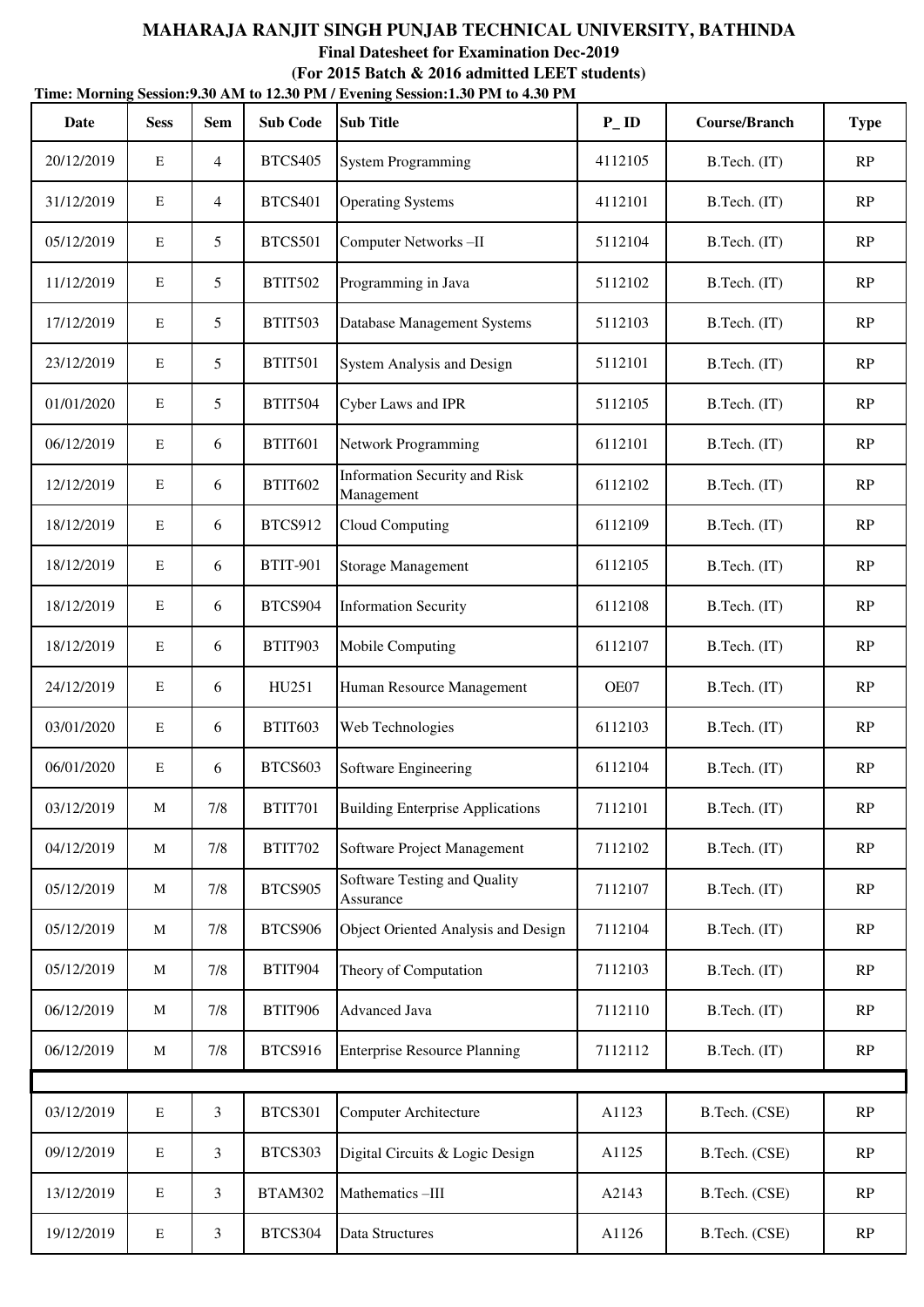|            |             |                 |                 | Time: Morning Session: 9.30 AM to 12.30 PM / Evening Session: 1.30 PM to 4.30 PM |                   |                      |             |
|------------|-------------|-----------------|-----------------|----------------------------------------------------------------------------------|-------------------|----------------------|-------------|
| Date       | <b>Sess</b> | <b>Sem</b>      | <b>Sub Code</b> | <b>Sub Title</b>                                                                 | $P$ <sub>ID</sub> | <b>Course/Branch</b> | <b>Type</b> |
| 30/12/2019 | E           | 3               | <b>BTCS305</b>  | Object Oriented Programming using<br>$C++$                                       | A1129             | B.Tech. (CSE)        | RP          |
| 04/12/2019 | $\mathbf E$ | $\overline{4}$  | <b>BTCS402</b>  | <b>Discrete Structures</b>                                                       | 4111102           | B.Tech. (CSE)        | RP          |
| 10/12/2019 | $\mathbf E$ | $\overline{4}$  | <b>BTCS403</b>  | <b>Computer Networks-I</b>                                                       | 4111103           | B.Tech. (CSE)        | RP          |
| 16/12/2019 | $\mathbf E$ | $\overline{4}$  | <b>BTCS404</b>  | Microprocessor& Assembly Language<br>Programming                                 | 4111104           | B.Tech. (CSE)        | RP          |
| 20/12/2019 | $\mathbf E$ | $\overline{4}$  | <b>BTCS405</b>  | <b>System Programming</b>                                                        | 4111105           | B.Tech. (CSE)        | RP          |
| 31/12/2019 | $\mathbf E$ | $\overline{4}$  | <b>BTCS401</b>  | <b>Operating Systems</b>                                                         | 4111101           | B.Tech. (CSE)        | RP          |
| 05/12/2019 | $\mathbf E$ | 5               | <b>BTCS501</b>  | Computer Networks-II                                                             | 5111101           | B.Tech. (CSE)        | RP          |
| 11/12/2019 | $\mathbf E$ | $5\overline{)}$ | <b>BTCS502</b>  | <b>Relational Database Management</b><br>System                                  | 5111102           | B.Tech. (CSE)        | RP          |
| 17/12/2019 | $\mathbf E$ | 5               | BTCS503         | Design & Analysis of Algorithms                                                  | 5111103           | B.Tech. (CSE)        | RP          |
| 23/12/2019 | $\mathbf E$ | 5               | <b>BTCS504</b>  | <b>Computer Graphics</b>                                                         | 5111104           | B.Tech. (CSE)        | RP          |
| 01/01/2020 | $\mathbf E$ | $5\overline{)}$ | <b>BTCS505</b>  | Computer Peripherals & Interfaces                                                | 5111105           | B.Tech. (CSE)        | RP          |
| 06/12/2019 | $\mathbf E$ | 6               | <b>BTCS601</b>  | Simulation and Modeling                                                          | 6111101           | B.Tech. (CSE)        | RP          |
| 12/12/2019 | $\mathbf E$ | 6               | <b>BTCS602</b>  | <b>RDBMS-II</b>                                                                  | 6111102           | B.Tech. (CSE)        | RP          |
| 18/12/2019 | $\mathbf E$ | 6               | <b>BTCS904</b>  | <b>Information Security</b>                                                      | 6111107           | B.Tech. (CSE)        | RP          |
| 18/12/2019 | $\mathbf E$ | 6               | <b>BTCS903</b>  | <b>Ethical Hacking</b>                                                           | 6111106           | B.Tech. (CSE)        | RP          |
| 24/12/2019 | ${\bf E}$   | 6               | HU251           | Human Resource Management                                                        | OE07              | B.Tech. (CSE)        | RP          |
| 03/01/2020 | $\mathbf E$ | 6               | <b>BTCS901</b>  | Web Technologies                                                                 | 6111104           | B.Tech. (CSE)        | RP          |
| 06/01/2020 | $\mathbf E$ | 6               | BTCS603         | Software Engineering                                                             | 6111103           | B.Tech. (CSE)        | RP          |
| 07/01/2020 | ${\bf E}$   | 6               | CS304           | <b>Introduction to Business System</b>                                           | OE03              | B.Tech. (CSE)        | RP          |
| 03/12/2019 | M           | 7/8             | <b>BTCS701</b>  | Artificial Intelligence                                                          | 7111101           | B.Tech. (CSE)        | RP          |
| 04/12/2019 | M           | 7/8             | <b>BTCS702</b>  | Theory of Computation                                                            | 7111102           | B.Tech. (CSE)        | RP          |
| 05/12/2019 | M           | $7/8$           | <b>BTCS907</b>  | Software Project Management                                                      | 7111105           | B.Tech. (CSE)        | RP          |
| 05/12/2019 | M           | 7/8             | <b>BTCS905</b>  | Software Testing and Quality<br>Assurance                                        | 7111103           | B.Tech. (CSE)        | RP          |
| 05/12/2019 | M           | 7/8             | <b>BTCS908</b>  | <b>Business Intelligence</b>                                                     | 7111106           | B.Tech. (CSE)        | RP          |
| 06/12/2019 | M           | 7/8             | <b>BTCS912</b>  | <b>Cloud Computing</b>                                                           | 7111110           | B.Tech. (CSE)        | RP          |
| 06/12/2019 | M           | 7/8             | <b>BTCS913</b>  | Compiler Design                                                                  | 7111111           | B.Tech. (CSE)        | RP          |
| 06/12/2019 | M           | 7/8             | <b>BTCS911</b>  | Soft Computing                                                                   | 7111109           | B.Tech. (CSE)        | RP          |
| 06/12/2019 | M           | $7/8$           | <b>BTCS910</b>  | Multimedia and Application                                                       | 7111108           | B.Tech. (CSE)        | RP          |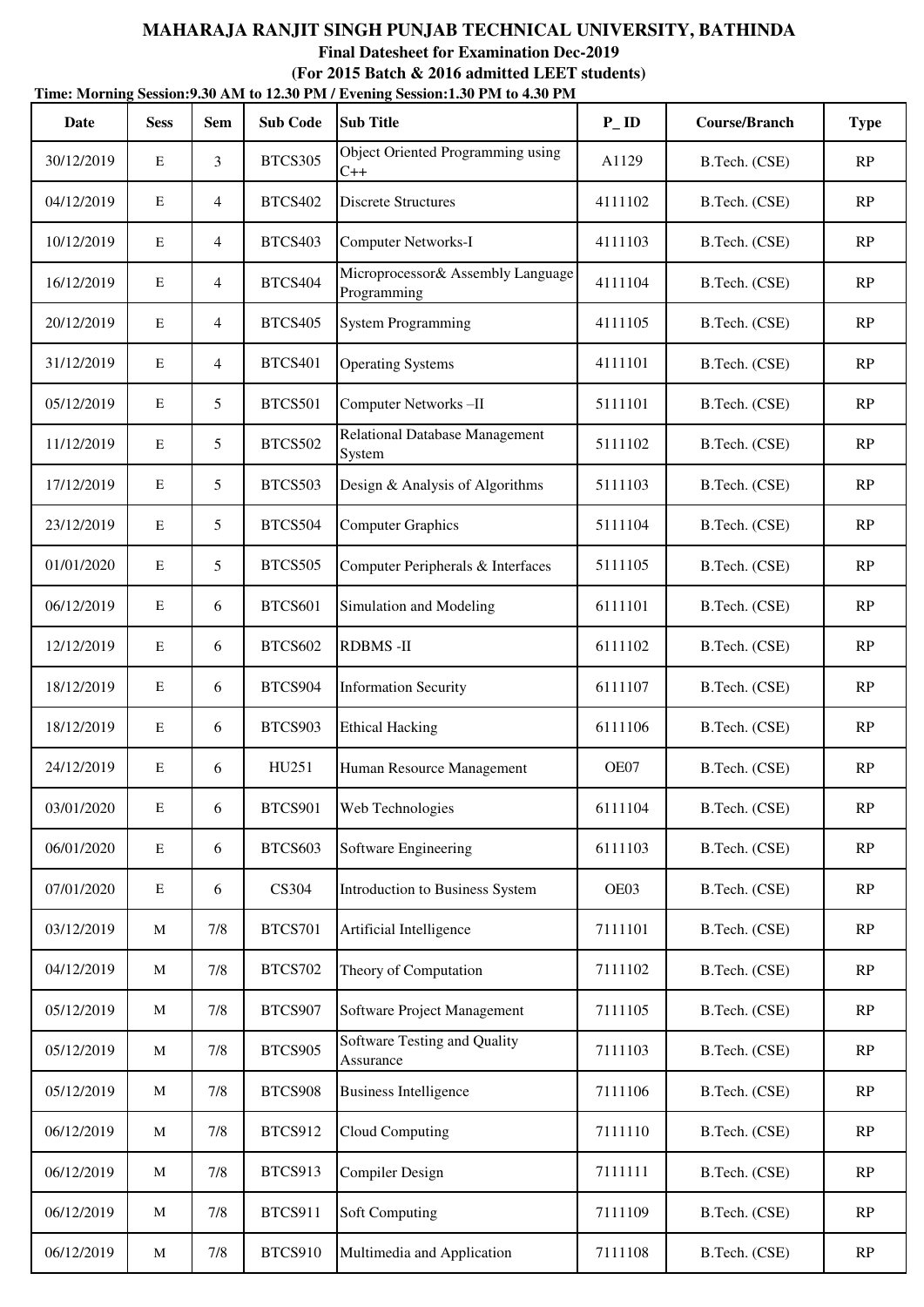**Final Datesheet for Examination Dec-2019**

|             | Time: Morning Session: 9.30 AM to 12.30 PM / Evening Session: 1.30 PM to 4.30 PM |                 |                 |                                               |                   |                                                      |             |  |  |  |
|-------------|----------------------------------------------------------------------------------|-----------------|-----------------|-----------------------------------------------|-------------------|------------------------------------------------------|-------------|--|--|--|
| <b>Date</b> | <b>Sess</b>                                                                      | <b>Sem</b>      | <b>Sub Code</b> | <b>Sub Title</b>                              | $P$ <sub>ID</sub> | <b>Course/Branch</b>                                 | <b>Type</b> |  |  |  |
| 06/12/2019  | M                                                                                | 7/8             | <b>BTCS916</b>  | <b>Enterprise Resource Planning</b>           | 7111114           | B.Tech. (CSE)                                        | RP          |  |  |  |
| 06/12/2019  | M                                                                                | 7/8             | <b>BTCS915</b>  | <b>Digital Image Processing</b>               | 7111113           | B.Tech. (CSE)                                        | RP          |  |  |  |
|             |                                                                                  |                 |                 |                                               |                   |                                                      |             |  |  |  |
| 03/12/2019  | $\mathbf E$                                                                      | 3               | <b>BTCS301</b>  | Computer Architecture                         | A1123             | B.Tech. (3D Animation<br>& Graphics                  | RP          |  |  |  |
| 09/12/2019  | E                                                                                | 3               | BTAG301         | <b>Basics of Animation</b>                    | A2210             | B.Tech. (3D Animation<br>& Graphics                  | RP          |  |  |  |
| 13/12/2019  | $\mathbf E$                                                                      | $\mathfrak{Z}$  | BTAM302         | Engg. Mathematics-III                         | A2143             | B.Tech. (3D Animation<br>& Graphics                  | RP          |  |  |  |
| 19/12/2019  | E                                                                                | $\mathfrak{Z}$  | BTCS304         | Data Structures                               | A1126             | B.Tech. (3D Animation<br>& Graphics                  | RP          |  |  |  |
| 30/12/2019  | $\mathbf E$                                                                      | 3               | <b>BTCS305</b>  | Object Oriented Programming using<br>$C++$    | A1129             | B.Tech. (3D Animation<br>& Graphics                  | RP          |  |  |  |
| 04/12/2019  | $\mathbf E$                                                                      | $\overline{4}$  | BTAG402         | Multimedia Technologies                       | 4110102           | B.Tech. (3D Animation<br>& Graphics                  | RP          |  |  |  |
| 10/12/2019  | E                                                                                | $\overline{4}$  | BTAG403         | <b>Multimedia Networks</b>                    | 4110103           | B.Tech. (3D Animation<br>& Graphics                  | RP          |  |  |  |
| 16/12/2019  | $\mathbf E$                                                                      | $\overline{4}$  | <b>BTCS504</b>  | <b>Computer Graphics</b>                      | 4110104           | B.Tech. (3D Animation<br>& Graphics                  | RP          |  |  |  |
| 20/12/2019  | E                                                                                | $\overline{4}$  | BTAG404         | Multimedia Devices                            | 4110105           | B.Tech. (3D Animation<br>& Graphics                  | RP          |  |  |  |
| 30/12/2019  | E                                                                                | $\overline{4}$  | BTAG401         | Fundamentals of Preproduction                 | 4110101           | B.Tech. (3D Animation<br>& Graphics                  | RP          |  |  |  |
| 05/12/2019  | $\mathbf E$                                                                      | 5               | BTAG501         | Web Technologies                              | 5110101           | B.Tech. (3D Animation<br>& Graphics                  | RP          |  |  |  |
| 11/12/2019  | E                                                                                | 5               | <b>BTIT502</b>  | Programming in Java                           | 5110105           | B.Tech. (3D Animation<br>& Graphics                  | RP          |  |  |  |
| 17/12/2019  | E                                                                                | $5\overline{)}$ | <b>BTAG502</b>  | Texturing and Lightening Techniques           | 5110102           | B.Tech. (3D Animation<br>& Graphics                  | RP          |  |  |  |
| 23/12/2019  | $\mathbf E$                                                                      | 5               | BTAG503         | Design and Analysis of Graphics<br>Algorithms | 5110103           | B.Tech. (3D Animation<br>& Graphics                  | RP          |  |  |  |
| 01/01/2020  | $\mathbf E$                                                                      | $5\overline{)}$ | BTAG504         | Introduction to 3D Modeling                   | 5110104           | B.Tech. (3D Animation<br>& Graphics                  | RP          |  |  |  |
| 09/12/2019  | E                                                                                | 6               | BTAG601         | Audio & Video Editing                         | 6110101           | B.Tech. (3D Animation<br>& Graphics                  | RP          |  |  |  |
| 12/12/2019  | E                                                                                | 6               | <b>BTAG602</b>  | Fundamentals of Game Theory                   | 6110102           | B.Tech. (3D Animation<br>& Graphics                  | RP          |  |  |  |
| 18/12/2019  | $\mathbf E$                                                                      | 6               | BTAG603         | Character Rigging and Animation               | 6110103           | B.Tech. (3D Animation<br>& Graphics                  | RP          |  |  |  |
| 24/12/2019  | $\mathbf E$                                                                      | 6               | BTAG604         | <b>Digital Image Processing</b>               | 6110104           | B.Tech. (3D Animation<br>& Graphics                  | RP          |  |  |  |
| 03/12/2019  | M                                                                                | 7/8             | BTAG801         | Special Effects features film                 | 7110101           | B.Tech. (3D Animation<br>& Graphics                  | RP          |  |  |  |
| 04/12/2019  | M                                                                                | 7/8             | BTAG803         | <b>Computer Vision</b>                        | 7110102           | B.Tech. (3D Animation<br>& Graphics                  | RP          |  |  |  |
| 05/12/2019  | M                                                                                | 7/8             | CE216           | <b>Environmental Sciences</b>                 | 7110103           | B.Tech. (3D Animation<br>& Graphics                  | RP          |  |  |  |
|             |                                                                                  |                 |                 |                                               |                   |                                                      |             |  |  |  |
| 03/12/2019  | E                                                                                | 3               | BTAM201         | <b>Engineering Mathematics -III</b>           | A3258             | B.Tech. (Petrochem &<br>Petroleum Refinery<br>Engg.) | RP          |  |  |  |
| 09/12/2019  | ${\bf E}$                                                                        | 3               | BTPC301         | Organic Chemistry                             | A3259             | B.Tech. (Petrochem &<br>Petroleum Refinery<br>Engg.) | RP          |  |  |  |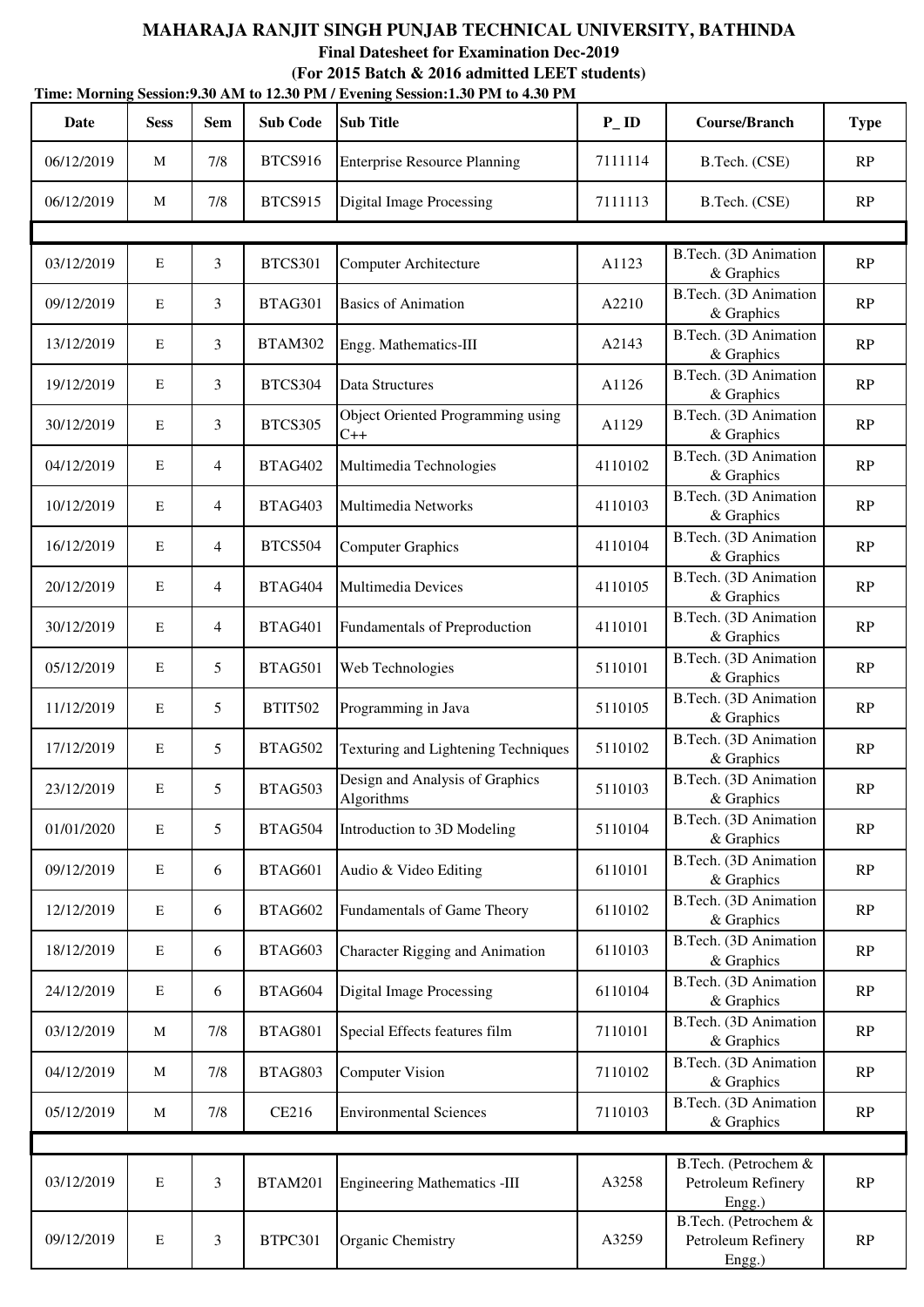|            |             |                |                            | Time: Morning Session: 9.30 AM to 12.30 PM / Evening Session: 1.30 PM to 4.30 PM |                   |                                                      |               |
|------------|-------------|----------------|----------------------------|----------------------------------------------------------------------------------|-------------------|------------------------------------------------------|---------------|
| Date       | <b>Sess</b> | <b>Sem</b>     | <b>Sub Code</b>            | <b>Sub Title</b>                                                                 | $P$ <sub>ID</sub> | <b>Course/Branch</b>                                 | <b>Type</b>   |
| 13/12/2019 | $\mathbf E$ | 3              | BTPC303/BT<br>CH403        | <b>Heat Transfer</b>                                                             | A3261             | B.Tech. (Petrochem &<br>Petroleum Refinery<br>Engg.) | RP            |
| 19/12/2019 | $\mathbf E$ | 3              | BTPC304/BT<br>CH302        | <b>Chemical Process Calculations</b>                                             | A3262             | B.Tech. (Petrochem &<br>Petroleum Refinery<br>Engg.) | RP            |
| 26/12/2019 | $\mathbf E$ | $\overline{3}$ | BTPC302/BT<br>CH303        | <b>Fluid Flow</b>                                                                | A3260             | B.Tech. (Petrochem &<br>Petroleum Refinery<br>Engg.) | RP            |
| 04/12/2019 | $\mathbf E$ | 4              | <b>BTPC402/</b><br>BTCH301 | <b>Mechanical Operations</b>                                                     | 4112502           | B.Tech. (Petrochem &<br>Petroleum Refinery<br>Engg.) | RP            |
| 10/12/2019 | $\mathbf E$ | 4              | <b>BTPC403/</b><br>BTCH402 | Mass Transfer-I                                                                  | 4112503           | B.Tech. (Petrochem &<br>Petroleum Refinery<br>Engg.) | RP            |
| 16/12/2019 | $\mathbf E$ | $\overline{4}$ | <b>BTPC404/</b><br>BTCH305 | <b>Chemical Engineering</b><br>Thermodynamics                                    | 4112504           | B.Tech. (Petrochem &<br>Petroleum Refinery<br>Engg.) | RP            |
| 20/12/2019 | $\mathbf E$ | $\overline{4}$ | BTPC405                    | Geology of Petroleum                                                             | 4112505           | B.Tech. (Petrochem &<br>Petroleum Refinery<br>Engg.) | RP            |
| 27/12/2019 | $\mathbf E$ | $\overline{4}$ | BTPC401                    | Reservoir Engineering -I                                                         | 4112501           | B.Tech. (Petrochem &<br>Petroleum Refinery<br>Engg.) | RP            |
| 31/12/2019 | $\mathbf E$ | 4              | <b>BTPC406/</b><br>BTCH405 | Chemical Reaction Engineering-I                                                  | 4112506           | B.Tech. (Petrochem &<br>Petroleum Refinery<br>Engg.) | RP            |
| 05/12/2019 | $\mathbf E$ | 5              | <b>BTPC501/</b><br>BTCH601 | <b>Chemical Reaction Engineering-II</b>                                          | 5112501           | B.Tech. (Petrochem &<br>Petroleum Refinery<br>Engg.) | RP            |
| 11/12/2019 | $\mathbf E$ | 5              | <b>BTPC502/</b><br>BTCH502 | Mass Transfer-II                                                                 | 5112502           | B.Tech. (Petrochem &<br>Petroleum Refinery<br>Engg.) | $\mathbf{RP}$ |
| 17/12/2019 | E           | 5              | BTPC503                    | Petroleum Refining-I                                                             | 5112503           | B.Tech. (Petrochem &<br>Petroleum Refinery<br>Engg.) | RP            |
| 23/12/2019 | $\mathbf E$ | 5              | <b>BTPC504/</b><br>BTCH504 | <b>Industrial Pollution Control</b>                                              | 5112504           | B.Tech. (Petrochem &<br>Petroleum Refinery<br>Engg.) | RP            |
| 30/12/2019 | $\mathbf E$ | 5              | BTPC505                    | Reservoir Engineering-II                                                         | 5112505           | B.Tech. (Petrochem &<br>Petroleum Refinery<br>Engg.) | RP            |
| 06/12/2019 | $\mathbf E$ | 6              | BTPC601                    | Petroleum Refining-II                                                            | 6112501           | B.Tech. (Petrochem &<br>Petroleum Refinery<br>Engg.) | $\mathbf{RP}$ |
| 12/12/2019 | $\mathbf E$ | 6              | BTPC602                    | Petrochemicals                                                                   | 6112502           | B.Tech. (Petrochem &<br>Petroleum Refinery<br>Engg.) | RP            |
| 18/12/2019 | $\mathbf E$ | 6              | BTPC603                    | Process Instrumentation & Dynamic<br>Control                                     | 6112503           | B.Tech. (Petrochem &<br>Petroleum Refinery<br>Engg.) | RP            |
| 24/12/2019 | $\mathbf E$ | 6              | BTPC605A                   | <b>Separation Techniques</b>                                                     | 6112504           | B.Tech. (Petrochem &<br>Petroleum Refinery<br>Engg.) | RP            |
| 03/12/2019 | M           | 7/8            | <b>BTPC801</b>             | Petroleum Exploration & Production<br>Operation                                  | 7112501           | B.Tech. (Petrochem &<br>Petroleum Refinery<br>Engg.) | RP            |
| 04/12/2019 | M           | 7/8            | BTPC804                    | Environmental Technology & Safety<br>in Petroleum Industry                       | 7112507           | B.Tech. (Petrochem &<br>Petroleum Refinery<br>Engg.) | RP            |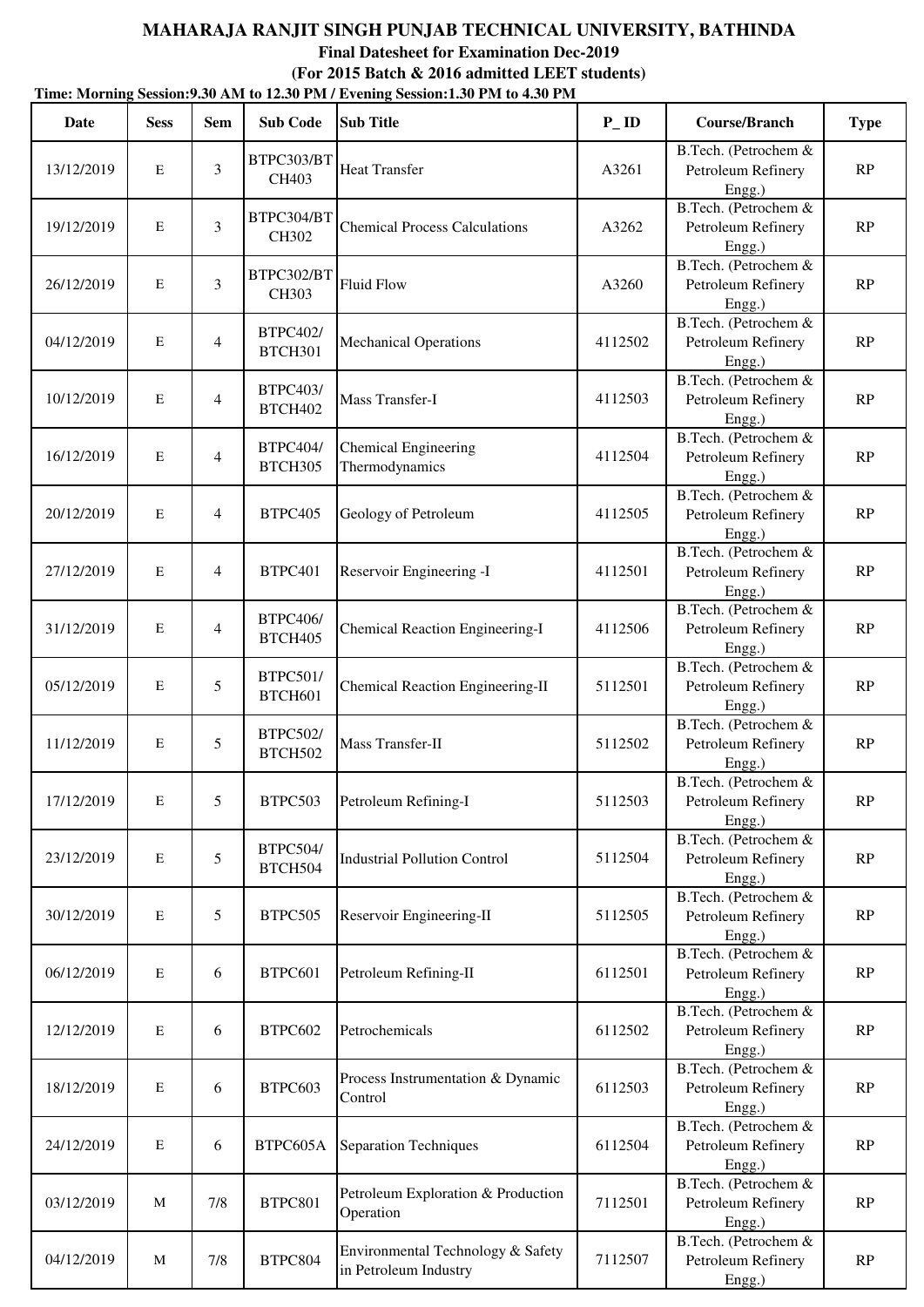**Time: Morning Session:9.30 AM to 12.30 PM / Evening Session:1.30 PM to 4.30 PM (For 2015 Batch & 2016 admitted LEET students)**

| <b>Date</b> | <b>Sess</b> | <b>Sem</b>      | <b>Sub Code</b> | <b>Sub Title</b>                                    | $P$ <sub>ID</sub> | <b>Course/Branch</b>                                 | <b>Type</b>   |
|-------------|-------------|-----------------|-----------------|-----------------------------------------------------|-------------------|------------------------------------------------------|---------------|
| 05/12/2019  | M           | 7/8             | BTPC802         | Petroleum Refining-III                              | 7112502           | B.Tech. (Petrochem &<br>Petroleum Refinery<br>Engg.) | RP            |
| 06/12/2019  | M           | 7/8             | BTPC805         | Reservoir Modeling & Simulation                     | 7112508           | B.Tech. (Petrochem &<br>Petroleum Refinery<br>Engg.) | RP            |
| 09/12/2019  | M           | 7/8             | BTPC803<br>(B)  | <b>Enhanced Oil Recovery</b>                        | 7112504           | B.Tech. (Petrochem &<br>Petroleum Refinery<br>Engg.) | RP            |
|             |             |                 |                 |                                                     |                   |                                                      |               |
| 03/12/2019  | $\mathbf E$ | 3               | MN2101          | Mining Geology - I                                  | M1140             | B.Tech.<br>(Mining Engg.)                            | RP            |
| 09/12/2019  | $\mathbf E$ | 3               | MN2102          | Mining Surveying - I                                | M1141             | B.Tech.<br>(Mining Engg.)                            | RP            |
| 13/12/2019  | $\mathbf E$ | 3               | MN2104          | Mining Machinery - I                                | M1143             | B.Tech.<br>(Mining Engg.)                            | RP            |
| 19/12/2019  | $\mathbf E$ | 3               | MN2105          | Mine Development                                    | M1144             | B.Tech.<br>(Mining Engg.)                            | RP            |
| 26/12/2019  | $\mathbf E$ | 3               | MN2103          | $U/G$ Mine Environment - I                          | M1142             | B.Tech.<br>(Mining Engg.)                            | RP            |
| 06/01/2020  | $\mathbf E$ | 3               | <b>EC2108A</b>  | Electronics & Instrumentation                       | M1145             | B.Tech.<br>(Mining Engg.)                            | RP            |
| 04/12/2019  | $\mathbf E$ | $\overline{4}$  | MN2202          | Mining Surveying - II                               | 4112402           | B.Tech.<br>(Mining Engg.)                            | RP            |
| 10/12/2019  | $\mathbf E$ | $\overline{4}$  | MN2203          | <b>Rock Mechanics</b>                               | 4112403           | B.Tech.<br>(Mining Engg.)                            | RP            |
| 16/12/2019  | ${\bf E}$   | $\overline{4}$  | MN2204          | Mining Machinery - II                               | 4112404           | B.Tech.<br>(Mining Engg.)                            | RP            |
| 20/12/2019  | E           | $\overline{4}$  | MN2205          | Numerical Methods                                   | 4112405           | B.Tech.<br>(Mining Engg.)                            | RP            |
| 27/12/2019  | $\mathbf E$ | $\overline{4}$  | MN2201          | Mining Geology-II                                   | 4112401           | B.Tech.<br>(Mining Engg.)                            | RP            |
| 01/01/2020  | ${\bf E}$   | 4               | <b>EE2208A</b>  | Electrical Engineering - I                          | 4112406           | B.Tech.<br>(Mining Engg.)                            | $\mathbf{RP}$ |
| 05/12/2019  | $\mathbf E$ | 5               | MN3101          | Ground Control                                      | 5112401           | B.Tech.<br>(Mining Engg.)                            | RP            |
| 11/12/2019  | ${\bf E}$   | $5\overline{)}$ | MN3102          | Underground Mine Environment - II                   | 5112402           | B.Tech.<br>(Mining Engg.)                            | RP            |
| 17/12/2019  | $\mathbf E$ | $5\overline{)}$ | MN3103          | Underground Coal Mining-I                           | 5112403           | B.Tech.<br>(Mining Engg.)                            | RP            |
| 23/12/2019  | E           | $5\overline{)}$ | MN3104          | Surface Mining - I                                  | 5112404           | B.Tech.<br>(Mining Engg.)                            | RP            |
| 30/12/2019  | $\mathbf E$ | $5\overline{)}$ | EE3108A         | Electrical Engineering - II                         | 5112405           | B.Tech.<br>(Mining Engg.)                            | RP            |
| 06/12/2019  | ${\bf E}$   | 6               | MN3201          | <b>Mineral Processing</b>                           | 6112401           | B.Tech.<br>(Mining Engg.)                            | RP            |
| 12/12/2019  | ${\bf E}$   | 6               | MN3202          | Environmental Management in<br><b>Surface Mines</b> | 6112402           | B.Tech.<br>(Mining Engg.)                            | RP            |
| 18/12/2019  | $\mathbf E$ | 6               | MN3203          | Underground Coal Mining-II                          | 6112403           | B.Tech.<br>(Mining Engg.)                            | RP            |
| 24/12/2019  | E           | 6               | MN3204          | Surface Mining-II                                   | 6112404           | B.Tech.<br>(Mining Engg.)                            | RP            |
| 31/12/2019  | $\mathbf E$ | 6               | MN3205          | Computer Applications in Mining                     | 6112405           | B.Tech.<br>(Mining Engg.)                            | RP            |
| 03/01/2020  | ${\bf E}$   | 6               | HU3208C         | <b>Environment</b> and Ecology                      | OE14              | B.Tech.<br>(Mining Engg.)                            | RP            |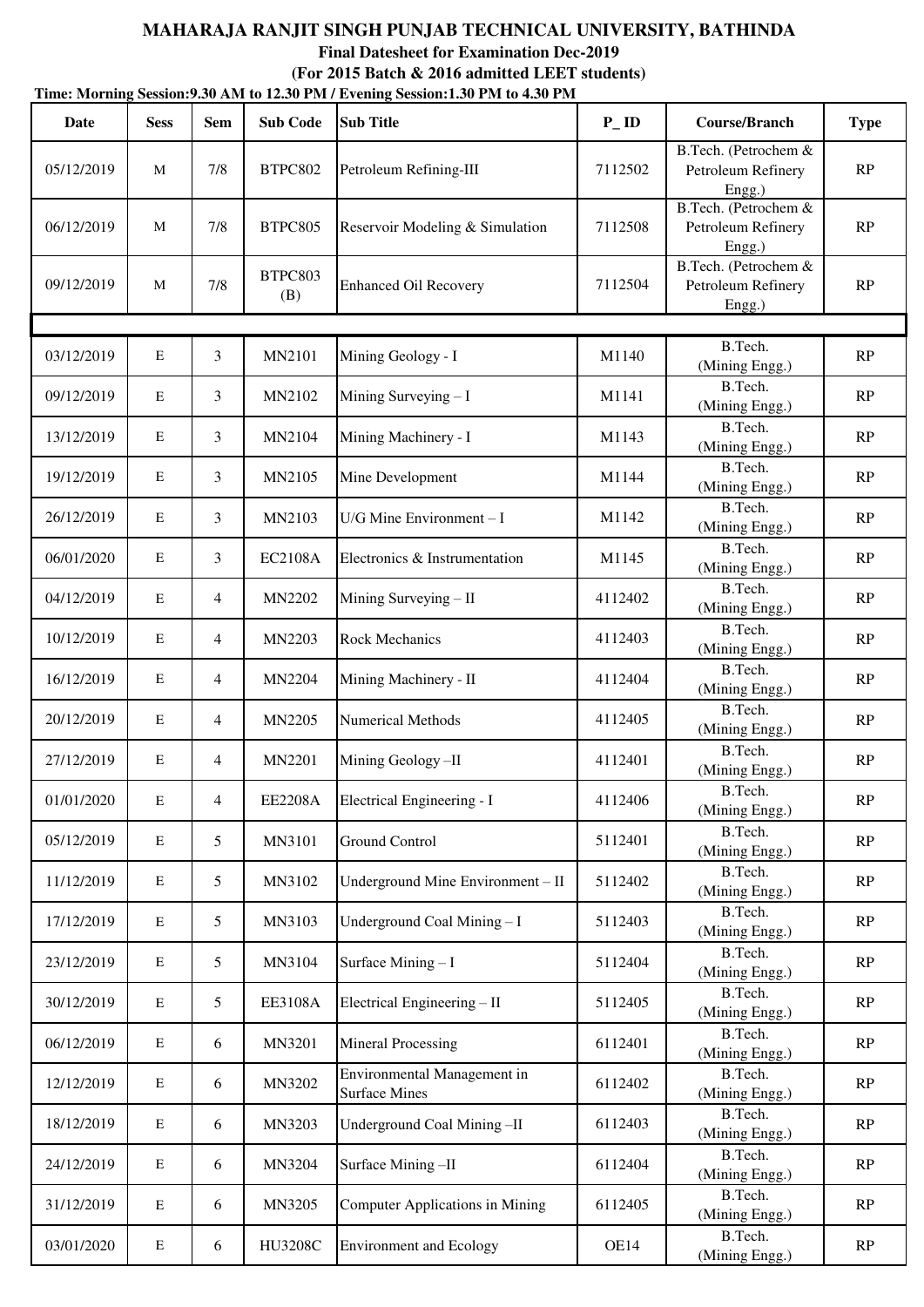|            | Time: Morning Session: 9.30 AM to 12.30 PM / Evening Session: 1.30 PM to 4.30 PM |                |                 |                                          |                   |                           |             |  |  |  |  |
|------------|----------------------------------------------------------------------------------|----------------|-----------------|------------------------------------------|-------------------|---------------------------|-------------|--|--|--|--|
| Date       | <b>Sess</b>                                                                      | <b>Sem</b>     | <b>Sub Code</b> | <b>Sub Title</b>                         | $P$ <sub>ID</sub> | Course/Branch             | <b>Type</b> |  |  |  |  |
| 03/12/2019 | M                                                                                | 7              | MN4101          | Mini Management                          | 7112401           | B.Tech.<br>(Mining Engg.) | RP          |  |  |  |  |
| 05/12/2019 | M                                                                                | $\tau$         | MN4102          | Mine Economics                           | 7112402           | B.Tech.<br>(Mining Engg.) | RP          |  |  |  |  |
| 09/12/2019 | M                                                                                | $\tau$         | MN4103          | Mining Machinery-III                     | 7112403           | B.Tech.<br>(Mining Engg.) | RP          |  |  |  |  |
| 11/12/2019 | M                                                                                | $\tau$         | MN4104          | <b>Mine Disasters</b>                    | 7112404           | B.Tech.<br>(Mining Engg.) | RP          |  |  |  |  |
| 13/12/2019 | M                                                                                | $\tau$         | MN4105          | Mine Safety Engineering                  | 7112405           | B.Tech.<br>(Mining Engg.) | RP          |  |  |  |  |
| 13/12/2019 | M                                                                                | $\tau$         | MN4106          | Drilling and Blasting of Rocks           | 7112406           | B.Tech.<br>(Mining Engg.) | RP          |  |  |  |  |
| 13/12/2019 | M                                                                                | $\tau$         | MN4107          | Technology of Underground<br>Excavation  | 7112407           | B.Tech.<br>(Mining Engg.) | RP          |  |  |  |  |
| 13/12/2019 | M                                                                                | $\overline{7}$ | MN4108          | Numerical Methods in Geomechanics        | 7112408           | B.Tech.<br>(Mining Engg.) | RP          |  |  |  |  |
| 04/12/2019 | M                                                                                | 8              | MN4201          | <b>Underground Metalliferous Mining</b>  | 8112401           | B.Tech.<br>(Mining Engg.) | RP          |  |  |  |  |
| 06/12/2019 | M                                                                                | 8              | MN4202          | Mine Legislation                         | 8112402           | B.Tech.<br>(Mining Engg.) | RP          |  |  |  |  |
| 10/12/2019 | M                                                                                | 8              | MN4203          | Mine Planning                            | 8112403           | B.Tech.<br>(Mining Engg.) | RP          |  |  |  |  |
| 12/12/2019 | M                                                                                | 8              | MN4205          | Mining Induced Subsidence<br>Engineering | 8112405           | B.Tech.<br>(Mining Engg.) | RP          |  |  |  |  |
|            |                                                                                  |                |                 |                                          |                   |                           |             |  |  |  |  |
| 03/12/2019 | $\mathbf M$                                                                      | 1              | <b>BBA101</b>   | Principles of Management                 | C1121             | <b>BBA</b>                | RP          |  |  |  |  |
| 06/12/2019 | M                                                                                | 1              | <b>BBA103</b>   | <b>Financial Accounting</b>              | C <sub>1123</sub> | <b>BBA</b>                | RP          |  |  |  |  |
| 11/12/2019 | M                                                                                | 1              | <b>BBA102</b>   | Microeconomics                           | C1122             | <b>BBA</b>                | RP          |  |  |  |  |
| 16/12/2019 | $\mathbf M$                                                                      | 1              | <b>BBA105</b>   | Introduction to Computers                | C <sub>1125</sub> | <b>BBA</b>                | RP          |  |  |  |  |
| 19/12/2019 | $\mathbf{M}$                                                                     | $\mathbf{1}$   | HVPE101         | Human Values and Professional<br>Ethics  | A1105             | <b>BBA</b>                | RP          |  |  |  |  |
| 24/12/2019 | M                                                                                | 1              | <b>BBA104</b>   | Business Communication-I                 | C1124             | <b>BBA</b>                | RP          |  |  |  |  |
| 03/12/2019 | E                                                                                | $\overline{2}$ | <b>BBA201</b>   | Organization Behaviour                   | C0240             | <b>BBA</b>                | RP          |  |  |  |  |
| 06/12/2019 | $\mathbf E$                                                                      | $\overline{2}$ | <b>BBA202</b>   | Macroeconomics                           | C0241             | <b>BBA</b>                | RP          |  |  |  |  |
| 11/12/2019 | E                                                                                | $\overline{2}$ | <b>BBA203</b>   | <b>Business Mathematics</b>              | C0242             | <b>BBA</b>                | RP          |  |  |  |  |
| 16/12/2019 | E                                                                                | $\overline{2}$ | <b>BBA204</b>   | Corporate Accounting                     | C0243             | <b>BBA</b>                | RP          |  |  |  |  |
| 19/12/2019 | E                                                                                | $\overline{2}$ | <b>BBA205</b>   | Business Communication -II               | C0244             | <b>BBA</b>                | RP          |  |  |  |  |
| 24/12/2019 | E                                                                                | $\overline{2}$ | <b>BBA206</b>   | <b>Computer Applications</b>             | C0245             | <b>BBA</b>                | RP          |  |  |  |  |
| 04/12/2019 | M                                                                                | 3              | <b>BBA301</b>   | Human Resource Management                | C1164             | <b>BBA</b>                | RP          |  |  |  |  |
| 09/12/2019 | M                                                                                | 3              | <b>BBA302</b>   | <b>Marketing Management</b>              | C1165             | <b>BBA</b>                | RP          |  |  |  |  |
| 12/12/2019 | M                                                                                | 3              | <b>BBA303</b>   | <b>Cost Accounting</b>                   | C1166             | <b>BBA</b>                | RP          |  |  |  |  |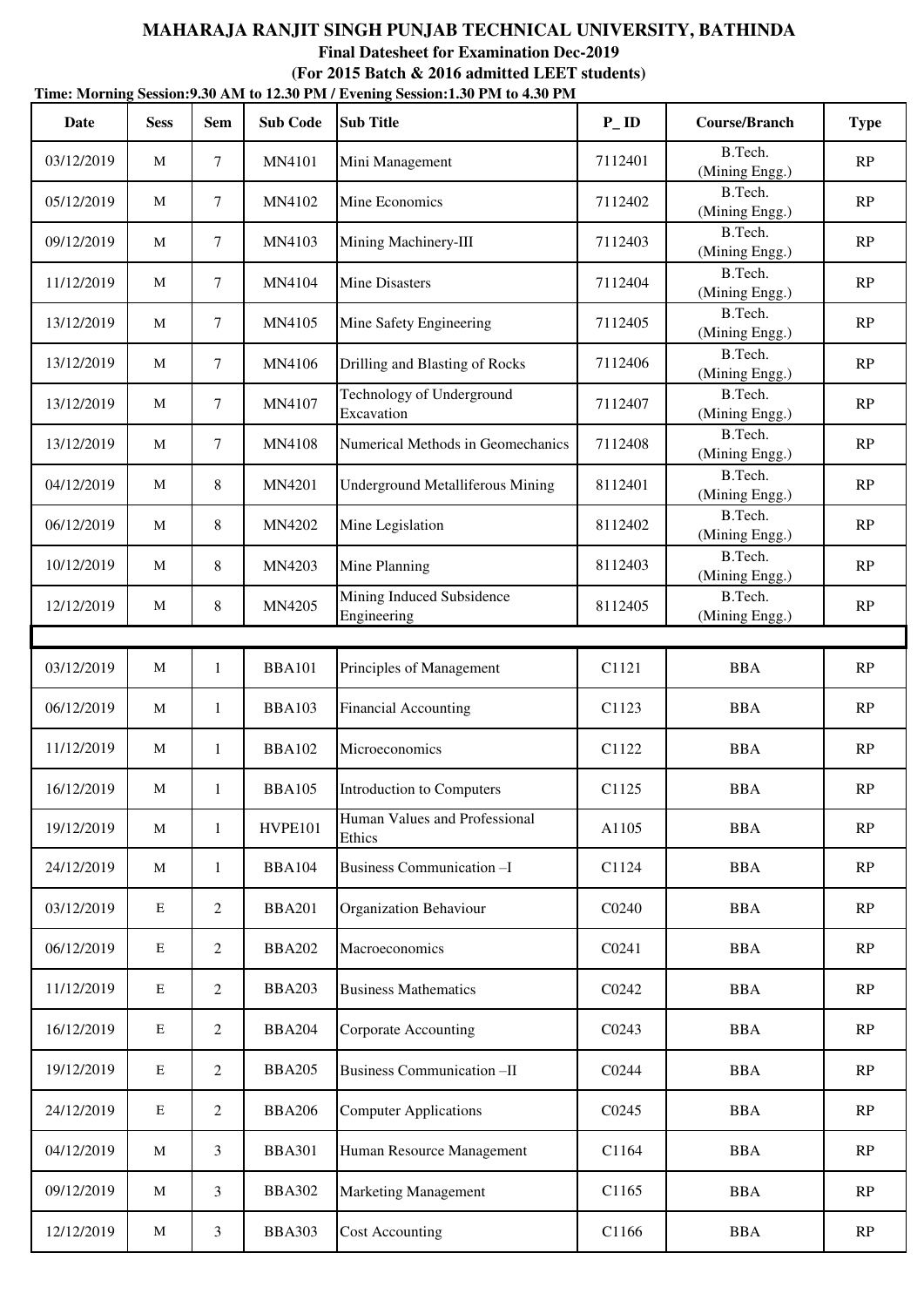| Date       | <b>Sess</b> | <b>Sem</b>     | <b>Sub Code</b> | <b>Sub Title</b>                        | $P$ <sub>ID</sub> | <b>Course/Branch</b> | <b>Type</b>   |
|------------|-------------|----------------|-----------------|-----------------------------------------|-------------------|----------------------|---------------|
| 17/12/2019 | M           | 3              | <b>BBA304</b>   | <b>Business Statistics</b>              | C1167             | <b>BBA</b>           | RP            |
| 20/12/2019 | M           | 3              | <b>BBA305</b>   | <b>Management Information Systems</b>   | C1168             | <b>BBA</b>           | RP            |
| 04/12/2019 | E           | 4              | <b>BBA401</b>   | <b>Research Methodology</b>             | 4150101           | <b>BBA</b>           | RP            |
| 09/12/2019 | E           | $\overline{4}$ | <b>BBA402</b>   | <b>Financial Management</b>             | 4150102           | <b>BBA</b>           | RP            |
| 12/12/2019 | E           | $\overline{4}$ | <b>BBA403</b>   | <b>Consumer Behaviour</b>               | 4150103           | <b>BBA</b>           | RP            |
| 17/12/2019 | E           | 4              | <b>BBA404</b>   | <b>Business Laws-I</b>                  | 4150104           | <b>BBA</b>           | RP            |
| 20/12/2019 | E           | 4              | <b>BBA405</b>   | <b>Income Tax Act</b>                   | 4150105           | <b>BBA</b>           | RP            |
| 30/12/2019 | E           | 4              | <b>BBA406</b>   | Production and Operations<br>Management | 4150106           | <b>BBA</b>           | RP            |
| 05/12/2019 | M           | 5              | <b>BBA501</b>   | <b>Business Environment</b>             | 5150101           | <b>BBA</b>           | RP            |
| 10/12/2019 | M           | 5              | <b>BBA502</b>   | Management of Financial Systems         | 5150102           | <b>BBA</b>           | RP            |
| 13/12/2019 | M           | 5              | <b>BBA504</b>   | <b>Managing Across Culture</b>          | 5150104           | <b>BBA</b>           | RP            |
| 18/12/2019 | M           | 5              | <b>BBA505</b>   | <b>Indirect Taxes</b>                   | 5150105           | <b>BBA</b>           | RP            |
| 23/12/2019 | M           | 5              | <b>BBA503</b>   | Advertising and Sales Management        | 5150103           | <b>BBA</b>           | RP            |
| 05/12/2019 | E           | 6              | <b>BBA601</b>   | Corporate Strategies                    | 6150101           | <b>BBA</b>           | RP            |
| 10/12/2019 | E           | 6              | <b>BBA602</b>   | Small Business and Entrepreneurship     | 6150106           | <b>BBA</b>           | RP            |
| 13/12/2019 | E           | 6              | <b>BBA604</b>   | <b>Business Laws-II</b>                 | 6150102           | <b>BBA</b>           | RP            |
| 18/12/2019 | E           | 6              | <b>BBA603</b>   | E-commerce                              | 6150105           | <b>BBA</b>           | RP            |
| 23/12/2019 | E           | 6              | <b>BBA605</b>   | <b>Banking and Insurance Services</b>   | 6150103           | <b>BBA</b>           | RP            |
| 31/12/2019 | ${\bf E}$   | 6              | <b>EVSC101</b>  | <b>Environmental Science</b>            | 6150104           | <b>BBA</b>           | RP            |
|            |             |                |                 |                                         |                   |                      |               |
| 03/12/2019 | $\mathbf M$ | $\mathbf{1}$   | <b>BSBC101</b>  | Communication-I                         | B1107             | <b>BCA</b>           | RP            |
| 06/12/2019 | M           | $\mathbf{1}$   | <b>BSBC103</b>  | Mathematics-I                           | <b>B1110</b>      | <b>BCA</b>           | RP            |
| 11/12/2019 | $\mathbf M$ | $\mathbf{1}$   | <b>BSBC102</b>  | Programming in C                        | B1109             | <b>BCA</b>           | RP            |
| 16/12/2019 | M           | $\mathbf{1}$   | BSBC104         | <b>Information Technology</b>           | <b>B1111</b>      | <b>BCA</b>           | RP            |
| 19/12/2019 | M           | $\mathbf{1}$   | HVPE101         | Human Values and Professional<br>Ethics | A1105             | <b>BCA</b>           | $\mathbf{RP}$ |
| 03/12/2019 | $\mathbf E$ | $\overline{c}$ | <b>BSBC201</b>  | Communication-II                        | B1113             | <b>BCA</b>           | RP            |
| 06/12/2019 | E           | $\overline{c}$ | <b>BSBC202</b>  | Mathematics-II                          | <b>B1114</b>      | <b>BCA</b>           | RP            |
| 11/12/2019 | ${\bf E}$   | $\overline{c}$ | BSBC203         | OOPS Using C++                          | B1115             | <b>BCA</b>           | $\mathbf{RP}$ |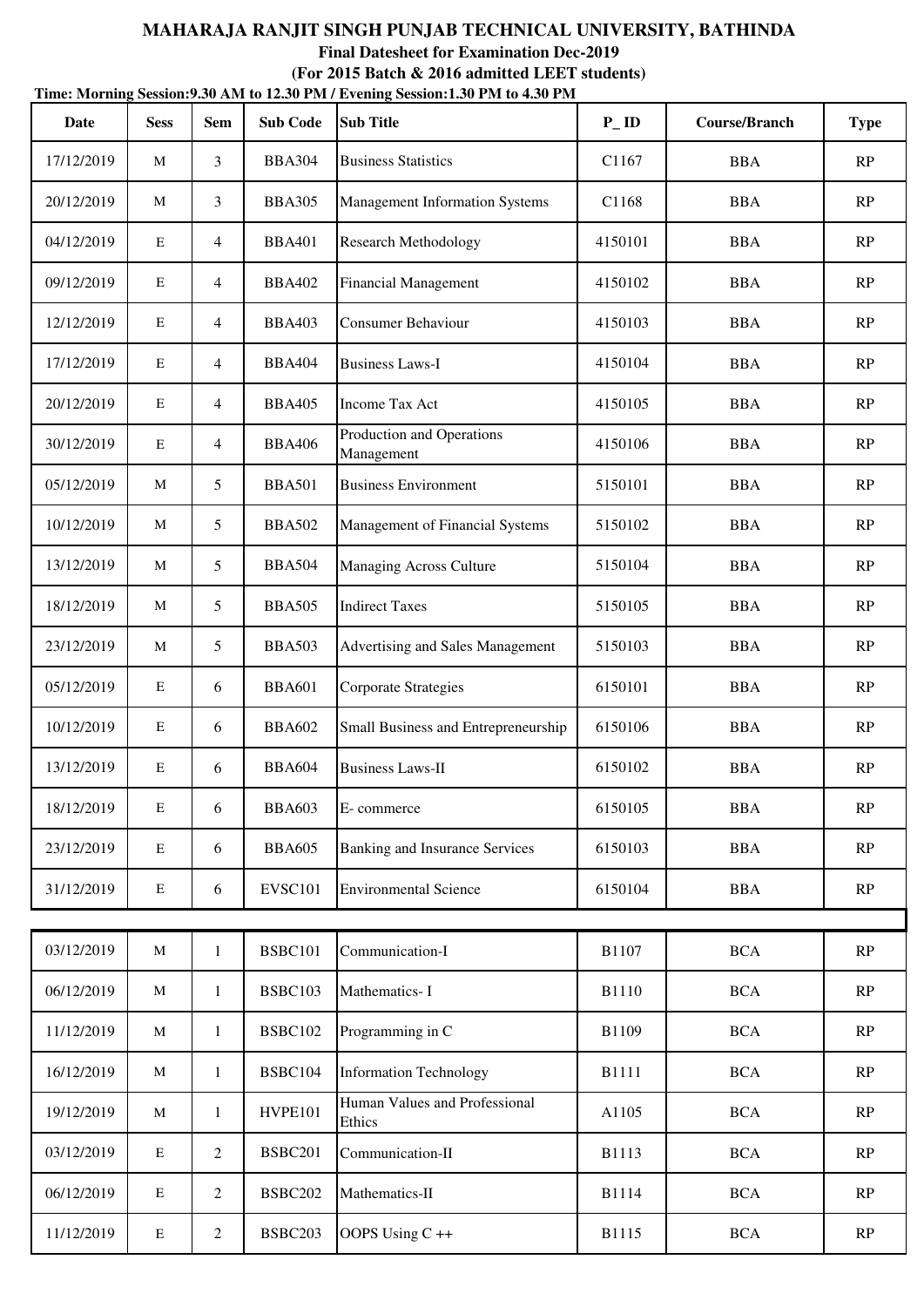| Date       | <b>Sess</b> | <b>Sem</b>     | <b>Sub Code</b>                   | <b>Sub Title</b>                     | $P$ <sub>ID</sub> | <b>Course/Branch</b> | <b>Type</b> |
|------------|-------------|----------------|-----------------------------------|--------------------------------------|-------------------|----------------------|-------------|
| 16/12/2019 | E           | $\overline{c}$ | BSBC204                           | Computer System Architecture         | <b>B1116</b>      | <b>BCA</b>           | RP          |
| 18/12/2019 | E           | 2              | <b>EVSC101</b>                    | <b>Environmental Science</b>         | B1112             | <b>BCA</b>           | RP          |
| 04/12/2019 | M           | 3              | <b>BSBC301</b>                    | System Analysis & Design             | <b>B0228</b>      | <b>BCA</b>           | RP          |
| 09/12/2019 | M           | 3              | BSBC302                           | Data Structures                      | B0229             | <b>BCA</b>           | RP          |
| 12/12/2019 | M           | 3              | BSBC303                           | Digital Circuits & Logic Design      | B0230             | <b>BCA</b>           | RP          |
| 17/12/2019 | M           | 3              | BSBC304                           | <b>Basic Accounting</b>              | B0232             | <b>BCA</b>           | RP          |
| 04/12/2019 | E           | 4              | <b>BSBC401</b>                    | Software Engineering                 | 4160101           | <b>BCA</b>           | RP          |
| 09/12/2019 | $\mathbf E$ | 4              | <b>BSBC404</b>                    | Database Management Systems          | 4160104           | <b>BCA</b>           | RP          |
| 12/12/2019 | E           | 4              | <b>BSBC402</b>                    | Microprocessors & Microcontrollers   | 4160102           | <b>BCA</b>           | RP          |
| 17/12/2019 | E           | $\overline{4}$ | BSBC403                           | <b>Operating Systems</b>             | 4160103           | <b>BCA</b>           | RP          |
| 05/12/2019 | M           | 5              | <b>BSBC501</b>                    | Data Ware Housing & Mining           | 5160101           | <b>BCA</b>           | RP          |
| 10/12/2019 | $\mathbf M$ | 5              | <b>BSBC502</b>                    | Programmingin Java                   | 5160102           | <b>BCA</b>           | RP          |
| 13/12/2019 | M           | 5              | BSBC503                           | <b>Management Information System</b> | 5160103           | <b>BCA</b>           | RP          |
| 05/12/2019 | ${\bf E}$   | 6              | <b>BSBC601</b>                    | Principles of Management             | 6160101           | <b>BCA</b>           | RP          |
| 10/12/2019 | E           | 6              | BSBC603                           | <b>Computer Networks</b>             | 6160103           | <b>BCA</b>           | RP          |
| 13/12/2019 | E           | 6              | <b>BSBC602</b>                    | <b>Computer Graphics</b>             | 6160102           | <b>BCA</b>           | RP          |
| 19/12/2019 | E           | 6              | BSBC604                           | Information security                 | 6160104           | <b>BCA</b>           | RP          |
|            |             |                | <b>BSIT101/</b>                   |                                      |                   |                      |             |
| 03/12/2019 | $\mathbf M$ | $\mathbf{1}$   | <b>BSBC101</b><br><b>BSIT103/</b> | Communication-I                      | B1107             | B.Sc.(IT)            | RP          |
| 06/12/2019 | M           | $\mathbf{1}$   | <b>BSBC103</b>                    | Mathematics-I                        | <b>B1110</b>      | B.Sc.(IT)            | RP          |
| 11/12/2019 | M           | $\mathbf{1}$   | <b>BSIT102/</b><br><b>BSBC102</b> | Programming in C                     | B1109             | B.Sc.(IT)            | RP          |
| 16/12/2019 | M           | $\mathbf{1}$   | <b>BSIT104/</b><br>BSBC104        | <b>Information Technology</b>        | <b>B1111</b>      | B.Sc.(IT)            | RP          |
| 19/12/2019 | M           | $\mathbf{1}$   | HVPE101                           | Human Value & Professional Ethics    | A1105             | B.Sc.(IT)            | RP          |
| 03/12/2019 | E           | 2              | <b>BSIT201/</b><br><b>BSBC201</b> | Communication II                     | B1113             | B.Sc.(IT)            | RP          |
| 06/12/2019 | $\mathbf E$ | $\overline{2}$ | <b>BSIT202/</b><br><b>BSBC202</b> | <b>Basic Mathematics - II</b>        | B1114             | B.Sc.(IT)            | RP          |
| 11/12/2019 | $\mathbf E$ | 2              | <b>BSIT203/</b><br><b>BSBC203</b> | OOPS using C++                       | B1115             | B.Sc.(IT)            | RP          |
| 16/12/2019 | E           | $\overline{c}$ | <b>BSIT204/</b><br>BSBC303        | Digital Circuits and Logic Designs   | B1116             | B.Sc.(IT)            | RP          |
| 18/12/2019 | ${\bf E}$   | $\overline{c}$ | <b>EVSC101</b>                    | <b>Environmental Science</b>         | B1112             | B.Sc.(IT)            | RP          |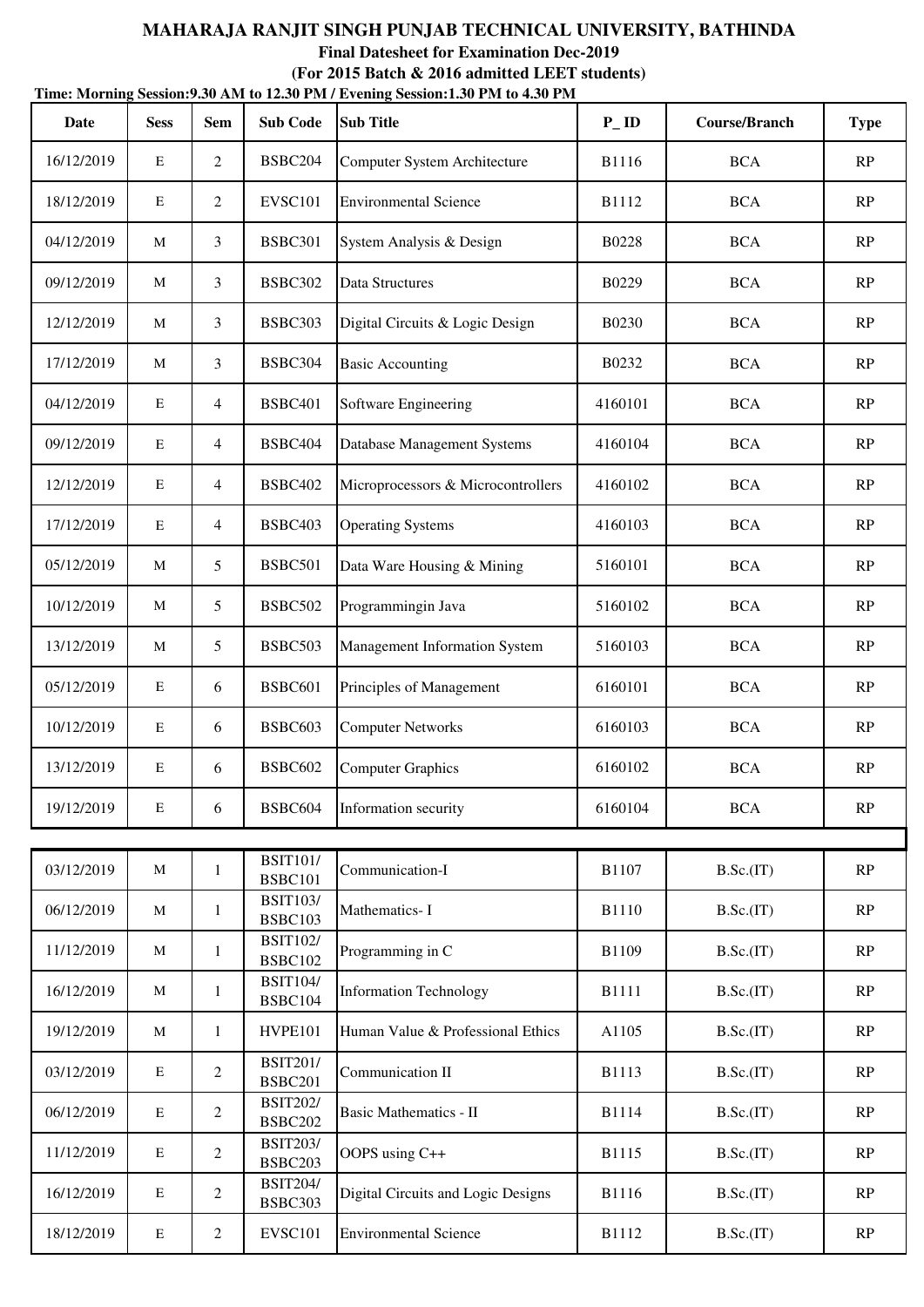**Time: Morning Session:9.30 AM to 12.30 PM / Evening Session:1.30 PM to 4.30 PM (For 2015 Batch & 2016 admitted LEET students)**

| Date       | <b>Sess</b> | <b>Sem</b>     | <b>Sub Code</b>                    | <b>Sub Title</b>                          | $P$ <sub>ID</sub> | <b>Course/Branch</b>     | <b>Type</b>   |
|------------|-------------|----------------|------------------------------------|-------------------------------------------|-------------------|--------------------------|---------------|
| 04/12/2019 | M           | 3              | <b>BSIT303/</b><br><b>BSBC403</b>  | Operating systems                         | 74061             | B.Sc.(IT)                | RP            |
| 09/12/2019 | M           | 3              | <b>BSIT302/</b><br><b>BSBC302</b>  | Data structures                           | 74060             | B.Sc.(IT)                | RP            |
| 12/12/2019 | M           | 3              | <b>BSIT301/</b><br>BSBC204         | Computer System Architecture              | 74059             | B.Sc.(IT)                | RP            |
| 17/12/2019 | M           | $\overline{3}$ | <b>BSIT304</b>                     | Web Technologies                          | 74062             | B.Sc.(IT)                | RP            |
| 04/12/2019 | E           | $\overline{4}$ | <b>BSIT401</b>                     | Programming in PHP                        | 4130401           | B.Sc.(IT)                | RP            |
| 09/12/2019 | E           | $\overline{4}$ | <b>BSIT402/</b><br>BSBC404         | Database ManagementSystems                | 4130402           | B.Sc.(IT)                | RP            |
| 12/12/2019 | E           | $\overline{4}$ | <b>BSIT403/</b><br><b>BSBC301</b>  | <b>System Analysis and Design</b>         | 4130403           | B.Sc.(IT)                | RP            |
| 17/12/2019 | E           | $\overline{4}$ | <b>BSIT404/</b><br><b>BSBC603</b>  | <b>Computer Networks</b>                  | 4130404           | B.Sc.(IT)                | RP            |
| 19/12/2019 | $\mathbf E$ | $\overline{4}$ | <b>BSIT405/</b><br><b>BSBC305</b>  | <b>Basic Accounting</b>                   | 4130405           | B.Sc.(IT)                | RP            |
| 05/12/2019 | M           | 5              | <b>BSIT 504/</b><br><b>BSBC501</b> | Data Warehousing and Mining               | 5130404           | B.Sc.(IT)                | $\mathbf{RP}$ |
| 10/12/2019 | M           | 5              | <b>BSIT502/</b><br><b>BSBC502</b>  | Programming in Java                       | 5130402           | B.Sc.(IT)                | RP            |
| 13/12/2019 | M           | 5              | <b>BSIT501</b>                     | <b>Information Security</b>               | 5130401           | B.Sc.(IT)                | RP            |
| 18/12/2019 | M           | 5              | <b>BSIT503/</b><br><b>BSBC401</b>  | Software Engineering                      | 5130403           | B.Sc.(IT)                | RP            |
| 05/12/2019 | E           | 6              | <b>BSIT601</b>                     | Mobile Application Development            | 6130401           | B.Sc.(IT)                | RP            |
| 11/12/2019 | $\mathbf E$ | 6              | <b>BSIT602</b>                     | Software Testing and Quality<br>Assurance | 6130402           | B.Sc.(IT)                | $\mathbf{RP}$ |
| 13/12/2019 | E           | 6              | <b>BSIT603/</b><br><b>BSBC602</b>  | <b>Computer Graphics</b>                  | 6130403           | B.Sc.(IT)                | RP            |
|            |             |                |                                    |                                           |                   |                          |               |
| 03/12/2019 | M           | $\mathbf{1}$   | <b>BSAG102</b>                     | Agro meteorology-I                        | A3291             | <b>B.Sc. Agriculture</b> | RP            |
| 09/12/2019 | M           | $\mathbf{1}$   | <b>BSAG101</b>                     | Agronomy-I                                | A3298             | <b>B.Sc. Agriculture</b> | $\mathbf{RP}$ |
| 13/12/2019 | M           | $\mathbf{1}$   | <b>BSAG103</b>                     | Biochemistry                              | A3292             | <b>B.Sc.</b> Agriculture | RP            |
| 19/12/2019 | M           | $\mathbf{1}$   | <b>BSAG104</b>                     | Soil Science-I                            | A3293             | <b>B.Sc.</b> Agriculture | RP            |
| 26/12/2019 | M           | $\mathbf{1}$   | <b>BSAG107</b>                     | Communicative English                     | A3299             | <b>B.Sc. Agriculture</b> | RP            |
| 30/12/2019 | $\mathbf M$ | $\mathbf{1}$   | <b>BSAG105</b>                     | Horticulture-I                            | A3294             | <b>B.Sc. Agriculture</b> | RP            |
| 01/01/2020 | M           | $\mathbf{1}$   | BSAG106a                           | Mathematics-I                             | A3295             | <b>B.Sc. Agriculture</b> | RP            |
| 09/01/2020 | M           | $\mathbf{1}$   | BSAG106b                           | Biology-I                                 | A3296             | <b>B.Sc. Agriculture</b> | RP            |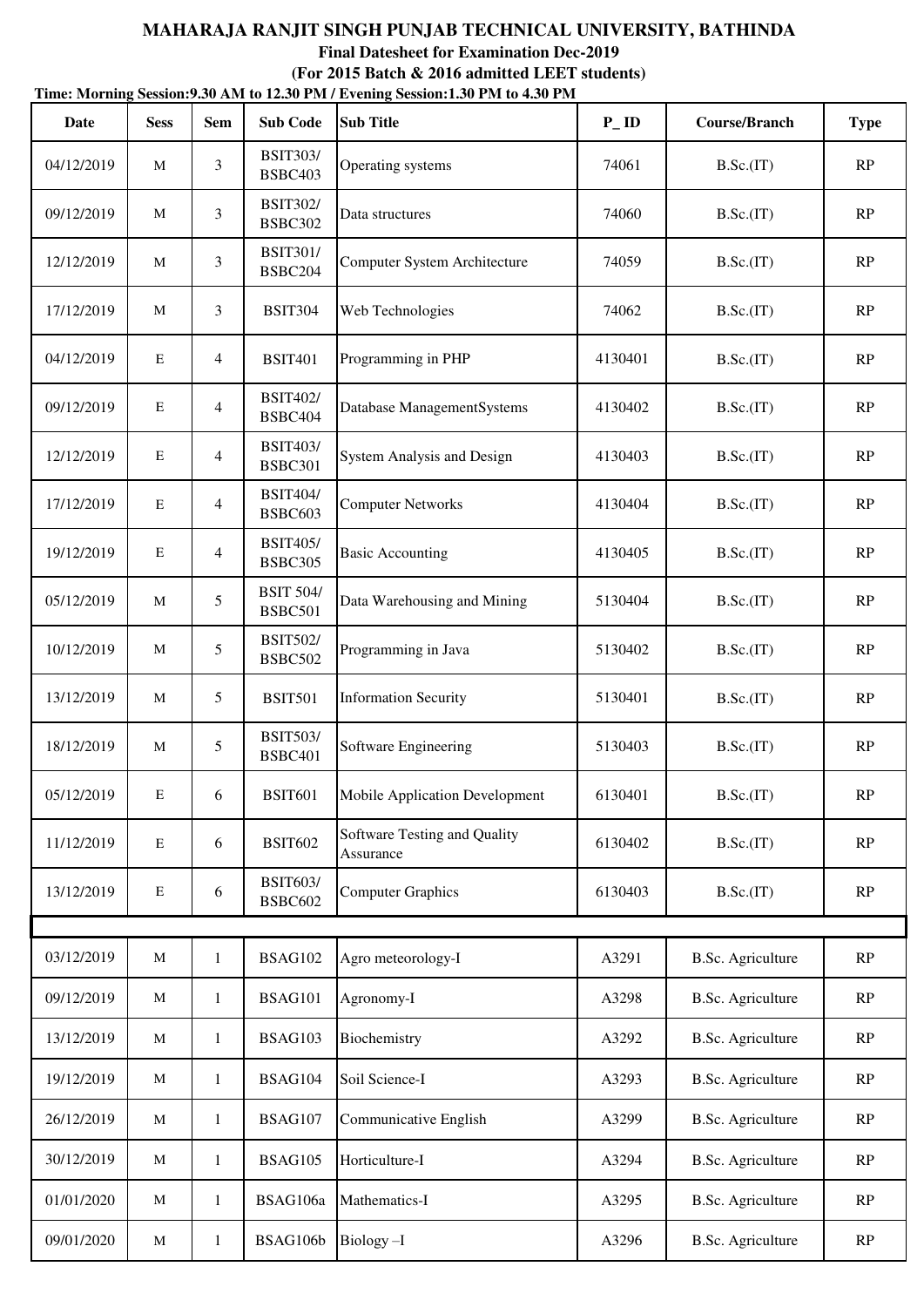# **MAHARAJA RANJIT SINGH PUNJAB TECHNICAL UNIVERSITY, BATHINDA Final Datesheet for Examination Dec-2019 (For 2015 Batch & 2016 admitted LEET students)**

| Time: Morning Session: 9.30 AM to 12.30 PM / Evening Session: 1.30 PM to 4.30 PM |             |                |                 |                                                                                 |                   |                          |             |  |  |  |  |
|----------------------------------------------------------------------------------|-------------|----------------|-----------------|---------------------------------------------------------------------------------|-------------------|--------------------------|-------------|--|--|--|--|
| Date                                                                             | <b>Sess</b> | <b>Sem</b>     | <b>Sub Code</b> | <b>Sub Title</b>                                                                | $P$ <sub>ID</sub> | <b>Course/Branch</b>     | <b>Type</b> |  |  |  |  |
| 03/12/2019                                                                       | E           | $\overline{2}$ | <b>BSAG201</b>  | <b>Elementary Microbiology</b>                                                  | 72356             | <b>B.Sc.</b> Agriculture | RP          |  |  |  |  |
| 06/12/2019                                                                       | E           | $\overline{c}$ | <b>BSAG202</b>  | Principles of Economics                                                         | 72357             | <b>B.Sc.</b> Agriculture | RP          |  |  |  |  |
| 11/12/2019                                                                       | E           | $\overline{2}$ | <b>BSAG203</b>  | Water Management and Micro<br>Irrigation                                        | 72358             | <b>B.Sc. Agriculture</b> | RP          |  |  |  |  |
| 16/12/2019                                                                       | E           | 2              | <b>BSAG204</b>  | <b>Vegetable Production Technology</b>                                          | 72359             | <b>B.Sc.</b> Agriculture | RP          |  |  |  |  |
| 19/12/2019                                                                       | E           | 2              | BSAG205a        | Mathematics-II                                                                  | 72360             | <b>B.Sc.</b> Agriculture | RP          |  |  |  |  |
| 24/12/2019                                                                       | E           | $\overline{2}$ | BSAG205b        | Biology-II                                                                      | 72361             | <b>B.Sc.</b> Agriculture | RP          |  |  |  |  |
| 27/12/2019                                                                       | E           | 2              | <b>BSAG206</b>  | Computer Applications in Agriculture                                            | 72362             | <b>B.Sc.</b> Agriculture | RP          |  |  |  |  |
| 01/01/2020                                                                       | E           | $\overline{c}$ | BSAG207a        | Punjabi                                                                         | 72363             | <b>B.Sc.</b> Agriculture | RP          |  |  |  |  |
| 07/01/2020                                                                       | $\mathbf E$ | $\overline{c}$ | BSAG207b        | Basic Punjabi                                                                   | 72364             | <b>B.Sc.</b> Agriculture | RP          |  |  |  |  |
| 04/12/2019                                                                       | M           | 3              | <b>BSAG301</b>  | Principles of Agronomy-I                                                        | 72551             | <b>B.Sc.</b> Agriculture | RP          |  |  |  |  |
| 10/12/2019                                                                       | M           | 3              | <b>BSAG302</b>  | <b>Plant Physiology</b>                                                         | 72552             | <b>B.Sc.</b> Agriculture | RP          |  |  |  |  |
| 16/12/2019                                                                       | M           | 3              | BSAG303         | Fundamentals of Insect Morphology<br>and Systematics                            | 72553             | <b>B.Sc.</b> Agriculture | RP          |  |  |  |  |
| 20/12/2019                                                                       | M           | 3              | BSAG304         | Introduction to Genetics                                                        | 72554             | <b>B.Sc.</b> Agriculture | RP          |  |  |  |  |
| 23/12/2019                                                                       | M           | 3              | BSAG305         | Dimensions of Agricultural extension                                            | 72555             | <b>B.Sc.</b> Agriculture | RP          |  |  |  |  |
| 08/01/2020                                                                       | M           | 3              | <b>BSAG306</b>  | Principles of Plant Pathology                                                   | 72556             | <b>B.Sc.</b> Agriculture | RP          |  |  |  |  |
| 10/01/2020                                                                       | M           | 3              | BSAG307         | Soil Chemistry, Fertility and Nutrient<br>Management                            | 72557             | B.Sc. Agriculture        | RP          |  |  |  |  |
| 04/12/2019                                                                       | $\mathbf E$ | $\overline{4}$ | <b>BSAG401</b>  | Principles of Agronomy II (Rabi<br>Crops)                                       | 4130101           | <b>B.Sc. Agriculture</b> | RP          |  |  |  |  |
| 09/12/2019                                                                       | E           | $\overline{4}$ | <b>BSAG404</b>  | <b>Insect Ecology and Integrated Pest</b><br>Management                         | 4130104           | <b>B.Sc.</b> Agriculture | RP          |  |  |  |  |
| 12/12/2019                                                                       | E           | $\overline{4}$ | <b>BSAG403</b>  | Farm Management & Agriculture<br>Finance                                        | 4130103           | <b>B.Sc.</b> Agriculture | RP          |  |  |  |  |
| 17/12/2019                                                                       | E           | $\overline{4}$ | <b>BSAG402</b>  | <b>Organic Farming</b>                                                          | 4130102           | <b>B.Sc. Agriculture</b> | RP          |  |  |  |  |
| 20/12/2019                                                                       | E           | $\overline{4}$ | <b>BSAG405</b>  | Extension Methodology and<br>Communication Skills for Transfer of<br>technology | 4130105           | <b>B.Sc.</b> Agriculture | RP          |  |  |  |  |
| 23/12/2019                                                                       | E           | $\overline{4}$ | <b>BSAG406</b>  | Principles of Seed Technology                                                   | 4130106           | <b>B.Sc.</b> Agriculture | RP          |  |  |  |  |
| 26/12/2019                                                                       | E           | $\overline{4}$ | <b>BSAG407</b>  | Manures and Fertilizers                                                         | 4130107           | <b>B.Sc.</b> Agriculture | RP          |  |  |  |  |
| 03/01/2020                                                                       | ${\bf E}$   | $\overline{4}$ | <b>BSAG408</b>  | Farm Power & Machinery                                                          | 4130108           | <b>B.Sc. Agriculture</b> | RP          |  |  |  |  |
| 08/01/2020                                                                       | E           | $\overline{4}$ | <b>BSAG409</b>  | <b>Basic Statistics</b>                                                         | 4130109           | <b>B.Sc.</b> Agriculture | RP          |  |  |  |  |
| 05/12/2019                                                                       | M           | 5              | <b>BSAG501</b>  | Fundamental of Soil and Water<br>Engineering                                    | 5130101           | <b>B.Sc.</b> Agriculture | RP          |  |  |  |  |
| 11/12/2019                                                                       | M           | 5              | <b>BSAG502</b>  | Plant Tissue Culture and Genetic<br>Transformation                              | 5130102           | <b>B.Sc.</b> Agriculture | RP          |  |  |  |  |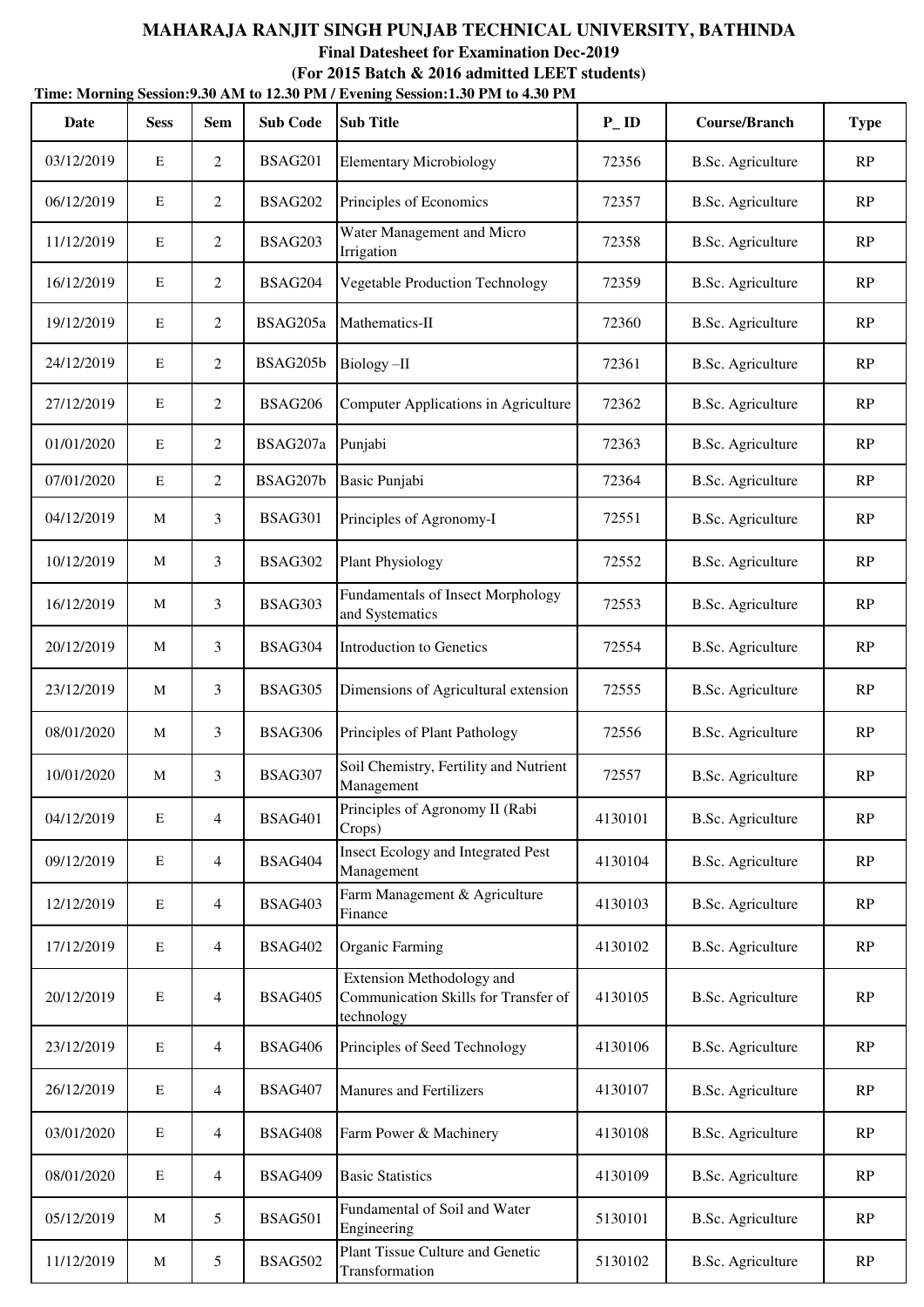# **MAHARAJA RANJIT SINGH PUNJAB TECHNICAL UNIVERSITY, BATHINDA Final Datesheet for Examination Dec-2019**

**Time: Morning Session:9.30 AM to 12.30 PM / Evening Session:1.30 PM to 4.30 PM (For 2015 Batch & 2016 admitted LEET students)**

| Date       | <b>Sess</b> | <b>Sem</b>       | <b>Sub Code</b>       | <b>Sub Title</b>                                                                           | $P$ <sub>ID</sub> | <b>Course/Branch</b>     | <b>Type</b>   |
|------------|-------------|------------------|-----------------------|--------------------------------------------------------------------------------------------|-------------------|--------------------------|---------------|
| 17/12/2019 | M           | 5                | BSAG503               | Chemistry of Agrochemicals                                                                 | 5130103           | <b>B.Sc. Agriculture</b> | RP            |
| 24/12/2019 | M           | 5                | <b>BSAG504</b>        | Agriculture Marketing Trade and<br>Prices                                                  | 5130104           | <b>B.Sc.</b> Agriculture | RP            |
| 31/12/2019 | M           | 5                | <b>BSAG505</b>        | Insect Pest of Crops and Stored<br>Grains                                                  | 5130105           | <b>B.Sc.</b> Agriculture | RP            |
| 03/01/2020 | М           | 5                | <b>BSAG506</b>        | <b>Introductory Forestry</b>                                                               | 5130106           | <b>B.Sc.</b> Agriculture |               |
| 07/01/2020 | M           | 5                | <b>BSAG507</b>        | Introduction of Plant Breeding                                                             | 5130107           | <b>B.Sc.</b> Agriculture | RP            |
| 13/01/2020 | M           | 5                | <b>BSAG508</b>        | Livestock Production and<br>Management                                                     | 5130108           | <b>B.Sc.</b> Agriculture | RP            |
| 05/12/2019 | E           | 6                | <b>BSAG601</b>        | Crop Residue Management                                                                    | 6130101           | <b>B.Sc.</b> Agriculture | RP            |
| 10/12/2019 | $\mathbf E$ | 6                | <b>BSAG602</b>        | Diseases of Horticultural Crops and<br>their Management                                    | 6130102           | <b>B.Sc. Agriculture</b> | RP            |
| 13/12/2019 | $\mathbf E$ | 6                | <b>BSAG604</b>        | Breeding of Field and Horticultural<br>Crops                                               | 6130104           | <b>B.Sc.</b> Agriculture | RP            |
| 18/12/2019 | E           | 6                | <b>BSAG605</b>        | <b>Environmental Science and Disaster</b><br>Management                                    | 6130105           | <b>B.Sc. Agriculture</b> | RP            |
| 30/12/2019 | $\mathbf E$ | 6                | <b>BSAG606</b>        | Fundamentals of Agri-business<br>Management                                                | 6130106           | <b>B.Sc. Agriculture</b> | RP            |
| 31/12/2019 | $\mathbf E$ | 6                | <b>BSAG603</b>        | Flower Cultivation and Landscape<br>Gardening                                              | 6130103           | <b>B.Sc.</b> Agriculture | RP            |
| 06/01/2020 | $\mathbf E$ | 6                | <b>BSAG607</b>        | Protected Cultivation and Post-<br><b>Harvest Technology</b>                               | 6130107           | <b>B.Sc. Agriculture</b> | RP            |
| 09/01/2020 | E           | 6                | <b>BSAG608</b>        | Renewable Energy                                                                           | 6130108           | <b>B.Sc.</b> Agriculture | RP            |
| 10/01/2020 | $\mathbf E$ | 6                | <b>BSAG609</b>        | Post-harvest Management of Fruits<br>and Vegetables                                        | 6130109           | <b>B.Sc.</b> Agriculture | RP            |
| 06/12/2019 | M           | $\tau$           | <b>BSAG-701</b>       | Diseases of Field Crops & their<br>Management                                              | 7130101           | <b>B.Sc. Agriculture</b> | $\mathbf{RP}$ |
| 12/12/2019 | M           | $\tau$           | <b>BSAG-702</b>       | Introduction to Molecular<br>Biotechnology                                                 | 7130102           | <b>B.Sc.</b> Agriculture | RP            |
|            |             |                  |                       | Crop Science (Soil, Agronomy & Agro-forestry)<br>(Elective Specialized Group)              |                   |                          |               |
| 18/12/2019 | M           | 7                | BSAG-CS701            | Soil Physical and Biological<br>Environment                                                | 7130103           | <b>B.Sc.</b> Agriculture | RP            |
| 23/12/2019 | M           | $\tau$           | BSAG-CS702            | Analytical Techniques in Soils,<br>Plants, Fertilizers and Water                           | 7130104           | <b>B.Sc.</b> Agriculture | RP            |
| 06/01/2020 | M           | $\tau$           |                       | <b>BSAG-CS703</b> Weed Management                                                          | 7130105           | <b>B.Sc.</b> Agriculture | RP            |
| 14/01/2020 | M           | $\tau$           | BSAG-CS704            | Farming Systems and Sustainable<br>Agriculture                                             | 7130106           | <b>B.Sc.</b> Agriculture | RP            |
| 15/01/2020 | M           | 7                |                       | Production Technology of Spices,<br>BSAG-CS705 Aromatic, Medicinal and Plantation<br>Crops | 7130107           | <b>B.Sc.</b> Agriculture | RP            |
| 16/01/2020 | M           | $\tau$           | BSAG-CS706            | Production Technology of Economic<br><b>Forest Trees</b>                                   | 7130108           | B.Sc. Agriculture        | RP            |
|            |             |                  |                       | Horticulture (Pomology, Olericulture & Floriculture)<br>(Elective Specialized Group)       |                   |                          |               |
| 18/12/2019 | M           | $\boldsymbol{7}$ | BSAG-<br><b>HC701</b> | Nursery Management of Horticultural<br>Crops                                               | 7130109           | <b>B.Sc.</b> Agriculture | RP            |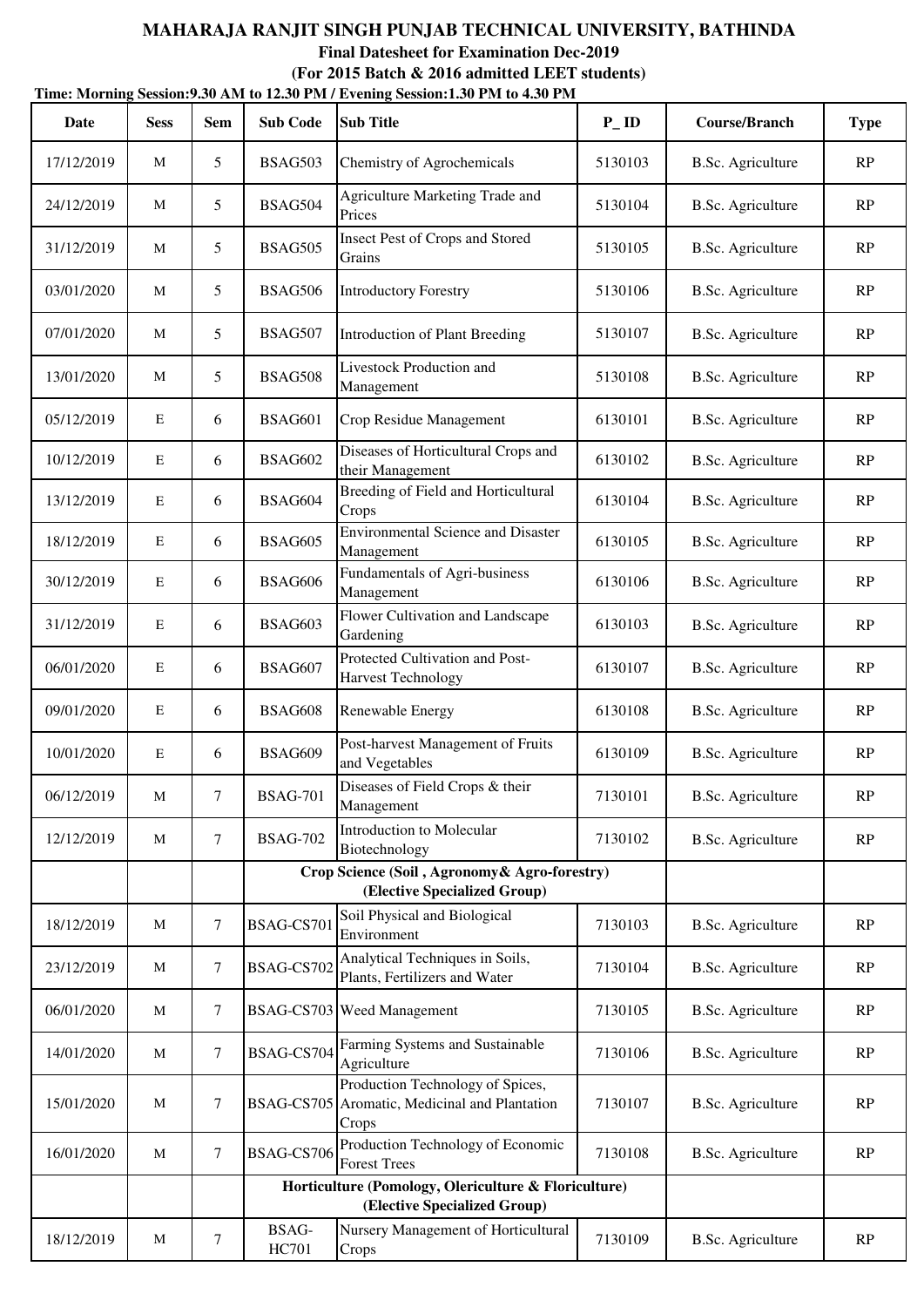# **Time: Morning Session:9.30 AM to 12.30 PM / Evening Session:1.30 PM to 4.30 PM MAHARAJA RANJIT SINGH PUNJAB TECHNICAL UNIVERSITY, BATHINDA Final Datesheet for Examination Dec-2019 (For 2015 Batch & 2016 admitted LEET students)**

| Date       | <b>Sess</b> | <b>Sem</b>     | <b>Sub Code</b>        | <b>Sub Title</b>                                                                    | $P$ <sub>ID</sub> | <b>Course/Branch</b>     | <b>Type</b> |
|------------|-------------|----------------|------------------------|-------------------------------------------------------------------------------------|-------------------|--------------------------|-------------|
| 23/12/2019 | M           | $\tau$         | BSAG-<br>HC702         | <b>Commercial Fruit Production</b>                                                  | 7130110           | <b>B.Sc.</b> Agriculture | RP          |
| 06/01/2020 | M           | 7              | BSAG-<br><b>HC703</b>  | Processing and Value Addition of<br>Horticultural Crops                             | 7130111           | <b>B.Sc.</b> Agriculture | RP          |
| 14/01/2020 | M           | 7              | BSAG-<br><b>HC704</b>  | Commercial Vegetable Production                                                     | 7130112           | <b>B.Sc.</b> Agriculture | RP          |
| 15/01/2020 | M           | $\tau$         | BSAG-<br><b>HC705</b>  | Vegetable Breeding and Seed<br>Production                                           | 7130113           | <b>B.Sc.</b> Agriculture | RP          |
| 16/01/2020 | M           | 7              | BSAG-<br><b>HC706</b>  | Forcing Techniques in Vegetable<br>Production                                       | 7130114           | <b>B.Sc.</b> Agriculture | RP          |
| 17/01/2020 | M           | $\tau$         | BSAG-<br><b>HC707</b>  | Commercial Floriculture and<br>Landscaping                                          | 7130115           | <b>B.Sc.</b> Agriculture | RP          |
|            |             |                |                        | <b>Plant Breeding, Genetics &amp; Biotechnology</b><br>(Elective Specialized Group) |                   |                          |             |
| 18/12/2019 | M           | $\tau$         | BSAG-<br><b>PGB701</b> | Genetics of Crop Plants                                                             | 7130116           | <b>B.Sc.</b> Agriculture | RP          |
| 23/12/2019 | M           | 7              | BSAG-<br><b>PGB702</b> | <b>Cytogenetics of Crop Plants</b>                                                  | 7130117           | <b>B.Sc.</b> Agriculture | RP          |
| 06/01/2020 | M           | 7              | BSAG-<br><b>PGB703</b> | Theory and Practice of Plant Breeding                                               | 7130118           | <b>B.Sc.</b> Agriculture | RP          |
| 14/01/2020 | M           | $\tau$         | BSAG-<br><b>PGB704</b> | <b>Breeding of Field Crops</b>                                                      | 7130119           | <b>B.Sc.</b> Agriculture | RP          |
| 15/01/2020 | M           | 7              | BSAG-<br><b>PGB705</b> | Crop Experimentation                                                                | 7130120           | <b>B.Sc.</b> Agriculture | RP          |
| 16/01/2020 | M           | $\tau$         | BSAG-<br><b>PGB706</b> | Plant Tissue Culture and<br>Transformation                                          | 7130121           | <b>B.Sc.</b> Agriculture | RP          |
| 17/01/2020 | M           | 7              | BSAG-<br><b>PGB707</b> | Molecular Biotechnology and<br>Genomics                                             | 7130122           | <b>B.Sc.</b> Agriculture | RP          |
|            |             |                |                        |                                                                                     |                   |                          |             |
| 03/12/2019 | M           | $\mathbf{1}$   | <b>MCA101</b>          | <b>Information Management</b>                                                       | B0128             | <b>MCA</b>               | RP          |
| 06/12/2019 | M           | $\mathbf{1}$   | <b>MCA102</b>          | Object Oriented Programming in C++                                                  | B0129             | <b>MCA</b>               | RP          |
| 11/12/2019 | M           | $\mathbf{1}$   | <b>MCA103</b>          | Computer Organization & Assembly<br>Language                                        | B0130             | <b>MCA</b>               | RP          |
| 16/12/2019 | M           | $\mathbf{1}$   | MCA104                 | Accounting & Financial Management                                                   | B0131             | <b>MCA</b>               | RP          |
| 19/12/2019 | M           | $\mathbf{1}$   | <b>MCA105</b>          | <b>Technical Communication</b>                                                      | B0132             | <b>MCA</b>               | RP          |
| 03/12/2019 | ${\bf E}$   | $\overline{2}$ | <b>MCA202</b>          | Relational Database Management<br>System                                            | B0134             | <b>MCA</b>               | RP          |
| 06/12/2019 | E           | $\overline{2}$ | <b>MCA203</b>          | Data Structures                                                                     | B0135             | <b>MCA</b>               | RP          |
| 11/12/2019 | E           | $\overline{2}$ | MCA204                 | Data Communication and Networks                                                     | B0136             | <b>MCA</b>               | RP          |
| 16/12/2019 | ${\bf E}$   | $\overline{2}$ | <b>MCA201</b>          | Mathematical Foundations of<br><b>Computer Science</b>                              | B0133             | <b>MCA</b>               | RP          |
| 19/12/2019 | E           | $\overline{2}$ | <b>MCA205</b>          | <b>Linux Operating System</b>                                                       | <b>B0137</b>      | <b>MCA</b>               | RP          |
| 04/12/2019 | M           | 3              | <b>MCA301</b>          | Database Administration                                                             | B1157             | <b>MCA</b>               | RP          |
| 09/12/2019 | M           | 3              | <b>MCA303</b>          | Software Engineering & Project<br>Management                                        | 74075             | <b>MCA</b>               | RP          |
| 12/12/2019 | M           | 3              | MCA304                 | Java Programming                                                                    | <b>B1160</b>      | <b>MCA</b>               | RP          |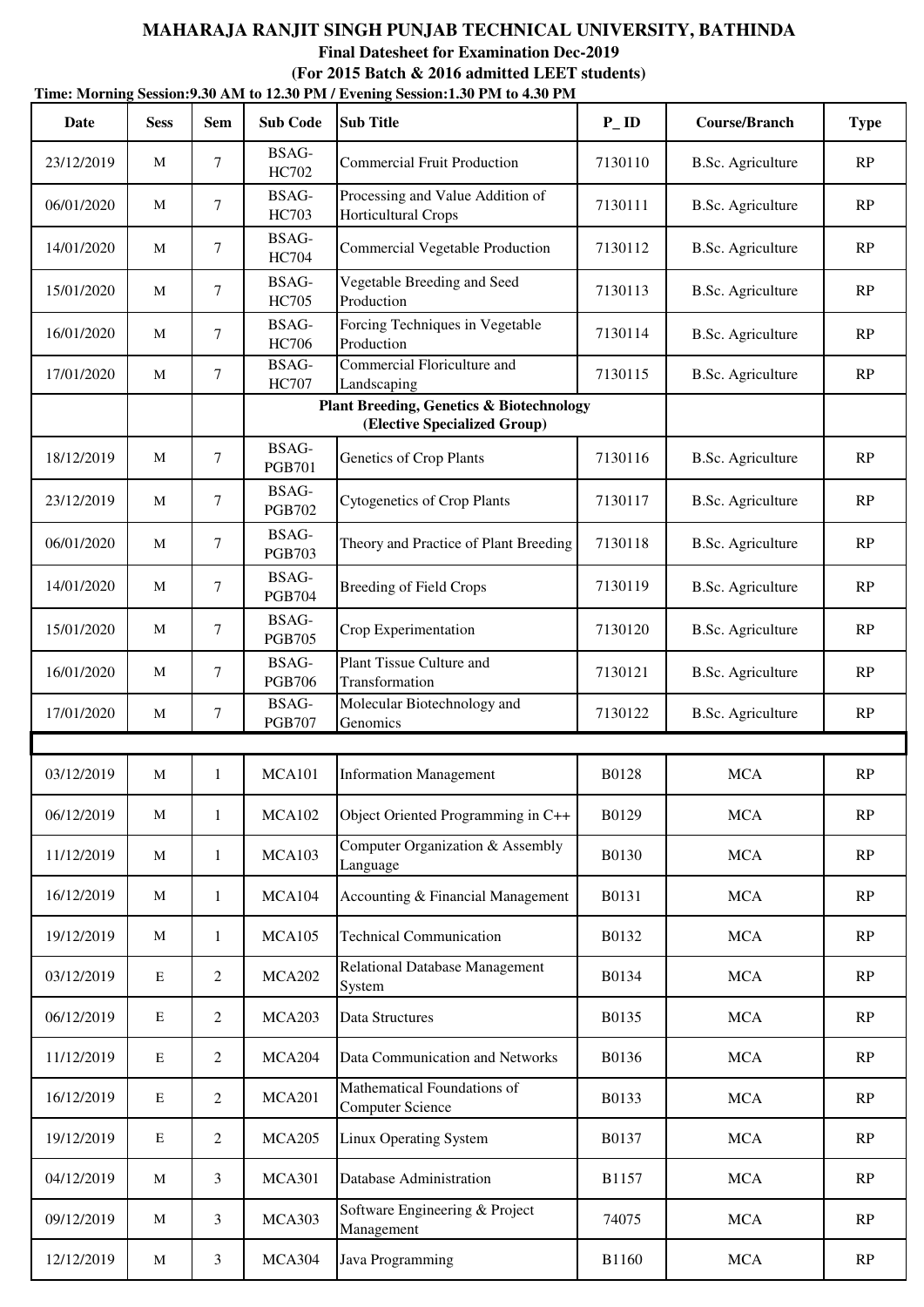# **MAHARAJA RANJIT SINGH PUNJAB TECHNICAL UNIVERSITY, BATHINDA Final Datesheet for Examination Dec-2019 (For 2015 Batch & 2016 admitted LEET students)**

| Time: Morning Session: 9.30 AM to 12.30 PM / Evening Session: 1.30 PM to 4.30 PM |              |                |                 |                                               |                   |                           |             |  |  |  |
|----------------------------------------------------------------------------------|--------------|----------------|-----------------|-----------------------------------------------|-------------------|---------------------------|-------------|--|--|--|
| Date                                                                             | <b>Sess</b>  | <b>Sem</b>     | <b>Sub Code</b> | <b>Sub Title</b>                              | $P$ <sub>ID</sub> | <b>Course/Branch</b>      | <b>Type</b> |  |  |  |
| 17/12/2019                                                                       | M            | 3              | <b>MCA302</b>   | Information security                          | 74074             | <b>MCA</b>                | RP          |  |  |  |
| 20/12/2019                                                                       | M            | 3              | MCA305C         | Embedded system                               | 74079             | <b>MCA</b>                | RP          |  |  |  |
| 23/12/2019                                                                       | M            | 3              | MCA305A         | <b>System Programming</b>                     | <b>B1161</b>      | <b>MCA</b>                | RP          |  |  |  |
| 24/12/2019                                                                       | M            | 3              | MCA305B         | Theory of Computation                         | B1162             | <b>MCA</b>                | RP          |  |  |  |
| 04/12/2019                                                                       | $\mathbf E$  | $\overline{4}$ | <b>MCA401</b>   | Mobile Application Development                | 4270101           | <b>MCA</b>                | RP          |  |  |  |
| 09/12/2019                                                                       | $\mathbf E$  | $\overline{4}$ | <b>MCA402</b>   | E- Commerce & Web Application<br>Development  | 4270102           | <b>MCA</b>                | RP          |  |  |  |
| 12/12/2019                                                                       | $\mathbf E$  | 4              | <b>MCA403</b>   | <b>Interactive Computer Graphics</b>          | 4270103           | <b>MCA</b>                | RP          |  |  |  |
| 17/12/2019                                                                       | $\mathbf E$  | $\overline{4}$ | <b>MCA404</b>   | <b>Advanced Operating Systems</b>             | 4270104           | <b>MCA</b>                | RP          |  |  |  |
| 05/12/2019                                                                       | M            | 5              | <b>MCA501</b>   | Artificial Intelligence                       | 5270101           | <b>MCA</b>                | RP          |  |  |  |
| 10/12/2019                                                                       | M            | 5              | <b>MCA502</b>   | Design and analysis of algorithms             | 5270102           | <b>MCA</b>                | RP          |  |  |  |
| 13/12/2019                                                                       | М            | 5              | MCA504          | Object Oriented Analysis &<br>Design with UML | 5270104           | <b>MCA</b>                | RP          |  |  |  |
| 18/12/2019                                                                       | $\mathbf{M}$ | 5              | <b>MCA503</b>   | WebTechnologies                               | 5270103           | <b>MCA</b>                | RP          |  |  |  |
| 05/12/2019                                                                       | ${\bf E}$    | 6              | <b>MCA601</b>   | Data Warehousing & Mining                     | 6270101           | <b>MCA</b>                | RP          |  |  |  |
| 10/12/2019                                                                       | $\mathbf E$  | 6              | <b>MCA602</b>   | Cloud Computing                               | 6270102           | <b>MCA</b>                | RP          |  |  |  |
| 13/12/2019                                                                       | $\mathbf E$  | 6              | <b>MCA604</b>   | Software Testing & Quality<br>Management      | 6270104           | <b>MCA</b>                | RP          |  |  |  |
| 18/12/2019                                                                       | E            | 6              | <b>MCA603</b>   | <b>Advanced Computer Architecture</b>         | 6270103           | <b>MCA</b>                | RP          |  |  |  |
|                                                                                  |              |                |                 |                                               |                   |                           |             |  |  |  |
| 03/12/2019                                                                       | $\mathbf{M}$ | 1/2/3/4<br>/5  | CT505           | Foundation Design and Construction            | E0816             | M.Tech.(CTM)<br>Part Time | RP          |  |  |  |
| 06/12/2019                                                                       | M            | 1/2/3/4<br>/5  | CT514           | <b>Composite Materials</b>                    | E0812             | M.Tech.(CTM)<br>Part Time | RP          |  |  |  |
| 09/12/2019                                                                       | M            | 1/2/3/4<br>/5  | CT515           | <b>Disaster Reduction and Management</b>      | E0819             | M.Tech.(CTM)<br>Part Time | RP          |  |  |  |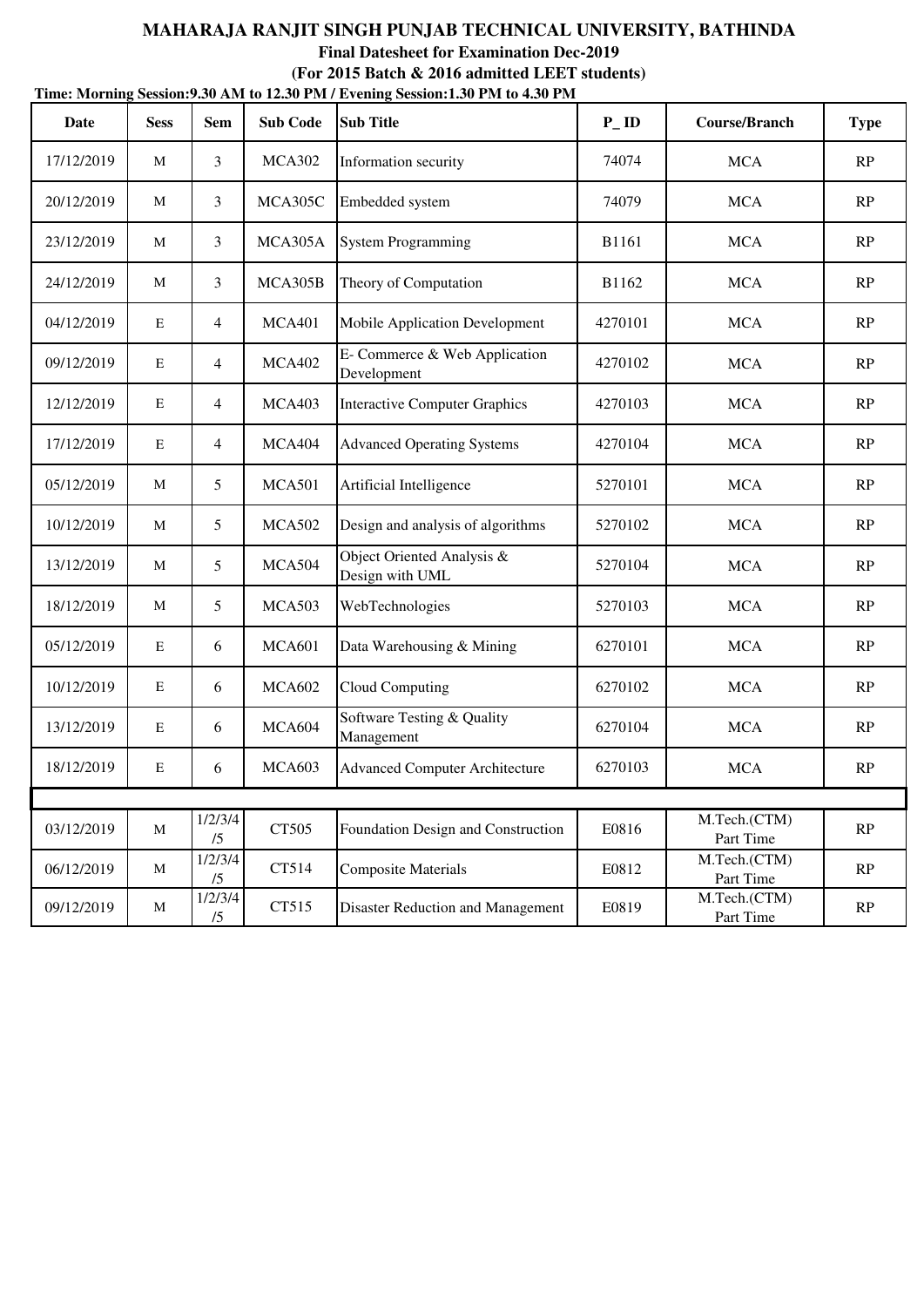**Final Datesheet for Examination Dec-2019**

|            |             |              |                  | Morning Session-*9.30 AM to 3.30 PM, ** 12 hours, *** 18 hours                |          |                                                          |             |                                               |
|------------|-------------|--------------|------------------|-------------------------------------------------------------------------------|----------|----------------------------------------------------------|-------------|-----------------------------------------------|
| Date       | <b>Sess</b> | <b>Sem</b>   | <b>Sub Code</b>  | Sub Title                                                                     | $P$ _ID  | Course/Branch                                            | <b>Type</b> | <b>Remarks</b>                                |
| 04/12/2019 | M           | $\mathbf{1}$ | BMATH3101        | Mathematics-I (Calculus and<br><b>Differential Equations</b> )                | 19110007 | B.Tech.<br>(EE, ECE, ETE, EIE, EEE)                      | <b>Reg</b>  | 2019 Batch                                    |
| 04/12/2019 | M           | 1            | BMATH1101        | Mathematics-I (Calculus, Linear<br>Algebra)                                   | 19110008 | B.Tech.<br>(CSE, IT, Textile)                            | <b>Reg</b>  | 2019 Batch                                    |
| 04/12/2019 | M           | 1            | <b>BMATH2101</b> | Mathematics-I (Calculus and Linear<br>Algebra)                                | 19110009 | B.Tech. (Mech.)                                          | <b>Reg</b>  | 2019 Batch                                    |
| 04/12/2019 | M           | $\mathbf{1}$ | BMATH5101        | Mathematics-I (Calculus, Linear<br>Algebra)                                   | 19110010 | B.Tech.<br>(Chemical, Food)                              | Reg         | 2019 Batch                                    |
| 04/12/2019 | M           | $\mathbf{1}$ | BMATH4101        | Mathematics-I (Calculus,<br>Multivariable Calculus & Linear<br>Algebra)       | 19110011 | B.Tech.<br>(Civil, Aeronautical &<br>Aerospace Avoinics) | Reg         | 2019 Batch                                    |
| 06/12/2019 | M           | 1            | BHUMA0101        | English                                                                       | 19110005 | B.Tech.<br>(All branches)                                | Reg         | 2019 Batch                                    |
| 09/12/2019 | M           | $\mathbf{1}$ | BCSCE0101        | Programming for Problem Solving                                               | 19110017 | B.Tech.<br>(All branches)                                | Reg         | 2019 Batch                                    |
| 11/12/2019 | M           |              | BCHEM0101        | Chemistry-I                                                                   | 19110002 | B.Tech.<br>(All branches)                                | <b>Reg</b>  | 2019 Batch                                    |
| 16/12/2019 | M           | $\mathbf{1}$ | BELEE0101        | <b>Basics Electrical Engineering</b>                                          | 19110001 | B.Tech.<br>(All branches)                                | Reg         | 2019 Batch                                    |
| 19/12/2019 | M           | 1            | BMECE0101        | Engineering Graphics & Design                                                 | 19110004 | B.Tech.<br>(All branches)                                | Reg         | 2019 Batch                                    |
| 23/12/2019 | M           | $\mathbf{1}$ | <b>BPHYS2101</b> | Physics (Electromagnetism)                                                    | 19110012 | B.Tech. (Mech.)                                          | Reg         | 2019 Batch                                    |
| 23/12/2019 | M           | 1            | <b>BPHYS4101</b> | <b>Physics (Mechanics and Mechanics</b> )<br>of Solids)                       | 19110013 | B.Tech.<br>(Civil, Aeronautical &<br>Aerospace Avoinics) | Reg         | 2019 Batch                                    |
| 23/12/2019 | M           | $\mathbf{1}$ | <b>BPHYS5101</b> | Physics (Optics, Electromagnetism<br>& Quantum Mechanics)                     | 19110014 | B.Tech.<br>(Chemical, Food)                              | Reg         | 2019 Batch                                    |
| 23/12/2019 | M           | $\mathbf{1}$ | <b>BPHYS1101</b> | Physics (Semiconductor Physics)                                               | 19110015 | B.Tech.<br>(CSE, IT, Textile)                            | <b>Reg</b>  | 2019 Batch                                    |
| 23/12/2019 | M           | 1            | <b>BPHYS3101</b> | Physics (Waves and Optics and<br><b>Introduction to Quantum</b><br>Mechanics) | 19110016 | B.Tech.<br>(EE, ECE, ETE, EIE, EEE)                      | Reg         | 2019 Batch                                    |
|            |             |              |                  |                                                                               |          |                                                          |             |                                               |
| 10/12/2019 | M           | 1/2          | <b>BESE0-101</b> | <b>Environmental Science</b>                                                  | 110006   | B.Tech.                                                  | RP          | 2016 & 2017 Batch                             |
| 11/12/2019 | M           | 1/2          | <b>BHUM0-103</b> | Human Values & Professional<br>Ethics                                         | 110005   | B.Tech.                                                  | RP          | 2016 & 2017 Batch                             |
| 12/12/2019 | М           | 1/2          | <b>BECE0-101</b> | Basics of Electronics Engineering                                             | 110009   | B.Tech.                                                  | RP          | 2016 & 2017 Batch                             |
| 13/12/2019 | М           | 1/2          | <b>BHUM0-101</b> | Communicative English                                                         | 110003   | B.Tech.                                                  | RP          | 2016 & 2017 Batch                             |
| 31/12/2019 | М           | 1            | <b>BMAT0-101</b> | <b>Applied Mathematics-I</b>                                                  | 110002   | B.Tech.                                                  | RP          | 2016 & 2017 Batch                             |
| 17/12/2019 | М           | 2            | <b>BMAT0-201</b> | <b>Applied Mathematics-II</b>                                                 | 110012   | B.Tech.                                                  | RP          | 2016 & 2017 Batch                             |
| 01/01/2020 | М           | 1/2          | <b>BCSE0-101</b> | <b>Basic of Computer Programming</b>                                          | 110010   | B.Tech.                                                  | RP          | 2016 & 2017 Batch                             |
| 19/12/2019 | М           | 1/2          | <b>BELE0-101</b> | <b>Basics of Electrical Engineering</b>                                       | 110004   | B.Tech.                                                  | RP          | 2016 & 2017 Batch                             |
| 06/01/2020 | М           | 1/2          | <b>BCHM0-101</b> | <b>Applied Chemistry</b>                                                      | 110007   | B.Tech.                                                  | RP          | 2016 & 2017 Batch                             |
| 23/12/2019 | М           | 1/2          | <b>BMEE0-101</b> | Elements of Mechanical Engineering                                            | 110008   | B.Tech.                                                  | RP          | 2016 & 2017 Batch                             |
| 24/12/2019 | М           | 1/2          | <b>BPHY0-101</b> | <b>Applied Physics</b>                                                        | 110001   | B.Tech.                                                  | RP          | 2016 & 2017 Batch                             |
| 30/12/2019 | М           | 1/2          | <b>BMEE0-102</b> | <b>Engineering Drawing</b>                                                    | 110011   | B.Tech.                                                  | RP          | 2016 & 2017 Batch                             |
|            |             |              |                  |                                                                               |          |                                                          |             |                                               |
| 03/12/2019 | E           | 3            | BMAT0-F91        | Mathematics III                                                               | 110301   | B.Tech.<br>(Aerospace Engg.)                             | RP          | 2016, 2017 Batch &<br>2017,2018 admitted LEET |
| 09/12/2019 | E           | 3            | <b>BAEE2-301</b> | <b>Fluid Mechanics</b>                                                        | 110302   | B.Tech.<br>(Aerospace Engg.)                             | RP          | 2016, 2017 Batch &<br>2017,2018 admitted LEET |
| 13/12/2019 | Ε           | 3            | <b>BAEE2-302</b> | <b>Engineering Thermodynamics</b>                                             | 110303   | B.Tech.<br>(Aerospace Engg.)                             | RP          | 2016, 2017 Batch &<br>2017,2018 admitted LEET |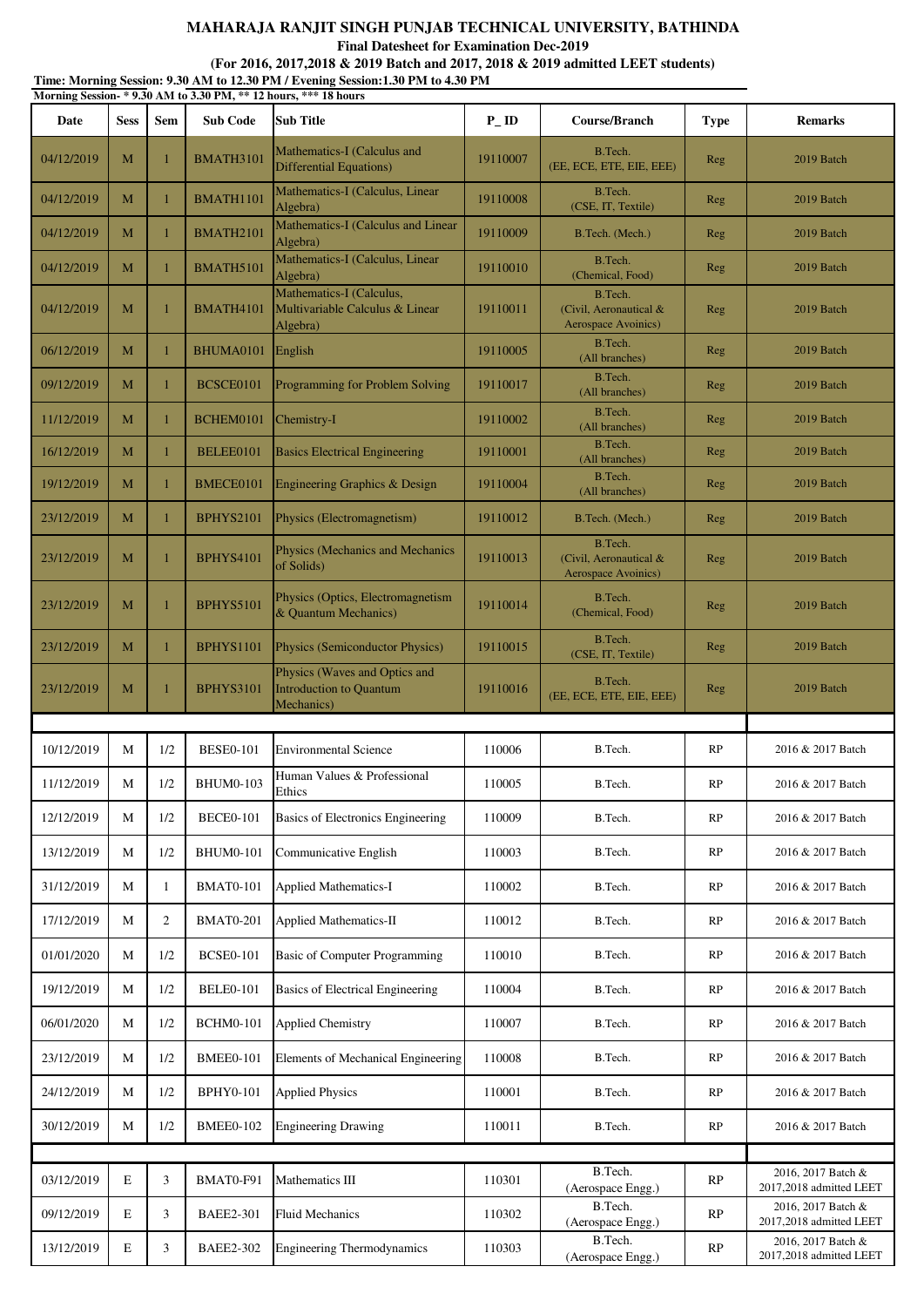**Final Datesheet for Examination Dec-2019**

|            |             |                |                  | Morning Session-* 9.30 AM to 3.30 PM, ** 12 hours, *** 18 hours         |          |                                 |             |                                               |
|------------|-------------|----------------|------------------|-------------------------------------------------------------------------|----------|---------------------------------|-------------|-----------------------------------------------|
| Date       | <b>Sess</b> | Sem            | <b>Sub Code</b>  | <b>Sub Title</b>                                                        | PID      | Course/Branch                   | <b>Type</b> | <b>Remarks</b>                                |
| 19/12/2019 | $\mathbf E$ | 3              | <b>BAEE2-303</b> | <b>Strength of Materials</b>                                            | 110304   | B.Tech.<br>(Aerospace Engg.)    | RP          | 2016, 2017 Batch &<br>2017,2018 admitted LEET |
| 26/12/2019 | E           | 3              | <b>BAEE2-304</b> | Machine Design                                                          | 110305   | B.Tech.<br>(Aerospace Engg.)    | RP          | 2016, 2017 Batch &<br>2017,2018 admitted LEET |
| 01/01/2020 | E           | 3              | <b>BAEE2-305</b> | Introduction to Aerospace                                               | 110306   | B.Tech.<br>(Aerospace Engg.)    | RP          | 2016, 2017 Batch &<br>2017,2018 admitted LEET |
| 04/12/2019 | E           | $\overline{4}$ | BMAT0-F92        | <b>Numerical Analysis</b>                                               | 110307   | B.Tech.<br>(Aerospace Engg.)    | RP          | 2016, 2017 Batch &<br>2017,2018 admitted LEET |
| 10/12/2019 | E           | $\overline{4}$ | <b>BAEE2-409</b> | Aerodynamics-I                                                          | 110308   | B.Tech.<br>(Aerospace Engg.)    | RP          | 2016, 2017 Batch &<br>2017,2018 admitted LEET |
| 16/12/2019 | E           | $\overline{4}$ | <b>BAEE2-410</b> | Aircraft Structure-I                                                    | 110309   | B.Tech.<br>(Aerospace Engg.)    | RP          | 2016, 2017 Batch &<br>2017,2018 admitted LEET |
| 20/12/2019 | E           | 4              | <b>BAEE2-411</b> | Aircraft Propulsion-I                                                   | 110310   | B.Tech.<br>(Aerospace Engg.)    | RP          | 2016, 2017 Batch &<br>2017,2018 admitted LEET |
| 27/12/2019 | E           | $\overline{4}$ | <b>BAEE2-412</b> | Aircraft System & Instrumentation                                       | 110311   | B.Tech.<br>(Aerospace Engg.)    | RP          | 2016, 2017 Batch &<br>2017,2018 admitted LEET |
| 03/01/2020 | E           | $\overline{4}$ | <b>BAEE2-413</b> | Theory of Machine                                                       | 110312   | B.Tech.<br>(Aerospace Engg.)    | RP          | 2016, 2017 Batch &<br>2017,2018 admitted LEET |
| 05/12/2019 | E           | 5              | <b>BAEE2516</b>  | Aircraft Structure-II                                                   | 110313   | B.Tech.<br>(Aerospace Engg.)    | Reg/RP      | 2016, 2017 Batch &<br>2017,2018 admitted LEET |
| 11/12/2019 | E           | 5              | <b>BAEE2517</b>  | Aircraft Propulsion-II                                                  | 110314   | B.Tech.<br>(Aerospace Engg.)    | Reg/RP      | 2016, 2017 Batch &<br>2017,2018 admitted LEET |
| 17/12/2019 | E           | 5              | <b>BAEE2519</b>  | Control Engineering                                                     | 110316   | B.Tech.<br>(Aerospace Engg.)    | Reg/RP      | 2016, 2017 Batch &<br>2017,2018 admitted LEET |
| 23/12/2019 | $\mathbf E$ | 5              | <b>BAEE2520</b>  | <b>Flight Dynamics-I</b>                                                | 110317   | B.Tech.<br>(Aerospace Engg.)    | Reg/RP      | 2016, 2017 Batch &<br>2017,2018 admitted LEET |
| 30/12/2019 | E           | 5              | <b>BAEE2518</b>  | Aerodynamics-II                                                         | 110315   | B.Tech.<br>(Aerospace Engg.)    | Reg/RP      | 2016, 2017 Batch &<br>2017,2018 admitted LEET |
| 06/12/2019 | E           | 6              | <b>BAEE2624</b>  | <b>Experimental Stress Analysis</b>                                     | 110318   | B.Tech.<br>(Aerospace Engg.)    | RP          | 2016 Batch and 2017 admitted<br><b>LEET</b>   |
| 12/12/2019 | E           | 6              | <b>BAEE2625</b>  | <b>Computational Fluid Dynamics</b>                                     | 110319   | B.Tech.<br>(Aerospace Engg.)    | RP          | 2016 Batch and 2017 admitted<br><b>LEET</b>   |
| 18/12/2019 | E           | 6              | <b>BAEE2626</b>  | Fligth Dynamics-II                                                      | 110320   | B.Tech.<br>(Aerospace Engg.)    | RP          | 2016 Batch and 2017 admitted<br><b>LEET</b>   |
| 24/12/2019 | E           | 6              | <b>BAEE2627</b>  | Avionics                                                                | 110321   | B.Tech.<br>(Aerospace Engg.)    | RP          | 2016 Batch and 2017 admitted<br><b>LEET</b>   |
| 31/12/2019 | E           | 6              | <b>BAEE2657</b>  | Helicopter Engineering                                                  | 110323   | B.Tech.<br>(Aerospace Engg.)    | RP          | 2016 Batch and 2017 admitted<br><b>LEET</b>   |
| 31/12/2019 | E           | 6              | <b>BAEE2658</b>  | Aero Elasticity                                                         | 110324   | B.Tech.<br>(Aerospace Engg.)    | RP          | 2016 Batch and 2017 admitted<br><b>LEET</b>   |
| 31/12/2019 | E           | 6              | <b>BAEE2656</b>  | Theory of Elasticity                                                    | 110322   | B.Tech.<br>(Aerospace Engg.)    | RP          | 2016 Batch and 2017 admitted<br><b>LEET</b>   |
| 03/12/2019 | М           | 7              | <b>BAEE2730</b>  | Mechanics of Composite Materials                                        | 110325   | B.Tech.<br>(Aerospace Engg.)    | Reg         | 2016 Batch and 2017 admitted<br><b>LEET</b>   |
| 05/12/2019 | М           | $\tau$         | <b>BAEE2731</b>  | <b>Aerospace Quality Assurance</b>                                      | 110326   | B.Tech.<br>(Aerospace Engg.)    | Reg         | 2016 Batch and 2017 admitted<br><b>LEET</b>   |
| 09/12/2019 | М           | $\tau$         | <b>BAEE2732</b>  | <b>Finite Element Methods</b>                                           | 110327   | B.Tech.<br>(Aerospace Engg.)    | Reg         | 2016 Batch and 2017 admitted<br><b>LEET</b>   |
|            |             |                |                  |                                                                         |          |                                 |             |                                               |
| 04/12/2019 | M           | 1              | BMATH4101        | Mathematics-I (Calculus,<br>Multivariable Calculus & Linear<br>Algebra) | 18110202 | B.Tech.<br>(Aeronautical Engg.) | RP          | 2018 Batch                                    |
| 06/12/2019 | M           | 1/2            | BHUMA0101        | English                                                                 | 18110206 | B.Tech.<br>(Aeronautical Engg.) | RP          | 2018 Batch                                    |
| 09/12/2019 | M           | 1/2            | BCSCE0101        | Programming for Problem Solving                                         | 18110207 | B.Tech.<br>(Aeronautical Engg.) | RP          | 2018 Batch                                    |
| 11/12/2019 | M           | 1/2            | BCHEM0101        | Chemistry-I                                                             | 18110205 | B.Tech.<br>(Aeronautical Engg.) | RP          | 2018 Batch                                    |
| 13/12/2019 | M           | $\overline{2}$ | BMATH4201        | Mathematics-II (Differential<br>Equations)                              | 18110209 | B.Tech.<br>(Aeronautical Engg.) | RP          | 2018 Batch                                    |
| 16/12/2019 | M           | 1/2            | BELEE0101        | <b>Basics Electrical Engineering</b>                                    | 18110204 | B.Tech.<br>(Aeronautical Engg.) | RP          | 2018 Batch                                    |
| 19/12/2019 | M           | 1/2            | BMECE0101        | Engineering Graphics & Design                                           | 18110203 | B.Tech.<br>(Aeronautical Engg.) | RP          | 2018 Batch                                    |
| 23/12/2019 | $\mathbf M$ | $1/2$          | BPHYS4101        | Physics (Mechanics and Mechanics<br>of Solids)                          | 18110201 | B.Tech.<br>(Aeronautical Engg.) | RP          | 2018 Batch                                    |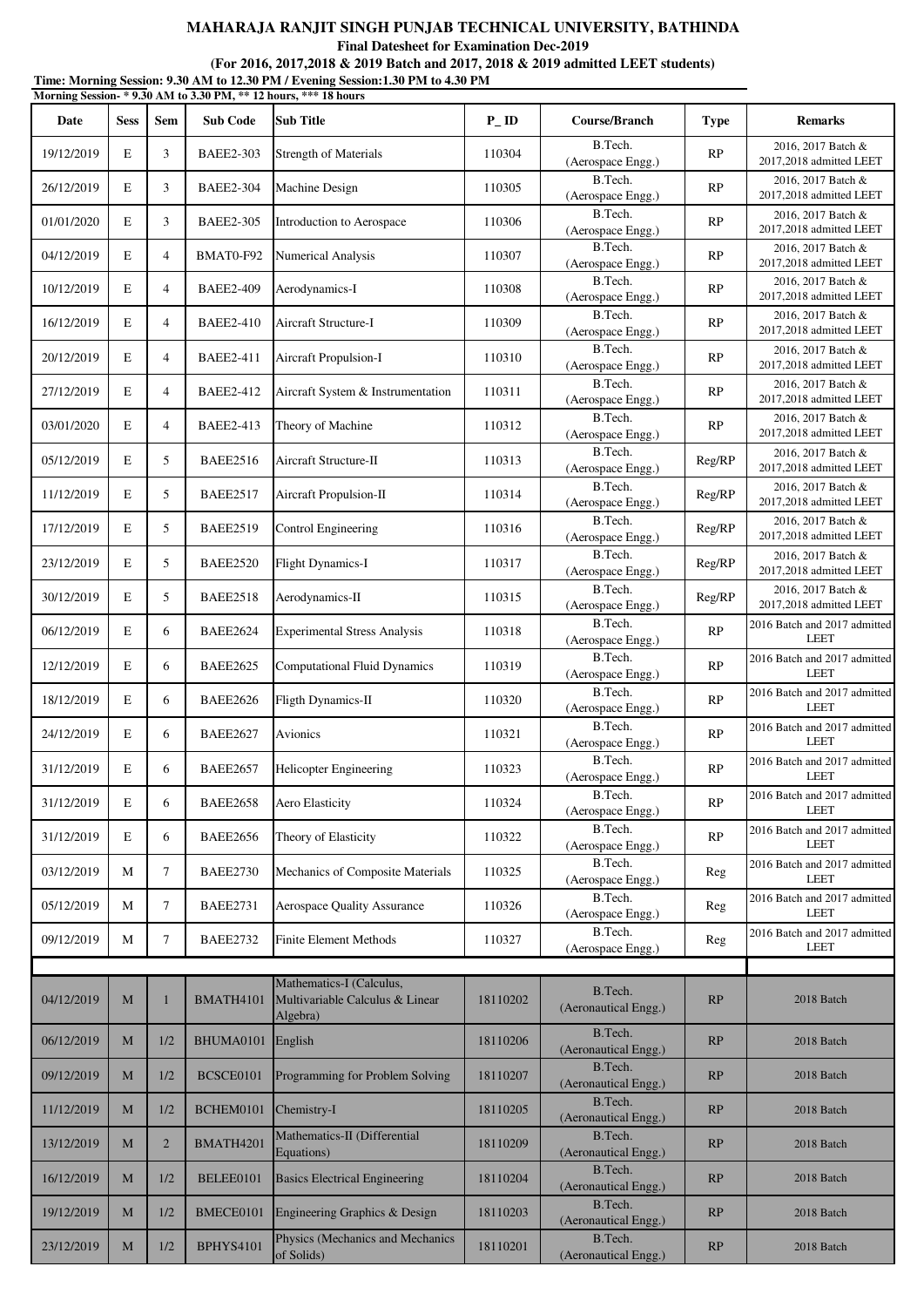**Final Datesheet for Examination Dec-2019**

|            |             |                |                  | Morning Session-* 9.30 AM to 3.30 PM, ** 12 hours, *** 18 hours |                    |                                        |             |                                               |
|------------|-------------|----------------|------------------|-----------------------------------------------------------------|--------------------|----------------------------------------|-------------|-----------------------------------------------|
| Date       | <b>Sess</b> | <b>Sem</b>     | <b>Sub Code</b>  | <b>Sub Title</b>                                                | $P$ <sub>-ID</sub> | Course/Branch                          | <b>Type</b> | <b>Remarks</b>                                |
| 06/12/2019 | E           | 3              | BMATH4301        | Applied Mathematics - III                                       | 18110210           | <b>B.Tech.</b> (Aeronautical<br>Engg.) | Reg         | 2018 Batch & 2019 admitted<br><b>LEET</b>     |
| 12/12/2019 | E           | 3              | <b>BANES1301</b> | <b>Basics of Aeronautics</b>                                    | 18110211           | B.Tech. (Aeronautical<br>Engg.)        | Reg         | 2018 Batch & 2019 admitted<br><b>LEET</b>     |
| 18/12/2019 | E           | 3              | <b>BANES1302</b> | Aerodynamics                                                    | 18110212           | <b>B.Tech.</b> (Aeronautical<br>Engg.) | Reg         | 2018 Batch & 2019 admitted<br><b>LEET</b>     |
| 24/12/2019 | E           | $\overline{3}$ | <b>BANES1303</b> | <b>Basics of Thermodynamics</b>                                 | 18110213           | B.Tech. (Aeronautical<br>Engg.)        | Reg         | 2018 Batch & 2019 admitted<br><b>LEET</b>     |
| 31/12/2019 | E           | 3              | BANES1304        | <b>Strength of Materials</b>                                    | 18110214           | B.Tech. (Aeronautical<br>Engg.)        | Reg         | 2018 Batch & 2019 admitted<br><b>LEET</b>     |
| 03/12/2019 | Е           | 3              | AM201            | Mathematics - III                                               | 110202             | B.Tech. (Aeronautical<br>Engg.)        | RP          | 2017 Batch                                    |
| 09/12/2019 | Е           | 3              | <b>ME206</b>     | <b>Fluid Mechanics</b>                                          | 110201             | B.Tech. (Aeronautical<br>Engg.)        | RP          | 2017 Batch                                    |
| 13/12/2019 | E           | 3              | <b>ME201</b>     | Strength Of Materials - I                                       | 110205             | B.Tech. (Aeronautical<br>Engg.)        | RP          | 2017 Batch                                    |
| 19/12/2019 | E           | 3              | AE203            | Aerodynamics - I                                                | 110204             | B.Tech. (Aeronautical<br>Engg.)        | RP          | 2017 Batch                                    |
| 26/12/2019 | E           | 3              | AE201            | <b>Introduction To Aeronautics</b>                              | 110203             | B.Tech. (Aeronautical<br>Engg.)        | RP          | 2017 Batch                                    |
| 01/01/2020 | Е           | 3              | <b>ME207</b>     | Machine Drawing                                                 | 110206             | B.Tech. (Aeronautical<br>Engg.)        | RP          | 2017 Batch                                    |
| 04/12/2019 | E           | $\overline{4}$ | <b>ANE205</b>    | Thermodynamics                                                  | 110208             | B.Tech. (Aeronautical<br>Engg.)        | RP          | 2017 Batch                                    |
| 10/12/2019 | Е           | $\overline{4}$ | <b>ME203</b>     | Theory of Machines-I                                            | 110212             | B.Tech. (Aeronautical<br>Engg.)        | RP          | 2017 Batch                                    |
| 16/12/2019 | E           | $\overline{4}$ | <b>ANE206</b>    | Aircraft Structures-I                                           | 110209             | B.Tech. (Aeronautical<br>Engg.)        | RP          | 2017 Batch                                    |
| 20/12/2019 | E           | $\overline{4}$ | <b>ANE207</b>    | Aircraft materials and Processes                                | 110210             | B.Tech. (Aeronautical<br>Engg.)        | RP          | 2017 Batch                                    |
| 27/12/2019 | E           | $\overline{4}$ | <b>ANE204</b>    | Numerical Analysis                                              | 110207             | B.Tech. (Aeronautical<br>Engg.)        | RP          | 2017 Batch                                    |
| 03/01/2020 | Е           | $\overline{4}$ | <b>ANE208</b>    | Aircraft Propulsion-I                                           | 110211             | B.Tech. (Aeronautical<br>Engg.)        | RP          | 2017 Batch                                    |
| 05/12/2019 | E           | 5              | <b>BANE1518</b>  | Aircraft Systems and<br>Instrumentation                         | 110213             | B.Tech. (Aeronautical<br>Engg.)        | Reg         | 2017 Batch                                    |
| 11/12/2019 | E           | 5              | <b>BANE1519</b>  | Aerodynamics - II                                               | 110214             | B.Tech. (Aeronautical<br>Engg.)        | Reg         | 2017 Batch                                    |
| 17/12/2019 | $\mathbf E$ | 5              | <b>BANE1520</b>  | Aircraft Structures - II                                        | 110215             | B.Tech. (Aeronautical<br>Engg.)        | Reg         | 2017 Batch                                    |
| 23/12/2019 | E           | 5              | <b>BANE1521</b>  | Aircraft Propulsion - II                                        | 110216             | B.Tech. (Aeronautical<br>Engg.)        | Reg         | 2017 Batch                                    |
| 30/12/2019 | E           | 5              | <b>BANE1522</b>  | Aircraft Performance                                            | 110217             | B.Tech. (Aeronautical<br>Engg.)        | Reg         | 2017 Batch                                    |
|            |             |                |                  |                                                                 |                    |                                        |             |                                               |
| 03/12/2019 | E           | 3              | <b>BMEE3301</b>  | Mechanics of Materials                                          | 110401             | B.Tech.<br>(Automobile Engg.)          | RP          | 2016, 2017 Batch &<br>2017,2018 admitted LEET |
| 09/12/2019 | E           | 3              | <b>BMEE3302</b>  | Applied Thermodynamics                                          | 110402             | B.Tech.<br>(Automobile Engg.)          | RP          | 2016, 2017 Batch &<br>2017,2018 admitted LEET |
| 13/12/2019 | Е           | 3              | <b>BMEE3305</b>  | <b>Automotive Materials</b>                                     | 110405             | B.Tech.<br>(Automobile Engg.)          | RP          | 2016, 2017 Batch &<br>2017,2018 admitted LEET |
| 19/12/2019 | Е           | 3              | <b>BMEE3303</b>  | <b>Internal Combustion Engines</b>                              | 110403             | B.Tech.<br>(Automobile Engg.)          | RP          | 2016, 2017 Batch &<br>2017,2018 admitted LEET |
| 26/12/2019 | Е           | 3              | <b>BMEE3304</b>  | <b>Manufacturing Processes</b>                                  | 110404             | B.Tech.<br>(Automobile Engg.)          | RP          | 2016, 2017 Batch &<br>2017,2018 admitted LEET |
| 01/01/2020 | Е           | 3              | <b>BMEE3306</b>  | Machine Drawing                                                 | 110406             | B.Tech.<br>(Automobile Engg.)          | RP          | 2016, 2017 Batch &<br>2017,2018 admitted LEET |
| 04/12/2019 | Е           | $\overline{4}$ | <b>BMEE3-412</b> | Mechanics of Machines                                           | 110408             | B.Tech.<br>(Automobile Engg.)          | RP          | 2016, 2017 Batch &<br>2017,2018 admitted LEET |
| 10/12/2019 | E           | $\overline{4}$ | <b>BMEE3-413</b> | Fluid Mechanics and Machinery                                   | 110409             | B.Tech.<br>(Automobile Engg.)          | RP          | 2016, 2017 Batch &<br>2017,2018 admitted LEET |
| 16/12/2019 | Е           | $\overline{4}$ | <b>BMEE3-414</b> | <b>Automotive Electrical Systems</b>                            | 110410             | B.Tech.<br>(Automobile Engg.)          | RP          | 2016, 2017 Batch &<br>2017,2018 admitted LEET |
| 20/12/2019 | Е           | $\overline{4}$ | <b>BMEE3-415</b> | Automotive Fuels & Emissions                                    | 110411             | B.Tech.<br>(Automobile Engg.)          | RP          | 2016, 2017 Batch &<br>2017,2018 admitted LEET |
| 27/12/2019 | E           | $\overline{4}$ | <b>BMEE3-411</b> | <b>Automotive Chassis Systems</b>                               | 110407             | B.Tech.<br>(Automobile Engg.)          | RP          | 2016, 2017 Batch &<br>2017,2018 admitted LEET |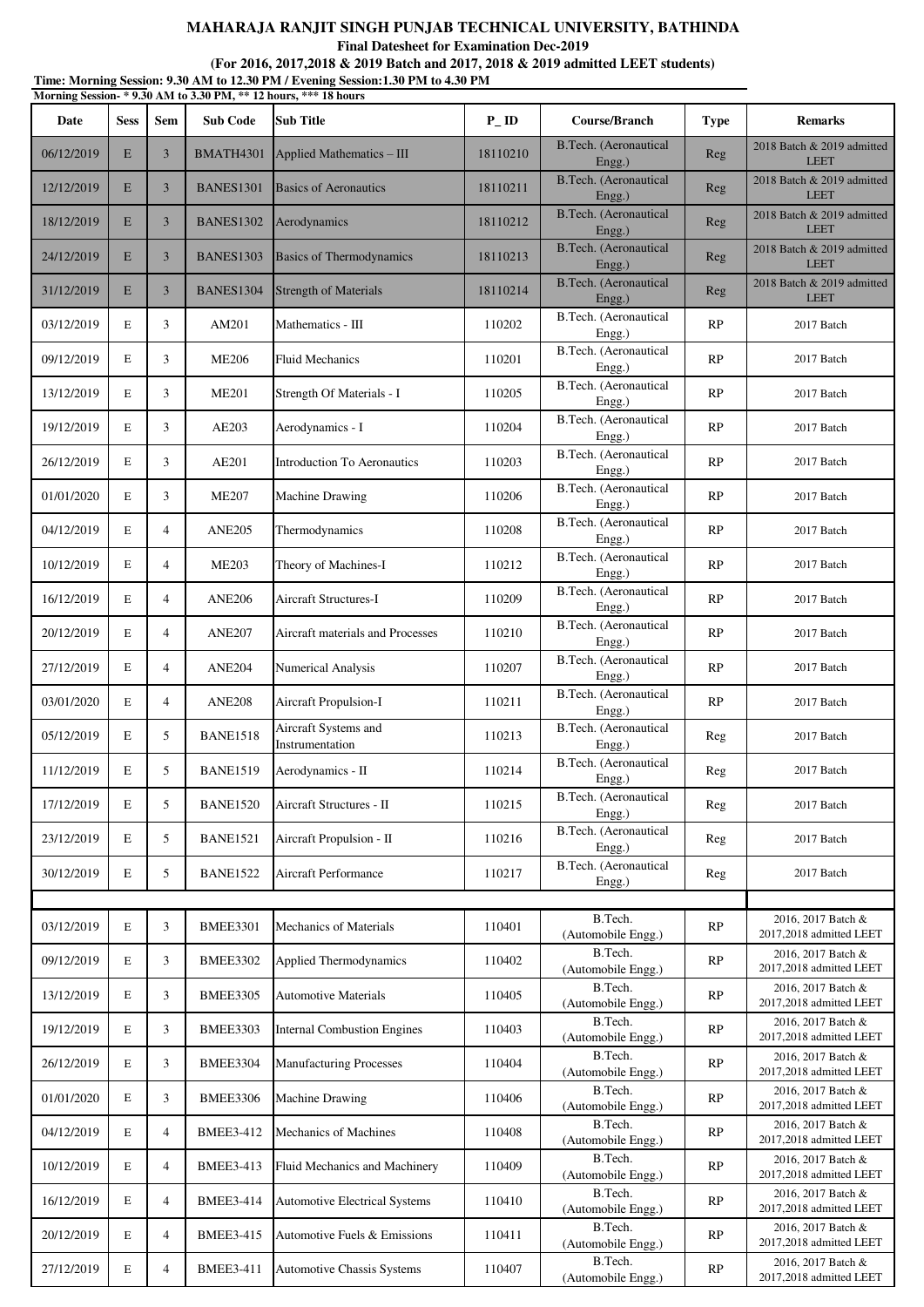**Final Datesheet for Examination Dec-2019**

|            |             |                |                  | Morning Session-* 9.30 AM to 3.30 PM, ** 12 hours, *** 18 hours         |           |                               |             |                                               |
|------------|-------------|----------------|------------------|-------------------------------------------------------------------------|-----------|-------------------------------|-------------|-----------------------------------------------|
| Date       | <b>Sess</b> | <b>Sem</b>     | <b>Sub Code</b>  | <b>Sub Title</b>                                                        | $P$ _ID   | Course/Branch                 | <b>Type</b> | <b>Remarks</b>                                |
| 05/12/2019 | E           | 5              | <b>BMEE3519</b>  | Vehicle Body Engineering                                                | 110412    | B.Tech.<br>(Automobile Engg.) | Reg/RP      | 2016, 2017 Batch &<br>2017,2018 admitted LEET |
| 11/12/2019 | Е           | 5              | <b>BMEE3520</b>  | <b>Automotive Transmissions</b>                                         | 110413    | B.Tech.<br>(Automobile Engg.) | Reg/RP      | 2016, 2017 Batch &<br>2017,2018 admitted LEET |
| 17/12/2019 | E           | 5              | <b>BMEE3521</b>  | <b>Heat Transfer</b>                                                    | 110414    | B.Tech.<br>(Automobile Engg.) | Reg/RP      | 2016, 2017 Batch &<br>2017,2018 admitted LEET |
| 23/12/2019 | Е           | 5              | <b>BMEE3522</b>  | Design of Automotive Components                                         | 110415    | B.Tech.<br>(Automobile Engg.) | Reg/RP      | 2016, 2017 Batch &<br>2017,2018 admitted LEET |
| 30/12/2019 | E           | 5              | <b>BMEE3523</b>  | Measurements and Instrumentation                                        | 110416    | B.Tech.<br>(Automobile Engg.) | Reg/RP      | 2016, 2017 Batch &<br>2017,2018 admitted LEET |
| 06/12/2019 | Е           | 6              | <b>BMEE3628</b>  | Computer Aided Automotive Design                                        | 110417    | B.Tech.<br>(Automobile Engg.) | RP          | 2016 Batch and 2017 admitted<br>LEET          |
| 12/12/2019 | Е           | 6              | <b>BMEE3629</b>  | Automotive Heating, Ventilation &<br>Air Conditioning                   | 110418    | B.Tech.<br>(Automobile Engg.) | RP          | 2016 Batch and 2017 admitted<br><b>LEET</b>   |
| 18/12/2019 | Е           | 6              | <b>BMEE3632</b>  | Vehicle Safety Engineering                                              | 110421    | B.Tech.<br>(Automobile Engg.) | RP          | 2016 Batch and 2017 admitted<br><b>LEET</b>   |
| 24/12/2019 | Е           | 6              | <b>BMEE3631</b>  | <b>Automotive Aerodynamics</b>                                          | 110420    | B.Tech.<br>(Automobile Engg.) | RP          | 2016 Batch and 2017 admitted<br><b>LEET</b>   |
| 31/12/2019 | E           | 6              | <b>BMEE3630</b>  | Vehicle Dynamics                                                        | 110419    | B.Tech.<br>(Automobile Engg.) | RP          | 2016 Batch and 2017 admitted<br><b>LEET</b>   |
| 03/01/2020 | E           | 6              | <b>BMEE3659</b>  | <b>Tractor and Earth Moving</b><br>Machinery                            | 110425    | B.Tech.<br>(Automobile Engg.) | RP          | 2016 Batch and 2017 admitted<br><b>LEET</b>   |
| 03/12/2019 | M           | $\tau$         | BMEE3736         | Hydraulic & Pneumatics System for<br>Automobile                         | 110427    | B.Tech.<br>(Automobile Engg.) | Reg         | 2016 Batch and 2017 admitted<br><b>LEET</b>   |
| 05/12/2019 | M           | 7              | <b>BMEE3737</b>  | Vehicle Maintenance & Diagnostics                                       | 110428    | B.Tech.<br>(Automobile Engg.) | Reg         | 2016 Batch and 2017 admitted<br><b>LEET</b>   |
| 09/12/2019 | M           | 7              | <b>BMEE3738</b>  | Automotive Electronics Systems                                          | 110429    | B.Tech.<br>(Automobile Engg.) | Reg         | 2016 Batch and 2017 admitted<br><b>LEET</b>   |
| 18/12/2019 | M           | $\tau$         | <b>BMEE3762</b>  | Alternate Fuels and Energy Systems                                      | 110431    | B.Tech.<br>(Automobile Engg.) | Reg         | 2016 Batch and 2017 admitted<br><b>LEET</b>   |
| 16/12/2019 | M           | 7              | BMEE0F94         | <b>Industrial Engineering</b>                                           | OE1110401 | B.Tech.<br>(Automobile Engg.) | Reg         | 2016 Batch and 2017 admitted<br><b>LEET</b>   |
|            |             |                |                  |                                                                         |           |                               |             |                                               |
| 04/12/2019 | M           | -1             | BMATH4101        | Mathematics-I (Calculus,<br>Multivariable Calculus & Linear<br>Algebra) | 18110702  | B.Tech.<br>(Civil Engg.)      | RP          | 2018 Batch                                    |
| 06/12/2019 | M           | 1/2            | BHUMA0101        | English                                                                 | 18110706  | B.Tech.<br>(Civil Engg.)      | RP          | 2018 Batch                                    |
| 09/12/2019 | М           | 1/2            | BCSCE0101        | Programming for Problem Solving                                         | 18110707  | B.Tech.<br>(Civil Engg.)      | RP          | 2018 Batch                                    |
| 11/12/2019 | M           | 1/2            | BCHEM0101        | Chemistry-I                                                             | 18110705  | B.Tech.<br>(Civil Engg.)      | RP          | 2018 Batch                                    |
| 13/12/2019 | $\mathbf M$ | $\overline{2}$ | BMATH4201        | Mathematics-II(Differential<br>Equations)                               | 18110709  | B.Tech.<br>(Civil Engg.)      | RP          | 2018 Batch                                    |
| 16/12/2019 | M           | 1/2            | BELEE0101        | <b>Basics Electrical Engineering</b>                                    | 18110704  | B.Tech.<br>(Civil Engg.)      | RP          | 2018 Batch                                    |
| 19/12/2019 | M           | 1/2            | BMECE0101        | Engineering Graphics & Design                                           | 18110703  | B.Tech.<br>(Civil Engg.)      | RP          | 2018 Batch                                    |
| 23/12/2019 | M           | 1/2            | <b>BPHYS4101</b> | Physics (Mechanics and Mechanics<br>of Solids)                          | 18110701  | B.Tech.<br>(Civil Engg.)      | RP          | 2018 Batch                                    |
| 06/12/2019 | E           | $\mathfrak{Z}$ | BECEE0001        | <b>Basic Electronics</b>                                                | 18110710  | B.Tech.<br>(Civil Engg.)      | Reg         | 2018 Batch & 2019 admitted<br><b>LEET</b>     |
| 12/12/2019 | E           | $\overline{3}$ | <b>BCIES1301</b> | Computer-aided Civil Engineering<br>Drawing                             | 18110711  | B.Tech.<br>(Civil Engg.)      | Reg         | 2018 Batch & 2019 admitted<br><b>LEET</b>     |
| 18/12/2019 | E           | $\overline{3}$ | <b>BCIES1302</b> | Energy Science & Engineering                                            | 18110712  | B.Tech.<br>(Civil Engg.)      | Reg         | 2018 Batch & 2019 admitted<br><b>LEET</b>     |
| 24/12/2019 | E           | 3              | <b>BCIES1303</b> | Surveying                                                               | 18110713  | B.Tech.<br>(Civil Engg.)      | Reg         | 2018 Batch & 2019 admitted<br><b>LEET</b>     |
| 31/12/2019 | E           | 3              | BMECE0001        | <b>Engineering Mechanics</b>                                            | 18110714  | B.Tech.<br>(Civil Engg.)      | Reg         | 2018 Batch & 2019 admitted<br><b>LEET</b>     |
| 03/01/2020 | E           | $\mathfrak{Z}$ | BMATH4301        | Mathematics-III (Transform &<br>Discrete Mathematics)                   | 18110715  | B.Tech.<br>(Civil Engg.)      | Reg         | 2018 Batch & 2019 admitted<br><b>LEET</b>     |
| 06/01/2020 | E           | 3              | BHSMC0005        | Humanities-I (Effective Technical<br>Communication)                     | 18110716  | B.Tech.<br>(Civil Engg.)      | Reg         | 2018 Batch & 2019 admitted<br><b>LEET</b>     |
| 08/01/2020 | $\mathbf E$ | $\mathfrak{Z}$ | BHSMC0021        | Introduction to Civil Engineering                                       | 18110717  | B.Tech.<br>(Civil Engg.)      | Reg         | 2018 Batch & 2019 admitted<br><b>LEET</b>     |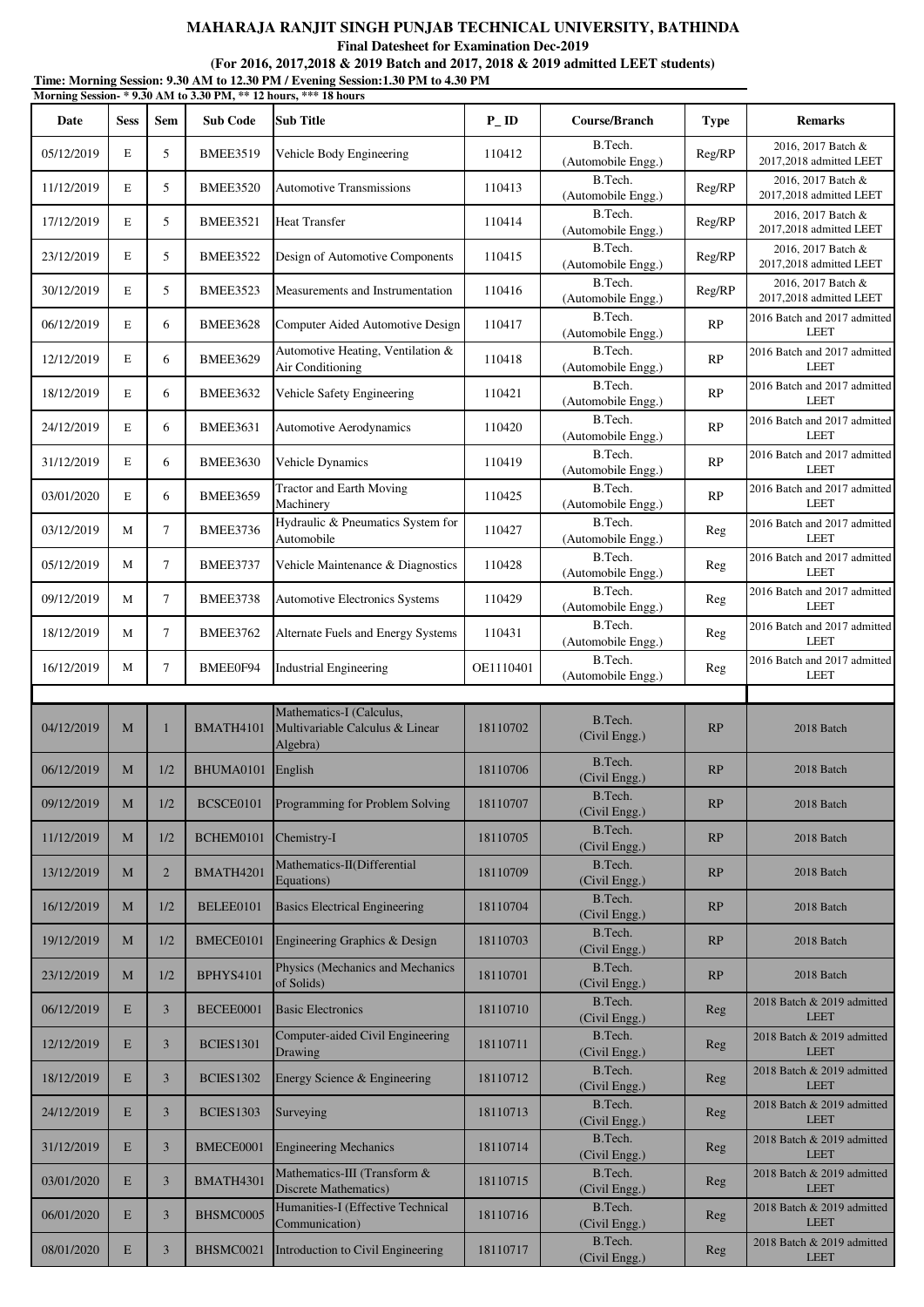**Final Datesheet for Examination Dec-2019**

|            |             |                |                  | Morning Session-* 9.30 AM to 3.30 PM, ** 12 hours, *** 18 hours |                   |                          |             |                                               |
|------------|-------------|----------------|------------------|-----------------------------------------------------------------|-------------------|--------------------------|-------------|-----------------------------------------------|
| Date       | <b>Sess</b> | <b>Sem</b>     | <b>Sub Code</b>  | <b>Sub Title</b>                                                | $P$ <sub>ID</sub> | Course/Branch            | <b>Type</b> | <b>Remarks</b>                                |
| 03/12/2019 | E           | 3              | <b>BCIE1-304</b> | <b>Building Materials</b>                                       | 110704            | B.Tech.<br>(Civil Engg.) | RP          | 2016, 2017 Batch &<br>2017,2018 admitted LEET |
| 10/12/2019 | E           | 3              | <b>BCIE1-301</b> | <b>Strength of Materials</b>                                    | 110701            | B.Tech.<br>(Civil Engg.) | RP          | 2016, 2017 Batch &<br>2017,2018 admitted LEET |
| 17/12/2019 | E           | 3              | <b>BCIE1-305</b> | Rock Mechanics & Engineering<br>Geology                         | 110705            | B.Tech.<br>(Civil Engg.) | RP          | 2016, 2017 Batch &<br>2017,2018 admitted LEET |
| 09/01/2020 | E           | 3              | <b>BCIE1-302</b> | <b>Fluid Mechanics</b>                                          | 110702            | B.Tech.<br>(Civil Engg.) | RP          | 2016, 2017 Batch &<br>2017,2018 admitted LEET |
| 13/01/2020 | E           | 3              | <b>BCIE1-303</b> | Irrigation Engineering I                                        | 110703            | B.Tech.<br>(Civil Engg.) | RP          | 2016, 2017 Batch &<br>2017,2018 admitted LEET |
| 04/12/2019 | E           | $\overline{4}$ | <b>BCIE1-409</b> | Design of Concrete Structures-I                                 | 110706            | B.Tech.<br>(Civil Engg.) | RP          | 2016, 2017 Batch &<br>2017,2018 admitted LEET |
| 11/12/2019 | $\mathbf E$ | $\overline{4}$ | <b>BCIE1-410</b> | <b>Structural Analysis-I</b>                                    | 110707            | B.Tech.<br>(Civil Engg.) | RP          | 2016, 2017 Batch &<br>2017,2018 admitted LEET |
| 19/12/2019 | E           | $\overline{4}$ | <b>BCIE1-411</b> | Surveying                                                       | 110708            | B.Tech.<br>(Civil Engg.) | RP          | 2016, 2017 Batch &<br>2017,2018 admitted LEET |
| 30/12/2019 | E           | $\overline{4}$ | <b>BCIE1-412</b> | Environmental Engineering-I                                     | 110709            | B.Tech.<br>(Civil Engg.) | RP          | 2016, 2017 Batch &<br>2017,2018 admitted LEET |
| 07/01/2020 | E           | $\overline{4}$ | <b>BCIE1-413</b> | <b>Construction Project Management</b>                          | 110710            | B.Tech.<br>(Civil Engg.) | RP          | 2016, 2017 Batch &<br>2017,2018 admitted LEET |
| 05/12/2019 | E           | 5              | <b>BCIE1517</b>  | Design of Steel Structures-I                                    | 110711            | B.Tech.<br>(Civil Engg.) | Reg/RP      | 2016, 2017 Batch &<br>2017,2018 admitted LEET |
| 13/12/2019 | E           | 5              | <b>BCIE1518</b>  | Transportation Engineering-I                                    | 110712            | B.Tech.<br>(Civil Engg.) | Reg/RP      | 2016, 2017 Batch &<br>2017,2018 admitted LEET |
| 20/12/2019 | E           | 5              | <b>BCIE1520</b>  | Geomatics Engineering                                           | 110714            | B.Tech.<br>(Civil Engg.) | Reg/RP      | 2016, 2017 Batch &<br>2017,2018 admitted LEET |
| 01/01/2020 | $\mathbf E$ | 5              | <b>BCIE1521</b>  | Disaster Management                                             | 110715            | B.Tech.<br>(Civil Engg.) | Reg/RP      | 2016, 2017 Batch &<br>2017,2018 admitted LEET |
| 08/01/2020 | E           | 5              | <b>BCIE1519</b>  | Environmental Engineering-II                                    | 110713            | B.Tech.<br>(Civil Engg.) | Reg/RP      | 2016, 2017 Batch &<br>2017,2018 admitted LEET |
| 09/12/2019 | E           | 6              | <b>BCIE1625</b>  | Design of Concrete Structures                                   | 110716            | B.Tech.<br>(Civil Engg.) | RP          | 2016 Batch and 2017 admitted<br><b>LEET</b>   |
| 16/12/2019 | E           | 6              | <b>BCIE1626</b>  | Geotechnical Engineering                                        | 110717            | B.Tech.<br>(Civil Engg.) | RP          | 2016 Batch and 2017 admitted<br><b>LEET</b>   |
| 23/12/2019 | E           | 6              | <b>BCIE1627</b>  | Numerical Methods in Civil<br>Engineering                       | 110718            | B.Tech.<br>(Civil Engg.) | RP          | 2016 Batch and 2017 admitted<br><b>LEET</b>   |
| 06/01/2020 | E           | 6              | <b>BCIE1628</b>  | Structural Analysis-II                                          | 110719            | B.Tech.<br>(Civil Engg.) | RP          | 2016 Batch and 2017 admitted<br><b>LEET</b>   |
| 10/01/2020 | E           | 6              | <b>BCIE1629</b>  | <b>Estimating and Costing</b>                                   | 110720            | B.Tech.<br>(Civil Engg.) | RP          | 2016 Batch and 2017 admitted<br><b>LEET</b>   |
| 03/12/2019 | М           | $\tau$         | <b>BCIE1732</b>  | Design of Steel Structures-II                                   | 110721            | B.Tech.<br>(Civil Engg.) | Reg         | 2016 Batch and 2017 admitted<br><b>LEET</b>   |
| 05/12/2019 | М           | 7              | <b>BCIE1733</b>  | Foundation Engineering                                          | 110722            | B.Tech.<br>(Civil Engg.) | Reg         | 2016 Batch and 2017 admitted<br><b>LEET</b>   |
| 09/12/2019 | M           | $\tau$         | <b>BCIE1734</b>  | Irrigation Engineering-II                                       | 110723            | B.Tech.<br>(Civil Engg.) | Reg         | 2016 Batch and 2017 admitted<br><b>LEET</b>   |
| 18/12/2019 | М           | 7              | <b>BCIE1757</b>  | <b>Bridge Engineering</b>                                       | 110725            | B.Tech.<br>(Civil Engg.) | Reg         | 2016 Batch and 2017 admitted<br><b>LEET</b>   |
| 18/12/2019 | М           | $\tau$         | <b>BCIE1758</b>  | Solid Waste Management                                          | 110726            | B.Tech.<br>(Civil Engg.) | Reg         | 2016 Batch and 2017 admitted<br><b>LEET</b>   |
| 18/12/2019 | М           | $\tau$         | <b>BCIE1759</b>  | Ground Improvement Techniques                                   | 110727            | B.Tech.<br>(Civil Engg.) | Reg         | 2016 Batch and 2017 admitted<br><b>LEET</b>   |
| 18/12/2019 | М           | $\tau$         | <b>BCIE1756</b>  | Pre-Stressed Concrete                                           | 110724            | B.Tech.<br>(Civil Engg.) | Reg         | 2016 Batch and 2017 admitted<br><b>LEET</b>   |
|            |             |                |                  |                                                                 |                   |                          |             |                                               |
| 04/12/2019 | M           |                | <b>BMATH1101</b> | Mathematics-I (Calculus, Linear<br>Algebra)                     | 18111102          | B.Tech. (CSE)            | RP          | 2018 batch                                    |
| 06/12/2019 | M           | 1/2            | BHUMA0101        | English                                                         | 18111106          | B.Tech. (CSE)            | RP          | 2018 batch                                    |
| 09/12/2019 | $\mathbf M$ | 1/2            | BCSCE0101        | Programming for Problem Solving                                 | 18111107          | B.Tech. (CSE)            | RP          | 2018 batch                                    |
| 11/12/2019 | M           | 1/2            | BCHEM0101        | Chemistry-I                                                     | 18111105          | B.Tech. (CSE)            | RP          | 2018 batch                                    |
| 13/12/2019 | M           | $\overline{2}$ | BMATH1201        | Mathematics-II(Probabilty and<br>Statistics)                    | 18111109          | B.Tech. (CSE)            | RP          | 2018 batch                                    |
| 16/12/2019 | M           | 1/2            | BELEE0101        | <b>Basics Electrical Engineering</b>                            | 18111104          | B.Tech. (CSE)            | RP          | 2018 batch                                    |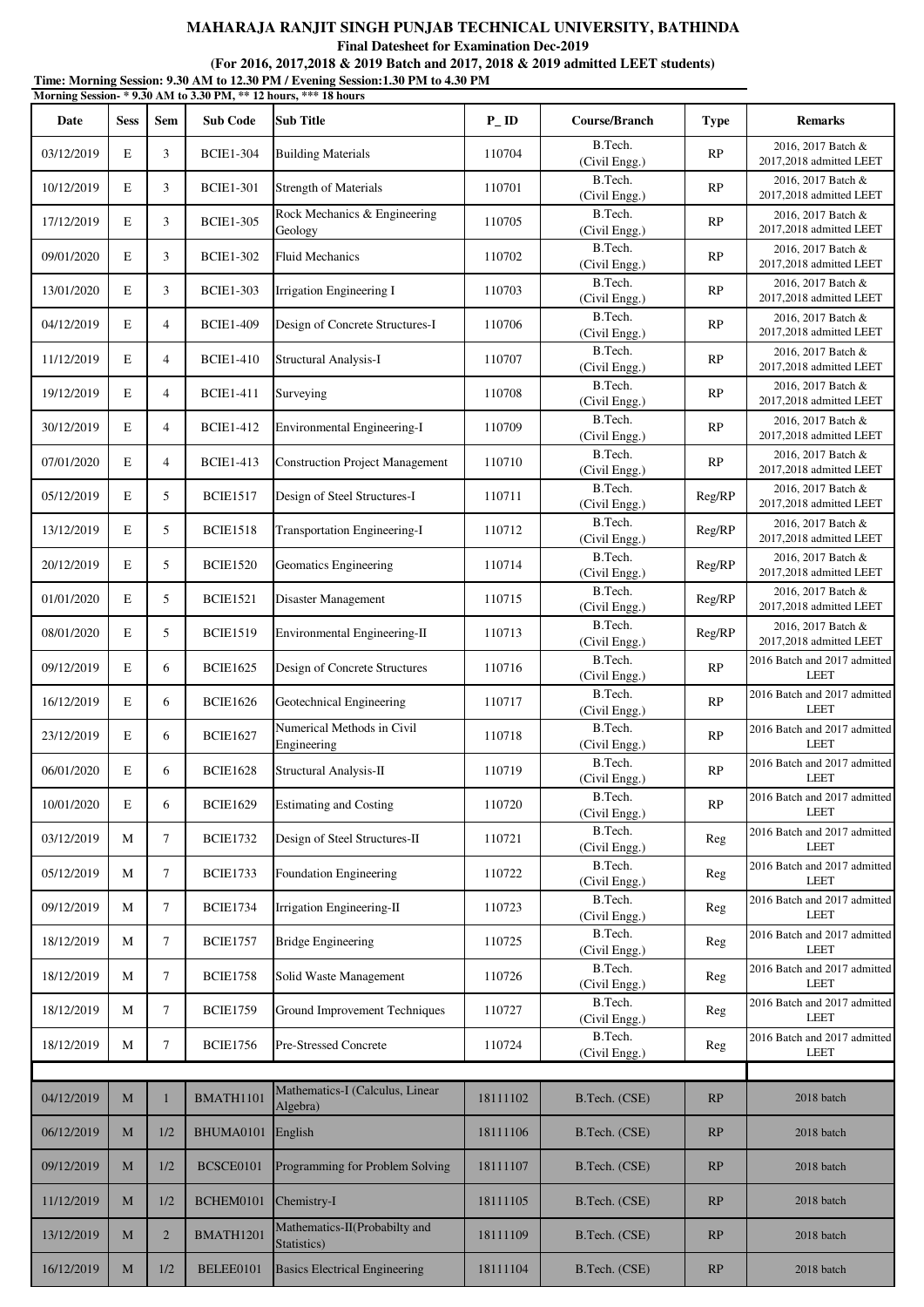**Final Datesheet for Examination Dec-2019**

| Time: Morning Session: 9.30 AM to 12.30 PM / Evening Session: 1.30 PM to 4.30 PM |  |
|----------------------------------------------------------------------------------|--|
| Morning Session-*9.30 AM to 3.30 PM, ** 12 hours, *** 18 hours                   |  |

| итот шще резогон-<br>Date | <b>Sess</b> | Sem            | $2.00$ The to $0.00$ T M <sub>3</sub><br><b>Sub Code</b> | <b>Sub Title</b>                                  | $P$ <sub>ID</sub> | Course/Branch | <b>Type</b> | <b>Remarks</b>                                |
|---------------------------|-------------|----------------|----------------------------------------------------------|---------------------------------------------------|-------------------|---------------|-------------|-----------------------------------------------|
| 19/12/2019                | M           | 1/2            | BMECE0101                                                | Engineering Graphics & Design                     | 18111103          | B.Tech. (CSE) | RP          | 2018 batch                                    |
| 23/12/2019                | M           | 1/2            | <b>BPHYS1101</b>                                         | Physics (Semiconductor Physics)                   | 18111101          | B.Tech. (CSE) | RP          | 2018 batch                                    |
| 06/12/2019                | E           | $\mathfrak{Z}$ | BMATH1301                                                | Calculus and Ordinary Differential<br>Equation    | 18111110          | B.Tech. (CSE) | Reg         | 2018 Batch & 2019 admitted<br><b>LEET</b>     |
| 12/12/2019                | E           | $\mathfrak{Z}$ | <b>BCSES1301</b>                                         | Computer Peripherals & Interfaces                 | 18111111          | B.Tech. (CSE) | Reg         | 2018 Batch & 2019 admitted<br><b>LEET</b>     |
| 18/12/2019                | E           | $\overline{3}$ | <b>BCSES1302</b>                                         | Data structure & Algorithms                       | 18111112          | B.Tech. (CSE) | Reg         | 2018 Batch & 2019 admitted<br><b>LEET</b>     |
| 24/12/2019                | E           | $\overline{3}$ | <b>BCSES1303</b>                                         | Digital Electronics                               | 18111113          | B.Tech. (CSE) | Reg         | 2018 Batch & 2019 admitted<br><b>LEET</b>     |
| 31/12/2019                | E           | $\mathfrak{Z}$ | BHSMC0007                                                | Development of Societies                          | 18111114          | B.Tech. (CSE) | Reg         | 2018 Batch & 2019 admitted<br><b>LEET</b>     |
| 03/12/2019                | E           | 3              | <b>BCSE1-305</b>                                         | Computer Architecture &<br>Organization           | 111104            | B.Tech. (CSE) | RP          | 2016, 2017 Batch &<br>2017,2018 admitted LEET |
| 10/12/2019                | E           | 3              | <b>BCSE1-306</b>                                         | <b>Discrete Structures</b>                        | 111105            | B.Tech. (CSE) | RP          | 2016, 2017 Batch &<br>2017,2018 admitted LEET |
| 03/01/2020                | E           | 3              | <b>BCSE1-302</b>                                         | Data Structures                                   | 111101            | B.Tech. (CSE) | <b>RP</b>   | 2016, 2017 Batch &<br>2017,2018 admitted LEET |
| 06/01/2020                | E           | 3              | <b>BCSE1-303</b>                                         | <b>Object Oriented Programming Using</b><br>$C++$ | 111102            | B.Tech. (CSE) | RP          | 2016, 2017 Batch &<br>2017,2018 admitted LEET |
| 08/01/2020                | E           | 3              | <b>BCSE1-304</b>                                         | Digital Circuits & Logical Design                 | 111103            | B.Tech. (CSE) | <b>RP</b>   | 2016, 2017 Batch &<br>2017,2018 admitted LEET |
| 04/12/2019                | E           | $\overline{4}$ | <b>BCSE1-411</b>                                         | <b>Operating System</b>                           | 111106            | B.Tech. (CSE) | RP          | 2016, 2017 Batch &<br>2017,2018 admitted LEET |
| 11/12/2019                | E           | $\overline{4}$ | <b>BCSE1-412</b>                                         | Database Management Systems-I                     | 111107            | B.Tech. (CSE) | RP          | 2016, 2017 Batch &<br>2017,2018 admitted LEET |
| 19/12/2019                | E           | $\overline{4}$ | <b>BCSE1-413</b>                                         | Computer Networks-I                               | 111108            | B.Tech. (CSE) | RP          | 2016, 2017 Batch &<br>2017,2018 admitted LEET |
| 30/12/2019                | E           | $\overline{4}$ | <b>BCSE1-414</b>                                         | Design & Analysis Of Algorithms                   | 111109            | B.Tech. (CSE) | RP          | 2016, 2017 Batch &<br>2017,2018 admitted LEET |
| 07/01/2020                | E           | $\overline{4}$ | <b>BCSE1-415</b>                                         | Microprocessors & Assembly<br>Languages           | 111110            | B.Tech. (CSE) | RP          | 2016, 2017 Batch &<br>2017,2018 admitted LEET |
| 05/12/2019                | E           | 5              | <b>BCSE1520</b>                                          | Computer Networks-II                              | 111111            | B.Tech. (CSE) | Reg/RP      | 2016, 2017 Batch &<br>2017,2018 admitted LEET |
| 13/12/2019                | E           | 5              | <b>BCSE1521</b>                                          | Automata Theory                                   | 111112            | B.Tech. (CSE) | Reg/RP      | 2016, 2017 Batch &<br>2017,2018 admitted LEET |
| 20/12/2019                | Ε           | 5              | <b>BCSE1556</b>                                          | <b>Enterprise Resource Planning</b>               | 111114            | B.Tech. (CSE) | Reg/RP      | 2016, 2017 Batch &<br>2017,2018 admitted LEET |
| 20/12/2019                | E           | 5              | <b>BCSE1557</b>                                          | Digital Marketing                                 | 111115            | B.Tech. (CSE) | Reg/RP      | 2016, 2017 Batch &<br>2017,2018 admitted LEET |
| 20/12/2019                | Е           | 5              | <b>BCSE1558</b>                                          | <b>Computer Graphics</b>                          | 111116            | B.Tech. (CSE) | Reg/RP      | 2016, 2017 Batch &<br>2017,2018 admitted LEET |
| 01/01/2020                | E           | 5              | BBAD0F92                                                 | Personnel & Industrial Management                 | OE1111103         | B.Tech. (CSE) | Reg/RP      | 2016, 2017 Batch &<br>2017,2018 admitted LEET |
| 01/01/2020                | Е           | 5              | BBAD0F91                                                 | Fundamentals of Management                        | OE1111102         | B.Tech. (CSE) | Reg/RP      | 2016, 2017 Batch &<br>2017,2018 admitted LEET |
| 01/01/2020                | Е           | 5              | BCIE0F91                                                 | <b>Environmental Pollution</b>                    | OE1111112         | B.Tech. (CSE) | Reg/RP      | 2016, 2017 Batch &<br>2017,2018 admitted LEET |
| 01/01/2020                | E           | 5              | BECE0F92                                                 | Cellular and Mobile Communication                 | OE1111106         | B.Tech. (CSE) | Reg/RP      | 2016, 2017 Batch &<br>2017,2018 admitted LEET |
| 09/01/2020                | E           | 5              | <b>BCSE1522</b>                                          | <b>JAVA Programming</b>                           | 111113            | B.Tech. (CSE) | Reg/RP      | 2016, 2017 Batch &<br>2017,2018 admitted LEET |
| 09/12/2019                | E           | 6              | <b>BCSE1626</b>                                          | Software Engineering                              | 111117            | B.Tech. (CSE) | RP          | 2016 Batch and 2017 admitted<br><b>LEET</b>   |
| 16/12/2019                | Е           | 6              | <b>BCSE1627</b>                                          | Compiler Design                                   | 111118            | B.Tech. (CSE) | <b>RP</b>   | 2016 Batch and 2017 admitted<br><b>LEET</b>   |
| 23/12/2019                | Е           | 6              | <b>BCSE1661</b>                                          | Multimedia & Virtual Reality                      | 111121            | B.Tech. (CSE) | RP          | 2016 Batch and 2017 admitted<br><b>LEET</b>   |
| 23/12/2019                | Е           | 6              | <b>BCSE1659</b>                                          | Mobile app development                            | 111119            | B.Tech. (CSE) | <b>RP</b>   | 2016 Batch and 2017 admitted<br><b>LEET</b>   |
| 23/12/2019                | Е           | 6              | <b>BCSE1660</b>                                          | <b>Distributed Computing</b>                      | 111120            | B.Tech. (CSE) | <b>RP</b>   | 2016 Batch and 2017 admitted<br><b>LEET</b>   |
| 06/01/2020                | Е           | 6              | <b>BCSE1662</b>                                          | Web Technologies                                  | 111122            | B.Tech. (CSE) | RP          | 2016 Batch and 2017 admitted<br><b>LEET</b>   |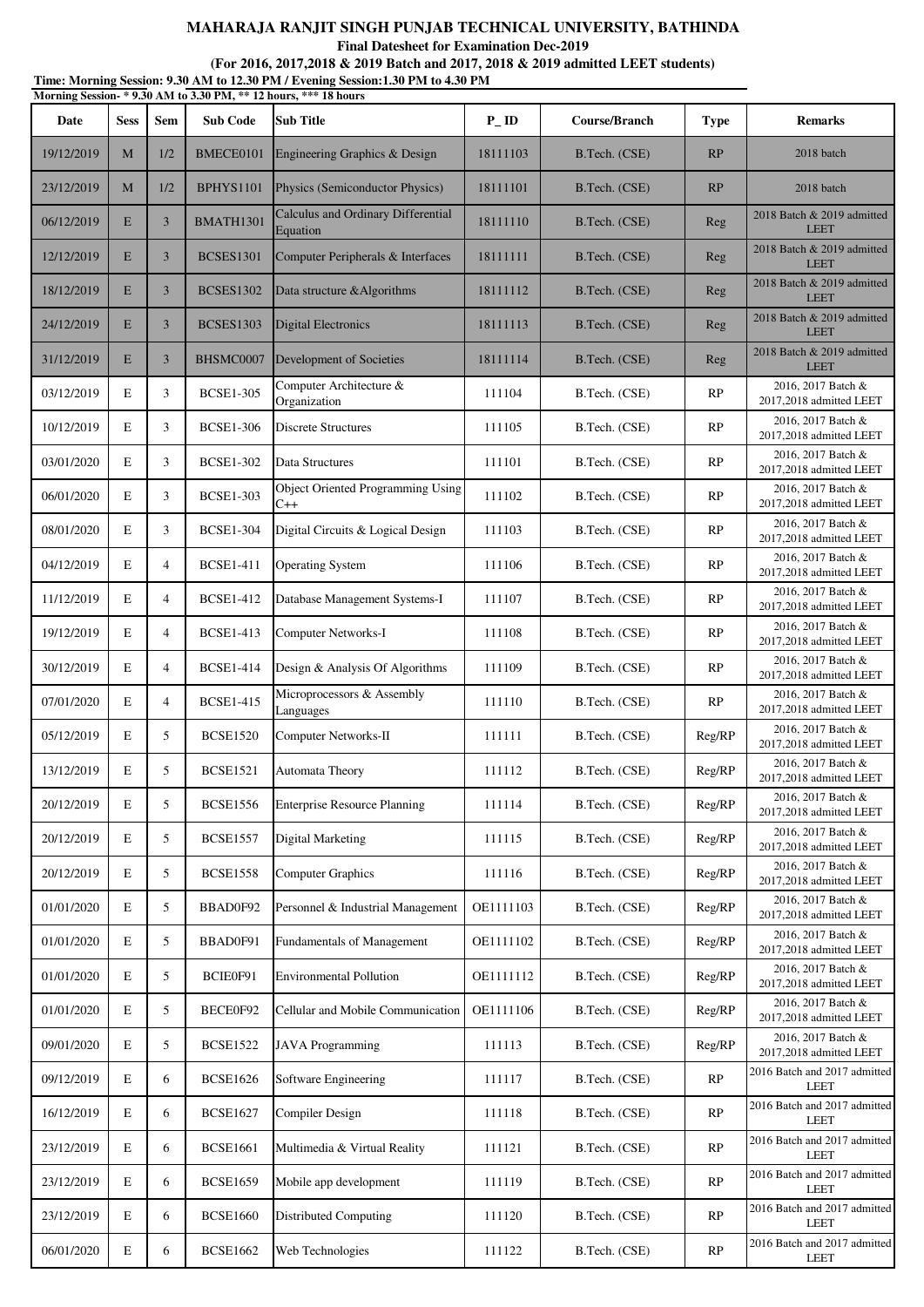**Final Datesheet for Examination Dec-2019**

|            |             |                |                  | Time: Morning Session: 9.30 AM to 12.30 PM / Evening Session:1.30 PM to 4.30 PM<br>Morning Session-* 9.30 AM to 3.30 PM, ** 12 hours, *** 18 hours |                    |               |             |                                               |
|------------|-------------|----------------|------------------|----------------------------------------------------------------------------------------------------------------------------------------------------|--------------------|---------------|-------------|-----------------------------------------------|
| Date       | <b>Sess</b> | <b>Sem</b>     | <b>Sub Code</b>  | <b>Sub Title</b>                                                                                                                                   | $P$ <sub>-ID</sub> | Course/Branch | <b>Type</b> | <b>Remarks</b>                                |
| 06/01/2020 | E           | 6              | <b>BCSE1664</b>  | Data Mining & Warehousing                                                                                                                          | 111124             | B.Tech. (CSE) | RP          | 2016 Batch and 2017 admitted<br><b>LEET</b>   |
| 06/01/2020 | E           | 6              | <b>BCSE1663</b>  | Cryptography & Network Security                                                                                                                    | 111123             | B.Tech. (CSE) | RP          | 2016 Batch and 2017 admitted<br><b>LEET</b>   |
| 10/01/2020 | E           | 6              | BBAD0F95         | Entrepreneurship                                                                                                                                   | OE2111103          | B.Tech. (CSE) | RP          | 2016 Batch and 2017 admitted<br><b>LEET</b>   |
| 10/01/2020 | E           | 6              | BEEE0F94         | Non-Conventional Energy Resources                                                                                                                  | OE2111105          | B.Tech. (CSE) | RP          | 2016 Batch and 2017 admitted<br><b>LEET</b>   |
| 10/01/2020 | E           | 6              | BBAD0F94         | Engineering Economics &<br>Management                                                                                                              | OE2111102          | B.Tech. (CSE) | RP          | 2016 Batch and 2017 admitted<br><b>LEET</b>   |
| 10/01/2020 | E           | 6              | BELE0F94         | Renewable Energy Sources                                                                                                                           | OE2111114          | B.Tech. (CSE) | RP          | 2016 Batch and 2017 admitted<br><b>LEET</b>   |
| 10/01/2020 | E           | 6              | BECE0F94         | <b>Communication Systems</b>                                                                                                                       | OE2111108          | B.Tech. (CSE) | RP          | 2016 Batch and 2017 admitted<br><b>LEET</b>   |
| 10/01/2020 | E           | 6              | BBAD0-F96        | Finance for Engineers                                                                                                                              | OE2111104          | B.Tech. (CSE) | RP          | 2016 Batch and 2017 admitted<br><b>LEET</b>   |
| 03/12/2019 | M           | 7              | <b>BCSE1730</b>  | Database Management Systems-II                                                                                                                     | 111125             | B.Tech. (CSE) | Reg         | 2016 Batch and 2017 admitted<br><b>LEET</b>   |
| 06/12/2019 | M           | $\tau$         | <b>BCSE1731</b>  | <b>Object Oriented Analysis And</b><br>Design Using UML                                                                                            | 111126             | B.Tech. (CSE) | Reg         | 2016 Batch and 2017 admitted<br><b>LEET</b>   |
| 09/12/2019 | M           | $\tau$         | BBAD0F9A         | <b>Marketing Management</b>                                                                                                                        | OE3111115          | B.Tech. (CSE) | Reg         | 2016 Batch and 2017 admitted<br><b>LEET</b>   |
| 09/12/2019 | M           | 7              | BBAD0F99         | <b>Corporate Strategy</b>                                                                                                                          | OE3111114          | B.Tech. (CSE) | Reg         | 2016 Batch and 2017 admitted<br><b>LEET</b>   |
| 09/12/2019 | M           | $\tau$         | BECE0F98         | <b>Digital Signal Processing</b>                                                                                                                   | OE3111102          | B.Tech. (CSE) | Reg         | 2016 Batch and 2017 admitted<br><b>LEET</b>   |
| 09/12/2019 | M           | $\tau$         | BELE0F97         | <b>Energy Management</b>                                                                                                                           | OE3111104          | B.Tech. (CSE) | Reg         | 2016 Batch and 2017 admitted<br><b>LEET</b>   |
| 09/12/2019 | M           | 7              | BELE0F99         | Microcontrollers                                                                                                                                   | OE3111106          | B.Tech. (CSE) | Reg         | 2016 Batch and 2017 admitted<br><b>LEET</b>   |
| 09/12/2019 | M           | $\tau$         | BCIE0F9A         | Environmental Engineering - I                                                                                                                      | OE3111110          | B.Tech. (CSE) | Reg         | 2016 Batch and 2017 admitted<br><b>LEET</b>   |
| 18/12/2019 | M           | $\tau$         | <b>BCSE1767</b>  | Software Testing & Quality<br>Assurance                                                                                                            | 111129             | B.Tech. (CSE) | Reg         | 2016 Batch and 2017 admitted<br><b>LEET</b>   |
| 18/12/2019 | М           | 7              | <b>BCSE1766</b>  | Artificial Intelligence                                                                                                                            | 111128             | B.Tech. (CSE) | Reg         | 2016 Batch and 2017 admitted<br><b>LEET</b>   |
|            |             |                |                  |                                                                                                                                                    |                    |               |             |                                               |
| 04/12/2019 | M           | $\mathbf{1}$   | BMATH1101        | Mathematics-I (Calculus, Linear<br>Algebra)                                                                                                        | 18112102           | B.Tech. (IT)  | RP          | 2018 batch                                    |
| 06/12/2019 | M           | 1/2            | BHUMA0101        | English                                                                                                                                            | 18112106           | B.Tech. (IT)  | RP          | 2018 batch                                    |
| 09/12/2019 | M           | 1/2            | BCSCE0101        | Programming for Problem Solving                                                                                                                    | 18112107           | B.Tech. (IT)  | RP          | 2018 batch                                    |
| 11/12/2019 | M           | 1/2            | BCHEM0101        | Chemistry-I                                                                                                                                        | 18112105           | B.Tech. (IT)  | RP          | 2018 batch                                    |
| 13/12/2019 | M           | $\overline{2}$ | BMATH1201        | Mathematics-II(Probabilty and<br>Statistics)                                                                                                       | 18112109           | B.Tech. (IT)  | RP          | 2018 batch                                    |
| 16/12/2019 | $\mathbf M$ | 1/2            | BELEE0101        | <b>Basics Electrical Engineering</b>                                                                                                               | 18112104           | B.Tech. (IT)  | RP          | 2018 batch                                    |
| 19/12/2019 | M           | 1/2            | BMECE0101        | Engineering Graphics & Design                                                                                                                      | 18112103           | B.Tech. (IT)  | RP          | 2018 batch                                    |
| 23/12/2019 | M           | 1/2            | <b>BPHYS1101</b> | Physics (Semiconductor Physics)                                                                                                                    | 18112101           | B.Tech. (IT)  | RP          | 2018 batch                                    |
| 06/12/2019 | E           | $\overline{3}$ | BMATH1301        | Calculus and Ordinary Differential<br>Equation                                                                                                     | 18112110           | B.Tech. (IT)  | Reg         | 2018 Batch & 2019 admitted<br><b>LEET</b>     |
| 12/12/2019 | E           | $\overline{3}$ | <b>BITES1301</b> | Computer Peripherals & Interfaces                                                                                                                  | 18112111           | B.Tech. (IT)  | Reg         | 2018 Batch & 2019 admitted<br><b>LEET</b>     |
| 18/12/2019 | E           | 3              | <b>BITES1302</b> | Data structure & Algorithms                                                                                                                        | 18112112           | B.Tech. (IT)  | Reg         | 2018 Batch & 2019 admitted<br><b>LEET</b>     |
| 24/12/2019 | E           | $\mathfrak{Z}$ | <b>BITES1303</b> | <b>Digital Electronics</b>                                                                                                                         | 18112113           | B.Tech. (IT)  | Reg         | 2018 Batch & 2019 admitted<br><b>LEET</b>     |
| 31/12/2019 | E           | $\overline{3}$ | BHSMC0007        | Development of Societies                                                                                                                           | 18112114           | B.Tech. (IT)  | Reg         | 2018 Batch & 2019 admitted<br><b>LEET</b>     |
| 03/12/2019 | E           | 3              | <b>BITE2-305</b> | Computer Architecture &<br>Organization                                                                                                            | 112104             | B.Tech. (IT)  | RP          | 2016, 2017 Batch &<br>2017,2018 admitted LEET |
| 10/12/2019 | $\mathbf E$ | 3              | <b>BITE2-306</b> | <b>Discrete Structures</b>                                                                                                                         | 112105             | B.Tech. (IT)  | RP          | 2016, 2017 Batch &<br>2017,2018 admitted LEET |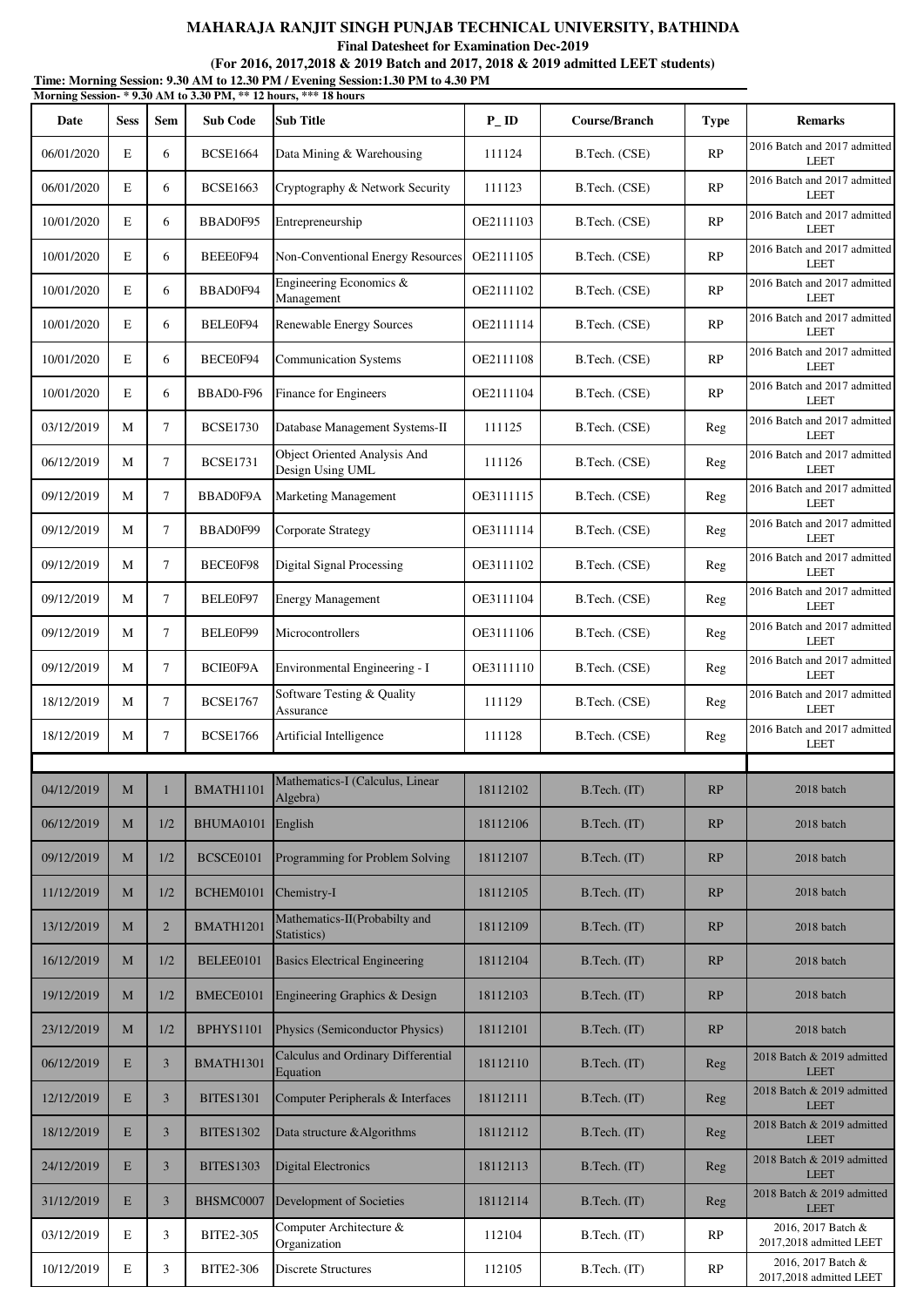**Final Datesheet for Examination Dec-2019**

|            |             |                |                  | Morning Session-*9.30 AM to 3.30 PM, ** 12 hours, *** 18 hours |                   |               |             |                                               |
|------------|-------------|----------------|------------------|----------------------------------------------------------------|-------------------|---------------|-------------|-----------------------------------------------|
| Date       | <b>Sess</b> | Sem            | <b>Sub Code</b>  | <b>Sub Title</b>                                               | $P$ <sub>ID</sub> | Course/Branch | <b>Type</b> | <b>Remarks</b>                                |
| 03/01/2020 | E           | 3              | <b>BITE2-302</b> | Data Structures                                                | 112101            | B.Tech. (IT)  | RP          | 2016, 2017 Batch &<br>2017,2018 admitted LEET |
| 06/01/2020 | E           | 3              | <b>BITE2-303</b> | <b>Object Oriented Programming Using</b><br>$C++$              | 112102            | B.Tech. (IT)  | RP          | 2016, 2017 Batch &<br>2017,2018 admitted LEET |
| 08/01/2020 | E           | 3              | <b>BITE2-304</b> | Digital Circuits & Logical Design                              | 112103            | B.Tech. (IT)  | RP          | 2016, 2017 Batch &<br>2017,2018 admitted LEET |
| 04/12/2019 | E           | $\overline{4}$ | BITE2-411        | <b>Operating System</b>                                        | 112106            | B.Tech. (IT)  | RP          | 2016, 2017 Batch &<br>2017,2018 admitted LEET |
| 11/12/2019 | E           | $\overline{4}$ | <b>BITE2-412</b> | Database Management Systems-I                                  | 112107            | B.Tech. (IT)  | RP          | 2016, 2017 Batch &<br>2017,2018 admitted LEET |
| 19/12/2019 | E           | $\overline{4}$ | BITE2-413        | Computer Networks-I                                            | 112108            | B.Tech. (IT)  | RP          | 2016, 2017 Batch &<br>2017,2018 admitted LEET |
| 30/12/2019 | E           | $\overline{4}$ | <b>BITE2-414</b> | Design & Analysis Of Algorithms                                | 112109            | B.Tech. (IT)  | RP          | 2016, 2017 Batch &<br>2017,2018 admitted LEET |
| 07/01/2020 | $\mathbf E$ | $\overline{4}$ | <b>BITE2-415</b> | Microprocessors & Assembly<br>Languages                        | 112110            | B.Tech. (IT)  | RP          | 2016, 2017 Batch &<br>2017,2018 admitted LEET |
| 05/12/2019 | E           | 5              | <b>BITE2522</b>  | Computer Networks-II                                           | 112113            | B.Tech. (IT)  | Reg/RP      | 2016, 2017 Batch &<br>2017,2018 admitted LEET |
| 12/12/2019 | E           | 5              | <b>BITE2521</b>  | Programming in Java                                            | 112112            | B.Tech. (IT)  | Reg/RP      | 2016, 2017 Batch &<br>2017,2018 admitted LEET |
| 20/12/2019 | E           | 5              | <b>BITE2557</b>  | <b>Computer Graphics</b>                                       | 112115            | B.Tech. (IT)  | Reg/RP      | 2016, 2017 Batch &<br>2017,2018 admitted LEET |
| 23/12/2019 | E           | 5              | <b>BITE2556</b>  | Cyber Laws & IPR                                               | 112114            | B.Tech. (IT)  | Reg/RP      | 2016, 2017 Batch &<br>2017,2018 admitted LEET |
| 01/01/2020 | E           | 5              | BBAD0F91         | Fundamentals of Management                                     | OE1112102         | B.Tech. (IT)  | Reg/RP      | 2016, 2017 Batch &<br>2017,2018 admitted LEET |
| 01/01/2020 | E           | 5              | BBAD0F92         | Personnel & Industrial Management                              | OE1112103         | B.Tech. (IT)  | Reg/RP      | 2016, 2017 Batch &<br>2017,2018 admitted LEET |
| 01/01/2020 | $\mathbf E$ | 5              | BCIE0F91         | <b>Environmental Pollution</b>                                 | OE1112112         | B.Tech. (IT)  | Reg/RP      | 2016, 2017 Batch &<br>2017,2018 admitted LEET |
| 01/01/2020 | E           | 5              | BECE0F92         | Cellular and Mobile Communication                              | OE1112106         | B.Tech. (IT)  | Reg/RP      | 2016, 2017 Batch &<br>2017,2018 admitted LEET |
| 09/01/2020 | E           | 5              | <b>BITE2520</b>  | System Analysis and Design                                     | 112111            | B.Tech. (IT)  | Reg/RP      | 2016, 2017 Batch &<br>2017,2018 admitted LEET |
| 09/12/2019 | E           | 6              | <b>BITE2627</b>  | Software Engineering                                           | 112118            | B.Tech. (IT)  | RP          | 2016 Batch and 2017 admitted<br><b>LEET</b>   |
| 13/12/2019 | E           | 6              | <b>BITE2626</b>  | Network Programming                                            | 112117            | B.Tech. (IT)  | RP          | 2016 Batch and 2017 admitted<br><b>LEET</b>   |
| 16/12/2019 | E           | 6              | <b>BITE2661</b>  | Web Technologies                                               | 112121            | B.Tech. (IT)  | RP          | 2016 Batch and 2017 admitted<br><b>LEET</b>   |
| 06/12/2019 | $\mathbf E$ | 6              | <b>BITE2663</b>  | <b>Enterprise Resource Planning</b>                            | 112123            | B.Tech. (IT)  | RP          | 2016 Batch and 2017 admitted<br><b>LEET</b>   |
| 06/12/2019 | $\mathbf E$ | 6              | <b>BITE2662</b>  | Cloud Computing                                                | 112122            | B.Tech. (IT)  | RP          | 2016 Batch and 2017 admitted<br><b>LEET</b>   |
| 10/01/2020 | $\mathbf E$ | 6              | BBAD0F94         | Engineering Economics &<br>Management                          | OE2112102         | B.Tech. (IT)  | RP          | 2016 Batch and 2017 admitted<br><b>LEET</b>   |
| 10/01/2020 | E           | 6              | BBAD0F95         | Entrepreneurship                                               | OE2112103         | B.Tech. (IT)  | RP          | 2016 Batch and 2017 admitted<br><b>LEET</b>   |
| 10/01/2020 | E           | 6              | BELE0F94         | Renewable Energy Sources                                       | OE2112114         | B.Tech. (IT)  | RP          | 2016 Batch and 2017 admitted<br><b>LEET</b>   |
| 13/01/2020 | $\mathbf E$ | 6              | <b>BITE2660</b>  | Cryptography & Network Security                                | 112120            | B.Tech. (IT)  | RP          | 2016 Batch and 2017 admitted<br><b>LEET</b>   |
| 03/12/2019 | М           | 7              | <b>BITE2730</b>  | <b>Building Enterprise Applications</b>                        | 112125            | B.Tech. (IT)  | Reg         | 2016 Batch and 2017 admitted<br><b>LEET</b>   |
| 05/12/2019 | М           | 7              | <b>BITE2731</b>  | Simulation and Modeling                                        | 112126            | B.Tech. (IT)  | Reg         | 2016 Batch and 2017 admitted<br><b>LEET</b>   |
| 18/12/2019 | М           | 7              | <b>BITE2765</b>  | Information Security and Risk<br>Management                    | 112127            | B.Tech. (IT)  | Reg         | 2016 Batch and 2017 admitted<br><b>LEET</b>   |
| 18/12/2019 | М           | 7              | <b>BITE2767</b>  | Software Project Management                                    | 112129            | B.Tech. (IT)  | Reg         | 2016 Batch and 2017 admitted<br><b>LEET</b>   |
| 18/12/2019 | M           | 7              | <b>BITE2766</b>  | <b>Digital Image Processing</b>                                | 112128            | B.Tech. (IT)  | Reg         | 2016 Batch and 2017 admitted<br><b>LEET</b>   |
|            |             |                |                  |                                                                |                   |               |             |                                               |
| 04/12/2019 | M           | 1              | BMATH3101        | Mathematics-I (Calculus and<br><b>Differential Equations)</b>  | 18111302          | B.Tech. (ECE) | RP          | 2018 batch                                    |
| 06/12/2019 | M           | 1/2            | BHUMA0101        | English                                                        | 18111306          | B.Tech. (ECE) | RP          | 2018 batch                                    |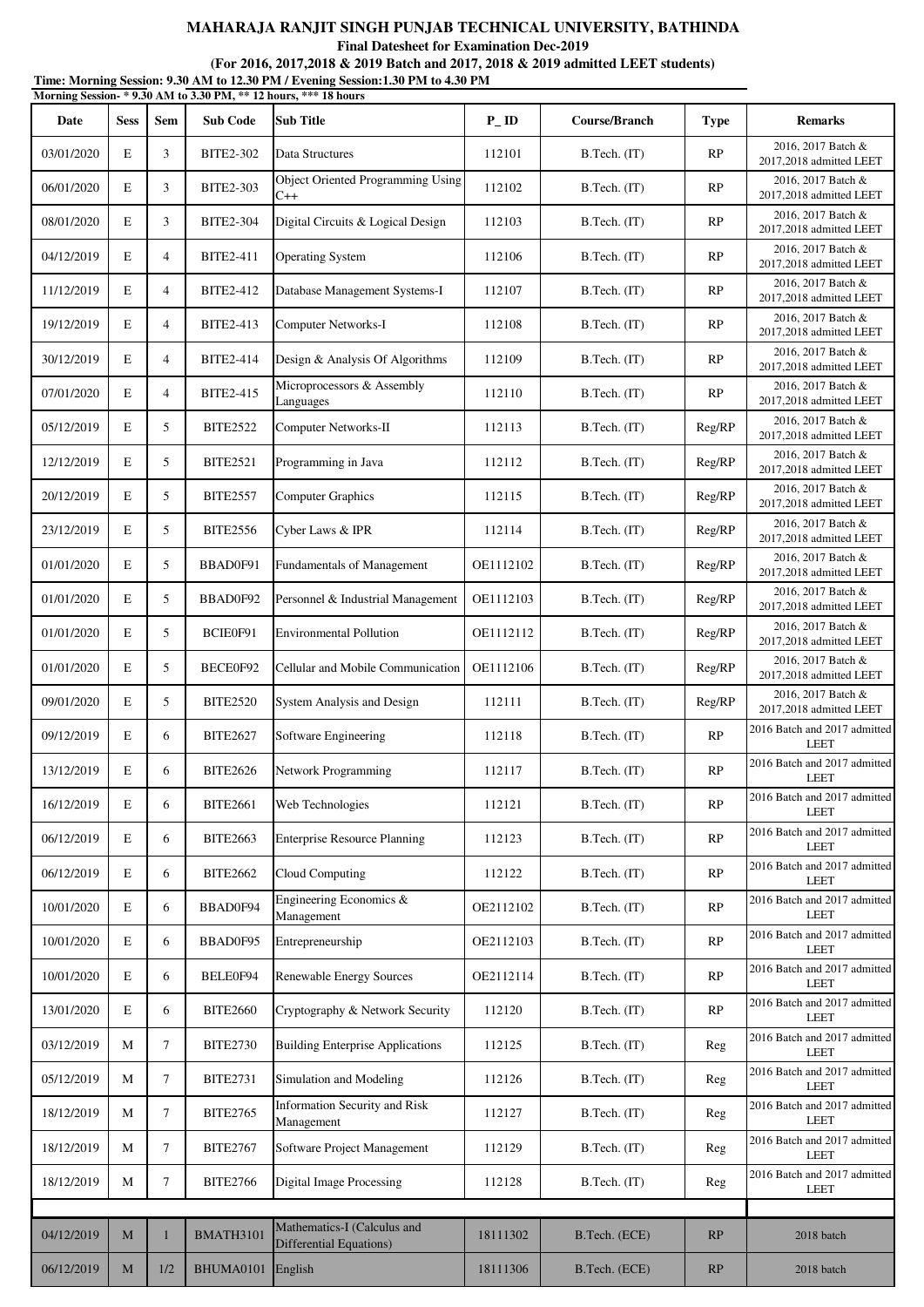**Final Datesheet for Examination Dec-2019**

|                                                                  | Time: Morning Session: 9.30 AM to 12.30 PM / Evening Session:1.30 PM to 4.30 PM |
|------------------------------------------------------------------|---------------------------------------------------------------------------------|
| Morning Session- * 9.30 AM to 3.30 PM, ** 12 hours, *** 18 hours |                                                                                 |

| итогнице освяси-<br>Date | <b>Sess</b> | Sem            | $2.00$ The to $0.00$ T $\rm m_{\odot}$<br><b>Sub Code</b> | <b>Sub Title</b>                                                                       | $P$ <sub>ID</sub> | Course/Branch | <b>Type</b> | <b>Remarks</b>                                |
|--------------------------|-------------|----------------|-----------------------------------------------------------|----------------------------------------------------------------------------------------|-------------------|---------------|-------------|-----------------------------------------------|
| 09/12/2019               | M           | 1/2            | BCSCE0101                                                 | Programming for Problem Solving                                                        | 18111307          | B.Tech. (ECE) | RP          | 2018 batch                                    |
| 11/12/2019               | M           | 1/2            | BCHEM0101                                                 | Chemistry-I                                                                            | 18111305          | B.Tech. (ECE) | RP          | 2018 batch                                    |
| 13/12/2019               | M           | $\overline{2}$ | BMATH3201                                                 | Mathematics-II (Linear Algebra,<br><b>Transform Calculus and Numerical</b><br>Methods) | 18111309          | B.Tech. (ECE) | RP          | 2018 batch                                    |
| 16/12/2019               | M           | 1/2            | BELEE0101                                                 | <b>Basics Electrical Engineering</b>                                                   | 18111304          | B.Tech. (ECE) | RP          | 2018 batch                                    |
| 19/12/2019               | M           | 1/2            | BMECE0101                                                 | Engineering Graphics & Design                                                          | 18111303          | B.Tech. (ECE) | RP          | 2018 batch                                    |
| 23/12/2019               | M           | 1/2            | <b>BPHYS3101</b>                                          | Physics (Waves and Optics and<br>Introduction to Quantum<br>Mechanics)                 | 18111301          | B.Tech. (ECE) | RP          | 2018 batch                                    |
| 06/12/2019               | E           | $\mathfrak{Z}$ | <b>BECES1301</b>                                          | Electronic Devices & Circuits                                                          | 18111310          | B.Tech. (ECE) | Reg         | 2018 Batch & 2019 admitted<br><b>LEET</b>     |
| 12/12/2019               | E           | $\mathfrak{Z}$ | <b>BECES1302</b>                                          | Digital Electronic Circuits& Design                                                    | 18111311          | B.Tech. (ECE) | Reg         | 2018 Batch & 2019 admitted<br><b>LEET</b>     |
| 18/12/2019               | E           | $\overline{3}$ | <b>BECES1303</b>                                          | <b>Signals and Systems</b>                                                             | 18111312          | B.Tech. (ECE) | Reg         | 2018 Batch & 2019 admitted<br><b>LEET</b>     |
| 24/12/2019               | E           | 3              | <b>BECES1304</b>                                          | Network Theory: Analysis &<br>Synthesis                                                | 18111313          | B.Tech. (ECE) | Reg         | 2018 Batch & 2019 admitted<br><b>LEET</b>     |
| 31/12/2019               | E           | $\overline{3}$ | BMATH3301                                                 | Mathematics-III                                                                        | 18111314          | B.Tech. (ECE) | Reg         | 2018 Batch & 2019 admitted<br><b>LEET</b>     |
| 03/12/2019               | E           | 3              | <b>BECE1-303</b>                                          | Network Analysis and Synthesis                                                         | 111303            | B.Tech. (ECE) | RP          | 2016, 2017 Batch &<br>2017,2018 admitted LEET |
| 10/12/2019               | Е           | 3              | <b>BECE1-304</b>                                          | Electronic Instrumentation                                                             | 111304            | B.Tech. (ECE) | RP          | 2016, 2017 Batch &<br>2017,2018 admitted LEET |
| 03/01/2020               | E           | 3              | <b>BECE1-301</b>                                          | <b>Object Oriented Programming</b>                                                     | 111301            | B.Tech. (ECE) | RP          | 2016, 2017 Batch &<br>2017,2018 admitted LEET |
| 06/01/2020               | E           | 3              | <b>BECE1-302</b>                                          | Electronic Devices and Circuits-I                                                      | 111302            | B.Tech. (ECE) | RP          | 2016, 2017 Batch &<br>2017,2018 admitted LEET |
| 08/01/2020               | E           | 3              | <b>BECE1-305</b>                                          | Signals and Systems                                                                    | 111305            | B.Tech. (ECE) | RP          | 2016, 2017 Batch &<br>2017,2018 admitted LEET |
| 04/12/2019               | Е           | 4              | <b>BECE1-409</b>                                          | Electronic Devices and Circuits -II                                                    | 111306            | B.Tech. (ECE) | RP          | 2016, 2017 Batch &<br>2017,2018 admitted LEET |
| 11/12/2019               | E           | 4              | <b>BECE1-410</b>                                          | Analog Communication Systems                                                           | 111307            | B.Tech. (ECE) | RP          | 2016, 2017 Batch &<br>2017,2018 admitted LEET |
| 19/12/2019               | E           | $\overline{4}$ | <b>BECE1-411</b>                                          | Digital Electronics                                                                    | 111308            | B.Tech. (ECE) | RP          | 2016, 2017 Batch &<br>2017,2018 admitted LEET |
| 30/12/2019               | E           | $\overline{4}$ | <b>BECE1-412</b>                                          | Electromagnetic Field Theory                                                           | 111309            | B.Tech. (ECE) | RP          | 2016, 2017 Batch &<br>2017,2018 admitted LEET |
| 07/01/2020               | E           | 4              | <b>BECE1-456</b>                                          | Neural Networks and Fuzzy Logic                                                        | 111310            | B.Tech. (ECE) | RP          | 2016, 2017 Batch &<br>2017,2018 admitted LEET |
| 07/01/2020               | E           | $\overline{4}$ | <b>BECE1-458</b>                                          | RADAR and SONAR Engineering                                                            | 111312            | B.Tech. (ECE) | RP          | 2016, 2017 Batch &<br>2017,2018 admitted LEET |
| 07/01/2020               | E           | $\overline{4}$ | <b>BECE1-457</b>                                          | Data Structures and Algorithms                                                         | 111311            | B.Tech. (ECE) | RP          | 2016, 2017 Batch &<br>2017,2018 admitted LEET |
| 07/01/2020               | Е           | $\overline{4}$ | <b>BECE1-459</b>                                          | Web Technologies                                                                       | 111313            | B.Tech. (ECE) | RP          | 2016, 2017 Batch &<br>2017,2018 admitted LEET |
| 05/12/2019               | E           | 5              | <b>BECE1516</b>                                           | <b>Linear Integrated Circuits</b>                                                      | 111314            | B.Tech. (ECE) | Reg/RP      | 2016, 2017 Batch &<br>2017,2018 admitted LEET |
| 12/12/2019               | E           | 5              | <b>BECE1517</b>                                           | Microprocessor and Interfacing                                                         | 111315            | B.Tech. (ECE) | Reg/RP      | 2016, 2017 Batch &<br>2017,2018 admitted LEET |
| 17/12/2019               | E           | 5              | <b>BECE1561</b>                                           | Human Resource Management                                                              | 111318            | B.Tech. (ECE) | Reg/RP      | 2016, 2017 Batch &<br>2017,2018 admitted LEET |
| 17/12/2019               | E           | 5              | <b>BECE1560</b>                                           | <b>Data Communication Networks</b>                                                     | 111317            | B.Tech. (ECE) | Reg/RP      | 2016, 2017 Batch &<br>2017,2018 admitted LEET |
| 17/12/2019               | E           | 5              | <b>BECE1562</b>                                           | Digital System Design                                                                  | 111319            | B.Tech. (ECE) | Reg/RP      | 2016, 2017 Batch &<br>2017,2018 admitted LEET |
| 23/12/2019               | E           | 5              | <b>BECE1518</b>                                           | <b>Digital Communication Systems</b>                                                   | 111316            | B.Tech. (ECE) | Reg/RP      | 2016, 2017 Batch &<br>2017,2018 admitted LEET |
| 01/01/2020               | E           | 5              | BCIE0F91                                                  | <b>Environmental Pollution</b>                                                         | OE1111312         | B.Tech. (ECE) | Reg/RP      | 2016, 2017 Batch &<br>2017,2018 admitted LEET |
| 01/01/2020               | E           | 5              | BBAD0F91                                                  | Fundamentals of Management                                                             | OE1111302         | B.Tech. (ECE) | Reg/RP      | 2016, 2017 Batch &<br>2017,2018 admitted LEET |
| 01/01/2020               | Е           | 5              | BBAD0F92                                                  | Personnel & Industrial Management                                                      | OE1111303         | B.Tech. (ECE) | Reg/RP      | 2016, 2017 Batch &<br>2017,2018 admitted LEET |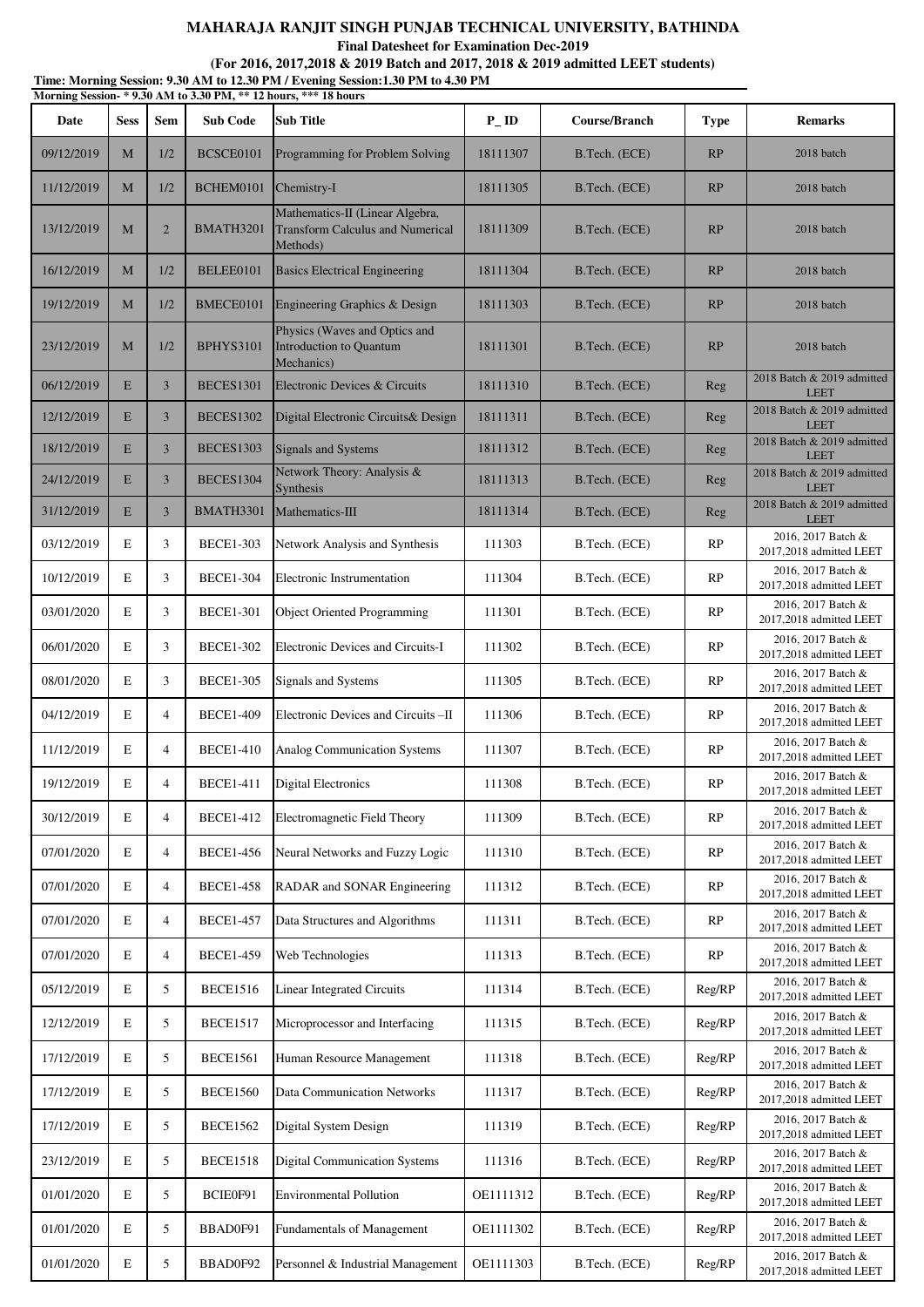**Final Datesheet for Examination Dec-2019**

|            |             |                |                  | Morning Session-* 9.30 AM to 3.30 PM, ** 12 hours, *** 18 hours |                    |               |             |                                               |
|------------|-------------|----------------|------------------|-----------------------------------------------------------------|--------------------|---------------|-------------|-----------------------------------------------|
| Date       | <b>Sess</b> | <b>Sem</b>     | <b>Sub Code</b>  | <b>Sub Title</b>                                                | $P$ <sub>-ID</sub> | Course/Branch | <b>Type</b> | <b>Remarks</b>                                |
| 01/01/2020 | E           | 5              | BELE0F92         | <b>Basics of Instrumentation</b><br>Engineering                 | OE1111315          | B.Tech. (ECE) | Reg/RP      | 2016, 2017 Batch &<br>2017,2018 admitted LEET |
| 09/12/2019 | E           | 6              | <b>BECE1623</b>  | Microwave and Antenna Theory                                    | 111322             | B.Tech. (ECE) | RP          | 2016 Batch and 2017 admitted<br><b>LEET</b>   |
| 13/12/2019 | E           | 6              | <b>BECE1624</b>  | Microcontroller and Embedded<br>System                          | 111323             | B.Tech. (ECE) | RP          | 2016 Batch and 2017 admitted<br><b>LEET</b>   |
| 16/12/2019 | E           | 6              | <b>BECE1625</b>  | Linear Control System                                           | 111324             | B.Tech. (ECE) | RP          | 2016 Batch and 2017 admitted<br><b>LEET</b>   |
| 20/12/2019 | E           | 6              | <b>BECE1668</b>  | <b>Optical Fibre Communication</b>                              | 111328             | B.Tech. (ECE) | RP          | 2016 Batch and 2017 admitted<br><b>LEET</b>   |
| 20/12/2019 | E           | 6              | <b>BECE1666</b>  | <b>Advanced Microprocessor</b>                                  | 111326             | B.Tech. (ECE) | RP          | 2016 Batch and 2017 admitted<br><b>LEET</b>   |
| 10/01/2020 | E           | 6              | BEEE0F94         | Non-Conventional Energy Resources                               | OE2111305          | B.Tech. (ECE) | RP          | 2016 Batch and 2017 admitted<br><b>LEET</b>   |
| 10/01/2020 | E           | 6              | BBAD0F95         | Entrepreneurship                                                | OE2111303          | B.Tech. (ECE) | RP          | 2016 Batch and 2017 admitted<br><b>LEET</b>   |
| 10/01/2020 | E           | 6              | BBAD0F94         | Engineering Economics &<br>Management                           | OE2111302          | B.Tech. (ECE) | RP          | 2016 Batch and 2017 admitted<br><b>LEET</b>   |
| 10/01/2020 | E           | 6              | BELE0F94         | Renewable Energy Sources                                        | OE2111314          | B.Tech. (ECE) | RP          | 2016 Batch and 2017 admitted<br><b>LEET</b>   |
| 10/01/2020 | E           | 6              | BCSE0F91         | Computer Programming and Data<br>Structure                      | OE2111319          | B.Tech. (ECE) | RP          | 2016 Batch and 2017 admitted<br><b>LEET</b>   |
| 10/01/2020 | E           | 6              | BELE0F95         | <b>Basics of Transformers</b>                                   | OE2111315          | B.Tech. (ECE) | RP          | 2016 Batch and 2017 admitted<br><b>LEET</b>   |
| 03/12/2019 | M           | 7              | <b>BECE1728</b>  | Wireless Communication Systems                                  | 111330             | B.Tech. (ECE) | Reg         | 2016 Batch and 2017 admitted<br><b>LEET</b>   |
| 05/12/2019 | М           | 7              | <b>BECE1729</b>  | <b>Digital Signal Processing</b>                                | 111331             | B.Tech. (ECE) | Reg         | 2016 Batch and 2017 admitted<br><b>LEET</b>   |
| 09/12/2019 | M           | $\tau$         | BBAD0F9A         | <b>Marketing Management</b>                                     | OE3111315          | B.Tech. (ECE) | Reg         | 2016 Batch and 2017 admitted<br><b>LEET</b>   |
| 09/12/2019 | М           | 7              | BELE0F99         | Microcontrollers                                                | OE3111306          | B.Tech. (ECE) | Reg         | 2016 Batch and 2017 admitted<br><b>LEET</b>   |
| 09/12/2019 | M           | $\tau$         | BELE0F97         | <b>Energy Management</b>                                        | OE3111304          | B.Tech. (ECE) | Reg         | 2016 Batch and 2017 admitted<br><b>LEET</b>   |
| 09/12/2019 | М           | 7              | BMAT0F93         | Partial Differential Equations and<br><b>Special Functions</b>  | OE3111307          | B.Tech. (ECE) | Reg         | 2016 Batch and 2017 admitted<br><b>LEET</b>   |
| 09/12/2019 | М           | $\tau$         | BBAD0F99         | <b>Corporate Strategy</b>                                       | OE3111314          | B.Tech. (ECE) | Reg         | 2016 Batch and 2017 admitted<br><b>LEET</b>   |
| 09/12/2019 | M           | $\tau$         | BCIE0F9A         | Environmental Engineering - I                                   | OE3111310          | B.Tech. (ECE) | Reg         | 2016 Batch and 2017 admitted<br><b>LEET</b>   |
| 18/12/2019 | M           | $\tau$         | <b>BECE1772</b>  | Computer Architecture and<br>Organization                       | 111334             | B.Tech. (ECE) | Reg         | 2016 Batch and 2017 admitted<br><b>LEET</b>   |
| 18/12/2019 | M           | $\tau$         | <b>BECE1771</b>  | Relational Data Base Management<br>System                       | 111333             | B.Tech. (ECE) | Reg         | 2016 Batch and 2017 admitted<br><b>LEET</b>   |
| 18/12/2019 | M           | $\tau$         | <b>BECE1770</b>  | Cognitive Radio                                                 | 111332             | B.Tech. (ECE) | Reg         | 2016 Batch and 2017 admitted<br><b>LEET</b>   |
| 18/12/2019 | M           | 7              | <b>BECE1773</b>  | Soft Computing                                                  | 111335             | B.Tech. (ECE) | Reg         | 2016 Batch and 2017 admitted<br><b>LEET</b>   |
|            |             |                |                  |                                                                 |                    |               |             |                                               |
| 03/12/2019 | E           | 3              | <b>BECE2-303</b> | Network Analysis and Synthesis                                  | 111803             | B.Tech. (ETE) | RP          | 2016, 2017 Batch &<br>2017,2018 admitted LEET |
| 10/12/2019 | E           | 3              | <b>BECE2-304</b> | Electronic Instrumentation                                      | 111804             | B.Tech. (ETE) | RP          | 2016, 2017 Batch &<br>2017,2018 admitted LEET |
| 03/01/2020 | E           | 3              | <b>BECE2-301</b> | <b>Object Oriented Programming</b>                              | 111801             | B.Tech. (ETE) | RP          | 2016, 2017 Batch &<br>2017,2018 admitted LEET |
| 06/01/2020 | E           | 3              | <b>BECE2-302</b> | Electronic Devices and Circuits I                               | 111802             | B.Tech. (ETE) | RP          | 2016, 2017 Batch &<br>2017,2018 admitted LEET |
| 08/01/2020 | E           | 3              | <b>BECE2-305</b> | Signals and Systems                                             | 111805             | B.Tech. (ETE) | RP          | 2016, 2017 Batch &<br>2017,2018 admitted LEET |
| 04/12/2019 | E           | $\overline{4}$ | <b>BECE2-409</b> | Electronic Devices and Circuits-II                              | 111806             | B.Tech. (ETE) | RP          | 2016, 2017 Batch &<br>2017,2018 admitted LEET |
| 11/12/2019 | E           | 4              | <b>BECE2-410</b> | Analog Communication Systems                                    | 111807             | B.Tech. (ETE) | RP          | 2016, 2017 Batch &<br>2017,2018 admitted LEET |
| 19/12/2019 | E           | $\overline{4}$ | <b>BECE2-411</b> | <b>Digital Electronics</b>                                      | 111808             | B.Tech. (ETE) | RP          | 2016, 2017 Batch &<br>2017,2018 admitted LEET |
| 30/12/2019 | $\mathbf E$ | $\overline{4}$ | <b>BECE2-412</b> | Electromagnetic Field Theory                                    | 111809             | B.Tech. (ETE) | RP          | 2016, 2017 Batch &<br>2017,2018 admitted LEET |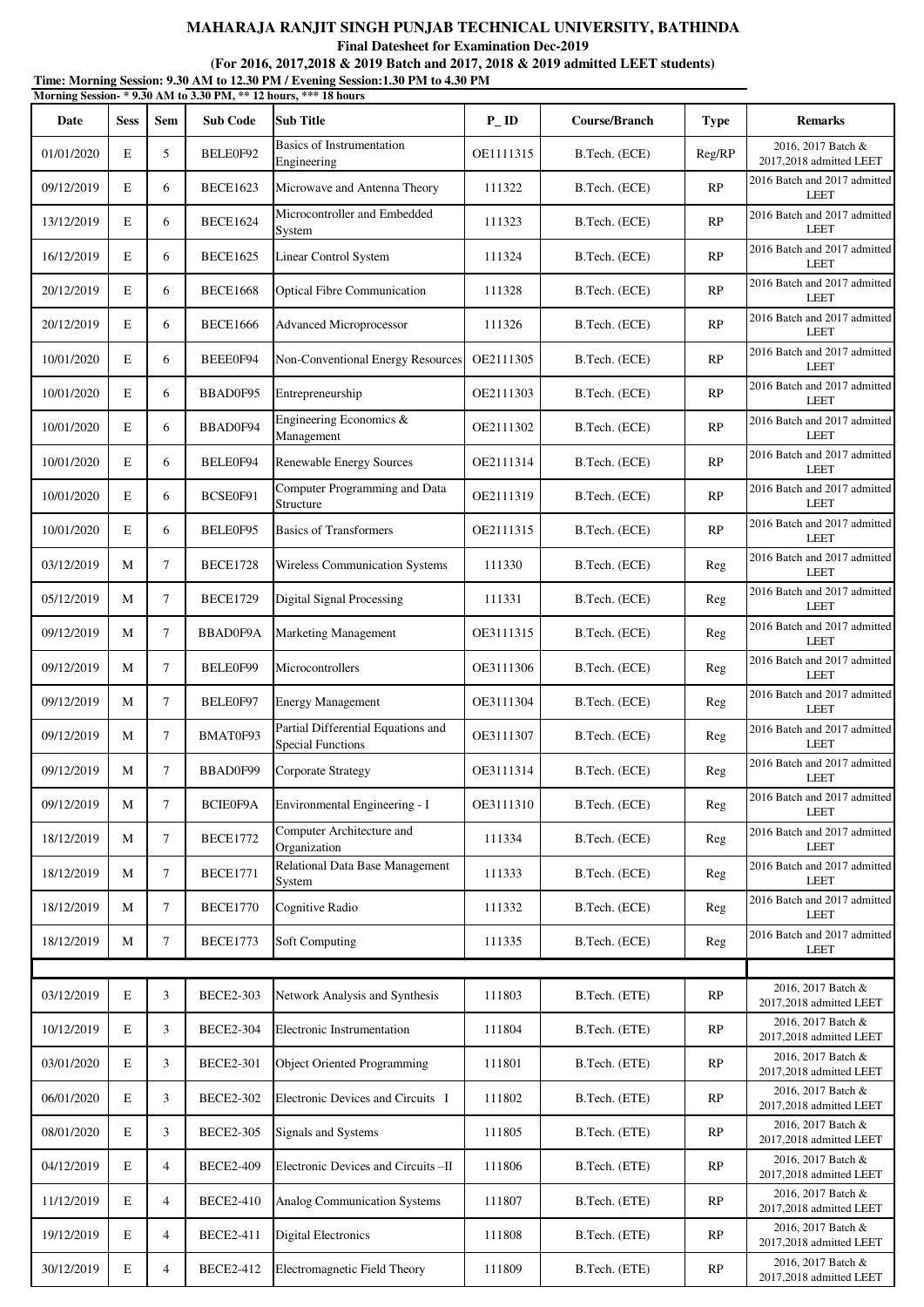**Final Datesheet for Examination Dec-2019**

**Time: Morning Session: 9.30 AM to 12.30 PM / Evening Session:1.30 PM to 4.30 PM**

|             |             |                |                  | Morning Session-*9.30 AM to 3.30 PM, ** 12 hours, *** 18 hours |           |                      |             |                                               |
|-------------|-------------|----------------|------------------|----------------------------------------------------------------|-----------|----------------------|-------------|-----------------------------------------------|
| <b>Date</b> | <b>Sess</b> | Sem            | <b>Sub Code</b>  | <b>Sub Title</b>                                               | P ID      | <b>Course/Branch</b> | <b>Type</b> | <b>Remarks</b>                                |
| 07/01/2020  | E           | $\overline{4}$ | <b>BECE2-459</b> | Web Technologies                                               | 111813    | B.Tech. (ETE)        | RP          | 2016, 2017 Batch &<br>2017,2018 admitted LEET |
| 05/12/2019  | E           | 5              | <b>BECE2516</b>  | <b>Linear Integrated Circuits</b>                              | 111813    | B.Tech. (ETE)        | Reg/RP      | 2016, 2017 Batch &<br>2017,2018 admitted LEET |
| 12/12/2019  | E           | 5              | <b>BECE2517</b>  | Microprocessor and Interfacing                                 | 111814    | B.Tech. (ETE)        | Reg/RP      | 2016, 2017 Batch &<br>2017,2018 admitted LEET |
| 17/12/2019  | E           | 5              | <b>BECE2560</b>  | Data Communication Networks                                    | 111816    | B.Tech. (ETE)        | Reg/RP      | 2016, 2017 Batch &<br>2017,2018 admitted LEET |
| 23/12/2019  | E           | 5              | <b>BECE2518</b>  | <b>Digital Communication Systems</b>                           | 111815    | B.Tech. (ETE)        | Reg/RP      | 2016, 2017 Batch &<br>2017,2018 admitted LEET |
| 01/01/2020  | E           | $\overline{5}$ | BBAD0F92         | Personnel & Industrial Management                              | OE1111803 | B.Tech. (ETE)        | Reg/RP      | 2016, 2017 Batch &<br>2017,2018 admitted LEET |
| 09/12/2019  | E           | 6              | <b>BECE2623</b>  | Microwave and Antenna Theory                                   | 111821    | B.Tech. (ETE)        | RP          | 2016 Batch and 2017 admitted<br><b>LEET</b>   |
| 13/12/2019  | E           | 6              | <b>BECE2624</b>  | Microcontroller and Embedded<br>System                         | 111822    | B.Tech. (ETE)        | RP          | 2016 Batch and 2017 admitted<br><b>LEET</b>   |
| 16/12/2019  | E           | 6              | <b>BECE2625</b>  | <b>Linear Control System</b>                                   | 111823    | B.Tech. (ETE)        | RP          | 2016 Batch and 2017 admitted<br><b>LEET</b>   |
| 20/12/2019  | E           | 6              | <b>BECE2668</b>  | <b>Optical Fibre Communication</b>                             | 111827    | B.Tech. (ETE)        | RP          | 2016 Batch and 2017 admitted<br><b>LEET</b>   |
| 10/01/2020  | E           | 6              | BBAD0F95         | Entrepreneurship                                               | OE2112803 | B.Tech. (ETE)        | RP          | 2016 Batch and 2017 admitted<br><b>LEET</b>   |
| 03/12/2019  | M           | $\tau$         | <b>BECE2728</b>  | Wireless Communication Systems                                 | 111829    | B.Tech. (ETE)        | Reg         | 2016 Batch and 2017 admitted<br><b>LEET</b>   |
| 05/12/2019  | M           | 7              | <b>BECE2729</b>  | Digital Signal Processing                                      | 111830    | B.Tech. (ETE)        | Reg         | 2016 Batch and 2017 admitted<br><b>LEET</b>   |
|             |             |                |                  |                                                                |           |                      |             |                                               |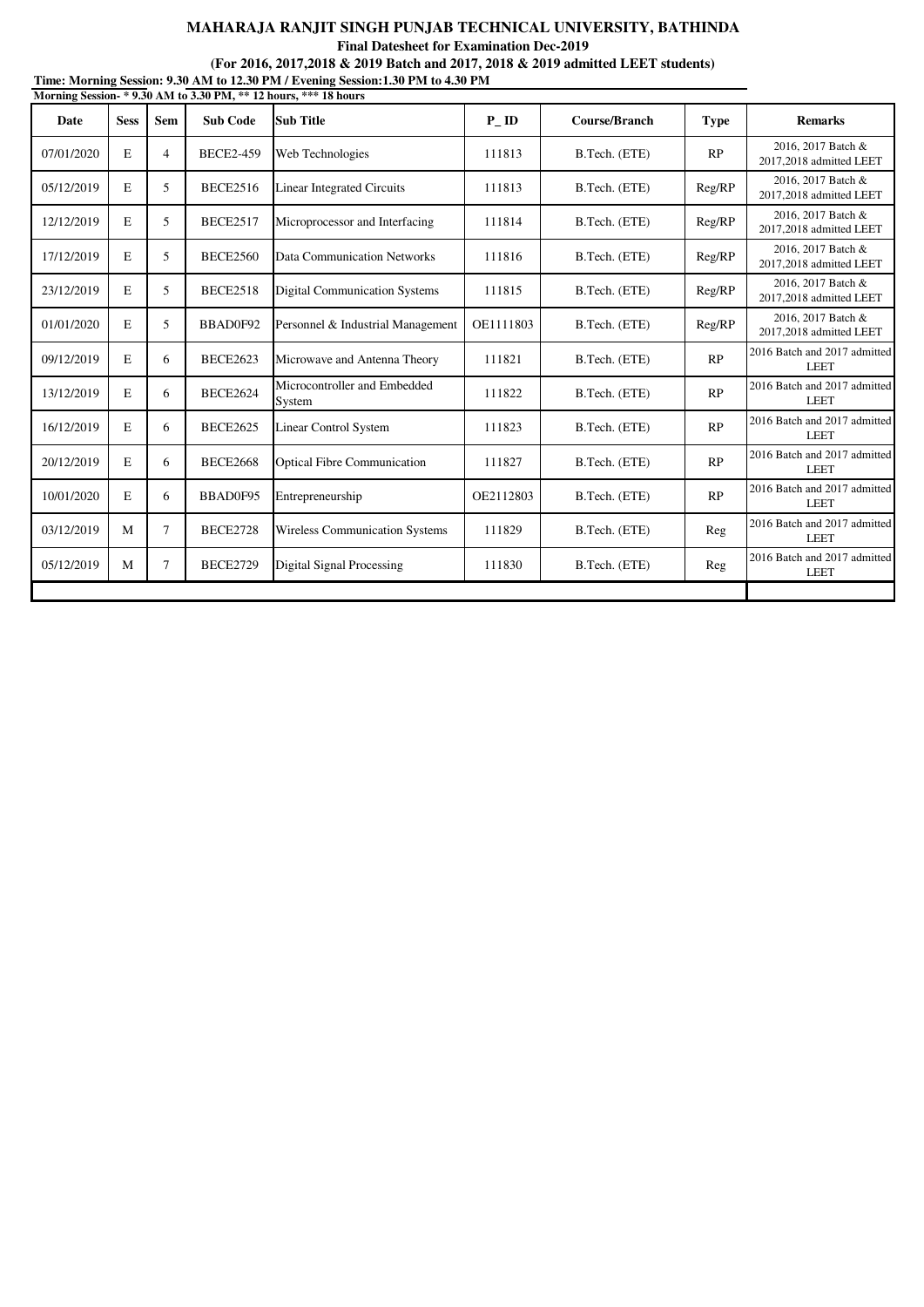|            |             |                |                  | (For 2016, 2017, 2018 & 2019 Batch and 2017, 2018 & 2019 admitted LEET students)<br>Time: Morning Session: 9.30 AM to 12.30 PM / Evening Session:1.30 PM to 4.30 PM |          |               |             |                                               |
|------------|-------------|----------------|------------------|---------------------------------------------------------------------------------------------------------------------------------------------------------------------|----------|---------------|-------------|-----------------------------------------------|
| Date       | <b>Sess</b> | Sem            | <b>Sub Code</b>  | Morning Session-*9.30 AM to 3.30 PM, ** 12 hours, *** 18 hours<br><b>Sub Title</b>                                                                                  | PID      | Course/Branch | <b>Type</b> | <b>Remarks</b>                                |
| 04/12/2019 | M           | 1              | <b>BMATH3101</b> | Mathematics-I (Calculus and<br><b>Differential Equations)</b>                                                                                                       | 18111502 | B.Tech. (EE)  | RP          | 2018 batch                                    |
| 06/12/2019 | M           | 1/2            | BHUMA0101        | English                                                                                                                                                             | 18111506 | B.Tech. (EE)  | RP          | 2018 batch                                    |
| 09/12/2019 | M           | 1/2            | BCSCE0101        | Programming for Problem Solving                                                                                                                                     | 18111507 | B.Tech. (EE)  | RP          | 2018 batch                                    |
| 11/12/2019 | M           | 1/2            | BTME802          | Refrigeration & Air Conditioning                                                                                                                                    | 7112302  | B.Tech. (EE)  | RP          | 2018 batch                                    |
| 13/12/2019 | M           | $\overline{2}$ | BMATH3201        | Mathematics-II (Linear Algebra,<br><b>Transform Calculus and Numerical</b><br>Methods)                                                                              | 18111509 | B.Tech. (EE)  | RP          | 2018 batch                                    |
| 16/12/2019 | M           | 1/2            | BELEE0101        | <b>Basics Electrical Engineering</b>                                                                                                                                | 18111504 | B.Tech. (EE)  | RP          | 2018 batch                                    |
| 19/12/2019 | M           | 1/2            | BMECE0101        | Engineering Graphics & Design                                                                                                                                       | 18111503 | B.Tech. (EE)  | RP          | 2018 batch                                    |
| 23/12/2019 | M           | 1/2            | <b>BPHYS3101</b> | Physics (Waves and Optics and<br>Introduction to Quantum<br>Mechanics)                                                                                              | 18111501 | B.Tech. (EE)  | RP          | 2018 batch                                    |
| 06/12/2019 | E           | 3              | <b>BELES1301</b> | <b>Electrical Circuit Analysis</b>                                                                                                                                  | 18111510 | B.Tech. (EE)  | Reg         | 2018 Batch & 2019 admitted<br><b>LEET</b>     |
| 12/12/2019 | E           | 3              | <b>BELES1302</b> | <b>Analog Electronic Circuits</b>                                                                                                                                   | 18111511 | B.Tech. (EE)  | Reg         | 2018 Batch & 2019 admitted<br><b>LEET</b>     |
| 18/12/2019 | E           | 3              | <b>BELES1304</b> | Electrical Machine - I                                                                                                                                              | 18111512 | B.Tech. (EE)  | Reg         | 2018 Batch & 2019 admitted<br><b>LEET</b>     |
| 24/12/2019 | E           | 3              | <b>BELES1306</b> | <b>Electromagnetic Fields</b>                                                                                                                                       | 18111513 | B.Tech. (EE)  | Reg         | 2018 Batch & 2019 admitted<br><b>LEET</b>     |
| 31/12/2019 | E           | 3              | BMECE0001        | <b>Engineering Mechanics</b>                                                                                                                                        | 18111514 | B.Tech. (EE)  | Reg         | 2018 Batch & 2019 admitted<br><b>LEET</b>     |
| 03/12/2019 | E           | 3              | <b>BMAT0-301</b> | Mathematics III                                                                                                                                                     | 111501   | B.Tech. (EE)  | RP          | 2016, 2017 Batch &<br>2017,2018 admitted LEET |
| 10/12/2019 | $\mathbf E$ | 3              | <b>BELE1-304</b> | Electrical Measurement &<br>Instrumentation                                                                                                                         | 111505   | B.Tech. (EE)  | RP          | 2016, 2017 Batch &<br>2017,2018 admitted LEET |
| 20/12/2019 | E           | 3              | <b>BELE1-301</b> | Transformers                                                                                                                                                        | 111502   | B.Tech. (EE)  | RP          | 2016, 2017 Batch &<br>2017,2018 admitted LEET |
| 03/01/2020 | E           | 3              | <b>BELE1-302</b> | Network Analysis and Synthesis                                                                                                                                      | 111503   | B.Tech. (EE)  | RP          | 2016, 2017 Batch &<br>2017,2018 admitted LEET |
| 08/01/2020 | Ε           | 3              | <b>BELE1-303</b> | Electronic Devices & Circuits                                                                                                                                       | 111504   | B.Tech. (EE)  | RP          | 2016, 2017 Batch &<br>2017,2018 admitted LEET |
| 04/12/2019 | E           | $\overline{4}$ | <b>BELE1-408</b> | <b>DC</b> Machines                                                                                                                                                  | 111506   | B.Tech. (EE)  | RP          | 2016, 2017 Batch &<br>2017,2018 admitted LEET |
| 09/12/2019 | E           | $\overline{4}$ | <b>BELE1-409</b> | <b>Digital Electronics</b>                                                                                                                                          | 111507   | B.Tech. (EE)  | RP          | 2016, 2017 Batch &<br>2017,2018 admitted LEET |
| 13/12/2019 | E           | $\overline{4}$ | <b>BELE1-410</b> | <b>Electrical Engineering Materials</b>                                                                                                                             | 111508   | B.Tech. (EE)  | RP          | 2016, 2017 Batch &<br>2017,2018 admitted LEET |
| 30/12/2019 | E           | $\overline{4}$ | <b>BELE1-411</b> | <b>Linear Control System</b>                                                                                                                                        | 111509   | B.Tech. (EE)  | RP          | 2016, 2017 Batch &<br>2017,2018 admitted LEET |
| 07/01/2020 | E           | $\overline{4}$ | <b>BELE1-412</b> | Electromagnetic Field Theory                                                                                                                                        | 111510   | B.Tech. (EE)  | RP          | 2016, 2017 Batch &<br>2017,2018 admitted LEET |
| 05/12/2019 | E           | 5              | <b>BELE1516</b>  | <b>Asynchronous Machines</b>                                                                                                                                        | 111511   | B.Tech. (EE)  | Reg/RP      | 2016, 2017 Batch &<br>2017,2018 admitted LEET |
| 11/12/2019 | E           | 5              | <b>BELE1517</b>  | Power Electronics & Drives                                                                                                                                          | 111512   | B.Tech. (EE)  | Reg/RP      | 2016, 2017 Batch &<br>2017,2018 admitted LEET |
| 17/12/2019 | E           | 5              | <b>BELE1558</b>  | Microprocessors and<br>Microcontroller                                                                                                                              | 111516   | B.Tech. (EE)  | Reg/RP      | 2016, 2017 Batch &<br>2017,2018 admitted LEET |
| 17/12/2019 | Е           | 5              | <b>BELE1556</b>  | Power Plant Engineering                                                                                                                                             | 111514   | B.Tech. (EE)  | Reg/RP      | 2016, 2017 Batch &<br>2017,2018 admitted LEET |

17/12/2019 E 5 BELE1559 Instrumentation Engineering 111517 B.Tech. (EE) Reg/RP 2016, 2017 Batch &

01/01/2020 E 5 BBAD0F91 Fundamentals of Management OE1111502 B.Tech. (EE) Reg/RP 2016, 2017 Batch &

01/01/2020 E 5 BCIE0F91 Environmental Pollution OE1111512 B.Tech. (EE) Reg/RP 2016, 2017 Batch &

01/01/2020 E 5 BBAD0F92 Personnel & Industrial Management OE1111503 B.Tech. (EE) Reg/RP 2016, 2017 Batch &

Generation and Economics of 111513 B.Tech. (EE) Reg/RP 2016, 2017 Batch & Electric Power

24/12/2019 E  $\begin{array}{|c|c|c|c|c|c|c|c|c|} \hline \end{array}$  BELE1518 Generation and Economics of Electric Power

2017,2018 admitted LEET

2017,2018 admitted LEET

2017,2018 admitted LEET

2017,2018 admitted LEET

2017,2018 admitted LEET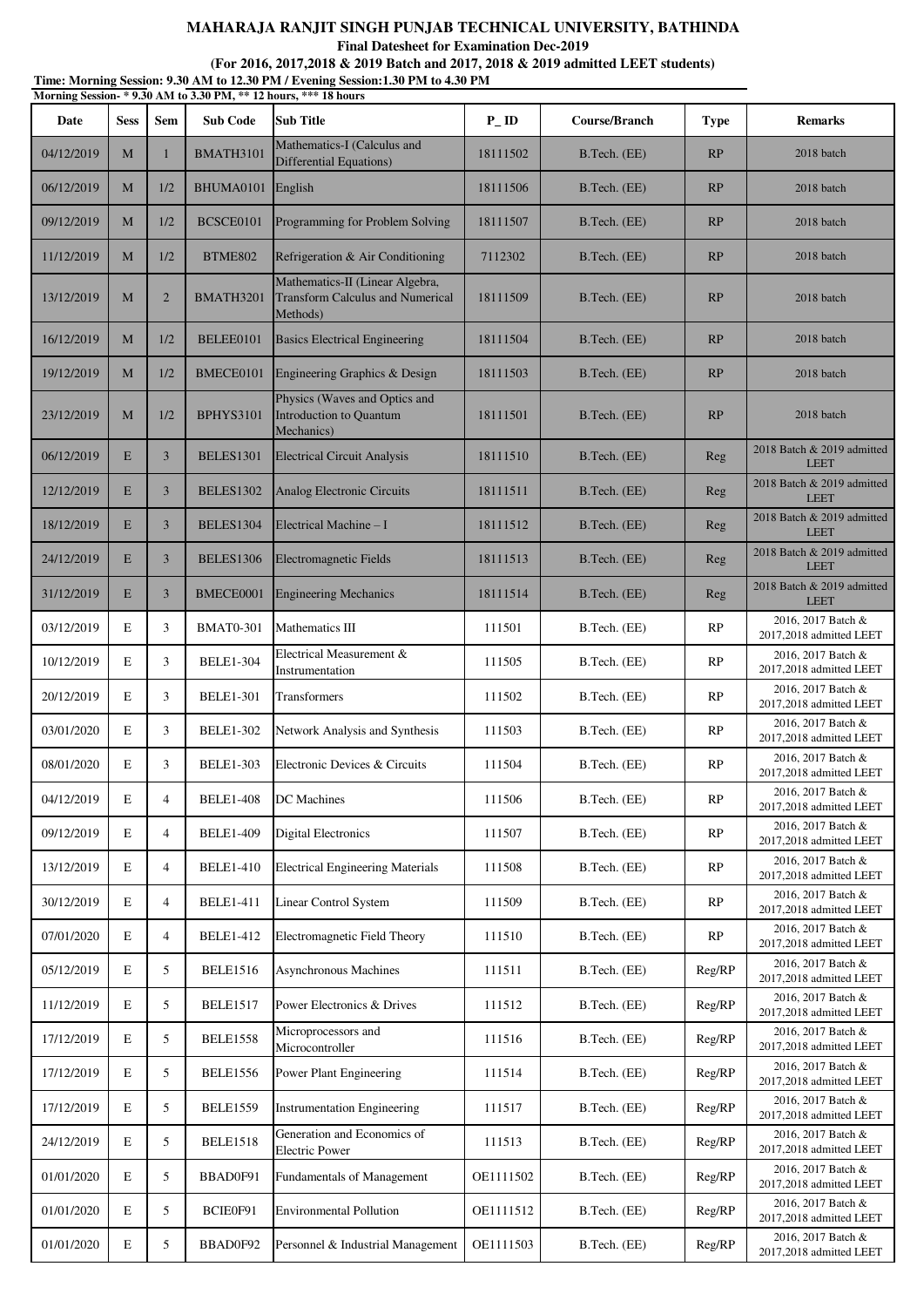**Final Datesheet for Examination Dec-2019**

| Time: Morning Session: 9.30 AM to 12.30 PM / Evening Session:1.30 PM to 4.30 PM |  |
|---------------------------------------------------------------------------------|--|
| Morning Session- * 9.30 AM to 3.30 PM, ** 12 hours, *** 18 hours                |  |

| $\cdots$<br>Date | <b>Sess</b> | Sem    | <b>Sub Code</b> | <b>Sub Title</b>                                            | $P$ <sub>ID</sub> | Course/Branch | <b>Type</b> | <b>Remarks</b>                                |
|------------------|-------------|--------|-----------------|-------------------------------------------------------------|-------------------|---------------|-------------|-----------------------------------------------|
| 01/01/2020       | E           | 5      | BECE0F92        | Cellular and Mobile Communication                           | OE1111506         | B.Tech. (EE)  | Reg/RP      | 2016, 2017 Batch &<br>2017,2018 admitted LEET |
| 01/01/2020       | E           | 5      | BEEE0F91        | Power Plant Engineering                                     | OE1111508         | B.Tech. (EE)  | Reg/RP      | 2016, 2017 Batch &<br>2017,2018 admitted LEET |
| 01/01/2020       | E           | 5      | BBAD0F97        | Introduction to Entrepreneurship and<br>Marketing           | OE1111518         | B.Tech. (EE)  | Reg/RP      | 2016, 2017 Batch &<br>2017,2018 admitted LEET |
| 06/12/2019       | E           | 6      | <b>BELE1622</b> | Synchronous Machines                                        | 111518            | B.Tech. (EE)  | RP          | 2016 Batch and 2017 admitted<br><b>LEET</b>   |
| 16/12/2019       | E           | 6      | <b>BELE1623</b> | Power System-I(Transmission and<br>Distribution             | 111519            | B.Tech. (EE)  | RP          | 2016 Batch and 2017 admitted<br><b>LEET</b>   |
| 19/12/2019       | E           | 6      | <b>BELE1660</b> | <b>Electrical Power Utilization</b>                         | 111520            | B.Tech. (EE)  | RP          | 2016 Batch and 2017 admitted<br><b>LEET</b>   |
| 19/12/2019       | E           | 6      | <b>BELE1661</b> | Energy Auditing & Management                                | 111521            | B.Tech. (EE)  | RP          | 2016 Batch and 2017 admitted<br><b>LEET</b>   |
| 19/12/2019       | E           | 6      | <b>BELE1662</b> | Substation Equipment & Design                               | 111522            | B.Tech. (EE)  | RP          | 2016 Batch and 2017 admitted<br><b>LEET</b>   |
| 19/12/2019       | E           | 6      | <b>BELE1663</b> | Digital Control System                                      | 111523            | B.Tech. (EE)  | RP          | 2016 Batch and 2017 admitted<br><b>LEET</b>   |
| 06/01/2020       | E           | 6      | <b>BELE1667</b> | Non-Conventional Energy Resources                           | 111527            | B.Tech. (EE)  | RP          | 2016 Batch and 2017 admitted<br><b>LEET</b>   |
| 06/01/2020       | E           | 6      | <b>BELE1666</b> | Flexible AC Transmission System<br>Devices                  | 111526            | B.Tech. (EE)  | RP          | 2016 Batch and 2017 admitted<br><b>LEET</b>   |
| 06/01/2020       | E           | 6      | <b>BELE1664</b> | <b>Energy Efficient Machines</b>                            | 111524            | B.Tech. (EE)  | RP          | 2016 Batch and 2017 admitted<br><b>LEET</b>   |
| 10/01/2020       | E           | 6      | BEEE0F95        | High Voltage Engineering                                    | OE2111506         | B.Tech. (EE)  | RP          | 2016 Batch and 2017 admitted<br>LEET          |
| 10/01/2020       | E           | 6      | BCSE0F91        | Computer Programming and Data<br>Structure                  | OE2111519         | B.Tech. (EE)  | RP          | 2016 Batch and 2017 admitted<br><b>LEET</b>   |
| 10/01/2020       | E           | 6      | BEEE0F97        | Electrical Machines and Power<br>Utilization                | OE2111517         | B.Tech. (EE)  | RP          | 2016 Batch and 2017 admitted<br><b>LEET</b>   |
| 10/01/2020       | E           | 6      | BECE0F94        | <b>Communication Systems</b>                                | OE2111508         | B.Tech. (EE)  | RP          | 2016 Batch and 2017 admitted<br><b>LEET</b>   |
| 10/01/2020       | E           | 6      | BBAD0F95        | Entrepreneurship                                            | OE2111503         | B.Tech. (EE)  | RP          | 2016 Batch and 2017 admitted<br><b>LEET</b>   |
| 10/01/2020       | E           | 6      | BEEE0F94        | Non-Conventional Energy Resources                           | OE2111505         | B.Tech. (EE)  | RP          | 2016 Batch and 2017 admitted<br><b>LEET</b>   |
| 03/12/2019       | M           | $\tau$ | <b>BELE1726</b> | Non-linear and Digital Control<br>System                    | 111528            | B.Tech. (EE)  | Reg         | 2016 Batch and 2017 admitted<br><b>LEET</b>   |
| 05/12/2019       | M           | $\tau$ | <b>BELE1727</b> | Power System-II (Switchgear and<br>Protection)              | 111529            | B.Tech. (EE)  | Reg         | 2016 Batch and 2017 admitted<br><b>LEET</b>   |
| 09/12/2019       | М           | 7      | <b>BBAD0F9A</b> | <b>Marketing Management</b>                                 | OE3111515         | B.Tech. (EE)  | Reg         | 2016 Batch and 2017 admitted<br><b>LEET</b>   |
| 09/12/2019       | M           | $\tau$ | BECE0F98        | <b>Digital Signal Processing</b>                            | OE3111502         | B.Tech. (EE)  | <b>Reg</b>  | 2016 Batch and 2017 admitted<br><b>LEET</b>   |
| 09/12/2019       | M           | 7      | BBAD0F99        | Corporate Strategy                                          | OE3111514         | B.Tech. (EE)  | Reg         | 2016 Batch and 2017 admitted<br><b>LEET</b>   |
| 09/12/2019       | М           | 7      | BECE0F97        | <b>Advance Process Control</b>                              | OE3111501         | B.Tech. (EE)  | Reg         | 2016 Batch and 2017 admitted<br><b>LEET</b>   |
| 09/12/2019       | M           | 7      | BECE0F99        | Antenna and Wave Propagation                                | OE3111503         | B.Tech. (EE)  | Reg         | 2016 Batch and 2017 admitted<br><b>LEET</b>   |
| 09/12/2019       | M           | 7      | BCIE0F9A        | Environmental Engineering - I                               | OE3111510         | B.Tech. (EE)  | <b>Reg</b>  | 2016 Batch and 2017 admitted<br><b>LEET</b>   |
| 09/12/2019       | M           | $\tau$ | BTEX0F92        | Intellectual Property Rights &<br>Patenting System in India | OE3111519         | B.Tech. (EE)  | Reg         | 2016 Batch and 2017 admitted<br><b>LEET</b>   |
| 18/12/2019       | M           | 7      | <b>BELE1768</b> | <b>Industrial Automation</b>                                | 111530            | B.Tech. (EE)  | <b>Reg</b>  | 2016 Batch and 2017 admitted<br><b>LEET</b>   |
| 18/12/2019       | M           | 7      | <b>BELE1771</b> | <b>EHVAC Transmission</b>                                   | 111533            | B.Tech. (EE)  | Reg         | 2016 Batch and 2017 admitted<br><b>LEET</b>   |
| 18/12/2019       | M           | $\tau$ | <b>BELE1770</b> | <b>Digital Signal Processing</b>                            | 111532            | B.Tech. (EE)  | <b>Reg</b>  | 2016 Batch and 2017 admitted<br><b>LEET</b>   |
|                  |             |        |                 |                                                             |                   |               |             |                                               |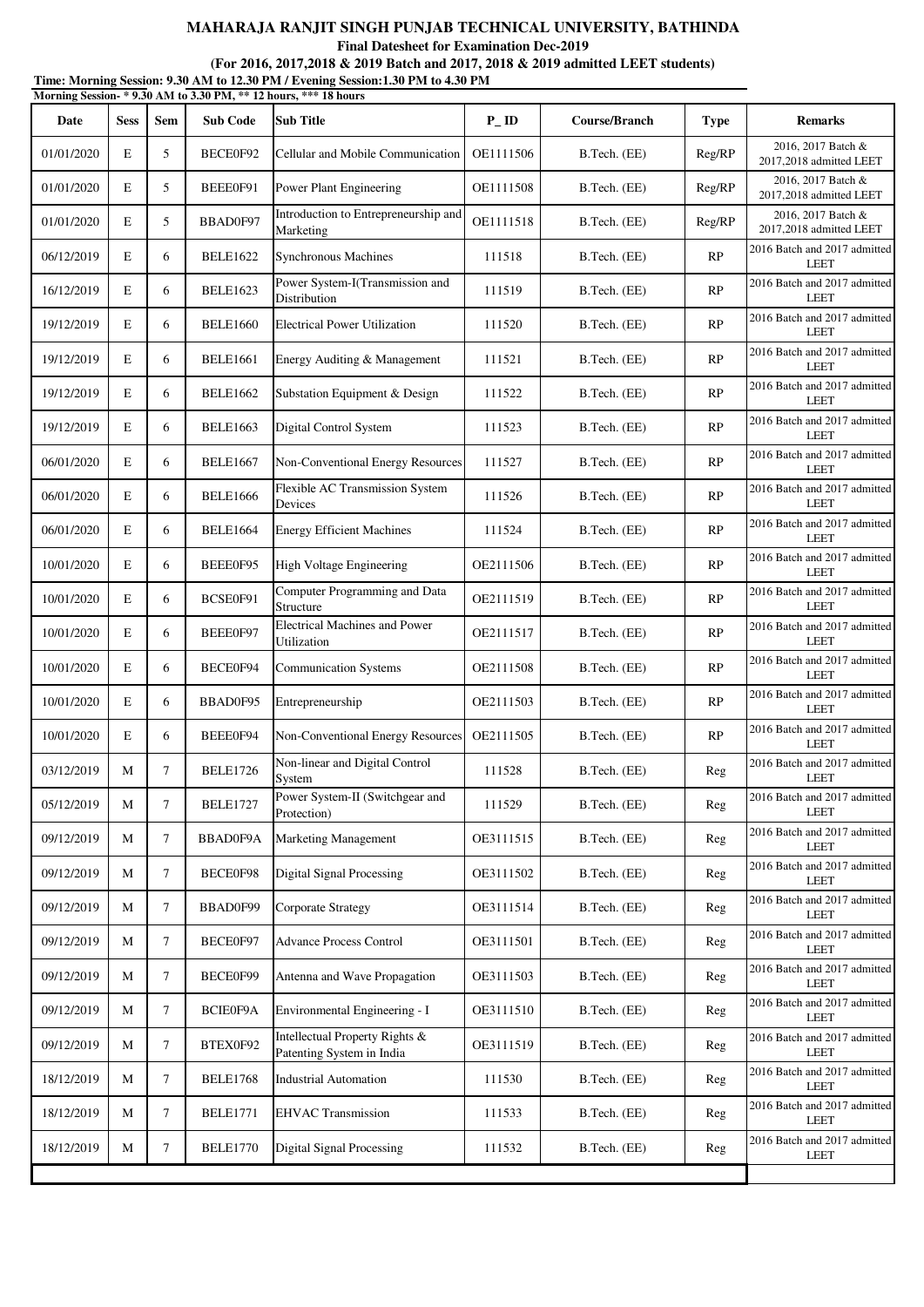**Final Datesheet for Examination Dec-2019**

|            |             |                |                  | Morning Session-* 9.30 AM to 3.30 PM, ** 12 hours, *** 18 hours |           |                      |             |                                               |
|------------|-------------|----------------|------------------|-----------------------------------------------------------------|-----------|----------------------|-------------|-----------------------------------------------|
| Date       | <b>Sess</b> | <b>Sem</b>     | <b>Sub Code</b>  | <b>Sub Title</b>                                                | $P$ _ID   | <b>Course/Branch</b> | <b>Type</b> | <b>Remarks</b>                                |
| 03/12/2019 | $\mathbf E$ | 3              | <b>BMAT0-301</b> | Mathematics III                                                 | 112701    | B.Tech. (EEE)        | RP          | 2016, 2017 Batch &<br>2017,2018 admitted LEET |
| 06/12/2019 | E           | 3              | <b>BEEE1-303</b> | <b>Electrical Machines-I</b>                                    | 112704    | B.Tech. (EEE)        | RP          | 2016, 2017 Batch &<br>2017,2018 admitted LEET |
| 10/12/2019 | E           | 3              | <b>BEEE1-302</b> | Electrical Measurement &<br>Instrumentation                     | 112703    | B.Tech. (EEE)        | RP          | 2016, 2017 Batch &<br>2017,2018 admitted LEET |
| 03/01/2020 | E           | 3              | <b>BEEE1-301</b> | Network Analysis and Synthesis                                  | 112702    | B.Tech. (EEE)        | RP          | 2016, 2017 Batch &<br>2017,2018 admitted LEET |
| 08/01/2020 | E           | 3              | <b>BEEE1-304</b> | Electronic Devices & Circuits                                   | 112705    | B.Tech. (EEE)        | RP          | 2016, 2017 Batch &<br>2017,2018 admitted LEET |
| 04/12/2019 | E           | $\overline{4}$ | <b>BEEE1-409</b> | Electrical Machines-II                                          | 112706    | B.Tech. (EEE)        | RP          | 2016, 2017 Batch &<br>2017,2018 admitted LEET |
| 11/12/2019 | E           | $\overline{4}$ | <b>BEEE1-411</b> | <b>Digital Electronics</b>                                      | 112708    | B.Tech. (EEE)        | RP          | 2016, 2017 Batch &<br>2017,2018 admitted LEET |
| 27/12/2019 | E           | $\overline{4}$ | <b>BEEE1-412</b> | Power System-I                                                  | 112709    | B.Tech. (EEE)        | RP          | 2016, 2017 Batch &<br>2017,2018 admitted LEET |
| 30/12/2019 | E           | $\overline{4}$ | <b>BEEE1-410</b> | <b>Linear Control System</b>                                    | 112707    | B.Tech. (EEE)        | RP          | 2016, 2017 Batch &<br>2017,2018 admitted LEET |
| 07/01/2020 | E           | $\overline{4}$ | <b>BEEE1-413</b> | Electromagnetic Field Theory                                    | 112710    | B.Tech. (EEE)        | RP          | 2016, 2017 Batch &<br>2017,2018 admitted LEET |
| 05/12/2019 | E           | 5              | <b>BEEE1516</b>  | Signals & Systems                                               | 112711    | B.Tech. (EEE)        | Reg/RP      | 2016, 2017 Batch &<br>2017,2018 admitted LEET |
| 17/12/2019 | E           | 5              | <b>BEEE1557</b>  | <b>Electrical Engineering Materials</b>                         | 112715    | B.Tech. (EEE)        | Reg/RP      | 2016, 2017 Batch &<br>2017,2018 admitted LEET |
| 17/12/2019 | E           | 5              | <b>BEEE1558</b>  | Generation and Economics of<br><b>Electrical Power</b>          | 112716    | B.Tech. (EEE)        | Reg/RP      | 2016, 2017 Batch &<br>2017,2018 admitted LEET |
| 26/12/2019 | E           | 5              | <b>BEEE1517</b>  | Power Electronics & Utilization                                 | 112712    | B.Tech. (EEE)        | Reg/RP      | 2016, 2017 Batch &<br>2017,2018 admitted LEET |
| 01/01/2020 | E           | 5              | BELE0-F91        | <b>Elements of Power Plants</b>                                 | OE1112714 | B.Tech. (EEE)        | Reg/RP      | 2016, 2017 Batch &<br>2017,2018 admitted LEET |
| 01/01/2020 | E           | 5              | BCIE0F91         | <b>Environmental Pollution</b>                                  | OE1112712 | B.Tech. (EEE)        | Reg/RP      | 2016, 2017 Batch &<br>2017,2018 admitted LEET |
| 01/01/2020 | E           | 5              | BBAD0F92         | Personnel & Industrial Management                               | OE1112703 | B.Tech. (EEE)        | Reg/RP      | 2016, 2017 Batch &<br>2017,2018 admitted LEET |
| 12/12/2019 | E           | 5              | <b>BEEE1518</b>  | Microprocessors and interfacing                                 | 112713    | B.Tech. (EEE)        | Reg/RP      | 2016, 2017 Batch &<br>2017,2018 admitted LEET |
| 09/12/2019 | E           | 6              | <b>BEEE1621</b>  | Non Linear & Digital Control<br><b>Systems</b>                  | 112718    | B.Tech. (EEE)        | RP          | 2016 Batch and 2017 admitted<br>LEET          |
| 16/12/2019 | E           | 6              | <b>BEEE1622</b>  | Power System-II                                                 | 112719    | B.Tech. (EEE)        | RP          | 2016 Batch and 2017 admitted<br><b>LEET</b>   |
| 19/12/2019 | E           | 6              | <b>BEEE1661</b>  | <b>VLSI</b> Design                                              | 112721    | B.Tech. (EEE)        | RP          | 2016 Batch and 2017 admitted<br><b>LEET</b>   |
| 19/12/2019 | E           | 6              | <b>BEEE1663</b>  | Micro-Controller and Embedded<br>Systems                        | 112723    | B.Tech. (EEE)        | <b>RP</b>   | 2016 Batch and 2017 admitted<br><b>LEET</b>   |
| 19/12/2019 | E           | 6              | <b>BEEE1662</b>  | Energy auditing & Management                                    | 112722    | B.Tech. (EEE)        | RP          | 2016 Batch and 2017 admitted<br><b>LEET</b>   |
| 06/01/2020 | E           | 6              | <b>BEEE1664</b>  | <b>Digital Signal Processing</b>                                | 112724    | B.Tech. (EEE)        | RP          | 2016 Batch and 2017 admitted<br><b>LEET</b>   |
| 06/01/2020 | E           | 6              | <b>BEEE1666</b>  | Non-Conventional Energy Resources                               | 112726    | B.Tech. (EEE)        | <b>RP</b>   | 2016 Batch and 2017 admitted<br><b>LEET</b>   |
| 10/01/2020 | E           | 6              | BBAD0F95         | Entrepreneurship                                                | OE2112703 | B.Tech. (EEE)        | RP          | 2016 Batch and 2017 admitted<br><b>LEET</b>   |
| 10/01/2020 | E           | 6              | BELE0F95         | <b>Basics of Transformers</b>                                   | OE2112715 | B.Tech. (EEE)        | RP          | 2016 Batch and 2017 admitted<br><b>LEET</b>   |
| 10/01/2020 | E           | 6              | BECE0F94         | <b>Communication Systems</b>                                    | OE2112708 | B.Tech. (EEE)        | RP          | 2016 Batch and 2017 admitted<br><b>LEET</b>   |
| 03/12/2019 | M           | $\tau$         | <b>BEEE1725</b>  | Computer Applications in Power<br><b>System Analysis</b>        | 112728    | B.Tech. (EEE)        | Reg         | 2016 Batch and 2017 admitted<br><b>LEET</b>   |
| 05/12/2019 | M           | $\tau$         | <b>BEEE1726</b>  | <b>Communication System</b>                                     | 112729    | B.Tech. (EEE)        | Reg         | 2016 Batch and 2017 admitted<br><b>LEET</b>   |
| 09/12/2019 | M           | 7              | BELE0F97         | <b>Energy Management</b>                                        | OE3112704 | B.Tech. (EEE)        | Reg         | 2016 Batch and 2017 admitted<br><b>LEET</b>   |
| 09/12/2019 | M           | $\tau$         | BBAD0F9A         | Marketing Management                                            | OE3112715 | B.Tech. (EEE)        | Reg         | 2016 Batch and 2017 admitted<br><b>LEET</b>   |
| 18/12/2019 | M           | $\tau$         | <b>BEEE1770</b>  | High Voltage Engineering                                        | 112732    | B.Tech. (EEE)        | Reg         | 2016 Batch and 2017 admitted<br><b>LEET</b>   |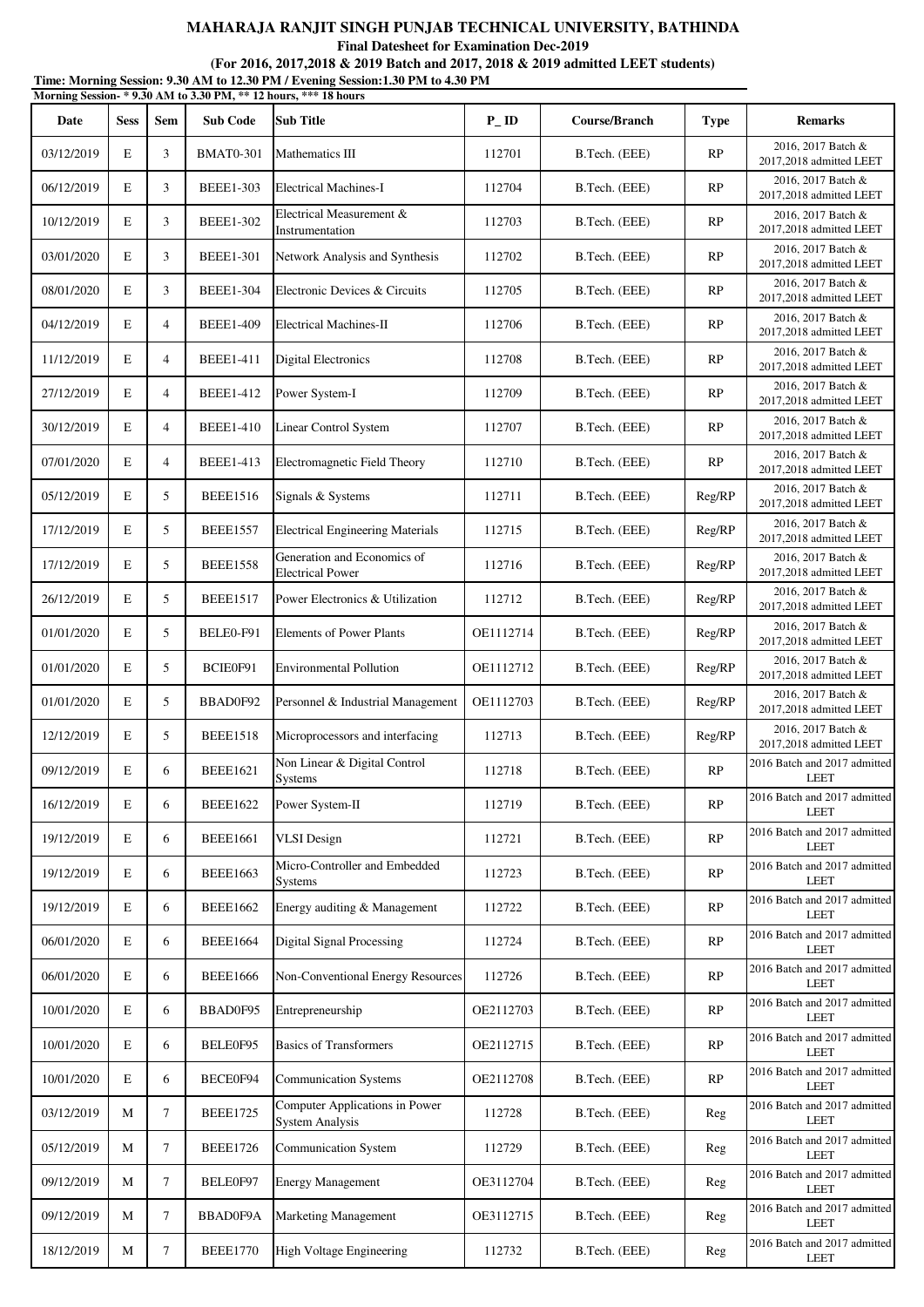**Final Datesheet for Examination Dec-2019**

|            |             |                |                  | Time: Morning Session: 9.30 AM to 12.30 PM / Evening Session:1.30 PM to 4.30 PM<br>Morning Session- * 9.30 AM to 3.30 PM, ** 12 hours, *** 18 hours |                    |                           |             |                                               |
|------------|-------------|----------------|------------------|-----------------------------------------------------------------------------------------------------------------------------------------------------|--------------------|---------------------------|-------------|-----------------------------------------------|
| Date       | <b>Sess</b> | <b>Sem</b>     | <b>Sub Code</b>  | <b>Sub Title</b>                                                                                                                                    | $P$ <sub>-ID</sub> | <b>Course/Branch</b>      | <b>Type</b> | <b>Remarks</b>                                |
| 18/12/2019 | M           | $\tau$         | <b>BEEE1771</b>  | HVDC & EHVAC Systems                                                                                                                                | 112733             | B.Tech. (EEE)             | Reg         | 2016 Batch and 2017 admitted<br><b>LEET</b>   |
|            |             |                |                  |                                                                                                                                                     |                    |                           |             |                                               |
| 03/12/2019 | $\mathbf E$ | 3              | <b>BMEE4-301</b> | Strength of Materials- I                                                                                                                            | 112201             | B.Tech.<br>(Marine Engg.) | RP          | 2016, 2017 Batch &<br>2017,2018 admitted LEET |
| 09/12/2019 | E           | 3              | <b>BMEE4-304</b> | Applied Thermodynamics -I                                                                                                                           | 112204             | B.Tech.<br>(Marine Engg.) | RP          | 2016, 2017 Batch &<br>2017,2018 admitted LEET |
| 13/12/2019 | E           | 3              | <b>BMEE4-302</b> | Theory of Machines-I                                                                                                                                | 112202             | B.Tech.<br>(Marine Engg.) | <b>RP</b>   | 2016, 2017 Batch &<br>2017,2018 admitted LEET |
| 19/12/2019 | $\mathbf E$ | 3              | <b>BMEE4-305</b> | Workshop Technology                                                                                                                                 | 112205             | B.Tech.<br>(Marine Engg.) | RP          | 2016, 2017 Batch &<br>2017,2018 admitted LEET |
| 30/12/2019 | E           | 3              | <b>BMEE4-303</b> | <b>Machine Drawing</b>                                                                                                                              | 112203             | B.Tech.<br>(Marine Engg.) | RP          | 2016, 2017 Batch &<br>2017,2018 admitted LEET |
| 06/01/2020 | E           | 3              | <b>BMEE4-306</b> | Engineering Materials & Metallurgy                                                                                                                  | 112206             | B.Tech.<br>(Marine Engg.) | RP          | 2016, 2017 Batch &<br>2017,2018 admitted LEET |
| 04/12/2019 | $\mathbf E$ | $\overline{4}$ | <b>BMEE4-412</b> | Theory of Machines-II                                                                                                                               | 112208             | B.Tech.<br>(Marine Engg.) | RP          | 2016, 2017 Batch &<br>2017,2018 admitted LEET |
| 10/12/2019 | E           | $\overline{4}$ | <b>BMEE4-413</b> | <b>Fluid Mechanics</b>                                                                                                                              | 112209             | B.Tech.<br>(Marine Engg.) | RP          | 2016, 2017 Batch &<br>2017,2018 admitted LEET |
| 16/12/2019 | E           | $\overline{4}$ | <b>BMEE4-414</b> | Applied Thermodynamics - II                                                                                                                         | 112210             | B.Tech.<br>(Marine Engg.) | RP          | 2016, 2017 Batch &<br>2017,2018 admitted LEET |
| 20/12/2019 | $\mathbf E$ | $\overline{4}$ | <b>BMEE4-415</b> | Basic Ship structure & Design-I                                                                                                                     | 112211             | B.Tech.<br>(Marine Engg.) | RP          | 2016, 2017 Batch &<br>2017,2018 admitted LEET |
| 27/12/2019 | E           | $\overline{4}$ | <b>BMEE4-411</b> | Strength of Materials- II                                                                                                                           | 112207             | B.Tech.<br>(Marine Engg.) | RP          | 2016, 2017 Batch &<br>2017,2018 admitted LEET |
| 05/12/2019 | E           | 5              | <b>BMEE4519</b>  | Marine Auxiliary Machine                                                                                                                            | 112212             | B.Tech.<br>(Marine Engg.) | Reg/RP      | 2016, 2017 Batch &<br>2017,2018 admitted LEET |
| 11/12/2019 | $\mathbf E$ | 5              | <b>BMEE4520</b>  | Ship Construction                                                                                                                                   | 112213             | B.Tech.<br>(Marine Engg.) | Reg/RP      | 2016, 2017 Batch &<br>2017,2018 admitted LEET |
| 17/12/2019 | Е           | 5              | <b>BMEE4521</b>  | <b>Electrical Machines</b>                                                                                                                          | 112214             | B.Tech.<br>(Marine Engg.) | Reg/RP      | 2016, 2017 Batch &<br>2017,2018 admitted LEET |
| 23/12/2019 | E           | 5              | <b>BMEE4522</b>  | Mechanics of Machines-I                                                                                                                             | 112215             | B.Tech.<br>(Marine Engg.) | Reg/RP      | 2016, 2017 Batch &<br>2017,2018 admitted LEET |
| 26/12/2019 | E           | 5              | <b>BMEE4523</b>  | Electronics                                                                                                                                         | 112216             | B.Tech.<br>(Marine Engg.) | Reg/RP      | 2016, 2017 Batch &<br>2017,2018 admitted LEET |
| 06/12/2019 | E           | 6              | <b>BMEE4629</b>  | <b>Ship Operation Management</b>                                                                                                                    | 112217             | B.Tech.<br>(Marine Engg.) | RP          | 2016 Batch and 2017 admitted<br>LEET          |
| 12/12/2019 | Е           | 6              | <b>BMEE4630</b>  | Design of Machines-I                                                                                                                                | 112218             | B.Tech.<br>(Marine Engg.) | RP          | 2016 Batch and 2017 admitted<br><b>LEET</b>   |
| 18/12/2019 | Е           | 6              | BMEE4633         | Naval Architecture                                                                                                                                  | 112221             | B.Tech.<br>(Marine Engg.) | RP          | 2016 Batch and 2017 admitted<br><b>LEET</b>   |
| 24/12/2019 | Е           | 6              | <b>BMEE4632</b>  | <b>Fluid Machinery</b>                                                                                                                              | 112220             | B.Tech.<br>(Marine Engg.) | RP          | 2016 Batch and 2017 admitted<br><b>LEET</b>   |
| 31/12/2019 | Е           | 6              | <b>BMEE4631</b>  | Mechanics of Machines-II                                                                                                                            | 112219             | B.Tech.<br>(Marine Engg.) | <b>RP</b>   | 2016 Batch and 2017 admitted<br><b>LEET</b>   |
| 03/12/2019 | М           | $\tau$         | <b>BMEE4738</b>  | <b>Mechanical Vibrations</b>                                                                                                                        | 112222             | B.Tech.<br>(Marine Engg.) | Reg         | 2016 Batch and 2017 admitted<br><b>LEET</b>   |
| 05/12/2019 | М           | $\tau$         | <b>BMEE4739</b>  | Refrigeration and Air Conditioning                                                                                                                  | 112223             | B.Tech.<br>(Marine Engg.) | Reg         | 2016 Batch and 2017 admitted<br><b>LEET</b>   |
| 09/12/2019 | М           | $\tau$         | <b>BMEE4741</b>  | Design of Machines-II                                                                                                                               | 112224             | B.Tech.<br>(Marine Engg.) | Reg         | 2016 Batch and 2017 admitted<br><b>LEET</b>   |
|            |             |                |                  |                                                                                                                                                     |                    |                           |             |                                               |
| 04/12/2019 | M           | 1              | BMATH2101        | Mathematics-I (Calculus and Linear<br>Algebra)                                                                                                      | 18112302           | B.Tech.<br>(Mech. Engg.)  | RP          | 2018 batch                                    |
| 06/12/2019 | $\mathbf M$ | 1/2            | BHUMA0101        | English                                                                                                                                             | 18112306           | B.Tech.<br>(Mech. Engg.)  | RP          | 2018 batch                                    |
| 09/12/2019 | M           | 1/2            | BCSCE0101        | Programming for Problem Solving                                                                                                                     | 18112307           | B.Tech.<br>(Mech. Engg.)  | RP          | 2018 batch                                    |
| 11/12/2019 | M           | 1/2            | BCHEM0101        | Chemistry-I                                                                                                                                         | 18112305           | B.Tech.<br>(Mech. Engg.)  | RP          | 2018 batch                                    |
| 13/12/2019 | M           | $\overline{2}$ | BMATH2201        | Mathematics-II(Calculus, Ordinary<br>Differential Equations and Complex<br>Variable)                                                                | 18112309           | B.Tech.<br>(Mech. Engg.)  | RP          | 2018 batch                                    |
| 16/12/2019 | M           | 1/2            | BELEE0101        | <b>Basics Electrical Engineering</b>                                                                                                                | 18112304           | B.Tech.<br>(Mech. Engg.)  | RP          | 2018 batch                                    |
| 19/12/2019 | $\mathbf M$ | 1/2            | BMECE0101        | Engineering Graphics & Design                                                                                                                       | 18112303           | B.Tech.<br>(Mech. Engg.)  | RP          | 2018 batch                                    |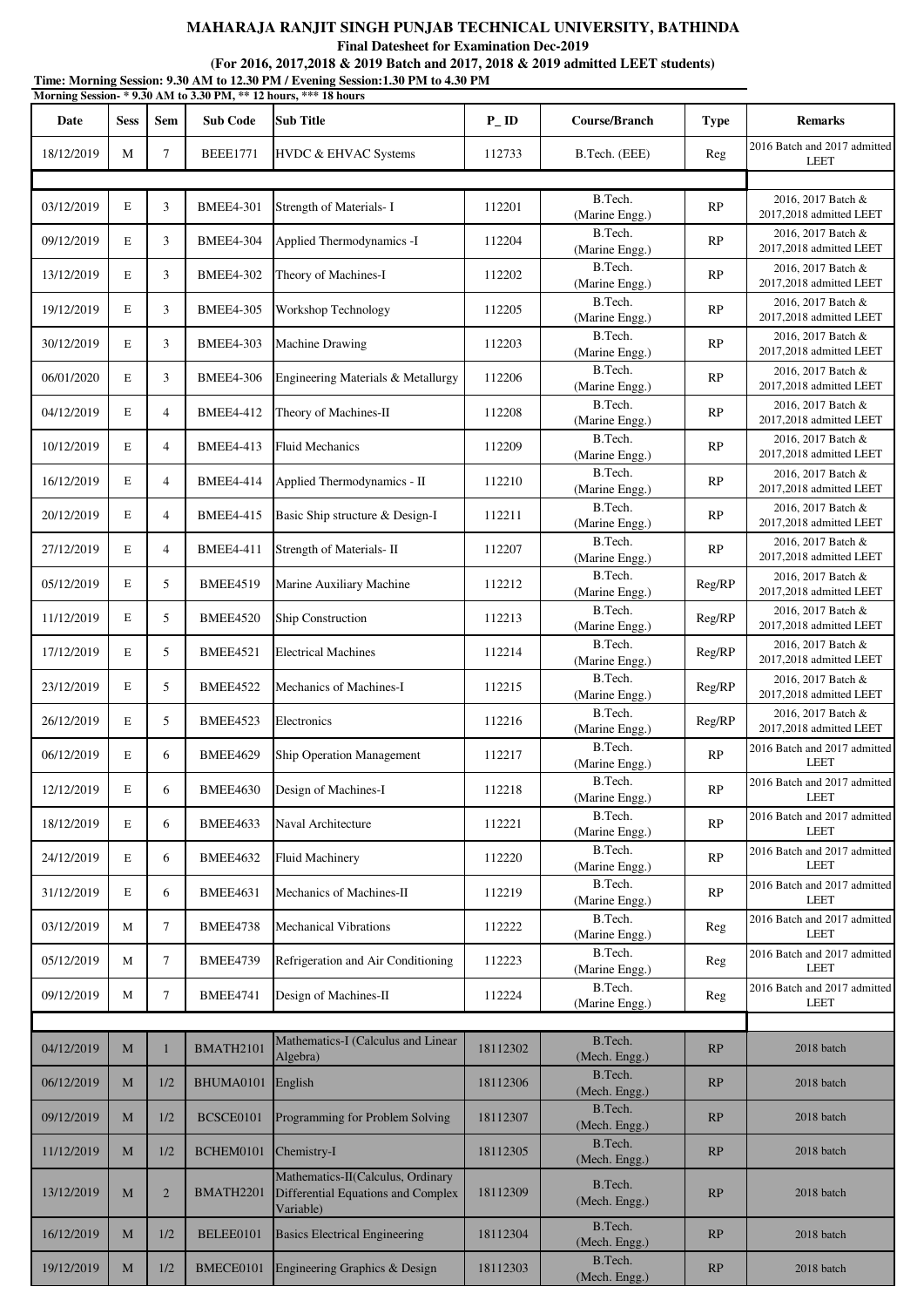**Final Datesheet for Examination Dec-2019**

|            |             |                |                  | Morning Session-*9.30 AM to 3.30 PM, ** 12 hours, *** 18 hours |                    |                          |               |                                               |
|------------|-------------|----------------|------------------|----------------------------------------------------------------|--------------------|--------------------------|---------------|-----------------------------------------------|
| Date       | <b>Sess</b> | <b>Sem</b>     | <b>Sub Code</b>  | <b>Sub Title</b>                                               | $P$ <sub>-ID</sub> | Course/Branch            | <b>Type</b>   | <b>Remarks</b>                                |
| 23/12/2019 | M           | 1/2            | BPHYS2101        | Physics (Electromagnetism)                                     | 18112301           | B.Tech.<br>(Mech. Engg.) | RP            | 2018 batch                                    |
| 06/12/2019 | E           | 3              | BMECE0001        | <b>Engineering Mechanics</b>                                   | 18112310           | B.Tech.<br>(Mech. Engg.) | Reg           | 2018 Batch & 2019 admitted<br><b>LEET</b>     |
| 12/12/2019 | E           | 3              | BMECS1301        | <b>Strength of Materials-I</b>                                 | 18112311           | B.Tech.<br>(Mech. Engg.) | Reg           | 2018 Batch & 2019 admitted<br><b>LEET</b>     |
| 18/12/2019 | E           | 3              | <b>BMECS1302</b> | <b>Fluid Mechanics</b>                                         | 18112312           | B.Tech.<br>(Mech. Engg.) | Reg           | 2018 Batch & 2019 admitted<br><b>LEET</b>     |
| 24/12/2019 | E           | 3              | BMECS1303        | Thermodynamics                                                 | 18112313           | B.Tech.<br>(Mech. Engg.) | Reg           | 2018 Batch & 2019 admitted<br><b>LEET</b>     |
| 31/12/2019 | E           | 3              | BECEE0002        | Basic Electronics & Instrumentation                            | 18112314           | B.Tech.<br>(Mech. Engg.) | Reg           | 2018 Batch & 2019 admitted<br><b>LEET</b>     |
| 03/12/2019 | E           | 3              | <b>BMEE1-301</b> | Strength of Material-I                                         | 112301             | B.Tech.<br>(Mech. Engg.) | RP            | 2016, 2017 Batch &<br>2017,2018 admitted LEET |
| 10/12/2019 | E           | 3              | <b>BMEE1-302</b> | Theory of Machines-I                                           | 112302             | B.Tech.<br>(Mech. Engg.) | RP            | 2016, 2017 Batch &<br>2017,2018 admitted LEET |
| 23/12/2019 | $\mathbf E$ | 3              | <b>BMEE1-356</b> | Non Conventional Energy Recourses                              | 112306             | B.Tech.<br>(Mech. Engg.) | RP            | 2016, 2017 Batch &<br>2017,2018 admitted LEET |
| 23/12/2019 | E           | 3              | <b>BMEE1-357</b> | <b>Industrial Engineering</b>                                  | 112307             | B.Tech.<br>(Mech. Engg.) | RP            | 2016, 2017 Batch &<br>2017,2018 admitted LEET |
| 23/12/2019 | E           | 3              | <b>BMEE1-358</b> | Product Design and Development                                 | 112308             | B.Tech.<br>(Mech. Engg.) | RP            | 2016, 2017 Batch &<br>2017,2018 admitted LEET |
| 31/12/2019 | E           | 3              | <b>BMEE1-304</b> | Applied Thermodynamics-I                                       | 112304             | B.Tech.<br>(Mech. Engg.) | RP            | 2016, 2017 Batch &<br>2017,2018 admitted LEET |
| 03/01/2020 | E           | 3              | <b>BMEE1-305</b> | <b>Manufacturing Processes</b>                                 | 112305             | B.Tech.<br>(Mech. Engg.) | RP            | 2016, 2017 Batch &<br>2017,2018 admitted LEET |
| 08/01/2020 | E           | 3              | <b>BMEE1-303</b> | Machine Drawing using CAD                                      | 112303             | B.Tech.<br>(Mech. Engg.) | RP            | 2016, 2017 Batch &<br>2017,2018 admitted LEET |
| 04/12/2019 | $\mathbf E$ | $\overline{4}$ | <b>BMEE1-410</b> | Strength of Material-II                                        | 112309             | B.Tech.<br>(Mech. Engg.) | RP            | 2016, 2017 Batch &<br>2017,2018 admitted LEET |
| 11/12/2019 | $\mathbf E$ | $\overline{4}$ | <b>BMEE1-411</b> | Theory of Machines-II                                          | 112310             | B.Tech.<br>(Mech. Engg.) | RP            | 2016, 2017 Batch &<br>2017,2018 admitted LEET |
| 18/12/2019 | E           | $\overline{4}$ | <b>BMEE1-412</b> | <b>Fluid Mechanics</b>                                         | 112311             | B.Tech.<br>(Mech. Engg.) | RP            | 2016, 2017 Batch &<br>2017,2018 admitted LEET |
| 30/12/2019 | E           | $\overline{4}$ | <b>BMEE1-413</b> | Applied Thermodynamics-II                                      | 112312             | B.Tech.<br>(Mech. Engg.) | RP            | 2016, 2017 Batch &<br>2017,2018 admitted LEET |
| 07/01/2020 | E           | $\overline{4}$ | <b>BMEE1-414</b> | Material Science & Metallurgy                                  | 112313             | B.Tech.<br>(Mech. Engg.) | RP            | 2016, 2017 Batch &<br>2017,2018 admitted LEET |
| 09/01/2020 | $\mathbf E$ | 4              | <b>BMEE1-459</b> | <b>Composite Material</b>                                      | 112314             | B.Tech.<br>(Mech. Engg.) | $\mathbf{RP}$ | 2016, 2017 Batch &<br>2017,2018 admitted LEET |
| 09/01/2020 | $\mathbf E$ | $\overline{4}$ | <b>BMEE1-460</b> | <b>Welding Technology</b>                                      | 112315             | B.Tech.<br>(Mech. Engg.) | RP            | 2016, 2017 Batch &<br>2017,2018 admitted LEET |
| 09/01/2020 | $\mathbf E$ | $\overline{4}$ | <b>BMEE1-461</b> | Materials Management                                           | 112316             | B.Tech.<br>(Mech. Engg.) | RP            | 2016, 2017 Batch &<br>2017,2018 admitted LEET |
| 05/12/2019 | $\mathbf E$ | 5              | <b>BMEE1519</b>  | Design of Machine Element-I                                    | 112317             | B.Tech.<br>(Mech. Engg.) | Reg/RP        | 2016, 2017 Batch &<br>2017,2018 admitted LEET |
| 13/12/2019 | $\mathbf E$ | 5              | <b>BMEE1520</b>  | Mechanical Measurement and<br>Metrology                        | 112318             | B.Tech.<br>(Mech. Engg.) | Reg/RP        | 2016, 2017 Batch &<br>2017,2018 admitted LEET |
| 17/12/2019 | E           | 5              | <b>BMEE1522</b>  | Industrial Automation & Robotics                               | 112320             | B.Tech.<br>(Mech. Engg.) | Reg/RP        | 2016, 2017 Batch &<br>2017,2018 admitted LEET |
| 20/12/2019 | E           | 5              | <b>BMEE1563</b>  | Tool Design                                                    | 112322             | B.Tech.<br>(Mech. Engg.) | Reg/RP        | 2016, 2017 Batch &<br>2017,2018 admitted LEET |
| 20/12/2019 | E           | 5              | <b>BMEE1562</b>  | Fluid Mechanics-II                                             | 112321             | B.Tech.<br>(Mech. Engg.) | Reg/RP        | 2016, 2017 Batch &<br>2017,2018 admitted LEET |
| 20/12/2019 | $\mathbf E$ | 5              | <b>BMEE1564</b>  | Finite Element Method                                          | 112323             | B.Tech.<br>(Mech. Engg.) | Reg/RP        | 2016, 2017 Batch &<br>2017,2018 admitted LEET |
| 01/01/2020 | $\mathbf E$ | 5              | BCIE0F91         | <b>Environmental Pollution</b>                                 | OE1112312          | B.Tech.<br>(Mech. Engg.) | Reg/RP        | 2016, 2017 Batch &<br>2017,2018 admitted LEET |
| 01/01/2020 | $\mathbf E$ | 5              | BBAD0F91         | Fundamentals of Management                                     | OE1112302          | B.Tech.<br>(Mech. Engg.) | Reg/RP        | 2016, 2017 Batch &<br>2017,2018 admitted LEET |
| 01/01/2020 | E           | 5              | BBAD0F92         | Personnel & Industrial Management                              | OE1112303          | B.Tech.<br>(Mech. Engg.) | Reg/RP        | 2016, 2017 Batch &<br>2017,2018 admitted LEET |
| 01/01/2020 | E           | 5              | BELE0-F91        | <b>Elements of Power Plants</b>                                | OE1112314          | B.Tech.<br>(Mech. Engg.) | Reg/RP        | 2016, 2017 Batch &<br>2017,2018 admitted LEET |
| 01/01/2020 | $\mathbf E$ | 5              | BEEE0F91         | Power Plant Engineering                                        | OE1112308          | B.Tech.<br>(Mech. Engg.) | Reg/RP        | 2016, 2017 Batch &<br>2017,2018 admitted LEET |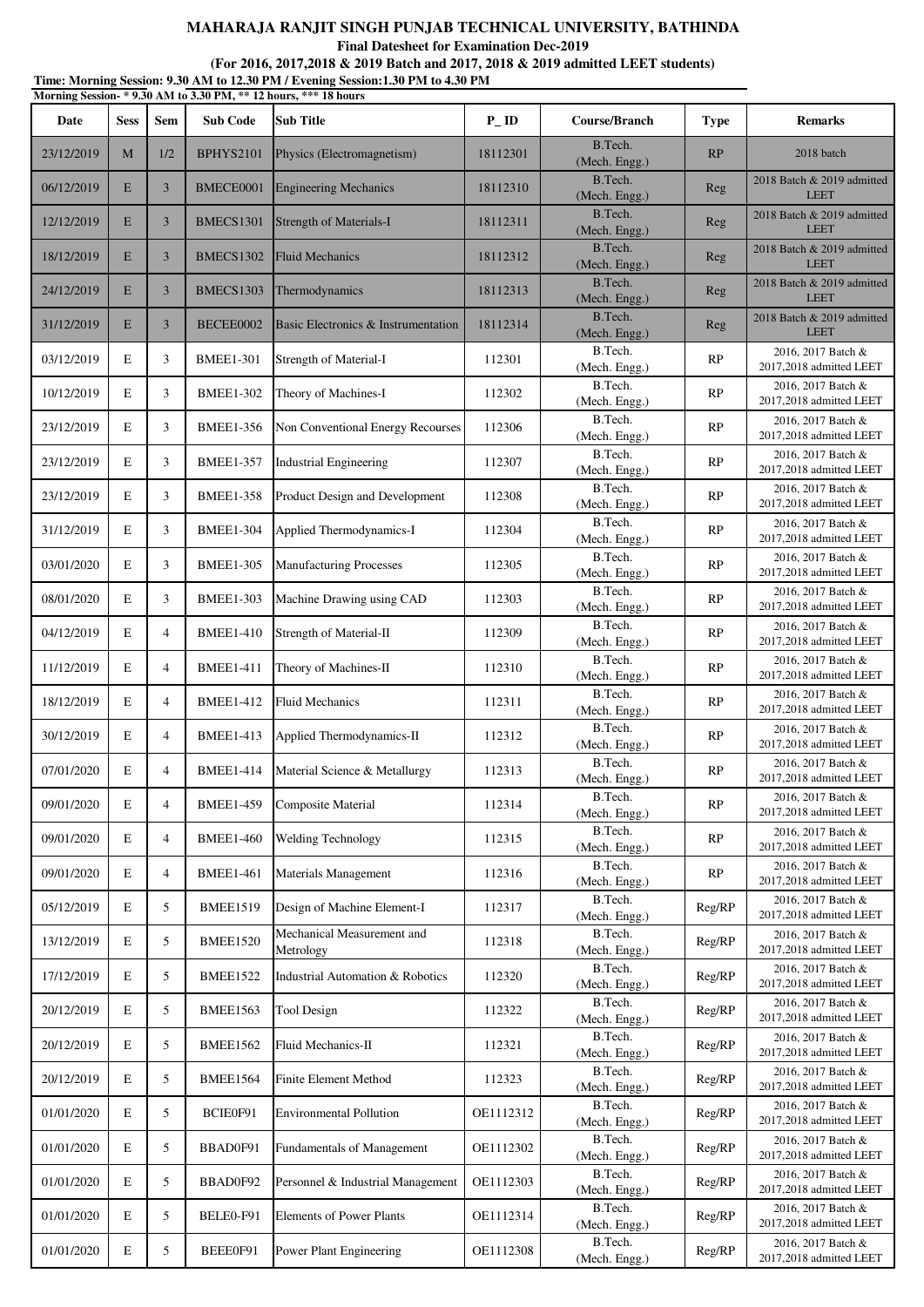**Final Datesheet for Examination Dec-2019**

|            |             |                |                  | Morning Session- * 9.30 AM to 3.30 PM, ** 12 hours, *** 18 hours |                    |                                                   |             |                                               |
|------------|-------------|----------------|------------------|------------------------------------------------------------------|--------------------|---------------------------------------------------|-------------|-----------------------------------------------|
| Date       | <b>Sess</b> | Sem            | <b>Sub Code</b>  | <b>Sub Title</b>                                                 | $P$ <sub>-ID</sub> | Course/Branch                                     | <b>Type</b> | <b>Remarks</b>                                |
| 01/01/2020 | E           | 5              | BCIE0F91         | Environmental Technology & Safety                                | OE1112322          | B.Tech.<br>(Mech. Engg.)                          | Reg/RP      | 2016, 2017 Batch &<br>2017,2018 admitted LEET |
| 13/01/2020 | E           | 5              | <b>BMEE1521</b>  | Automobile Engineering                                           | 112319             | B.Tech.<br>(Mech. Engg.)                          | Reg/RP      | 2016, 2017 Batch &<br>2017,2018 admitted LEET |
| 09/12/2019 | E           | 6              | <b>BMEE1628</b>  | Design of Machine Element-II                                     | 112324             | B.Tech.<br>(Mech. Engg.)                          | RP          | 2016 Batch and 2017 admitted<br><b>LEET</b>   |
| 12/12/2019 | E           | 6              | <b>BMEE1665</b>  | <b>Operation Management</b>                                      | 112327             | B.Tech.<br>(Mech. Engg.)                          | RP          | 2016 Batch and 2017 admitted<br><b>LEET</b>   |
| 12/12/2019 | E           | 6              | <b>BMEE1666</b>  | <b>Industrial Tribology</b>                                      | 112328             | B.Tech.<br>(Mech. Engg.)                          | RP          | 2016 Batch and 2017 admitted<br><b>LEET</b>   |
| 12/12/2019 | E           | 6              | <b>BMEE1668</b>  | Mechatronics                                                     | 112330             | B.Tech.<br>(Mech. Engg.)                          | RP          | 2016 Batch and 2017 admitted<br><b>LEET</b>   |
| 16/12/2019 | E           | 6              | <b>BMEE1629</b>  | <b>Heat Transfer</b>                                             | 112325             | B.Tech.<br>(Mech. Engg.)                          | RP          | 2016 Batch and 2017 admitted<br><b>LEET</b>   |
| 19/12/2019 | E           | 6              | <b>BMEE1630</b>  | <b>Fluid Machinery</b>                                           | 112326             | B.Tech.<br>(Mech. Engg.)                          | RP          | 2016 Batch and 2017 admitted<br><b>LEET</b>   |
| 06/01/2020 | E           | 6              | <b>BMEE1671</b>  | Energy Conservation &<br>Management                              | 112333             | B.Tech.<br>(Mech. Engg.)                          | RP          | 2016 Batch and 2017 admitted<br><b>LEET</b>   |
| 06/01/2020 | E           | 6              | <b>BMEE1672</b>  | <b>Industrial Automation and Robotics</b>                        | 112334             | B.Tech.<br>(Mech. Engg.)                          | RP          | 2016 Batch and 2017 admitted<br><b>LEET</b>   |
| 06/01/2020 | E           | 6              | <b>BMEE1670</b>  | <b>Solar Energy</b>                                              | 112332             | B.Tech.<br>(Mech. Engg.)                          | RP          | 2016 Batch and 2017 admitted<br><b>LEET</b>   |
| 06/01/2020 | E           | 6              | <b>BMEE1669</b>  | Management Information System                                    | 112331             | B.Tech.<br>(Mech. Engg.)                          | RP          | 2016 Batch and 2017 admitted<br><b>LEET</b>   |
| 10/01/2020 | E           | 6              | BELE0F94         | Renewable Energy Sources                                         | OE2112314          | B.Tech.<br>(Mech. Engg.)                          | RP          | 2016 Batch and 2017 admitted<br><b>LEET</b>   |
| 10/01/2020 | E           | 6              | BEEE0F94         | Non-Conventional Energy Resources                                | OE2112305          | B.Tech.<br>(Mech. Engg.)                          | RP          | 2016 Batch and 2017 admitted<br><b>LEET</b>   |
| 10/01/2020 | E           | 6              | BBAD0F94         | Engineering Economics &<br>Management                            | OE2112302          | B.Tech.<br>(Mech. Engg.)                          | RP          | 2016 Batch and 2017 admitted<br><b>LEET</b>   |
| 10/01/2020 | E           | 6              | BBAD0F95         | Entrepreneurship                                                 | OE2112303          | B.Tech.<br>(Mech. Engg.)                          | RP          | 2016 Batch and 2017 admitted<br><b>LEET</b>   |
| 10/01/2020 | E           | 6              | BECE0F94         | <b>Communication Systems</b>                                     | OE2112308          | B.Tech.<br>(Mech. Engg.)                          | RP          | 2016 Batch and 2017 admitted<br><b>LEET</b>   |
| 03/12/2019 | M           | $\tau$         | <b>BMEE1734</b>  | Refrigeration & Air Conditioning                                 | 112335             | B.Tech.<br>(Mech. Engg.)                          | Reg         | 2016 Batch and 2017 admitted<br><b>LEET</b>   |
| 05/12/2019 | M           | 7              | <b>BMEE1774</b>  | Non Traditional Manufacturing                                    | 112337             | B.Tech.<br>(Mech. Engg.)                          | Reg         | 2016 Batch and 2017 admitted<br><b>LEET</b>   |
| 05/12/2019 | M           | $\tau$         | <b>BMEE1773</b>  | <b>Mechanical Vibration</b>                                      | 112336             | B.Tech.<br>(Mech. Engg.)                          | Reg         | 2016 Batch and 2017 admitted<br><b>LEET</b>   |
| 09/12/2019 | M           | 7              | <b>BMEE1777</b>  | Non Destructive Testing                                          | 112340             | B.Tech.<br>(Mech. Engg.)                          | Reg         | 2016 Batch and 2017 admitted<br><b>LEET</b>   |
| 09/12/2019 | M           | 7              | <b>BMEE1776</b>  | Maintenance Engineering                                          | 112339             | B.Tech.<br>(Mech. Engg.)                          | Reg         | 2016 Batch and 2017 admitted<br><b>LEET</b>   |
| 09/12/2019 | M           | $\tau$         | <b>BMEE1778</b>  | <b>Automotive Control</b>                                        | 112341             | B.Tech.<br>(Mech. Engg.)                          | Reg         | 2016 Batch and 2017 admitted<br><b>LEET</b>   |
|            |             |                |                  |                                                                  |                    |                                                   |             |                                               |
| 03/12/2019 | E           | 3              | <b>BCIE2-301</b> | Engineering Mathematics -III                                     | 112501             | B.Tech. (Petrochem &<br>Petroleum Refinery Engg.) | RP          | 2016, 2017 Batch &<br>2017,2018 admitted LEET |
| 09/12/2019 | E           | 3              | <b>BCIE2-302</b> | Organic Chemistry                                                | 112502             | B.Tech. (Petrochem &<br>Petroleum Refinery Engg.) | RP          | 2016, 2017 Batch &<br>2017,2018 admitted LEET |
| 13/12/2019 | E           | 3              | <b>BCIE2-304</b> | <b>Heat Transfer</b>                                             | 112504             | B.Tech. (Petrochem &<br>Petroleum Refinery Engg.) | RP          | 2016, 2017 Batch &<br>2017,2018 admitted LEET |
| 19/12/2019 | E           | 3              | <b>BCIE2-305</b> | <b>Chemical Process Calculations</b>                             | 112505             | B.Tech. (Petrochem &<br>Petroleum Refinery Engg.) | RP          | 2016, 2017 Batch &<br>2017,2018 admitted LEET |
| 26/12/2019 | E           | 3              | <b>BCIE2-303</b> | <b>Fluid Flow</b>                                                | 112503             | B.Tech. (Petrochem &<br>Petroleum Refinery Engg.) | RP          | 2016, 2017 Batch &<br>2017,2018 admitted LEET |
| 04/12/2019 | E           | $\overline{4}$ | <b>BCIE2-411</b> | <b>Mechanical Operations</b>                                     | 112507             | B.Tech. (Petrochem &<br>Petroleum Refinery Engg.) | RP          | 2016, 2017 Batch &<br>2017,2018 admitted LEET |
| 10/12/2019 | E           | 4              | <b>BCIE2-412</b> | Mass Transfer-I                                                  | 112508             | B.Tech. (Petrochem &<br>Petroleum Refinery Engg.) | RP          | 2016, 2017 Batch &<br>2017,2018 admitted LEET |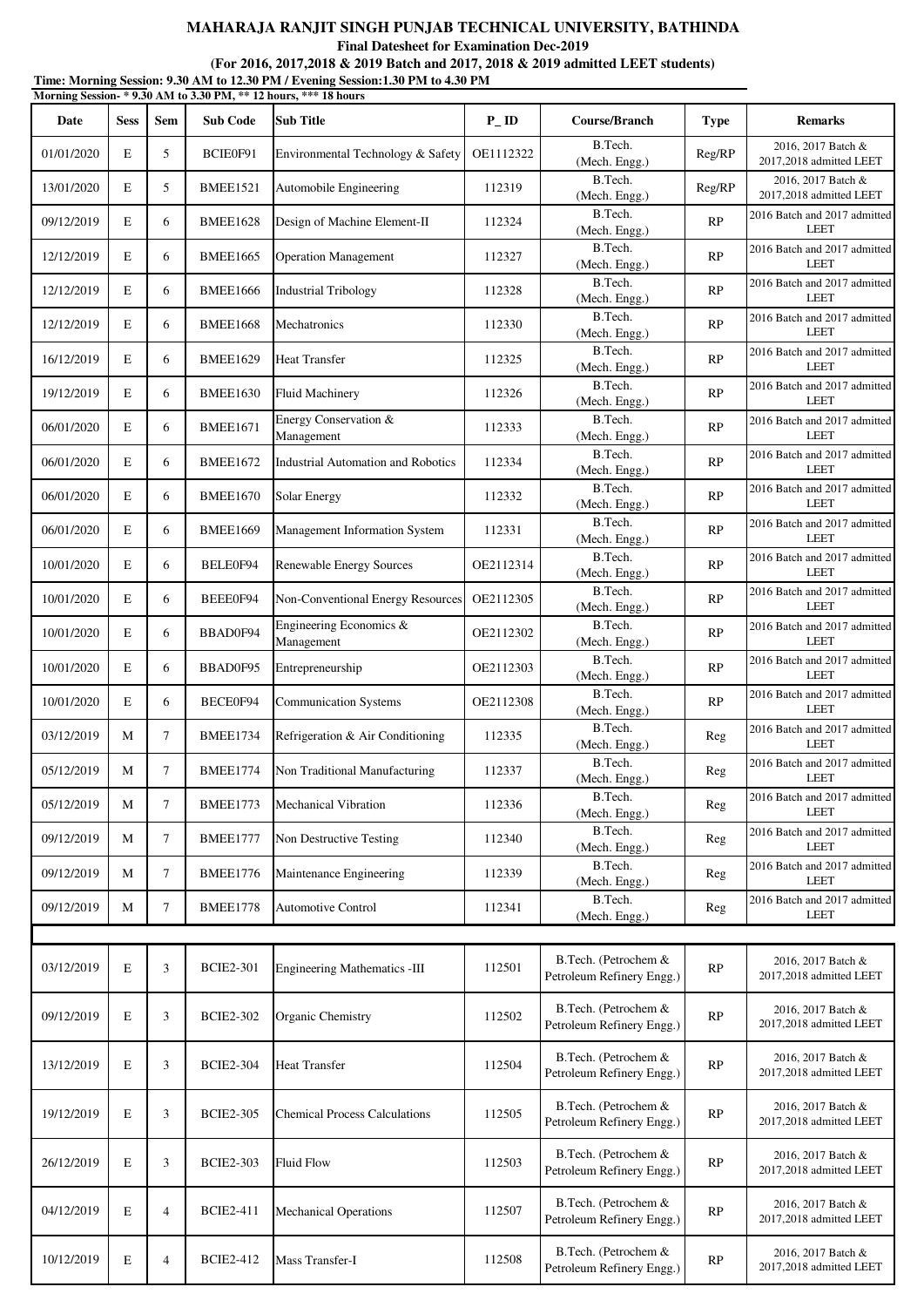**Final Datesheet for Examination Dec-2019**

|            |             |                |                  | Morning Session- * 9.30 AM to 3.30 PM, ** 12 hours, *** 18 hours |                   |                                                   |             |                                               |
|------------|-------------|----------------|------------------|------------------------------------------------------------------|-------------------|---------------------------------------------------|-------------|-----------------------------------------------|
| Date       | <b>Sess</b> | <b>Sem</b>     | <b>Sub Code</b>  | Sub Title                                                        | $P$ <sub>ID</sub> | Course/Branch                                     | <b>Type</b> | <b>Remarks</b>                                |
| 16/12/2019 | E           | $\overline{4}$ | <b>BCIE2-413</b> | <b>Chemical Engineering</b><br>Thermodynamics                    | 112509            | B.Tech. (Petrochem &<br>Petroleum Refinery Engg.) | RP          | 2016, 2017 Batch &<br>2017,2018 admitted LEET |
| 20/12/2019 | $\mathbf E$ | $\overline{4}$ | <b>BCIE2-414</b> | Geology of Petroleum                                             | 112510            | B.Tech. (Petrochem &<br>Petroleum Refinery Engg.) | RP          | 2016, 2017 Batch &<br>2017,2018 admitted LEET |
| 27/12/2019 | E           | $\overline{4}$ | <b>BCIE2-410</b> | Reservoir Engineering-I                                          | 112506            | B.Tech. (Petrochem &<br>Petroleum Refinery Engg.) | RP          | 2016, 2017 Batch &<br>2017,2018 admitted LEET |
| 31/12/2019 | $\mathbf E$ | $\overline{4}$ | <b>BCIE2-415</b> | Chemical Reaction Engineering-I                                  | 112511            | B.Tech. (Petrochem &<br>Petroleum Refinery Engg.) | RP          | 2016, 2017 Batch &<br>2017,2018 admitted LEET |
| 05/12/2019 | $\mathbf E$ | 5              | <b>BCIE2519</b>  | Chemical Reaction Engineering-II                                 | 112512            | B.Tech. (Petrochem &<br>Petroleum Refinery Engg.) | Reg/RP      | 2016, 2017 Batch &<br>2017,2018 admitted LEET |
| 11/12/2019 | $\mathbf E$ | 5              | <b>BCIE2520</b>  | Mass Transfer-II                                                 | 112513            | B.Tech. (Petrochem &<br>Petroleum Refinery Engg.) | Reg/RP      | 2016, 2017 Batch &<br>2017,2018 admitted LEET |
| 17/12/2019 | E           | 5              | <b>BCIE2521</b>  | Petroleum Refining-I                                             | 112514            | B.Tech. (Petrochem &<br>Petroleum Refinery Engg.) | Reg/RP      | 2016, 2017 Batch &<br>2017,2018 admitted LEET |
| 23/12/2019 | $\mathbf E$ | 5              | <b>BCIE2522</b>  | <b>Industrial Pollution Control</b>                              | 112515            | B.Tech. (Petrochem &<br>Petroleum Refinery Engg.) | Reg/RP      | 2016, 2017 Batch &<br>2017,2018 admitted LEET |
| 30/12/2019 | E           | 5              | <b>BCIE2523</b>  | Reservoir Engineering-II                                         | 112516            | B.Tech. (Petrochem &<br>Petroleum Refinery Engg.) | Reg/RP      | 2016, 2017 Batch &<br>2017,2018 admitted LEET |
| 06/12/2019 | E           | 6              | <b>BCIE2628</b>  | Petroleum Refining-II                                            | 112517            | B.Tech. (Petrochem &<br>Petroleum Refinery Engg.) | RP          | 2016 Batch and 2017 admitted<br><b>LEET</b>   |
| 12/12/2019 | E           | 6              | <b>BCIE2629</b>  | Petrochemicals                                                   | 112518            | B.Tech. (Petrochem &<br>Petroleum Refinery Engg.) | RP          | 2016 Batch and 2017 admitted<br><b>LEET</b>   |
| 18/12/2019 | E           | 6              | <b>BCIE2630</b>  | Process Instrumentation & Dynamic<br>Control                     | 112519            | B.Tech. (Petrochem &<br>Petroleum Refinery Engg.) | RP          | 2016 Batch and 2017 admitted<br><b>LEET</b>   |
| 24/12/2019 | $\mathbf E$ | 6              | <b>BCIE2656</b>  | Separation Techniques                                            | 112521            | B.Tech. (Petrochem &<br>Petroleum Refinery Engg.) | RP          | 2016 Batch and 2017 admitted<br><b>LEET</b>   |
| 24/12/2019 | E           | 6              | <b>BCIE2657</b>  | Transport of Oil & Gas                                           | 112522            | B.Tech. (Petrochem &<br>Petroleum Refinery Engg.) | RP          | 2016 Batch and 2017 admitted<br>LEET          |
| 06/01/2020 | $\mathbf E$ | 6              | <b>BCIE2631</b>  | Petroleum Equipment Design                                       | 112520            | B.Tech. (Petrochem &<br>Petroleum Refinery Engg.) | RP          | 2016 Batch and 2017 admitted<br><b>LEET</b>   |
| 03/12/2019 | М           | $\tau$         | <b>BCIE2735</b>  | Petroleum Exploration & Production<br>Operation                  | 112525            | B.Tech. (Petrochem &<br>Petroleum Refinery Engg.) | Reg         | 2016 Batch and 2017 admitted<br>LEET          |
| 05/12/2019 | $\mathbf M$ | $\tau$         | <b>BCIE2736</b>  | Petroleum Refining-III                                           | 112526            | B.Tech. (Petrochem &<br>Petroleum Refinery Engg.) | Reg         | 2016 Batch and 2017 admitted<br><b>LEET</b>   |
| 09/12/2019 | М           | $\tau$         | <b>BCIE2737</b>  | Pipeline Engineering                                             | 112527            | B.Tech. (Petrochem &<br>Petroleum Refinery Engg.) | Reg         | 2016 Batch and 2017 admitted<br>LEET          |
| 18/12/2019 | М           | 7              | <b>BCIE2738</b>  | Advanced Offshore Engineering                                    | 112528            | B.Tech. (Petrochem &<br>Petroleum Refinery Engg.) | Reg         | 2016 Batch and 2017 admitted<br><b>LEET</b>   |
|            |             |                |                  |                                                                  |                   |                                                   |             |                                               |
| 04/12/2019 | $\mathbf M$ |                | BMATH1101        | Mathematics-I (Calculus, Linear<br>Algebra)                      | 18112602          | B.Tech. (Textile Engg.)                           | RP          | 2018 batch                                    |
| 06/12/2019 | M           | 1/2            | BHUMA0101        | English                                                          | 18112606          | B.Tech. (Textile Engg.)                           | RP          | 2018 batch                                    |
| 09/12/2019 | M           | 1/2            | BCSCE0101        | Programming for Problem Solving                                  | 18112607          | B.Tech. (Textile Engg.)                           | RP          | 2018 batch                                    |
| 11/12/2019 | M           | 1/2            | BCHEM0101        | Chemistry-I                                                      | 18112605          | B.Tech. (Textile Engg.)                           | RP          | 2018 batch                                    |
| 13/12/2019 | M           | $\overline{2}$ | BMATH1201        | Mathematics-II(Probabilty and<br>Statistics)                     | 18112609          | B.Tech. (Textile Engg.)                           | RP          | 2018 batch                                    |
| 16/12/2019 | $\mathbf M$ | 1/2            | BELEE0101        | <b>Basics Electrical Engineering</b>                             | 18112604          | B.Tech. (Textile Engg.)                           | RP          | 2018 batch                                    |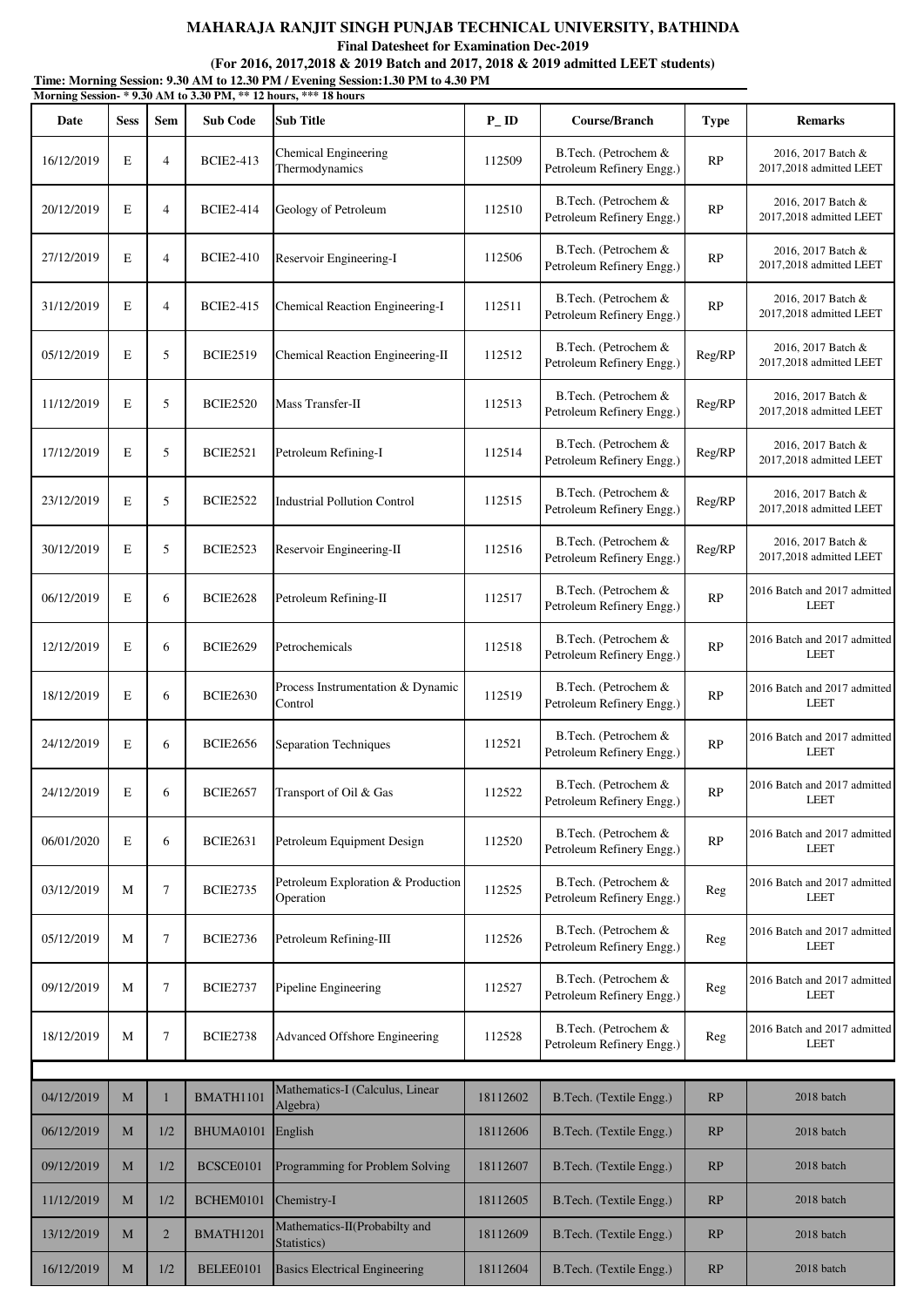**Final Datesheet for Examination Dec-2019**

| Time: Morning Session: 9.30 AM to 12.30 PM / Evening Session: 1.30 PM to 4.30 PM |  |
|----------------------------------------------------------------------------------|--|
| Morning Session- * 9.30 AM to 3.30 PM, ** 12 hours, *** 18 hours                 |  |

| Date       | <b>Sess</b> | Sem            | <b>Sub Code</b>  | <b>Sub Title</b>                                         | $P$ <sub>-ID</sub> | Course/Branch               | <b>Type</b> | <b>Remarks</b>                                |
|------------|-------------|----------------|------------------|----------------------------------------------------------|--------------------|-----------------------------|-------------|-----------------------------------------------|
| 19/12/2019 | M           | 1/2            | BMECE0101        | Engineering Graphics & Design                            | 18112603           | B.Tech. (Textile Engg.)     | RP          | 2018 batch                                    |
| 23/12/2019 | M           | 1/2            | <b>BPHYS1101</b> | Physics (Semiconductor Physics)                          | 18112601           | B.Tech. (Textile Engg.)     | RP          | 2018 batch                                    |
| 06/12/2019 | E           | $\mathbf{3}$   | <b>BTEXS1301</b> | <b>Fundamentals of Textile Machines</b><br>and Processes | 18112610           | B.Tech.<br>(Textile. Engg.) | Reg         | 2018 Batch & 2019 admitted<br><b>LEET</b>     |
| 12/12/2019 | E           | $\mathbf{3}$   | <b>BTEXS1302</b> | Textile Fiber $-I$                                       | 18112611           | B.Tech.<br>(Textile. Engg.) | Reg         | 2018 Batch & 2019 admitted<br><b>LEET</b>     |
| 18/12/2019 | E           | $\overline{3}$ | <b>BTEXS1303</b> | Fabric Manufacturing - I                                 | 18112612           | B.Tech.<br>(Textile. Engg.) | Reg         | 2018 Batch & 2019 admitted<br><b>LEET</b>     |
| 24/12/2019 | E           | $\overline{3}$ | BTEXS1304        | Yarn Manufacturing - I                                   | 18112613           | B.Tech.<br>(Textile. Engg.) | Reg         | 2018 Batch & 2019 admitted<br><b>LEET</b>     |
| 31/12/2019 | E           | $\mathbf{3}$   | <b>BTEXS1305</b> | <b>Kinematics of Machines</b>                            | 18112614           | B.Tech.<br>(Textile. Engg.) | Reg         | 2018 Batch & 2019 admitted<br><b>LEET</b>     |
| 03/12/2019 | E           | 3              | <b>BTEX1-301</b> | Fundamentals of Textile Machines<br>and Processes        | 112601             | B.Tech. (Textile Engg.)     | RP          | 2016, 2017 Batch &<br>2017,2018 admitted LEET |
| 03/01/2020 | E           | 3              | <b>BTEX1-304</b> | Yarn Manufacturing-I                                     | 112604             | B.Tech. (Textile Engg.)     | RP          | 2016, 2017 Batch &<br>2017,2018 admitted LEET |
| 06/01/2020 | E           | 3              | <b>BTEX1-302</b> | Textile Fiber-I                                          | 112602             | B.Tech. (Textile Engg.)     | RP          | 2016, 2017 Batch &<br>2017,2018 admitted LEET |
| 08/01/2020 | E           | 3              | <b>BTEX1-303</b> | Fabric Manufacturing-I                                   | 112603             | B.Tech. (Textile Engg.)     | RP          | 2016, 2017 Batch &<br>2017,2018 admitted LEET |
| 04/12/2019 | E           | $\overline{4}$ | <b>BTEX1-408</b> | Textile Fiber-II                                         | 112605             | B.Tech. (Textile Engg.)     | RP          | 2016, 2017 Batch &<br>2017,2018 admitted LEET |
| 10/12/2019 | E           | $\overline{4}$ | <b>BTEX1-409</b> | Yarn Manufacturing - II                                  | 112606             | B.Tech. (Textile Engg.)     | RP          | 2016, 2017 Batch &<br>2017,2018 admitted LEET |
| 16/12/2019 | E           | $\overline{4}$ | <b>BTEX1-410</b> | Fabric Manufacturing-II                                  | 112607             | B.Tech. (Textile Engg.)     | RP          | 2016, 2017 Batch &<br>2017,2018 admitted LEET |
| 20/12/2019 | E           | $\overline{4}$ | <b>BTEX1-411</b> | Textile Chemical Processing-I                            | 112608             | B.Tech. (Textile Engg.)     | RP          | 2016, 2017 Batch &<br>2017,2018 admitted LEET |
| 05/12/2019 | E           | 5              | <b>BTEX1515</b>  | Properties of Fiber                                      | 112609             | B.Tech. (Textile Engg.)     | Reg/RP      | 2016, 2017 Batch &<br>2017,2018 admitted LEET |
| 11/12/2019 | E           | 5              | <b>BTEX1516</b>  | Quality management in Textile<br>Industry                | 112610             | B.Tech. (Textile Engg.)     | Reg/RP      | 2016, 2017 Batch &<br>2017,2018 admitted LEET |
| 17/12/2019 | E           | 5              | <b>BTEX1518</b>  | <b>Textile Testing-I</b>                                 | 112612             | B.Tech. (Textile Engg.)     | Reg/RP      | 2016, 2017 Batch &<br>2017,2018 admitted LEET |
| 23/12/2019 | E           | 5              | <b>BTEX1519</b>  | Textile Chemical Processing-II                           | 112613             | B.Tech. (Textile Engg.)     | Reg/RP      | 2016, 2017 Batch &<br>2017,2018 admitted LEET |
| 30/12/2019 | $\mathbf E$ | 5              | <b>BTEX1517</b>  | <b>Fabric Structure Analysis</b>                         | 112611             | B.Tech. (Textile Engg.)     | Reg/RP      | 2016, 2017 Batch &<br>2017,2018 admitted LEET |
| 06/12/2019 | M           | 6              | <b>BTEX1624</b>  | Theory of Textile Structure                              | 112614             | B.Tech. (Textile Engg.)     | RP          | 2016 Batch and 2017 admitted<br><b>LEET</b>   |
| 12/12/2019 | M           | 6              | <b>BTEX1625</b>  | Process Control in Textiles                              | 112615             | B.Tech. (Textile Engg.)     | RP          | 2016 Batch and 2017 admitted<br><b>LEET</b>   |
| 18/12/2019 | E           | 6              | <b>BTEX1626</b>  | Knitting Technology                                      | 112616             | B.Tech. (Textile Engg.)     | RP          | 2016 Batch and 2017 admitted<br><b>LEET</b>   |
| 24/12/2019 | Ε           | 6              | <b>BTEX1627</b>  | Textile Testing-II                                       | 112617             | B.Tech. (Textile Engg.)     | RP          | 2016 Batch and 2017 admitted<br>LEET          |
| 31/12/2019 | M           | 6              | <b>BTEX1656</b>  | <b>Non Conventional Yarn</b><br>Manufacture              | 112618             | B.Tech. (Textile Engg.)     | RP          | 2016 Batch and 2017 admitted<br><b>LEET</b>   |
| 03/12/2019 | M           | $\tau$         | <b>BTEX1730</b>  | Kinematics of Textile Machines                           | 112621             | B.Tech. (Textile Engg.)     | Reg         | 2016 Batch and 2017 admitted<br><b>LEET</b>   |
| 05/12/2019 | M           | $\tau$         | <b>BTEX1759</b>  | Nonwoven Technology                                      | 112622             | B.Tech. (Textile Engg.)     | Reg         | 2016 Batch and 2017 admitted<br><b>LEET</b>   |
| 09/12/2019 | M           | $\tau$         | <b>BTEX1761</b>  | <b>Garment Manufacturing Technology</b>                  | 112624             | B.Tech. (Textile Engg.)     | Reg         | 2016 Batch and 2017 admitted<br><b>LEET</b>   |
| 18/12/2019 | M           | 7              | <b>BTEX1763</b>  | Post Spinning Operation                                  | 112626             | B.Tech. (Textile Engg.)     | Reg         | 2016 Batch and 2017 admitted<br><b>LEET</b>   |
| 01/01/2020 | Ε           | $\tau$         | BBAD0F92         | Personnel & Industrial Management                        | OE1112603          | B.Tech. (Textile Engg.)     | Reg         | 2016 Batch and 2017 admitted<br><b>LEET</b>   |
|            |             |                |                  |                                                          |                    |                             |             |                                               |
| 03/12/2019 | E           | 3              | <b>BAGE2-301</b> | Agriculture for Engineers                                | 112901             | B.Tech. (Agriculture)       | RP          | 2016, 2017 Batch &<br>2017,2018 admitted LEET |
| 10/12/2019 | Ε           | 3              | <b>BAGE2-305</b> | Irrigation Engineering                                   | 112905             | B.Tech. (Agriculture)       | RP          | 2016, 2017 Batch &<br>2017,2018 admitted LEET |
| 03/01/2020 | E           | 3              | <b>BAGE2-304</b> | <b>Wasteland Development</b>                             | 112904             | B.Tech. (Agriculture)       | RP          | 2016, 2017 Batch &<br>2017,2018 admitted LEET |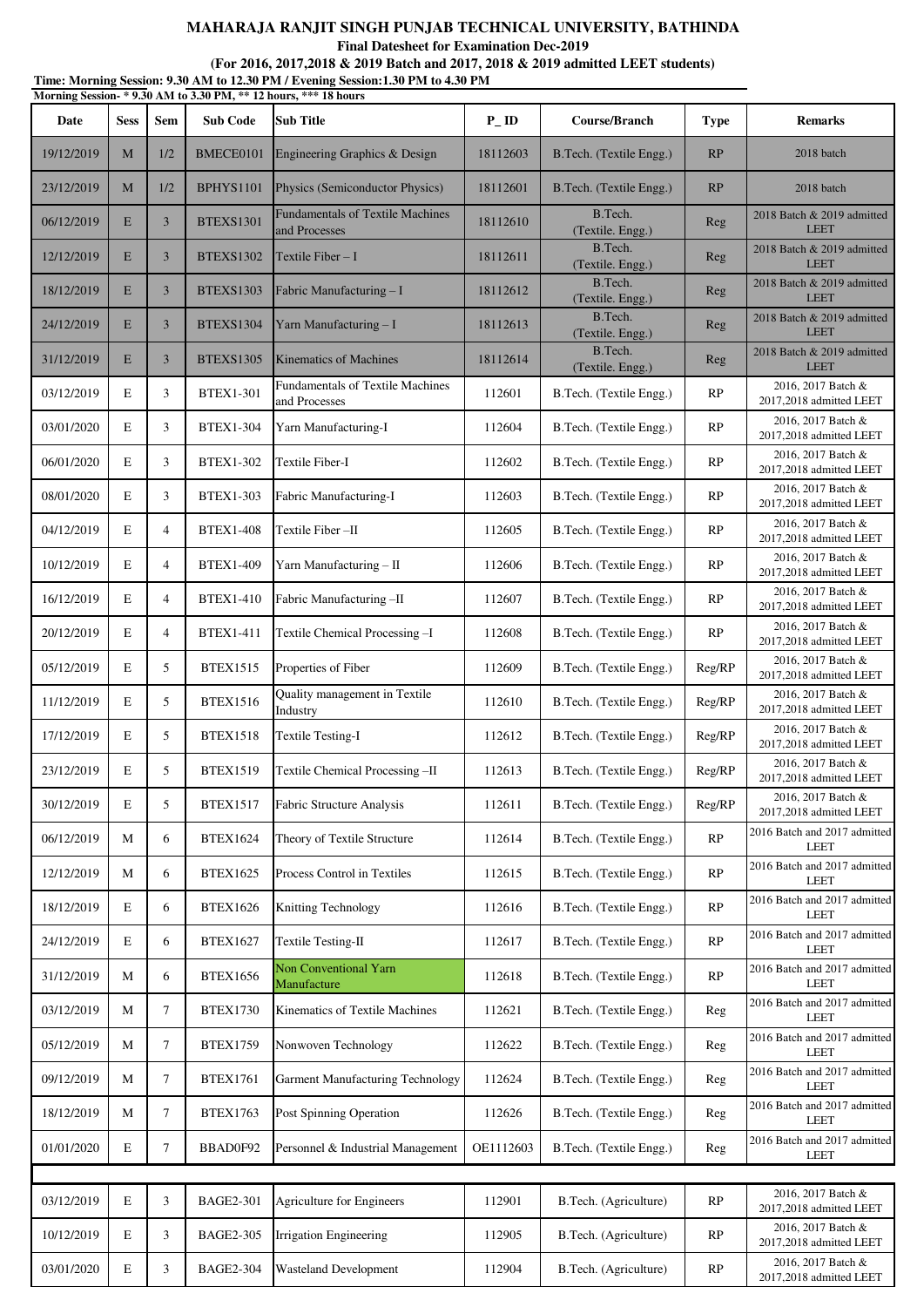**Final Datesheet for Examination Dec-2019**

| Morning Session-*9.30 AM to 3.30 PM, ** 12 hours, *** 18 hours |             |                |                  |                                                                  |                    |                       |               |                                               |  |  |
|----------------------------------------------------------------|-------------|----------------|------------------|------------------------------------------------------------------|--------------------|-----------------------|---------------|-----------------------------------------------|--|--|
| Date                                                           | <b>Sess</b> | <b>Sem</b>     | <b>Sub Code</b>  | <b>Sub Title</b>                                                 | $P$ <sub>-ID</sub> | Course/Branch         | <b>Type</b>   | <b>Remarks</b>                                |  |  |
| 06/01/2020                                                     | E           | 3              | <b>BAGE2-302</b> | Farm Machinery                                                   | 112902             | B.Tech. (Agriculture) | RP            | 2016, 2017 Batch &<br>2017,2018 admitted LEET |  |  |
| 08/01/2020                                                     | $\mathbf E$ | 3              | <b>BAGE2-303</b> | Thermodynamics and Heat<br>Engine                                | 112903             | B.Tech. (Agriculture) | <b>RP</b>     | 2016, 2017 Batch &<br>2017,2018 admitted LEET |  |  |
| 04/12/2019                                                     | E           | 4              | <b>BAGE2-409</b> | Surveying and Levelling                                          | 112906             | B.Tech. (Agriculture) | RP            | 2016, 2017 Batch &<br>2017,2018 admitted LEET |  |  |
| 11/12/2019                                                     | E           | $\overline{4}$ | <b>BAGE2-410</b> | Theory of Machines                                               | 112907             | B.Tech. (Agriculture) | RP            | 2016, 2017 Batch &<br>2017,2018 admitted LEET |  |  |
| 16/12/2019                                                     | E           | $\overline{4}$ | <b>BAGE2-411</b> | <b>Engineering Economics</b>                                     | 112908             | B.Tech. (Agriculture) | RP            | 2016, 2017 Batch &<br>2017,2018 admitted LEET |  |  |
| 19/12/2019                                                     | E           | $\overline{4}$ | <b>BAGE2-412</b> | Soil & Water Conservation<br>Engineering                         | 112909             | B.Tech. (Agriculture) | <b>RP</b>     | 2016, 2017 Batch &<br>2017,2018 admitted LEET |  |  |
| 20/12/2019                                                     | E           | $\overline{4}$ | <b>BAGE2-413</b> | Farm Power                                                       | 112910             | B.Tech. (Agriculture) | RP            | 2016, 2017 Batch &<br>2017,2018 admitted LEET |  |  |
| 05/12/2019                                                     | E           | 5              | <b>BAGE2517</b>  | Agricultural Structure and<br><b>Environmental Control</b>       | 112911             | B.Tech. (Agriculture) | Reg/RP        | 2016, 2017 Batch &<br>2017,2018 admitted LEET |  |  |
| 09/12/2019                                                     | E           | 5              | <b>BAGE2518</b>  | Soil and Water Conservation<br><b>Structures</b>                 | 112912             | B.Tech. (Agriculture) | Reg/RP        | 2016, 2017 Batch &<br>2017,2018 admitted LEET |  |  |
| 12/12/2019                                                     | E           | 5              | <b>BAGE2520</b>  | Tractor System, Controls &<br>Operation                          | 112914             | B.Tech. (Agriculture) | Reg/RP        | 2016, 2017 Batch &<br>2017,2018 admitted LEET |  |  |
| 30/12/2019                                                     | E           | 5              | <b>BAGE2519</b>  | Dairy and Food Engineering                                       | 112913             | B.Tech. (Agriculture) | Reg/RP        | 2016, 2017 Batch &<br>2017,2018 admitted LEET |  |  |
| 01/01/2020                                                     | E           | 5              | BBAD0F97         | Introduction to Entrepreneurship and<br>Marketing                | OE1112918          | B.Tech. (Agriculture) | Reg/RP        | 2016, 2017 Batch &<br>2017,2018 admitted LEET |  |  |
| 01/01/2020                                                     | E           | 5              | BMEE0F92         | Refrigeration and Air Conditioning                               | OE1112919          | B.Tech. (Agriculture) | Reg/RP        | 2016, 2017 Batch &<br>2017,2018 admitted LEET |  |  |
| 06/12/2019                                                     | E           | 6              | <b>BAGE2625</b>  | <b>Engineering Hydrology</b>                                     | 112915             | B.Tech. (Agriculture) | RP            | 2016 Batch and 2017 admitted<br><b>LEET</b>   |  |  |
| 13/12/2019                                                     | $\mathbf E$ | 6              | <b>BAGE2626</b>  | Engineering Properties of Biological<br>Materials & Food Quality | 112916             | B.Tech. (Agriculture) | RP            | 2016 Batch and 2017 admitted<br><b>LEET</b>   |  |  |
| 18/12/2019                                                     | E           | 6              | <b>BAGE2627</b>  | Drainage Engineering                                             | 112917             | B.Tech. (Agriculture) | RP            | 2016 Batch and 2017 admitted<br><b>LEET</b>   |  |  |
| 24/12/2019                                                     | E           | 6              | <b>BAGE2628</b>  | Hands on Training in CAD/CAM                                     | 112918             | B.Tech. (Agriculture) | RP            | 2016 Batch and 2017 admitted<br><b>LEET</b>   |  |  |
| 10/01/2020                                                     | E           | 6              | BCIE0F95         | <b>Fluid Mechanics</b>                                           | OE2112913          | B.Tech. (Agriculture) | RP            | 2016 Batch and 2017 admitted<br><b>LEET</b>   |  |  |
| 03/12/2019                                                     | $\mathbf M$ | 7              | <b>BAGE2732</b>  | Ground Water, Well & Pumps                                       | 112919             | B.Tech. (Agriculture) | Reg           | 2016 Batch and 2017 admitted<br><b>LEET</b>   |  |  |
| 05/12/2019                                                     | М           | $\tau$         | <b>BAGE2733</b>  | Micro Irrigation Systems & Design                                | 112920             | B.Tech. (Agriculture) | Reg           | 2016 Batch and 2017 admitted<br><b>LEET</b>   |  |  |
| 09/12/2019                                                     | M           | 7              | BELE0F97         | <b>Energy Management</b>                                         | OE3112904          | B.Tech. (Agriculture) | Reg           | 2016 Batch and 2017 admitted<br><b>LEET</b>   |  |  |
| 18/12/2019                                                     | М           | 7              | <b>BAGE2734</b>  | Food Processing Plant Design &<br>Layout                         | 112921             | B.Tech. (Agriculture) | Reg           | 2016 Batch and 2017 admitted<br><b>LEET</b>   |  |  |
|                                                                |             |                |                  |                                                                  |                    |                       |               | 2016, 2017 Batch &                            |  |  |
| 03/12/2019                                                     | $\mathbf E$ | 3              | <b>BFOT1-301</b> | Principles of Food Preservation                                  | 111901             | B.Tech. (Food Tech.)  | RP            | 2017,2018 admitted LEET<br>2016, 2017 Batch & |  |  |
| 10/12/2019                                                     | E           | 3              | <b>BFOT1-356</b> | Food Hygiene And Plant Sanitation                                | 111905             | B.Tech. (Food Tech.)  | RP            | 2017,2018 admitted LEET                       |  |  |
| 03/01/2020                                                     | E           | 3              | <b>BFOT1-304</b> | Fluid Flow Operations and Rheology                               | 111904             | B.Tech. (Food Tech.)  | RP            | 2016, 2017 Batch &<br>2017,2018 admitted LEET |  |  |
| 06/01/2020                                                     | E           | 3              | <b>BFOT1-302</b> | Food Chemistry                                                   | 111902             | B.Tech. (Food Tech.)  | RP            | 2016, 2017 Batch &<br>2017,2018 admitted LEET |  |  |
| 08/01/2020                                                     | E           | 3              | <b>BFOT1-303</b> | Food Microbiology                                                | 111903             | B.Tech. (Food Tech.)  | RP            | 2016, 2017 Batch &<br>2017,2018 admitted LEET |  |  |
| 04/12/2019                                                     | $\mathbf E$ | $\overline{4}$ | <b>BFOT1-408</b> | Food Engineering                                                 | 111907             | B.Tech. (Food Tech.)  | RP            | 2016, 2017 Batch &<br>2017,2018 admitted LEET |  |  |
| 09/12/2019                                                     | E           | $\overline{4}$ | <b>BFOT1-409</b> | Fruits and Vegetable Processing<br>Technology                    | 111908             | B.Tech. (Food Tech.)  | RP            | 2016, 2017 Batch &<br>2017,2018 admitted LEET |  |  |
| 16/12/2019                                                     | E           | 4              | <b>BFOT1-410</b> | mathematics-II (Probabilty and<br>Statistics)                    | 111909             | B.Tech. (Food Tech.)  | <b>RP</b>     | 2016, 2017 Batch &<br>2017,2018 admitted LEET |  |  |
| 20/12/2019                                                     | E           | 4              | <b>BFOT1-411</b> | Technology of Animal Products                                    | 111910             | B.Tech. (Food Tech.)  | RP            | 2016, 2017 Batch &<br>2017,2018 admitted LEET |  |  |
| 27/12/2019                                                     | E           | 4              | <b>BFOT1-458</b> | <b>Biochemical Engineering</b>                                   | 111911             | B.Tech. (Food Tech.)  | $\mathbf{RP}$ | 2016, 2017 Batch &<br>2017,2018 admitted LEET |  |  |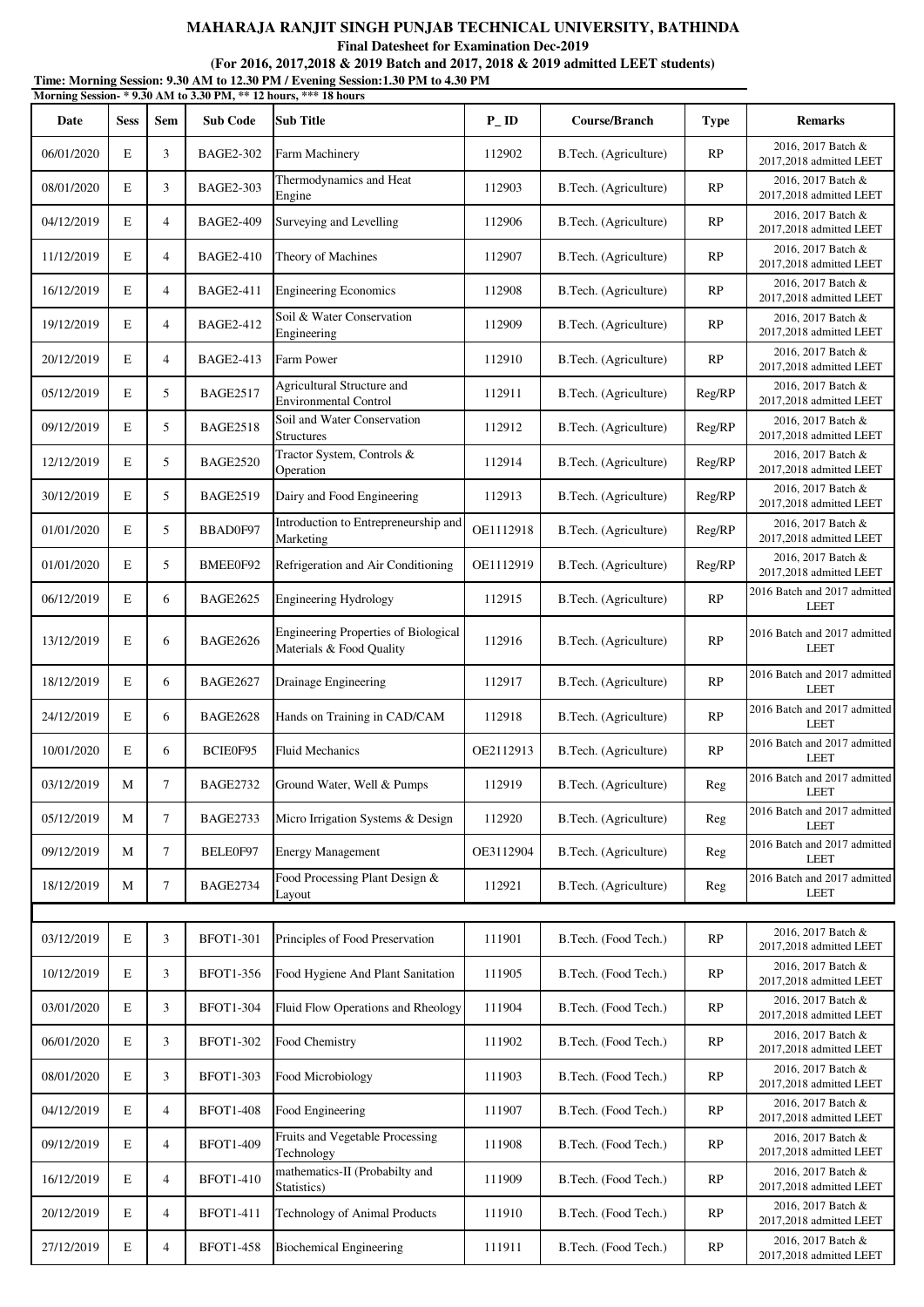**Final Datesheet for Examination Dec-2019**

| Time: Morning Session: 9.30 AM to 12.30 PM / Evening Session: 1.30 PM to 4.30 PM |
|----------------------------------------------------------------------------------|
| Morning Session- * 9.30 AM to 3.30 PM, ** 12 hours, *** 18 hours                 |

| Date       | <b>Sess</b> | Sem            | <b>Sub Code</b>  | <b>Sub Title</b>                                     | $P$ <sub>ID</sub> | Course/Branch        | <b>Type</b> | <b>Remarks</b>                                |
|------------|-------------|----------------|------------------|------------------------------------------------------|-------------------|----------------------|-------------|-----------------------------------------------|
| 05/12/2019 | E           | 5              | <b>BFOT1514</b>  | Cereals and Pulses Processing<br>Technology          | 111913            | B.Tech. (Food Tech.) | Reg/RP      | 2016, 2017 Batch &<br>2017,2018 admitted LEET |
| 11/12/2019 | E           | 5              | <b>BFOT1515</b>  | Food Processing Plant Layout and<br>Design           | 111914            | B.Tech. (Food Tech.) | Reg/RP      | 2016, 2017 Batch &<br>2017,2018 admitted LEET |
| 17/12/2019 | E           | 5              | <b>BFOT1561</b>  | Technologies of Beverages                            | 111917            | B.Tech. (Food Tech.) | Reg/RP      | 2016, 2017 Batch &<br>2017,2018 admitted LEET |
| 30/12/2019 | E           | 5              | <b>BFOT1516</b>  | <b>Heat and Mass Transfer</b>                        | 111915            | B.Tech. (Food Tech.) | Reg/RP      | 2016, 2017 Batch &<br>2017,2018 admitted LEET |
| 01/01/2020 | E           | 5              | BCIE0F91         | <b>Environmental Pollution</b>                       | OE1111912         | B.Tech. (Food Tech.) | Reg/RP      | 2016, 2017 Batch &<br>2017,2018 admitted LEET |
| 06/12/2019 | E           | 6              | <b>BFOT1620</b>  | Technologies of bakery and<br>confectionary Products | 111918            | B.Tech. (Food Tech.) | RP          | 2016 Batch and 2017 admitted<br><b>LEET</b>   |
| 12/12/2019 | E           | 6              | <b>BFOT1621</b>  | Technology of Fats and Oils                          | 111919            | B.Tech. (Food Tech.) | RP          | 2016 Batch and 2017 admitted<br><b>LEET</b>   |
| 18/12/2019 | E           | 6              | <b>BFOT1663</b>  | Food Storage Engineering                             | 111921            | B.Tech. (Food Tech.) | RP          | 2016 Batch and 2017 admitted<br><b>LEET</b>   |
| 24/12/2019 | E           | 6              | <b>BFOT1665</b>  | <b>Health Foods</b>                                  | 111923            | B.Tech. (Food Tech.) | RP          | 2016 Batch and 2017 admitted<br><b>LEET</b>   |
| 10/01/2020 | E           | 6              | BEEE0F94         | Non-Conventional Energy Resources                    | OE2111905         | B.Tech. (Food Tech.) | RP          | 2016 Batch and 2017 admitted<br><b>LEET</b>   |
| 03/12/2019 | M           | $\tau$         | <b>BFOT1724</b>  | Packaging Technology                                 | 111924            | B.Tech. (Food Tech.) | Reg         | 2016 Batch and 2017 admitted<br><b>LEET</b>   |
| 05/12/2019 | M           | $\tau$         | <b>BFOT1725</b>  | Spices and Flavour Technology                        | 111925            | B.Tech. (Food Tech.) | Reg         | 2016 Batch and 2017 admitted<br><b>LEET</b>   |
| 09/12/2019 | M           | $\tau$         | BELE0F97         | <b>Energy Management</b>                             | OE3111904         | B.Tech. (Food Tech.) | Reg         | 2016 Batch and 2017 admitted<br><b>LEET</b>   |
| 18/12/2019 | M           | $\tau$         | <b>BFOT1766</b>  | Innovative Techniques In Food<br>Processing          | 111926            | B.Tech. (Food Tech.) | Reg         | 2016 Batch and 2017 admitted<br><b>LEET</b>   |
|            |             |                |                  |                                                      |                   |                      |             |                                               |
| 09/12/2019 | M           | 1              | <b>BARC1-102</b> | <b>Building Construction-I</b>                       | 120102            | B.Arch.              | Reg/RP      | 2016 & onwards                                |
| 11/12/2019 | M           | 1              | <b>BARC1-101</b> | Architectural Design-I                               | 120101            | B.Arch.              | Reg/RP      | 2016 & onwards                                |
| 16/12/2019 | M           | 1              | <b>BARC1-107</b> | Building Sciences & Technology - I                   | 120107            | B.Arch.              | Reg/RP      | 2016 & onwards                                |
| 20/12/2019 | M           | 1              | <b>BARC1-103</b> | Architectural Drawing - I                            | 120103            | B.Arch.              | Reg/RP      | 2016 & onwards                                |
| 24/12/2019 | M           | 1              | <b>BARC1-106</b> | Architectural Communication-I                        | 120106            | B.Arch.              | Reg/RP      | 2016 & onwards                                |
| 30/12/2019 | M           | 1              | <b>BARC1-104</b> | History of Architecture - I                          | 120104            | B.Arch.              | Reg/RP      | 2016 & onwards                                |
| 31/12/2019 | M           | $\mathbf{1}$   | <b>BARC1-105</b> | Visual Communication - I                             | 120105            | B.Arch.              | Reg/RP      | 2016 & onwards                                |
| 20/12/2019 | E           | $\overline{2}$ | <b>BARC1-212</b> | Visual Communication-II                              | 120111            | B.Arch.              | RP          | 2016 & onwards                                |
| 30/12/2019 | Е           | $\overline{2}$ | <b>BARC1-210</b> | Building Construction - II                           | 120109            | B.Arch.              | RP          | 2016 & onwards                                |
| 31/12/2019 | E           | $\overline{2}$ | <b>BARC1-211</b> | Architectural Drawing - II                           | 120110            | B.Arch.              | RP          | 2016 & onwards                                |
| 03/01/2020 | E           | $\overline{2}$ | <b>BARC1-213</b> | Theory of Design                                     | 120112            | B.Arch.              | RP          | 2016 & onwards                                |
| 06/01/2020 | E           | $\overline{2}$ | <b>BARC1-214</b> | Structure Design-I                                   | 120113            | B.Arch.              | RP          | 2016 & onwards                                |
| 07/01/2020 | E           | $\overline{2}$ | <b>BARC1-215</b> | Building Sciences & Technology-II                    | 120114            | B.Arch.              | RP          | 2016 & onwards                                |
| 21/01/2020 | $M^*$       | $\overline{2}$ | <b>BARC1-209</b> | Architectural Design - II                            | 120108            | B.Arch.              | RP          | 2016 & onwards                                |
| 03/12/2019 | M           | 3              | <b>BARC1-320</b> | History of Architecture-II                           | 120117            | B.Arch.              | Reg/RP      | 2016 & onwards                                |
| 04/12/2019 | M           | 3              | <b>BARC1-318</b> | <b>Building Construction-III</b>                     | 120116            | B.Arch.              | Reg/RP      | 2016 & onwards                                |
| 06/12/2019 | M           | 3              | <b>BARC1-322</b> | Surveying & Levelling-I                              | 120119            | B.Arch.              | Reg/RP      | 2016 & onwards                                |
| 10/12/2019 | M           | 3              | <b>BARC1-323</b> | Building Science & Tech-III                          | 120120            | B.Arch.              | Reg/RP      | 2016 & onwards                                |
| 12/12/2019 | $M^{**}$    | 3              | <b>BARC1-317</b> | Architectural Design-III                             | 120115            | B.Arch.              | Reg/RP      | 2016 & onwards                                |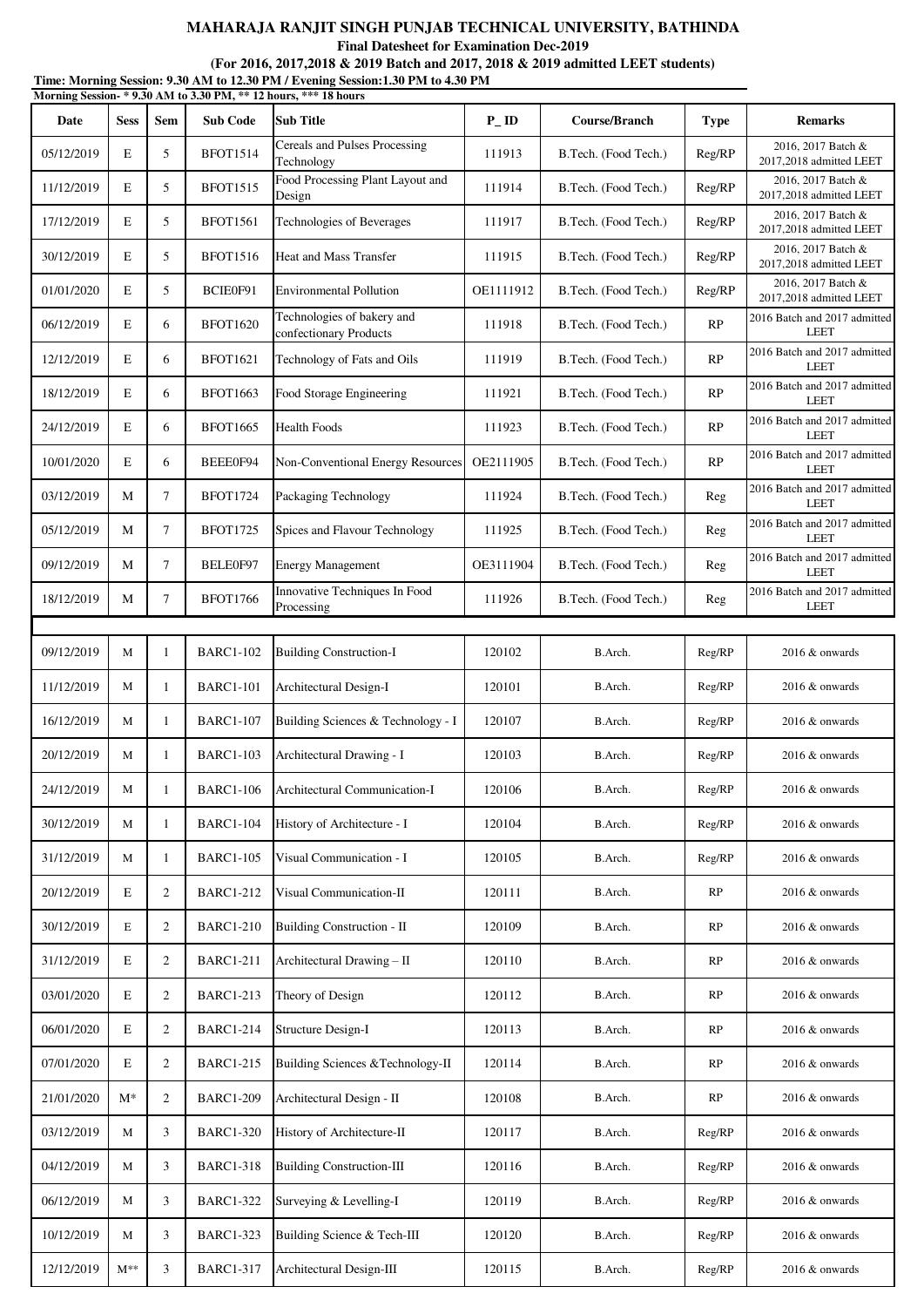**Final Datesheet for Examination Dec-2019**

| Morning Session-* 9.30 AM to 3.30 PM, ** 12 hours, *** 18 hours |             |                |                  |                                                   |           |               |              |                   |  |  |
|-----------------------------------------------------------------|-------------|----------------|------------------|---------------------------------------------------|-----------|---------------|--------------|-------------------|--|--|
| Date                                                            | <b>Sess</b> | Sem            | <b>Sub Code</b>  | <b>Sub Title</b>                                  | $P$ ID    | Course/Branch | <b>Type</b>  | <b>Remarks</b>    |  |  |
| 23/12/2019                                                      | M           | 3              | <b>BARC1-321</b> | Structure Design-II                               | 120118    | B.Arch.       | Reg/RP       | $2016 \&$ onwards |  |  |
| 08/01/2020                                                      | E           | 4              | <b>BARC1-426</b> | <b>Building Construction-IV</b>                   | 120122    | B.Arch.       | RP           | $2016 \&$ onwards |  |  |
| 09/01/2020                                                      | E           | $\overline{4}$ | <b>BARC1-427</b> | Building Sciences & Technology-IV                 | 120123    | B.Arch.       | RP           | $2016 \&$ onwards |  |  |
| 10/01/2020                                                      | E           | 4              | <b>BARC1-429</b> | Structure Design-III                              | 120124    | B.Arch.       | RP           | $2016 \&$ onwards |  |  |
| 13/01/2020                                                      | E           | $\overline{4}$ | <b>BARC1-430</b> | Design Philosophies-I                             | 120125    | B.Arch.       | RP           | $2016 \&$ onwards |  |  |
| 17/01/2020                                                      | $M^{**}$    | $\overline{4}$ | <b>BARC1-425</b> | Architectural Design-IV                           | 120121    | B.Arch.       | RP           | 2016 & onwards    |  |  |
| 03/12/2019                                                      | Е           | 5              | <b>BARC1536</b>  | Landscape Architecture                            | 120128    | B.Arch.       | Reg/RP       | $2016 \&$ onwards |  |  |
| 05/12/2019                                                      | E           | 5              | <b>BARC1540</b>  | Design Philosophies-II                            | 120132    | B.Arch.       | Reg/RP       | $2016 \&$ onwards |  |  |
| 09/12/2019                                                      | Е           | 5              | <b>BARC1537</b>  | Building Sciences &Technology-V                   | 120129    | B.Arch.       | Reg/RP       | $2016 \&$ onwards |  |  |
| 11/12/2019                                                      | E           | 5              | <b>BARC1538</b>  | History of Architecture-III                       | 120130    | B.Arch.       | Reg/RP       | $2016 \&$ onwards |  |  |
| 17/12/2019                                                      | $M***$      | 5              | <b>BARC1533</b>  | Architectural Design-V                            | 120126    | B.Arch.       | Reg/RP       | 2016 & onwards    |  |  |
| 23/12/2019                                                      | E           | 5              | <b>BARC1539</b>  | <b>Tall Buildings</b>                             | 120131    | B.Arch.       | Reg/RP       | 2016 & onwards    |  |  |
| 24/12/2019                                                      | Е           | 5              | <b>BARC1534</b>  | <b>Building Construction-V</b>                    | 120127    | B.Arch.       | Reg/RP       | 2016 & onwards    |  |  |
| 01/01/2020                                                      | M           | 6              | <b>BARC1642</b>  | <b>Building Construction-VI</b>                   | 120134    | B.Arch.       | RP           | 2016 & onwards    |  |  |
| 03/01/2020                                                      | М           | 6              | <b>BARC1643</b>  | Building Sciences & Technology-VI                 | 120135    | B.Arch.       | RP           | $2016 \&$ onwards |  |  |
| 06/01/2020                                                      | М           | 6              | <b>BARC1644</b>  | Interior Design                                   | 120136    | B.Arch.       | RP           | $2016 \&$ onwards |  |  |
| 07/01/2020                                                      | M           | 6              | <b>BARC1645</b>  | Estimating & Costing                              | 120137    | B.Arch.       | RP           | 2016 & onwards    |  |  |
| 08/01/2020                                                      | М           | 6              | <b>BARC1646</b>  | Design Philosophies-III                           | 120138    | B.Arch.       | RP           | $2016 \&$ onwards |  |  |
| 09/01/2020                                                      | М           | 6              | <b>BARC1647</b>  | Architectural Legislation                         | 120139    | B.Arch.       | RP           | 2016 & onwards    |  |  |
| 14/01/2020                                                      | $M***$      | 6              | <b>BARC1641</b>  | Architectural Design-VI                           | 120133    | B.Arch.       | RP           | 2016 & onwards    |  |  |
| 04/12/2019                                                      | Е           | $\tau$         | <b>BARC1750</b>  | Housing                                           | 120142    | B.Arch.       | $\mbox{Reg}$ | 2016 & onwards    |  |  |
| 06/12/2019                                                      | Е           | $\tau$         | <b>BARC1751</b>  | <b>Construction Management</b>                    | 120143    | B.Arch.       | Reg          | 2016 & onwards    |  |  |
| 10/12/2019                                                      | Е           | $\tau$         | <b>BARC1752</b>  | Town Planning                                     | 120144    | B.Arch.       | Reg          | 2016 & onwards    |  |  |
| 16/12/2019                                                      | Е           | $\tau$         | <b>BARC1761</b>  | Lighting & Illumination                           | 120145    | B.Arch.       | Reg          | 2016 & onwards    |  |  |
| 16/12/2019                                                      | Е           | $\tau$         | <b>BARC1762</b>  | Disaster Management for Buildings                 | 120146    | B.Arch.       | $\mbox{Reg}$ | 2016 & onwards    |  |  |
| 01/01/2020                                                      | Е           | $\tau$         | BCIE0F91         | <b>Environmental Pollution</b>                    | OE1120114 | B.Arch.       | Reg          | 2016 & onwards    |  |  |
| 01/01/2020                                                      | E           | $\tau$         | BCIE0F94         | Design of Steel Structures                        | OE1120117 | B.Arch.       | Reg          | $2016 \&$ onwards |  |  |
|                                                                 |             |                |                  |                                                   |           |               |              |                   |  |  |
| 03/12/2019                                                      | M           | $\mathbf{1}$   | <b>BCAP1-101</b> | Problem Solving using C                           | 160101    | <b>BCA</b>    | Reg/RP       | 2016 & onwards    |  |  |
| 06/12/2019                                                      | M           | $\mathbf{1}$   | <b>BCAP1-102</b> | Information Technology and Office<br>Automation   | 160102    | <b>BCA</b>    | Reg/RP       | $2016 \&$ onwards |  |  |
| 11/12/2019                                                      | M           | $\mathbf{1}$   | <b>BHUM0-103</b> | Human Values and Professional<br>ethics           | 160105    | <b>BCA</b>    | Reg/RP       | $2016 \&$ onwards |  |  |
| 13/12/2019                                                      | M           | $\mathbf{1}$   | <b>BHUM0-101</b> | Communicative English                             | 160104    | <b>BCA</b>    | Reg/RP       | 2016 & onwards    |  |  |
| 16/12/2019                                                      | M           | $\mathbf{1}$   | <b>BCAP1-103</b> | <b>Digital Electronics</b>                        | 160103    | <b>BCA</b>    | Reg/RP       | $2016 \&$ onwards |  |  |
| 03/12/2019                                                      | $\mathbf E$ | $\overline{2}$ | <b>BCAP1-206</b> | <b>Object Oriented Programming Using</b><br>$C++$ | 160106    | <b>BCA</b>    | RP           | $2016 \&$ onwards |  |  |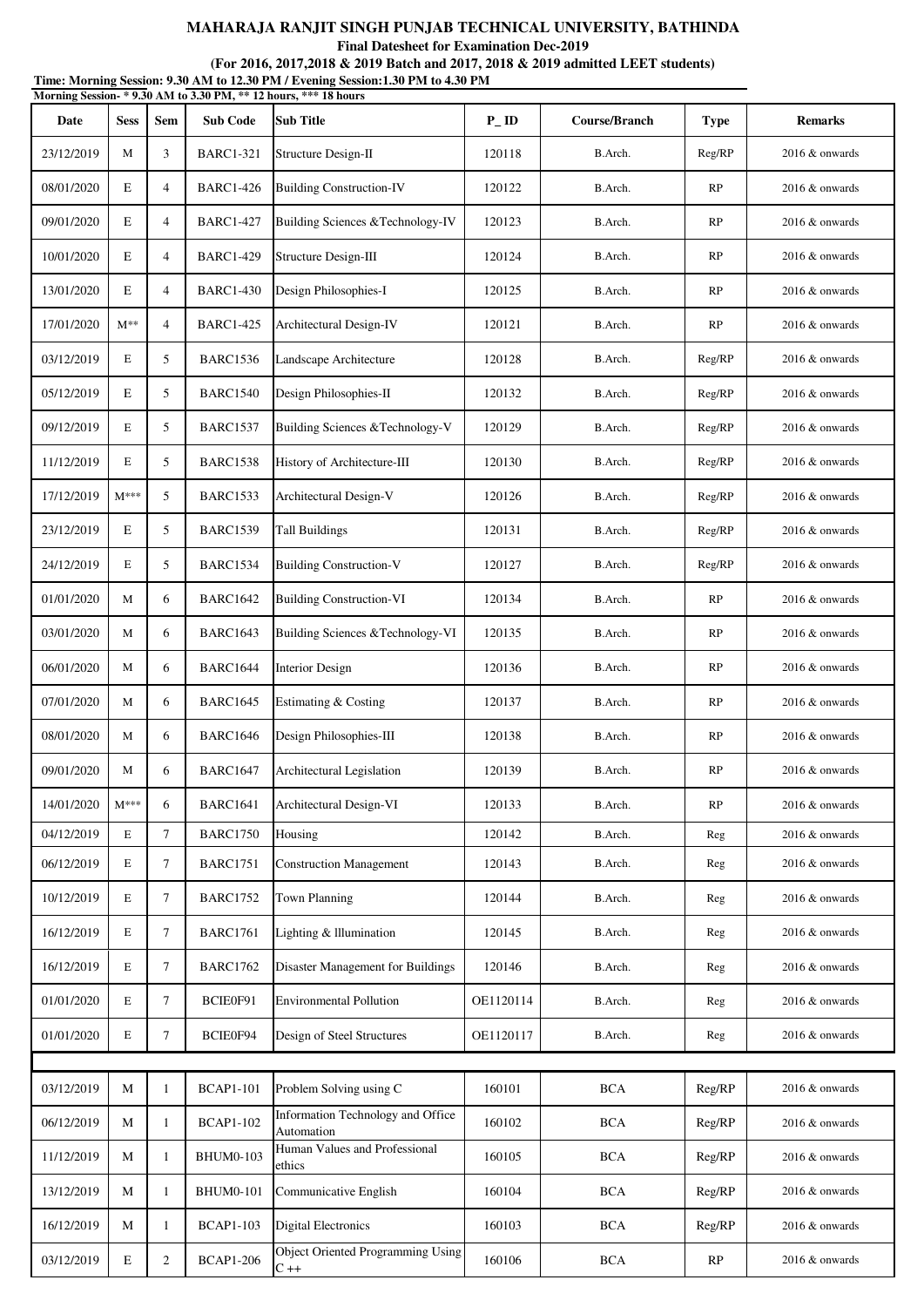**Final Datesheet for Examination Dec-2019**

|            |             |                |                  | Morning Session-* 9.30 AM to 3.30 PM, ** 12 hours, *** 18 hours |                    |               |             |                   |
|------------|-------------|----------------|------------------|-----------------------------------------------------------------|--------------------|---------------|-------------|-------------------|
| Date       | <b>Sess</b> | <b>Sem</b>     | <b>Sub Code</b>  | <b>Sub Title</b>                                                | $P$ <sub>-ID</sub> | Course/Branch | <b>Type</b> | <b>Remarks</b>    |
| 05/12/2019 | E           | $\overline{2}$ | <b>BCAP1-207</b> | Computer Organization and<br>Architecture                       | 160107             | <b>BCA</b>    | RP          | $2016 \&$ onwards |
| 11/12/2019 | E           | 2              | <b>BCAP1-208</b> | Internet and its Applications                                   | 160108             | <b>BCA</b>    | RP          | $2016 \&$ onwards |
| 16/12/2019 | E           | 2              | <b>BCAP1-209</b> | Multimedia and Applications                                     | 160109             | <b>BCA</b>    | RP          | $2016 \&$ onwards |
| 18/12/2019 | E           | $\overline{2}$ | <b>BMAT0-204</b> | <b>Fundamentals of Mathematics</b>                              | 160110             | <b>BCA</b>    | <b>RP</b>   | 2016 & onwards    |
| 04/12/2019 | M           | 3              | <b>BCAP1-312</b> | Data Structures                                                 | 160111             | <b>BCA</b>    | Reg/RP      | 2016 & onwards    |
| 12/12/2019 | M           | 3              | <b>BCAP1-314</b> | <b>Discrete Structures</b>                                      | 160113             | <b>BCA</b>    | Reg/RP      | $2016 \&$ onwards |
| 17/12/2019 | M           | 3              | <b>BHUM0-106</b> | <b>Technical English</b>                                        | 160114             | <b>BCA</b>    | Reg/RP      | $2016 \&$ onwards |
| 19/12/2019 | M           | 3              | <b>BCAP1-356</b> | Introduction to Microprocessors                                 | 160115             | <b>BCA</b>    | Reg/RP      | $2016 \&$ onwards |
| 19/12/2019 | M           | 3              | <b>BCAP1-357</b> | <b>Embedded System</b>                                          | 160116             | <b>BCA</b>    | Reg/RP      | $2016 \&$ onwards |
| 23/12/2019 | M           | 3              | <b>BCAP1-313</b> | Programming in Java                                             | 160112             | <b>BCA</b>    | Reg/RP      | $2016 \&$ onwards |
| 04/12/2019 | E           | $\overline{4}$ | <b>BCAP1-417</b> | <b>Operating System</b>                                         | 160117             | <b>BCA</b>    | <b>RP</b>   | 2016 & onwards    |
| 09/12/2019 | E           | $\overline{4}$ | <b>BCAP1-418</b> | Android Application Development                                 | 160118             | <b>BCA</b>    | <b>RP</b>   | 2016 & onwards    |
| 12/12/2019 | E           | $\overline{4}$ | <b>BCAP1-458</b> | Software Engineering                                            | 160120             | <b>BCA</b>    | RP          | $2016 \&$ onwards |
| 20/12/2019 | E           | $\overline{4}$ | <b>BCAP1-419</b> | Database Management System                                      | 160119             | <b>BCA</b>    | RP          | $2016 \&$ onwards |
| 01/01/2020 | E           | $\overline{4}$ | BBAD0-F91        | Fundamentals of Management                                      | OE1160102          | <b>BCA</b>    | <b>RP</b>   | $2016 \&$ onwards |
| 01/01/2020 | E           | $\overline{4}$ | BBAD0-F92        | Personnel & Industrial Management                               | OE1160103          | <b>BCA</b>    | RP          | $2016 \&$ onwards |
| 01/01/2020 | E           | $\overline{4}$ | BECE0-F92        | Cellular and Mobile Communication                               | OE1160106          | <b>BCA</b>    | <b>RP</b>   | $2016 \&$ onwards |
| 01/01/2020 | E           | $\overline{4}$ | BCIE0-F91        | <b>Environmental Pollution</b>                                  | OE1160112          | <b>BCA</b>    | RP          | 2016 & onwards    |
| 01/01/2020 | E           | $\overline{4}$ | BBAD0F97         | Introduction to Entrepreneurship and<br>Marketing               | OE1160120          | <b>BCA</b>    | RP          | 2016 & onwards    |
| 05/12/2019 | M           | 5              | <b>BCAP1522</b>  | Linux Administration                                            | 160122             | <b>BCA</b>    | Reg/RP      | 2016 & onwards    |
| 10/12/2019 | M           | 5              | <b>BCAP1524</b>  | <b>Computer Networks</b>                                        | 160124             | <b>BCA</b>    | Reg/RP      | 2016 & onwards    |
| 18/12/2019 | M           | 5              | <b>BCAP1560</b>  | Network Security                                                | 160125             | <b>BCA</b>    | Reg/RP      | 2016 & onwards    |
| 18/12/2019 | M           | 5              | <b>BCAP1561</b>  | Artificial Intelligence                                         | 160126             | <b>BCA</b>    | Reg/RP      | 2016 & onwards    |
| 31/12/2019 | M           | 5              | <b>BCAP1523</b>  | Programming in ASP.Net                                          | 160123             | <b>BCA</b>    | Reg/RP      | 2016 & onwards    |
| 10/01/2020 | E           | 5              | BBAD0F95         | Entrepreneurship                                                | OE2160103          | <b>BCA</b>    | Reg/RP      | 2016 & onwards    |
| 10/01/2020 | E           | 5              | BCSE0-F91        | Computer Programming and Data<br>Structure                      | OE2160119          | <b>BCA</b>    | Reg/RP      | 2016 & onwards    |
| 10/01/2020 | E           | 5              | BBAD0F94         | Engineering Economics &<br>Management                           | OE2160102          | <b>BCA</b>    | Reg/RP      | 2016 & onwards    |
| 10/01/2020 | E           | 5              | BECE0F94         | Communication Systems                                           | OE2160108          | <b>BCA</b>    | Reg/RP      | 2016 & onwards    |
| 10/01/2020 | E           | 5              | BELE0-F94        | Renewable Energy Sources                                        | OE2160114          | <b>BCA</b>    | Reg/RP      | 2016 & onwards    |
| 10/01/2020 | E           | 5              | BEEE0F94         | <b>Non-Conventional Energy Resources</b>                        | OE2160105          | <b>BCA</b>    | Reg/RP      | 2016 & onwards    |
| 10/01/2020 | E           | 5              | BBAD0F96         | Finance for Engineers                                           | OE2160104          | <b>BCA</b>    | Reg/RP      | 2016 & onwards    |
| 10/01/2020 | E           | 5              | <b>BCOM1313</b>  | Indian Economic Problems                                        | OE2160122          | <b>BCA</b>    | Reg/RP      | 2016 & onwards    |
| 06/12/2019 | E           | 6              | <b>BCAP1627</b>  | <b>Computer Graphics</b>                                        | 160127             | <b>BCA</b>    | RP          | 2016 & onwards    |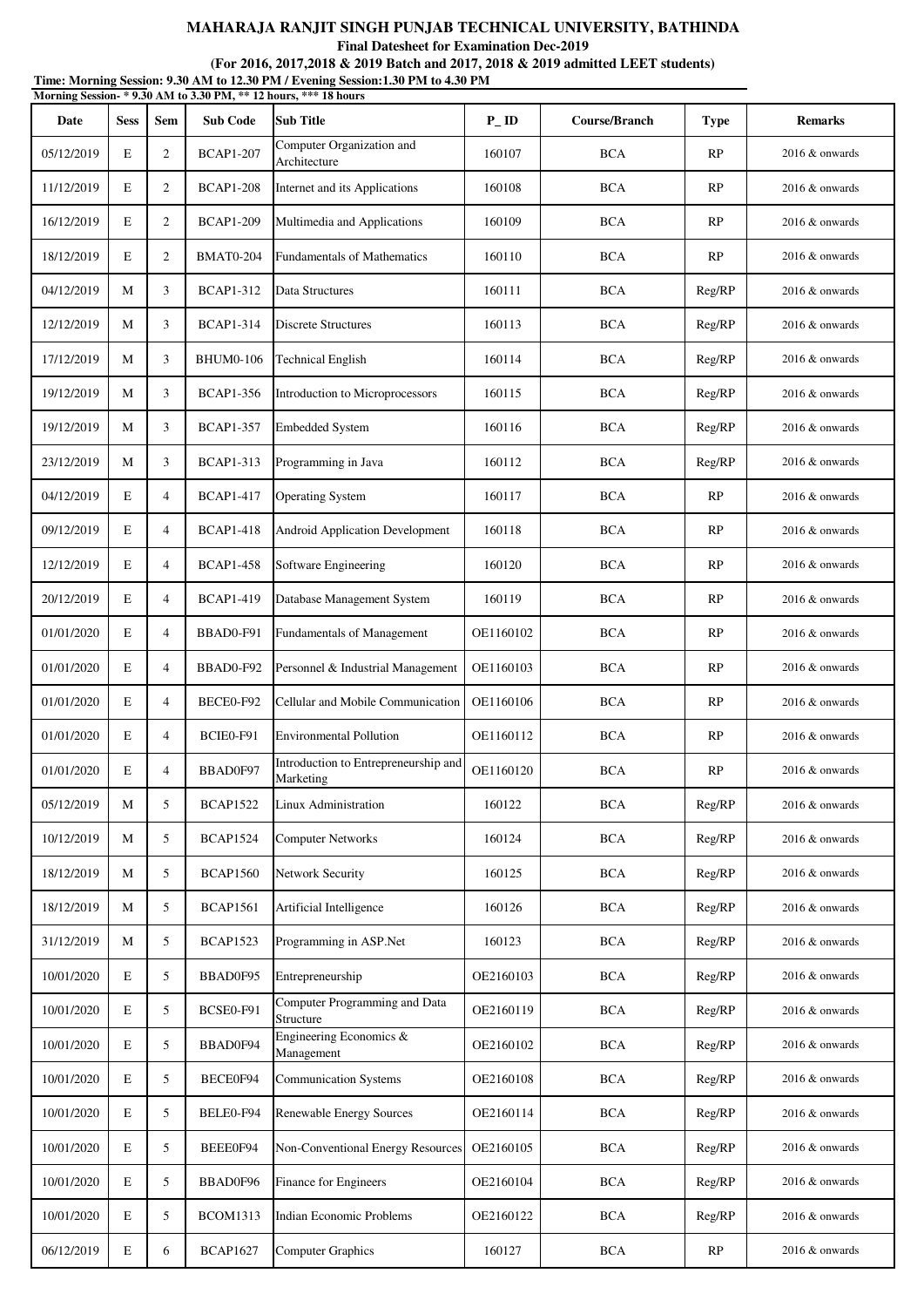**Final Datesheet for Examination Dec-2019**

| Time: Morning Session: 9.30 AM to 12.30 PM / Evening Session:1.30 PM to 4.30 PM<br>Morning Session-*9.30 AM to 3.30 PM, ** 12 hours, *** 18 hours |             |                |                     |                                                         |                    |                            |             |                   |  |  |
|---------------------------------------------------------------------------------------------------------------------------------------------------|-------------|----------------|---------------------|---------------------------------------------------------|--------------------|----------------------------|-------------|-------------------|--|--|
| Date                                                                                                                                              | <b>Sess</b> | <b>Sem</b>     | <b>Sub Code</b>     | <b>Sub Title</b>                                        | $P$ <sub>-ID</sub> | Course/Branch              | <b>Type</b> | <b>Remarks</b>    |  |  |
| 09/12/2019                                                                                                                                        | М           | 6              | BELE0F99            | Microcontrollers                                        | OE3160106          | <b>BCA</b>                 | RP          | 2016 & onwards    |  |  |
| 09/12/2019                                                                                                                                        | M           | 6              | BELE0F97            | <b>Energy Management</b>                                | OE3160104          | <b>BCA</b>                 | RP          | 2016 & onwards    |  |  |
| 09/12/2019                                                                                                                                        | М           | 6              | BECE0F98            | <b>Digital Signal Processing</b>                        | OE3160102          | <b>BCA</b>                 | RP          | $2016 \&$ onwards |  |  |
| 09/12/2019                                                                                                                                        | М           | 6              | BECE0F99            | Antenna and Wave Propagation                            | OE3160103          | <b>BCA</b>                 | RP          | 2016 & onwards    |  |  |
| 10/12/2019                                                                                                                                        | E           | 6              | <b>BCAP1628</b>     | Emerging Trends in Information<br>Technology            | 160128             | <b>BCA</b>                 | RP          | 2016 & onwards    |  |  |
| 13/12/2019                                                                                                                                        | E           | 6              | <b>BESE0101</b>     | <b>Enviornmental Sciences</b>                           | 160129             | <b>BCA</b>                 | RP          | $2016 \&$ onwards |  |  |
| 19/12/2019                                                                                                                                        | $\mathbf E$ | 6              | <b>BCAP1662</b>     | <b>Big Data</b>                                         | 160130             | <b>BCA</b>                 | RP          | $2016 \&$ onwards |  |  |
| 19/12/2019                                                                                                                                        | $\mathbf E$ | 6              | <b>BCAP1663</b>     | Cloud Computing                                         | 160131             | <b>BCA</b>                 | RP          | $2016 \&$ onwards |  |  |
|                                                                                                                                                   |             |                |                     |                                                         |                    |                            |             |                   |  |  |
| 11/12/2109                                                                                                                                        | M           |                | BHUMA0003           | Human Value & Professional Ethics                       | 19340105           | <b>BCA-MCA Dual Degree</b> | Reg         | 2019 Batch        |  |  |
| 13/12/2019                                                                                                                                        | M           | 1              | BMCAS1103           | <b>Computer Organization</b>                            | 19340103           | <b>BCA-MCA Dual Degree</b> | Reg         | 2019 Batch        |  |  |
| 16/12/2019                                                                                                                                        | M           | -1             | BMCAS1104           | Programming in C Language                               | 19340104           | <b>BCA-MCA Dual Degree</b> | Reg         | 2019 Batch        |  |  |
| 18/12/2109                                                                                                                                        | М           | $\mathbf{1}$   | BMCAS1102           | <b>Introduction to Information</b><br>Technology        | 19340102           | <b>BCA-MCA Dual Degree</b> | Reg         | 2019 Batch        |  |  |
| 20/12/2019                                                                                                                                        | M           | -1             | BMCAS1101           | Communicative English                                   | 19340101           | <b>BCA-MCA Dual Degree</b> | Reg         | 2019 Batch        |  |  |
| 11/12/2019                                                                                                                                        | M           | 1              | <b>HUM0-102</b>     | Human Value & Professional Ethics                       | 18340105           | <b>BCA-MCA Dual Degree</b> | RP          | 2018 Batch        |  |  |
| 13/12/2019                                                                                                                                        | M           | $\mathbf{1}$   | <b>BCMC-102</b>     | Computer Organization                                   | 18340103           | <b>BCA-MCA Dual Degree</b> | RP          | 2018 Batch        |  |  |
| 16/12/2019                                                                                                                                        | M           | 1              | <b>BCMC-103</b>     | Programming in C Language                               | 18340104           | <b>BCA-MCA Dual Degree</b> | RP          | 2018 Batch        |  |  |
| 18/12/2109                                                                                                                                        | M           | 1              | <b>BCMC-101</b>     | Introduction to Information<br>Technology               | 18340102           | <b>BCA-MCA Dual Degree</b> | RP          | 2018 Batch        |  |  |
| 20/12/2019                                                                                                                                        | M           | 1              | <b>HUM0-101</b>     | Communicative English                                   | 18340101           | <b>BCA-MCA Dual Degree</b> | <b>RP</b>   | 2018 Batch        |  |  |
| 10/12/2019                                                                                                                                        | E           | $\overline{2}$ | BCMC206             | Database Management System                              | 18340106           | <b>BCA-MCA Dual Degree</b> | RP          | 2018 Batch        |  |  |
| 11/12/2019                                                                                                                                        | E           | $\overline{2}$ | BCMC <sub>207</sub> | <b>Computer Network</b>                                 | 18340107           | <b>BCA-MCA Dual Degree</b> | RP          | 2018 Batch        |  |  |
| 16/12/2019                                                                                                                                        | E           | $\overline{2}$ | BCMC <sub>208</sub> | Management Information System                           | 18340108           | <b>BCA-MCA Dual Degree</b> | RP          | 2018 Batch        |  |  |
| 18/12/2019                                                                                                                                        | E           | $\overline{2}$ | BCMC209             | <b>Object Oriented Programming</b><br>Language in C++   | 18340109           | <b>BCA-MCA Dual Degree</b> | RP          | 2018 Batch        |  |  |
| 20/12/2019                                                                                                                                        | E           | $\overline{2}$ | BCMC210             | <b>Operating System</b>                                 | 18340110           | <b>BCA-MCA Dual Degree</b> | RP          | 2018 Batch        |  |  |
| 04/12/2019                                                                                                                                        | M           | 3              | BCMC313             | Software Engineering                                    | 18340111           | <b>BCA-MCA Dual Degree</b> | Reg         | 2018 Batch        |  |  |
| 09/12/2019                                                                                                                                        | M           | 3              | BCMC314             | Data Structure                                          | 18340112           | <b>BCA-MCA Dual Degree</b> | Reg         | 2018 Batch        |  |  |
| 12/12/2019                                                                                                                                        | M           | 3              | BCMC315             | <b>Latest Trends in Information</b><br>Technology       | 18340113           | <b>BCA-MCA Dual Degree</b> | Reg         | 2018 Batch        |  |  |
| 17/12/2019                                                                                                                                        | M           | 3              | BCMC316             | Programming in Java                                     | 18340114           | <b>BCA-MCA Dual Degree</b> | Reg         | 2018 Batch        |  |  |
| 19/12/2019                                                                                                                                        | M           | 3              | BCMC317             | <b>Environmental Studies and Disaster</b><br>Management | 18340115           | <b>BCA-MCA Dual Degree</b> | Reg         | 2018 Batch        |  |  |
|                                                                                                                                                   |             |                |                     |                                                         |                    |                            |             |                   |  |  |
| 03/12/2019                                                                                                                                        | М           | 1              | <b>BITE1-101</b>    | Trends in Information Technology                        | 130401             | B.Sc. (IT)                 | Reg/RP      | 2016 & onwards    |  |  |
| 06/12/2019                                                                                                                                        | М           | 1              | <b>BMAT0-105</b>    | Mathematics $-I$                                        | 130404             | $B.Sc.$ (IT)               | Reg/RP      | 2016 & onwards    |  |  |
| 11/12/2019                                                                                                                                        | М           | 1              | <b>BHUM0-103</b>    | Human Values and Professional<br>Ethics                 | 130405             | $B.Sc.$ (IT)               | Reg/RP      | 2016 & onwards    |  |  |
| 13/12/2019                                                                                                                                        | M           | 1              | <b>BHUM0-101</b>    | Communicative English                                   | 130403             | $B.Sc.$ (IT)               | Reg/RP      | 2016 & onwards    |  |  |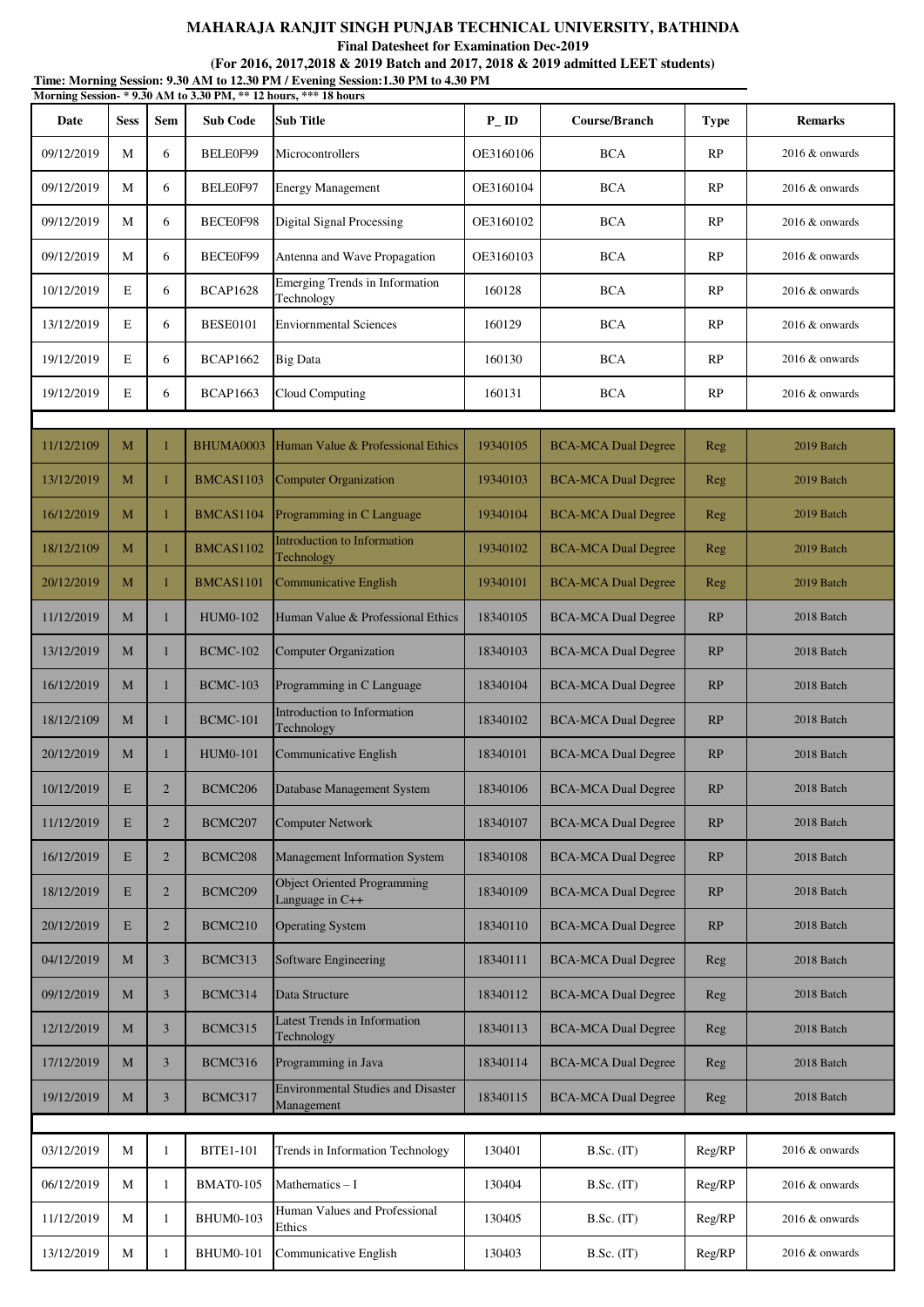**Final Datesheet for Examination Dec-2019**

| Time: Morning Session: 9.30 AM to 12.30 PM / Evening Session:1.30 PM to 4.30 PM<br>Morning Session-*9.30 AM to 3.30 PM, ** 12 hours, *** 18 hours |             |                |                  |                                                   |                       |                   |             |                   |  |  |
|---------------------------------------------------------------------------------------------------------------------------------------------------|-------------|----------------|------------------|---------------------------------------------------|-----------------------|-------------------|-------------|-------------------|--|--|
| Date                                                                                                                                              | <b>Sess</b> | <b>Sem</b>     | <b>Sub Code</b>  | <b>Sub Title</b>                                  | $P$ <sub>-ID</sub>    | Course/Branch     | <b>Type</b> | <b>Remarks</b>    |  |  |
| 16/12/2019                                                                                                                                        | M           | $\mathbf{1}$   | <b>BITE1-102</b> | Developing Programming Logic and<br>Techniques    | 130402                | $B.Sc.$ (IT)      | Reg/RP      | $2016 \&$ onwards |  |  |
| 03/12/2019                                                                                                                                        | E           | $\overline{2}$ | <b>BITE1-205</b> | <b>Object Oriented Programming</b>                | 130408                | $B.Sc.$ (IT)      | RP          | 2016 & onwards    |  |  |
| 06/12/2019                                                                                                                                        | E           | $\overline{2}$ | <b>BMAT0-206</b> | Mathematics $-$ II                                | 130407                | $B.Sc.$ (IT)      | RP          | 2016 & onwards    |  |  |
| 10/12/2019                                                                                                                                        | M           | $\overline{2}$ | <b>BESE0-101</b> | <b>Environmental Science</b>                      | 130410                | $B.Sc.$ (IT)      | RP          | $2016 \&$ onwards |  |  |
| 16/12/2019                                                                                                                                        | E           | 2              | <b>BHUM0-213</b> | Communication Skill - II                          | 130406                | B.Sc. (IT)        | <b>RP</b>   | 2016 & onwards    |  |  |
| 18/12/2019                                                                                                                                        | E           | $\overline{2}$ | <b>BITE1-206</b> | Fundamental of Digital Electronics                | 130409                | $B.Sc.$ (IT)      | RP          | 2016 & onwards    |  |  |
| 04/12/2019                                                                                                                                        | M           | 3              | <b>BITE1-309</b> | Data structure                                    | 130411                | $B.Sc.$ (IT)      | Reg/RP      | $2016 \&$ onwards |  |  |
| 09/12/2019                                                                                                                                        | M           | 3              | <b>BITE1-311</b> | Operating system                                  | 130413                | $B.Sc.$ (IT)      | Reg/RP      | $2016 \&$ onwards |  |  |
| 12/12/2019                                                                                                                                        | M           | 3              | <b>BITE1-356</b> | Management Information Systems                    | 130415                | $B.Sc.$ (IT)      | Reg/RP      | $2016 \&$ onwards |  |  |
| 12/12/2019                                                                                                                                        | M           | 3              | <b>BITE1-358</b> | Multimedia and Applications                       | 130417                | $B.Sc.$ (IT)      | Reg/RP      | $2016 \&$ onwards |  |  |
| 12/12/2019                                                                                                                                        | M           | 3              | <b>BITE1-357</b> | E-Commerce                                        | 130416                | B.Sc. (IT)        | Reg/RP      | $2016 \&$ onwards |  |  |
| 17/12/2019                                                                                                                                        | M           | 3              | <b>BITE1-312</b> | <b>System Programming</b>                         | 130414                | $B.Sc.$ (IT)      | Reg/RP      | 2016 & onwards    |  |  |
| 23/12/2019                                                                                                                                        | M           | 3              | <b>BITE1-310</b> | Computer System Architecture                      | 130412                | $B.Sc.$ (IT)      | Reg/RP      | 2016 & onwards    |  |  |
| 01/01/2020                                                                                                                                        | E           | 3              | BBAD0-F92        | Personnel & Industrial Management                 | 500050/<br>OEI130403  | B.Sc. (IT)        | Reg/RP      | 2016 & onwards    |  |  |
| 01/01/2020                                                                                                                                        | E           | 3              | BECE0-F92        | Cellular and Mobile Communication                 | 500053/<br>OEI130406  | $B.Sc.$ (IT)      | Reg/RP      | $2016 \&$ onwards |  |  |
| 01/01/2020                                                                                                                                        | E           | 3              | BBAD0-F91        | Fundamentals of Management                        | 500049 /<br>OEI130402 | $B.Sc.$ (IT)      | Reg/RP      | 2016 & onwards    |  |  |
| 01/01/2020                                                                                                                                        | E           | 3              | BCIE0-F91        | <b>Environmental Pollution</b>                    | OEI130412             | $B.Sc.$ (IT)      | Reg/RP      | $2016 \&$ onwards |  |  |
| 01/01/2020                                                                                                                                        | E           | 3              | BBAD0F97         | Introduction to Entrepreneurship and<br>Marketing | OEI130418             | <b>B.Sc.</b> (IT) | Reg/RP      | 2016 & onwards    |  |  |
| 04/12/2019                                                                                                                                        | E           | $\overline{4}$ | <b>BITE1-415</b> | <b>Computer Networks</b>                          | 130418                | $B.Sc.$ (IT)      | RP          | 2016 & onwards    |  |  |
| 09/12/2019                                                                                                                                        | $\mathbf E$ | $\overline{4}$ | <b>BITE1-416</b> | <b>Embedded Systems</b>                           | 130419                | B.Sc. (IT)        | RP          | 2016 & onwards    |  |  |
| 12/12/2019                                                                                                                                        | E           | $\overline{4}$ | <b>BITE1-418</b> | System Analysis & Design                          | 130421                | $B.Sc.$ (IT)      | RP          | $2016 \&$ onwards |  |  |
| 19/12/2019                                                                                                                                        | E           | $\overline{4}$ | <b>BITE1-460</b> | <b>Computer Peripherals and Interfaces</b>        | 130423                | $B.Sc.$ (IT)      | RP          | 2016 & onwards    |  |  |
| 19/12/2019                                                                                                                                        | E           | $\overline{4}$ | <b>BITE1-459</b> | Design & Analysis of Algorithms                   | 130422                | B.Sc. (IT)        | RP          | 2016 & onwards    |  |  |
| 19/12/2019                                                                                                                                        | E           | $\overline{4}$ | <b>BITE1-461</b> | <b>Enterprise Resource Planning</b>               | 130424                | $B.Sc.$ (IT)      | RP          | 2016 & onwards    |  |  |
| 23/12/2019                                                                                                                                        | E           | $\overline{4}$ | <b>BITE1-417</b> | Data Base Management Systems                      | 130420                | B.Sc. (IT)        | <b>RP</b>   | 2016 & onwards    |  |  |
| 10/01/2020                                                                                                                                        | E           | $\overline{4}$ | BBAD0-F95        | Entrepreneurship                                  | OE2130403             | $B.Sc.$ (IT)      | RP          | 2016 & onwards    |  |  |
| 10/01/2020                                                                                                                                        | E           | $\overline{4}$ | BBAD0-F94        | Engineering Economics &<br>Management             | OE2130402             | $B.Sc.$ (IT)      | RP          | $2016 \&$ onwards |  |  |
| 10/01/2020                                                                                                                                        | E           | $\overline{4}$ | BCIE0-F94        | Civil Engineering Materials                       | OE2130412             | $B.Sc.$ (IT)      | <b>RP</b>   | 2016 & onwards    |  |  |
| 10/01/2020                                                                                                                                        | E           | $\overline{4}$ | BBAD0-F96        | Finance for Engineers                             | OE2130404             | B.Sc. (IT)        | RP          | $2016 \&$ onwards |  |  |
| 10/01/2020                                                                                                                                        | E           | $\overline{4}$ | BECE0-F94        | <b>Communication Systems</b>                      | OE2130408             | $B.Sc.$ (IT)      | <b>RP</b>   | 2016 & onwards    |  |  |
| 10/01/2020                                                                                                                                        | E           | $\overline{4}$ | BECE0-F96        | Electronic System Design                          | OE2130410             | $B.Sc.$ (IT)      | RP          | 2016 & onwards    |  |  |
| 10/01/2020                                                                                                                                        | E           | $\overline{4}$ | BCSE0F91         | Computer Programming and Data<br>Structure        | OE2130418             | B.Sc. (IT)        | RP          | 2016 & onwards    |  |  |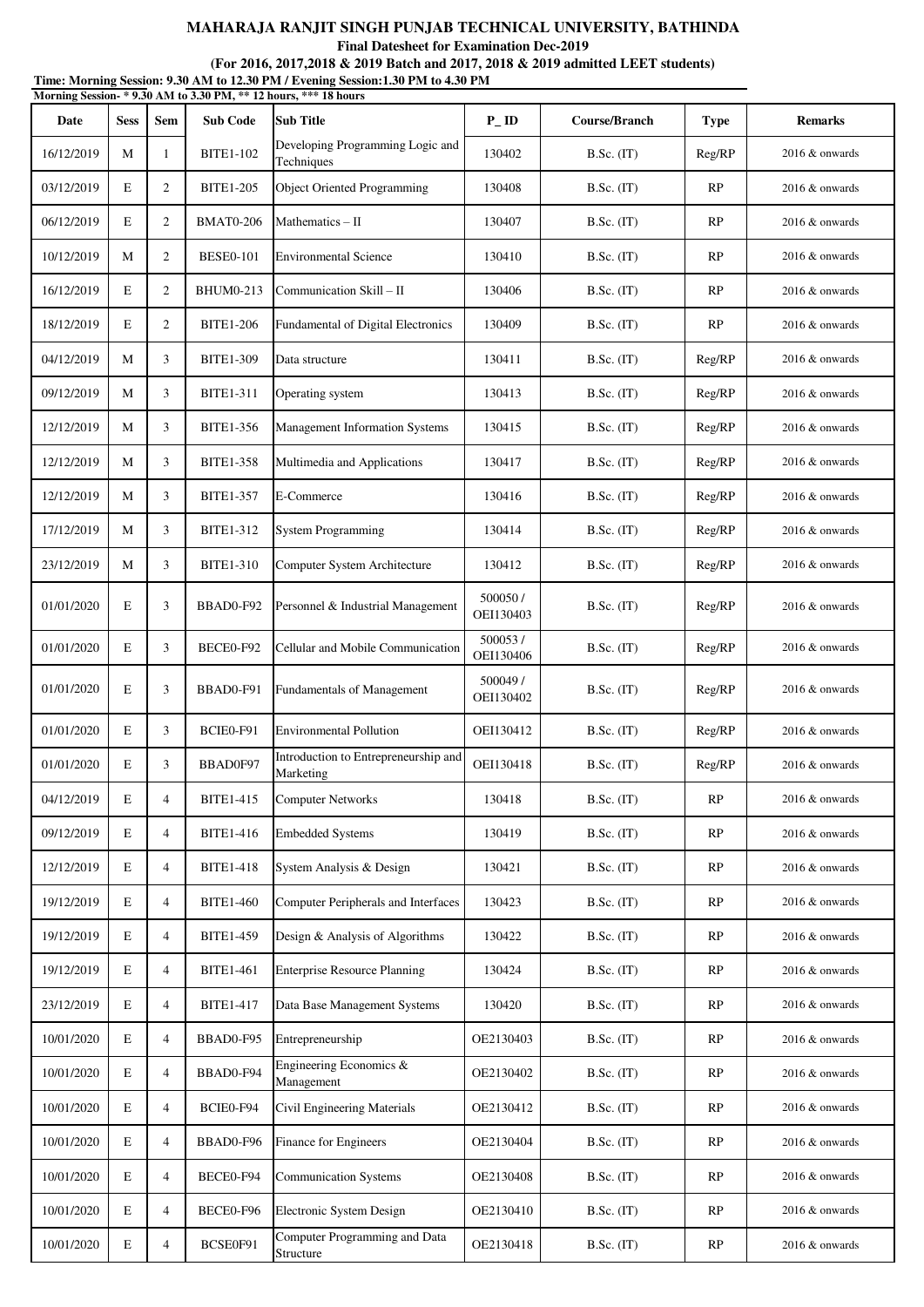**Final Datesheet for Examination Dec-2019**

|            |             |              |                  | Time: Morning Session: 9.30 AM to 12.30 PM / Evening Session:1.30 PM to 4.30 PM<br>Morning Session-*9.30 AM to 3.30 PM, ** 12 hours, *** 18 hours |                    |                           |             |                        |
|------------|-------------|--------------|------------------|---------------------------------------------------------------------------------------------------------------------------------------------------|--------------------|---------------------------|-------------|------------------------|
| Date       | <b>Sess</b> | Sem          | <b>Sub Code</b>  | <b>Sub Title</b>                                                                                                                                  | $P$ <sub>-ID</sub> | Course/Branch             | <b>Type</b> | <b>Remarks</b>         |
| 05/12/2019 | M           | 5            | <b>BITE1521</b>  | Programming in Java                                                                                                                               | 130425             | $B.Sc.$ (IT)              | Reg/RP      | 2016 & onwards         |
| 18/12/2019 | M           | 5            | <b>BITE1523</b>  | Software Engineering                                                                                                                              | 130427             | B.Sc. (IT)                | Reg/RP      | 2016 & onwards         |
| 20/12/2019 | М           | 5            | <b>BITE1522</b>  | Web Technologies                                                                                                                                  | 130426             | $B.Sc.$ (IT)              | Reg/RP      | $2016 \&$ onwards      |
| 24/12/2019 | M           | 5            | <b>BITE1564</b>  | Data Warehousing & Mining                                                                                                                         | 130430             | $B.Sc.$ (IT)              | Reg/RP      | 2016 & onwards         |
| 24/12/2019 | M           | 5            | <b>BITE1562</b>  | Artificial Intelligence                                                                                                                           | 130428             | $B.Sc.$ (IT)              | Reg/RP      | 2016 & onwards         |
| 24/12/2019 | М           | 5            | <b>BITE1563</b>  | <b>Expert Systems</b>                                                                                                                             | 130429             | $B.Sc.$ (IT)              | Reg/RP      | 2016 & onwards         |
| 05/12/2019 | E           | 6            | <b>BITE1626</b>  | Mobile Application Development                                                                                                                    | 130431             | $B.Sc.$ (IT)              | RP          | $2016 \&$ onwards      |
| 11/12/2019 | E           | 6            | <b>BITE1627</b>  | Linux Administration                                                                                                                              | 130432             | $B.Sc.$ (IT)              | RP          | $2016 \&$ onwards      |
| 13/12/2019 | E           | 6            | <b>BITE1667</b>  | Software Testing and Quality<br>Assurance                                                                                                         | 130435             | $B.Sc.$ (IT)              | RP          | 2016 & onwards         |
| 13/12/2019 | E           | 6            | <b>BITE1665</b>  | Cloud Computing                                                                                                                                   | 130433             | $B.Sc.$ (IT)              | RP          | $2016 \&$ onwards      |
| 13/12/2019 | E           | 6            | <b>BITE1666</b>  | Network Security                                                                                                                                  | 130434             | $B.Sc.$ (IT)              | RP          | $2016 \&$ onwards      |
| 20/12/2019 | E           | 6            | <b>BITE1670</b>  | Software Project Management                                                                                                                       | 130438             | $B.Sc.$ (IT)              | RP          | 2016 & onwards         |
| 20/12/2019 | E           | 6            | <b>BITE1669</b>  | <b>Cyber Laws and IPR</b>                                                                                                                         | 130437             | B.Sc. (IT)                | RP          | 2016 & onwards         |
|            |             |              |                  |                                                                                                                                                   |                    |                           |             |                        |
| 10/12/2019 | M           | $\mathbf{1}$ | <b>BAGRS1101</b> | <b>Fundamentals of Horticulture</b>                                                                                                               | 19130101           | B.Sc. (Hons.) Agriculture | Reg         | 2019 Batch             |
| 12/12/2019 | M           | 1            | <b>BAGRS1103</b> | <b>Fundamentals of Plant Biochemistry</b>                                                                                                         | 19130102           | B.Sc. (Hons.) Agriculture | Reg         | 2019 Batch             |
| 16/12/2019 | M           | 1            | <b>BAGRS1105</b> | <b>Fundamentals of Soil Science</b>                                                                                                               | 19130103           | B.Sc. (Hons.) Agriculture | Reg         | 2019 Batch             |
| 18/12/2019 | M           | $\mathbf{1}$ | <b>BAGRS1107</b> | Introduction to Forestry                                                                                                                          | 19130104           | B.Sc. (Hons.) Agriculture | Reg         | 2019 Batch             |
| 20/12/2019 | M           |              | <b>BAGRS1109</b> | Comprehension & Communication<br><b>Skills in English</b>                                                                                         | 19130105           | B.Sc. (Hons.) Agriculture | Reg         | 2019 Batch             |
| 23/12/2019 | M           |              | <b>BAGRS1111</b> | <b>Fundamentals of Agronomy</b>                                                                                                                   | 19130106           | B.Sc. (Hons.) Agriculture | Reg         | 2019 Batch             |
| 26/12/2019 | M           | 1            | <b>BAGRS1113</b> | <b>Introductory Biology</b>                                                                                                                       | 19130107           | B.Sc. (Hons.) Agriculture | Reg         | 2019 Batch             |
| 30/12/2019 | M           | ٠            | <b>BAGRS1115</b> | <b>Elementary Mathematics</b>                                                                                                                     | 19130108           | B.Sc. (Hons.) Agriculture | Reg         | 2019 Batch             |
| 01/01/2020 | M           | $\mathbf{1}$ | <b>BAGRS1117</b> | <b>Agricultural Heritage</b>                                                                                                                      | 19130109           | B.Sc. (Hons.) Agriculture | Reg         | 2019 Batch             |
| 03/01/2020 | M           | 1            | <b>BAGRS1119</b> | Rural Sociology & Educational<br>Psychology                                                                                                       | 19130110           | B.Sc. (Hons.) Agriculture | Reg         | 2019 Batch             |
| 03/12/2019 | M           | 1            | <b>BAGR1-104</b> | Water Management & Micro-<br>Irrigation                                                                                                           | 130107             | <b>B.Sc. Agriculture</b>  | RP          | 2016,2017 & 2018 Batch |
| 09/12/2019 | М           | 1            | <b>BHUM0-107</b> | Communicative English                                                                                                                             | 130102             | <b>B.Sc.</b> Agriculture  | RP          | 2016,2017 & 2018 Batch |
| 13/12/2019 | M           | 1            | <b>BAGR1-105</b> | Vegetable Production Technology                                                                                                                   | 130108             | <b>B.Sc.</b> Agriculture  | RP          | 2016,2017 & 2018 Batch |
| 19/12/2019 | M           | 1            | <b>BAGR1-103</b> | Introduction to Soil Science                                                                                                                      | 130105             | <b>B.Sc.</b> Agriculture  | RP          | 2016,2017 & 2018 Batch |
| 23/12/2019 | М           | 1            | <b>BAGR1-101</b> | <b>Agricultural Meteorology</b>                                                                                                                   | 130101             | <b>B.Sc.</b> Agriculture  | RP          | 2016,2017 & 2018 Batch |
| 26/12/2019 | M           | 1            | <b>BAGR1-102</b> | Introductory Agriculture &<br>Principles of Agronomy                                                                                              | 130103             | <b>B.Sc.</b> Agriculture  | RP          | 2016,2017 & 2018 Batch |
| 30/12/2019 | M           | 1            | <b>BHUM0-111</b> | Punjabi                                                                                                                                           | 130109             | <b>B.Sc.</b> Agriculture  | RP          | 2016,2017 & 2018 Batch |
| 01/01/2020 | М           | 1            | <b>BHUM0-112</b> | Basic Punjabi                                                                                                                                     | 130104             | <b>B.Sc. Agriculture</b>  | RP          | 2016,2017 & 2018 Batch |
| 09/01/2020 | M           | 1            | <b>BMAT0-103</b> | Mathematics-I                                                                                                                                     | 130106             | <b>B.Sc.</b> Agriculture  | RP          | 2016,2017 & 2018 Batch |
| 13/01/2020 | E           | 1            | <b>BBIO0-101</b> | <b>Basic Botany</b>                                                                                                                               | 130110             | B.Sc. Agriculture         | RP          | 2016,2017 & 2018 Batch |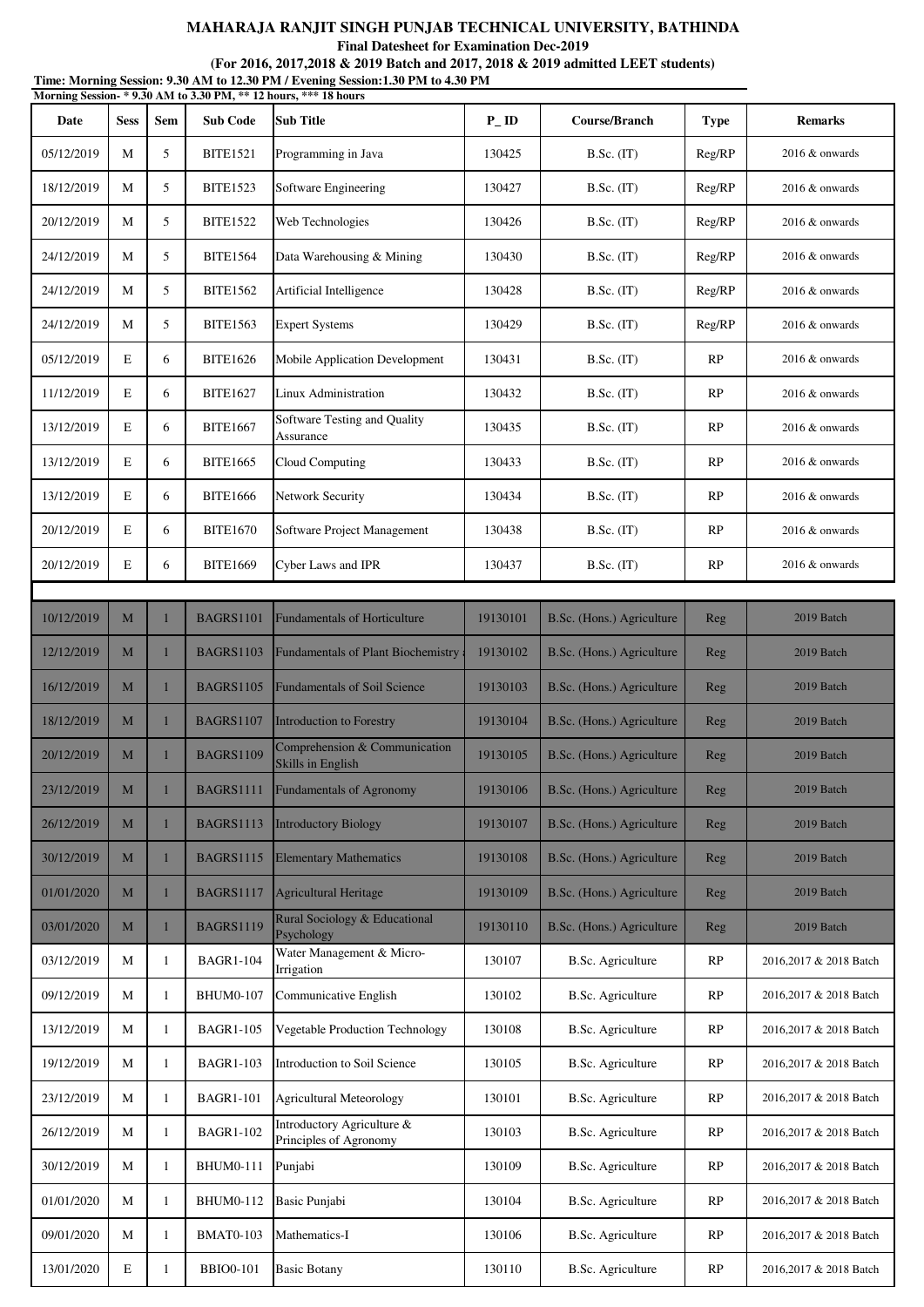**Final Datesheet for Examination Dec-2019**

|            |             |                |                  | Time: Morning Session: 9.30 AM to 12.30 PM / Evening Session:1.30 PM to 4.30 PM<br>Morning Session-*9.30 AM to 3.30 PM, ** 12 hours, *** 18 hours |                    |                          |             |                        |
|------------|-------------|----------------|------------------|---------------------------------------------------------------------------------------------------------------------------------------------------|--------------------|--------------------------|-------------|------------------------|
| Date       | <b>Sess</b> | Sem            | <b>Sub Code</b>  | <b>Sub Title</b>                                                                                                                                  | $P$ <sub>ID</sub>  | Course/Branch            | <b>Type</b> | <b>Remarks</b>         |
| 03/12/2019 | E           | 2              | <b>BAGE1-215</b> | Production Technology of Fruit<br>Crops                                                                                                           | 130115             | <b>B.Sc.</b> Agriculture | RP          | 2016,2017 & 2018 Batch |
| 09/12/2019 | E           | $\overline{2}$ | <b>BAGE1-212</b> | Plant Pathogens & Principles of<br><b>Plant Pathology</b>                                                                                         | 130112             | <b>B.Sc.</b> Agriculture | RP          | 2016,2017 & 2018 Batch |
| 11/12/2019 | E           | $\overline{2}$ | <b>BMAT-0204</b> | <b>Basic Statistics</b>                                                                                                                           | 130118/<br>1301181 | <b>B.Sc.</b> Agriculture | RP          | 2016,2017 & 2018 Batch |
| 13/12/2019 | E           | $\overline{2}$ | <b>BAGE1-211</b> | Principles of Agricultural<br>Economics                                                                                                           | 130111             | <b>B.Sc.</b> Agriculture | RP          | 2016,2017 & 2018 Batch |
| 19/12/2019 | E           | $\overline{2}$ | <b>BAGE1-213</b> | Dimensions of Agriculture<br>Extensions                                                                                                           | 130113             | <b>B.Sc.</b> Agriculture | RP          | 2016,2017 & 2018 Batch |
| 26/12/2019 | E           | 2              | BAGE1-214        | <b>Agriculture Micro Biology</b>                                                                                                                  | 130114             | <b>B.Sc.</b> Agriculture | RP          | 2016,2017 & 2018 Batch |
| 30/12/2019 | E           | $\overline{2}$ | <b>BMAT0-203</b> | Mathematics-II                                                                                                                                    | 130120             | <b>B.Sc.</b> Agriculture | RP          | 2016,2017 & 2018 Batch |
| 01/01/2020 | E           | $\overline{2}$ | <b>BAGE1-216</b> | Manures & Fertilizers                                                                                                                             | 130117             | B.Sc. Agriculture        | RP          | 2016,2017 & 2018 Batch |
| 09/01/2020 | E           | $\overline{2}$ | <b>BCAP0-193</b> | Computer Application in Agriculture                                                                                                               | 130116             | <b>B.Sc.</b> Agriculture | RP          | 2016.2017 & 2018 Batch |
| 15/01/2020 | E           | $\overline{2}$ | <b>BBIO0-203</b> | Zoology                                                                                                                                           | 130119             | <b>B.Sc.</b> Agriculture | RP          | 2016,2017 & 2018 Batch |
| 04/12/2019 | M           | 3              | <b>BAGE1-323</b> | Principles of Agronomy-I (Kharif<br>Crops)                                                                                                        | 130123             | <b>B.Sc.</b> Agriculture | Reg/RP      | 2016,2017 & 2018 Batch |
| 10/12/2019 | M           | 3              | <b>BAGE1-322</b> | <b>Plant Physiology</b>                                                                                                                           | 130122             | <b>B.Sc.</b> Agriculture | Reg/RP      | 2016,2017 & 2018 Batch |
| 16/12/2019 | M           | 3              | <b>BAGE1-324</b> | <b>Fundamentals of Insect Morphology</b><br>and Systematic                                                                                        | 130124             | <b>B.Sc.</b> Agriculture | Reg/RP      | 2016,2017 & 2018 Batch |
| 20/12/2019 | M           | 3              | <b>BAGE1-321</b> | Biochemistry                                                                                                                                      | 130121             | <b>B.Sc.</b> Agriculture | Reg/RP      | 2016,2017 & 2018 Batch |
| 24/12/2019 | E           | 3              | <b>BAGE1-326</b> | Fundamental of Soil and Water<br><b>Conservation Engineering</b>                                                                                  | 130126             | <b>B.Sc.</b> Agriculture | Reg/RP      | 2016,2017 & 2018 Batch |
| 08/01/2020 | M           | 3              | <b>BAGE1-327</b> | Farm Power & Machinery                                                                                                                            | 130127             | <b>B.Sc.</b> Agriculture | Reg/RP      | 2016,2017 & 2018 Batch |
| 10/01/2020 | M           | 3              | <b>BAGE1-325</b> | Soil Chemistry Fertility and<br>Nutrient Management                                                                                               | 130125             | <b>B.Sc.</b> Agriculture | Reg/RP      | 2016,2017 & 2018 Batch |
| 04/12/2019 | E           | $\overline{4}$ | <b>BAGE1-435</b> | Introduction to Genetics                                                                                                                          | 130128             | <b>B.Sc.</b> Agriculture | RP          | 2016 & 2017 Batch      |
| 06/12/2019 | Е           | 4              | BAGE1-436        | Principles of Seed Technology                                                                                                                     | 130129             | B.Sc. Agriculture        | RP          | 2016 & 2017 Batch      |
| 12/12/2019 | E           | $\overline{4}$ | <b>BAGE1-437</b> | Principles of Agronomy-II (Rabi<br>Crops)                                                                                                         | 130130             | <b>B.Sc.</b> Agriculture | RP          | 2016 & 2017 Batch      |
| 17/12/2019 | E           | $\overline{4}$ | <b>BAGE1-438</b> | Organic Farming                                                                                                                                   | 130131             | <b>B.Sc.</b> Agriculture | RP          | 2016 & 2017 Batch      |
| 20/12/2019 | Е           | $\overline{4}$ | <b>BAGE1-439</b> | Insect Ecology and Integrated Pest<br>Management                                                                                                  | 130132             | <b>B.Sc.</b> Agriculture | RP          | 2016 & 2017 Batch      |
| 23/12/2019 | E           | $\overline{4}$ | <b>BAGE1-440</b> | Farm Management & Agriculture<br>Finance                                                                                                          | 130133             | <b>B.Sc.</b> Agriculture | RP          | 2016 & 2017 Batch      |
| 27/12/2019 | E           | $\overline{4}$ | <b>BAGE1-441</b> | Extension Methodology and<br><b>Communication Skill</b>                                                                                           | 130134             | <b>B.Sc.</b> Agriculture | RP          | 2016 & 2017 Batch      |
| 03/01/2020 | E           | $\overline{4}$ | <b>BAGE1-442</b> | Livestock Production and<br>Management                                                                                                            | 130135             | <b>B.Sc.</b> Agriculture | RP          | 2016 & 2017 Batch      |
| 05/12/2019 | M           | 5              | <b>BAGE1550</b>  | Introduction to Plant Breeding                                                                                                                    | 130136             | <b>B.Sc.</b> Agriculture | Reg/RP      | 2016 & 2017 Batch      |
| 11/12/2019 | M           | 5              | <b>BAGE1551</b>  | Plant Tissue Culture and Genetic<br>Transformation                                                                                                | 130137             | <b>B.Sc.</b> Agriculture | Reg/RP      | 2016 & 2017 Batch      |
| 17/12/2019 | M           | 5              | <b>BAGE1553</b>  | <b>Introductory Forestry</b>                                                                                                                      | 130139             | <b>B.Sc.</b> Agriculture | Reg/RP      | 2016 & 2017 Batch      |
| 24/12/2019 | M           | 5              | <b>BAGE1554</b>  | Flower Cultivation and Landscape<br>Gardening                                                                                                     | 130140             | <b>B.Sc.</b> Agriculture | Reg/RP      | 2016 & 2017 Batch      |
| 31/12/2019 | M           | 5              | <b>BAGE1555</b>  | Diseases of Horticultural Crops and<br>their Management                                                                                           | 130141             | <b>B.Sc.</b> Agriculture | Reg/RP      | 2016 & 2017 Batch      |
| 03/01/2020 | M           | 5              | <b>BAGE1552</b>  | Chemistry of Agrochemicals                                                                                                                        | 130138             | <b>B.Sc.</b> Agriculture | Reg/RP      | 2016 & 2017 Batch      |
| 07/01/2020 | M           | 5              | <b>BAGE1556</b>  | Insect Pests of Crops and Stored<br>Grains                                                                                                        | 130142             | <b>B.Sc.</b> Agriculture | Reg/RP      | 2016 & 2017 Batch      |
| 13/01/2020 | M           | 5              | <b>BAGE1557</b>  | Crop Residue Management                                                                                                                           | 130143             | B.Sc. Agriculture        | Reg/RP      | 2016 & 2017 Batch      |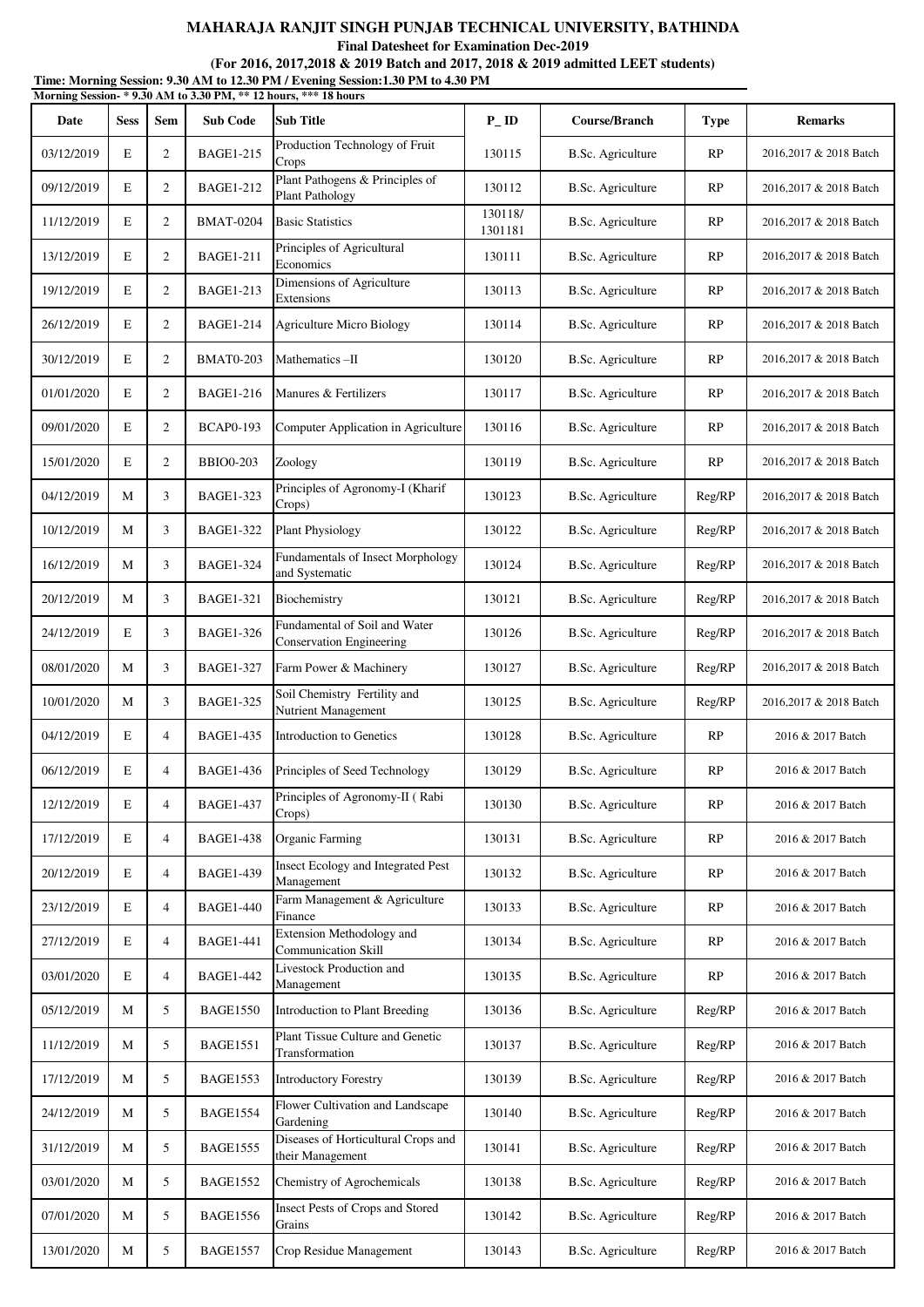**Final Datesheet for Examination Dec-2019**

| Time: Morning Session: 9.30 AM to 12.30 PM / Evening Session: 1.30 PM to 4.30 PM<br>Morning Session-*9.30 AM to 3.30 PM, ** 12 hours, *** 18 hours |              |        |                  |                                                                                       |         |                          |             |                   |  |
|----------------------------------------------------------------------------------------------------------------------------------------------------|--------------|--------|------------------|---------------------------------------------------------------------------------------|---------|--------------------------|-------------|-------------------|--|
| Date                                                                                                                                               | <b>Sess</b>  | Sem    | <b>Sub Code</b>  | <b>Sub Title</b>                                                                      | $P$ _ID | Course/Branch            | <b>Type</b> | <b>Remarks</b>    |  |
| 15/01/2020                                                                                                                                         | M            | 5      | <b>BAGE1558</b>  | Agriculture Marketing Trade and<br>Prices                                             | 130144  | <b>B.Sc.</b> Agriculture | Reg/RP      | 2016 & 2017 Batch |  |
| 05/12/2019                                                                                                                                         | E            | 6      | <b>BAGE1666</b>  | Diseases of Field Crops and their<br>Management                                       | 130145  | <b>B.Sc.</b> Agriculture | RP          | 2016 Batch        |  |
| 10/12/2019                                                                                                                                         | E            | 6      | <b>BAGE1667</b>  | Introduction to Post Harvest<br>Technology                                            | 130146  | <b>B.Sc.</b> Agriculture | <b>RP</b>   | 2016 Batch        |  |
| 16/12/2019                                                                                                                                         | E            | 6      | <b>BAGE1668</b>  | Breeding of Field and Horticultural<br>Crops                                          | 130147  | <b>B.Sc.</b> Agriculture | RP          | 2016 Batch        |  |
| 18/12/2019                                                                                                                                         | E            | 6      | <b>BAGE1669</b>  | Protected Cultivation of<br>Horticultural Crops                                       | 130148  | B.Sc. Agriculture        | <b>RP</b>   | 2016 Batch        |  |
| 31/12/2019                                                                                                                                         | E            | 6      | <b>BAGE1671</b>  | <b>Fundamentals of Agribusiness</b><br>Management and Entrepreneurship<br>Development | 130150  | <b>B.Sc.</b> Agriculture | <b>RP</b>   | 2016 Batch        |  |
| 06/01/2020                                                                                                                                         | E            | 6      | <b>BAGE1672</b>  | <b>Environmental Science and Disaster</b><br>Management                               | 130151  | <b>B.Sc.</b> Agriculture | <b>RP</b>   | 2016 Batch        |  |
| 08/01/2020                                                                                                                                         | E            | 6      | <b>BAGE1673</b>  | <b>Fundamentals of Rural Sociology</b><br>and Educational Psychology                  | 130152  | <b>B.Sc.</b> Agriculture | <b>RP</b>   | 2016 Batch        |  |
| 10/01/2020                                                                                                                                         | E            | 6      | <b>BAGE1670</b>  | Renewable Energy                                                                      | 130149  | <b>B.Sc.</b> Agriculture | <b>RP</b>   | 2016 Batch        |  |
| 12/12/2019                                                                                                                                         | M            | 7      | <b>BAGE1780</b>  | Introduction to Molecular<br>Biotechnology                                            | 130153  | <b>B.Sc.</b> Agriculture | Reg         | 2016 Batch        |  |
|                                                                                                                                                    |              |        |                  | Natural Resource Management (Soil, Agronomy & Agro-forestry)                          |         |                          |             |                   |  |
| 18/12/2019                                                                                                                                         | $\mathbf{M}$ | $\tau$ | <b>BAGE2701</b>  | Soil Physical and Biological<br>Environment                                           | 130154  | <b>B.Sc.</b> Agriculture | Reg         | 2016 Batch        |  |
| 27/12/2019                                                                                                                                         | M            | 7      | <b>BAGE2702</b>  | Analytical Techniques in Soils,<br>Plants, Fertilizers and Water                      | 130155  | <b>B.Sc.</b> Agriculture | Reg         | 2016 Batch        |  |
| 06/01/2020                                                                                                                                         | M            | $\tau$ | <b>BAGE2703</b>  | Weed Management                                                                       | 130156  | <b>B.Sc.</b> Agriculture | Reg         | 2016 Batch        |  |
| 14/01/2020                                                                                                                                         | M            | $\tau$ | <b>BAGE2704</b>  | Farming Systems and Sustainable<br>Agriculture                                        | 130157  | <b>B.Sc.</b> Agriculture | Reg         | 2016 Batch        |  |
| 16/01/2020                                                                                                                                         | M            | 7      | <b>BAGE2705</b>  | Production Technology of Spices,<br>Aromatic, Medicinal and Plantation<br>Crops       | 130158  | <b>B.Sc.</b> Agriculture | Reg         | 2016 Batch        |  |
| 20/01/2020                                                                                                                                         | M            | $\tau$ | <b>BAGE2706</b>  | Production Technology of Economic<br><b>Forest Trees</b>                              | 130159  | <b>B.Sc.</b> Agriculture | Reg         | 2016 Batch        |  |
|                                                                                                                                                    |              |        |                  | Horticulture (Pomology, Olericulture & Floriculture)                                  |         |                          |             |                   |  |
| 06/12/2019                                                                                                                                         | $\mathbf{M}$ | $\tau$ | <b>BAGE3701</b>  | Nursery Management of<br><b>Horticultural Crops</b>                                   | 130160  | <b>B.Sc.</b> Agriculture | Reg         | 2016 Batch        |  |
| 18/12/2019                                                                                                                                         | M            | $\tau$ | <b>BAGE3702</b>  | <b>Commercial Fruit Production</b>                                                    | 130161  | <b>B.Sc. Agriculture</b> | Reg         | 2016 Batch        |  |
| 27/12/2019                                                                                                                                         | M            | $\tau$ | <b>BAGE3703</b>  | Processing and Value Addition of<br><b>Horticultural Crops</b>                        | 130162  | <b>B.Sc.</b> Agriculture | Reg         | 2016 Batch        |  |
| 06/01/2020                                                                                                                                         | M            | $\tau$ | <b>BAGE3704</b>  | Commercial Vegetable Production                                                       | 130163  | <b>B.Sc.</b> Agriculture | Reg         | 2016 Batch        |  |
| 14/01/2020                                                                                                                                         | M            | 7      | <b>BAGE3705</b>  | Vegetable Breeding and Seed<br>Production                                             | 130164  | <b>B.Sc.</b> Agriculture | Reg         | 2016 Batch        |  |
| 16/01/2020                                                                                                                                         | M            | $\tau$ | <b>BAGE3706</b>  | Forcing Techniques in Vegetable<br>Production                                         | 130165  | <b>B.Sc.</b> Agriculture | Reg         | 2016 Batch        |  |
| 20/01/2020                                                                                                                                         | M            | $\tau$ | <b>BAGE3707</b>  | Commercial Floriculture and<br>Landscaping                                            | 130166  | <b>B.Sc.</b> Agriculture | Reg         | 2016 Batch        |  |
|                                                                                                                                                    |              |        |                  |                                                                                       |         |                          |             |                   |  |
| 03/12/2019                                                                                                                                         | M            | 1      | <b>BMLS1-101</b> | Cell Biology & Human Genetics                                                         | 130501  | B.Sc. (MLS)              | Reg/RP      | $2016 \&$ onwards |  |
| 06/12/2019                                                                                                                                         | M            | 1      | <b>BMLS1-102</b> | Haematology & Haematological<br>Techniques-I                                          | 130502  | B.Sc. (MLS)              | Reg/RP      | 2016 & onwards    |  |
| 10/12/2019                                                                                                                                         | M            | 1      | <b>BMLS1-103</b> | Microbiology                                                                          | 130503  | B.Sc. (MLS)              | Reg/RP      | 2016 & onwards    |  |
| 16/12/2019                                                                                                                                         | M            | 1      | <b>BMLS1-104</b> | Human Anatomy & Physiology- I                                                         | 130504  | B.Sc. (MLS)              | Reg/RP      | 2016 & onwards    |  |
| 19/12/2019                                                                                                                                         | M            | 1      | <b>BMLS1-105</b> | <b>Basics of Biochemistry</b>                                                         | 130505  | B.Sc. (MLS)              | Reg/RP      | 2016 & onwards    |  |
| 03/12/2019                                                                                                                                         | E            | 2      | <b>BMLS1-209</b> | <b>Systematic Bacteriology</b>                                                        | 130506  | B.Sc. (MLS)              | RP          | 2016 & onwards    |  |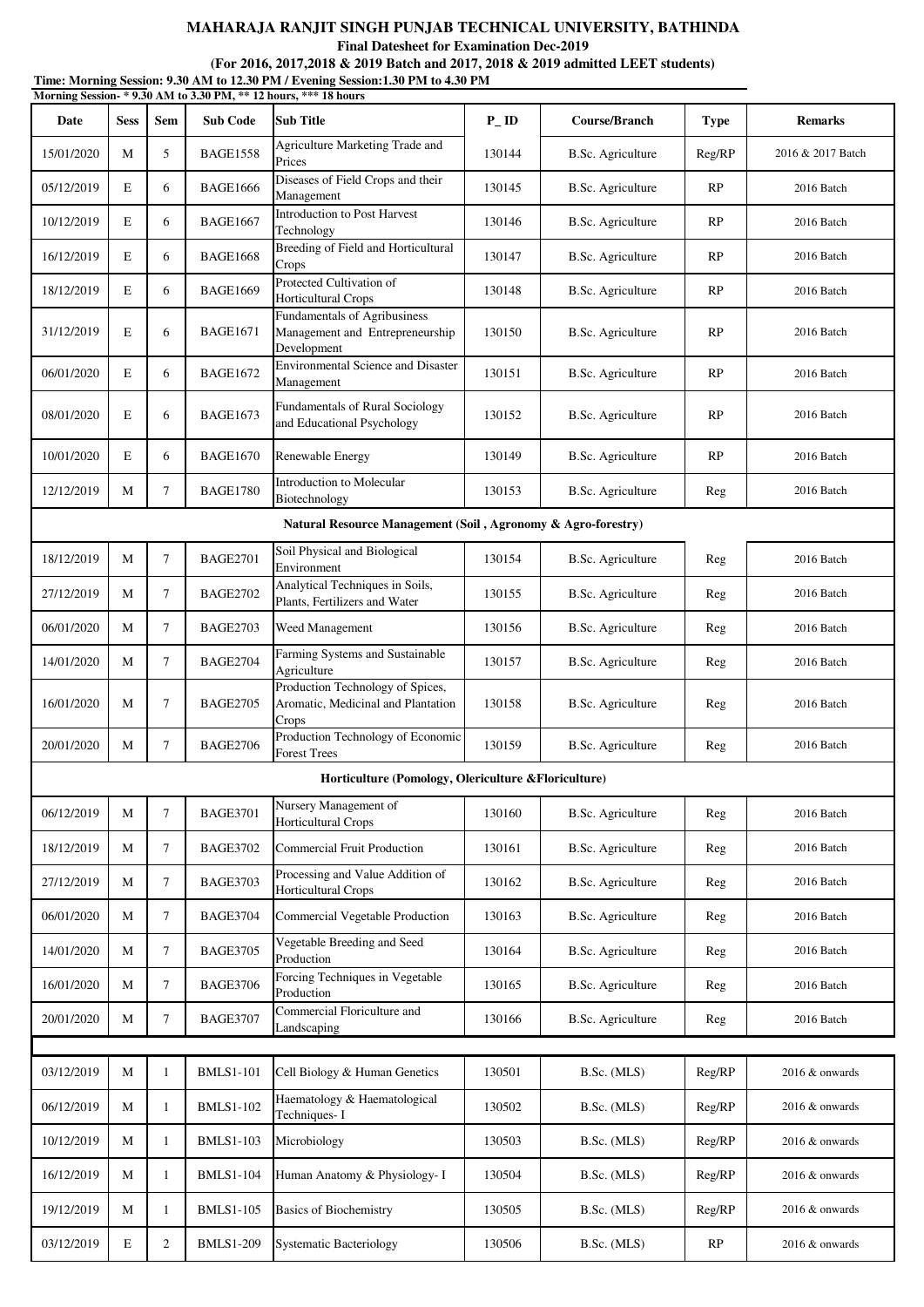**Final Datesheet for Examination Dec-2019**

#### **(For 2016, 2017,2018 & 2019 Batch and 2017, 2018 & 2019 admitted LEET students)**

**Time: Morning Session: 9.30 AM to 12.30 PM / Evening Session:1.30 PM to 4.30 PM Morning Session- \* 9.30 AM to 3.30 PM, \*\* 12 hours, \*\*\* 18 hours**

| Date       | <b>Sess</b>  | Sem            | <b>Sub Code</b>  | <b>Sub Title</b>                                              | $P_{-}ID$ | Course/Branch | <b>Type</b> | <b>Remarks</b>    |
|------------|--------------|----------------|------------------|---------------------------------------------------------------|-----------|---------------|-------------|-------------------|
| 06/12/2019 | E            | 2              | <b>BMLS1-210</b> | Haematology & Haematological<br>Techniques-II                 | 130507    | B.Sc. (MLS)   | RP          | 2016 & onwards    |
| 10/12/2019 | E            | $\overline{2}$ | <b>BMLS1-211</b> | <b>Biochemical Metabolism</b>                                 | 130508    | B.Sc. (MLS)   | <b>RP</b>   | 2016 & onwards    |
| 12/12/2019 | E            | $\overline{2}$ | <b>BMLS1-212</b> | Human Anatomy & Physiology- II                                | 130509    | B.Sc. (MLS)   | RP          | $2016 \&$ onwards |
| 19/12/2019 | E            | $\overline{2}$ | <b>BMLS1-213</b> | <b>Environmental Sciences</b>                                 | 130510    | B.Sc. (MLS)   | RP          | 2016 & onwards    |
| 04/12/2019 | M            | 3              | <b>BMLS1-316</b> | <b>Applied Bacteriology</b>                                   | 130511    | B.Sc. (MLS)   | Reg/RP      | $2016 \&$ onwards |
| 09/12/2019 | M            | 3              | <b>BMLS1-317</b> | Analytical Biochemistry                                       | 130512    | B.Sc. (MLS)   | Reg/RP      | 2016 & onwards    |
| 12/12/2019 | M            | 3              | <b>BMLS1-318</b> | <b>Basic Cellular Pathology</b>                               | 130513    | B.Sc. (MLS)   | Reg/RP      | 2016 & onwards    |
| 17/12/2019 | M            | 3              | <b>BMLS1-319</b> | Applied Haematology I                                         | 130514    | B.Sc. (MLS)   | Reg/RP      | 2016 & onwards    |
| 20/12/2019 | M            | 3              | <b>BHUM0-301</b> | <b>Communication Skills</b>                                   | 130515    | B.Sc. (MLS)   | Reg/RP      | 2016 & onwards    |
| 04/12/2019 | E            | $\overline{4}$ | <b>BMLS1-425</b> | Immunology & Mycology                                         | 130516    | B.Sc. (MLS)   | RP          | 2016 & onwards    |
| 09/12/2019 | E            | $\overline{4}$ | <b>BMLS1-426</b> | Histopathology- I                                             | 130517    | B.Sc. (MLS)   | <b>RP</b>   | 2016 & onwards    |
| 11/12/2019 | E            | $\overline{4}$ | <b>BMLS1-427</b> | Clinical Biochemistry-I                                       | 130518    | B.Sc. (MLS)   | RP          | $2016 \&$ onwards |
| 13/12/2019 | E            | $\overline{4}$ | <b>BMLS1-428</b> | Applied Hematology-II                                         | 130519    | B.Sc. (MLS)   | RP          | 2016 & onwards    |
| 17/12/2019 | E            | $\overline{4}$ | <b>BCAP0-401</b> | Fundamentals of Computer                                      | 130520    | B.Sc. (MLS)   | RP          | 2016 & onwards    |
| 05/12/2019 | M            | 5              | <b>BMLS1535</b>  | Clinical Biochemistry-II                                      | 130522    | B.Sc. (MLS)   | Reg/RP      | $2016 \&$ onwards |
| 11/12/2019 | M            | 5              | <b>BHUM0103</b>  | Human Values & Professional<br>Ethics                         | 130525    | B.Sc. (MLS)   | Reg/RP      | $2016 \&$ onwards |
| 13/12/2019 | M            | 5              | <b>BMLS1536</b>  | <b>Blood Banking</b>                                          | 130523    | B.Sc. (MLS)   | Reg/RP      | 2016 & onwards    |
| 18/12/2019 | M            | 5              | <b>BMLS1534</b>  | Parasitology & Virology                                       | 130521    | B.Sc. (MLS)   | Reg/RP      | 2016 & onwards    |
| 23/12/2019 | M            | 5              | <b>BMLS1537</b>  | Medical Lab. Management                                       | 130524    | B.Sc. (MLS)   | Reg/RP      | $2016 \&$ onwards |
|            |              |                |                  |                                                               |           |               |             |                   |
| 03/12/2019 | $\mathbf{M}$ | 1              | <b>BMLS1-101</b> | Cell Biology & Human Genetics<br>Haematology & Haematological | 130501    | B.Sc. (MLT)   | Reg/RP      | 2016 & onwards    |
| 06/12/2019 | M            | 1              | <b>BMLS1-102</b> | Techniques-I                                                  | 130502    | B.Sc. (MLT)   | Reg/RP      | 2016 & onwards    |
| 10/12/2019 | M            | 1              | <b>BMLS1-103</b> | Microbiology                                                  | 130503    | B.Sc. (MLT)   | Reg/RP      | 2016 & onwards    |
| 16/12/2019 | M            | 1              | <b>BMLS1-104</b> | Human Anatomy & Physiology- I                                 | 130504    | B.Sc. (MLT)   | Reg/RP      | 2016 & onwards    |
| 19/12/2019 | M            | 1              | <b>BMLS1-105</b> | <b>Basics of Biochemistry</b>                                 | 130505    | B.Sc. (MLT)   | Reg/RP      | 2016 & onwards    |
| 03/12/2019 | E            | $\overline{2}$ | <b>BMLS1-209</b> | <b>Systematic Bacteriology</b>                                | 130506    | B.Sc. (MLT)   | RP          | 2016 & onwards    |
| 06/12/2019 | E            | $\mathbf{2}$   | <b>BMLS1-210</b> | Haematology & Haematological<br>Techniques-II                 | 130507    | B.Sc. (MLT)   | RP          | 2016 & onwards    |
| 10/12/2019 | E            | $\mathbf{2}$   | <b>BMLS1-211</b> | <b>Biochemical Metabolism</b>                                 | 130508    | B.Sc. (MLT)   | RP          | $2016 \&$ onwards |
| 12/12/2019 | E            | $\overline{2}$ | <b>BMLS1-212</b> | Human Anatomy & Physiology- II                                | 130509    | B.Sc. (MLT)   | RP          | 2016 & onwards    |
| 19/12/2019 | E            | 2              | <b>BMLS1-213</b> | <b>Environmental Sciences</b>                                 | 130510    | B.Sc. (MLT)   | RP          | 2016 & onwards    |
| 04/12/2019 | M            | 3              | <b>BMLS1-316</b> | <b>Applied Bacteriology</b>                                   | 130611    | B.Sc. (MLT)   | Reg/RP      | 2016 & onwards    |
| 09/12/2019 | M            | 3              | <b>BMLS1-317</b> | Analytical Biochemistry                                       | 130612    | B.Sc. (MLT)   | Reg/RP      | $2016 \&$ onwards |
| 12/12/2019 | M            | 3              | <b>BMLS1-318</b> | <b>Basic Cellular Pathology</b>                               | 130613    | B.Sc. (MLT)   | Reg/RP      | $2016 \&$ onwards |
| 17/12/2019 | M            | 3              | <b>BMLS1-319</b> | Applied Haematology I                                         | 130614    | B.Sc. (MLT)   | Reg/RP      | $2016 \&$ onwards |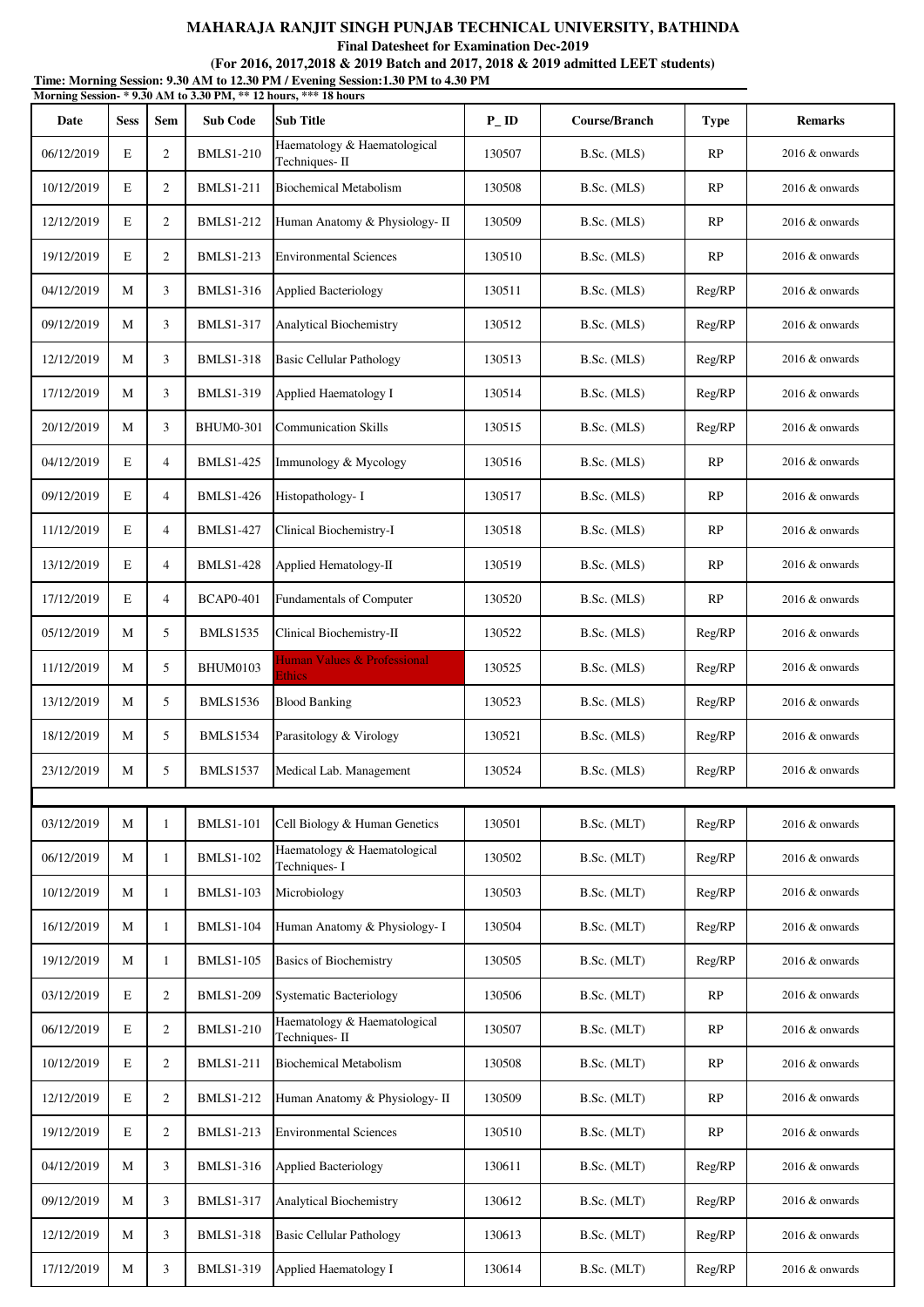|                                                                                                                                                     |             |                |                  | MAHARAJA RANJIT SINGH PUNJAB TECHNICAL UNIVERSITY, BATHINDA<br><b>Final Datesheet for Examination Dec-2019</b> |                   |                           |        |                   |  |
|-----------------------------------------------------------------------------------------------------------------------------------------------------|-------------|----------------|------------------|----------------------------------------------------------------------------------------------------------------|-------------------|---------------------------|--------|-------------------|--|
|                                                                                                                                                     |             |                |                  | (For 2016, 2017, 2018 & 2019 Batch and 2017, 2018 & 2019 admitted LEET students)                               |                   |                           |        |                   |  |
| Time: Morning Session: 9.30 AM to 12.30 PM / Evening Session:1.30 PM to 4.30 PM<br>Morning Session- * 9.30 AM to 3.30 PM, ** 12 hours, *** 18 hours |             |                |                  |                                                                                                                |                   |                           |        |                   |  |
| Date                                                                                                                                                | <b>Sess</b> | Sem            | <b>Sub Code</b>  | <b>Sub Title</b>                                                                                               | $P$ <sub>ID</sub> | Course/Branch             | Type   | <b>Remarks</b>    |  |
| 20/12/2019                                                                                                                                          | M           | 3              | <b>BHUM0-301</b> | <b>Communication Skills</b>                                                                                    | 130615            | B.Sc. (MLT)               | Reg/RP | 2016 & onwards    |  |
| 04/12/2019                                                                                                                                          | E           | $\overline{4}$ | <b>BMLS1-425</b> | Immunology & Mycology                                                                                          | 130616            | B.Sc. (MLT)               | RP     | 2016 & onwards    |  |
| 09/12/2019                                                                                                                                          | E           | 4              | <b>BMLS1-426</b> | Histopathology- I                                                                                              | 130617            | B.Sc. (MLT)               | RP     | 2016 & onwards    |  |
| 11/12/2019                                                                                                                                          | E           | 4              | <b>BMLS1-427</b> | Clinical Biochemistry-I                                                                                        | 130618            | B.Sc. (MLT)               | RP     | 2016 & onwards    |  |
| 13/12/2019                                                                                                                                          | E           | $\overline{4}$ | <b>BMLS1-428</b> | Applied Hematology-II                                                                                          | 130619            | B.Sc. (MLT)               | RP     | $2016 \&$ onwards |  |
| 17/12/2019                                                                                                                                          | E           | $\overline{4}$ | <b>BCAP0-401</b> | <b>Fundamentals of Computer</b>                                                                                | 130620            | B.Sc. (MLT)               | RP     | $2016 \&$ onwards |  |
| 05/12/2019                                                                                                                                          | М           | 5              | <b>BMLS1535</b>  | Clinical Biochemistry-II                                                                                       | 130622            | B.Sc. (MLT)               | Reg/RP | 2016 & onwards    |  |
| 11/12/2019                                                                                                                                          | М           | 5              | <b>BHUM0103</b>  | Human Values & Professional<br>Ethics                                                                          | 130625            | B.Sc. (MLT)               | Reg/RP | 2016 & onwards    |  |
| 13/12/2019                                                                                                                                          | М           | 5              | <b>BMLS1536</b>  | <b>Blood Banking</b>                                                                                           | 130623            | B.Sc. (MLT)               | Reg/RP | 2016 & onwards    |  |
| 18/12/2019                                                                                                                                          | М           | 5              | <b>BMLS1534</b>  | Parasitology & Virology                                                                                        | 130621            | B.Sc. (MLT)               | Reg/RP | 2016 & onwards    |  |
| 23/12/2019                                                                                                                                          | М           | 5              | <b>BMLS1537</b>  | Medical Lab. Management                                                                                        | 130624            | B.Sc. (MLT)               | Reg/RP | 2016 & onwards    |  |
|                                                                                                                                                     |             |                |                  |                                                                                                                |                   |                           |        |                   |  |
| 03/12/2019                                                                                                                                          | М           | $\mathbf{1}$   | <b>BFTE1-104</b> | <b>Computer Applications-1</b>                                                                                 | 130301            | B.Sc.<br>(Fashion Design) | Reg/RP | 2016 & onwards    |  |
| 06/12/2019                                                                                                                                          | М           | $\mathbf{1}$   | <b>BFTE1-105</b> | Communication and soft skills                                                                                  | 130302            | B.Sc.<br>(Fashion Design) | Reg/RP | 2016 & onwards    |  |
| 10/12/2019                                                                                                                                          | М           | 1              | <b>BFTE1-106</b> | Textile studies-1                                                                                              | 130303            | B.Sc.<br>(Fashion Design) | Reg/RP | $2016 \&$ onwards |  |
| 11/12/2019                                                                                                                                          | М           | 1              | <b>BFTE1-107</b> | <b>Historic Costumes</b>                                                                                       | 130304            | B.Sc.<br>(Fashion Design) | Reg/RP | 2016 & onwards    |  |
| 12/12/2019                                                                                                                                          | М           | 1              | <b>BFTE1-108</b> | Yarn Craft                                                                                                     | 130305            | B.Sc.<br>(Fashion Design) | Reg/RP | 2016 & onwards    |  |
| 03/12/2019                                                                                                                                          | E           | 2              | <b>BFTE1-217</b> | Traditional Indian Textile &<br>Embroideries                                                                   | 130306            | B.Sc.<br>(Fashion Design) | RP     | 2016 & onwards    |  |
| 05/12/2019                                                                                                                                          | E           | $\overline{2}$ | <b>BFTE1-218</b> | History of Western Costumes                                                                                    | 130307            | B.Sc.<br>(Fashion Design) | RP     | 2016 & onwards    |  |
| 09/12/2019                                                                                                                                          | E           | $\overline{2}$ | <b>BFTE1-220</b> | Dyeing & Printing                                                                                              | 130308            | B.Sc.<br>(Fashion Design) | RP     | 2016 & onwards    |  |
| 04/12/2019                                                                                                                                          | М           | 3              | <b>BFTE1-322</b> | <b>Fashion Studies</b>                                                                                         | 130309            | B.Sc.<br>(Fashion Design) | Reg/RP | 2016 & onwards    |  |
| 09/12/2019                                                                                                                                          | М           | 3              | <b>BETE1-323</b> | Textile Studies II                                                                                             | 130310            | B.Sc.<br>(Fashion Design) | Reg/RP | 2016 & onwards    |  |
| 13/12/2019                                                                                                                                          | М           | 3              | <b>BFTE1-324</b> | <b>Fabric Studies</b>                                                                                          | 130311            | B.Sc.<br>(Fashion Design) | Reg/RP | 2016 & onwards    |  |
| 17/12/2019                                                                                                                                          | М           | 3              | <b>BFTE1-358</b> | Fashion Forecasting for Indian<br>Retail                                                                       | 130314            | B.Sc.<br>(Fashion Design) | Reg/RP | 2016 & onwards    |  |
| 04/12/2019                                                                                                                                          | E           | $\overline{4}$ | <b>BFTE1-430</b> | Knitting & Knitted Garment<br>Technology                                                                       | 130315            | B.Sc.<br>(Fashion Design) | RP     | 2016 & onwards    |  |
| 06/12/2019                                                                                                                                          | E           | 4              | <b>BFTE1-431</b> | <b>Material Studies</b>                                                                                        | 130316            | B.Sc.<br>(Fashion Design) | RP     | 2016 & onwards    |  |
| 11/12/2019                                                                                                                                          | E           | 4              | <b>BFTE1-432</b> | Apparel Merchandising &<br>Marketing                                                                           | 130317            | B.Sc.<br>(Fashion Design) | RP     | 2016 & onwards    |  |
| 01/01/2020                                                                                                                                          | E           | $\overline{4}$ | BCIE0-F91        | <b>Environmental Pollution</b>                                                                                 | OE1130312         | B.Sc.<br>(Fashion Design) | RP     | 2016 & onwards    |  |
| 01/01/2020                                                                                                                                          | E           | $\overline{4}$ | BBAD0F97         | Introduction to Entrepreneurship and<br>Marketing                                                              | OE1130320         | B.Sc.<br>(Fashion Design) | RP     | 2016 & onwards    |  |

B.SC.<br>(Fashion Design) Reg/RP 2016 & onwards

B.Sc.<br>
(Fashion Design) Reg/RP 2016 & onwards

B.Sc.<br>(Fashion Design) Reg/RP 2016 & onwards

B.Sc.<br>(Fashion Design) Reg/RP 2016 & onwards

B.Sc.<br>
(Fashion Design) RP 2016 & onwards

 $0.05/12/2019$  M 5 BFTE1538 Design Process & Methodology 130318 B.Sc.

16/12/2019 M 5 BFTE1539 Appreciation of Traditional Indian 130319 M B.Sc.

 $18/12/2019$  M 5 BFTE1540 Apparel Manufacturing Process 130320 B.Sc.

 $10/01/2020$  E 5 BBAD0F95 Entrepreneurship OE2130303 B.Sc.

 $10/12/2019$  E 6 BFTE1646 Fashion Trend Setting & Forecasting 130321 B.Sc.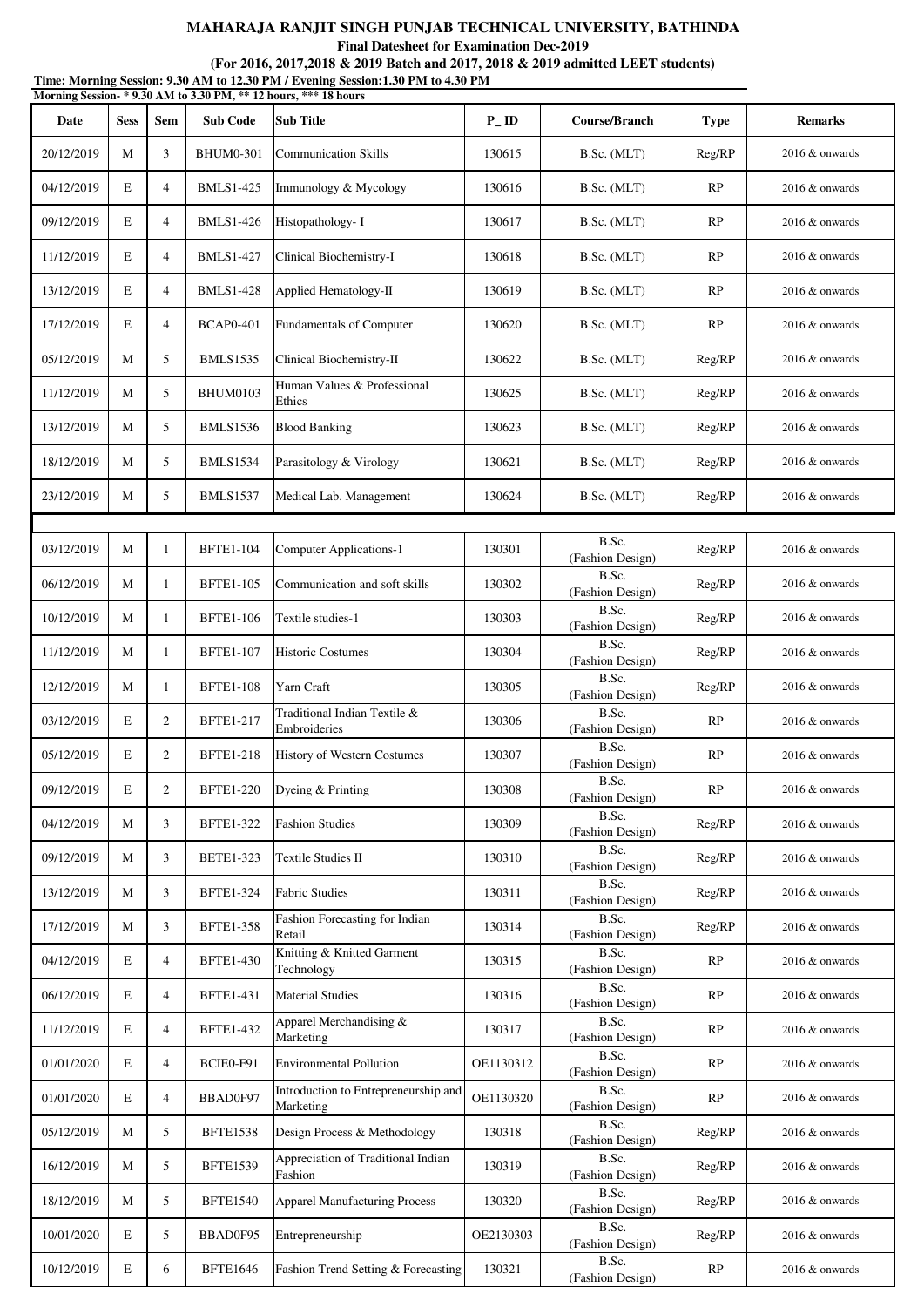**Final Datesheet for Examination Dec-2019**

| Time: Morning Session: 9.30 AM to 12.30 PM / Evening Session:1.30 PM to 4.30 PM<br>Morning Session-*9.30 AM to 3.30 PM, ** 12 hours, *** 18 hours |             |                |                  |                                             |           |                           |             |                   |  |
|---------------------------------------------------------------------------------------------------------------------------------------------------|-------------|----------------|------------------|---------------------------------------------|-----------|---------------------------|-------------|-------------------|--|
| Date                                                                                                                                              | <b>Sess</b> | Sem            | <b>Sub Code</b>  | <b>Sub Title</b>                            | $P_{-}ID$ | Course/Branch             | <b>Type</b> | <b>Remarks</b>    |  |
| 12/12/2019                                                                                                                                        | E           | 6              | <b>BFTE1660</b>  | <b>Packaging Designing</b>                  | 130323    | B.Sc.<br>(Fashion Design) | RP          | $2016 \&$ onwards |  |
|                                                                                                                                                   |             |                |                  |                                             |           |                           |             |                   |  |
| 03/12/2019                                                                                                                                        | M           | $\mathbf{1}$   | <b>BBOT1-101</b> | Cell Biology                                | 130801    | B.Sc.(BT)                 | Reg/RP      | 2016 & onwards    |  |
| 09/12/2019                                                                                                                                        | M           | $\mathbf{1}$   | <b>BBOT1-102</b> | Genetics                                    | 130802    | B.Sc.(BT)                 | Reg/RP      | $2016 \&$ onwards |  |
| 13/12/2019                                                                                                                                        | M           | $\mathbf{1}$   | <b>BBOT1-103</b> | Organic Chemistry                           | 130803    | B.Sc.(BT)                 | Reg/RP      | $2016 \&$ onwards |  |
| 19/12/2019                                                                                                                                        | M           | 1              | <b>BBOT1-104</b> | <b>Basics of Biosciences</b>                | 130804    | B.Sc.(BT)                 | Reg/RP      | 2016 & onwards    |  |
| 26/12/2019                                                                                                                                        | M           | $\mathbf{1}$   | <b>BCAP0-195</b> | <b>Computer Applications</b>                | 130805    | B.Sc.(BT)                 | Reg/RP      | 2016 & onwards    |  |
| 30/12/2019                                                                                                                                        | M           | 1              | <b>BMAT0-102</b> | Mathematics                                 | 130807    | B.Sc.(BT)                 | Reg/RP      | $2016 \&$ onwards |  |
| 01/01/2020                                                                                                                                        | M           | 1              | <b>BBIO0-103</b> | Life Science                                | 130806    | B.Sc.(BT)                 | Reg/RP      | $2016 \&$ onwards |  |
| 03/12/2019                                                                                                                                        | E           | $\overline{c}$ | <b>BBOT1-206</b> | <b>Communication Skills</b>                 | 130808    | B.Sc.(BT)                 | RP          | $2016 \&$ onwards |  |
| 09/12/2019                                                                                                                                        | E           | $\overline{c}$ | <b>BBOT1-207</b> | Fundamentals of Biotechnology               | 130809    | B.Sc.(BT)                 | RP          | $2016 \&$ onwards |  |
| 13/12/2019                                                                                                                                        | E           | $\overline{2}$ | <b>BBOT1-208</b> | Microbiology                                | 130810    | B.Sc.(BT)                 | RP          | 2016 & onwards    |  |
| 19/12/2019                                                                                                                                        | E           | $\overline{c}$ | <b>BBOT1-209</b> | Inorganic & Physical Chemistry              | 130811    | B.Sc.(BT)                 | RP          | 2016 & onwards    |  |
| 26/12/2019                                                                                                                                        | E           | $\overline{2}$ | <b>BBOT1-210</b> | Biochemistry-I                              | 130812    | B.Sc.(BT)                 | RP          | $2016 \&$ onwards |  |
| 30/12/2019                                                                                                                                        | E           | $\overline{2}$ | <b>BBOT1-211</b> | Techniques in Biotechnology                 | 130813    | B.Sc.(BT)                 | RP          | $2016 \&$ onwards |  |
| 04/12/2019                                                                                                                                        | M           | 3              | <b>BBOT1-314</b> | Fundamentals of Industrial<br>Biotechnology | 130814    | B.Sc.(BT)                 | Reg/RP      | $2016 \&$ onwards |  |
| 10/12/2019                                                                                                                                        | M           | 3              | <b>BBOT1-315</b> | Fundamentals of Immunology-I                | 130815    | B.Sc.(BT)                 | Reg/RP      | 2016 & onwards    |  |
| 16/12/2019                                                                                                                                        | M           | 3              | <b>BBOT1-316</b> | Biochemistry-II                             | 130816    | B.Sc.(BT)                 | Reg/RP      | 2016 & onwards    |  |
| 20/12/2019                                                                                                                                        | М           | 3              | <b>BBOT1-317</b> | Molecular Biology                           | 130817    | B.Sc.(BT)                 | Reg/RP      | 2016 & onwards    |  |
| 04/12/2019                                                                                                                                        | E           | 4              | <b>BBOT1-421</b> | <b>Plant Tissue Culture</b>                 | 130818    | B.Sc.(BT)                 | RP          | 2016 & onwards    |  |
| 10/12/2019                                                                                                                                        | E           | $\overline{4}$ | <b>BBOT1-422</b> | Animal Tissue Culture                       | 130819    | B.Sc.(BT)                 | RP          | 2016 & onwards    |  |
| 16/12/2019                                                                                                                                        | E           | $\overline{4}$ | <b>BBOT1-424</b> | Fundamentals of Immunology- II              | 130821    | B.Sc.(BT)                 | RP          | 2016 & onwards    |  |
| 20/12/2019                                                                                                                                        | E           | 4              | <b>BBOT1-423</b> | <b>Recombinant DNA Technology</b>           | 130820    | B.Sc.(BT)                 | RP          | 2016 & onwards    |  |
| 05/12/2019                                                                                                                                        | M           | 5              | <b>BBOT1529</b>  | <b>Bioinformatics</b>                       | 130822    | B.Sc.(BT)                 | Reg/RP      | $2016 \&$ onwards |  |
| 11/12/2019                                                                                                                                        | M           | 5              | <b>BBOT1530</b>  | Bioanalytical tools                         | 130823    | B.Sc.(BT)                 | Reg/RP      | 2016 & onwards    |  |
| 17/12/2019                                                                                                                                        | M           | 5              | <b>BBOT1532</b>  | <b>Environmental Biotechnology</b>          | 130825    | B.Sc.(BT)                 | Reg/RP      | 2016 & onwards    |  |
| 24/12/2019                                                                                                                                        | M           | 5              | <b>BBOT1531</b>  | Enzymology and enzyme technology            | 130824    | B.Sc.(BT)                 | Reg/RP      | 2016 & onwards    |  |
| 05/12/2019                                                                                                                                        | E           | 6              | <b>BBOT1637</b>  | IPR, Bioethics and Biosafety                | 130826    | B.Sc.(BT)                 | RP          | 2016 & onwards    |  |
| 11/12/2019                                                                                                                                        | E           | 6              | <b>BBOT1638</b>  | Food Biotechnology                          | 130827    | B.Sc.(BT)                 | RP          | 2016 & onwards    |  |
| 17/12/2019                                                                                                                                        | E           | 6              | <b>BBOT1639</b>  | <b>Bioprocess Engineering</b>               | 130828    | B.Sc.(BT)                 | RP          | 2016 & onwards    |  |
| 03/12/2019                                                                                                                                        | M           | $\mathbf{1}$   | <b>BFTE2-101</b> | Elements of Fashion                         | 130201    | B.Sc. FT                  | Reg/RP      | 2016 & onwards    |  |
|                                                                                                                                                   |             |                |                  |                                             |           |                           |             |                   |  |
| 09/12/2019                                                                                                                                        | M           | $\mathbf{1}$   | <b>BFTE2-102</b> | <b>Communication and Soft Skills</b>        | 130202    | B.Sc. FT                  | Reg/RP      | 2016 & onwards    |  |
| 13/12/2019                                                                                                                                        | M           | $\mathbf{1}$   | <b>BFTE2-103</b> | Introduction to Textiles-I                  | 130203    | B.Sc. FT                  | Reg/RP      | 2016 & onwards    |  |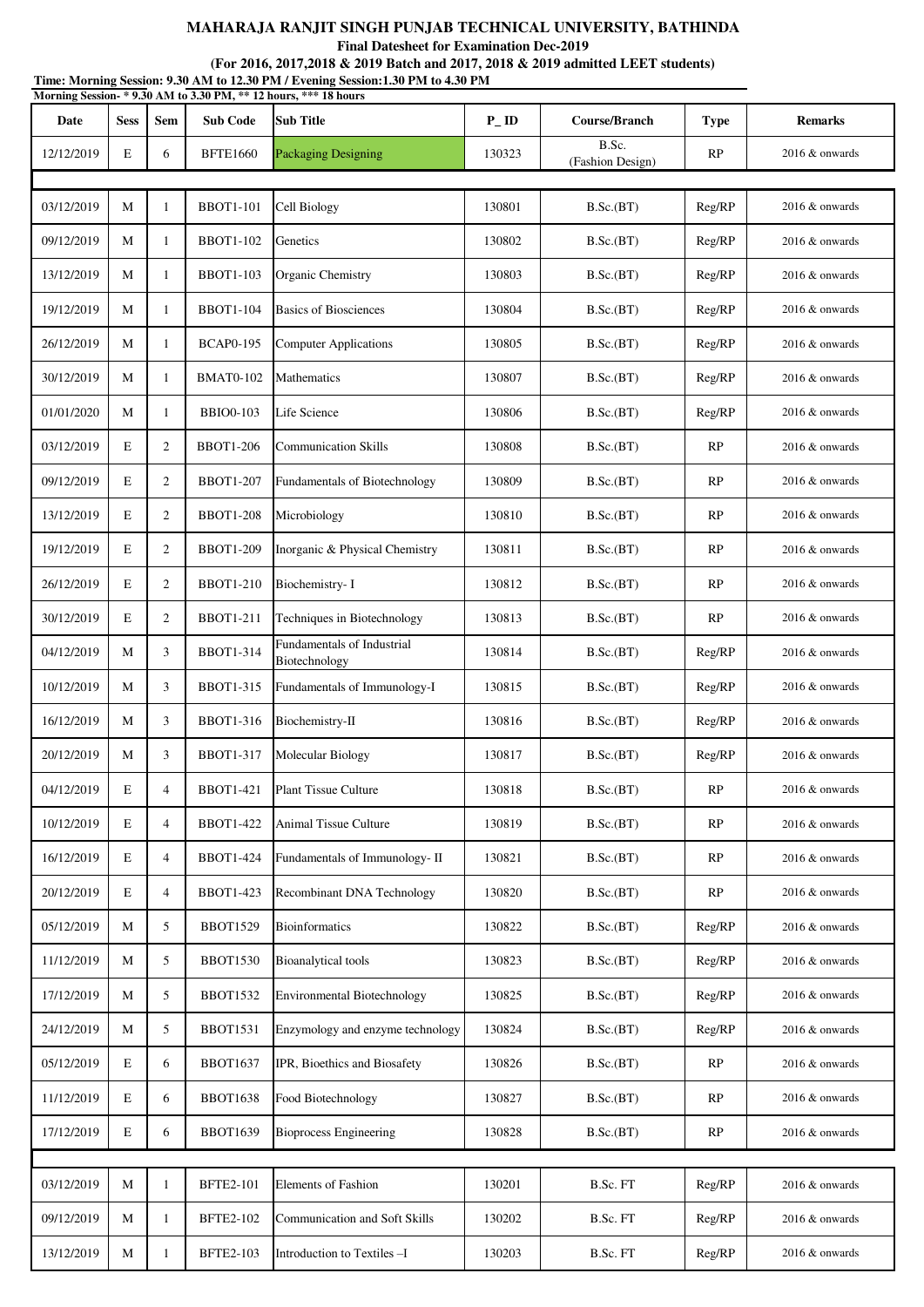**Final Datesheet for Examination Dec-2019**

| Time: Morning Session: 9.30 AM to 12.30 PM / Evening Session:1.30 PM to 4.30 PM<br>Morning Session-*9.30 AM to 3.30 PM, ** 12 hours, *** 18 hours |             |                |                  |                                         |                   |                    |             |                   |
|---------------------------------------------------------------------------------------------------------------------------------------------------|-------------|----------------|------------------|-----------------------------------------|-------------------|--------------------|-------------|-------------------|
| Date                                                                                                                                              | <b>Sess</b> | Sem            | <b>Sub Code</b>  | <b>Sub Title</b>                        | $P$ <sub>ID</sub> | Course/Branch      | <b>Type</b> | <b>Remarks</b>    |
| 03/12/2019                                                                                                                                        | E           | $\mathfrak{2}$ | <b>BFTE2-209</b> | <b>Fashion Studies</b>                  | 130204            | B.Sc. FT           | RP          | $2016 \&$ onwards |
| 09/12/2019                                                                                                                                        | E           | $\overline{2}$ | <b>BFTE2-210</b> | Fashion and Apparel Design              | 130205            | B.Sc. FT           | RP          | 2016 & onwards    |
| 13/12/2019                                                                                                                                        | E           | $\mathfrak{2}$ | <b>BFTE2-211</b> | Elements and Principles of Design       | 130206            | B.Sc. FT           | RP          | $2016 \&$ onwards |
| 19/12/2019                                                                                                                                        | E           | $\mathfrak{2}$ | <b>BFTE2-213</b> | Textile Studies - II                    | 130208            | B.Sc. FT           | RP          | $2016 \&$ onwards |
| 26/12/2019                                                                                                                                        | E           | $\overline{c}$ | <b>BFTE2-212</b> | Textiles and Embroideries of India      | 130207            | B.Sc. FT           | RP          | 2016 & onwards    |
| 04/12/2019                                                                                                                                        | M           | 3              | <b>BFTE2-318</b> | Apparel CAD & Grading                   | 130209            | B.Sc. FT           | Reg/RP      | 2016 & onwards    |
| 10/12/2019                                                                                                                                        | M           | 3              | <b>BFTE2-319</b> | Garment Manufacturing Technology-       | 130210            | B.Sc. FT           | Reg/RP      | $2016 \&$ onwards |
| 16/12/2019                                                                                                                                        | M           | 3              | <b>BFTE2-320</b> | <b>Fabric Studies</b>                   | 130211            | B.Sc. FT           | Reg/RP      | $2016 \&$ onwards |
| 20/12/2019                                                                                                                                        | М           | 3              | <b>BFTE2-321</b> | Knitting and Knitted Garments           | 130212            | B.Sc. FT           | Reg/RP      | 2016 & onwards    |
| 23/12/2019                                                                                                                                        | M           | 3              | <b>BFTE2-322</b> | <b>Fashion Studies</b>                  | 130213            | B.Sc. FT           | Reg/RP      | $2016 \&$ onwards |
| 08/01/2020                                                                                                                                        | M           | 3              | <b>BFTE2-357</b> | <b>Surface Ornamentation Techniques</b> | 130215            | B.Sc. FT           | Reg/RP      | $2016 \&$ onwards |
| 08/01/2020                                                                                                                                        | М           | 3              | <b>BFTE2356</b>  | Home Textiles                           | 130214            | B.Sc. FT           | Reg/RP      | $2016 \&$ onwards |
| 04/12/2019                                                                                                                                        | E           | $\overline{4}$ | <b>BFTE2-426</b> | Apparel Marketing &<br>Merchandising    | 130217            | B.Sc. FT           | RP          | $2016 \&$ onwards |
| 10/12/2019                                                                                                                                        | E           | $\overline{4}$ | <b>BFTE2-427</b> | <b>Industrial Engineering</b>           | 130218            | B.Sc. FT           | RP          | $2016 \&$ onwards |
| 16/12/2019                                                                                                                                        | E           | 4              | <b>BFTE2-428</b> | Testing & Quality Control in<br>Apparel | 130219            | B.Sc. FT           | RP          | 2016 & onwards    |
| 20/12/2019                                                                                                                                        | E           | $\overline{4}$ | <b>BFTE2-429</b> | Garment Manufacturing Technology<br>- П | 130220            | B.Sc. FT           | RP          | $2016 \&$ onwards |
| 23/12/2019                                                                                                                                        | E           | $\overline{4}$ | <b>BFTE2-430</b> | Textile and Garment Finishing - I       | 130221            | B.Sc. FT           | RP          | 2016 & onwards    |
| 01/01/2020                                                                                                                                        | E           | $\overline{4}$ | BCIE0-F91        | <b>Environmental Pollution</b>          | OE1130212         | B.Sc. FT           | RP          | 2016 & onwards    |
| 01/01/2020                                                                                                                                        | Е           | 4              | BBAD0F92         | Personnel & Industrial Management       | OE1130203         | B.Sc. FT           | RP          | 2016 & onwards    |
| 05/12/2019                                                                                                                                        | М           | 5              | <b>BFTE2534</b>  | Production Planning & Control           | 130222            | B.Sc. FT           | Reg/RP      | 2016 & onwards    |
| 11/12/2019                                                                                                                                        | М           | 5              | <b>BFTE2535</b>  | Costing and Retailing Management        | 130223            | B.Sc. FT           | Reg/RP      | 2016 & onwards    |
| 17/12/2019                                                                                                                                        | М           | 5              | <b>BFTE2537</b>  | Textile & Garment Finishing -II         | 130225            | B.Sc. FT           | Reg/RP      | 2016 & onwards    |
| 24/12/2019                                                                                                                                        | М           | 5              | <b>BFTE2536</b>  | <b>Material Studies</b>                 | 130224            | B.Sc. FT           | Reg/RP      | 2016 & onwards    |
| 10/01/2020                                                                                                                                        | E           | 5              | BBAD0F95         | Entrepreneurship                        | OE2130203         | B.Sc. FT           | Reg/RP      | 2016 & onwards    |
| 05/12/2019                                                                                                                                        | E           | 6              | <b>BFTE2642</b>  | Plant Layout & Facility Design          | 130226            | B.Sc. FT           | RP          | 2016 & onwards    |
| 11/12/2019                                                                                                                                        | $\mathbf E$ | 6              | <b>BFTE2643</b>  | Apparel Technology Management           | 130227            | B.Sc. FT           | RP          | 2016 & onwards    |
|                                                                                                                                                   |             |                |                  |                                         |                   |                    |             |                   |
| 10/12/2019                                                                                                                                        | M           | $\mathbf{1}$   | <b>BMATS1101</b> | Calculus-I                              | 19131201          | B.Sc. (Hons. Math) | Reg         | 2019 Batch        |
| 13/12/2019                                                                                                                                        | М           | $\mathbf{1}$   | <b>BMATS1102</b> | Algebra-I                               | 19131202          | B.Sc. (Hons. Math) | Reg         | 2019 Batch        |
| 16/12/2019                                                                                                                                        | M           | 1              | <b>BMATS1103</b> | Analysis-I                              | 19131203          | B.Sc. (Hons. Math) | Reg         | 2019 Batch        |
| 18/12/2019                                                                                                                                        | $\mathbf M$ | $\mathbf{1}$   | BHSMC0001        | English                                 | 19131204          | B.Sc. (Hons. Math) | Reg         | 2019 Batch        |
| 20/12/2019                                                                                                                                        | М           | $\mathbf{1}$   | BMATS1104        | Fortran Programming                     | 19131205          | B.Sc. (Hons. Math) | Reg         | 2019 Batch        |
| 10/12/2019                                                                                                                                        | M           | 1              | <b>BMAT1-101</b> | Calculus-I                              | 18131201          | B.Sc. (Hons. Math) | RP          | 2018 Batch        |
| 13/12/2019                                                                                                                                        | $\mathbf M$ | 1              | <b>BMAT1-102</b> | Algebra-I                               | 18131202          | B.Sc. (Hons. Math) | RP          | 2018 Batch        |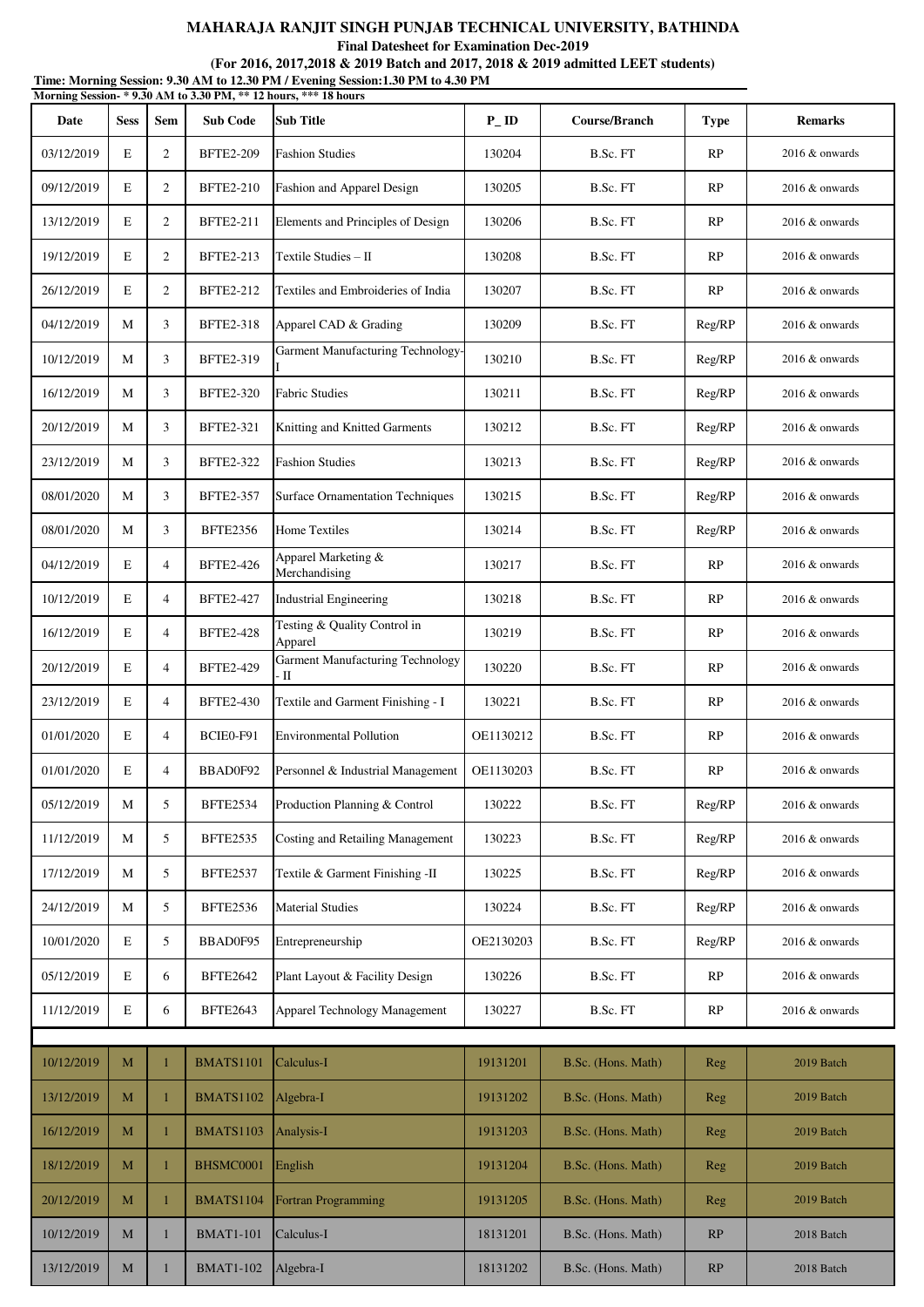**Final Datesheet for Examination Dec-2019**

| Time: Morning Session: 9.30 AM to 12.30 PM / Evening Session: 1.30 PM to 4.30 PM<br>Morning Session-*9.30 AM to 3.30 PM, ** 12 hours, *** 18 hours |             |                |                  |                                                                  |                   |                     |             |                   |  |
|----------------------------------------------------------------------------------------------------------------------------------------------------|-------------|----------------|------------------|------------------------------------------------------------------|-------------------|---------------------|-------------|-------------------|--|
| Date                                                                                                                                               | <b>Sess</b> | <b>Sem</b>     | <b>Sub Code</b>  | <b>Sub Title</b>                                                 | $P$ <sub>ID</sub> | Course/Branch       | <b>Type</b> | <b>Remarks</b>    |  |
| 16/12/2019                                                                                                                                         | M           | 1              | <b>BMAT1-103</b> | Analysis-I                                                       | 18131203          | B.Sc. (Hons. Math)  | RP          | 2018 Batch        |  |
| 18/12/2019                                                                                                                                         | M           | 1              | <b>BHUM1-101</b> | English                                                          | 18131204          | B.Sc. (Hons. Math)  | RP          | 2018 Batch        |  |
| 20/12/2019                                                                                                                                         | M           | $\mathbf{1}$   | <b>BCAP1-101</b> | Fortran Programming                                              | 18131205          | B.Sc. (Hons. Math)  | RP          | 2018 Batch        |  |
| 10/12/2019                                                                                                                                         | E           | $\overline{2}$ | <b>BMAT1204</b>  | Calculus-II                                                      | 18131206          | B.Sc. (Hons. Math)  | RP          | 2018 Batch        |  |
| 11/12/2109                                                                                                                                         | E           | $\overline{2}$ | <b>BMAT1205</b>  | Algebra-II                                                       | 18131207          | B.Sc. (Hons. Math)  | RP          | 2018 Batch        |  |
| 12/12/2019                                                                                                                                         | E           | $\overline{2}$ | <b>BCAP1203</b>  | Fundamentals of Computers and<br>C++ Programming                 | 18131210          | B.Sc. (Hons. Math)  | RP          | 2018 Batch        |  |
| 13/12/2019                                                                                                                                         | E           | $\overline{2}$ | <b>BMAT1206</b>  | Analysis-II                                                      | 18131208          | B.Sc. (Hons. Math)  | RP          | 2018 Batch        |  |
| 16/12/2019                                                                                                                                         | E           | $\overline{2}$ | <b>BHUM1202</b>  | <b>Environmental Science</b>                                     | 18131209          | B.Sc. (Hons. Math)  | RP          | 2018 Batch        |  |
| 04/12/2019                                                                                                                                         | M           | 3              | <b>BMAT1307</b>  | Differential Equations-I                                         | 18131211          | B.Sc. (Hons. Math)  | Reg         | 2018 Batch        |  |
| 09/12/2019                                                                                                                                         | M           | 3              | <b>BMAT1308</b>  | <b>Mathematical Statistics</b>                                   | 18131212          | B.Sc. (Hons. Math)  | Reg         | 2018 Batch        |  |
| 17/12/2019                                                                                                                                         | M           | $\overline{3}$ | <b>BMAT1309</b>  | Geometry                                                         | 18131213          | B.Sc. (Hons. Math)  | Reg         | 2018 Batch        |  |
| 19/12/2019                                                                                                                                         | M           | 3              | <b>BMAT1310</b>  | Number Theory                                                    | 18131214          | B.Sc. (Hons. Math)  | Reg         | 2018 Batch        |  |
| 23/12/2019                                                                                                                                         | M           | 3              | <b>BCAP1305</b>  | <b>Object Oriented Programming</b>                               | 18131215          | B.Sc. (Hons. Math)  | Reg         | 2018 Batch        |  |
|                                                                                                                                                    |             |                |                  |                                                                  |                   |                     |             |                   |  |
| 10/12/2019                                                                                                                                         | M           | 1              | <b>BAEE3-101</b> | Aerodynamics                                                     | 18131101          | B.Sc. Hons. (AME)   | Reg/RP      | 2018 & 2019 Batch |  |
| 12/12/2019                                                                                                                                         | M           | 1              | <b>BAEE3-106</b> | Corrosion and NDI Techniques                                     | 18131105          | B.Sc. Hons. (AME)   | Reg/RP      | 2018 & 2019 Batch |  |
| 16/12/2019                                                                                                                                         | M           | 1              | <b>BAEE3-105</b> | Mathematics                                                      | 18131104          | B.Sc. Hons. (AME)   | Reg/RP      | 2018 & 2019 Batch |  |
| 18/12/2109                                                                                                                                         | M           | 1              | <b>BAEE3-103</b> | <b>Human Factors</b>                                             | 18131102          | B.Sc. Hons. (AME)   | Reg/RP      | 2018 & 2019 Batch |  |
| 20/12/2019                                                                                                                                         | M           | 1              | <b>BAEE3-104</b> | <b>English Communication</b>                                     | 18131103          | B.Sc. Hons. (AME)   | Reg/RP      | 2018 & 2019 Batch |  |
| 10/12/2019                                                                                                                                         | E           | $\overline{2}$ | <b>BAEE3211</b>  | <b>Environmental Science</b>                                     | 18131108          | B.Sc. Hons. (AME)   | RP          | 2018 Batch        |  |
| 11/12/2109                                                                                                                                         | E           | $\overline{2}$ | <b>BAEE3208</b>  | <b>Electrical Fundamentals-I</b>                                 | 18131106          | B.Sc. Hons. (AME)   | RP          | 2018 Batch        |  |
| 12/12/2019                                                                                                                                         | E           | $\overline{2}$ | <b>BAEE3214</b>  | <b>Quality Management System</b>                                 | 18131110          | B.Sc. Hons. (AME)   | RP          | 2018 Batch        |  |
| 13/12/2019                                                                                                                                         | E           | $\overline{2}$ | <b>BAEE3210</b>  | <b>Aviation Legislation</b>                                      | 18131107          | B.Sc. Hons. (AME)   | RP          | 2018 Batch        |  |
| 16/12/2019                                                                                                                                         | E           | $\overline{2}$ | <b>BAEE3212</b>  | Physics                                                          | 18131109          | B.Sc. Hons. (AME)   | RP          | 2018 Batch        |  |
| 04/12/2019                                                                                                                                         | M           | 3              | <b>BAEE3315</b>  | <b>Aircraft Structure And Associated</b><br><b>Systems</b>       | 18131111          | B.Sc. Hons. (AME)   | Reg         | 2018 Batch        |  |
| 09/12/2019                                                                                                                                         | M           | $\overline{3}$ | <b>BAEE3317</b>  | Electrical Fundamentals-II                                       | 18131112          | B.Sc. Hons. (AME)   | Reg         | 2018 Batch        |  |
| 17/12/2019                                                                                                                                         | M           | $\overline{3}$ | <b>BAEE3319</b>  | Gas Turbine Engine                                               | 18131113          | B.Sc. Hons. (AME)   | Reg         | 2018 Batch        |  |
| 19/12/2019                                                                                                                                         | M           | $\overline{3}$ | <b>BAEE3321</b>  | Aircraft Systems-1                                               | 18131114          | B.Sc. Hons. (AME)   | Reg         | 2018 Batch        |  |
|                                                                                                                                                    |             |                |                  | <b>English (Ability Enhancement</b>                              |                   |                     |             |                   |  |
| 10/12/2019                                                                                                                                         | $\mathbf M$ |                | <b>BSNMS1101</b> | Compulsory Course -I)                                            | 19131401          | B.Sc. (Non Medical) | Reg         | 2019 Batch        |  |
| 13/12/2019                                                                                                                                         | M           | $\mathbf{1}$   | <b>BSNMS1102</b> | Mechanics (Core Course-I)<br>Inorganic Chemistry-I (Core Course- | 19131402          | B.Sc. (Non Medical) | Reg         | 2019 Batch        |  |
| 16/12/2019                                                                                                                                         | M           | 1              | <b>BSNMS1103</b> | $\Pi$ A)<br>Organic Chemistry-I (Core Course-                    | 19131403          | B.Sc. (Non Medical) | Reg         | 2019 Batch        |  |
| 18/12/2019                                                                                                                                         | M           | $\mathbf{1}$   | <b>BSNMS1104</b> | $\Pi$ B)                                                         | 19131404          | B.Sc. (Non Medical) | Reg         | 2019 Batch        |  |
| 20/12/2019                                                                                                                                         | $\mathbf M$ | 1              | <b>BSNMS1105</b> | Differential Calculus-I (Core Course-<br>III A)                  | 19131405          | B.Sc. (Non Medical) | Reg         | 2019 Batch        |  |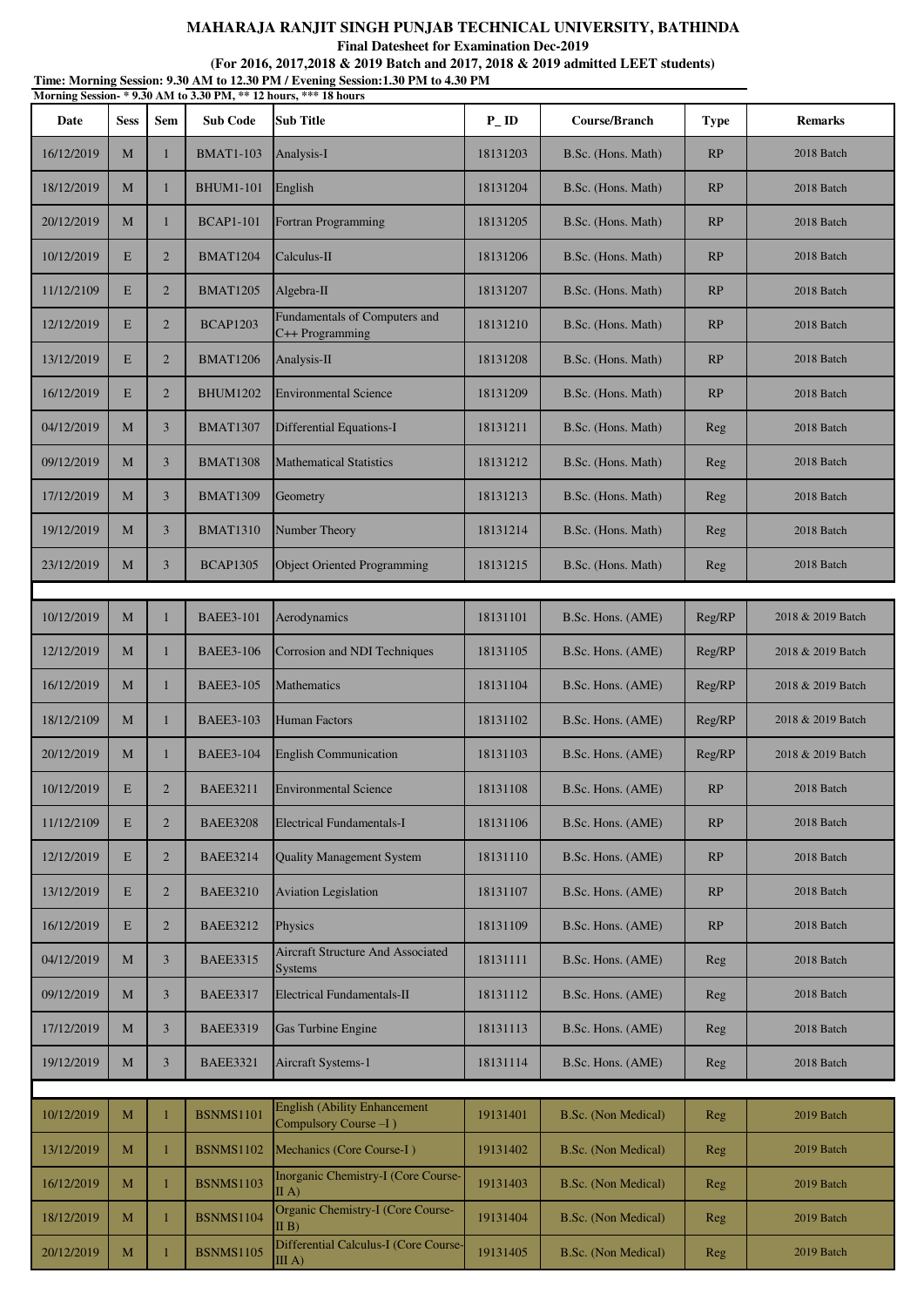**Final Datesheet for Examination Dec-2019**

| Time: Morning Session: 9.30 AM to 12.30 PM / Evening Session:1.30 PM to 4.30 PM<br>Morning Session-*9.30 AM to 3.30 PM, ** 12 hours, *** 18 hours |             |                |                  |                                                    |                    |                         |             |                |  |
|---------------------------------------------------------------------------------------------------------------------------------------------------|-------------|----------------|------------------|----------------------------------------------------|--------------------|-------------------------|-------------|----------------|--|
| Date                                                                                                                                              | <b>Sess</b> | <b>Sem</b>     | <b>Sub Code</b>  | <b>Sub Title</b>                                   | $P$ <sub>-ID</sub> | Course/Branch           | <b>Type</b> | <b>Remarks</b> |  |
| 23/12/2019                                                                                                                                        | M           | $\mathbf{1}$   | <b>BSNMS1106</b> | Differential Calculus-II (Core<br>Course-III $B$ ) | 19131406           | B.Sc. (Non Medical)     | Reg         | 2019 Batch     |  |
| 16/12/2019                                                                                                                                        | M           | 1              | <b>BBSC1103</b>  | <b>Mathematical Physics</b>                        | 18131403           | B.Sc. (Non Medical)     | RP          | 2018 Batch     |  |
| 17/12/2019                                                                                                                                        | M           | $\mathbf{1}$   | <b>BBSC1104</b>  | Mechanics-I                                        | 18131404           | B.Sc. (Non Medical)     | RP          | 2018 Batch     |  |
| 18/12/2019                                                                                                                                        | M           | $\mathbf{1}$   | <b>BBSC1105</b>  | English                                            | 18131405           | B.Sc. (Non Medical)     | RP          | 2018 Batch     |  |
| 19/12/2019                                                                                                                                        | M           | $\mathbf{1}$   | <b>BBSC1106</b>  | Solid Geometry                                     | 18131406           | B.Sc. (Non Medical)     | RP          | 2018 Batch     |  |
| 20/12/2019                                                                                                                                        | M           | $\mathbf{1}$   | <b>BBSC1107</b>  | <b>Differential Calculus</b>                       | 18131407           | B.Sc. (Non Medical)     | RP          | 2018 Batch     |  |
| 23/12/2019                                                                                                                                        | M           | $\mathbf{1}$   | <b>BBSC1108</b>  | Punjabi/Punjab History & Culture                   | 18131408           | B.Sc. (Non Medical)     | RP          | 2018 Batch     |  |
| 24/12/2019                                                                                                                                        | M           | 1              | <b>BBSC1101</b>  | Inorganic Chemistry                                | 18131401           | B.Sc. (Non Medical)     | RP          | 2018 Batch     |  |
| 30/12/2019                                                                                                                                        | M           | $\mathbf{1}$   | <b>BBSC1102</b>  | Organic Chemistry                                  | 18131402           | B.Sc. (Non Medical)     | RP          | 2018 Batch     |  |
| 16/12/2019                                                                                                                                        | E           | $\overline{2}$ | <b>BBSC1201</b>  | Physical Chemistry-I                               | 18131409           | B.Sc. (Non Medical)     | RP          | 2018 Batch     |  |
| 17/12/2019                                                                                                                                        | E           | $\overline{2}$ | <b>BBSC1202</b>  | Inorganic Chemistry-II                             | 18131410           | B.Sc. (Non Medical)     | RP          | 2018 Batch     |  |
| 18/12/2019                                                                                                                                        | E           | $\overline{2}$ | <b>BBSC1203</b>  | Organic Chemistry-Il                               | 18131411           | B.Sc. (Non Medical)     | RP          | 2018 Batch     |  |
| 19/12/2019                                                                                                                                        | E           | $\overline{2}$ | <b>BBSC1204</b>  | Special Theory of relativity                       | 18131412           | B.Sc. (Non Medical)     | RP          | 2018 Batch     |  |
| 20/12/2019                                                                                                                                        | E           | $\overline{2}$ | <b>BBSC1205</b>  | <b>Electricity and Magnetism</b>                   | 18131413           | B.Sc. (Non Medical)     | RP          | 2018 Batch     |  |
| 23/12/2019                                                                                                                                        | E           | $\overline{2}$ | <b>BBSC1206</b>  | Coordinate Geometry                                | 18131414           | B.Sc. (Non Medical)     | RP          | 2018 Batch     |  |
| 24/12/2019                                                                                                                                        | E           | $\overline{2}$ | <b>BBSC1207</b>  | Calculus-II                                        | 18131415           | B.Sc. (Non Medical)     | RP          | 2018 Batch     |  |
| 30/12/2019                                                                                                                                        | E           | $\overline{2}$ | <b>BBSC1208</b>  | <b>Environment Education</b>                       | 18131416           | B.Sc. (Non Medical)     | RP          | 2018 Batch     |  |
| 03/12/2019                                                                                                                                        | M           | 3              | <b>BBSC1306</b>  | Analysis-I                                         | 18131422           | B.Sc. (Non Medical)     | Reg         | 2018 Batch     |  |
| 06/12/2019                                                                                                                                        | M           | 3              | BBSC1301         | Physical Chemistry-II                              | 18131417           | B.Sc. (Non Medical)     | Reg         | 2018 Batch     |  |
| 09/12/2019                                                                                                                                        | M           | $\overline{3}$ | <b>BBSC1302</b>  | Organic Chemistry-III                              | 18131418           | B.Sc. (Non Medical)     | Reg         | 2018 Batch     |  |
| 12/12/2019                                                                                                                                        | M           | 3              | <b>BBSC1303</b>  | Vibration and Waves                                | 18131419           | B.Sc. (Non Medical)     | Reg         | 2018 Batch     |  |
| 26/12/2019                                                                                                                                        | M           | 3              | <b>BBSC1304</b>  | Mechanic-II                                        | 18131420           | B.Sc. (Non Medical)     | Reg         | 2018 Batch     |  |
| 31/12/2019                                                                                                                                        | $\mathbf M$ | $\mathfrak{Z}$ | <b>BBSC1305</b>  | Algebra-I                                          | 18131421           | B.Sc. (Non Medical)     | Reg         | 2018 Batch     |  |
| 06/01/2020                                                                                                                                        | M           | 3              | <b>BBSC1307</b>  | Drug Abuse                                         | 18131423           | B.Sc. (Non Medical)     | Reg         | 2018 Batch     |  |
|                                                                                                                                                   |             |                |                  |                                                    |                    |                         |             |                |  |
| 10/12/2019                                                                                                                                        | M           | $\mathbf{1}$   | BHUMA0001        | <b>Communicative English</b>                       | 19131501           | B.Sc. (Hons.) Physics   | Reg         | 2019 Batch     |  |
| 16/12/2019                                                                                                                                        | M           | $\mathbf{1}$   | BMATH5101        | Mathematics-I                                      | 19131502           | B.Sc. (Hons.) Physics   | Reg         | 2019 Batch     |  |
| 13/12/2019                                                                                                                                        | M           | -1             | <b>BMATH5102</b> | <b>Basic Mathematics-I</b>                         | 19131503           | B.Sc. (Hons.) Physics   | Reg         | 2019 Batch     |  |
| 20/12/2019                                                                                                                                        | M           | $\mathbf{1}$   | <b>BPHYS1101</b> | <b>Electricity and Magnetism</b>                   | 19131504           | B.Sc. (Hons.) Physics   | Reg         | 2019 Batch     |  |
| 18/12/2019                                                                                                                                        | $\mathbf M$ | $\mathbf{1}$   | <b>BPHYS1102</b> | Mechanics                                          | 19131505           | B.Sc. (Hons.) Physics   | Reg         | 2019 Batch     |  |
| 23/12/2019                                                                                                                                        | $\mathbf M$ | 1              | <b>BCHMS1101</b> | Inorganic Chemistry $-1$                           | 19131506           | B.Sc. (Hons.) Physics   | Reg         | 2019 Batch     |  |
| 10/12/2019                                                                                                                                        | M           |                | BHUMA0001        | <b>Communicative English</b>                       | 19131603           | B.Sc. (Hons.) Chemistry | Reg         | 2019 Batch     |  |
| 13/12/2019                                                                                                                                        | $\mathbf M$ |                | <b>BMATH5102</b> | <b>Basic Mathematics-I</b>                         | 19131608           | B.Sc. (Hons.) Chemistry | Reg         | 2019 Batch     |  |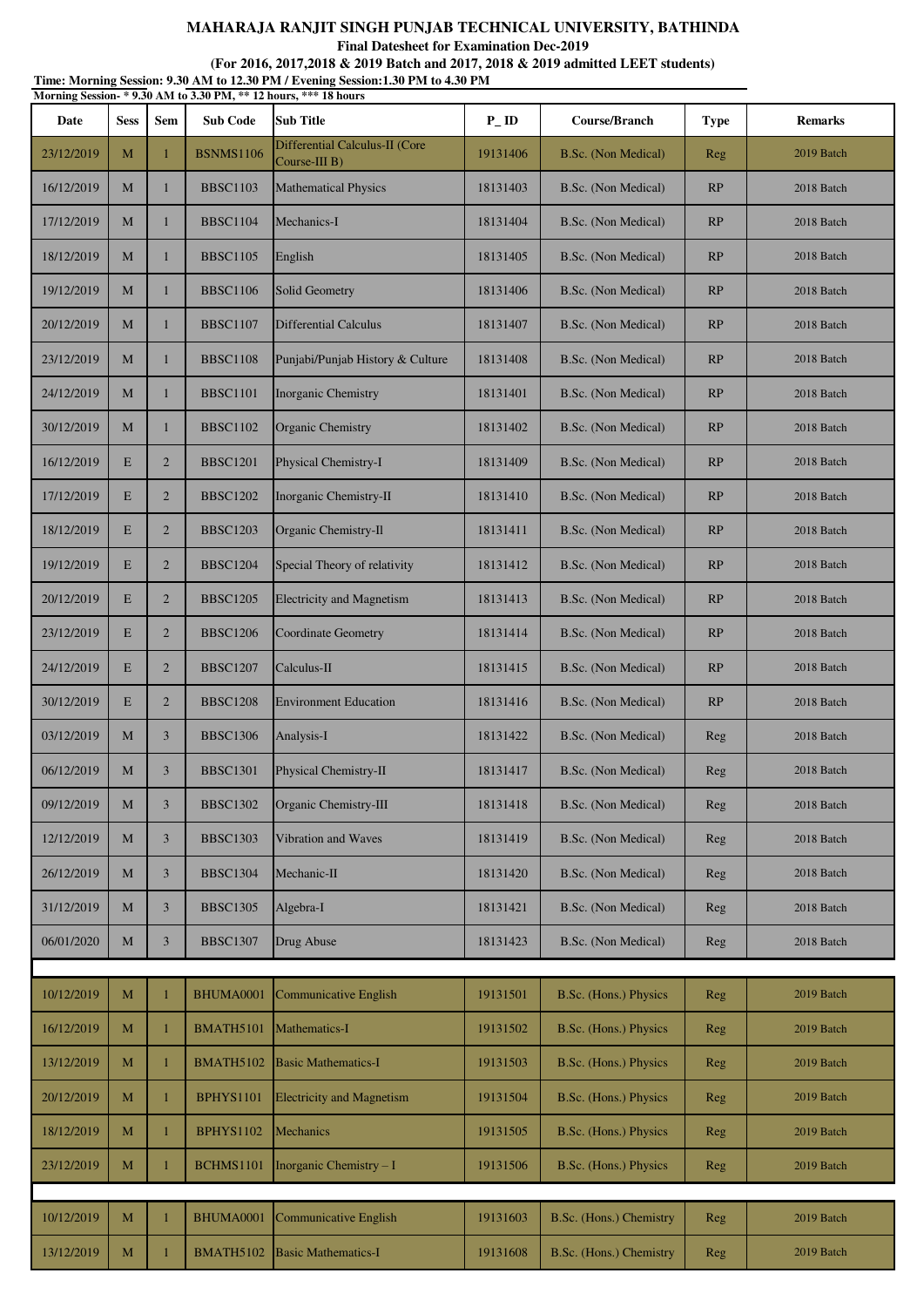**Final Datesheet for Examination Dec-2019**

| Time: Morning Session: 9.30 AM to 12.30 PM / Evening Session: 1.30 PM to 4.30 PM<br>Morning Session-*9.30 AM to 3.30 PM, ** 12 hours, *** 18 hours |             |                |                  |                                                                 |          |                                       |             |                   |  |
|----------------------------------------------------------------------------------------------------------------------------------------------------|-------------|----------------|------------------|-----------------------------------------------------------------|----------|---------------------------------------|-------------|-------------------|--|
| Date                                                                                                                                               | <b>Sess</b> | <b>Sem</b>     | <b>Sub Code</b>  | <b>Sub Title</b>                                                | $P$ _ID  | Course/Branch                         | <b>Type</b> | <b>Remarks</b>    |  |
| 16/12/2019                                                                                                                                         | M           | 1              | BMATH5101        | Mathematics-I                                                   | 19131607 | B.Sc. (Hons.) Chemistry               | Reg         | 2019 Batch        |  |
| 20/12/2019                                                                                                                                         | M           | 1              | <b>BPHYS1101</b> | <b>Electricity and Magnetism</b>                                | 19131605 | B.Sc. (Hons.) Chemistry               | Reg         | 2019 Batch        |  |
| 23/12/2019                                                                                                                                         | M           | 1              | BCHMS1101        | Inorganic Chemistry-I                                           | 19131601 | B.Sc. (Hons.) Chemistry               | Reg         | 2019 Batch        |  |
| 30/12/2019                                                                                                                                         | M           | 1              | <b>BCHMS1102</b> | Physical Chemistry-I                                            | 19131602 | B.Sc. (Hons.) Chemistry               | Reg         | 2019 Batch        |  |
|                                                                                                                                                    |             |                |                  |                                                                 |          | B.Sc. (Food Tech.)/B.F.S.T            |             |                   |  |
| 23/12/2019                                                                                                                                         | M           |                | <b>BFOTS1101</b> | General Microbiology                                            | 19131701 | (Hons.)<br>B.Sc. (Food Tech.)/B.F.S.T | Reg         | 2019 Batch        |  |
| 13/12/2019                                                                                                                                         | M           | $\mathbf{1}$   | <b>BFOTS1102</b> | Introduction to Food Technology-I                               | 19131702 | (Hons.)                               | Reg         | 2019 Batch        |  |
| 16/12/2019                                                                                                                                         | M           | 1              | <b>BFOTS1103</b> | <b>Mathematics</b>                                              | 19131703 | B.Sc. (Food Tech.)/B.F.S.T<br>(Hons.) | Reg         | 2019 Batch        |  |
| 18/12/2019                                                                                                                                         | M           | $\mathbf{1}$   | BFOTS1104        | Computer Science and Applications                               | 19131704 | B.Sc. (Food Tech.)/B.F.S.T<br>(Hons.) | Reg         | 2019 Batch        |  |
| 20/12/2019                                                                                                                                         | M           | 1              | <b>BPHAR0002</b> | <b>Life Sciences</b>                                            | 19131705 | B.Sc. (Food Tech.)/B.F.S.T<br>(Hons.) | Reg         | 2019 Batch        |  |
| 10/12/2019                                                                                                                                         | M           | 1              | BHUMA0001        | Communicative English                                           | 19131706 | B.Sc. (Food Tech.)/B.F.S.T<br>(Hons.) | Reg         | 2019 Batch        |  |
| 03/12/2019                                                                                                                                         | М           |                | <b>BCOM1-102</b> | Business Organization and                                       | 140102   | B.Com (Hons.)                         | Reg/RP      |                   |  |
|                                                                                                                                                    |             | 1              |                  | Management                                                      |          |                                       |             | $2016 \&$ onwards |  |
| 06/12/2019                                                                                                                                         | М           | 1              | <b>BCOM1-101</b> | <b>Financial Accounting</b><br>Human Values and Professional    | 140101   | B.Com (Hons.)                         | Reg/RP      | 2016 & onwards    |  |
| 11/12/2019                                                                                                                                         | M           | 1              | <b>BHUM0-103</b> | ethics                                                          | 140105   | B.Com (Hons.)                         | Reg/RP      | 2016 & onwards    |  |
| 16/12/2019                                                                                                                                         | М           | 1              | <b>BCOM1-103</b> | Micro Economics                                                 | 140103   | B.Com (Hons.)                         | Reg/RP      | $2016 \&$ onwards |  |
| 19/12/2019                                                                                                                                         | М           | 1              | <b>BMAT0-111</b> | <b>Business Mathematics</b>                                     | 140104   | B.Com (Hons.)                         | Reg/RP      | 2016 & onwards    |  |
| 23/12/2019                                                                                                                                         | М           | 1              | <b>BHUM0-105</b> | <b>Business Communication-1</b>                                 | 140106   | B.Com (Hons.)                         | Reg/RP      | 2016 & onwards    |  |
| 03/12/2019                                                                                                                                         | E           | $\overline{2}$ | <b>BCOM1-204</b> | <b>Advanced Accounting</b>                                      | 140107   | B.Com (Hons.)                         | RP          | $2016 \&$ onwards |  |
| 06/12/2019                                                                                                                                         | Е           | $\sqrt{2}$     | <b>BCOM1-205</b> | Mercantile Law                                                  | 140108   | B.Com (Hons.)                         | RP          | $2016 \&$ onwards |  |
| 11/12/2019                                                                                                                                         | E           | 2              | <b>BCOM1-206</b> | <b>Macro Economics</b>                                          | 140109   | B.Com (Hons.)                         | RP          | 2016 & onwards    |  |
| 16/12/2019                                                                                                                                         | E           | 2              | <b>BCOM1-207</b> | <b>Business Statistics</b>                                      | 140110   | B.Com (Hons.)                         | RP          | 2016 & onwards    |  |
| 19/12/2019                                                                                                                                         | E           | $\overline{2}$ | <b>BHUM0-206</b> | Business communication-II                                       | 140111   | B.Com (Hons.)                         | RP          | 2016 & onwards    |  |
| 23/12/2019                                                                                                                                         | E           | $\mathfrak{2}$ | <b>BCAP0-191</b> | Introduction to Information<br>Technology and Office Automation | 140112   | B.Com (Hons.)                         | RP          | $2016 \&$ onwards |  |
| 04/12/2019                                                                                                                                         | М           | 3              | <b>BCOM1-312</b> | Human Resource Management                                       | 140117   | B.Com (Hons.)                         | Reg/RP      | $2016 \&$ onwards |  |
| 09/12/2019                                                                                                                                         | М           | 3              | <b>BCOM1-309</b> | Company Law                                                     | 140114   | B.Com (Hons.)                         | Reg/RP      | $2016 \&$ onwards |  |
| 12/12/2019                                                                                                                                         | M           | 3              | <b>BCOM1-310</b> | Money, Banking & International<br>Trade                         | 140115   | B.Com (Hons.)                         | Reg/RP      | 2016 & onwards    |  |
| 17/12/2019                                                                                                                                         | M           | 3              | <b>BCOM1-311</b> | <b>Operation Research</b>                                       | 140116   | B.Com (Hons.)                         | Reg/RP      | 2016 & onwards    |  |
| 20/12/2019                                                                                                                                         | М           | 3              | <b>BCOM1-308</b> | Corporate Accounting I                                          | 140113   | B.Com (Hons.)                         | Reg/RP      | 2016 & onwards    |  |
| 24/12/2019                                                                                                                                         | М           | 3              | <b>BCOM1-313</b> | <b>Indian Economic Problems</b>                                 | 140118   | B.Com (Hons.)                         | Reg/RP      | 2016 & onwards    |  |
| 04/12/2019                                                                                                                                         | E           | $\overline{4}$ | <b>BCOM1-414</b> | Corporate Accounting - II                                       | 140319   | B.Com (Hons.)                         | RP          | $2016 \&$ onwards |  |
| 09/12/2019                                                                                                                                         | E           | $\overline{4}$ | <b>BCOM1-415</b> | <b>Indirect Tax Laws</b>                                        | 140320   | B.Com (Hons.)                         | RP          | $2016 \&$ onwards |  |
| 12/12/2019                                                                                                                                         | E           | 4              | <b>BCOM1-417</b> | <b>Business Finance</b>                                         | 140322   | B.Com (Hons.)                         | RP          | 2016 & onwards    |  |
| 17/12/2019                                                                                                                                         | $\mathbf E$ | 4              | <b>BCOM1-418</b> | Management of Financial Services                                | 140323   | B.Com (Hons.)                         | RP          | 2016 & onwards    |  |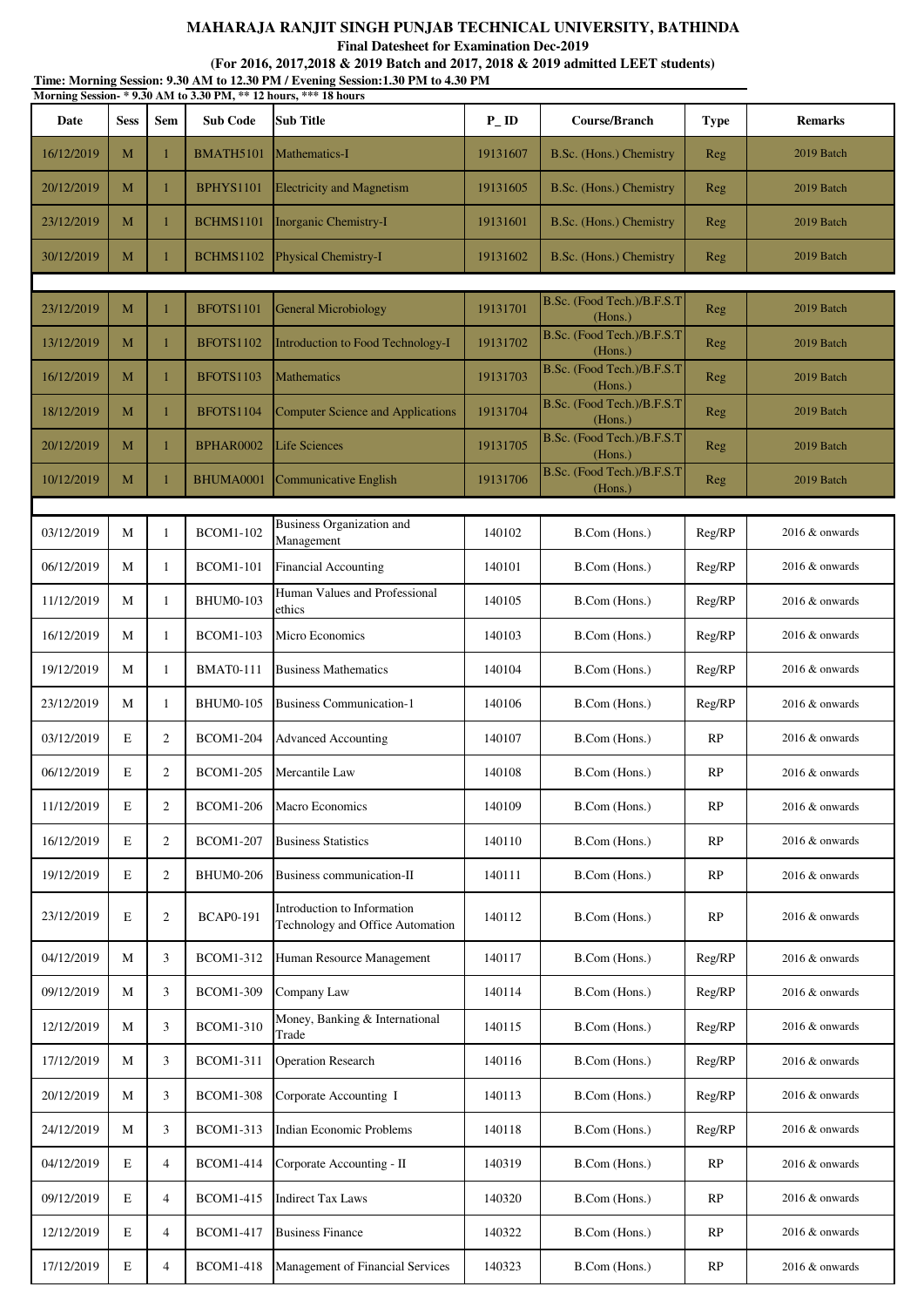**Final Datesheet for Examination Dec-2019**

| Time: Morning Session: 9.30 AM to 12.30 PM / Evening Session:1.30 PM to 4.30 PM<br>Morning Session-*9.30 AM to 3.30 PM, ** 12 hours, *** 18 hours |             |                |                  |                                                               |                   |               |             |                   |  |  |
|---------------------------------------------------------------------------------------------------------------------------------------------------|-------------|----------------|------------------|---------------------------------------------------------------|-------------------|---------------|-------------|-------------------|--|--|
| Date                                                                                                                                              | <b>Sess</b> | Sem            | <b>Sub Code</b>  | <b>Sub Title</b>                                              | $P$ <sub>ID</sub> | Course/Branch | <b>Type</b> | <b>Remarks</b>    |  |  |
| 20/12/2019                                                                                                                                        | E           | $\overline{4}$ | <b>BCOM1-416</b> | Cost Accounting - I                                           | 140321            | B.Com (Hons.) | RP          | $2016 \&$ onwards |  |  |
| 05/12/2019                                                                                                                                        | M           | 5              | <b>BCOM1519</b>  | Cost Accounting - II                                          | 140324            | B.Com (Hons.) | Reg/RP      | 2016 & onwards    |  |  |
| 10/12/2019                                                                                                                                        | M           | 5              | <b>BCOM1520</b>  | Income Tax - I                                                | 140325            | B.Com (Hons.) | Reg/RP      | $2016 \&$ onwards |  |  |
| 13/12/2019                                                                                                                                        | M           | 5              | <b>BCOM1522</b>  | Management Accounting                                         | 140327            | B.Com (Hons.) | Reg/RP      | $2016 \&$ onwards |  |  |
| 18/12/2019                                                                                                                                        | M           | 5              | <b>BCOM1523</b>  | Tally                                                         | 140328            | B.Com (Hons.) | Reg/RP      | 2016 & onwards    |  |  |
| 30/12/2019                                                                                                                                        | M           | 5              | <b>BCOM1521</b>  | Marketing Management                                          | 140326            | B.Com (Hons.) | Reg/RP      | $2016 \&$ onwards |  |  |
| 01/01/2020                                                                                                                                        | E           | 5              | BBAD0F91         | Fundamentals of Management                                    | OE1140302         | B.Com (Hons.) | Reg/RP      | $2016 \&$ onwards |  |  |
| 01/01/2020                                                                                                                                        | E           | 5              | BCIE0F91         | <b>Environmental Pollution</b>                                | OE1140312         | B.Com (Hons.) | Reg/RP      | 2016 & onwards    |  |  |
| 01/01/2020                                                                                                                                        | E           | 5              | BMEE0F91         | Industrial Safety and Environment                             | OE1140311         | B.Com (Hons.) | Reg/RP      | 2016 & onwards    |  |  |
| 01/01/2020                                                                                                                                        | E           | 5              | BBAD0F92         | Personnel & Industrial Management                             | OE1140303         | B.Com (Hons.) | Reg/RP      | $2016 \&$ onwards |  |  |
| 01/01/2020                                                                                                                                        | E           | 5              | BBAD0F97         | Introduction to Entrepreneurship and<br>Marketing             | OE1140318         | B.Com (Hons.) | Reg/RP      | $2016 \&$ onwards |  |  |
| 05/12/2019                                                                                                                                        | E           | 6              | <b>BCOM1624</b>  | Income Tax-II                                                 | 140329            | B.Com (Hons.) | <b>RP</b>   | 2016 & onwards    |  |  |
| 10/12/2019                                                                                                                                        | E           | 6              | <b>BCOM1625</b>  | Industrial Relation & Labour law                              | 140330            | B.Com (Hons.) | RP          | 2016 & onwards    |  |  |
| 13/12/2019                                                                                                                                        | E           | 6              | <b>BCOM1626</b>  | <b>Financial Management</b>                                   | 140331            | B.Com (Hons.) | <b>RP</b>   | $2016 \&$ onwards |  |  |
| 18/12/2019                                                                                                                                        | E           | 6              | <b>BCOM1627</b>  | <b>Environmental Science</b>                                  | 140332            | B.Com (Hons.) | <b>RP</b>   | $2016 \&$ onwards |  |  |
| 24/12/2019                                                                                                                                        | E           | 6              | <b>BCOM1628</b>  | Entrepreneurship Development                                  | 140333            | B.Com (Hons.) | RP          | $2016 \&$ onwards |  |  |
| 10/01/2020                                                                                                                                        | E           | 6              | BECE0F94         | <b>Communication Systems</b>                                  | OE2140308         | B.Com (Hons.) | <b>RP</b>   | 2016 & onwards    |  |  |
| 10/01/2020                                                                                                                                        | E           | 6              | BEEE0F94         | Non-Conventional Energy Resources                             | OE2140305         | B.Com (Hons.) | <b>RP</b>   | 2016 & onwards    |  |  |
| 10/01/2020                                                                                                                                        | Е           | 6              | BELE0F94         | Renewable Energy Sources                                      | OE2140314         | B.Com (Hons.) | <b>RP</b>   | $2016 \&$ onwards |  |  |
| 10/01/2020                                                                                                                                        | $\mathbf E$ | 6              | BBAD0F95         | Entrepreneurship                                              | OE2140303         | B.Com (Hons.) | RP          | 2016 & onwards    |  |  |
| 10/01/2020                                                                                                                                        | E           | 6              | BCSE0F91         | Computer Programming and Data<br>Structure                    | OE2140319         | B.Com (Hons.) | RP          | 2016 & onwards    |  |  |
| 10/01/2020                                                                                                                                        | Е           | 6              | BBAD0F94         | Engineering Economics &<br>Management                         | OE2140302         | B.Com (Hons.) | RP          | 2016 & onwards    |  |  |
| 10/01/2020                                                                                                                                        | E           | 6              | BBAD0F96         | Finance for Engineers                                         | OE2140304         | B.Com (Hons.) | RP          | 2016 & onwards    |  |  |
|                                                                                                                                                   |             |                |                  |                                                               |                   |               |             |                   |  |  |
| 03/12/2019                                                                                                                                        | M           | 1              | <b>BBAD1101</b>  | Principles of Management                                      | 150101            | <b>BBA</b>    | Reg/RP      | 2016 & onwards    |  |  |
| 06/12/2019                                                                                                                                        | M           | 1              | <b>BBAD1-102</b> | <b>Financial Accounting</b><br>Human Values and Professional  | 150102            | <b>BBA</b>    | Reg/RP      | 2016 & onwards    |  |  |
| 11/12/2019                                                                                                                                        | M           | $\mathbf{1}$   | <b>BHUM0-103</b> | Ethics                                                        | 150106            | <b>BBA</b>    | Reg/RP      | 2016 & onwards    |  |  |
| 16/12/2019                                                                                                                                        | M           | $\mathbf{1}$   | <b>BBAD1-103</b> | Micro Economics                                               | 150103            | <b>BBA</b>    | Reg/RP      | 2016 & onwards    |  |  |
| 19/12/2019                                                                                                                                        | M           | $\mathbf{1}$   | <b>BCAP0-191</b> | Introduction to Information<br>Technology & Office Automation | 150105            | <b>BBA</b>    | Reg/RP      | 2016 & onwards    |  |  |
| 23/12/2019                                                                                                                                        | M           | $\mathbf{1}$   | <b>BHUM0-105</b> | <b>Business Communication-I</b>                               | 150104            | <b>BBA</b>    | Reg/RP      | 2016 & onwards    |  |  |
| 03/12/2019                                                                                                                                        | E           | $\overline{2}$ | <b>BBAD1-205</b> | Organization Behaviour                                        | 150107            | <b>BBA</b>    | RP          | 2016 & onwards    |  |  |
| 06/12/2019                                                                                                                                        | E           | $\mathbf{2}$   | <b>BMAT0-211</b> | Mathematics                                                   | 150109            | <b>BBA</b>    | RP          | $2016 \&$ onwards |  |  |
| 11/12/2019                                                                                                                                        | E           | $\overline{2}$ | <b>BBAD1-206</b> | Macro Economics                                               | 150108            | <b>BBA</b>    | RP          | 2016 & onwards    |  |  |
| 16/12/2019                                                                                                                                        | E           | $\overline{2}$ | <b>BBAD1-207</b> | Corporate Accounting                                          | 150110            | <b>BBA</b>    | RP          | 2016 & onwards    |  |  |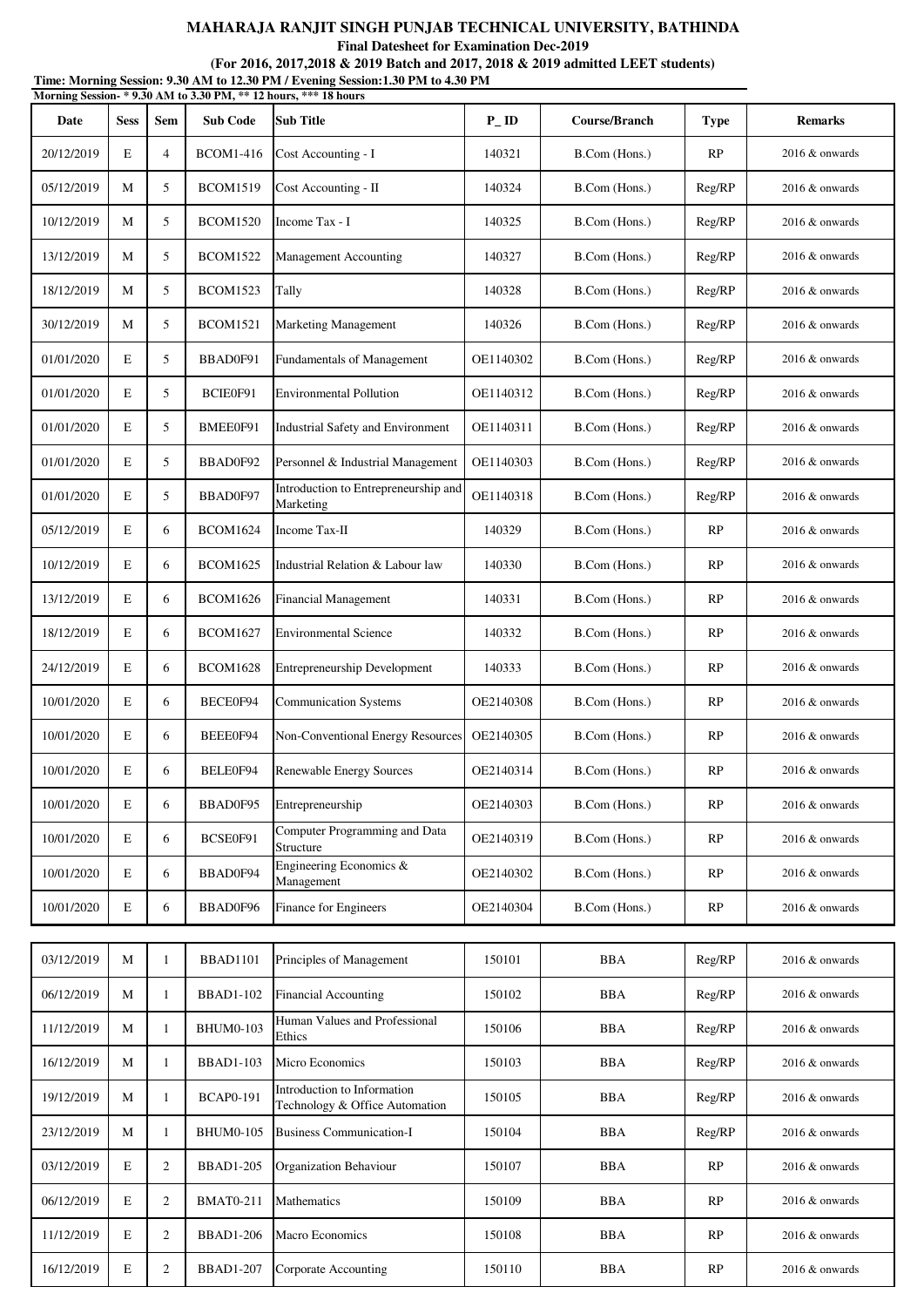**Final Datesheet for Examination Dec-2019**

**Time: Morning Session: 9.30 AM to 12.30 PM / Evening Session:1.30 PM to 4.30 PM (For 2016, 2017,2018 & 2019 Batch and 2017, 2018 & 2019 admitted LEET students)**

| Morning Session- * 9.30 AM to 3.30 PM, ** 12 hours, *** 18 hours |             |                |                  |                                             |           |                      |             |                   |  |  |
|------------------------------------------------------------------|-------------|----------------|------------------|---------------------------------------------|-----------|----------------------|-------------|-------------------|--|--|
| Date                                                             | <b>Sess</b> | <b>Sem</b>     | <b>Sub Code</b>  | <b>Sub Title</b>                            | $P$ _ID   | <b>Course/Branch</b> | <b>Type</b> | <b>Remarks</b>    |  |  |
| 19/12/2019                                                       | E           | $\overline{c}$ | <b>BHUM0-206</b> | <b>Business Communication-II</b>            | 150111    | <b>BBA</b>           | RP          | 2016 & onwards    |  |  |
| 24/12/2019                                                       | E           | $\overline{2}$ | <b>BCAP0-192</b> | Fundamentals of Computer<br>Applications    | 150112    | <b>BBA</b>           | RP          | 2016 & onwards    |  |  |
| 04/12/2019                                                       | М           | 3              | <b>BBAD1-308</b> | Human Resource Management                   | 150113    | <b>BBA</b>           | Reg/RP      | $2016 \&$ onwards |  |  |
| 09/12/2019                                                       | М           | 3              | <b>BBAD1-309</b> | Marketing Management                        | 150114    | <b>BBA</b>           | Reg/RP      | $2016 \&$ onwards |  |  |
| 12/12/2019                                                       | М           | 3              | <b>BBAD1-310</b> | Cost/Management Accounting                  | 150115    | <b>BBA</b>           | Reg/RP      | 2016 & onwards    |  |  |
| 17/12/2019                                                       | М           | 3              | <b>BBAD1-311</b> | <b>Business Statistics</b>                  | 150116    | <b>BBA</b>           | Reg/RP      | 2016 & onwards    |  |  |
| 20/12/2019                                                       | М           | 3              | <b>BBAD1-312</b> | <b>Environmental Science</b>                | 150117    | <b>BBA</b>           | Reg/RP      | 2016 & onwards    |  |  |
| 04/12/2019                                                       | E           | $\overline{4}$ | <b>BBAD1-413</b> | Research Methodology                        | 150118    | <b>BBA</b>           | RP          | $2016 \&$ onwards |  |  |
| 09/12/2019                                                       | E           | $\overline{4}$ | <b>BBAD1-414</b> | <b>Financial Management</b>                 | 150119    | <b>BBA</b>           | RP          | $2016 \&$ onwards |  |  |
| 12/12/2019                                                       | E           | $\overline{4}$ | <b>BBAD1-416</b> | Business Law-I                              | 150121    | <b>BBA</b>           | RP          | $2016 \&$ onwards |  |  |
| 17/12/2019                                                       | E           | $\overline{4}$ | <b>BBAD1-417</b> | <b>Income Tax Act</b>                       | 150122    | <b>BBA</b>           | RP          | 2016 & onwards    |  |  |
| 20/12/2019                                                       | E           | $\overline{4}$ | <b>BBAD1-418</b> | Production & Operation<br>Management        | 150123    | <b>BBA</b>           | RP          | 2016 & onwards    |  |  |
| 30/12/2019                                                       | E           | 4              | <b>BBAD1-415</b> | Consumer Behaviour                          | 150120    | <b>BBA</b>           | RP          | 2016 & onwards    |  |  |
| 05/12/2019                                                       | М           | 5              | <b>BBAD1519</b>  | <b>Business Environment</b>                 | 150124    | <b>BBA</b>           | Reg/RP      | $2016 \&$ onwards |  |  |
| 10/12/2019                                                       | М           | 5              | <b>BBAD1520</b>  | Management of Financial System              | 150125    | <b>BBA</b>           | Reg/RP      | 2016 & onwards    |  |  |
| 13/12/2019                                                       | М           | 5              | <b>BBAD1522</b>  | <b>Indirect Tax law</b>                     | 150127    | <b>BBA</b>           | Reg/RP      | $2016 \&$ onwards |  |  |
| 18/12/2019                                                       | М           | 5              | <b>BBAD1523</b>  | Business Law-II                             | 150128    | <b>BBA</b>           | Reg/RP      | $2016 \&$ onwards |  |  |
| 24/12/2019                                                       | М           | 5              | <b>BBAD1521</b>  | Advertising & Sales Management              | 150126    | <b>BBA</b>           | Reg/RP      | 2016 & onwards    |  |  |
| 01/01/2020                                                       | E           | 5              | BCIE0F91         | Environmental Pollution                     | OE1150112 | <b>BBA</b>           | Reg/RP      | $2016 \&$ onwards |  |  |
| 01/01/2020                                                       | E           | 5              | BMEE0F91         | Industrial Safety and Environment           | OE1150111 | <b>BBA</b>           | Reg/RP      | 2016 & onwards    |  |  |
| 05/12/2019                                                       | $\mathbf E$ | 6              | <b>BBAD1625</b>  | Corporate Strategy                          | 150129    | <b>BBA</b>           | RP          | 2016 & onwards    |  |  |
| 10/12/2019                                                       | $\mathbf E$ | 6              | <b>BBAD1626</b>  | Small Medium Business &<br>Entrepreneurship | 150130    | <b>BBA</b>           | RP          | 2016 & onwards    |  |  |
| 13/12/2019                                                       | E           | 6              | BBAD1627         | E-Commerce                                  | 150131    | <b>BBA</b>           | RP          | 2016 & onwards    |  |  |
| 18/12/2019                                                       | $\mathbf E$ | 6              | <b>BBAD1628</b>  | Banking & Insurance Services                | 150132    | <b>BBA</b>           | RP          | 2016 & onwards    |  |  |
| 10/01/2020                                                       | E           | 6              | BELE0F94         | Renewable Energy Sources                    | OE2150114 | <b>BBA</b>           | RP          | 2016 & onwards    |  |  |
| 10/01/2020                                                       | E           | 6              | BECE0F94         | <b>Communication Systems</b>                | OE2150108 | <b>BBA</b>           | RP          | 2016 & onwards    |  |  |
| 10/01/2020                                                       | $\mathbf E$ | 6              | BEEE0F94         | Non-Conventional Energy Resources           | OE2150105 | <b>BBA</b>           | RP          | 2016 & onwards    |  |  |
| 10/01/2020                                                       | $\mathbf E$ | 6              | BCSE0F91         | Computer Programming and Data<br>Structure  | OE2150119 | <b>BBA</b>           | RP          | 2016 & onwards    |  |  |
| 10/01/2020                                                       | E           | 6              | BCIE0F93         | <b>Building Maintaintenance</b>             | OE2150111 | <b>BBA</b>           | RP          | 2016 & onwards    |  |  |
| 10/01/2020                                                       | $\mathbf E$ | 6              | BFOT0F92         | Data Process Analysis                       | OE2150101 | <b>BBA</b>           | RP          | 2016 & onwards    |  |  |
| 10/01/2020                                                       | $\mathbf E$ | 6              | <b>BCOM1311</b>  | <b>Operation Research</b>                   | OE2150121 | <b>BBA</b>           | RP          | 2016 & onwards    |  |  |
| 10/01/2020                                                       | $\mathbf E$ | 6              | BECE0F96         | Electronic System Design                    | OE2150110 | <b>BBA</b>           | RP          | 2016 & onwards    |  |  |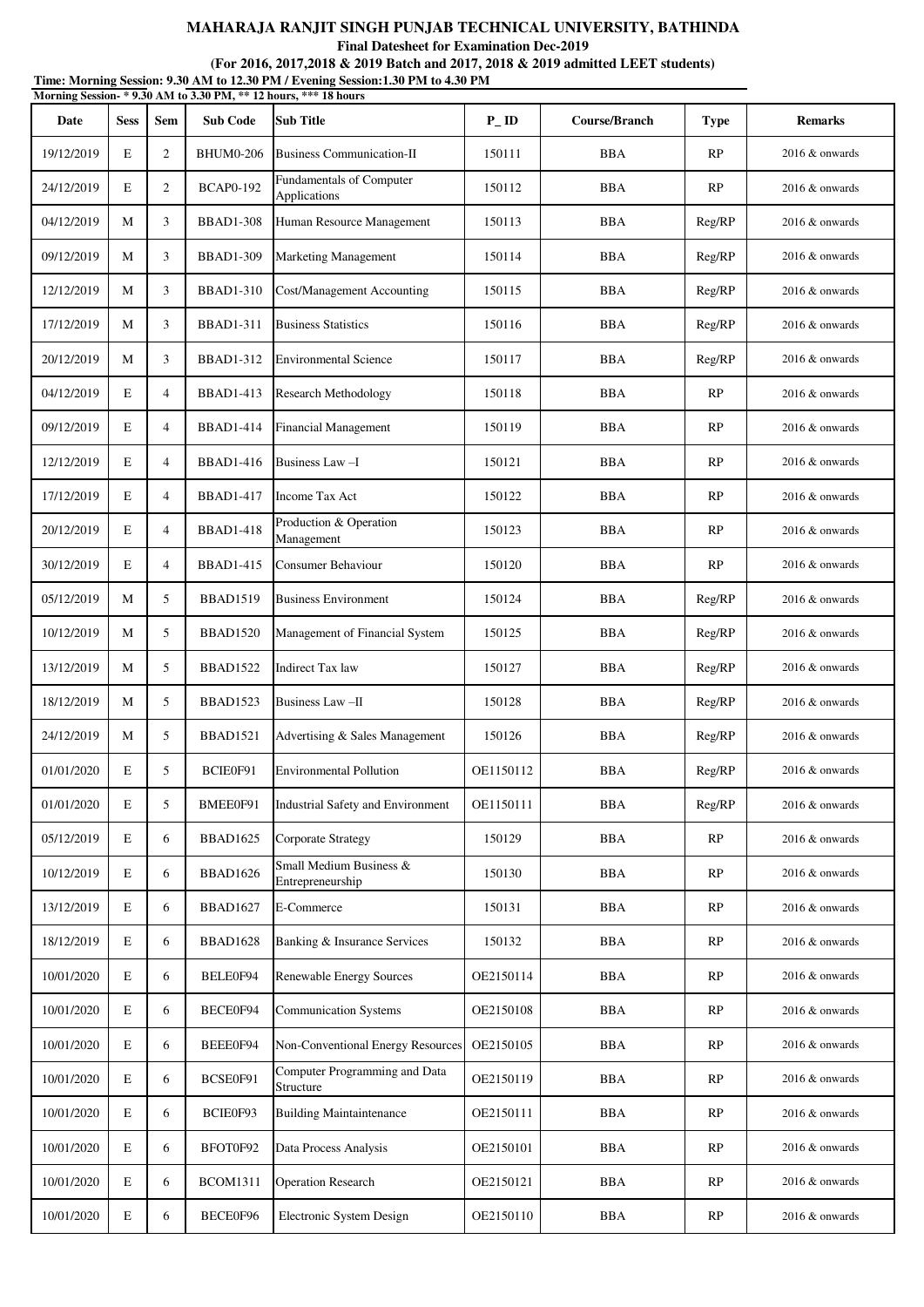**Final Datesheet for Examination Dec-2019**

|            | Time: Morning Session: 9.30 AM to 12.30 PM / Evening Session:1.30 PM to 4.30 PM<br>Morning Session-*9.30 AM to 3.30 PM, ** 12 hours, *** 18 hours |                |                  |                                                               |                   |                    |             |                  |  |  |
|------------|---------------------------------------------------------------------------------------------------------------------------------------------------|----------------|------------------|---------------------------------------------------------------|-------------------|--------------------|-------------|------------------|--|--|
| Date       | <b>Sess</b>                                                                                                                                       | Sem            | <b>Sub Code</b>  | Sub Title                                                     | $P$ <sub>ID</sub> | Course/Branch      | <b>Type</b> | <b>Remarks</b>   |  |  |
|            |                                                                                                                                                   |                |                  | Pharmaceutical Chemistry-                                     |                   |                    |             |                  |  |  |
| 03/12/2019 | M                                                                                                                                                 | 1              | <b>BPHA1-102</b> | I(Inorganic pharmaceutical<br>Chemistry)                      | 170103            | B. Pharmacy        | RP          | 2016 Batch       |  |  |
| 09/12/2019 | M                                                                                                                                                 | $\mathbf{1}$   | <b>BCAP0-195</b> | Computer Science & Application                                | 170105            | B. Pharmacy        | RP          | 2016 Batch       |  |  |
| 13/12/2019 | M                                                                                                                                                 | $\mathbf{1}$   | <b>BPHA1-104</b> | Introduction to Dosage Form                                   | 170106            | <b>B.</b> Pharmacy | <b>RP</b>   | 2016 Batch       |  |  |
| 19/12/2019 | M                                                                                                                                                 | 1              | <b>BPHA1-103</b> | Pharmaceutical Analysis-I                                     | 170104            | <b>B.</b> Pharmacy | <b>RP</b>   | 2016 Batch       |  |  |
| 26/12/2019 | M                                                                                                                                                 | 1              | <b>BHUM0-104</b> | Communicative English                                         | 170101            | B. Pharmacy        | <b>RP</b>   | 2016 Batch       |  |  |
| 31/12/2019 | M                                                                                                                                                 | 1              | <b>BPHA1-101</b> | Pharmacognosy-I                                               | 170102            | <b>B.</b> Pharmacy | RP          | 2016 Batch       |  |  |
| 06/12/2019 | M                                                                                                                                                 | $\mathbf{1}$   | <b>BP101T</b>    | Human Anatomy and Physiology-I                                | 17170101          | <b>B.</b> Pharmacy | Reg/RP      | 2017 & onwards   |  |  |
| 09/12/2019 | M                                                                                                                                                 | $\mathbf{1}$   | <b>BP102T</b>    | Pharmaceutical Analysis-I                                     | 17170102          | <b>B.</b> Pharmacy | Reg/RP      | 2017 & onwards   |  |  |
| 13/12/2019 | M                                                                                                                                                 | $\mathbf{1}$   | <b>BP103T</b>    | Pharmaceutics-I                                               | 17170103          | <b>B.</b> Pharmacy | Reg/RP      | 2017 & onwards   |  |  |
| 16/12/2019 | M                                                                                                                                                 | $\mathbf{1}$   | <b>BP104T</b>    | Pharmaceutical Inorganic<br>Chemistry                         | 17170104          | <b>B.</b> Pharmacy | Reg/RP      | 2017 & onwards   |  |  |
| 18/12/2019 | M                                                                                                                                                 | $\mathbf{1}$   | <b>BP105T</b>    | Communication skills<br>(Non University Exam)                 | 17170105          | <b>B.</b> Pharmacy | Reg/RP      | 2017 & onwards   |  |  |
| 20/12/2019 | M                                                                                                                                                 | $\mathbf{1}$   | BP106RBT         | <b>Remedial Biology</b><br>(Non University Exam)              | 17170106          | <b>B.</b> Pharmacy | Reg/RP      | 2017 & onwards   |  |  |
| 24/12/2019 | M                                                                                                                                                 | $\mathbf{1}$   | BP106RMT         | Mathematics<br>(Non University Exam)                          | 17170107          | <b>B.</b> Pharmacy | Reg/RP      | 2017 & onwards   |  |  |
| 03/12/2019 | E                                                                                                                                                 | $\overline{2}$ | <b>BP201T</b>    | Human Anatomy and Physiology-II                               | 17170108          | <b>B.</b> Pharmacy | RP          | 2017 & onwards   |  |  |
| 09/12/2019 | E                                                                                                                                                 | $\overline{2}$ | <b>BP205T</b>    | Computer Applications in<br>Pharmacy<br>(Non University Exam) | 17170112          | <b>B.</b> Pharmacy | RP          | 2017 & onwards   |  |  |
| 13/12/2019 | ${\bf E}$                                                                                                                                         | $\overline{2}$ | <b>BP203T</b>    | Biochemistry                                                  | 17170110          | <b>B.</b> Pharmacy | RP          | $2017$ & onwards |  |  |
| 19/12/2019 | E                                                                                                                                                 | $\overline{2}$ | <b>BP206T</b>    | <b>Environmental sciences</b><br>(Non University Exam)        | 17170113          | <b>B.</b> Pharmacy | RP          | 2017 & onwards   |  |  |
| 26/12/2019 | E                                                                                                                                                 | $\overline{2}$ | <b>BP202T</b>    | Pharmaceutical Organic<br>Chemistry-I                         | 17170109          | <b>B.</b> Pharmacy | RP          | $2017$ & onwards |  |  |
| 01/01/2020 | E                                                                                                                                                 | $\overline{2}$ | <b>BP204T</b>    | Pathophysiology                                               | 17170111          | <b>B.</b> Pharmacy | RP          | $2017$ & onwards |  |  |
| 04/12/2019 | M                                                                                                                                                 | $\overline{3}$ | <b>BP301T</b>    | Pharmaceutical Organic Chemistry                              | 17170114          | <b>B.</b> Pharmacy | Reg/RP      | $2017$ & onwards |  |  |
| 10/12/2019 | M                                                                                                                                                 | $\overline{3}$ | <b>BP302T</b>    | <b>Physical Pharmaceutics I</b>                               | 17170115          | <b>B.</b> Pharmacy | Reg/RP      | 2017 & onwards   |  |  |
| 12/12/2019 | M                                                                                                                                                 | $\overline{3}$ | <b>BP303T</b>    | Pharmaceutical Microbiology                                   | 17170116          | <b>B.</b> Pharmacy | Reg/RP      | $2017$ & onwards |  |  |
| 27/12/2019 | M                                                                                                                                                 | $\overline{3}$ | <b>BP304T</b>    | Pharmaceutical Engineering                                    | 17170117          | <b>B.</b> Pharmacy | Reg/RP      | $2017$ & onwards |  |  |
| 04/12/2019 | E                                                                                                                                                 | $\overline{4}$ | <b>BP401T</b>    | Pharmaceutical Organic Chemistry<br>Ш                         | 17170118          | <b>B.</b> Pharmacy | RP          | 2017 & onwards   |  |  |
| 10/12/2019 | E                                                                                                                                                 | $\overline{4}$ | <b>BP402T</b>    | Medicinal Chemistry I                                         | 17170119          | <b>B.</b> Pharmacy | RP          | 2017 & onwards   |  |  |
| 16/12/2019 | E                                                                                                                                                 | $\overline{4}$ | <b>BP403T</b>    | Physical Pharmaceutics II                                     | 17170120          | <b>B.</b> Pharmacy | RP          | $2017$ & onwards |  |  |
| 20/12/2019 | E                                                                                                                                                 | $\overline{4}$ | <b>BP404T</b>    | Pharmacology I                                                | 17170121          | <b>B.</b> Pharmacy | RP          | 2017 & onwards   |  |  |
| 27/12/2019 | E                                                                                                                                                 | $\overline{4}$ | <b>BP405T</b>    | Pharmacognosy I                                               | 17170122          | <b>B.</b> Pharmacy | RP          | $2017$ & onwards |  |  |
| 05/12/2019 | M                                                                                                                                                 | 5 <sup>5</sup> | <b>BP501T</b>    | Medicinal Chemistry II                                        | 17170123          | <b>B.</b> Pharmacy | Reg         | $2017$ & onwards |  |  |
| 11/12/2019 | M                                                                                                                                                 | 5 <sup>5</sup> | <b>BP502T</b>    | <b>Industrial PharmacyI</b>                                   | 17170124          | <b>B.</b> Pharmacy | Reg         | $2017$ & onwards |  |  |
| 30/12/2019 | M                                                                                                                                                 | 5              | <b>BP503T</b>    | Pharmacology II                                               | 17170125          | <b>B.</b> Pharmacy | Reg         | 2017 & onwards   |  |  |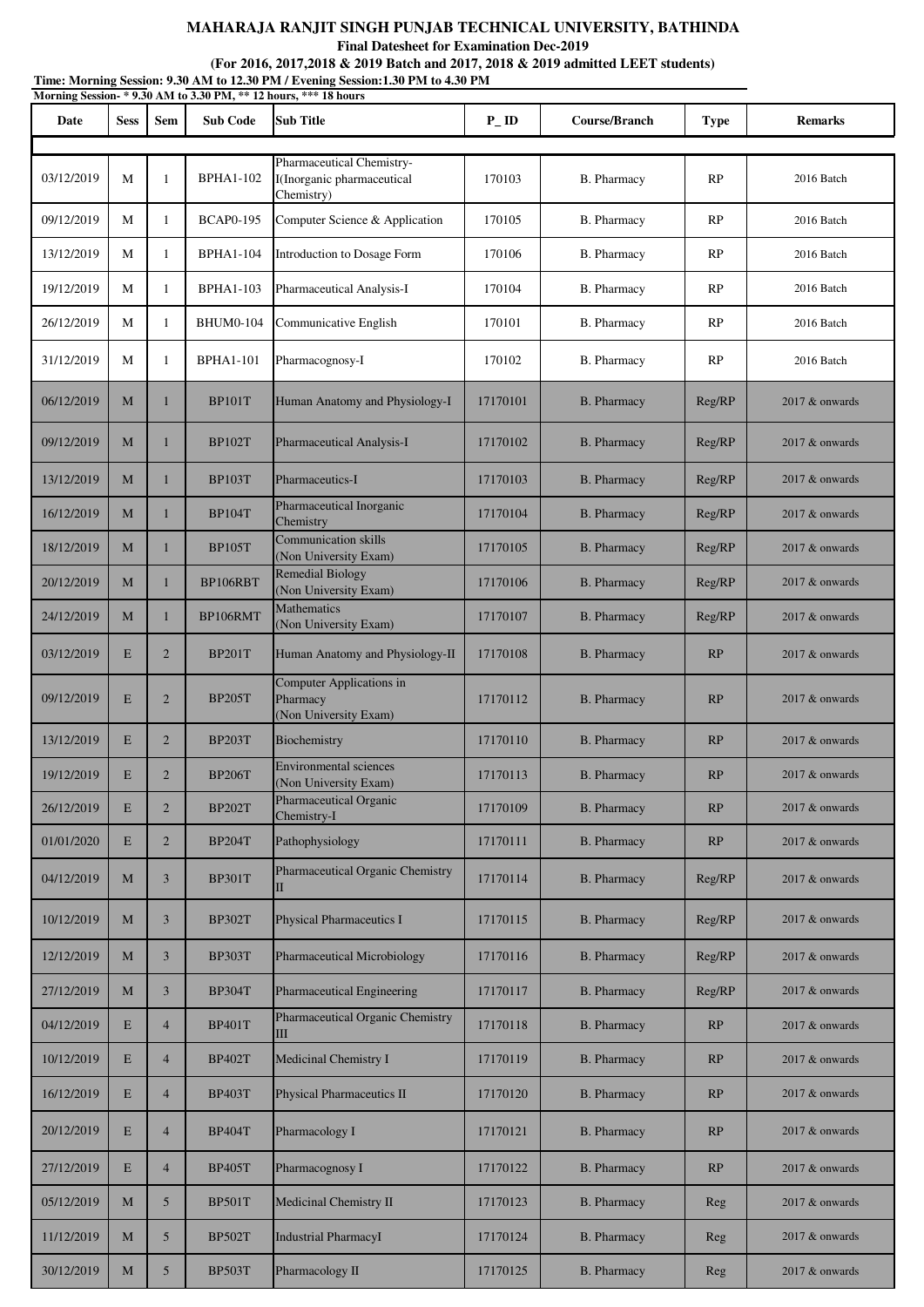**Final Datesheet for Examination Dec-2019**

**Time: Morning Session: 9.30 AM to 12.30 PM / Evening Session:1.30 PM to 4.30 PM (For 2016, 2017,2018 & 2019 Batch and 2017, 2018 & 2019 admitted LEET students)**

|            | Morning Session- * 9.30 AM to 3.30 PM, ** 12 hours, *** 18 hours |                |                  |                                           |                    |                    |             |                  |  |  |
|------------|------------------------------------------------------------------|----------------|------------------|-------------------------------------------|--------------------|--------------------|-------------|------------------|--|--|
| Date       | <b>Sess</b>                                                      | <b>Sem</b>     | <b>Sub Code</b>  | <b>Sub Title</b>                          | $P$ <sub>-ID</sub> | Course/Branch      | <b>Type</b> | <b>Remarks</b>   |  |  |
| 01/01/2020 | M                                                                | 5              | <b>BP504T</b>    | Pharmacognosy II                          | 17170126           | <b>B.</b> Pharmacy | Reg         | 2017 & onwards   |  |  |
| 03/01/2020 | M                                                                | 5              | <b>BP505T</b>    | Pharmaceutical Jurisprudence              | 17170127           | <b>B.</b> Pharmacy | Reg         | $2017$ & onwards |  |  |
| 03/12/2019 | $\mathbf E$                                                      | $\mathbf{2}$   | <b>BPHA1-208</b> | Human Anatomy and Physiology-I            | 170107             | <b>B.</b> Pharmacy | RP          | 2016 Batch       |  |  |
| 09/12/2019 | $\mathbf E$                                                      | $\mathbf{2}$   | <b>BPHA1-209</b> | Pharmaceutical Organic Chemistry -        | 170108             | <b>B.</b> Pharmacy | RP          | 2016 Batch       |  |  |
| 13/12/2019 | E                                                                | $\overline{2}$ | <b>BPHA1-211</b> | Physical Pharmaceutics-I                  | 170110             | <b>B.</b> Pharmacy | RP          | 2016 Batch       |  |  |
| 19/12/2019 | E                                                                | 2              | <b>BPHA1-212</b> | <b>Remedial Biology</b>                   | 170111             | <b>B.</b> Pharmacy | RP          | 2016 Batch       |  |  |
| 26/12/2019 | E                                                                | $\overline{2}$ | <b>BPHA1-213</b> | <b>Remedial Mathematics</b>               | 170112             | <b>B.</b> Pharmacy | RP          | 2016 Batch       |  |  |
| 01/01/2020 | E                                                                | 2              | <b>BPHA1-214</b> | <b>Environmental Sciences</b>             | 170113             | <b>B.</b> Pharmacy | RP          | 2016 Batch       |  |  |
| 03/01/2020 | E                                                                | $\overline{2}$ | <b>BPHA1-210</b> | Biochemistry                              | 170109             | <b>B.</b> Pharmacy | RP          | 2016 Batch       |  |  |
| 04/12/2019 | М                                                                | 3              | <b>BPHA1-320</b> | Pharmaceutical Organic Chemistry<br>П     | 170114             | <b>B.</b> Pharmacy | RP          | 2016 Batch       |  |  |
| 10/12/2019 | М                                                                | 3              | <b>BPHA1-321</b> | <b>Pharmaceutical Microbiology</b>        | 170115             | <b>B.</b> Pharmacy | RP          | 2016 Batch       |  |  |
| 16/12/2019 | M                                                                | 3              | <b>BPHA1-322</b> | Pharmaceutical Engineering                | 170116             | B. Pharmacy        | RP          | 2016 Batch       |  |  |
| 20/12/2019 | M                                                                | 3              | <b>BPHA1-323</b> | Human Anatomy and Physiology II           | 170117             | <b>B.</b> Pharmacy | RP          | 2016 Batch       |  |  |
| 27/12/2019 | М                                                                | 3              | <b>BPHA1-324</b> | Pathophysiology                           | 170118             | <b>B.</b> Pharmacy | RP          | 2016 Batch       |  |  |
| 04/12/2019 | E                                                                | $\overline{4}$ | <b>BPHA1-429</b> | Pharmaceutical Organic Chemistry<br>-Ш    | 170119             | B. Pharmacy        | RP          | 2016 Batch       |  |  |
| 10/12/2019 | E                                                                | $\overline{4}$ | <b>BPHA1-430</b> | Medicinal Chemistry - I                   | 170120             | <b>B.</b> Pharmacy | RP          | 2016 Batch       |  |  |
| 16/12/2019 | E                                                                | $\overline{4}$ | <b>BPHA1-431</b> | Pharmacology-I                            | 170121             | <b>B.</b> Pharmacy | RP          | 2016 Batch       |  |  |
| 20/12/2019 | E                                                                | $\overline{4}$ | <b>BPHA1-432</b> | Physical Pharmaceutics-II                 | 170122             | <b>B.</b> Pharmacy | RP          | 2016 Batch       |  |  |
| 27/12/2019 | E                                                                | $\overline{4}$ | <b>BPHA1-433</b> | Pharmacognosy and Phytochemistry-         | 170123             | <b>B.</b> Pharmacy | RP          | 2016 Batch       |  |  |
| 05/12/2019 | М                                                                | 5              | <b>BPHA1-538</b> | Medicinal Chemistry-II                    | 170124             | <b>B.</b> Pharmacy | RP          | 2016 Batch       |  |  |
| 11/12/2019 | М                                                                | 5              | <b>BPHA1-539</b> | <b>Industrial Pharmacy-I</b>              | 170125             | <b>B.</b> Pharmacy | RP          | 2016 Batch       |  |  |
| 17/12/2019 | М                                                                | 5              | <b>BPHA1-541</b> | Pharmacognosy and Phytochemistry<br>П     | 170127             | <b>B.</b> Pharmacy | RP          | 2016 Batch       |  |  |
| 23/12/2019 | М                                                                | 5              | <b>BPHA1-542</b> | Pharmaceutical Jurisprudence              | 170128             | <b>B.</b> Pharmacy | RP          | 2016 Batch       |  |  |
| 30/12/2019 | М                                                                | 5              | <b>BPHA1-540</b> | Pharmacology-II                           | 170126             | <b>B.</b> Pharmacy | RP          | 2016 Batch       |  |  |
| 05/12/2019 | $\mathbf E$                                                      | 6              | <b>BPHA1646</b>  | Medicinal Chemistry-III                   | 170129             | <b>B.</b> Pharmacy | RP          | 2016 Batch       |  |  |
| 11/12/2019 | $\mathbf E$                                                      | 6              | <b>BPHA1647</b>  | Pharmacology-III                          | 170130             | <b>B.</b> Pharmacy | RP          | 2016 Batch       |  |  |
| 17/12/2019 | E                                                                | 6              | <b>BPHA1648</b>  | Herbal Drug Technology                    | 170131             | <b>B.</b> Pharmacy | RP          | 2016 Batch       |  |  |
| 23/12/2019 | E                                                                | 6              | <b>BPHA1649</b>  | Biopharmaceutical and<br>Pharmacokinetics | 170132             | <b>B.</b> Pharmacy | RP          | 2016 Batch       |  |  |
| 30/12/2019 | $\mathbf E$                                                      | 6              | <b>BPHA1650</b>  | Pharmaceutical Biotechnology              | 170133             | <b>B.</b> Pharmacy | RP          | 2016 Batch       |  |  |
| 06/01/2020 | E                                                                | 6              | <b>BPHA1651</b>  | <b>Quality Assurance</b>                  | 170134             | <b>B.</b> Pharmacy | RP          | 2016 Batch       |  |  |
| 06/12/2019 | М                                                                | $\tau$         | <b>BPHA1755</b>  | Instrumental Methods of Analysis          | 170135             | <b>B.</b> Pharmacy | Reg         | 2016 Batch       |  |  |
| 12/12/2019 | М                                                                | $\tau$         | <b>BPHA1756</b>  | Industrial Pharmacy-II                    | 170136             | <b>B.</b> Pharmacy | Reg         | 2016 Batch       |  |  |
| 18/12/2019 | M                                                                | 7              | <b>BPHA1757</b>  | <b>Pharmacy Practice</b>                  | 170137             | <b>B.</b> Pharmacy | Reg         | 2016 Batch       |  |  |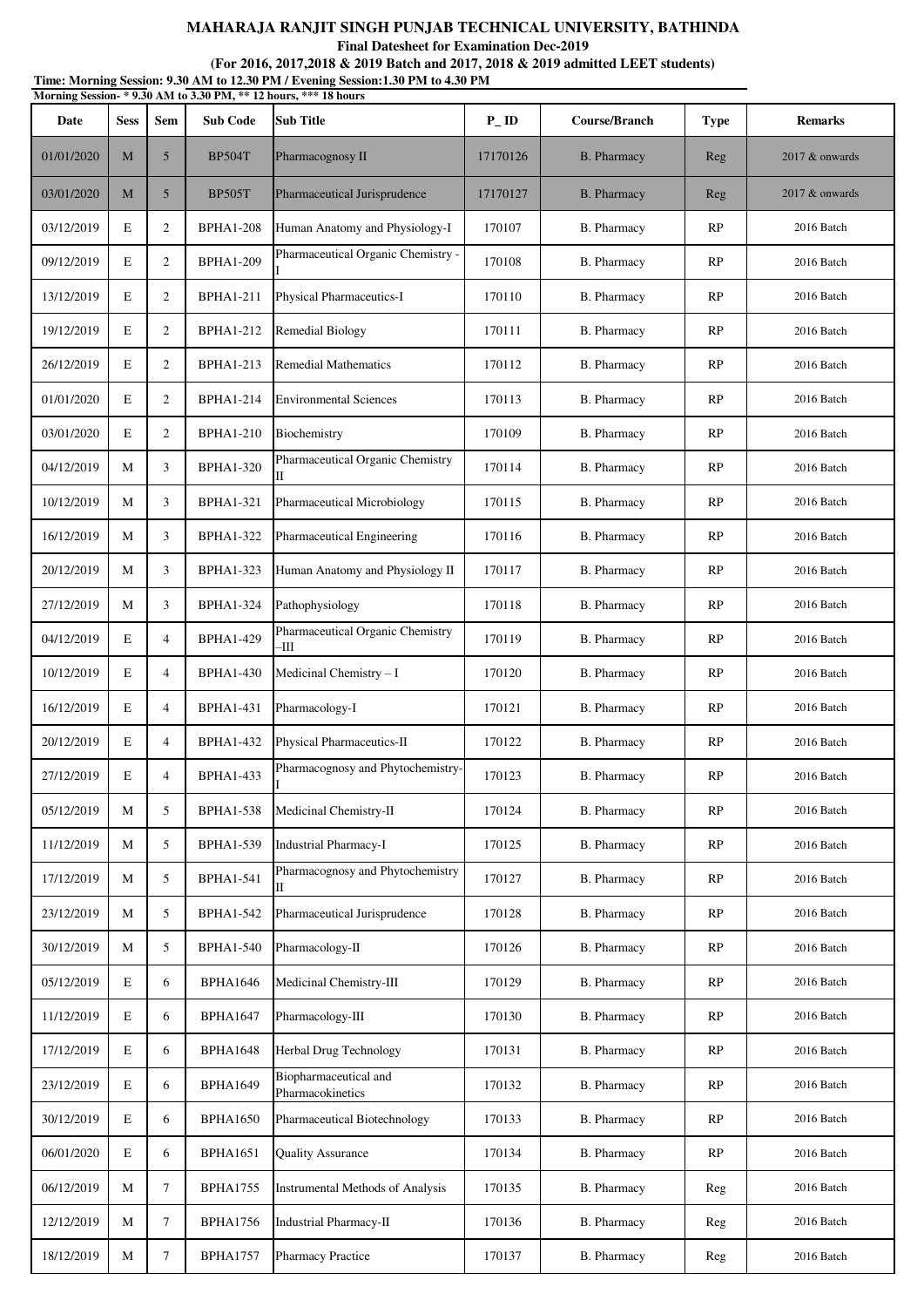**Final Datesheet for Examination Dec-2019**

|            | Time: Morning Session: 9.30 AM to 12.30 PM / Evening Session: 1.30 PM to 4.30 PM<br>Morning Session-*9.30 AM to 3.30 PM, ** 12 hours, *** 18 hours |                |                  |                                                             |                    |                    |             |                   |  |  |
|------------|----------------------------------------------------------------------------------------------------------------------------------------------------|----------------|------------------|-------------------------------------------------------------|--------------------|--------------------|-------------|-------------------|--|--|
| Date       | <b>Sess</b>                                                                                                                                        | <b>Sem</b>     | <b>Sub Code</b>  | <b>Sub Title</b>                                            | $P$ <sub>-ID</sub> | Course/Branch      | <b>Type</b> | <b>Remarks</b>    |  |  |
| 24/12/2019 | M                                                                                                                                                  | $\tau$         | <b>BPHA1758</b>  | Novel Drug Delivery System                                  | 170138             | <b>B.</b> Pharmacy | Reg         | 2016 Batch        |  |  |
| 03/12/2019 | М                                                                                                                                                  | $\mathbf{1}$   | BTA01            | <b>Basics of Tourism</b>                                    | C0531              | BMS (ATH)          | RP          | 2016 Batch        |  |  |
|            | М                                                                                                                                                  | 1              | BTA02            | Tourism Products & Services Part-I                          | C0532              |                    | RP          | 2016 Batch        |  |  |
| 06/12/2019 |                                                                                                                                                    |                |                  |                                                             |                    | BMS (ATH)          |             |                   |  |  |
| 10/12/2019 | M                                                                                                                                                  | $\mathbf{1}$   | BTA03            | <b>Basics of Management</b>                                 | C0533              | BMS (ATH)          | RP          | 2016 Batch        |  |  |
| 16/12/2019 | М                                                                                                                                                  | $\mathbf{1}$   | BTA04            | Geography of Tourism -I<br>Customer Care & Interpersonal    | C0534              | BMS (ATH)          | RP          | 2016 Batch        |  |  |
| 19/12/2019 | М                                                                                                                                                  | 1              | BTA05            | Skills                                                      | C0535              | BMS (ATH)          | RP          | 2016 Batch        |  |  |
| 03/12/2019 | M                                                                                                                                                  | $\mathbf{1}$   | <b>BHOM1-104</b> | <b>Business Communication</b>                               | 17310104           | <b>BMS</b> (ATH)   | Reg/RP      | $2017 \&$ onwards |  |  |
| 09/12/2019 | M                                                                                                                                                  | $\mathbf{1}$   | <b>BHOM1-106</b> | <b>Accounting for Managers</b>                              | 17310106           | BMS (ATH)          | Reg/RP      | $2017 \&$ onwards |  |  |
| 16/12/2019 | M                                                                                                                                                  | $\mathbf{1}$   | <b>BHOM1-102</b> | Geography of Tourism                                        | 17310102           | BMS (ATH)          | Reg/RP      | $2017 \&$ onwards |  |  |
| 20/12/2019 | M                                                                                                                                                  | $\mathbf{1}$   | <b>BHOM1-101</b> | <b>Basics of Tourism</b>                                    | 17310101           | <b>BMS</b> (ATH)   | Reg/RP      | 2017 & onwards    |  |  |
| 31/12/2019 | M                                                                                                                                                  | $\mathbf{1}$   | <b>BHOM1-103</b> | Indian Society and Culture                                  | 17310103           | <b>BMS</b> (ATH)   | Reg/RP      | 2017 & onwards    |  |  |
| 27/12/2019 | M                                                                                                                                                  | $\mathbf{1}$   | <b>BHOM1-105</b> | Principles of Management                                    | 17310105           | BMS (ATH)          | Reg/RP      | $2017 \&$ onwards |  |  |
| 03/12/2019 | E                                                                                                                                                  | $\overline{2}$ | <b>BHOM1-213</b> | <b>Environment Studies</b>                                  | 17310112           | <b>BMS</b> (ATH)   | RP          | $2017 \&$ onwards |  |  |
| 09/12/2019 | $\mathbf E$                                                                                                                                        | $\overline{2}$ | <b>BHOM1-212</b> | <b>Business Economics</b>                                   | 17310111           | BMS (ATH)          | RP          | $2017 \&$ onwards |  |  |
| 16/12/2020 | E                                                                                                                                                  | $\overline{2}$ | <b>BHOM1-211</b> | <b>Introduction of Statistics</b>                           | 17310110           | <b>BMS</b> (ATH)   | RP          | $2017 \&$ onwards |  |  |
| 20/12/2019 | E                                                                                                                                                  | $\overline{2}$ | <b>BHOM1-208</b> | Components of Tourism                                       | 17310107           | <b>BMS</b> (ATH)   | RP          | $2017 \&$ onwards |  |  |
| 31/12/2019 | E                                                                                                                                                  | $\overline{2}$ | <b>BHOM1-209</b> | Tourism Products of India: Art and<br>Architecture          | 17310108           | <b>BMS</b> (ATH)   | RP          | $2017 \&$ onwards |  |  |
| 27/12/2020 | E                                                                                                                                                  | $\overline{2}$ | <b>BHOM1-210</b> | Legal Environment for Tourism                               | 17310109           | <b>BMS</b> (ATH)   | RP          | 2017 & onwards    |  |  |
| 04/12/2019 | E                                                                                                                                                  | $\overline{3}$ | <b>BHOM1-315</b> | Travel Agency & Tour Operation                              | 17310113           | <b>BMS (ATH)</b>   | Reg/RP      | 2017 & onwards    |  |  |
| 06/12/2019 | E                                                                                                                                                  | $\overline{3}$ | <b>BHOM1-316</b> | Dimensions of International Tourism                         | 17310114           | <b>BMS</b> (ATH)   | Reg/RP      | 2017 & onwards    |  |  |
| 12/12/2019 | E                                                                                                                                                  | $\overline{3}$ | <b>BHOM1-317</b> | <b>Computer Applications</b>                                | 17310115           | <b>BMS</b> (ATH)   | Reg/RP      | 2017 & onwards    |  |  |
| 17/12/2019 | E                                                                                                                                                  | $\overline{3}$ | <b>BHOM1-320</b> | <b>English Language</b>                                     | 17310117           | <b>BMS</b> (ATH)   | Reg/RP      | 2017 & onwards    |  |  |
| 19/12/2019 | E                                                                                                                                                  | $\overline{3}$ | <b>BHOM1-321</b> | Tourism Transportation                                      | 17310118           | <b>BMS</b> (ATH)   | Reg/RP      | $2017 \&$ onwards |  |  |
| 23/12/2019 | E                                                                                                                                                  | $\overline{3}$ | <b>BHOM1-322</b> | Tourism Products of India<br>(Regional)                     | 17310119           | <b>BMS</b> (ATH)   | Reg/RP      | 2017 & onwards    |  |  |
| 26/12/2019 | E                                                                                                                                                  | $\overline{3}$ | <b>BHOM1-319</b> | <b>Front Office OperationsReservation</b><br>& Registration | 17310116           | <b>BMS</b> (ATH)   | Reg/RP      | 2017 & onwards    |  |  |
| 04/12/2019 | M                                                                                                                                                  | $\overline{4}$ | <b>BHOM1423</b>  | Hospitality Management(focus on<br>F&B and H.K.)            | 17310120           | <b>BMS</b> (ATH)   | RP          | 2017 & onwards    |  |  |
| 06/12/2019 | M                                                                                                                                                  | $\overline{4}$ | <b>BHOM1424</b>  | <b>Airlines Management</b>                                  | 17310121           | <b>BMS</b> (ATH)   | RP          | $2017 \&$ onwards |  |  |
| 12/12/2019 | M                                                                                                                                                  | $\overline{4}$ | <b>BHOM1425</b>  | Foreign Language (French)                                   | 17310122           | <b>BMS</b> (ATH)   | RP          | 2017 & onwards    |  |  |
| 17/12/2019 | M                                                                                                                                                  | $\overline{4}$ | <b>BHOM1426</b>  | Human Resource Management                                   | 17310123           | <b>BMS</b> (ATH)   | RP          | 2017 & onwards    |  |  |
| 19/12/2019 | M                                                                                                                                                  | $\overline{4}$ | <b>BHOM1427</b>  | Tourism Geography (world)                                   | 17310124           | <b>BMS</b> (ATH)   | RP          | 2017 & onwards    |  |  |
| 23/12/2019 | M                                                                                                                                                  | $\overline{4}$ | <b>BHOM1428</b>  | Tourism Policy & Planning                                   | 17310125           | <b>BMS</b> (ATH)   | RP          | 2017 & onwards    |  |  |
| 26/12/2019 | M                                                                                                                                                  | $\overline{4}$ | <b>BHOM1429</b>  | Sales, Marketing & P.R.in<br>TourismIndustry                | 17310126           | <b>BMS</b> (ATH)   | RP          | 2017 & onwards    |  |  |
| 05/12/2019 | $\mathbf E$                                                                                                                                        | 5 <sup>5</sup> | <b>BHOM1530</b>  | <b>Resort Management</b>                                    | 17310127           | <b>BMS</b> (ATH)   | Reg         | 2017 & onwards    |  |  |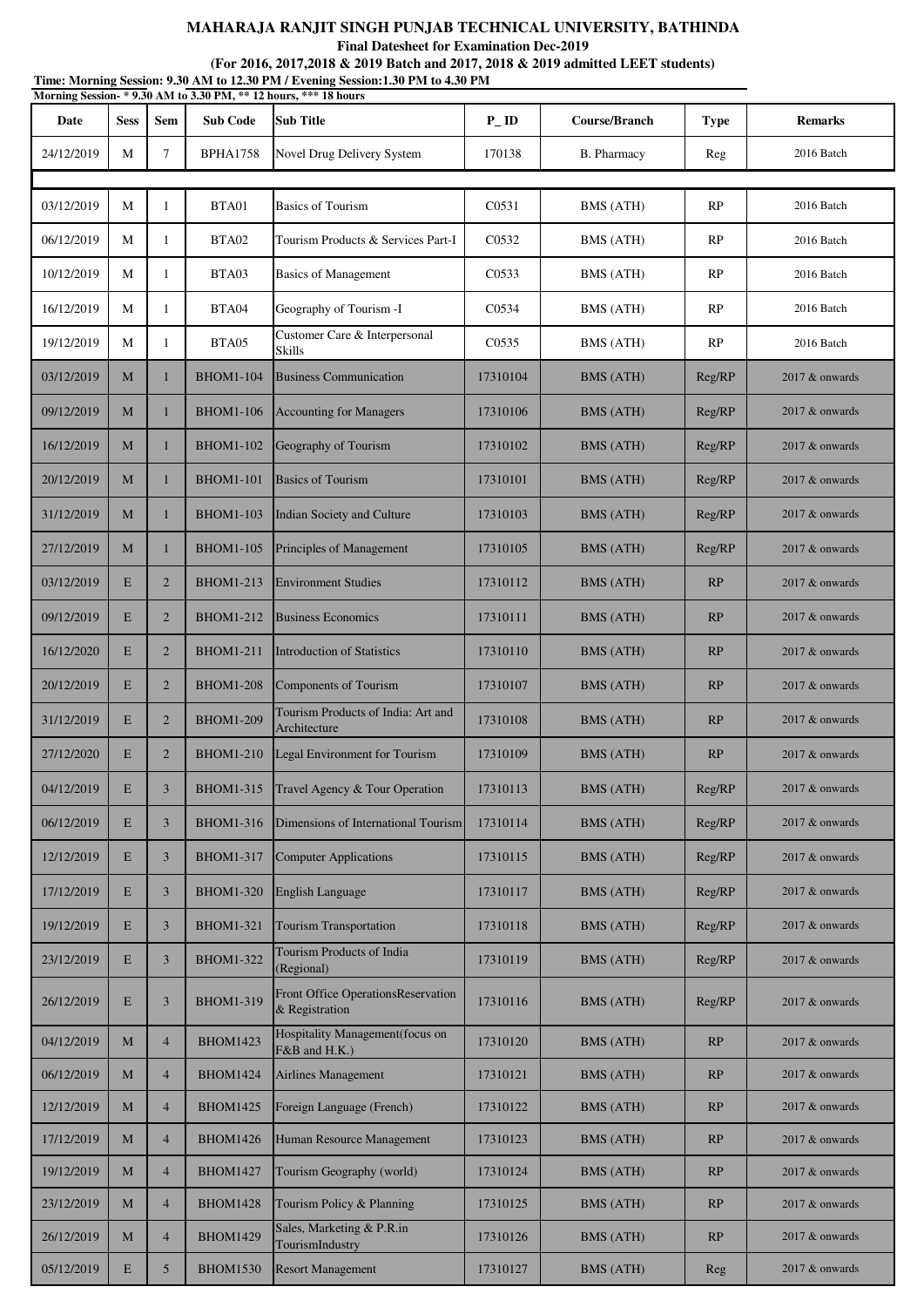**Final Datesheet for Examination Dec-2019**

|  |  | Time: Morning Session: 9.30 AM to 12.30 PM / Evening Session: 1.30 PM to 4.30 PM |  |
|--|--|----------------------------------------------------------------------------------|--|
|  |  | Morning Session- * 9.30 AM to 3.30 PM, ** 12 hours, *** 18 hours                 |  |
|  |  |                                                                                  |  |

| Date       | <b>Sess</b> | <b>Sem</b>      | <b>Sub Code</b> | <b>Sub Title</b><br>$P$ <sub>-ID</sub>                      |          | Course/Branch                       | <b>Type</b> | <b>Remarks</b>    |
|------------|-------------|-----------------|-----------------|-------------------------------------------------------------|----------|-------------------------------------|-------------|-------------------|
| 11/12/2019 | E           | $5\overline{)}$ | <b>BHOM1531</b> | Itinerary Preparation & Ticketing                           | 17310128 | <b>BMS</b> (ATH)                    | Reg         | 2017 & onwards    |
| 13/12/2019 | E           | 5 <sup>5</sup>  | <b>BHOM1532</b> | <b>Basics of Entrepreneurship</b>                           | 17310129 | <b>BMS</b> (ATH)                    | Reg         | $2017$ & onwards  |
| 18/12/2019 | E           | 5 <sup>5</sup>  | <b>BHOM1533</b> | <b>Research Methodology</b>                                 | 17310130 | <b>BMS</b> (ATH)                    | Reg         | $2017 \&$ onwards |
| 24/12/2019 | E           | 5 <sup>5</sup>  | <b>BHOM1534</b> | Conference & Event Management                               | 17310131 | <b>BMS</b> (ATH)                    | Reg         | $2017$ & onwards  |
| 30/12/2019 | E           | 5 <sup>5</sup>  | <b>BHOM1535</b> | Destination Marketing &<br>Management                       | 17310132 | <b>BMS</b> (ATH)                    | Reg         | $2017 \&$ onwards |
| 03/12/2019 | E           | $\overline{2}$  | <b>BTA06</b>    | Tourism Product and Services-II                             | C0540    | BMS (ATH)                           | RP          | 2016 Batch        |
| 05/12/2019 | Е           | $\overline{2}$  | BTA07           | Tourism Industry Profile                                    | C0541    | BMS (ATH)                           | RP          | 2016 Batch        |
| 09/12/2019 | Е           | $\overline{2}$  | BTA08           | Tourism Management                                          | C0542    | BMS (ATH)                           | RP          | 2016 Batch        |
| 11/12/2019 | Е           | $\overline{2}$  | BTA09           | Geography of Tourism -II                                    | C0543    | BMS (ATH)                           | RP          | 2016 Batch        |
| 13/12/2019 | E           | $\overline{2}$  | BTA10           | Human Resource Management                                   | C0544    | <b>BMS</b> (ATH)                    | RP          | 2016 Batch        |
| 04/12/2019 | М           | 3               | BTA11           | Dimensions of International<br>Tourism                      | 310101   | BMS (ATH)                           | RP          | 2016 Batch        |
| 09/12/2019 | М           | 3               | BTA12           | Geography of Tourism -III                                   | 310102   | BMS (ATH)                           | RP          | 2016 Batch        |
| 12/12/2019 | M           | 3               | BTA13           | Sales Marketing & PR in Service<br>Industry                 | 310103   | BMS (ATH)                           | RP          | 2016 Batch        |
| 17/12/2019 | М           | 3               | BTA14           | <b>Business Communication</b>                               | 310104   | BMS (ATH)                           | RP          | 2016 Batch        |
| 20/12/2019 | М           | 3               | BTA16           | Front Office Operations-<br>Reservations & Registrations    | 310105   | <b>BMS</b> (ATH)                    | RP          | 2016 Batch        |
| 23/12/2019 | M           | 3               | BTA17           | English                                                     | 310106   | BMS (ATH)                           | RP          | 2016 Batch        |
| 04/12/2019 | Е           | $\overline{4}$  | BTA18           | <b>Total Quality Management</b>                             | 310107   | <b>BMS</b> (ATH)                    | RP          | 2016 Batch        |
| 06/12/2019 | Е           | $\overline{4}$  | BTA19           | Automation in Tourism Industry,<br>Airlines and Hospitality | 310108   | BMS (ATH)                           | RP          | 2016 Batch        |
| 10/12/2019 | E           | $\overline{4}$  | <b>BTA20</b>    | Travel Agency and Tour Operations                           | 310109   | BMS (ATH)                           | RP          | 2016 Batch        |
| 12/12/2019 | E           | 4               | BTA21           | Airlines Management                                         | 310110   | BMS (ATH)                           | RP          | 2016 Batch        |
| 16/12/2019 | E           | $\overline{4}$  | BTA23           | Hospitality Management (Focus-F<br>& B, Housekeeping)       | 310111   | BMS (ATH)                           | RP          | 2016 Batch        |
| 17/12/2019 | Е           | $\overline{4}$  | BTA24           | English-2                                                   | 310112   | BMS (ATH)                           | RP          | 2016 Batch        |
| 05/12/2019 | М           | 5               | BTA25           | Tourism Policy in India                                     | 310113   | BMS (ATH)                           | RP          | 2016 Batch        |
| 11/12/2019 | M           | 5               | BTA26           | <b>Resort Management</b>                                    | 310114   | <b>BMS</b> (ATH)                    | RP          | 2016 Batch        |
| 13/12/2019 | М           | 5               | <b>BTA28</b>    | Research Methodology and<br><b>Management Decisions</b>     | 310116   | BMS (ATH)                           | RP          | 2016 Batch        |
| 18/12/2019 | М           | 5               | <b>BTA27</b>    | Destination Marketing &<br>Management                       | 310115   | <b>BMS</b> (ATH)                    | RP          | 2016 Batch        |
|            |             |                 |                 |                                                             |          | <b>BMS</b> (HMCT)                   |             |                   |
| 03/12/2019 | M           | 1               | <b>BH113</b>    | House Keeping-I                                             | C0307    | (4 Yr. Course)                      | RP          | 2016 Batch        |
| 06/12/2019 | M           | $\mathbf{1}$    | <b>BH101</b>    | Food Science & Nutrition I                                  | C0301    | <b>BMS (HMCT)</b><br>(4 Yr. Course) | RP          | 2016 Batch        |
| 09/12/2019 | М           | $\mathbf{1}$    | <b>BH115</b>    | Front Office-I                                              | C0308    | <b>BMS (HMCT)</b><br>(4 Yr. Course) | RP          | 2016 Batch        |
| 12/12/2019 | М           | 1               | <b>BH117</b>    | Hotel Engineering-I                                         | C0309    | BMS (HMCT)<br>(4 Yr. Course)        | RP          | 2016 Batch        |
| 13/12/2019 | М           | $\mathbf{1}$    | <b>BH103</b>    | Communication I                                             | C0302    | <b>BMS (HMCT)</b><br>(4 Yr. Course) | RP          | 2016 Batch        |
| 18/12/2019 | М           | $\mathbf{1}$    | <b>BH105</b>    | Accounts-I                                                  | C0303    | BMS (HMCT)<br>(4 Yr. Course)        | RP          | 2016 Batch        |
| 19/12/2019 | М           | 1               | <b>BH107</b>    | Computer-I                                                  | C0304    | <b>BMS (HMCT)</b><br>(4 Yr. Course) | RP          | 2016 Batch        |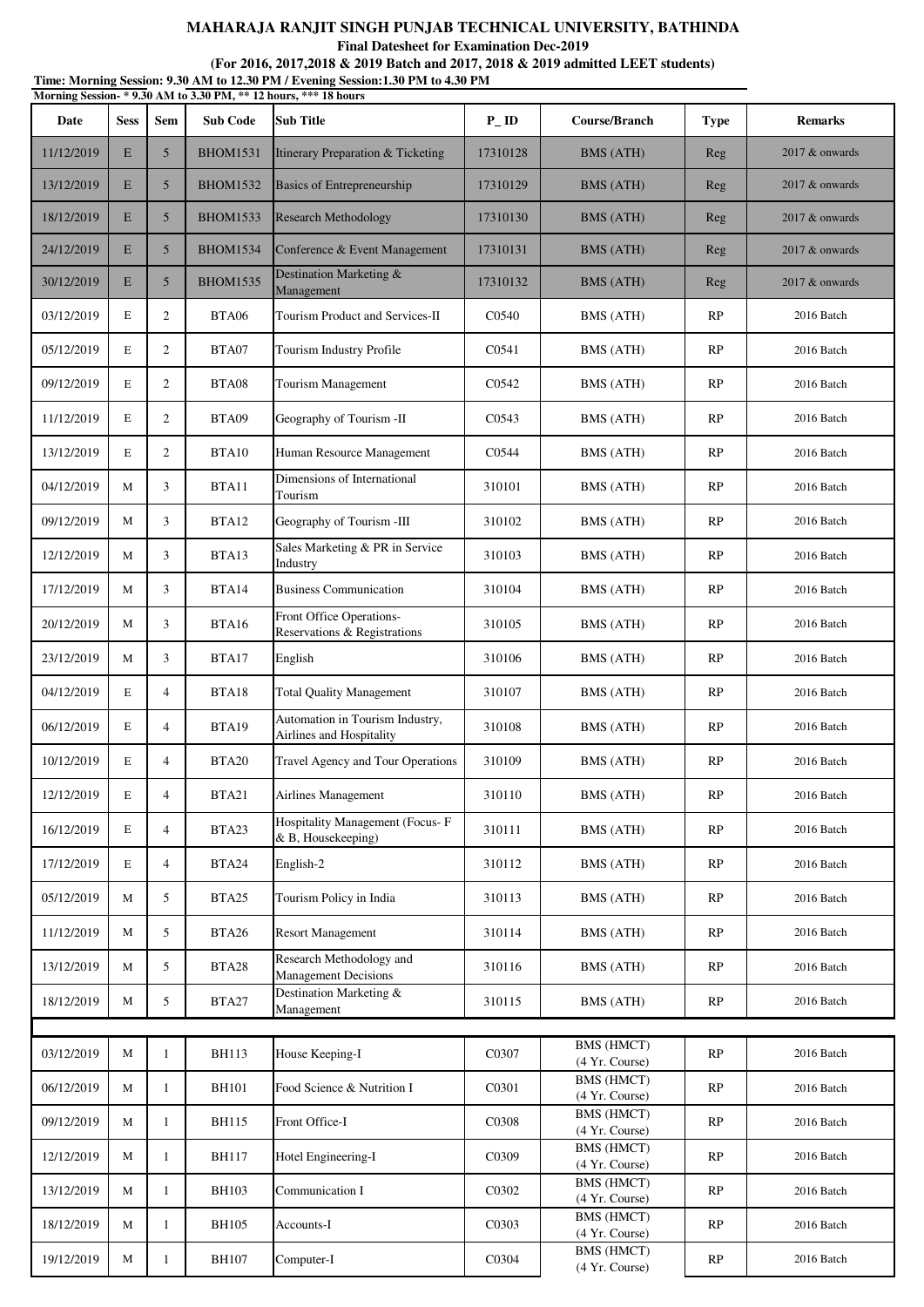**Final Datesheet for Examination Dec-2019**

**Time: Morning Session: 9.30 AM to 12.30 PM / Evening Session:1.30 PM to 4.30 PM (For 2016, 2017,2018 & 2019 Batch and 2017, 2018 & 2019 admitted LEET students)**

|            | Morning Session-*9.30 AM to 3.30 PM, ** 12 hours, *** 18 hours |                |                  |                                                         |                   |                                     |             |                         |  |  |
|------------|----------------------------------------------------------------|----------------|------------------|---------------------------------------------------------|-------------------|-------------------------------------|-------------|-------------------------|--|--|
| Date       | <b>Sess</b>                                                    | <b>Sem</b>     | <b>Sub Code</b>  | <b>Sub Title</b>                                        | $P$ <sub>ID</sub> | Course/Branch                       | <b>Type</b> | <b>Remarks</b>          |  |  |
| 24/12/2019 | М                                                              | 1              | <b>BH109</b>     | Food Production-I                                       | C0305             | <b>BMS (HMCT)</b><br>(4 Yr. Course) | RP          | 2016 Batch              |  |  |
| 30/12/2019 | М                                                              | 1              | <b>BH111</b>     | Food & Beverage Service-I                               | C0306             | <b>BMS</b> (HMCT)<br>(4 Yr. Course) | RP          | 2016 Batch              |  |  |
| 03/12/2019 | M                                                              | $\mathbf{1}$   | <b>BHOM2-101</b> | Foundation Course in Food<br>Production                 | 280117            | <b>BMS (HMCT)</b><br>(4 Yr. Course) | Reg/RP      | 2017, 2018 & 2019 Batch |  |  |
| 06/12/2019 | M                                                              | 1              | <b>BHOM2-102</b> | Foundation Course in Food &<br><b>Beverage Service</b>  | 280118            | <b>BMS (HMCT)</b><br>(4 Yr. Course) | Reg/RP      | 2017, 2018 & 2019 Batch |  |  |
| 09/12/2019 | M                                                              | $\mathbf{1}$   | <b>BHOM2-103</b> | Foundation Course in Front Office                       | 280119            | <b>BMS (HMCT)</b><br>(4 Yr. Course) | Reg/RP      | 2017, 2018 & 2019 Batch |  |  |
| 12/12/2019 | M                                                              | $\mathbf{1}$   | <b>BHOM2-104</b> | Foundation Course in<br><b>Accommodation Operations</b> | 280120            | <b>BMS (HMCT)</b><br>(4 Yr. Course) | Reg/RP      | 2017, 2018 & 2019 Batch |  |  |
| 13/12/2019 | M                                                              | 1              | <b>BHOM2-158</b> | Executive communication                                 | 280123            | <b>BMS</b> (HMCT)<br>(4 Yr. Course) | Reg/RP      | 2017, 2018 & 2019 Batch |  |  |
| 03/12/2019 | $\mathbf E$                                                    | $\mathbf{2}$   | <b>BHOM2-209</b> | Foundation Course in Food<br>Production-II              | 280101            | BMS (HMCT)<br>(4 Yr. Course)        | RP          | 2016, 2017 & 2018 Batch |  |  |
| 06/12/2019 | E                                                              | $\overline{2}$ | <b>BHOM2-210</b> | Foundation Course in Food &<br>Beverage Service-II      | 280102            | <b>BMS</b> (HMCT)<br>(4 Yr. Course) | RP          | 2016, 2017 & 2018 Batch |  |  |
| 09/12/2019 | E                                                              | $\overline{2}$ | BHOM2-211        | Foundation Course in Front Office                       | 280103            | <b>BMS (HMCT)</b><br>(4 Yr. Course) | RP          | 2016, 2017 & 2018 Batch |  |  |
| 12/12/2019 | E                                                              | $\mathfrak{2}$ | BHOM2-212        | Foundation Course in<br>Accommodation Operations-II     | 280104            | BMS (HMCT)<br>(4 Yr. Course)        | RP          | 2016, 2017 & 2018 Batch |  |  |
| 13/12/2019 | E                                                              | 2              | <b>BESE0-101</b> | <b>Environment Studies</b>                              | 280105            | BMS (HMCT)<br>(4 Yr. Course)        | RP          | 2016, 2017 & 2018 Batch |  |  |
| 18/12/2019 | E                                                              | 2              | <b>BHOM2-261</b> | <b>Basics of Tourism</b>                                | 280107            | BMS (HMCT)<br>(4 Yr. Course)        | RP          | 2016, 2017 & 2018 Batch |  |  |
| 10/12/2019 | М                                                              | 3              | BHOM2-317        | Food Production Operations                              | 280109            | <b>BMS</b> (HMCT)<br>(4 Yr. Course) | Reg/RP      | 2016, 2017 & 2018 Batch |  |  |
| 16/12/2019 | М                                                              | 3              | BHOM2-318        | Food & Beverage Operations                              | 280110            | BMS (HMCT)<br>(4 Yr. Course)        | Reg/RP      | 2016, 2017 & 2018 Batch |  |  |
| 20/12/2019 | М                                                              | 3              | BHOM2-319        | Front Office Operations                                 | 280111            | <b>BMS (HMCT)</b><br>(4 Yr. Course) | Reg/RP      | 2016, 2017 & 2018 Batch |  |  |
| 31/12/2019 | М                                                              | 3              | BHOM2-320        | <b>Accommodation Operations</b>                         | 280112            | BMS (HMCT)<br>(4 Yr. Course)        | Reg/RP      | 2016, 2017 & 2018 Batch |  |  |
| 03/01/2020 | М                                                              | 3              | BHOM2-364        | Food Safety & Quality                                   | 280114            | BMS (HMCT)<br>(4 Yr. Course)        | Reg/RP      | 2016, 2017 & 2018 Batch |  |  |
| 06/01/2020 | М                                                              | 3              | <b>BHOM2-366</b> | Communication Skills In English                         | 280116            | BMS (HMCT)<br>(4 Yr. Course)        | Reg/RP      | 2016, 2017 & 2018 Batch |  |  |
| 04/12/2019 | М                                                              | 5              | <b>BHOM2527</b>  | Advanced Food Production<br>Operations                  | 280117            | <b>BMS</b> (HMCT)<br>(4 Yr. Course) | Reg/RP      | 2016, 2017 & 2018 Batch |  |  |
| 11/12/2019 | М                                                              | 5              | <b>BHOM2528</b>  | Advanced Food & Beverage<br>Operation                   | 280118            | <b>BMS (HMCT)</b><br>(4 Yr. Course) | Reg/RP      | 2016, 2017 & 2018 Batch |  |  |
| 17/12/2019 | М                                                              | 5              | <b>BHOM2530</b>  | Food & Beverage Management                              | 280120            | <b>BMS (HMCT)</b><br>(4 Yr. Course) | Reg/RP      | 2016, 2017 & 2018 Batch |  |  |
| 20/12/2019 | М                                                              | 5              | <b>BHOM2531</b>  | Principles of Management                                | 280121            | <b>BMS</b> (HMCT)<br>(4 Yr. Course) | Reg/RP      | 2016, 2017 & 2018 Batch |  |  |
| 24/12/2019 | М                                                              | 5              | <b>BHOM2529</b>  | Room Division Operations                                | 280119            | <b>BMS</b> (HMCT)<br>(4 Yr. Course) | Reg/RP      | 2016, 2017 & 2018 Batch |  |  |
| 05/12/2019 | E                                                              | 6              | <b>BHOM2635</b>  | <b>International Cuisines</b>                           | 280125            | <b>BMS (HMCT)</b><br>(4 Yr. Course) | RP          | 2016 Batch              |  |  |
| 11/12/2019 | E                                                              | 6              | <b>BHOM2636</b>  | Restaurant Planning & Management                        | 280126            | <b>BMS (HMCT)</b><br>(4 Yr. Course) | RP          | 2016 Batch              |  |  |
| 17/12/2019 | E                                                              | 6              | <b>BHOM2637</b>  | Room Division Management                                | 280127            | BMS (HMCT)<br>(4 Yr. Course)        | RP          | 2016 Batch              |  |  |
| 23/12/2019 | E                                                              | 6              | <b>BHOM2638</b>  | <b>Entrepreneurship Development</b>                     | 280128            | <b>BMS (HMCT)</b><br>(4 Yr. Course) | RP          | 2016 Batch              |  |  |
| 30/12/2019 | E                                                              | 6              | <b>BHOM2639</b>  | Principles of Marketing                                 | 280129            | <b>BMS (HMCT)</b><br>(4 Yr. Course) | RP          | 2016 Batch              |  |  |
| 05/12/2019 | М                                                              | $\tau$         | <b>BHOM2744</b>  | <b>Advanced Culinary Operations</b>                     | 280133            | <b>BMS</b> (HMCT)<br>(4 Yr. Course) | Reg         | 2016 Batch              |  |  |
| 17/12/2019 | М                                                              | 7              | <b>BHOM2748</b>  | Advanced Front Office Management                        | 280135            | <b>BMS (HMCT)</b><br>(4 Yr. Course) | Reg         | 2016 Batch              |  |  |
| 23/12/2019 | М                                                              | $\tau$         | <b>BHOM2745</b>  | Advanced Food & Beverage Skills                         | 280134            | BMS (HMCT)<br>(4 Yr. Course)        | Reg         | 2016 Batch              |  |  |
| 06/01/2020 | M                                                              | 7              | <b>BHOM2749</b>  | Advanced Accommodation<br>Management                    | 280136            | BMS (HMCT)<br>(4 Yr. Course)        | Reg         | 2016 Batch              |  |  |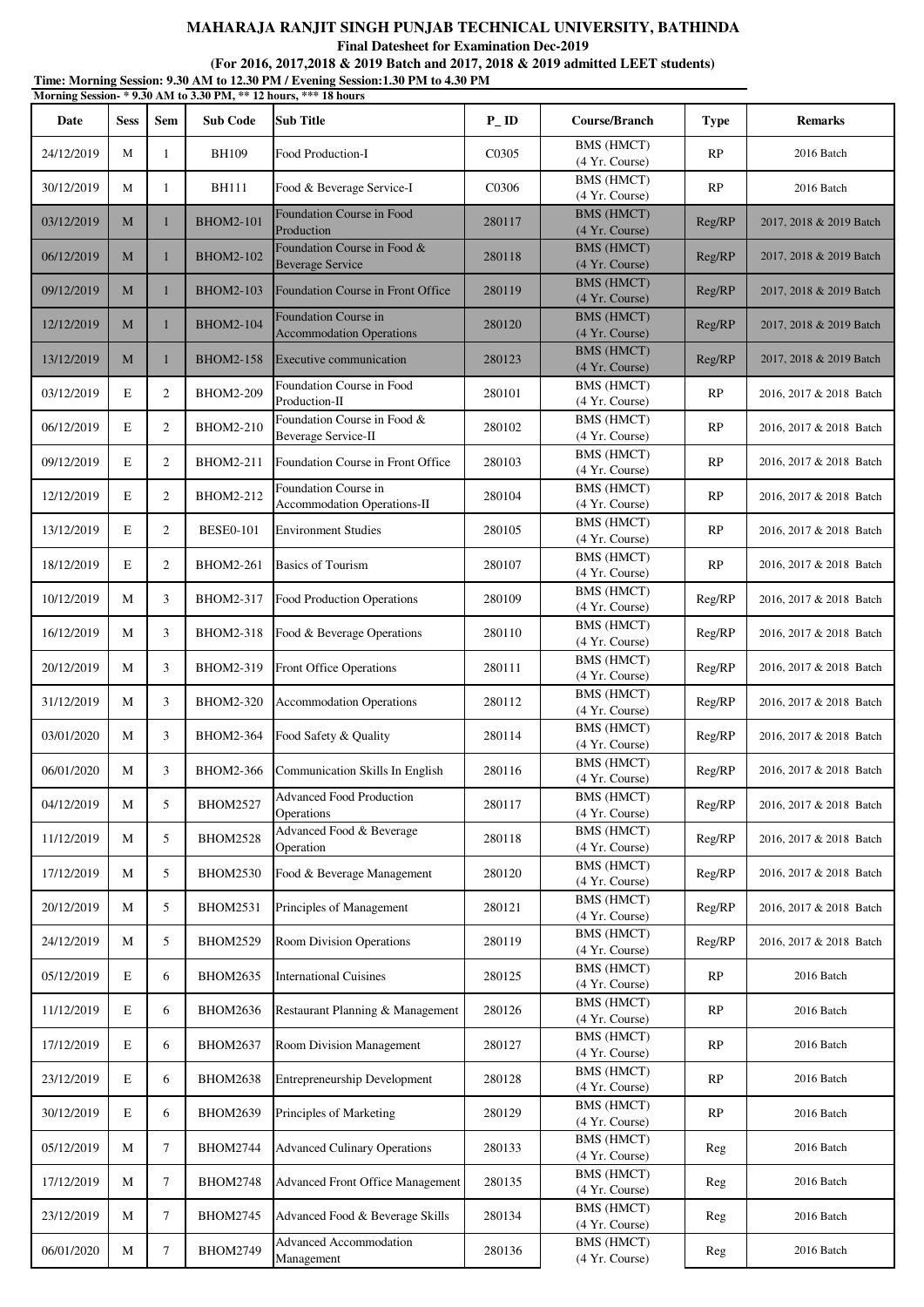**Final Datesheet for Examination Dec-2019**

| Time: Morning Session: 9.30 AM to 12.30 PM / Evening Session:1.30 PM to 4.30 PM<br>Morning Session-*9.30 AM to 3.30 PM, ** 12 hours, *** 18 hours |             |                 |                  |                                          |           |                                     |             |                  |  |  |
|---------------------------------------------------------------------------------------------------------------------------------------------------|-------------|-----------------|------------------|------------------------------------------|-----------|-------------------------------------|-------------|------------------|--|--|
| Date                                                                                                                                              | <b>Sess</b> | <b>Sem</b>      | <b>Sub Code</b>  | Sub Title                                | $P_{-}ID$ | Course/Branch                       | <b>Type</b> | <b>Remarks</b>   |  |  |
| 08/01/2020                                                                                                                                        | М           | 7               | <b>BHOM2753</b>  | Strategic Management                     | 280137    | BMS (HMCT)<br>(4 Yr. Course)        | Reg         | 2016 Batch       |  |  |
| 10/01/2020                                                                                                                                        | M           | $\tau$          | <b>BHOM2754</b>  | Human Resource Management                | 280138    | <b>BMS</b> (HMCT)<br>(4 Yr. Course) | Reg         | 2016 Batch       |  |  |
| 13/01/2020                                                                                                                                        | М           | 7               | <b>BHOM2755</b>  | <b>Facility Planning</b>                 | 280139    | BMS (HMCT)<br>(4 Yr. Course)        | Reg         | 2016 Batch       |  |  |
|                                                                                                                                                   |             |                 |                  |                                          |           |                                     |             |                  |  |  |
| 03/12/2019                                                                                                                                        | M           | $\mathbf{1}$    | <b>BHOM3-101</b> | Basics of Food Production - I            | 310201    | <b>BMS (HMCT)</b><br>(3 Yr. Course) | Reg/RP      | 2017 & onwards   |  |  |
| 06/12/2019                                                                                                                                        | M           | 1               | <b>BHOM3-102</b> | Basics of Food & Beverage<br>Service - I | 310202    | <b>BMS (HMCT)</b><br>(3 Yr. Course) | Reg/RP      | 2017 & onwards   |  |  |
| 09/12/2019                                                                                                                                        | M           | 1               | <b>BHOM3-103</b> | Basics of Front Office - I               | 310203    | <b>BMS (HMCT)</b><br>(3 Yr. Course) | Reg/RP      | 2017 & onwards   |  |  |
| 12/12/2019                                                                                                                                        | M           | 1               | <b>BHOM3-104</b> | Basics of House Keeping - I              | 310204    | <b>BMS (HMCT)</b><br>(3 Yr. Course) | Reg/RP      | 2017 & onwards   |  |  |
| 13/12/2019                                                                                                                                        | M           | 1               | <b>BHOM3-105</b> | Communication-I                          | 310205    | <b>BMS (HMCT)</b><br>(3 Yr. Course) | Reg/RP      | 2017 & onwards   |  |  |
| 18/12/2019                                                                                                                                        | M           | $\mathbf{1}$    | <b>BHOM3-106</b> | <b>Basics of Computers</b>               | 310206    | <b>BMS (HMCT)</b><br>(3 Yr. Course) | Reg/RP      | 2017 & onwards   |  |  |
| 19/12/2019                                                                                                                                        | M           | 1               | <b>BHOM3-107</b> | Food Science & Nutrition                 | 310207    | <b>BMS (HMCT)</b><br>(3 Yr. Course) | Reg/RP      | 2017 & onwards   |  |  |
| 03/12/2019                                                                                                                                        | E           | $\overline{2}$  | <b>BHOM3-213</b> | Food Production-II                       | 310208    | <b>BMS (HMCT)</b><br>(3 Yr. Course) | RP          | 2017 & onwards   |  |  |
| 09/12/2019                                                                                                                                        | E           | $\overline{2}$  | <b>BHOM3-214</b> | Food & Beverage Service-II               | 310209    | <b>BMS (HMCT)</b><br>(3 Yr. Course) | RP          | 2017 & onwards   |  |  |
| 13/12/2019                                                                                                                                        | E           | $\overline{2}$  | <b>BHOM3-215</b> | Front Office-I                           | 310210    | <b>BMS (HMCT)</b><br>(3 Yr. Course) | RP          | 2017 & onwards   |  |  |
| 18/12/2019                                                                                                                                        | E           | $\overline{2}$  | <b>BHOM3-217</b> | <b>Hotel Engineering</b>                 | 310212    | <b>BMS (HMCT)</b><br>(3 Yr. Course) | RP          | 2017 & onwards   |  |  |
| 19/12/2019                                                                                                                                        | E           | $\overline{2}$  | <b>BHOM3-216</b> | House Keeping-II                         | 310211    | <b>BMS (HMCT)</b><br>(3 Yr. Course) | RP          | 2017 & onwards   |  |  |
| 23/12/2019                                                                                                                                        | E           | $\overline{2}$  | <b>BHOM3-218</b> | Communication-II                         | 310213    | <b>BMS (HMCT)</b><br>(3 Yr. Course) | RP          | 2017 & onwards   |  |  |
| 24/12/2019                                                                                                                                        | E           | $\overline{2}$  | <b>BHOM3-219</b> | Human Values and Professional<br>Ethics  | 310214    | <b>BMS (HMCT)</b><br>(3 Yr. Course) | RP          | 2017 & onwards   |  |  |
| 04/12/2019                                                                                                                                        | M           | 3               | <b>BHOM3-325</b> | Food Production-III                      | 310215    | <b>BMS (HMCT)</b><br>(3 Yr. Course) | Reg/RP      | 2017 & onwards   |  |  |
| 10/12/2019                                                                                                                                        | M           | 3               | <b>BHOM3-326</b> | Food & Beverage Service-III              | 310216    | <b>BMS (HMCT)</b><br>(3 Yr. Course) | Reg/RP      | 2017 & onwards   |  |  |
| 16/12/2019                                                                                                                                        | M           | 3               | <b>BHOM3-327</b> | Front Office-II                          | 310217    | <b>BMS (HMCT)</b><br>(3 Yr. Course) | Reg/RP      | 2017 & onwards   |  |  |
| 20/12/2019                                                                                                                                        | M           | 3               | <b>BHOM3-328</b> | Accommodation Operation-I                | 310218    | <b>BMS (HMCT)</b><br>(3 Yr. Course) | Reg/RP      | 2017 & onwards   |  |  |
| 31/12/2019                                                                                                                                        | M           | 3               | <b>BHOM3-330</b> | Communication-III                        | 310220    | <b>BMS (HMCT)</b><br>(3 Yr. Course) | Reg/RP      | 2017 & onwards   |  |  |
| 03/01/2020                                                                                                                                        | M           | 3               | <b>BHOM3-329</b> | Food & Beverage Controls                 | 310219    | <b>BMS (HMCT)</b><br>(3 Yr. Course) | Reg/RP      | 2017 & onwards   |  |  |
| 04/12/2019                                                                                                                                        | E           | $\overline{4}$  | <b>BHOM3436</b>  | <b>Food Production-IV</b>                | 310221    | <b>BMS (HMCT)</b><br>(3 Yr. Course) | RP          | 2017 & onwards   |  |  |
| 10/12/2019                                                                                                                                        | E           | $\overline{4}$  | <b>BHOM3437</b>  | Food & Beverage Service-IV               | 310222    | <b>BMS (HMCT)</b><br>(3 Yr. Course) | RP          | 2017 & onwards   |  |  |
| 16/12/2019                                                                                                                                        | E           | $\overline{4}$  | <b>BHOM3438</b>  | Front Office-III                         | 310223    | <b>BMS (HMCT)</b><br>(3 Yr. Course) | RP          | 2017 & onwards   |  |  |
| 20/12/2019                                                                                                                                        | E           | $\overline{4}$  | <b>BHOM3439</b>  | Accommodation Operation-II               | 310224    | <b>BMS (HMCT)</b><br>(3 Yr. Course) | RP          | 2017 & onwards   |  |  |
| 31/12/2019                                                                                                                                        | E           | $\overline{4}$  | <b>BHOM3440</b>  | <b>Facility Planning</b>                 | 310225    | <b>BMS (HMCT)</b><br>(3 Yr. Course) | RP          | 2017 & onwards   |  |  |
| 03/01/2020                                                                                                                                        | $\mathbf E$ | $\overline{4}$  | <b>BHOM3441</b>  | Principles of Management-I               | 310226    | <b>BMS (HMCT)</b><br>(3 Yr. Course) | RP          | $2017$ & onwards |  |  |
| 05/12/2019                                                                                                                                        | M           | $5\overline{)}$ | <b>BHOM3547</b>  | Food Production-V                        | 310227    | <b>BMS (HMCT)</b><br>(3 Yr. Course) | Reg         | 2017 & onwards   |  |  |
| 11/12/2019                                                                                                                                        | M           | 5 <sup>5</sup>  | <b>BHOM3548</b>  | Food & Beverage Service-V                | 310228    | <b>BMS (HMCT)</b><br>(3 Yr. Course) | Reg         | $2017$ & onwards |  |  |
| 17/12/2019                                                                                                                                        | M           | 5 <sup>5</sup>  | <b>BHOM3549</b>  | Front Office-V                           | 310229    | <b>BMS</b> (HMCT)<br>(3 Yr. Course) | Reg         | $2017$ & onwards |  |  |
| 23/12/2019                                                                                                                                        | $\mathbf M$ | $\mathfrak{S}$  | <b>BHOM3550</b>  | Accommodation Operation-III              | 310230    | <b>BMS (HMCT)</b><br>(3 Yr. Course) | Reg         | $2017$ & onwards |  |  |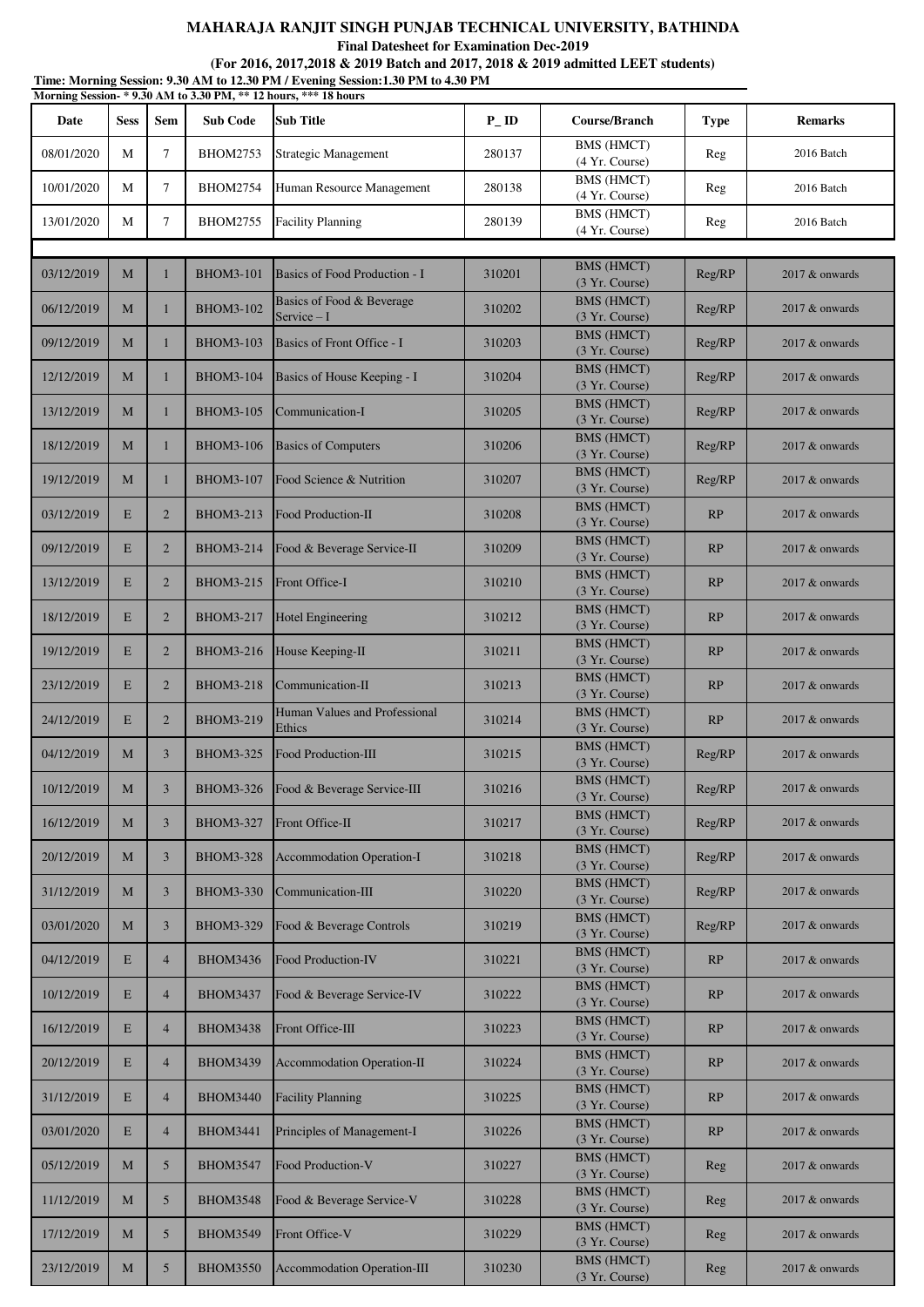**Final Datesheet for Examination Dec-2019**

| Time: Morning Session: 9.30 AM to 12.30 PM / Evening Session:1.30 PM to 4.30 PM<br>Morning Session-*9.30 AM to 3.30 PM, ** 12 hours, *** 18 hours |             |                |                  |                                                  |                    |                                     |             |                  |  |
|---------------------------------------------------------------------------------------------------------------------------------------------------|-------------|----------------|------------------|--------------------------------------------------|--------------------|-------------------------------------|-------------|------------------|--|
| Date                                                                                                                                              | <b>Sess</b> | <b>Sem</b>     | <b>Sub Code</b>  | <b>Sub Title</b>                                 | $P$ <sub>-ID</sub> | Course/Branch                       | <b>Type</b> | <b>Remarks</b>   |  |
| 30/12/2019                                                                                                                                        | M           | 5              | <b>BHOM3552</b>  | Principles Of Management-II                      | 310232             | <b>BMS</b> (HMCT)<br>(3 Yr. Course) | Reg         | 2017 & onwards   |  |
| 01/01/2020                                                                                                                                        | M           | $\mathfrak{S}$ | <b>BHOM3553</b>  | <b>Hotel Accountancy</b>                         | 310233             | <b>BMS</b> (HMCT)<br>(3 Yr. Course) | Reg         | 2017 & onwards   |  |
| 06/01/2020                                                                                                                                        | M           | 5              | <b>BHOM3554</b>  | F&B Management                                   | 310234             | <b>BMS</b> (HMCT)<br>(3 Yr. Course) | Reg         | $2017$ & onwards |  |
| 08/01/2020                                                                                                                                        | M           | 5              | <b>BHOM3551</b>  | Human Resource Management                        | 310231             | <b>BMS</b> (HMCT)<br>(3 Yr. Course) | Reg         | 2017 & onwards   |  |
|                                                                                                                                                   |             |                |                  |                                                  |                    |                                     |             |                  |  |
| 10/12/2019                                                                                                                                        | M           | 1              | <b>PGCAS1101</b> | <b>Fundamentals of Information</b><br>Technology | 19240101           | <b>PGDCA</b>                        | Reg         | 2019 Batch       |  |
| 13/12/2019                                                                                                                                        | M           | $\mathbf{1}$   | PGCAS1102        | <b>Operating System</b>                          | 19240102           | <b>PGDCA</b>                        | Reg         | 2019 Batch       |  |
| 16/12/2019                                                                                                                                        | M           | 1              | <b>PGCAS1103</b> | Programming Fundamentals using C                 | 19240103           | <b>PGDCA</b>                        | Reg         | 2019 Batch       |  |
| 18/12/2019                                                                                                                                        | M           | 1              | <b>PGCAS1104</b> | Computer organization and<br>Architecture        | 19240104           | <b>PGDCA</b>                        | Reg         | 2019 Batch       |  |
| 03/12/2019                                                                                                                                        | М           | 1              | <b>PCAP1-101</b> | Information Technology and Office<br>Automation  | 240101             | <b>PGDCA</b>                        | RP          | 2018 Batch       |  |
| 04/12/2019                                                                                                                                        | М           | 1              | <b>PCAP1-102</b> | Programming in C                                 | 240102             | <b>PGDCA</b>                        | RP          | 2018 Batch       |  |
| 05/12/2019                                                                                                                                        | М           | 1              | <b>PCAP1-103</b> | Computer Architecture and<br>Organization        | 240103             | <b>PGDCA</b>                        | RP          | 2018 Batch       |  |
| 06/12/2019                                                                                                                                        | М           | 1              | <b>PCAP1-104</b> | Software Engineering                             | 240104             | <b>PGDCA</b>                        | RP          | 2018 Batch       |  |
| 09/12/2019                                                                                                                                        | М           | 1              | MHUM0-104        | <b>Business Communication</b>                    | 240105             | <b>PGDCA</b>                        | RP          | 2018 Batch       |  |
| 03/12/2019                                                                                                                                        | E           | 2              | <b>PCAP1-207</b> | Database Management System                       | 240106             | <b>PGDCA</b>                        | RP          | 2018 Batch       |  |
| 04/12/2019                                                                                                                                        | $\mathbf E$ | 2              | <b>PCAP1-209</b> | <b>Computer Networks</b>                         | 240107             | <b>PGDCA</b>                        | RP          | 2018 Batch       |  |
| 05/12/2019                                                                                                                                        | E           | 2              | <b>PCAP1-208</b> | <b>Operating System</b>                          | 240108             | <b>PGDCA</b>                        | RP          | 2018 Batch       |  |
| 06/12/2019                                                                                                                                        | E           | 2              | <b>PCAP1-256</b> | Programming in Java                              | 240109             | <b>PGDCA</b>                        | RP          | 2018 Batch       |  |
| 09/12/2019                                                                                                                                        | E           | $\mathfrak{2}$ | <b>PCAP1-258</b> | Programming in ASP.Net                           | 240111             | <b>PGDCA</b>                        | RP          | 2018 Batch       |  |
| 09/12/2019                                                                                                                                        | E           | 2              | <b>PCAP1257</b>  | Programming in PHP                               | 240110             | <b>PGDCA</b>                        | RP          | 2018 Batch       |  |
|                                                                                                                                                   |             |                |                  | Commerce and Management                          |                    |                                     |             |                  |  |
| 03/12/2019                                                                                                                                        | М           | 1              | <b>MCOM1-101</b> | Thought                                          | 210101             | M.Comm                              | Reg/RP      | 2016 & onwards   |  |
| 05/12/2019                                                                                                                                        | М           | 1              | <b>MCOM1-102</b> | <b>Strategic Financial Management</b>            | 210102             | M.Comm                              | Reg/RP      | 2016 & onwards   |  |
| 09/12/2019                                                                                                                                        | М           | 1              | <b>MCOM1-103</b> | <b>Statistical Applications in Business</b>      | 210103             | M.Comm                              | Reg/RP      | 2016 & onwards   |  |
| 11/12/2019                                                                                                                                        | М           | 1              | <b>MCOM1-104</b> | Organizational Behaviour                         | 210104             | M.Comm                              | Reg/RP      | 2016 & onwards   |  |
| 13/12/2019                                                                                                                                        | М           | 1              | <b>MHUM0-104</b> | <b>Business Communication</b>                    | 210106             | M.Comm                              | Reg/RP      | 2016 & onwards   |  |
| 16/12/2019                                                                                                                                        | М           | 1              | <b>MCOM1-105</b> | <b>Business Environment and Ethics</b>           | 210105             | M.Comm                              | Reg/RP      | 2016 & onwards   |  |
| 03/12/2019                                                                                                                                        | E           | 2              | <b>MCOM1-206</b> | <b>Managerial Economics</b>                      | 210107             | M.Comm                              | RP          | 2016 & onwards   |  |
| 05/12/2019                                                                                                                                        | E           | 2              | <b>MCOM1-207</b> | Accountancy Theory                               | 210108             | M.Comm                              | RP          | 2016 & onwards   |  |
| 09/12/2019                                                                                                                                        | E           | 2              | <b>MCOM1-208</b> | <b>Strategic Cost Management</b>                 | 210109             | M.Comm                              | RP          | 2016 & onwards   |  |
| 11/12/2019                                                                                                                                        | E           | 2              | <b>MREM0-101</b> | <b>Research Methodology</b>                      | 210110             | M.Comm                              | RP          | 2016 & onwards   |  |
| 13/12/2019                                                                                                                                        | E           | 2              | <b>MCAP-0191</b> | Computer Application in Business                 | 210111/<br>2101111 | M.Comm                              | RP          | 2016 & onwards   |  |
| 04/12/2019                                                                                                                                        | М           | 3              | <b>MCOM1-310</b> | Corporate Legal Environment                      | 210112             | M.Comm                              | Reg/RP      | 2016 & onwards   |  |
| 06/12/2019                                                                                                                                        | M           | 3              | MCOM1-311        | Strategic Management                             | 210113             | M.Comm                              | Reg/RP      | 2016 & onwards   |  |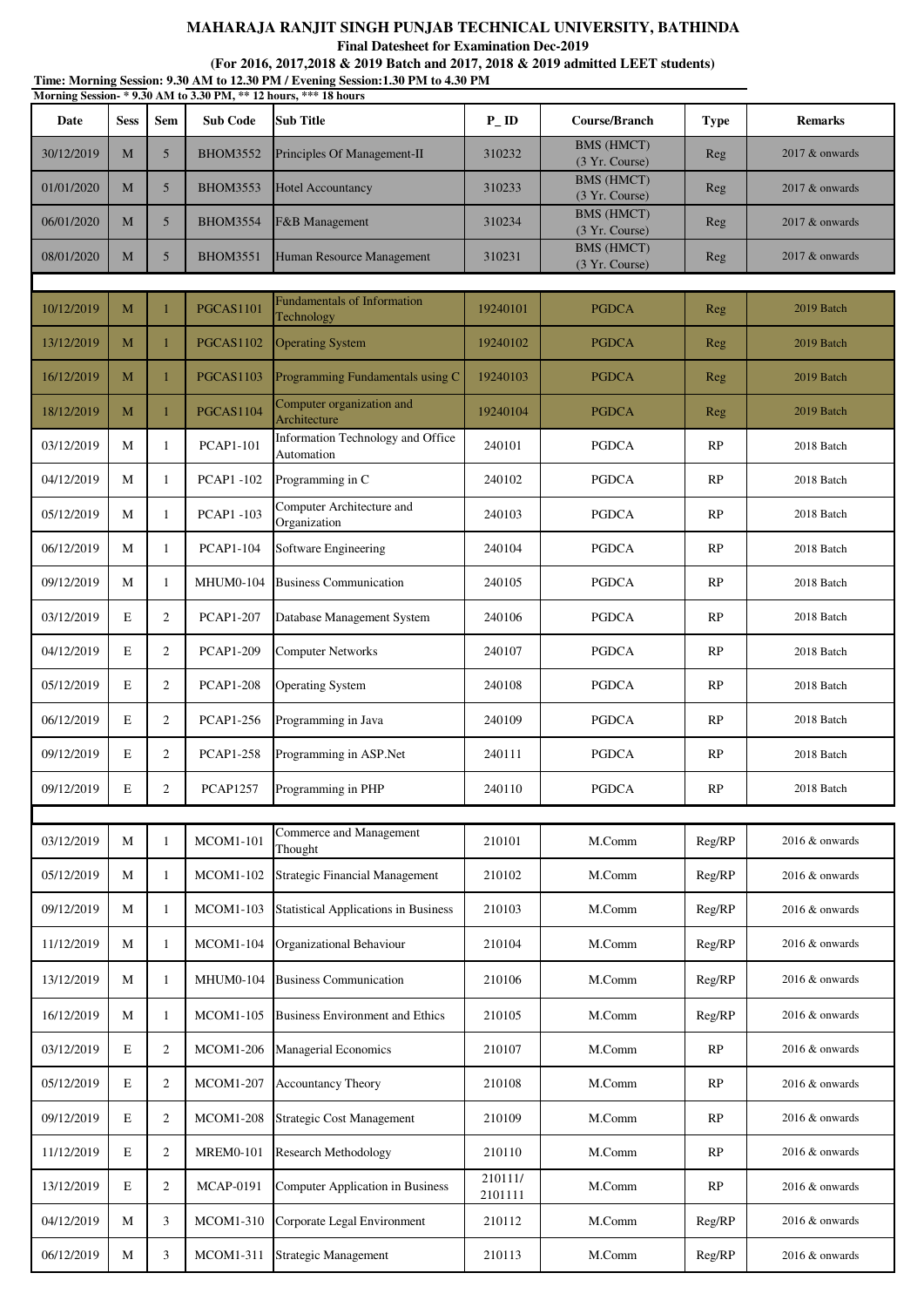**Final Datesheet for Examination Dec-2019**

**Time: Morning Session: 9.30 AM to 12.30 PM / Evening Session:1.30 PM to 4.30 PM (For 2016, 2017,2018 & 2019 Batch and 2017, 2018 & 2019 admitted LEET students)**

|            |             |                |                   | Morning Session-*9.30 AM to 3.30 PM, ** 12 hours, *** 18 hours  |           |                      |             |                   |
|------------|-------------|----------------|-------------------|-----------------------------------------------------------------|-----------|----------------------|-------------|-------------------|
| Date       | <b>Sess</b> | <b>Sem</b>     | <b>Sub Code</b>   | <b>Sub Title</b>                                                | $P_{-}ID$ | <b>Course/Branch</b> | <b>Type</b> | <b>Remarks</b>    |
| 10/12/2019 | M           | 3              | MCOM1-356         | International Accounting &<br>Financial Reporting System        | 210115    | M.Comm               | Reg/RP      | $2016 \&$ onwards |
| 10/12/2019 | M           | 3              | <b>MCOM1-359</b>  | Principal & Practices of Banking                                | 210118    | M.Comm               | Reg/RP      | 2016 & onwards    |
| 10/12/2019 | M           | 3              | <b>MCOM1-362</b>  | <b>International Economics</b><br>Organization                  | 210121    | M.Comm               | Reg/RP      | $2016 \&$ onwards |
| 12/12/2019 | M           | 3              | <b>MCOM1-357</b>  | <b>International Finance</b>                                    | 210116    | M.Comm               | Reg/RP      | 2016 & onwards    |
| 12/12/2019 | M           | 3              | <b>MCOM1-360</b>  | <b>Banking Law</b>                                              | 210119    | M.Comm               | Reg/RP      | 2016 & onwards    |
| 12/12/2019 | M           | 3              | <b>MCOM1-363</b>  | Management of International<br><b>Business Operations</b>       | 210122    | M.Comm               | Reg/RP      | 2016 & onwards    |
| 17/12/2019 | M           | 3              | <b>MCOM1-358</b>  | Indian Financial System                                         | 210117    | M.Comm               | Reg/RP      | $2016 \&$ onwards |
| 17/12/2019 | M           | 3              | MCOM1-361         | Fund Management in Banks &<br><b>Insurance Companies</b>        | 210120    | M.Comm               | Reg/RP      | 2016 & onwards    |
| 17/12/2019 | M           | 3              | <b>MCOM1-364</b>  | <b>International Human Resource</b><br>Management               | 210123    | M.Comm               | Reg/RP      | 2016 & onwards    |
| 03/01/2020 | M           | 3              | MBAD0-F93         | Human Resource Management                                       | OE1210108 | M.Comm               | Reg/RP      | 2016 & onwards    |
| 03/01/2020 | M           | 3              | MBAD0-F94         | <b>Marketing Management</b>                                     | OE1210109 | M.Comm               | Reg/RP      | 2016 & onwards    |
| 03/01/2020 | M           | 3              | MCAP0-F91         | Computer Applications in Business                               | OE1210112 | M.Comm               | Reg/RP      | 2016 & onwards    |
| 03/01/2020 | M           | 3              | MBAD0-F92         | <b>Total Quality Management</b>                                 | OE1210107 | M.Comm               | Reg/RP      | 2016 & onwards    |
| 03/01/2020 | M           | 3              | MMEE0-F92         | <b>Supply Chain Management</b>                                  | OE1210116 | M.Comm               | Reg/RP      | $2016 \&$ onwards |
| 03/01/2020 | M           | 3              | MMEE0-F91         | Industrial Safety & Environment                                 | OE1210115 | M.Comm               | Reg/RP      | $2016 \&$ onwards |
| 04/12/2019 | E           | $\overline{4}$ | MCOM1-413         | Corporate Tax Planning                                          | 210124    | M.Comm               | RP          | $2016 \&$ onwards |
| 06/12/2019 | E           | $\overline{4}$ | <b>MCOM1-414</b>  | Corporate governance & Business<br>Ethics                       | 210125    | M.Comm               | RP          | 2016 & onwards    |
| 10/12/2019 | E           | $\overline{4}$ | <b>MCOM1-465</b>  | Security Analysis & Portfolio<br>Management                     | 210127    | M.Comm               | RP          | 2016 & onwards    |
| 10/12/2019 | E           | $\overline{4}$ | <b>MCOM1-468</b>  | Insurance & Risk Management                                     | 210130    | M.Comm               | RP          | $2016 \&$ onwards |
| 10/12/2019 | E           | $\overline{4}$ | <b>MCOM1-471</b>  | International Financial Markets and<br>Foreign Exchange         | 210133    | M.Comm               | RP          | 2016 & onwards    |
| 12/12/2019 | E           | $\overline{4}$ | <b>MCOM1-466</b>  | Management of Financial Services                                | 210128    | M.Comm               | RP          | 2016 & onwards    |
| 12/12/2019 | E           | $\overline{4}$ | <b>MCOM1-469</b>  | Principles and Practices of Life and<br><b>Health Insurance</b> | 210131    | M.Comm               | RP          | 2016 & onwards    |
| 12/12/2019 | E           | $\overline{4}$ | <b>MCOM1-472</b>  | <b>International Financial Management</b>                       | 210134    | M.Comm               | RP          | 2016 & onwards    |
| 16/12/2019 | E           | $\overline{4}$ | <b>MCOM1-467</b>  | Securities Market Operation                                     | 210129    | M.Comm               | RP          | 2016 & onwards    |
| 16/12/2019 | E           | $\overline{4}$ | <b>MCOM1-470</b>  | Principles and Practices of General<br>Insurance                | 210132    | M.Comm               | RP          | 2016 & onwards    |
| 16/12/2019 | E           | $\overline{4}$ | MCOM1-473         | <b>International Marketing</b>                                  | 210135    | M.Comm               | RP          | 2016 & onwards    |
| 08/01/2020 | E           | $\overline{4}$ | MCSE0-F99         | Database Management Systems                                     | OE2210106 | M.Comm               | RP          | 2016 & onwards    |
| 08/01/2020 | E           | $\overline{4}$ | MBAD0-FX1         | <b>Intellectual Property Rights</b>                             | OE2210123 | M.Comm               | RP          | 2016 & onwards    |
| 08/01/2020 | E           | $\overline{4}$ | MBAD0-F97         | <b>Business Ethics</b>                                          | OE2210108 | M.Comm               | RP          | $2016 \&$ onwards |
| 08/01/2020 | E           | $\overline{4}$ | MBAD0F96          | Accounting & Financial<br>Management                            | OE2210107 | M.Comm               | RP          | 2016 & onwards    |
| 08/01/2020 | E           | $\overline{4}$ | MCSE0F96          | <b>Enterprise Resource Planning</b>                             | OE2210103 | M.Comm               | RP          | 2016 & onwards    |
| 08/01/2020 | E           | $\overline{4}$ | MBAD0F99          | <b>Basic Accounting</b>                                         | OE2210110 | M.Comm               | RP          | 2016 & onwards    |
|            |             |                |                   |                                                                 |           |                      |             |                   |
| 11/12/2019 | $\mathbf E$ | $\mathbf{1}$   | <b>MPHYS1-104</b> | Electronics                                                     | 18220704  | M.Sc. (Physics)      | Reg/RP      | 2018 & onwards    |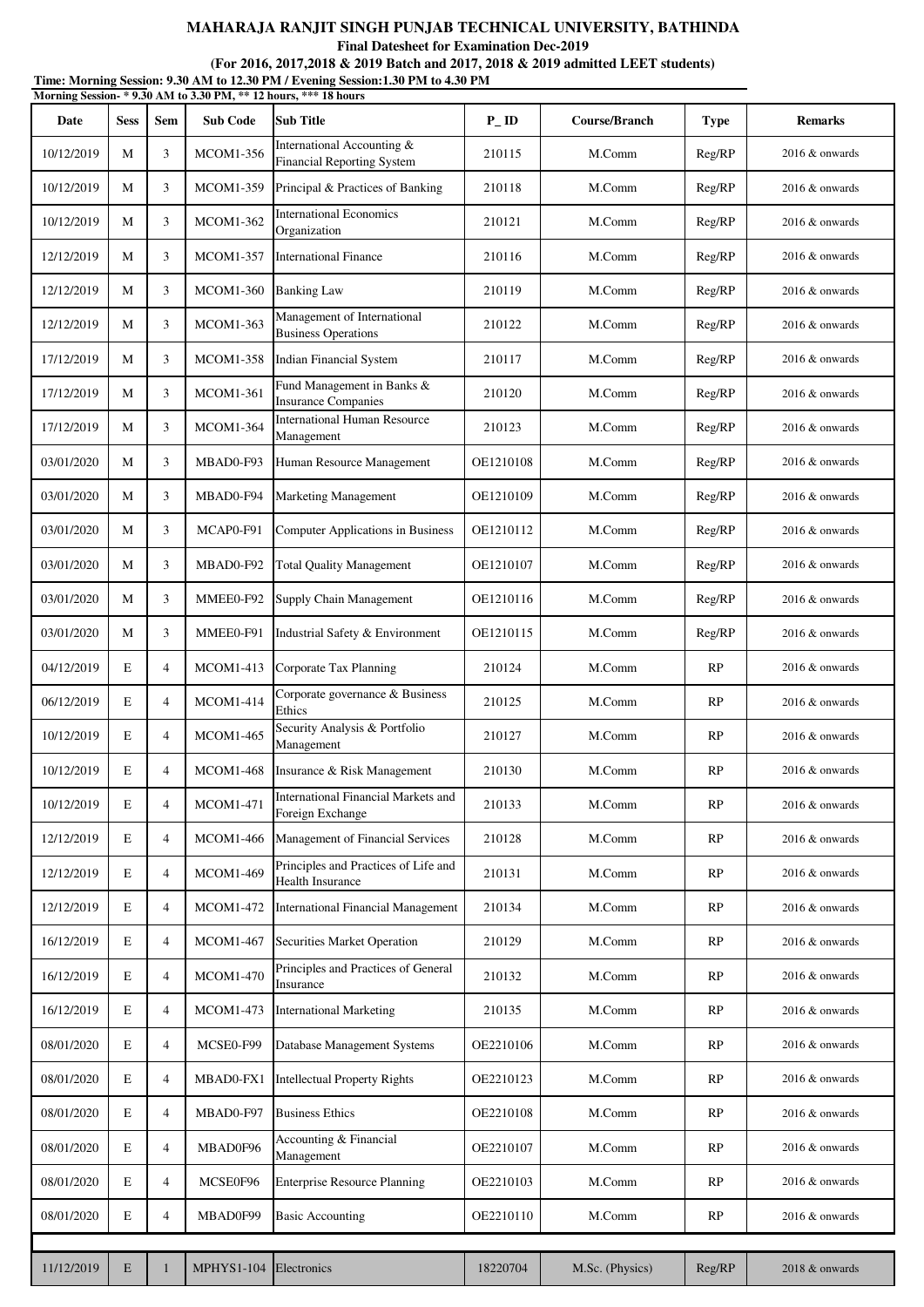|            |             |                |                    | MAHARAJA RANJIT SINGH PUNJAB TECHNICAL UNIVERSITY, BATHINDA<br><b>Final Datesheet for Examination Dec-2019</b><br>(For 2016, 2017, 2018 & 2019 Batch and 2017, 2018 & 2019 admitted LEET students) |           |                      |             |                   |
|------------|-------------|----------------|--------------------|----------------------------------------------------------------------------------------------------------------------------------------------------------------------------------------------------|-----------|----------------------|-------------|-------------------|
|            |             |                |                    | Time: Morning Session: 9.30 AM to 12.30 PM / Evening Session: 1.30 PM to 4.30 PM<br>Morning Session-*9.30 AM to 3.30 PM, ** 12 hours, *** 18 hours                                                 |           |                      |             |                   |
| Date       | <b>Sess</b> | <b>Sem</b>     | <b>Sub Code</b>    | <b>Sub Title</b>                                                                                                                                                                                   | $P_{-}ID$ | <b>Course/Branch</b> | <b>Type</b> | <b>Remarks</b>    |
| 16/12/2019 | E           | 1              | <b>MPHYS1-101</b>  | <b>Classical Mechanics</b>                                                                                                                                                                         | 18220701  | M.Sc. (Physics)      | Reg/RP      | 2018 & onwards    |
| 19/12/2019 | E           | $\mathbf{1}$   | <b>MPHYS1-103</b>  | <b>Mathematical Physics</b>                                                                                                                                                                        | 18220703  | M.Sc. (Physics)      | Reg/RP      | 2018 & onwards    |
| 23/12/2019 | E           | 1              | <b>MPHYS1-102</b>  | <b>Statistical Physics</b>                                                                                                                                                                         | 18220702  | M.Sc. (Physics)      | Reg/RP      | 2018 & onwards    |
| 16/12/2019 | M           | $\overline{2}$ | <b>MPHYS1207</b>   | Quantum Mechanics-I                                                                                                                                                                                | 18220705  | M.Sc. (Physics)      | RP          | 2018 & onwards    |
| 19/12/2019 | M           | $\overline{2}$ | <b>MPHYS1210</b>   | <b>Condensed Matter Physics-I</b>                                                                                                                                                                  | 18220708  | M.Sc. (Physics)      | RP          | 2018 & onwards    |
| 20/12/2019 | M           | $\overline{2}$ | <b>MPHYS1209</b>   | Atomic & Molecular Physics                                                                                                                                                                         | 18220707  | M.Sc. (Physics)      | RP          | 2018 & onwards    |
| 23/12/2019 | M           | $\overline{2}$ | <b>MPHYS1208</b>   | Electrodynamics-I                                                                                                                                                                                  | 18220706  | M.Sc. (Physics)      | RP          | 2018 & onwards    |
| 03/12/2019 | E           | $\overline{3}$ | MPHYS1314          | <b>Nuclear Physics</b>                                                                                                                                                                             | 18220709  | M.Sc. (Physics)      | Reg         | 2018 & onwards    |
| 09/12/2019 | E           | $\overline{3}$ | <b>MPHYS1315</b>   | <b>Ouantum Mechanics-II</b>                                                                                                                                                                        | 18220710  | M.Sc. (Physics)      | Reg         | 2018 & onwards    |
| 12/12/2019 | E           | $\overline{3}$ | <b>MPHYS1316</b>   | Condensed Matter Physics-II                                                                                                                                                                        | 18220711  | M.Sc. (Physics)      | Reg         | 2018 & onwards    |
| 17/12/2019 | E           | 3              | <b>MPHYS1358</b>   | Fibre Optics and Laser Technology                                                                                                                                                                  | 18220714  | M.Sc. (Physics)      | Reg         | 2018 & onwards    |
| 03/01/2020 | M           | $\overline{3}$ | <b>MBAD0 - F93</b> | Human Resource Management                                                                                                                                                                          | OE1220708 | M.Sc. (Physics)      | RP          | 2016 & 2017 Batch |
| 11/12/2019 | E           | $\mathbf{1}$   | <b>MPHY1-104</b>   | Electronics                                                                                                                                                                                        | 220704    | M.Sc. (Physics)      | RP          | 2016 & 2017 Batch |
| 16/12/2019 | E           | 1              | <b>MPHY1-101</b>   | <b>Classical Mechanics</b>                                                                                                                                                                         | 220701    | M.Sc. (Physics)      | RP          | 2016 & 2017 Batch |
| 19/12/2019 | E           | 1              | <b>MPHY1-103</b>   | <b>Mathematical Physics</b>                                                                                                                                                                        | 220703    | M.Sc. (Physics)      | RP          | 2016 & 2017 Batch |
| 23/12/2019 | E           | 1              | MPHY1-102          | <b>Statistical Physics</b>                                                                                                                                                                         | 220702    | M.Sc. (Physics)      | RP          | 2016 & 2017 Batch |
| 16/12/2019 | М           | $\overline{2}$ | <b>MPHY1-207</b>   | Quantum Mechanics-I                                                                                                                                                                                | 220705    | M.Sc. (Physics)      | RP          | 2016 & 2017 Batch |
| 19/12/2019 | М           | $\overline{2}$ | MPHY1-210          | <b>Condensed Matter Physics-I</b>                                                                                                                                                                  | 220708    | M.Sc. (Physics)      | RP          | 2016 & 2017 Batch |
| 20/12/2019 | М           | $\overline{2}$ | MPHY1-209          | Atomic & Molecular Physics                                                                                                                                                                         | 220707    | M.Sc. (Physics)      | RP          | 2016 & 2017 Batch |
| 23/12/2019 | М           | $\overline{2}$ | <b>MPHY1-208</b>   | Electrodynamics                                                                                                                                                                                    | 220706    | M.Sc. (Physics)      | RP          | 2016 & 2017 Batch |
| 03/12/2019 | $\mathbf E$ | 3              | MPHY1-314          | <b>Nuclear Physics</b>                                                                                                                                                                             | 220709    | M.Sc. (Physics)      | RP          | 2016 & 2017 Batch |
| 09/12/2019 | $\mathbf E$ | 3              | MPHY1-315          | Quantum Mechanics-II                                                                                                                                                                               | 220710    | M.Sc. (Physics)      | RP          | 2016 & 2017 Batch |

12/12/2019 | E 3 | MPHY1-316 Condensed Matter Physics II | 220711 | M.Sc. (Physics) | RP | 2016 & 2017 Batch

17/12/2019 E 3 MPHY1-358 Fibre Optics and Laser Technology 220714 M.Sc. (Physics) RP 2016 & 2017 Batch

03/01/2020 M 3 MBAD0 - F93 Human Resource Management OE1220708 M.Sc. (Physics) RP 2016 & 2017 Batch

03/01/2020 M 3 MBAD0F92 Total Quality Management OE1220707 M.Sc. (Physics) RP 2016 & 2017 Batch

03/01/2020 M 3 MMAT0-F91 Statistical Methods OE1220714 M.Sc. (Physics) RP 2016 & 2017 Batch

03/01/2020 M 3 MCIE0-F91 Environment Management 0E1220718 M.Sc. (Physics) RP 2016 & 2017 Batch

03/01/2020 M 3 MCAP0-F91 Computer Applications in Business OE1220712 M.Sc. (Physics) RP 2016 & 2017 Batch

04/12/2019 M 4 MPHY1-419 Particle Physics 220716 M.Sc. (Physics) RP 2016 & 2017 Batch

09/12/2019 M 4 MPHY1-420 ElectrodynamicsII 220717 M.Sc. (Physics) RP 2016 & 2017 Batch

Sources 2016 & 2017 Batch<br>Sources 2017 Batch

Procedure Procedured Accelerations, receiver stated and 220718 M.Sc. (Physics) RP 2016 & 2017 Batch

17/12/2019 E 3 MPHY1-357 Science of Renewable Energy

12/12/2019 M 4 MPHY1-460 Nuclear Accelerators, Reactors and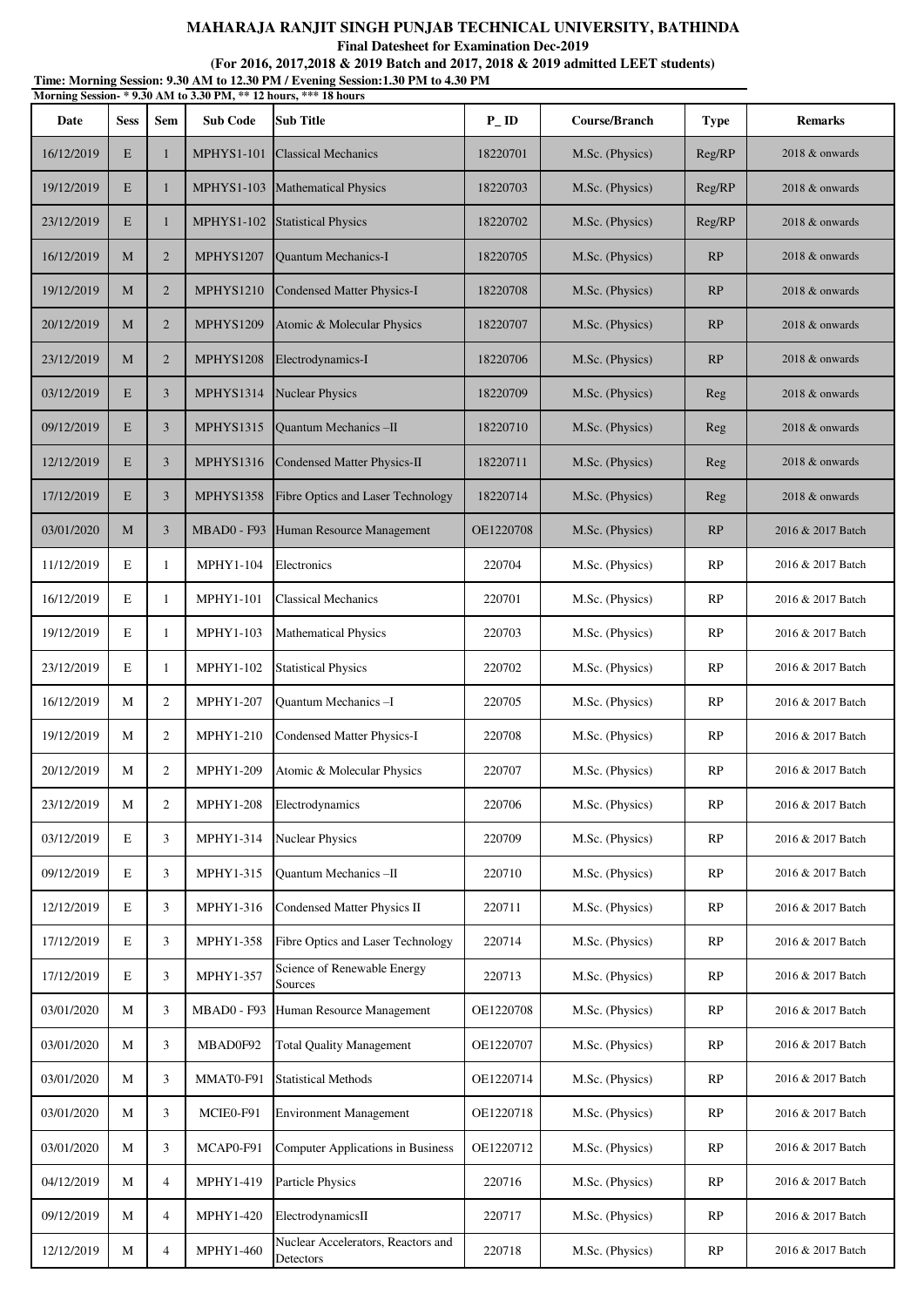**Final Datesheet for Examination Dec-2019**

| Time: Morning Session: 9.30 AM to 12.30 PM / Evening Session: 1.30 PM to 4.30 PM<br>Morning Session-*9.30 AM to 3.30 PM, ** 12 hours, *** 18 hours |             |                |                  |                                              |                   |                     |             |                         |  |
|----------------------------------------------------------------------------------------------------------------------------------------------------|-------------|----------------|------------------|----------------------------------------------|-------------------|---------------------|-------------|-------------------------|--|
| Date                                                                                                                                               | <b>Sess</b> | <b>Sem</b>     | <b>Sub Code</b>  | <b>Sub Title</b>                             | $P$ <sub>ID</sub> | Course/Branch       | <b>Type</b> | <b>Remarks</b>          |  |
| 18/12/2019                                                                                                                                         | M           | $\overline{4}$ | MPHY1-463        | Nano Physics                                 | 220721            | M.Sc. (Physics)     | RP          | 2016 & 2017 Batch       |  |
| 18/12/2019                                                                                                                                         | M           | $\overline{4}$ | <b>MPHY1464</b>  | Soft Matter Physics                          | 220722            | M.Sc. (Physics)     | RP          | 2016 & 2017 Batch       |  |
| 24/12/2019                                                                                                                                         | M           | $\overline{4}$ | <b>MPHY1461</b>  | <b>Radiation Physics</b>                     | 220719            | M.Sc. (Physics)     | RP          | 2016 & 2017 Batch       |  |
| 08/01/2020                                                                                                                                         | E           | $\overline{4}$ | MBAD0-F97        | <b>Business Ethics</b>                       | OE2220708         | M.Sc. (Physics)     | RP          | 2016 & 2017 Batch       |  |
| 08/01/2020                                                                                                                                         | E           | $\overline{4}$ | MMAT0-F93        | <b>Numerical Methods</b>                     | OE2220719         | M.Sc. (Physics)     | RP          | 2016 & 2017 Batch       |  |
| 08/01/2020                                                                                                                                         | E           | $\overline{4}$ | MMEE0F93         | <b>Advanced Power Plant Engineering</b>      | OE2220712         | M.Sc. (Physics)     | RP          | 2016 & 2017 Batch       |  |
| 08/01/2020                                                                                                                                         | E           | $\overline{4}$ | MECE0F96         | Fundamentals of Electronic<br>Communications | OE2220714         | M.Sc. (Physics)     | RP          | 2016 & 2017 Batch       |  |
|                                                                                                                                                    |             |                |                  |                                              |                   |                     |             |                         |  |
| 05/12/2019                                                                                                                                         | E           | $\mathbf{1}$   | <b>MCAP0193</b>  | Fundamentals of Computer & C<br>Programming  | 19220505          | M.Sc. (Mathematics) | Reg         | 2019 Batch              |  |
| 10/12/2019                                                                                                                                         | E           | 1              | <b>MMAT1101</b>  | <b>Abstract Algebra</b>                      | 19220501          | M.Sc. (Mathematics) | Reg         | 2019 Batch              |  |
| 16/12/2019                                                                                                                                         | Ε           | 1              | <b>MMAT1102</b>  | <b>Real Analysis</b>                         | 19220502          | M.Sc. (Mathematics) | Reg         | 2019 Batch              |  |
| 20/12/2019                                                                                                                                         | Е           | $\mathbf{1}$   | <b>MMAT1103</b>  | Mechanics                                    | 19220503          | M.Sc. (Mathematics) | Reg         | 2019 Batch              |  |
| 30/12/2019                                                                                                                                         | E           | 1              | MMAT1104         | <b>Differential Equations</b>                | 19220504          | M.Sc. (Mathematics) | Reg         | 2019 Batch              |  |
| 05/12/2019                                                                                                                                         | E           | 1              | <b>MCAP0-193</b> | Fundamentals of Computer & C<br>Programming  | 220505            | M.Sc. (Mathematics) | RP          | 2016, 2017 & 2018 Batch |  |
| 10/12/2019                                                                                                                                         | E           | 1              | <b>MMAT1-101</b> | Abstract Algebra                             | 220501            | M.Sc. (Mathematics) | RP          | 2016, 2017 & 2018 Batch |  |
| 16/12/2019                                                                                                                                         | E           | 1              | <b>MMAT1-102</b> | Real Analysis                                | 220502            | M.Sc. (Mathematics) | RP          | 2016, 2017 & 2018 Batch |  |
| 20/12/2019                                                                                                                                         | E           | -1             | <b>MMAT1-103</b> | Mechanics                                    | 220503            | M.Sc. (Mathematics) | RP          | 2016, 2017 & 2018 Batch |  |
| 30/12/2019                                                                                                                                         | E           | 1              | <b>MMAT1-104</b> | <b>Differential Equation</b>                 | 220504            | M.Sc. (Mathematics) | RP          | 2016, 2017 & 2018 Batch |  |
| 10/12/2019                                                                                                                                         | M           | 2              | <b>MMAT1-205</b> | Advance Algebra                              | 220506            | M.Sc. (Mathematics) | RP          | 2016, 2017 & 2018 Batch |  |
| 13/12/2019                                                                                                                                         | M           | 2              | <b>MMAT1-206</b> | Measure Theory and Integration               | 220507            | M.Sc. (Mathematics) | RP          | 2016, 2017 & 2018 Batch |  |
| 16/12/2019                                                                                                                                         | M           | $\overline{2}$ | <b>MMAT1-208</b> | Tensors & Differential Geometry              | 220509            | M.Sc. (Mathematics) | RP          | 2016, 2017 & 2018 Batch |  |
| 18/12/2019                                                                                                                                         | M           | $\overline{2}$ | <b>MMAT1-207</b> | Complex Analysis                             | 220508            | M.Sc. (Mathematics) | RP          | 2016, 2017 & 2018 Batch |  |
| 20/12/2019                                                                                                                                         | M           | $\overline{2}$ | <b>MMAT1-209</b> | Numerical Analysis                           | 220510            | M.Sc. (Mathematics) | RP          | 2016, 2017 & 2018 Batch |  |
| 03/12/2019                                                                                                                                         | E           | 3              | <b>MMAT1356</b>  | Fourier Analysis & Applications              | 220515            | M.Sc. (Mathematics) | Reg/RP      | 2016, 2017 & 2018 Batch |  |
| 03/12/2019                                                                                                                                         | E           | 3              | <b>MMAT1-357</b> | <b>Advanced Numerical Analysis</b>           | 220516            | M.Sc. (Mathematics) | Reg/RP      | 2016, 2017 & 2018 Batch |  |
| 12/12/2019                                                                                                                                         | E           | 3              | <b>MMAT1-311</b> | Topology                                     | 220511            | M.Sc. (Mathematics) | Reg/RP      | 2016, 2017 & 2018 Batch |  |
| 19/12/2019                                                                                                                                         | E           | 3              | <b>MMAT1-312</b> | <b>Operations Research</b>                   | 220512            | M.Sc. (Mathematics) | Reg/RP      | 2016, 2017 & 2018 Batch |  |
| 24/12/2019                                                                                                                                         | E           | 3              | <b>MMAT1-313</b> | <b>Mathematical Statistics</b>               | 220513            | M.Sc. (Mathematics) | Reg/RP      | 2016, 2017 & 2018 Batch |  |
| 31/12/2019                                                                                                                                         | E           | 3              | <b>MMAT1-314</b> | <b>Mathematical Methods</b>                  | 220514            | M.Sc. (Mathematics) | Reg/RP      | 2016, 2017 & 2018 Batch |  |
| 03/01/2020                                                                                                                                         | M           | 3              | MBAD0F93         | Human Resource Management                    | OE1220508         | M.Sc. (Mathematics) | Reg/RP      | 2016, 2017 & 2018 Batch |  |
| 03/01/2020                                                                                                                                         | M           | 3              | MCAP0-F91        | Computer Applications in Business            | OE1220512         | M.Sc. (Mathematics) | Reg/RP      | 2016, 2017 & 2018 Batch |  |
| 03/01/2020                                                                                                                                         | M           | 3              | MCIE0-F91        | <b>Environment Management</b>                | OE1220518         | M.Sc. (Mathematics) | Reg/RP      | 2016, 2017 & 2018 Batch |  |
| 04/12/2019                                                                                                                                         | M           | $\overline{4}$ | <b>MMAT1-416</b> | Number Theory                                | 220517            | M.Sc. (Mathematics) | RP          | 2016 & 2017 Batch       |  |
| 09/12/2019                                                                                                                                         | M           | $\overline{4}$ | <b>MMAT1-417</b> | <b>Functional Analysis</b>                   | 220518            | M.Sc. (Mathematics) | RP          | 2016 & 2017 Batch       |  |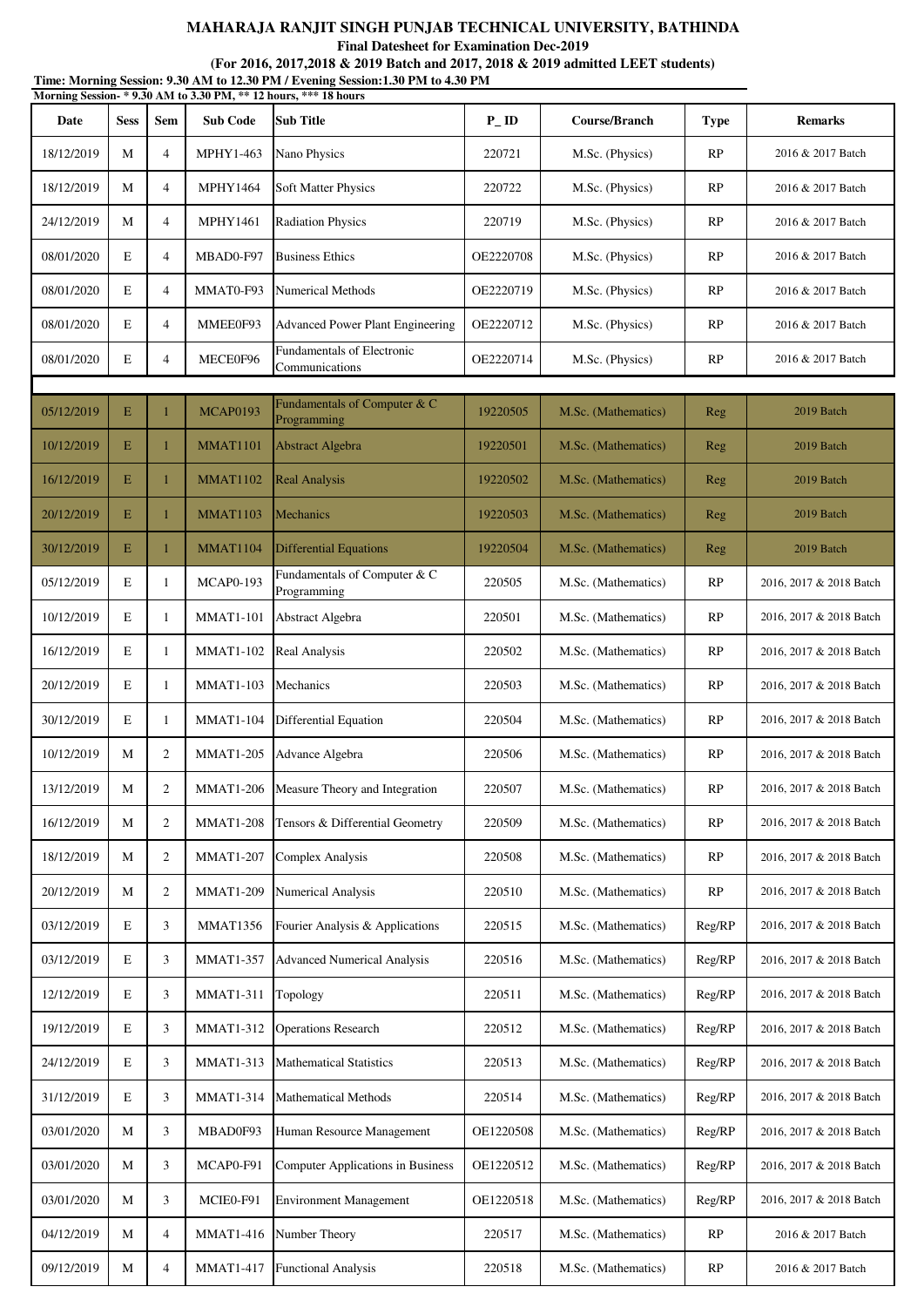**Final Datesheet for Examination Dec-2019**

# **(For 2016, 2017,2018 & 2019 Batch and 2017, 2018 & 2019 admitted LEET students)**

**Time: Morning Session: 9.30 AM to 12.30 PM / Evening Session:1.30 PM to 4.30 PM Morning Session- \* 9.30 AM to 3.30 PM, \*\* 12 hours, \*\*\* 18 hours**

| Date       | <b>Sess</b> | <b>Sem</b>     | <b>Sub Code</b>  | INTO THIS SESSION- $\cdot$ 9.30 AM to 3.30 FM, $\cdot\cdot$ 12 hours, $\cdot\cdot\cdot$ to hours<br><b>Sub Title</b> | $P_{-}ID$ | Course/Branch       | <b>Type</b> | <b>Remarks</b>    |
|------------|-------------|----------------|------------------|----------------------------------------------------------------------------------------------------------------------|-----------|---------------------|-------------|-------------------|
| 12/12/2019 | M           | $\overline{4}$ | <b>MMAT1-418</b> | <b>Partial Differential Equations</b>                                                                                | 220519    | M.Sc. (Mathematics) | RP          | 2016 & 2017 Batch |
| 17/12/2019 | M           | $\overline{4}$ | <b>MMAT1461</b>  | Graph Theory                                                                                                         | 220523    | M.Sc. (Mathematics) | RP          | 2016 & 2017 Batch |
| 17/12/2019 | M           | $\overline{4}$ | <b>MMAT1462</b>  | Sampling Distribution & Estimation<br>Theory                                                                         | 220524    | M.Sc. (Mathematics) | RP          | 2016 & 2017 Batch |
| 17/12/2019 | M           | $\overline{4}$ | <b>MMAT1463</b>  | Fuzzy Set Theory and Application                                                                                     | 220525    | M.Sc. (Mathematics) | RP          | 2016 & 2017 Batch |
| 23/12/2019 | M           | $\overline{4}$ | <b>MMAT1458</b>  | <b>Advanced Operation Research</b>                                                                                   | 220520    | M.Sc. (Mathematics) | RP          | 2016 & 2017 Batch |
| 08/01/2020 | E           | $\overline{4}$ | MBAD0F97         | <b>Business Ethics</b>                                                                                               | OE2220508 | M.Sc. (Mathematics) | RP          | 2016 & 2017 Batch |
| 08/01/2020 | E           | $\overline{4}$ | MMAT0F95         | Operation Research & Statistics                                                                                      | OE2220524 | M.Sc. (Mathematics) | RP          | 2016 & 2017 Batch |
| 08/01/2020 | E           | $\overline{4}$ | MECE0F96         | Fundamentals of Electronic<br>Communications                                                                         | OE2220514 | M.Sc. (Mathematics) | RP          | 2016 & 2017 Batch |
|            |             |                |                  |                                                                                                                      |           |                     |             |                   |
| 03/12/2019 | E           | 1              | <b>MCHM1-101</b> | Electronic Spectra & Magnetic<br>Properties of Transition2Metal<br>Complexes                                         | 220201    | M.Sc. (Chemistry)   | Reg/RP      | $2016 \&$ onwards |
| 06/12/2019 | E           | 1              | <b>MCHM1-103</b> | Thermodynamics                                                                                                       | 220203    | M.Sc. (Chemistry)   | Reg/RP      | $2016 \&$ onwards |
| 09/12/2019 | E           | 1              | <b>MCHM1-156</b> | Computational Skills & Simulations<br>in Chemistry                                                                   | 220204    | M.Sc. (Chemistry)   | Reg/RP      | $2016 \&$ onwards |
| 12/12/2019 | E           | 1              | <b>MCHM1-158</b> | Group Theory                                                                                                         | 220206    | M.Sc. (Chemistry)   | Reg/RP      | $2016 \&$ onwards |
| 13/12/2019 | E           | $\mathbf{1}$   | <b>MCHM1-157</b> | Polymer Chemistry                                                                                                    | 220205    | M.Sc. (Chemistry)   | Reg/RP      | $2016 \&$ onwards |
| 18/12/2019 | E           | 1              | <b>MCHM1-102</b> | Organic Reactions & Mechanisms-I                                                                                     | 220202    | M.Sc. (Chemistry)   | Reg/RP      | 2016 & onwards    |
| 03/01/2020 | M           | 1              | MBADO-F93        | Human Resource Management                                                                                            | 220207    | M.Sc. (Chemistry)   | Reg/RP      | $2016 \&$ onwards |
| 03/01/2020 | M           | 1              | MCIEO-F91        | <b>Environment Management</b>                                                                                        | 220212    | M.Sc. (Chemistry)   | Reg/RP      | 2016 & onwards    |
| 03/01/2020 | M           | 1              | MBAD0F92         | <b>Total Quality Management</b>                                                                                      | OE1220207 | M.Sc. (Chemistry)   | Reg/RP      | $2016 \&$ onwards |
| 03/01/2020 | M           | 1              | MCAP0-F92        | <b>Computer Applications In Business</b>                                                                             | 220208    | M.Sc. (Chemistry)   | Reg/RP      | $2016 \&$ onwards |
| 03/12/2019 | M           | $\overline{c}$ | <b>MCHM1-206</b> | Spectroscopy-I                                                                                                       | 220214    | M.Sc. (Chemistry)   | RP          | 2016 & onwards    |
| 06/12/2019 | M           | $\mathbf{2}$   | <b>MCHM1-208</b> | Organic Reactions & Mechanisms-II                                                                                    | 220216    | M.Sc. (Chemistry)   | RP          | $2016 \&$ onwards |
| 09/12/2019 | M           | $\overline{2}$ | <b>MCHM1-261</b> | <b>Analytical Chemistry</b>                                                                                          | 220220    | M.Sc. (Chemistry)   | RP          | 2016 & onwards    |
| 12/12/2019 | M           | $\overline{2}$ | <b>MCHM1-264</b> | Asymmetric Synthesis                                                                                                 | 220223    | M.Sc. (Chemistry)   | RP          | 2016 & onwards    |
| 13/12/2019 | M           | $\overline{2}$ | <b>MCHM1-262</b> | Bio-Inorganic Chemistry                                                                                              | 220221    | M.Sc. (Chemistry)   | RP          | 2016 & onwards    |
| 18/12/2019 | M           | $\overline{2}$ | <b>MCHM1259</b>  | Nano Chemistry                                                                                                       | 220218    | M.Sc. (Chemistry)   | RP          | $2016 \&$ onwards |
| 19/12/2019 | M           | $\overline{2}$ | <b>MCHM1-207</b> | Organometallics                                                                                                      | 220215    | M.Sc. (Chemistry)   | RP          | $2016 \&$ onwards |
| 11/12/2019 | M           | 3              | <b>MCHM1-311</b> | Spectroscopy II                                                                                                      | 220224    | M.Sc. (Chemistry)   | Reg/RP      | $2016 \&$ onwards |
| 17/12/2019 | M           | 3              | <b>MCHM1-365</b> | <b>Environmental Chemistry</b>                                                                                       | 220227    | M.Sc. (Chemistry)   | Reg/RP      | $2016 \&$ onwards |
| 17/12/2019 | M           | 3              | <b>MCHM1-367</b> | Green Chemistry                                                                                                      | 220229    | M.Sc. (Chemistry)   | Reg/RP      | $2016 \&$ onwards |
| 24/12/2019 | M           | 3              | MCHM1-313        | Heterocyclic Chemistry                                                                                               | 220226    | M.Sc. (Chemistry)   | Reg/RP      | $2016 \&$ onwards |
| 31/12/2019 | M           | 3              | <b>MCHM1-312</b> | Quantum Chemistry                                                                                                    | 220225    | M.Sc. (Chemistry)   | Reg/RP      | 2016 & onwards    |
| 08/01/2020 | E           | 3              | MBAD0-F97        | <b>Business Ethics</b>                                                                                               | OE2220208 | M.Sc. (Chemistry)   | Reg/RP      | $2016 \&$ onwards |
| 08/01/2020 | E           | 3              | MMAT0-F92        | <b>Ordinary Differential Equations</b>                                                                               | OE2220218 | M.Sc. (Chemistry)   | Reg/RP      | $2016 \&$ onwards |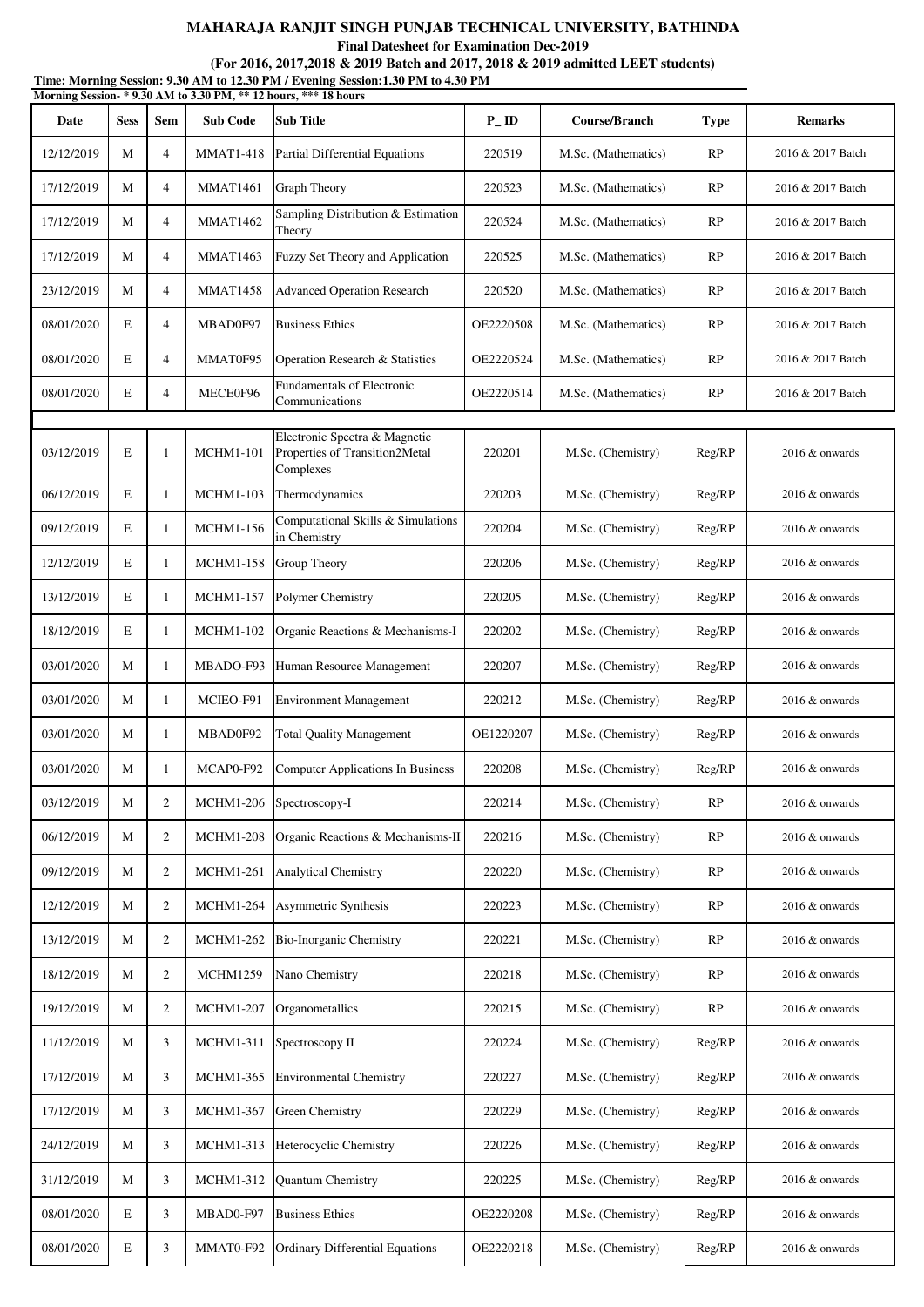**Final Datesheet for Examination Dec-2019**

|            | Time: Morning Session: 9.30 AM to 12.30 PM / Evening Session:1.30 PM to 4.30 PM<br>Morning Session-*9.30 AM to 3.30 PM, ** 12 hours, *** 18 hours |                |                  |                                                                    |                       |                   |             |                |  |  |
|------------|---------------------------------------------------------------------------------------------------------------------------------------------------|----------------|------------------|--------------------------------------------------------------------|-----------------------|-------------------|-------------|----------------|--|--|
| Date       | <b>Sess</b>                                                                                                                                       | <b>Sem</b>     | <b>Sub Code</b>  | <b>Sub Title</b>                                                   | $P$ <sub>ID</sub>     | Course/Branch     | <b>Type</b> | <b>Remarks</b> |  |  |
| 10/12/2019 | E                                                                                                                                                 | $\overline{4}$ | <b>MCHM1-417</b> | Photochemistry                                                     | 220230                | M.Sc. (Chemistry) | RP          | 2016 & onwards |  |  |
| 16/12/2019 | E                                                                                                                                                 | $\overline{4}$ | <b>MCHM1-418</b> | <b>Natural Products</b>                                            | 220231                | M.Sc. (Chemistry) | RP          | 2016 & onwards |  |  |
| 03/12/2019 | E                                                                                                                                                 | 1              | <b>MFTE1-101</b> | Drafting & Pattern Making                                          | 220301                | M.Sc. (FT)        | RP          | 2016 Batch     |  |  |
| 06/12/2019 | E                                                                                                                                                 | 1              | <b>MFTE1-102</b> | <b>Textile Studies-1</b>                                           | 220302                | $M.Sc.$ (FT)      | RP          | 2016 Batch     |  |  |
| 09/12/2019 | E                                                                                                                                                 | 1              | <b>MFTE1-103</b> | Sketching & Fashion Illustration                                   | 220303                | M.Sc. (FT)        | RP          | 2016 Batch     |  |  |
| 12/12/2019 | E                                                                                                                                                 | 1              | <b>MFTE1-104</b> | History of Fashion                                                 | 220304                | M.Sc. (FT)        | RP          | 2016 Batch     |  |  |
| 13/12/2019 | $\mathbf E$                                                                                                                                       | 1              | <b>MFTE1-105</b> | Computer Application-1                                             | 220305                | $M.Sc.$ (FT)      | RP          | 2016 Batch     |  |  |
| 04/12/2019 | E                                                                                                                                                 | 1              | <b>MFTE1-101</b> | Structure and Properties of Fibres,<br><b>Fabrics and Garments</b> | 17220301              | M.Sc. (FT)        | Reg/RP      | 2017 & onwards |  |  |
| 06/12/2019 | E                                                                                                                                                 | $\mathbf{1}$   | <b>MFTE1-102</b> | Modern Technology of Fabric and<br><b>Apparel Production</b>       | 17220302              | M.Sc. (FT)        | Reg/RP      | 2017 & onwards |  |  |
| 09/12/2019 | E                                                                                                                                                 | 1              | <b>MFTE1-103</b> | Advanced Textile & Garment<br>Designing Concepts                   | 17220303              | M.Sc. (FT)        | Reg/RP      | 2017 & onwards |  |  |
| 11/12/2019 | E                                                                                                                                                 | 1              | <b>MFTE1-104</b> | <b>Apparel Testing and Quality</b><br>Characterisation             | 17220304              | $M.Sc.$ (FT)      | Reg/RP      | 2017 & onwards |  |  |
| 13/12/2019 | E                                                                                                                                                 | 1              | <b>MFTE1-156</b> | <b>Fashion Design Concepts</b>                                     | 17220305              | M.Sc. (FT)        | Reg/RP      | 2017 & onwards |  |  |
| 16/12/2019 | E                                                                                                                                                 | 1              | <b>MFTE1-159</b> | Fabrics Properties & Textile<br>Designing                          | 17220308              | M.Sc. (FT)        | Reg/RP      | 2017 & onwards |  |  |
| 03/12/2019 | M                                                                                                                                                 | $\overline{2}$ | <b>MFTE1-208</b> | Developments in Specialty Yarns &<br>Texturing                     | 17220310/<br>18220310 | M.Sc. (FT)        | RP          | 2017 & onwards |  |  |
| 06/12/2019 | М                                                                                                                                                 | $\overline{2}$ | <b>MFTE1-209</b> | Functional Textiles & Garments - I                                 | 17220311/<br>18220311 | M.Sc. (FT)        | RP          | 2017 & onwards |  |  |
| 09/12/2019 | M                                                                                                                                                 | $\overline{2}$ | <b>MFTE1-210</b> | <b>Functional Finishes of Garments</b>                             | 17220312/<br>18220312 | M.Sc. (FT)        | RP          | 2017 & onwards |  |  |
| 12/12/2019 | M                                                                                                                                                 | 2              | <b>MFTE1-211</b> | Advances in Apparel Technology                                     | 17220313/<br>18220313 | M.Sc. (FT)        | RP          | 2017 & onwards |  |  |
| 13/12/2019 | M                                                                                                                                                 | $\overline{c}$ | <b>MFTE1-261</b> | Production Planning & Operation<br>Management                      | 17220314/<br>18220314 | M.Sc. (FT)        | RP          | 2017 & onwards |  |  |
| 18/12/2019 | М                                                                                                                                                 | $\overline{2}$ | <b>MFTE1263</b>  | Environment Management &<br><b>Ecofriendly Textiles</b>            | 17220316/<br>18220316 | $M.Sc.$ (FT)      | RP          | 2017 & onwards |  |  |
| 10/12/2019 | E                                                                                                                                                 | 3              | <b>MREM0-101</b> | <b>Research Methodology</b>                                        | 17220318/<br>18220318 | $M.Sc.$ (FT)      | Reg/RP      | 2017 & onwards |  |  |
| 10/12/2019 | E                                                                                                                                                 | 3              | <b>MFTE1369</b>  | Utility Properties of Cloth and<br>Apparels                        | 17220323/<br>18220323 | M.Sc. (FT)        | Reg/RP      | 2017 & onwards |  |  |
| 03/01/2020 | M                                                                                                                                                 | 3              | MTEX0-F91        | Textile Chemistry-I                                                | OE1220311             | M.Sc. (FT)        | Reg/RP      | 2017 & onwards |  |  |
| 03/01/2020 | M                                                                                                                                                 | 3              | MCIE0-F91        | <b>Environment Management</b>                                      | OE1220318             | M.Sc. (FT)        | Reg/RP      | 2017 & onwards |  |  |
| 03/01/2020 | M                                                                                                                                                 | 3              | MBAD0F93         | Human Resource Management                                          | OE1220308             | M.Sc. (FT)        | Reg/RP      | 2017 & onwards |  |  |
| 04/12/2019 | М                                                                                                                                                 | 2              | <b>MFTE1-206</b> | Textile Studies-II                                                 | 220306                | M.Sc. (FT)        | RP          | 2016 Batch     |  |  |
| 10/12/2019 | М                                                                                                                                                 | 2              | <b>MFTE1-207</b> | <b>Inspirational Fashion</b>                                       | 220307                | M.Sc. (FT)        | RP          | 2016 Batch     |  |  |
| 11/12/2019 | М                                                                                                                                                 | 2              | <b>MFTE1-208</b> | Knitting Technology                                                | 220308                | M.Sc. (FT)        | RP          | 2016 Batch     |  |  |
| 16/12/2019 | М                                                                                                                                                 | 2              | <b>MFTE1-209</b> | Pattern Drafting, Grading &<br><b>Construction Studies</b>         | 220309                | M.Sc. (FT)        | RP          | 2016 Batch     |  |  |
| 19/12/2019 | М                                                                                                                                                 | 2              | <b>MFTE1-210</b> | Computer Application-II                                            | 220310                | M.Sc. (FT)        | RP          | 2016 Batch     |  |  |
| 05/12/2019 | $\mathbf E$                                                                                                                                       | 3              | <b>MFTE1-311</b> | Fashion Industry, Marketing &<br>Management                        | 220311                | M.Sc. (FT)        | RP          | 2016 Batch     |  |  |
| 24/12/2019 | E                                                                                                                                                 | 3              | <b>MFTE1-312</b> | Fashion Illustration and<br>Appreciation                           | 220312                | M.Sc. (FT)        | RP          | 2016 Batch     |  |  |
| 26/12/2019 | М                                                                                                                                                 | $\overline{4}$ | <b>MFTE1-416</b> | Garment Production and Techniques                                  | 220313                | M.Sc. (FT)        | RP          | 2016 Batch     |  |  |
| 30/12/2019 | М                                                                                                                                                 | 4              | <b>MFTE1-417</b> | Design Collection                                                  | 220314                | M.Sc. (FT)        | RP          | 2016 Batch     |  |  |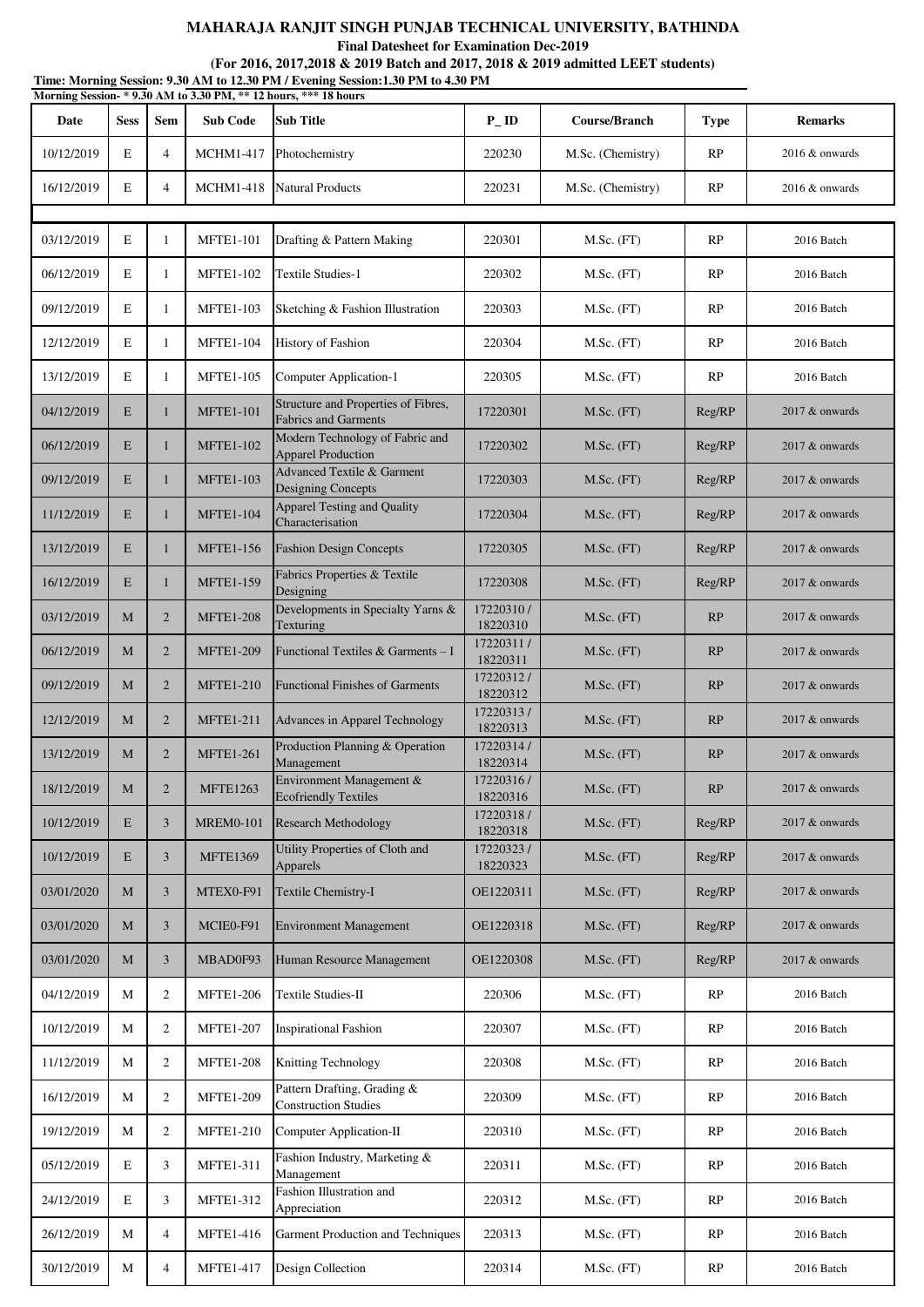**Final Datesheet for Examination Dec-2019**

| Time: Morning Session: 9.30 AM to 12.30 PM / Evening Session:1.30 PM to 4.30 PM<br>Morning Session-*9.30 AM to 3.30 PM, ** 12 hours, *** 18 hours |             |                |                  |                                                    |                    |               |             |                   |  |
|---------------------------------------------------------------------------------------------------------------------------------------------------|-------------|----------------|------------------|----------------------------------------------------|--------------------|---------------|-------------|-------------------|--|
| Date                                                                                                                                              | <b>Sess</b> | <b>Sem</b>     | <b>Sub Code</b>  | <b>Sub Title</b>                                   | $P$ <sub>ID</sub>  | Course/Branch | <b>Type</b> | <b>Remarks</b>    |  |
|                                                                                                                                                   |             |                |                  |                                                    |                    |               |             |                   |  |
| 03/12/2019                                                                                                                                        | M           | 1              | <b>MBOT1-101</b> | Bio Molecules & Metabolism                         | 220101             | M.Sc. (BT)    | Reg/RP      | 2016 & onwards    |  |
| 06/12/2019                                                                                                                                        | М           | 1              | <b>MBOT1-102</b> | Bio Statistics & Computer<br>Applications          | 220102             | M.Sc. (BT)    | Reg/RP      | $2016 \&$ onwards |  |
| 09/12/2019                                                                                                                                        | М           | 1              | <b>MBOT1-103</b> | Bio Chemical & Biophysical<br>Techniques           | 220103             | M.Sc. (BT)    | Reg/RP      | 2016 & onwards    |  |
| 12/12/2019                                                                                                                                        | M           | $\mathbf{1}$   | <b>MBOT1-104</b> | Immunology                                         | 220104             | M.Sc. (BT)    | Reg/RP      | 2016 & onwards    |  |
| 13/12/2019                                                                                                                                        | М           | 1              | <b>MBOT1-105</b> | Microbial Technology                               | 220105             | M.Sc. (BT)    | Reg/RP      | 2016 & onwards    |  |
| 03/12/2019                                                                                                                                        | E           | 2              | <b>MBOT1-208</b> | Bioprocess Engineering &<br>Technology             | 220106             | M.Sc. (BT)    | RP          | 2016 & onwards    |  |
| 06/12/2019                                                                                                                                        | E           | 2              | <b>MBOT1-209</b> | <b>Enzyme Technology</b>                           | 220107             | M.Sc. (BT)    | RP          | 2016 & onwards    |  |
| 09/12/2019                                                                                                                                        | E           | $\overline{2}$ | <b>MBOT1-210</b> | Molecular Biology                                  | 220108             | $M.Sc.$ (BT)  | RP          | 2016 & onwards    |  |
| 12/12/2019                                                                                                                                        | E           | 2              | <b>MBOT1-211</b> | <b>Environmental Biotechnology</b>                 | 220109             | M.Sc. (BT)    | RP          | 2016 & onwards    |  |
| 13/12/2019                                                                                                                                        | E           | 2              | MBOT1-212        | <b>Industrial Biotechnology</b>                    | 220110             | M.Sc. (BT)    | RP          | $2016 \&$ onwards |  |
| 18/12/2019                                                                                                                                        | E           | $\overline{2}$ | <b>MBOT1-213</b> | Intellectual Property Rights &<br><b>Biosafety</b> | 220111             | M.Sc. (BT)    | RP          | $2016 \&$ onwards |  |
| 04/12/2019                                                                                                                                        | М           | 3              | MBOT1-317        | <b>Bioinformatics</b>                              | 220113             | M.Sc. (BT)    | Reg/RP      | 2016 & onwards    |  |
| 05/12/2019                                                                                                                                        | М           | 3              | <b>MBOT1-318</b> | Animal Biotechnology                               | 220114             | M.Sc. (BT)    | Reg/RP      | 2016 & onwards    |  |
| 10/12/2019                                                                                                                                        | М           | 3              | <b>MBOT1-319</b> | Plant Biotechnology                                | 220115             | M.Sc. (BT)    | Reg/RP      | $2016 \&$ onwards |  |
| 16/12/2019                                                                                                                                        | М           | 3              | MBOT1-316        | Proteomics and Genomics                            | 220112             | M.Sc. (BT)    | Reg/RP      | 2016 & onwards    |  |
|                                                                                                                                                   |             |                |                  |                                                    |                    |               |             |                   |  |
| 03/12/2019                                                                                                                                        | М           | 1              | <b>MMLS1-102</b> | Enzymes & Metabolism-I                             | 220901             | M.Sc. (MLS)   | Reg/RP      | 2016 & onwards    |  |
| 06/12/2019                                                                                                                                        | М           | 1              | <b>MMLS1-103</b> | Clinical Biochemistry- I                           | 220902             | M.Sc. (MLS)   | Reg/RP      | 2016 & onwards    |  |
| 09/12/2019                                                                                                                                        | М           | 1              | <b>MMLS1-104</b> | Physiology & Nutrition-I                           | 220903             | M.Sc. (MLS)   | Reg/RP      | 2016 & onwards    |  |
| 12/12/2019                                                                                                                                        | М           | 1              | <b>MMLS1-105</b> | <b>Biostatistics</b>                               | 220904             | M.Sc. (MLS)   | Reg/RP      | 2016 & onwards    |  |
| 03/12/2019                                                                                                                                        | E           | $\overline{2}$ | <b>MMLS1-208</b> | Analytical Biochemistry                            | 220905             | M.Sc. (MLS)   | RP          | 2016 & onwards    |  |
| 06/12/2019                                                                                                                                        | E           | $\overline{2}$ | <b>MMLS1-209</b> | Enzymes & Metabolism- II                           | 220906             | M.Sc. (MLS)   | RP          | 2016 & onwards    |  |
| 09/12/2019                                                                                                                                        | E           | $\overline{c}$ | <b>MMLS1-210</b> | Physiology & Nutrition-II                          | 220907             | M.Sc. (MLS)   | RP          | 2016 & onwards    |  |
| 12/12/2019                                                                                                                                        | E           | $\overline{2}$ | MMLS-1211        | Clinical Biochemistry-II                           | 220908/<br>2209081 | M.Sc. (MLS)   | RP          | $2016 \&$ onwards |  |
| 13/12/2019                                                                                                                                        | E           | $\overline{2}$ | <b>MMLS-1212</b> | <b>Molecular Diagnostics</b>                       | 220909/<br>2209091 | M.Sc. (MLS)   | RP          | $2016 \&$ onwards |  |
| 04/12/2019                                                                                                                                        | М           | 3              | MMLT1-315        | <b>Organ Function Tests</b>                        | 220910             | M.Sc. (MLS)   | Reg/RP      | 2016 & onwards    |  |
| 05/12/2019                                                                                                                                        | М           | 3              | <b>MMLT1-316</b> | Molecular Biology                                  | 220911             | M.Sc. (MLS)   | Reg/RP      | $2016 \&$ onwards |  |
| 10/12/2019                                                                                                                                        | М           | 3              | <b>MMLT1-317</b> | Physical Biochemistry                              | 220912             | M.Sc. (MLS)   | Reg/RP      | 2016 & onwards    |  |
| 11/12/2019                                                                                                                                        | М           | 3              | <b>MMLT1-318</b> | Bio Safety and Bio Ethics                          | 220913             | M.Sc. (MLS)   | Reg/RP      | 2016 & onwards    |  |
|                                                                                                                                                   |             |                |                  |                                                    |                    |               |             |                   |  |
| 03/12/2019                                                                                                                                        | М           | 1              | <b>MMLS1-102</b> | Enzymes & Metabolism- I                            | 220901             | M.Sc. (MLT)   | Reg/RP      | 2016 & onwards    |  |
| 06/12/2019                                                                                                                                        | М           | $\mathbf{1}$   | <b>MMLS1-103</b> | Clinical Biochemistry-I                            | 220902             | M.Sc. (MLT)   | Reg/RP      | $2016 \&$ onwards |  |
| 09/12/2019                                                                                                                                        | М           | 1              | <b>MMLS1-104</b> | Physiology & Nutrition-I                           | 220903             | M.Sc. (MLT)   | Reg/RP      | 2016 & onwards    |  |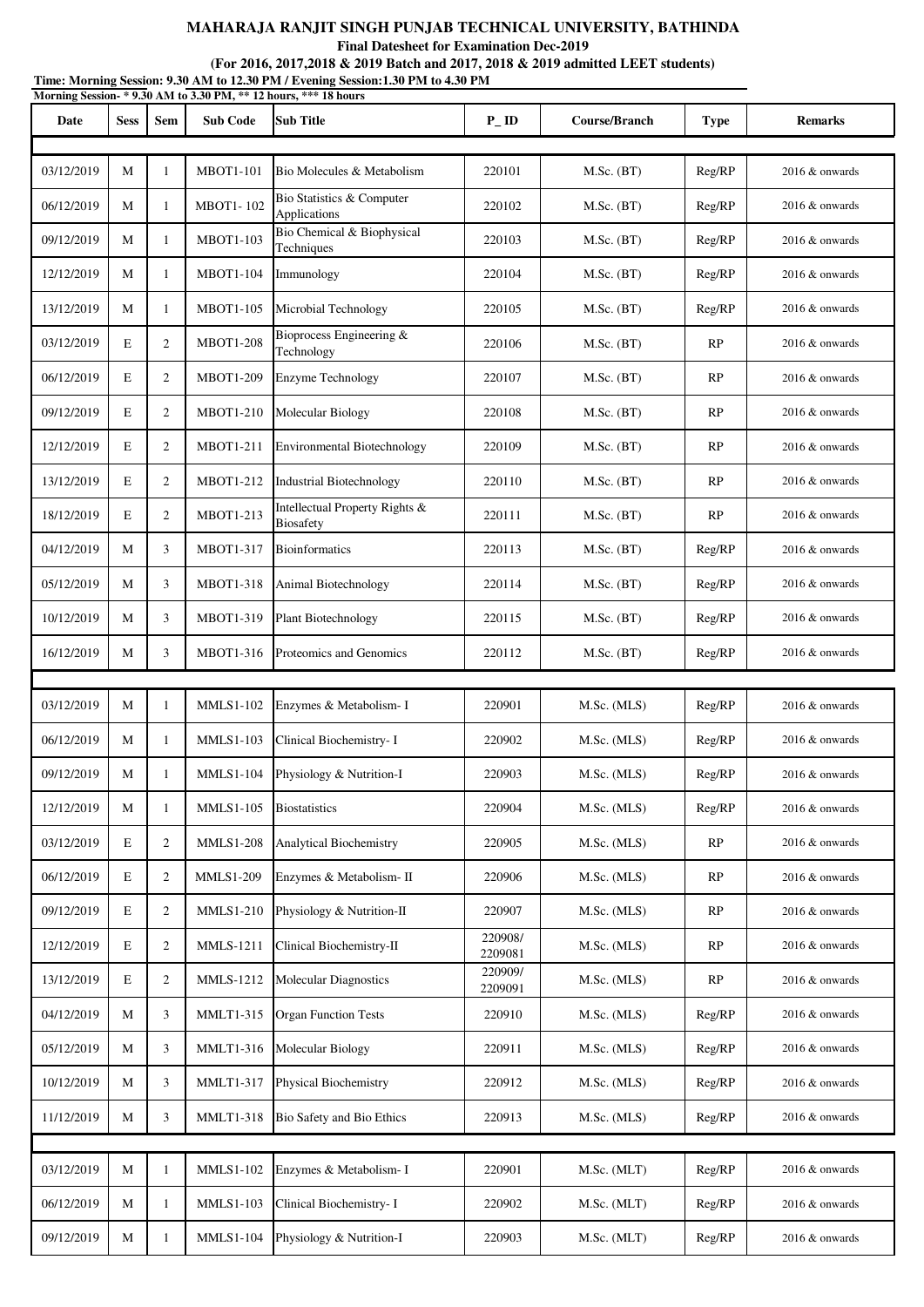**Final Datesheet for Examination Dec-2019**

#### **(For 2016, 2017,2018 & 2019 Batch and 2017, 2018 & 2019 admitted LEET students)**

**Time: Morning Session: 9.30 AM to 12.30 PM / Evening Session:1.30 PM to 4.30 PM Date Sess Sem Sub Code Sub Title P\_ ID Course/Branch Type Remarks Morning Session- \* 9.30 AM to 3.30 PM, \*\* 12 hours, \*\*\* 18 hours** 12/12/2019 M 1 MMLS1-105 Biostatistics 220904 M.Sc. (MLT) Reg/RP 2016 & onwards 03/12/2019 | E 2 | MMLS1-208 | Analytical Biochemistry | 220905 | M.Sc. (MLT) | RP | 2016 & onwards 06/12/2019 E 2 MMLS1-209 Enzymes & Metabolism- II 220906 M.Sc. (MLT) RP 2016 & onwards 09/12/2019 | E 2 | MMLS1-210 Physiology & Nutrition-II 220907 | M.Sc. (MLT) | RP | 2016 & onwards 12/12/2019 E 2 MMLS-1211 Clinical Biochemistry-II 220908/<br>2209081 M.Sc. (MLT) RP 2016 & onwards 13/12/2019 E 2 MMLS-1212 Molecular Diagnostics 220909 M.Sc. (MLT) RP 2016 & onwards 04/12/2019 | M | 3 | MMLT1-315 Organ Function Tests | 220610 | M.Sc. (MLT) | Reg/RP | 2016 & onwards 05/12/2019 | M | 3 | MMLT1-316 | Molecular Biology | 220611 | M.Sc. (MLT) | Reg/RP | 2016 & onwards 10/12/2019 M 3 MMLT1-317 Physical Biochemistry 220612 M.Sc. (MLT) Reg/RP 2016 & onwards 11/12/2019 M 3 MMLT1-318 Bio Safety and Bio Ethics 220613 M.Sc. (MLT) Reg/RP 2016 & onwards 03/12/2019 | E | 1 | MITE1-101 | Object Oriented Programming | 220401 | M.Sc. (IT) | Reg/RP | 2016 & onwards 06/12/2019 E 1 MITE1-102 Internet and Web Technology 220402 M.Sc. (IT) Reg/RP 2016 & onwards 09/12/2019 E 1 MITE1-103 Advance Database systems 220403 M.Sc. (IT) Reg/RP 2016 & onwards 12/12/2019 | E | 1 | MITE1-156 | Ethical Hacking | 220404 | M.Sc. (IT) | Reg/RP | 2016 & onwards 13/12/2019 E 1 MITE1-158 Adhoc and Sensor Networks 220406 M.Sc. (IT) Reg/RP 2016 & onwards 03/01/2020 E 1 MECE0-F91 Computer Networks 220407 M.Sc. (IT) Reg/RP 2016 & onwards 03/01/2020 M 1 MCSE0-F93 Management Information System OE17220401 M.Sc. (IT) Reg/RP 2016 & onwards 03/01/2020 M  $\begin{array}{|c|c|c|c|}\n\hline\n\end{array}$  MBAD0F91 Principles and Practices of Management CE1220406 M.Sc. (IT) Reg/RP 2016 & onwards 03/01/2020 | M | 1 | MCSE0F91 | Soft Computing | OE1220402 | M.Sc. (IT) | Reg/RP | 2016 & onwards 03/01/2020 M 1 MECE0F95 Digital Circuits & Logic Design OE1220424 M.Sc. (IT) Reg/RP 2016 & onwards 03/01/2020 M 1 MBAD0-F93 Human Resource Management 220412 M.Sc. (IT) Reg/RP 2016 & onwards 03/01/2020 M 1 MCIE0F91 Environment Management 0E1220418 M.Sc. (IT) Reg/RP 2016 & onwards 03/01/2020 M 1 MCAP0-F91 Computer Applications In Business 220411 M.Sc. (IT) Reg/RP 2016 & onwards 03/12/2019 M 2 MITE1-206 Advance Software Engineering 220413 M.Sc. (IT) RP 2016 & onwards 06/12/2019 M 2 MITE1-208 Object Oriented Analysis & Design 220415 M.Sc. (IT) RP 2016 & onwards 09/12/2019 M 2 MITE1-207 Relational Database Management System 2016 & Management 220414 M.Sc. (IT) RP 2016 & onwards 12/12/2019 M 2 MHUM0104/ MHUM0204 Business Communications 220416 M.Sc. (IT) RP 2016 & onwards 13/12/2019 M 2 MITE1-261 Real Time & Embedded Systems 220419 M.Sc. (IT) RP 2016 & onwards 13/12/2019 M 2 MITE1-259 Mobile Computing 220417 M.Sc. (IT) RP 2016 & onwards 13/12/2019 M 2 MITE1-260 Mobile Application Development 220418 M.Sc. (IT) RP 2016 & onwards 18/12/2019 M 2 MITE1-262 Advance Operating System 220420 M.Sc. (IT) RP 2016 & onwards 18/12/2019 M 2 MITE1-264 Artificial Intelligence 220422 M.Sc. (IT) RP 2016 & onwards 04/12/2019 M 3 MITE1-310 Computer Graphics 220423 M.Sc. (IT) Reg/RP 2016 & onwards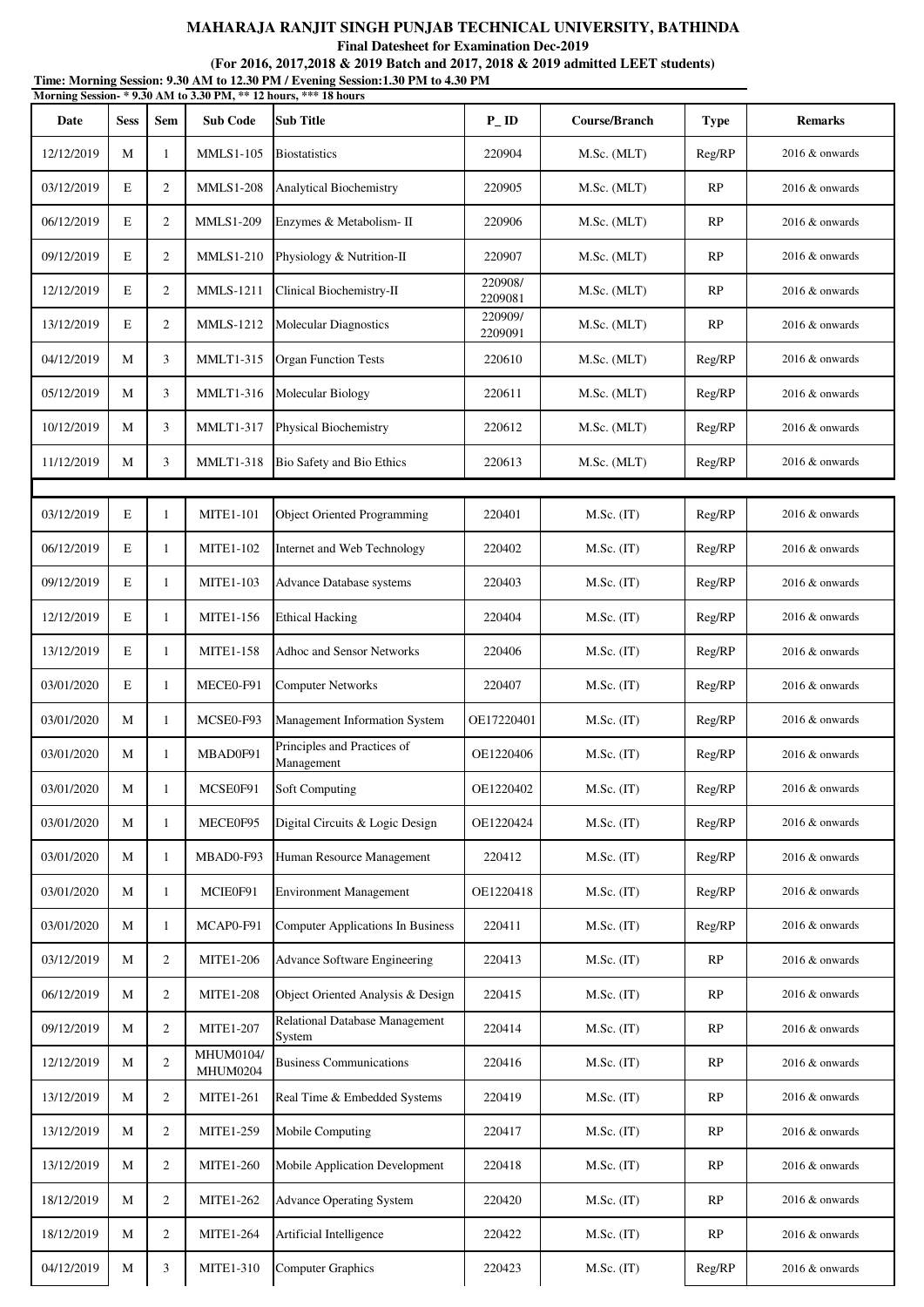**Final Datesheet for Examination Dec-2019**

| Time: Morning Session: 9.30 AM to 12.30 PM / Evening Session:1.30 PM to 4.30 PM<br>Morning Session-*9.30 AM to 3.30 PM, ** 12 hours, *** 18 hours |             |                |                  |                                                       |                   |                          |             |                   |  |
|---------------------------------------------------------------------------------------------------------------------------------------------------|-------------|----------------|------------------|-------------------------------------------------------|-------------------|--------------------------|-------------|-------------------|--|
| Date                                                                                                                                              | <b>Sess</b> | Sem            | <b>Sub Code</b>  | <b>Sub Title</b>                                      | $P$ <sub>ID</sub> | <b>Course/Branch</b>     | <b>Type</b> | <b>Remarks</b>    |  |
| 05/12/2019                                                                                                                                        | М           | 3              | <b>MITE1-311</b> | <b>Advanced Computer Networks</b>                     | 220424            | M.Sc. (IT)               | Reg/RP      | $2016 \&$ onwards |  |
| 10/12/2019                                                                                                                                        | M           | 3              | <b>MITE1-312</b> | <b>Information Security</b>                           | 220425            | $M.Sc.$ (IT)             | Reg/RP      | $2016 \&$ onwards |  |
| 11/12/2019                                                                                                                                        | М           | 3              | <b>MITE1-366</b> | Cloud Computing                                       | 220427            | M.Sc. (IT)               | Reg/RP      | 2016 & onwards    |  |
| 11/12/2019                                                                                                                                        | M           | 3              | <b>MITE1-365</b> | <b>Big Data</b>                                       | 220426            | $M.Sc.$ (IT)             | Reg/RP      | $2016 \&$ onwards |  |
| 11/12/2019                                                                                                                                        | M           | 3              | <b>MITE1-367</b> | Virtualization & Cloud Security                       | 220428            | $M.Sc.$ (IT)             | Reg/RP      | 2016 & onwards    |  |
| 08/01/2020                                                                                                                                        | E           | 3              | MBAD0-F97        | <b>Business Ethics</b>                                | OE2220408         | M.Sc. (IT)               | Reg/RP      | 2016 & onwards    |  |
| 08/01/2020                                                                                                                                        | E           | 3              | MCSE0-F99        | Database Management Systems                           | OE2220406         | M.Sc. (IT)               | Reg/RP      | $2016 \&$ onwards |  |
| 08/01/2020                                                                                                                                        | E           | 3              | MBAD0-F99        | <b>Basic Accounting</b>                               | OE2220410         | M.Sc. (IT)               | Reg/RP      | 2016 & onwards    |  |
| 08/01/2020                                                                                                                                        | $\mathbf E$ | 3              | MCSE0-F95        | <b>Advanced Operating Systems</b>                     | OE2220402         | M.Sc. (IT)               | Reg/RP      | 2016 & onwards    |  |
| 08/01/2020                                                                                                                                        | E           | 3              | MECE0-F96        | <b>Fundamentals of Electronic</b><br>Communications   | OE2220414         | M.Sc. (IT)               | Reg/RP      | $2016 \&$ onwards |  |
| 08/01/2020                                                                                                                                        | E           | 3              | MCSE0-F97        | <b>Advanced Computer Networks</b>                     | OE2220404         | M.Sc. (IT)               | Reg/RP      | $2016 \&$ onwards |  |
| 08/01/2020                                                                                                                                        | E           | 3              | MCSE0F98         | Digital Image processing                              | OE2220405         | $M.Sc.$ (IT)             | Reg/RP      | 2016 & onwards    |  |
| 04/12/2019                                                                                                                                        | E           | $\overline{4}$ | <b>MITE1-416</b> | <b>Advanced Java Programming</b>                      | 220429            | M.Sc. (IT)               | RP          | 2016 & onwards    |  |
| 05/12/2019                                                                                                                                        | E           | $\overline{4}$ | <b>MITE1-417</b> | Theory of Computation                                 | 220430            | M.Sc. (IT)               | RP          | $2016 \&$ onwards |  |
|                                                                                                                                                   |             |                |                  |                                                       |                   |                          |             |                   |  |
| 10/12/2019                                                                                                                                        | M           | 1              | <b>MSCCS1101</b> | <b>Professional Communication</b>                     | 19221001          | M.Sc. (Computer Sc.)     | Reg         | 2019 Bach         |  |
| 13/12/2019                                                                                                                                        | М           | 1              | MSCCS1102        | <b>Discrete Structures</b>                            | 19221002          | M.Sc. (Computer Sc.)     | Reg         | 2019 Bach         |  |
| 16/12/2019                                                                                                                                        | М           | 1              | <b>MSCCS1103</b> | Database Management System                            | 19221003          | M.Sc. (Computer Sc.)     | Reg         | 2019 Bach         |  |
| 18/12/2019                                                                                                                                        | M           |                | MSCCS1104        | Programming Using C                                   | 19221004          | M.Sc. (Computer Sc.)     | Reg         | 2019 Bach         |  |
| 03/12/2019                                                                                                                                        | М           | 1              | <b>MCAP3101</b>  | <b>Information Management</b>                         | 18221001          | M.Sc. (Computer Sc.)     | RP          | 2018 Batch        |  |
| 04/12/2019                                                                                                                                        | $\mathbf M$ | 1              | <b>MCAP3102</b>  | Object Oriented Programming Using<br>$C++$            | 18221002          | M.Sc. (Computer Sc.)     | RP          | 2018 Batch        |  |
| 05/12/2019                                                                                                                                        | M           | 1              | <b>MCAP3103</b>  | Computer Organization and<br><b>Assembly Language</b> | 18221003          | M.Sc. (Computer Sc.)     | RP          | 2018 Batch        |  |
| 06/12/2019                                                                                                                                        | M           |                | <b>MCAP3104</b>  | <b>Operating System</b>                               | 18221004          | M.Sc. (Computer Sc.)     | RP          | 2018 Batch        |  |
| 09/12/2019                                                                                                                                        | М           | 1              | <b>MCAP3105</b>  | Professional Communication                            | 18221005          | M.Sc. (Computer Sc.)     | RP          | 2018 Batch        |  |
| 03/12/2019                                                                                                                                        | E           | $\overline{2}$ | <b>MCAP3208</b>  | Data Communication and Networks                       | 18221006          | M.Sc. (Computer Sc.)     | RP          | 2018 Batch        |  |
| 04/12/2019                                                                                                                                        | E           | $\overline{2}$ | <b>MCAP3209</b>  | Relational Database Management<br>System              | 18221007          | M.Sc. (Computer Sc.)     | RP          | 2018 Batch        |  |
| 05/12/2019                                                                                                                                        | $\mathbf E$ | $\overline{c}$ | <b>MCAP3210</b>  | Data Structures and Algorithms                        | 18221008          | M.Sc. (Computer Sc.)     | RP          | 2018 Batch        |  |
| 06/12/2019                                                                                                                                        | E           | $\overline{2}$ | <b>MCAP3211</b>  | Web Technologies                                      | 18221009          | M.Sc. (Computer Sc.)     | RP          | 2018 Batch        |  |
| 11/12/2019                                                                                                                                        | E           | 3              | <b>MCAP3315</b>  | <b>Computer Graphics</b>                              | 18221010          | M.Sc. (Computer Sc.)     | Reg         | 2018 Batch        |  |
| 13/12/2019                                                                                                                                        | $\mathbf E$ | 3              | <b>MCAP3316</b>  | Software Engineering                                  | 18221011          | M.Sc. (Computer Sc.)     | Reg         | 2018 Batch        |  |
| 17/12/2019                                                                                                                                        | E           | 3              | <b>MCAP3317</b>  | OOPs Using JAVA Programming                           | 18221012          | M.Sc. (Computer Sc.)     | <b>Reg</b>  | 2018 Batch        |  |
| 18/12/2019                                                                                                                                        | E           | 3              | <b>MCAP3318</b>  | Data Analytics                                        | 18221013          | M.Sc. (Computer Sc.)     | Reg         | 2018 Batch        |  |
|                                                                                                                                                   |             |                |                  |                                                       |                   |                          |             |                   |  |
| 03/12/2019                                                                                                                                        | $\mathbf E$ | 1              | <b>MFOT1101</b>  | Principles of Food Preservation                       | 18221101          | M.Sc. (Food Sc. & Tech.) | Reg/RP      | 2018 & onwards    |  |
| 09/12/2019                                                                                                                                        | $\mathbf E$ |                | <b>MFOT1102</b>  | <b>Basic Food Microbiology</b>                        | 18221102          | M.Sc. (Food Sc. & Tech.) | Reg/RP      | 2018 & onwards    |  |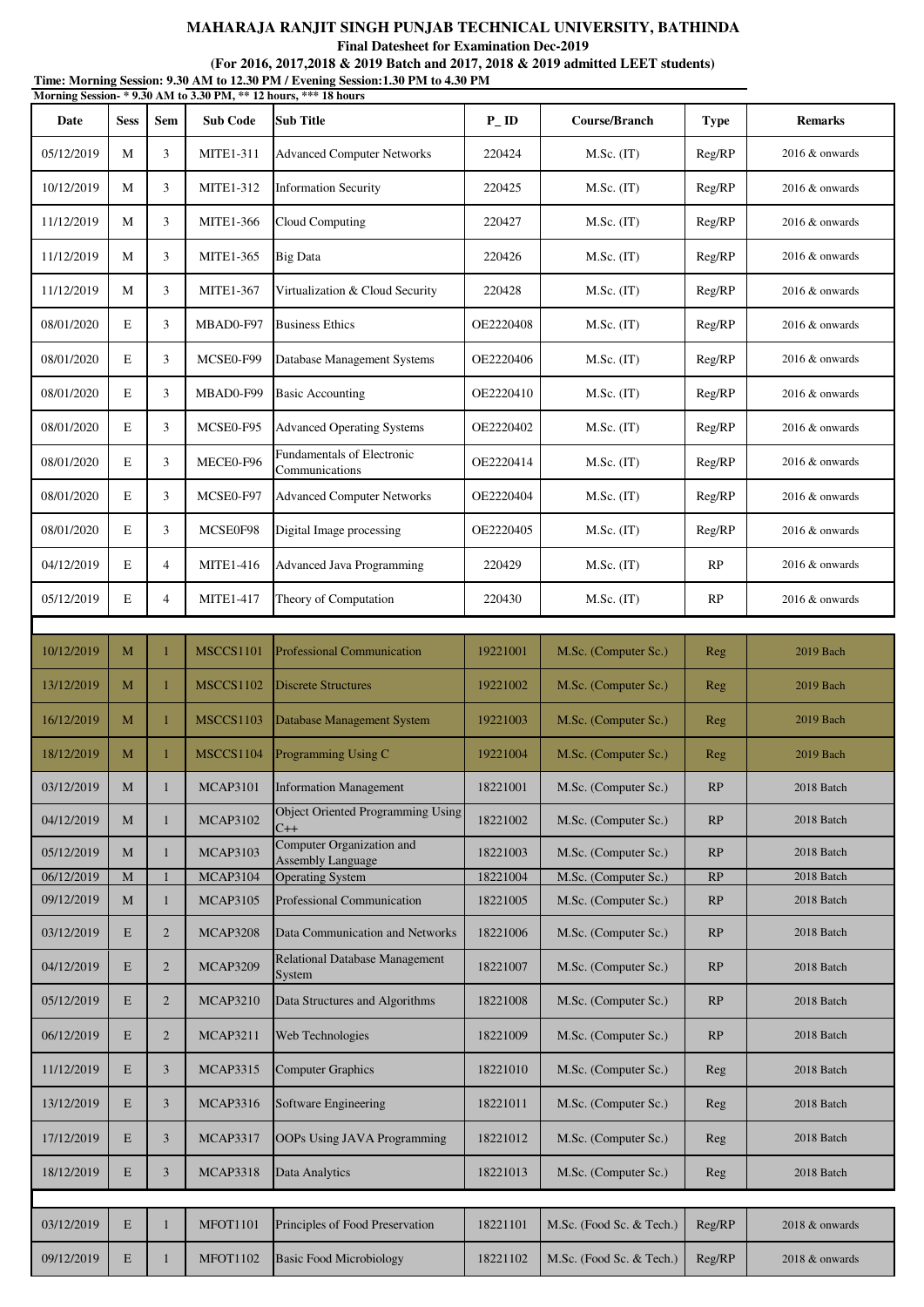**Final Datesheet for Examination Dec-2019**

| Time: Morning Session: 9.30 AM to 12.30 PM / Evening Session:1.30 PM to 4.30 PM<br>Morning Session-*9.30 AM to 3.30 PM, ** 12 hours, *** 18 hours |              |                |                  |                                                            |                   |                           |             |                |  |
|---------------------------------------------------------------------------------------------------------------------------------------------------|--------------|----------------|------------------|------------------------------------------------------------|-------------------|---------------------------|-------------|----------------|--|
| Date                                                                                                                                              | <b>Sess</b>  | <b>Sem</b>     | <b>Sub Code</b>  | Sub Title                                                  | $P$ <sub>ID</sub> | <b>Course/Branch</b>      | <b>Type</b> | <b>Remarks</b> |  |
| 13/12/2019                                                                                                                                        | E            | $\mathbf{1}$   | <b>MFOT1103</b>  | Food Chemistry                                             | 18221103          | M.Sc. (Food Sc. & Tech.)  | Reg/RP      | 2018 & onwards |  |
| 19/12/2019                                                                                                                                        | E            | 1              | <b>MFOT1156</b>  | Nutraceutical and Functional Foods                         | 18221104          | M.Sc. (Food Sc. & Tech.)  | Reg/RP      | 2018 & onwards |  |
| 19/12/2019                                                                                                                                        | E            | 1              | <b>MFOT1157</b>  | Nutrition and Health                                       | 18221105          | M.Sc. (Food Sc. & Tech.)  | Reg/RP      | 2018 & onwards |  |
| 03/01/2020                                                                                                                                        | M            | $\mathbf{1}$   | MCIE0F91         | <b>Environment Management</b>                              | OE1221118         | M.Sc. (Food Sc. & Tech.)  | Reg/RP      | 2018 & onwards |  |
| 03/12/2019                                                                                                                                        | M            | $\overline{2}$ | <b>MFOT1206</b>  | <b>Basic Food Engineering</b>                              | 18221106          | M.Sc. (Food Sc. & Tech.)  | RP          | 2018 Batch     |  |
| 06/12/2019                                                                                                                                        | М            | $\overline{2}$ | <b>MFOT1207</b>  | Technology of Cereals and Millets                          | 18221107          | M.Sc. (Food Sc. & Tech.)  | RP          | 2018 Batch     |  |
| 10/12/2019                                                                                                                                        | M            | $\overline{2}$ | <b>MFOT1208</b>  | Computer Fundamentals and<br><b>Statistics</b>             | 18221108          | M.Sc. (Food Sc. & Tech.)  | RP          | 2018 Batch     |  |
| 12/12/2019                                                                                                                                        | М            | $\overline{2}$ | <b>MFOT1258</b>  | Technology of Beverages                                    | 18221109          | M.Sc. (Food Sc. & Tech.)  | RP          | 2018 Batch     |  |
| 13/12/2019                                                                                                                                        | М            | $\overline{2}$ | <b>MFOT1260</b>  | Food Biotechnology                                         | 18221111          | M.Sc. (Food Sc. & Tech.)  | RP          | 2018 Batch     |  |
| 13/12/2019                                                                                                                                        | M            | $\overline{2}$ | <b>MFOT1261</b>  | <b>Food Additives</b>                                      | 18221112          | M.Sc. (Food Sc. & Tech.)  | RP          | 2018 Batch     |  |
| 04/12/2019                                                                                                                                        | E            | 3              | <b>MFOT1310</b>  | Technology of Fruits and Vegetables                        | 18221113          | M.Sc. (Food Sc. & Tech.)  | Reg         | 2018 Batch     |  |
| 06/12/2019                                                                                                                                        | E            | 3              | <b>MFOT1311</b>  | Unit Operations in Food<br>Engineering                     | 18221114          | M.Sc. (Food Sc. & Tech.)  | Reg         | 2018 Batch     |  |
| 11/12/2019                                                                                                                                        | E            | 3              | <b>MFOT1312</b>  | Food Packaging                                             | 18221115          | M.Sc. (Food Sc. & Tech.)  | Reg         | 2018 Batch     |  |
| 16/12/2019                                                                                                                                        | E            | 3              | <b>MFOT1362</b>  | Food Standards and Quality<br>Assurance                    | 18221116          | M.Sc. (Food Sc. & Tech.)  | Reg         | 2018 Batch     |  |
|                                                                                                                                                   |              |                |                  |                                                            |                   |                           |             |                |  |
| 03/12/2019                                                                                                                                        | M            | 1              | <b>MPHA8101</b>  | Dosage Form Design                                         | 18221201          | M.Sc. (Clincial Research) | Reg/RP      | 2018 & onwards |  |
| 05/12/2019                                                                                                                                        | M            | 1              | <b>MPHA8102</b>  | Clinical Research - I                                      | 18221202          | M.Sc. (Clincial Research) | Reg/RP      | 2018 & onwards |  |
| 09/12/2019                                                                                                                                        | М            | 1              | <b>MPHA8103</b>  | Clinical Studies - I                                       | 18221203          | M.Sc. (Clincial Research) | Reg/RP      | 2018 & onwards |  |
| 03/12/2019                                                                                                                                        | E            | $\overline{2}$ | <b>MPHA8206</b>  | Epidemiology: The Basic Science of<br><b>Public Health</b> | 18221204          | M.Sc. (Clincial Research) | RP          | 2018 Batch     |  |
| 05/12/2019                                                                                                                                        | E            | $\overline{2}$ | <b>MPHA8207</b>  | Clinical Research-II                                       | 18221205          | M.Sc. (Clincial Research) | RP          | 2018 Batch     |  |
| 09/12/2019                                                                                                                                        | E            | $\overline{2}$ | <b>MPHA8208</b>  | Clinical Studies-II                                        | 18221206          | M.Sc. (Clincial Research) | RP          | 2018 Batch     |  |
| 04/12/2019                                                                                                                                        | М            | 3              | <b>MPHA8311</b>  | Research Methodology &<br><b>Biostatistics</b>             | 18221207          | M.Sc. (Clincial Research) | Reg         | 2018 Batch     |  |
| 06/12/2019                                                                                                                                        | M            | 3              | <b>MPHA8312</b>  | Clinical Research - III                                    | 18221208          | M.Sc. (Clincial Research) | Reg         | 2018 Batch     |  |
|                                                                                                                                                   |              |                |                  |                                                            |                   |                           |             |                |  |
| 03/12/2019                                                                                                                                        | М            | 1              | <b>MCAP1-102</b> | Problem Solving and Programming<br>using C                 | 270102            | <b>MCA</b>                | Reg/RP      | 2016 & onwards |  |
| 09/12/2019                                                                                                                                        | M            | 1              | <b>MCAP1-103</b> | <b>Digital Electronics</b>                                 | 270103            | <b>MCA</b>                | Reg/RP      | 2016 & onwards |  |
| 13/12/2019                                                                                                                                        | М            | 1              | <b>MHUM0-104</b> | <b>Business Communication-I</b>                            | 270105            | <b>MCA</b>                | Reg/RP      | 2016 & onwards |  |
| 19/12/2019                                                                                                                                        | М            | 1              | <b>MCAP1-104</b> | Mathematical Foundations of<br>Computer Science            | 270104            | <b>MCA</b>                | Reg/RP      | 2016 & onwards |  |
| 26/12/2019                                                                                                                                        | М            | 1              | <b>MCAP1-101</b> | Introduction to Information<br>Technology                  | 270101            | <b>MCA</b>                | Reg/RP      | 2016 & onwards |  |
| 03/12/2019                                                                                                                                        | E            | 2              | <b>MCAP1-209</b> | Data and File Structures                                   | 270108            | <b>MCA</b>                | RP          | 2016 & onwards |  |
| 09/12/2019                                                                                                                                        | E            | 2              | <b>MCAP1-207</b> | Computer Architecture &<br>Organization                    | 270106            | <b>MCA</b>                | RP          | 2016 & onwards |  |
| 13/12/2019                                                                                                                                        | E            | $\overline{c}$ | <b>MCAP1-257</b> | <b>System Analysis and Design</b>                          | 270110            | <b>MCA</b>                | RP          | 2016 & onwards |  |
| 19/12/2019                                                                                                                                        | E            | 2              | <b>MCAP1-208</b> | Relational Database Management<br>System                   | 270107            | <b>MCA</b>                | RP          | 2016 & onwards |  |
| 12/12/2019                                                                                                                                        | $\mathbf{M}$ | 3              | <b>MCAP1-312</b> | <b>Computer Networks</b>                                   | 270112            | <b>MCA</b>                | Reg/RP      | 2016 & onwards |  |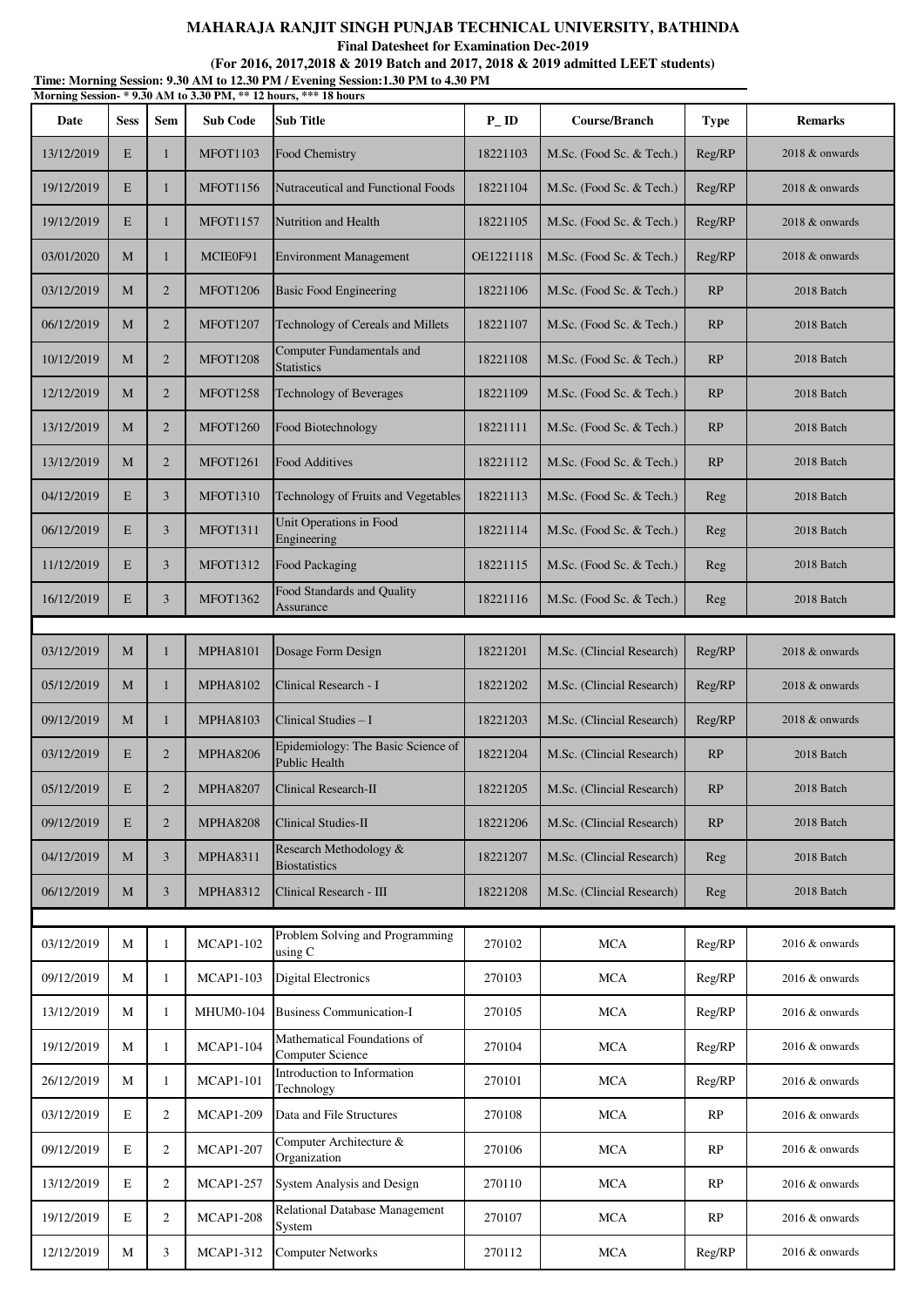**Final Datesheet for Examination Dec-2019**

**Time: Morning Session: 9.30 AM to 12.30 PM / Evening Session:1.30 PM to 4.30 PM (For 2016, 2017,2018 & 2019 Batch and 2017, 2018 & 2019 admitted LEET students)**

| Morning Session- * 9.30 AM to 3.30 PM, ** 12 hours, *** 18 hours |             |                |                  |                                              |                    |               |             |                   |
|------------------------------------------------------------------|-------------|----------------|------------------|----------------------------------------------|--------------------|---------------|-------------|-------------------|
| Date                                                             | <b>Sess</b> | <b>Sem</b>     | <b>Sub Code</b>  | <b>Sub Title</b>                             | $P$ <sub>-ID</sub> | Course/Branch | <b>Type</b> | <b>Remarks</b>    |
| 18/12/2019                                                       | М           | 3              | <b>MCAP1-313</b> | <b>Operating Systems</b>                     | 270113             | <b>MCA</b>    | Reg/RP      | 2016 & onwards    |
| 24/12/2019                                                       | М           | 3              | <b>MCAP1-314</b> | Object Oriented Programming using<br>$C++$   | 270114             | <b>MCA</b>    | Reg/RP      | $2016 \&$ onwards |
| 31/12/2019                                                       | М           | 3              | <b>MCAP1-361</b> | Parallel and Distributed Computing           | 270117             | <b>MCA</b>    | Reg/RP      | $2016 \&$ onwards |
| 31/12/2019                                                       | M           | 3              | <b>MCAP1-360</b> | Multimedia Technologies                      | 270116             | <b>MCA</b>    | Reg/RP      | 2016 & onwards    |
| 31/12/2019                                                       | М           | 3              | <b>MCAP1-359</b> | <b>Embedded Systems</b>                      | 270115             | <b>MCA</b>    | Reg/RP      | 2016 & onwards    |
| 04/12/2019                                                       | E           | $\overline{4}$ | <b>MCAP1-417</b> | <b>Computer Graphics</b>                     | 270118             | <b>MCA</b>    | RP          | 2016 & onwards    |
| 10/12/2019                                                       | E           | 4              | <b>MCAP1-418</b> | Programming in Java                          | 270119             | <b>MCA</b>    | RP          | $2016 \&$ onwards |
| 12/12/2019                                                       | E           | $\overline{4}$ | <b>MCAP1-419</b> | <b>System Programming</b>                    | 270120             | <b>MCA</b>    | RP          | 2016 & onwards    |
| 17/12/2019                                                       | E           | $\overline{4}$ | <b>MCAP1-462</b> | Data Warehousing and Data Mining             | 270121             | <b>MCA</b>    | RP          | $2016 \&$ onwards |
| 17/12/2019                                                       | E           | $\overline{4}$ | <b>MCAP1-464</b> | Software Testing and Quality<br>Assurance    | 270123             | <b>MCA</b>    | RP          | 2016 & onwards    |
| 17/12/2019                                                       | E           | $\overline{4}$ | <b>MCAP1-463</b> | Business Intelligence & Digital<br>Marketing | 270122             | <b>MCA</b>    | RP          | 2016 & onwards    |
| 03/01/2020                                                       | М           | $\overline{4}$ | MBAD0-F91        | Principles and Practices of<br>Management    | OE1270106          | <b>MCA</b>    | RP          | 2016 & onwards    |
| 03/01/2020                                                       | М           | 4              | MBAD0-F92        | <b>Total Quality Management</b>              | OE1270107          | <b>MCA</b>    | RP          | 2016 & onwards    |
| 03/01/2020                                                       | М           | $\overline{4}$ | MBAD0F93         | Human Resource Management                    | OE1270108          | <b>MCA</b>    | RP          | 2016 & onwards    |
| 04/12/2019                                                       | М           | 5              | <b>MCAP1522</b>  | Artificial Intelligence                      | 270124             | <b>MCA</b>    | Reg/RP      | 2016 & onwards    |
| 10/12/2019                                                       | М           | 5              | <b>MCAP1524</b>  | Theory of Computation                        | 270125             | <b>MCA</b>    | Reg/RP      | $2016 \&$ onwards |
| 16/12/2019                                                       | М           | 5              | <b>MCAP1525</b>  | <b>Information and Network Security</b>      | 270126             | <b>MCA</b>    | Reg/RP      | 2016 & onwards    |
| 20/12/2019                                                       | М           | 5              | <b>MCAP1565</b>  | <b>LAMP</b> Technologies                     | 270127             | <b>MCA</b>    | Reg/RP      | 2016 & onwards    |
| 20/12/2019                                                       | М           | 5              | <b>MCAP1566</b>  | Database Administration                      | 270128             | <b>MCA</b>    | Reg/RP      | 2016 & onwards    |
| 08/01/2020                                                       | E           | 5              | MBAD0-F99        | <b>Basic Accounting</b>                      | OE2270110          | <b>MCA</b>    | Reg/RP      | 2016 & onwards    |
| 08/01/2020                                                       | E           | 5              | MCSE0-F95        | <b>Advanced Operating Systems</b>            | OE2270102          | <b>MCA</b>    | Reg/RP      | 2016 & onwards    |
| 08/01/2020                                                       | $\mathbf E$ | 5              | MBAD0-F97        | <b>Business Ethics</b>                       | OE2270108          | MCA           | Reg/RP      | 2016 & onwards    |
| 08/01/2020                                                       | E           | 5              | MBAD0-F98        | <b>EEIM</b>                                  | OE2270109          | <b>MCA</b>    | Reg/RP      | 2016 & onwards    |
| 08/01/2020                                                       | $\mathbf E$ | 5              | MCSE0-F99        | Database Management Systems                  | OE2270106          | <b>MCA</b>    | Reg/RP      | 2016 & onwards    |
| 05/12/2019                                                       | $\mathbf E$ | 6              | <b>MCAP1626</b>  | <b>Current Trends and Technologies</b>       | 270129             | <b>MCA</b>    | RP          | 2016 & onwards    |
| 11/12/2019                                                       | E           | 6              | <b>MCAP1670</b>  | Cloud Computing                              | 270131             | <b>MCA</b>    | RP          | 2016 & onwards    |
| 11/12/2019                                                       | E           | 6              | <b>MCAP1669</b>  | <b>Big Data</b>                              | 270130             | <b>MCA</b>    | RP          | 2016 & onwards    |
| 11/12/2019                                                       | E           | 6              | <b>MCAP1673</b>  | Soft Computing                               | 270134             | <b>MCA</b>    | RP          | 2016 & onwards    |
| 11/12/2019                                                       | E           | 6              | <b>MCAP1672</b>  | Mobile Computing & Android                   | 270133             | <b>MCA</b>    | RP          | 2016 & onwards    |
| 11/12/2019                                                       | $\mathbf E$ | 6              | <b>MCAP1671</b>  | Dot Net Framework                            | 270132             | <b>MCA</b>    | RP          | 2016 & onwards    |
| 03/01/2020                                                       | $\mathbf E$ | 6              | MBAD0F93         | Human Resource Management                    | OE1270108          | <b>MCA</b>    | RP          | 2016 & onwards    |
| 03/01/2020                                                       | $\mathbf E$ | 6              | MITE0F91         | Software Project Management                  | OE1270101          | <b>MCA</b>    | RP          | 2016 & onwards    |
| 08/01/2020                                                       | $\mathbf M$ | 6              | MCSE0F98         | Digital Image processing                     | OE2270105          | <b>MCA</b>    | RP          | 2016 & onwards    |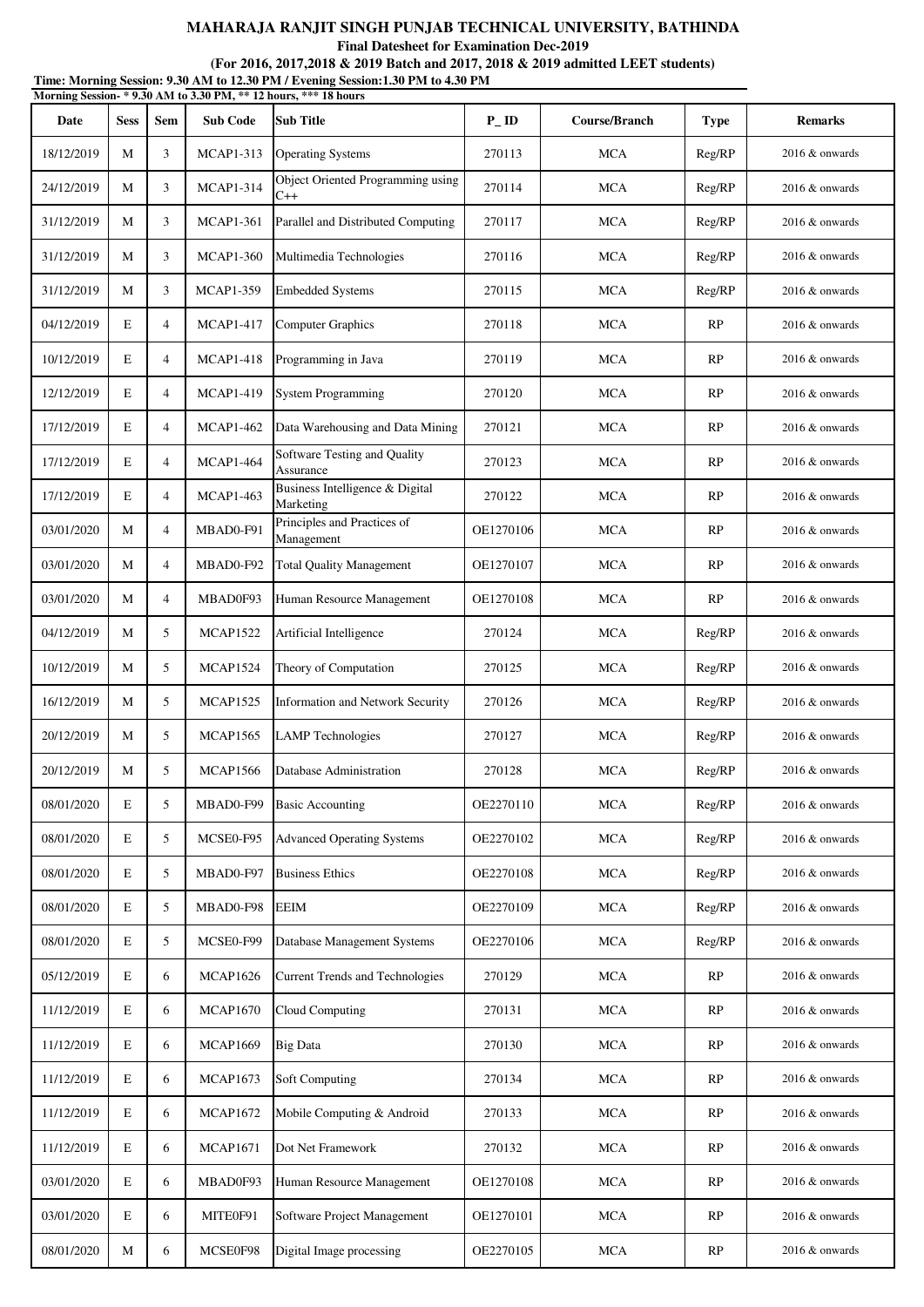**Final Datesheet for Examination Dec-2019**

| Time: Morning Session: 9.30 AM to 12.30 PM / Evening Session:1.30 PM to 4.30 PM<br>Morning Session-*9.30 AM to 3.30 PM, ** 12 hours, *** 18 hours |             |                |                  |                                                                        |                   |               |             |                         |
|---------------------------------------------------------------------------------------------------------------------------------------------------|-------------|----------------|------------------|------------------------------------------------------------------------|-------------------|---------------|-------------|-------------------------|
| Date                                                                                                                                              | <b>Sess</b> | Sem            | <b>Sub Code</b>  | <b>Sub Title</b>                                                       | $P$ <sub>ID</sub> | Course/Branch | <b>Type</b> | <b>Remarks</b>          |
| 08/01/2020                                                                                                                                        | М           | 6              | MBAD0F94         | <b>Marketing Management</b>                                            | OE1270109         | <b>MCA</b>    | RP          | $2016 \&$ onwards       |
| 08/01/2020                                                                                                                                        | М           | 6              | MBAD0F97         | <b>Business Ethics</b>                                                 | OE2270108         | <b>MCA</b>    | RP          | $2016 \&$ onwards       |
|                                                                                                                                                   |             |                |                  | Corporate Social Responsibility &                                      |                   |               |             |                         |
| 10/12/2019                                                                                                                                        | М           | 1              | MBADS1101        | Sustainability                                                         | 19260101          | <b>MBA</b>    | Reg         | 2019 Batch              |
| 13/12/2019                                                                                                                                        | M           | $\mathbf{1}$   | MBADS1102        | Organization Behaviour<br><b>Financial Statements Analysis and</b>     | 19260102          | <b>MBA</b>    | Reg         | 2019 Batch              |
| 16/12/2019                                                                                                                                        | M           | 1              | <b>MBADS1103</b> | Reporting                                                              | 19260103          | <b>MBA</b>    | Reg         | 2019 Batch              |
| 18/12/2019                                                                                                                                        | М           | $\mathbf{1}$   | MBADS1104        | <b>Business Statistics and Analytics for</b><br><b>Decision Making</b> | 19260104          | <b>MBA</b>    | Reg         | 2019 Batch              |
| 20/12/2019                                                                                                                                        | M           | $\mathbf{1}$   | MBADS1105        | <b>Managerial Economics</b>                                            | 19260105          | <b>MBA</b>    | Reg         | 2019 Batch              |
| 23/12/2019                                                                                                                                        | M           | 1              | MBADS1106        | <b>Marketing Management</b>                                            | 19260106          | <b>MBA</b>    | Reg         | 2019 Batch              |
| 30/12/2019                                                                                                                                        | М           | 1              | MBADS1107        | <b>Business Communication</b>                                          | 19260107          | <b>MBA</b>    | Reg         | 2019 Batch              |
| 01/01/2020                                                                                                                                        | M           | $\mathbf{1}$   | MBADS1108        | <b>Computer Applications for Business</b>                              | 19260108          | <b>MBA</b>    | Reg         | 2019 Batch              |
| 03/12/2019                                                                                                                                        | E           | 1              | <b>MBAD1-101</b> | Principles & Practices of<br>Management                                | 260101            | <b>MBA</b>    | RP          | 2016, 2017 & 2018 Batch |
| 05/12/2019                                                                                                                                        | E           | 1              | <b>MBAD1-104</b> | Quantitative Techniques                                                | 260104            | <b>MBA</b>    | RP          | 2016, 2017 & 2018 Batch |
| 10/12/2019                                                                                                                                        | E           | 1              | <b>MBAD1-105</b> | <b>Managerial Economics</b>                                            | 260105            | <b>MBA</b>    | RP          | 2016, 2017 & 2018 Batch |
| 12/12/2019                                                                                                                                        | E           | 1              | <b>MHUM0-104</b> | <b>Business Communication</b>                                          | 260106            | <b>MBA</b>    | RP          | 2016, 2017 & 2018 Batch |
| 17/12/2019                                                                                                                                        | E           | 1              | <b>MCAP0-191</b> | Computer Applications in Business                                      | 260107            | <b>MBA</b>    | RP          | 2016, 2017 & 2018 Batch |
| 19/12/2019                                                                                                                                        | E           | 1              | <b>MBAD1-103</b> | <b>Accounting for Management</b>                                       | 260103            | <b>MBA</b>    | RP          | 2016, 2017 & 2018 Batch |
| 20/12/2019                                                                                                                                        | E           | 1              | <b>MBAD1-102</b> | Organization Behaviour                                                 | 260102            | <b>MBA</b>    | RP          | 2016, 2017 & 2018 Batch |
| 03/12/2019                                                                                                                                        | $\mathbf M$ | $\mathfrak{2}$ | MBAD1-212        | <b>Financial Management</b>                                            | 260114            | <b>MBA</b>    | RP          | 2016, 2017 & 2018 Batch |
| 06/12/2019                                                                                                                                        | М           | $\overline{c}$ | <b>MBAD1-208</b> | Macro Economics                                                        | 260109            | <b>MBA</b>    | RP          | 2016, 2017 & 2018 Batch |
| 09/12/2019                                                                                                                                        | М           | $\overline{c}$ | <b>MBAD1-211</b> | <b>Marketing Management</b>                                            | 260113            | <b>MBA</b>    | RP          | 2016, 2017 & 2018 Batch |
| 11/12/2019                                                                                                                                        | M           | $\mathfrak{2}$ | <b>MBAD1-209</b> | Production & Operations<br>Management                                  | 260111            | <b>MBA</b>    | RP          | 2016, 2017 & 2018 Batch |
| 12/12/2019                                                                                                                                        | М           | $\mathfrak{2}$ | <b>MBAD1-210</b> | Human Resource Management                                              | 260112            | <b>MBA</b>    | RP          | 2016, 2017 & 2018 Batch |
| 17/12/2019                                                                                                                                        | М           | $\overline{c}$ | <b>MREM0-101</b> | <b>Research Methodology</b>                                            | 260110            | <b>MBA</b>    | RP          | 2016, 2017 & 2018 Batch |
| 19/12/2019                                                                                                                                        | М           | $\mathfrak{2}$ | <b>MBAD1-207</b> | <b>Business Environment and Ethics</b>                                 | 260108            | <b>MBA</b>    | RP          | 2016, 2017 & 2018 Batch |
| 04/12/2019                                                                                                                                        | E           | 3              | <b>MBAD1-361</b> | Training & Development                                                 | 260123            | <b>MBA</b>    | Reg/RP      | 2016, 2017 & 2018 Batch |
| 04/12/2019                                                                                                                                        | E           | 3              | <b>MBAD1-357</b> | Financial Statement Analysis &<br>Valuation                            | 260119            | <b>MBA</b>    | Reg/RP      | 2016, 2017 & 2018 Batch |
| 04/12/2019                                                                                                                                        | E           | 3              | MBAD1-365        | <b>Advertising Management</b>                                          | 260127            | <b>MBA</b>    | Reg/RP      | 2016, 2017 & 2018 Batch |
| 04/12/2019                                                                                                                                        | E           | 3              | <b>MBAD1-369</b> | <b>Total Quality Management</b>                                        | 260131            | <b>MBA</b>    | Reg/RP      | 2016, 2017 & 2018 Batch |
| 04/12/2019                                                                                                                                        | E           | 3              | MBAD1-373        | <b>Enterprise Resource Planning</b>                                    | 260135            | <b>MBA</b>    | Reg/RP      | 2016, 2017 & 2018 Batch |
| 06/12/2019                                                                                                                                        | E           | 3              | <b>MBAD1-364</b> | Consumer Behaviour                                                     | 260126            | <b>MBA</b>    | Reg/RP      | 2016, 2017 & 2018 Batch |
| 09/12/2019                                                                                                                                        | E           | 3              | <b>MBAD1-314</b> | <b>Applied Operation Research</b>                                      | 260115            | <b>MBA</b>    | Reg/RP      | 2016, 2017 & 2018 Batch |
| 11/12/2019                                                                                                                                        | E           | 3              | MBAD1-315        | Corporate Legal Environment                                            | 260116            | <b>MBA</b>    | Reg/RP      | 2016, 2017 & 2018 Batch |
| 13/12/2019                                                                                                                                        | Е           | 3              | MBAD1-356        | Security Analysis & Portfolio<br>Management                            | 260118            | <b>MBA</b>    | Reg/RP      | 2016, 2017 & 2018 Batch |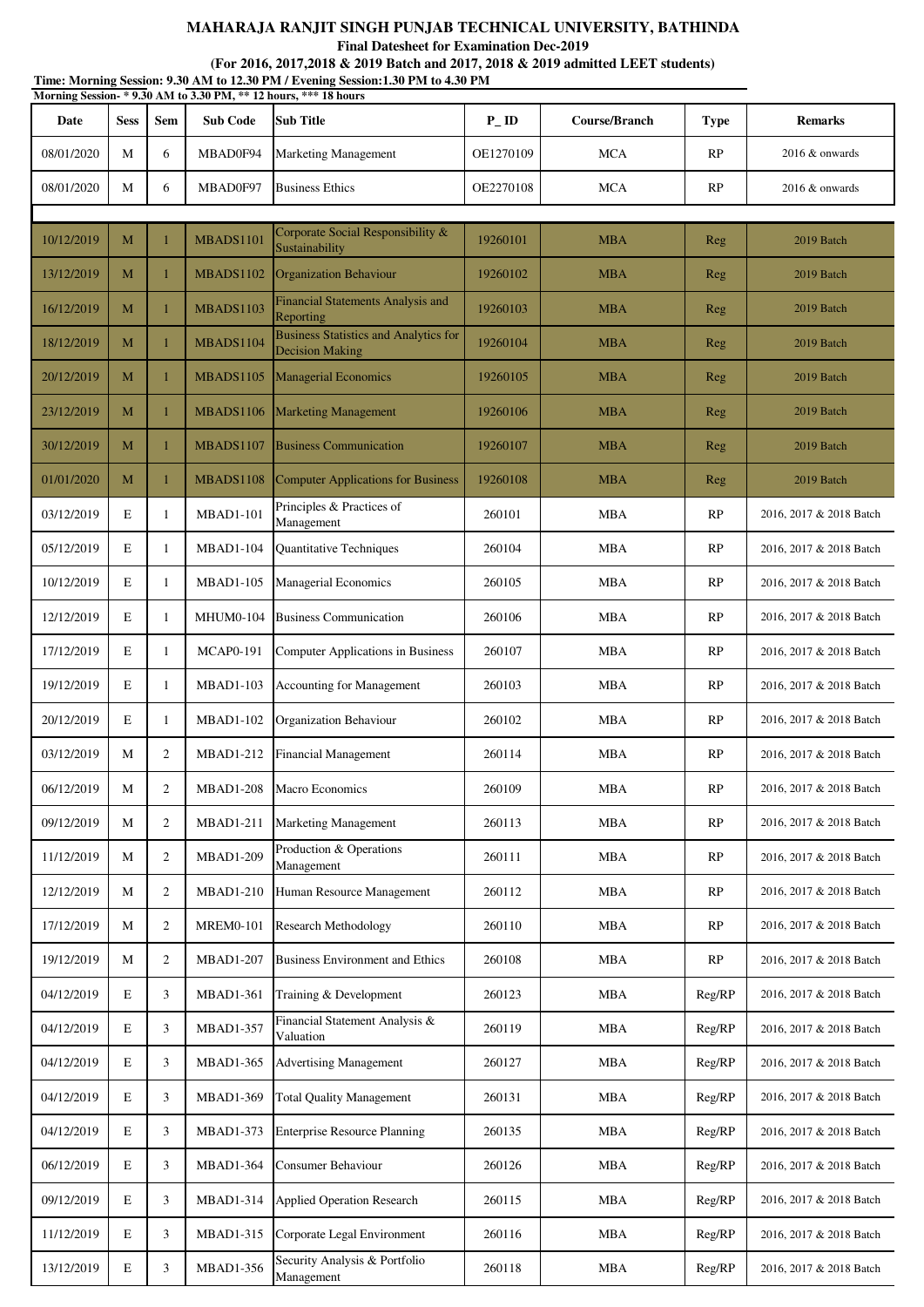**Final Datesheet for Examination Dec-2019**

| Time: Morning Session: 9.30 AM to 12.30 PM / Evening Session:1.30 PM to 4.30 PM<br>Morning Session-*9.30 AM to 3.30 PM, ** 12 hours, *** 18 hours |             |                |                  |                                                                 |                   |               |             |                         |  |  |
|---------------------------------------------------------------------------------------------------------------------------------------------------|-------------|----------------|------------------|-----------------------------------------------------------------|-------------------|---------------|-------------|-------------------------|--|--|
| Date                                                                                                                                              | <b>Sess</b> | Sem            | <b>Sub Code</b>  | <b>Sub Title</b>                                                | $P$ <sub>ID</sub> | Course/Branch | <b>Type</b> | <b>Remarks</b>          |  |  |
| 16/12/2019                                                                                                                                        | E           | 3              | <b>MBAD1-360</b> | Social Security & Labour Welfare                                | 260122            | <b>MBA</b>    | Reg/RP      | 2016, 2017 & 2018 Batch |  |  |
| 18/12/2019                                                                                                                                        | E           | 3              | <b>MBAD1-368</b> | Project Management                                              | 260130            | <b>MBA</b>    | Reg/RP      | 2016, 2017 & 2018 Batch |  |  |
| 24/12/2019                                                                                                                                        | E           | 3              | <b>MBAD1-372</b> | Relationship Database Management<br>System                      | 260134            | <b>MBA</b>    | Reg/RP      | 2016, 2017 & 2018 Batch |  |  |
| 30/12/2019                                                                                                                                        | E           | 3              | <b>MBAD1375</b>  | System Analysis & Design                                        | 260137            | <b>MBA</b>    | Reg/RP      | 2016, 2017 & 2018 Batch |  |  |
| 30/12/2019                                                                                                                                        | E           | 3              | <b>MBAD1367</b>  | Retail & Franchising Management                                 | 260129            | <b>MBA</b>    | Reg/RP      | 2016, 2017 & 2018 Batch |  |  |
| 30/12/2019                                                                                                                                        | E           | 3              | <b>MBAD1-363</b> | <b>Manpower Planning</b>                                        | 260125            | MBA           | Reg/RP      | 2016, 2017 & 2018 Batch |  |  |
| 30/12/2019                                                                                                                                        | E           | 3              | <b>MBAD1-359</b> | <b>Management Financial Services</b>                            | 260121            | MBA           | Reg/RP      | 2016, 2017 & 2018 Batch |  |  |
| 01/01/2020                                                                                                                                        | E           | 3              | <b>MBAD1-358</b> | <b>Strategic Financial Management</b>                           | 260120            | <b>MBA</b>    | Reg/RP      | 2016, 2017 & 2018 Batch |  |  |
| 01/01/2020                                                                                                                                        | E           | 3              | <b>MBAD1-374</b> | Software Engineering                                            | 260136            | <b>MBA</b>    | Reg/RP      | 2016, 2017 & 2018 Batch |  |  |
| 01/01/2020                                                                                                                                        | E           | 3              | <b>MBAD1-366</b> | Product & Brand Management                                      | 260128            | <b>MBA</b>    | Reg/RP      | 2016, 2017 & 2018 Batch |  |  |
| 01/01/2020                                                                                                                                        | E           | 3              | MBAD1-362        | <b>Industrial Psychology</b>                                    | 260124            | <b>MBA</b>    | Reg/RP      | 2016, 2017 & 2018 Batch |  |  |
| 03/01/2020                                                                                                                                        | E           | 3              | MMAT0-F91        | <b>Statistical Methods</b>                                      | OE1260114         | <b>MBA</b>    | Reg/RP      | 2016, 2017 & 2018 Batch |  |  |
| 03/01/2020                                                                                                                                        | E           | 3              | MITE0-F91        | Software Project Management                                     | OE1260101         | <b>MBA</b>    | Reg/RP      | 2016, 2017 & 2018 Batch |  |  |
| 03/01/2020                                                                                                                                        | E           | 3              | MMEE0-F92        | Supply Chain Management                                         | OE1260116         | <b>MBA</b>    | Reg/RP      | 2016, 2017 & 2018 Batch |  |  |
| 03/01/2020                                                                                                                                        | E           | 3              | MCAP0-F91        | Computer Applications in Business                               | OE1260112         | <b>MBA</b>    | Reg/RP      | 2016, 2017 & 2018 Batch |  |  |
| 03/01/2020                                                                                                                                        | E           | 3              | MCIE0-F91        | <b>Environment Management</b>                                   | OE1260117         | <b>MBA</b>    | Reg/RP      | 2016, 2017 & 2018 Batch |  |  |
| 03/01/2020                                                                                                                                        | E           | 3              | MMEE0-F91        | Industrial Safety & Environment                                 | OE1260115         | <b>MBA</b>    | Reg/RP      | 2016, 2017 & 2018 Batch |  |  |
| 03/01/2020                                                                                                                                        | E           | 3              | MCSE0-F93        | Management Information System                                   | OE1260104         | MBA           | Reg/RP      | 2016, 2017 & 2018 Batch |  |  |
| 04/12/2019                                                                                                                                        | M           | 4              | MBAD1-417        | Strategic Management                                            | 260138            | MBA           | RP.         | 2016 & 2017 Batch       |  |  |
| 05/12/2019                                                                                                                                        | M           | $\overline{4}$ | <b>MBAD1-418</b> | Entrepreneurship and Managing<br><b>Small Medium Businesses</b> | 260139            | <b>MBA</b>    | RP          | 2016 & 2017 Batch       |  |  |
| 24/12/2019                                                                                                                                        | M           | $\overline{4}$ | <b>MBAD1-476</b> | <b>International Finance</b>                                    | 260141            | <b>MBA</b>    | RP          | 2016 & 2017 Batch       |  |  |
| 24/12/2019                                                                                                                                        | M           | 4              | <b>MBAD1-484</b> | <b>Services Marketing</b>                                       | 260149            | <b>MBA</b>    | RP          | 2016 & 2017 Batch       |  |  |
| 30/12/2019                                                                                                                                        | M           | $\overline{4}$ | <b>MBAD1-481</b> | Organization Development                                        | 260146            | <b>MBA</b>    | RP          | 2016 & 2017 Batch       |  |  |
| 30/12/2019                                                                                                                                        | M           | $\overline{4}$ | <b>MBAD1-485</b> | <b>Customer Relationship Management</b>                         | 260150            | <b>MBA</b>    | RP          | 2016 & 2017 Batch       |  |  |
| 30/12/2019                                                                                                                                        | M           | $\overline{4}$ | <b>MBAD1-477</b> | Investment Banking & Corporate<br>Restructuring                 | 260142            | MBA           | RP          | 2016 & 2017 Batch       |  |  |
| 30/12/2019                                                                                                                                        | M           | $\overline{4}$ | <b>MBAD1-489</b> | <b>Technology Management</b>                                    | 260154            | <b>MBA</b>    | RP          | 2016 & 2017 Batch       |  |  |
| 30/12/2019                                                                                                                                        | M           | $\overline{4}$ | MBAD1-493        | Data Warehousing and Mining                                     | 260158            | <b>MBA</b>    | RP          | 2016 & 2017 Batch       |  |  |
| 31/12/2019                                                                                                                                        | M           | $\overline{4}$ | <b>MBAD1-480</b> | <b>International Human Resource</b><br>Management               | 260145            | <b>MBA</b>    | RP          | 2016 & 2017 Batch       |  |  |
| 31/12/2019                                                                                                                                        | M           | 4              | <b>MBAD1-488</b> | Supply Chain Management                                         | 260153            | MBA           | RP          | 2016 & 2017 Batch       |  |  |
| 01/01/2020                                                                                                                                        | M           | 4              | <b>MBAD1-482</b> | Industrial Relation & Labour Law                                | 260147            | <b>MBA</b>    | RP          | 2016 & 2017 Batch       |  |  |
| 01/01/2020                                                                                                                                        | М           | $\overline{4}$ | MBAD1-486        | <b>International Marketing</b>                                  | 260151            | MBA           | RP          | 2016 & 2017 Batch       |  |  |
| 01/01/2020                                                                                                                                        | M           | 4              | <b>MBAD1-494</b> | Electronic Payment System                                       | 260159            | <b>MBA</b>    | RP          | 2016 & 2017 Batch       |  |  |
| 01/01/2020                                                                                                                                        | M           | $\overline{4}$ | MBAD1-479        | Banking & Insurance Operations                                  | 260144            | <b>MBA</b>    | RP          | 2016 & 2017 Batch       |  |  |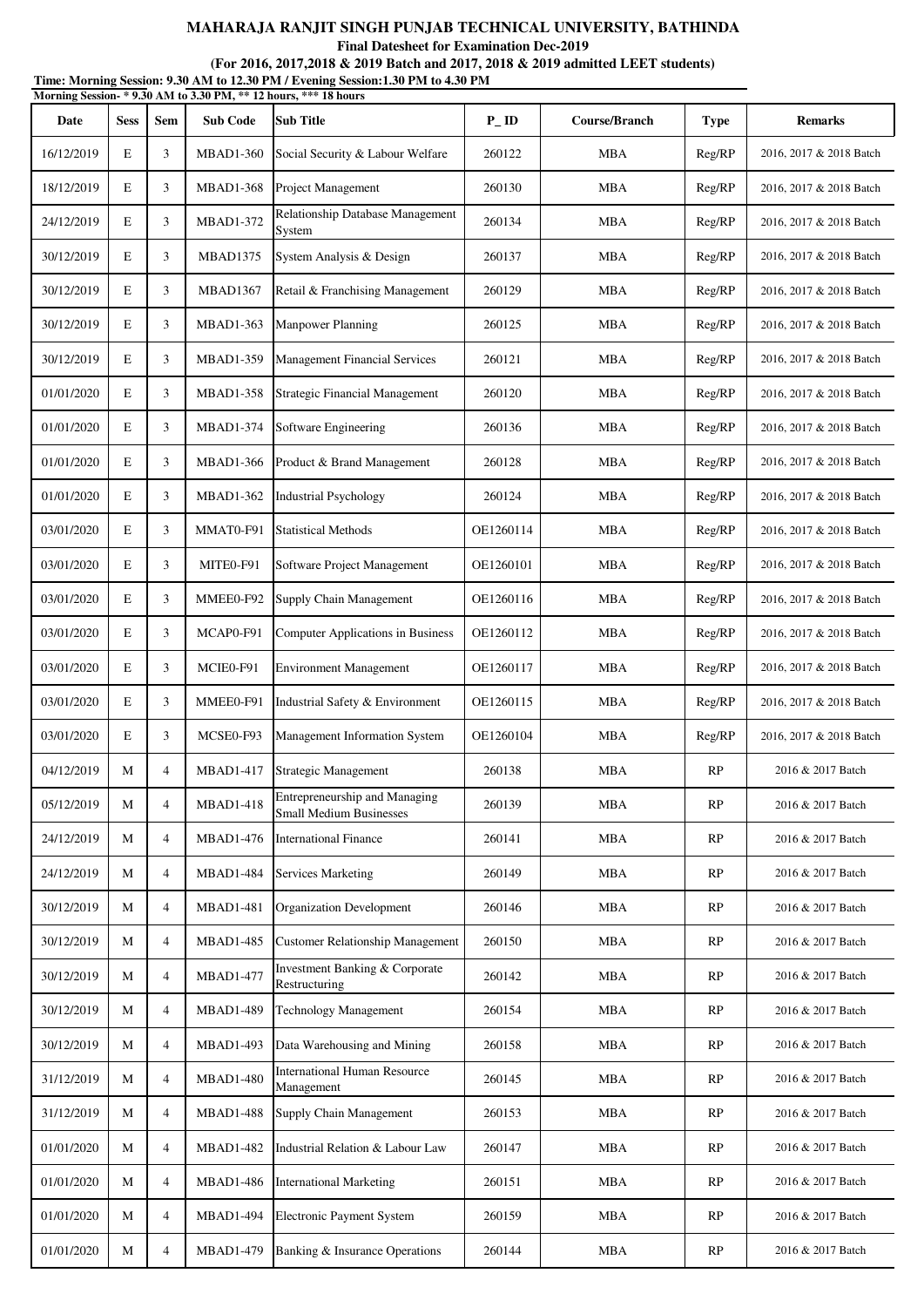**Final Datesheet for Examination Dec-2019**

| Time: Morning Session: 9.30 AM to 12.30 PM / Evening Session: 1.30 PM to 4.30 PM<br>Morning Session-*9.30 AM to 3.30 PM, ** 12 hours, *** 18 hours |             |                |                  |                                                           |           |                                      |             |                   |  |  |
|----------------------------------------------------------------------------------------------------------------------------------------------------|-------------|----------------|------------------|-----------------------------------------------------------|-----------|--------------------------------------|-------------|-------------------|--|--|
| Date                                                                                                                                               | <b>Sess</b> | <b>Sem</b>     | <b>Sub Code</b>  | <b>Sub Title</b>                                          | $P_{-}ID$ | Course/Branch                        | <b>Type</b> | <b>Remarks</b>    |  |  |
| 01/01/2020                                                                                                                                         | M           | $\overline{4}$ | <b>MBAD1-487</b> | Sales & Distribution Management                           | 260152    | MBA                                  | RP          | 2016 & 2017 Batch |  |  |
| 01/01/2020                                                                                                                                         | M           | $\overline{4}$ | MBAD1495         | <b>Business Applications of Cloud</b><br>Computing        | 260160    | <b>MBA</b>                           | RP          | 2016 & 2017 Batch |  |  |
| 03/01/2020                                                                                                                                         | M           | $\overline{4}$ | <b>MBAD1-492</b> | <b>Business Analytics</b>                                 | 260157    | <b>MBA</b>                           | RP          | 2016 & 2017 Batch |  |  |
| 08/01/2020                                                                                                                                         | M           | $\overline{4}$ | MMAT0-F95        | <b>Operation Research and Statistics</b>                  | OE2260124 | <b>MBA</b>                           | RP          | 2016 & 2017 Batch |  |  |
| 08/01/2020                                                                                                                                         | M           | $\overline{4}$ | MBAD0-FX1        | <b>Intellectual Property Rights</b>                       | OE2260123 | MBA                                  | RP          | 2016 & 2017 Batch |  |  |
| 08/01/2020                                                                                                                                         | M           | $\overline{4}$ | MCSE0-F96        | <b>Enterprise Resource Planning</b>                       | OE2260103 | MBA                                  | RP          | 2016 & 2017 Batch |  |  |
| 08/01/2020                                                                                                                                         | M           | $\overline{4}$ | MCSE0-F99        | Database Management Systems                               | OE2260106 | <b>MBA</b>                           | RP          | 2016 & 2017 Batch |  |  |
| 08/01/2020                                                                                                                                         | M           | $\overline{4}$ | MCSE0-F95        | <b>Advanced Operating Systems</b>                         | OE2260102 | MBA                                  | RP          | 2016 & 2017 Batch |  |  |
| 08/01/2020                                                                                                                                         | M           | $\overline{4}$ | MPHY0F92         | Science of Renewable Energy<br>Resources                  | OE2260113 | MBA                                  | RP          | 2016 & 2017 Batch |  |  |
|                                                                                                                                                    |             |                |                  |                                                           |           |                                      |             |                   |  |  |
| 03/12/2019                                                                                                                                         | M           | 1              | <b>MCIE6-101</b> | Project Planning & Control                                | 190301    | M. Tech Civil<br>(CTM)               | Reg/RP      | 2016 & onwards    |  |  |
| 06/12/2019                                                                                                                                         | M           | 1              | <b>MCIE6-102</b> | Construction Engineering &<br>Management                  | 190302    | M. Tech Civil<br>(CTM)               | Reg/RP      | 2016 & onwards    |  |  |
| 09/12/2019                                                                                                                                         | M           | 1              | <b>MCIE6-103</b> | <b>Concrete Construction Technology</b>                   | 190303    | M. Tech Civil<br>(CTM)               | Reg/RP      | 2016 & onwards    |  |  |
| 12/12/2019                                                                                                                                         | M           | 1              | <b>MCIE6-157</b> | Environment Engineering &<br>Management                   | 190305    | M. Tech Civil<br>(CTM)               | Reg/RP      | 2016 & onwards    |  |  |
| 13/12/2019                                                                                                                                         | M           | 1              | <b>MCIE6-159</b> | <b>Composite Materials</b>                                | 190307    | M. Tech Civil<br>(CTM)               | Reg/RP      | $2016 \&$ onwards |  |  |
| 16/12/2019                                                                                                                                         | M           | 1              | <b>MCIE6-158</b> | Maintenance of Building Structures                        | 190306    | M. Tech Civil<br>(CTM)               | Reg/RP      | $2016 \&$ onwards |  |  |
| 17/12/2019                                                                                                                                         | M           | 1              | <b>MCIE6156</b>  | <b>Computational Techniques</b>                           | 190304    | M. Tech Civil<br>(CTM)               | Reg/RP      | 2016 & onwards    |  |  |
| 03/12/2019                                                                                                                                         | E           | $\overline{2}$ | <b>MCIE6-205</b> | Construction Laws & Contract<br>Management                | 190308    | M. Tech Civil<br>(CTM)               | RP          | $2016 \&$ onwards |  |  |
| 06/12/2019                                                                                                                                         | E           | $\overline{2}$ | <b>MCIE6-206</b> | Building Cost & Quality<br>Management                     | 190309    | M. Tech Civil<br>(CTM)               | RP          | $2016 \&$ onwards |  |  |
| 09/12/2019                                                                                                                                         | E           | 2              | <b>MCIE6-260</b> | Construction Costing & Financial<br>Management            | 190310    | M. Tech Civil<br>(CTM)               | RP          | 2016 & onwards    |  |  |
| 12/12/2019                                                                                                                                         | E           | $\overline{2}$ | <b>MCIE6-263</b> | <b>Rural Construction Technology</b>                      | 190313    | M. Tech Civil<br>(CTM)               | RP          | 2016 & onwards    |  |  |
| 13/12/2019                                                                                                                                         | E           | $\overline{2}$ | <b>MCIE6-261</b> | Project Safety Management                                 | 190311    | M. Tech Civil<br>(CTM)               | RP          | 2016 & onwards    |  |  |
| 03/01/2020                                                                                                                                         | M           | $\overline{2}$ | MBAD0-F93        | Human Resource Management                                 | 500008    | M. Tech Civil<br>(CTM)               | RP          | 2016 & onwards    |  |  |
| 03/01/2020                                                                                                                                         | M           | $\overline{2}$ | MBAD0-F95        | Project Management                                        | 500010    | $\overline{M}$ . Tech Civil<br>(CTM) | RP          | 2016 & onwards    |  |  |
| 04/12/2019                                                                                                                                         | M           | 3              | <b>MREM0-101</b> | <b>Research Methodology</b>                               | 190314    | M. Tech Civil<br>(CTM)               | Reg/RP      | 2016 & onwards    |  |  |
| 05/12/2019                                                                                                                                         | M           | 3              | <b>MCIE6-365</b> | Pavement Design, Construction &<br>Maintenance            | 190316    | M. Tech Civil<br>(CTM)               | Reg/RP      | 2016 & onwards    |  |  |
| 08/01/2020                                                                                                                                         | E           | 3              | MBAD0-F97        | <b>Business Ethics</b>                                    | OE2190308 | M. Tech Civil<br>(CTM)               | Reg/RP      | 2016 & onwards    |  |  |
| 08/01/2020                                                                                                                                         | E           | 3              | MBAD0-F98        | Engineering Economics & Industrial<br>Management          | OE2190309 | M. Tech Civil<br>(CTM)               | Reg/RP      | 2016 & onwards    |  |  |
|                                                                                                                                                    |             |                |                  |                                                           |           |                                      |             |                   |  |  |
| 03/12/2019                                                                                                                                         | M           | 1              | <b>MCIE8-101</b> | Theory and Analysis of Plates                             | 191601    | M. Tech Civil<br>(Structural Engg.)  | Reg/RP      | 2016 & onwards    |  |  |
| 06/12/2019                                                                                                                                         | M           | $\mathbf{1}$   | <b>MCIE8-102</b> | <b>Bridge Engineering</b>                                 | 191602    | M. Tech Civil<br>(Structural Engg.)  | Reg/RP      | $2016 \&$ onwards |  |  |
| 09/12/2019                                                                                                                                         | M           | 1              | <b>MCIE8-103</b> | Plastic Analysis and Design of Steel<br><b>Structures</b> | 191603    | M. Tech Civil<br>(Structural Engg.)  | Reg/RP      | 2016 & onwards    |  |  |
| 12/12/2019                                                                                                                                         | M           | 1              | <b>MCIE8-156</b> | <b>Advance Solid Mechanics</b>                            | 191604    | M. Tech Civil<br>(Structural Engg.)  | Reg/RP      | 2016 & onwards    |  |  |
| 13/12/2019                                                                                                                                         | M           | 1              | <b>MCIE8-157</b> | <b>Advanced Foundation Engineering</b>                    | 191605    | M. Tech Civil<br>(Structural Engg.)  | Reg/RP      | 2016 & onwards    |  |  |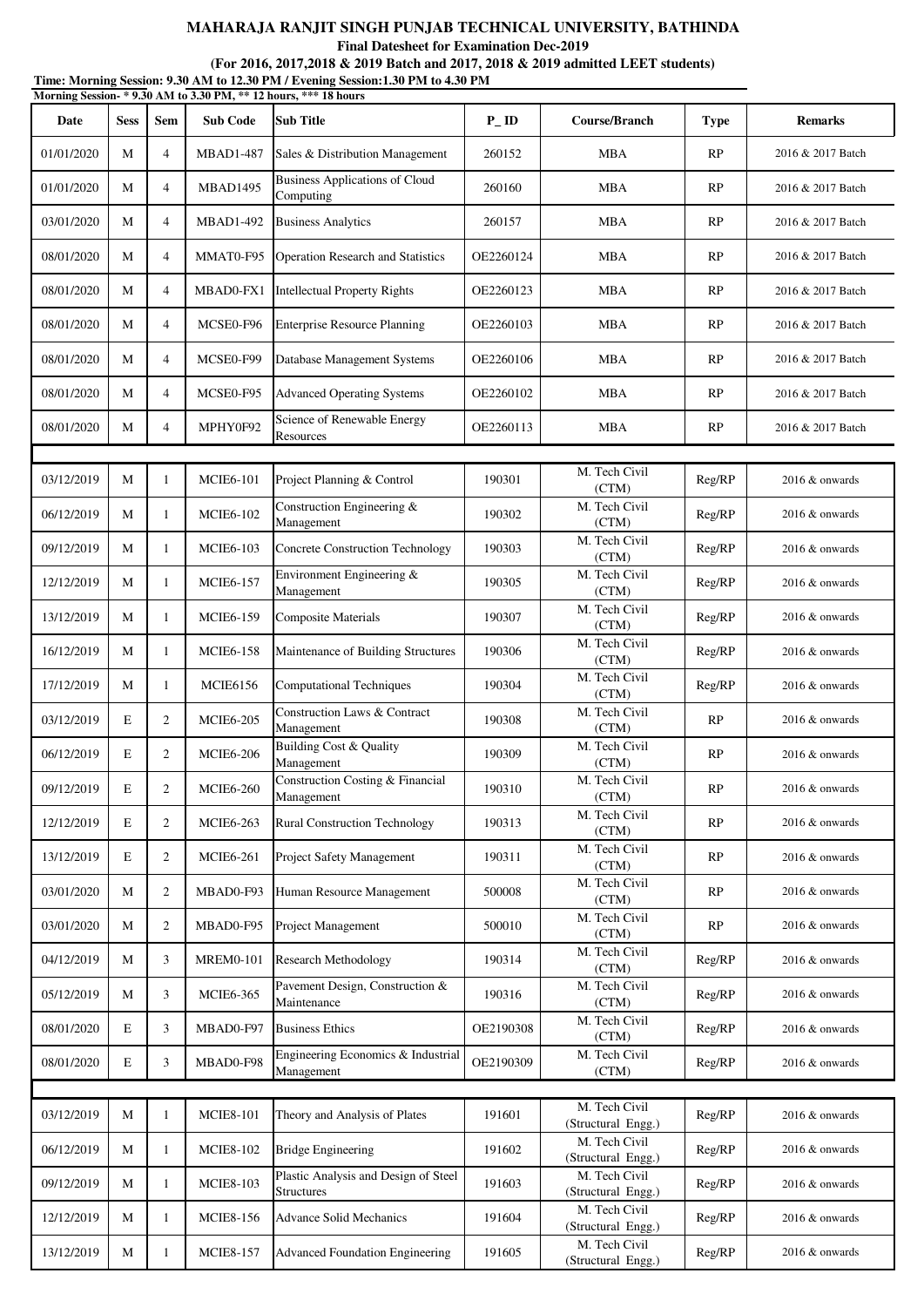**Final Datesheet for Examination Dec-2019**

|            |             |                |                  | Time: Morning Session: 9.30 AM to 12.30 PM / Evening Session:1.30 PM to 4.30 PM |           |                                                   |             |                   |
|------------|-------------|----------------|------------------|---------------------------------------------------------------------------------|-----------|---------------------------------------------------|-------------|-------------------|
|            |             |                |                  | Morning Session- * 9.30 AM to 3.30 PM, ** 12 hours, *** 18 hours                |           |                                                   |             |                   |
| Date       | <b>Sess</b> | <b>Sem</b>     | <b>Sub Code</b>  | <b>Sub Title</b>                                                                | $P_{-}ID$ | Course/Branch                                     | <b>Type</b> | <b>Remarks</b>    |
| 16/12/2019 | M           | 1              | <b>MCIE8-159</b> | Advanced Structure Design and<br>Detailing                                      | 191607    | M. Tech Civil<br>(Structural Engg.)               | Reg/RP      | 2016 & onwards    |
| 17/12/2019 | M           | 1              | <b>MCIE8-158</b> | <b>Pre Stressed Concrete Structures</b>                                         | 191606    | M. Tech Civil<br>(Structural Engg.)               | Reg/RP      | 2016 & onwards    |
| 03/12/2019 | E           | 2              | <b>MCIE8-205</b> | Matrix Methods in Civil Engineering                                             | 191608    | M. Tech Civil<br>(Structural Engg.)               | RP          | 2016 & onwards    |
| 06/12/2019 | E           | $\overline{2}$ | <b>MCIE8-206</b> | <b>Structural Dynamics</b>                                                      | 191609    | M. Tech Civil<br>(Structural Engg.)               | RP          | $2016 \&$ onwards |
| 09/12/2019 | E           | $\overline{2}$ | <b>MCIE8-260</b> | <b>Industrial Structures</b>                                                    | 191610    | M. Tech Civil<br>(Structural Engg.)               | RP          | 2016 & onwards    |
| 12/12/2019 | E           | $\overline{2}$ | <b>MCIE8-263</b> | <b>Composite Materials</b>                                                      | 191613    | M. Tech Civil<br>(Structural Engg.)               | RP          | 2016 & onwards    |
| 13/12/2019 | E           | $\overline{2}$ | <b>MCIE8-261</b> | Computer Aided Design Methods                                                   | 191611    | M. Tech Civil<br>(Structural Engg.)               | RP          | $2016 \&$ onwards |
| 03/01/2020 | M           | $\overline{2}$ | MBAD0-F95        | Project Management                                                              | 500010    | M. Tech Civil<br>(Structural Engg.)               | RP          | 2016 & onwards    |
| 03/01/2020 | M           | $\overline{2}$ | MBAD0F91         | Principles and Practices of<br>Management                                       | 500006    | M. Tech Civil<br>(Structural Engg.)               | RP          | 2016 & onwards    |
| 04/12/2019 | M           | 3              | <b>MREM0-101</b> | <b>Research Methodology</b>                                                     | 191614    | M. Tech Civil<br>(Structural Engg.)               | Reg/RP      | 2016 & onwards    |
| 05/12/2019 | M           | 3              | <b>MCIE8-364</b> | <b>Fluid Dynamics</b>                                                           | 191615    | M. Tech Civil<br>(Structural Engg.)               | Reg/RP      | 2016 & onwards    |
| 08/01/2020 | E           | 3              | MBAD0-F97        | <b>Business Ethics</b>                                                          | OE2191608 | M. Tech Civil<br>(Structural Engg.)               | Reg/RP      | 2016 & onwards    |
|            |             |                |                  |                                                                                 |           |                                                   |             |                   |
| 03/12/2019 | M           | 1              | <b>MCIE5-101</b> | <b>Matrix Structural Analysis</b>                                               | 192801    | M. Tech<br>(Structure and Foundation<br>$Engg.$ ) | Reg/RP      | 2016 & onwards    |
| 06/12/2019 | M           | 1              | <b>MCIE5-103</b> | <b>Bridge Engineering</b>                                                       | 192803    | M. Tech<br>(Structure and Foundation<br>Engg.)    | Reg/RP      | $2016 \&$ onwards |
| 09/12/2019 | M           | 1              | <b>MCIE5-102</b> | <b>Advanced Foundation Engineering</b>                                          | 192802    | M. Tech<br>(Structure and Foundation<br>Engg.)    | Reg/RP      | 2016 & onwards    |
| 12/12/2019 | M           | 1              | <b>MCIE5-157</b> | <b>Advanced Numerical Analysis</b>                                              | 192805    | M. Tech<br>(Structure and Foundation<br>Engg.)    | Reg/RP      | 2016 & onwards    |
| 13/12/2019 | M           | 1              | <b>MCIE5-159</b> | Behaviour and Design of Steel<br>Structure                                      | 192807    | M. Tech<br>(Structure and Foundation<br>$Engg.$ ) | Reg/RP      | 2016 & onwards    |
| 03/12/2019 | E           | $\overline{2}$ | <b>MCIE5-205</b> | Direct Stiffness Method                                                         | 192808    | M. Tech<br>(Structure and Foundation<br>Engg.)    | RP          | 2016 & onwards    |
| 06/12/2019 | E           | 2              | <b>MCIE5-206</b> | <b>Structural Dynamics</b>                                                      | 192809    | M. Tech<br>(Structure and Foundation<br>Engg.)    | RP          | 2016 & onwards    |
| 09/12/2019 | E           | $\overline{2}$ | <b>MCIE5-263</b> | <b>Composite Materials</b>                                                      | 192813    | M. Tech<br>(Structure and Foundation<br>Engg.)    | RP          | 2016 & onwards    |
| 12/12/2019 | E           | 2              | <b>MCIE5-261</b> | Concrete Technology                                                             | 192811    | M. Tech<br>(Structure and Foundation<br>Engg.)    | RP          | 2016 & onwards    |
| 03/01/2020 | M           | $\overline{2}$ | MBAD0-F93        | Human Resource Management                                                       | 500008    | M. Tech<br>(Structure and Foundation<br>Engg.)    | RP          | 2016 & onwards    |
| 04/12/2019 | M           | 3              | <b>MREM0-101</b> | <b>Research Methodology</b>                                                     | 192814    | M. Tech<br>(Structure and Foundation<br>Engg.)    | Reg/RP      | $2016 \&$ onwards |
| 05/12/2019 | M           | 3              | <b>MCIE5364</b>  | Analysis of Plates                                                              | 192815    | M. Tech<br>(Structure and Foundation<br>Engg.)    | Reg/RP      | 2016 & onwards    |
| 08/01/2020 | E           | 3              | MBAD0-F98        | Engineering Economics & Industrial<br>Management                                | OE2192809 | M. Tech<br>(Structure and Foundation<br>Engg.)    | Reg/RP      | $2016 \&$ onwards |
|            |             |                |                  |                                                                                 |           |                                                   |             |                   |
| 03/12/2019 | M           | 1              | <b>MCIE3-101</b> | Engineering Behaviour of soil                                                   | 192301    | M. Tech<br>(Geotechnical Engg.)                   | Reg/RP      | 2016 & onwards    |
| 06/12/2019 | M           | 1              | <b>MCIE3-102</b> | Site Investigation and ground<br>improvement                                    | 192302    | M. Tech<br>(Geotechnical Engg.)                   | Reg/RP      | 2016 & onwards    |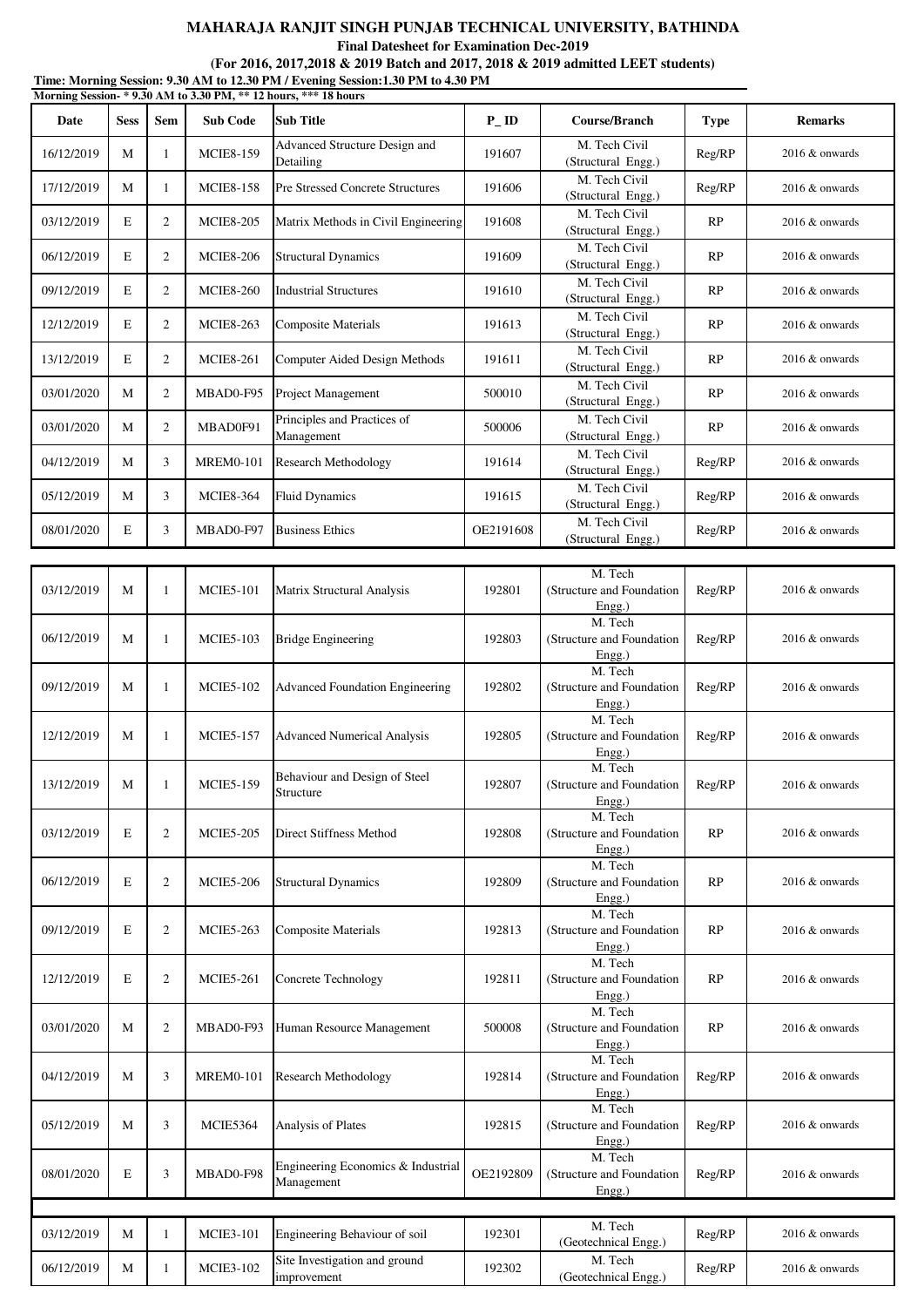**Final Datesheet for Examination Dec-2019**

|            |             |                |                                      | Time: Morning Session: 9.30 AM to 12.30 PM / Evening Session:1.30 PM to 4.30 PM<br>Morning Session-*9.30 AM to 3.30 PM, ** 12 hours, *** 18 hours |                     |                                 |             |                   |
|------------|-------------|----------------|--------------------------------------|---------------------------------------------------------------------------------------------------------------------------------------------------|---------------------|---------------------------------|-------------|-------------------|
| Date       | <b>Sess</b> | Sem            | <b>Sub Code</b>                      | <b>Sub Title</b>                                                                                                                                  | $P$ <sub>ID</sub>   | Course/Branch                   | <b>Type</b> | <b>Remarks</b>    |
| 09/12/2019 | M           | 1              | <b>MCIE3-103</b>                     | Soil Dynamics                                                                                                                                     | 192303              | M. Tech<br>(Geotechnical Engg.) | Reg/RP      | $2016 \&$ onwards |
| 12/12/2019 | M           | 1              | <b>MCIE3-156</b>                     | <b>Rock Mechanics</b>                                                                                                                             | 192304              | M. Tech<br>(Geotechnical Engg.) | Reg/RP      | $2016 \&$ onwards |
| 13/12/2019 | M           | 1              | <b>MCIE3-158</b>                     | Structural desgn of foundations                                                                                                                   | 192306              | M. Tech<br>(Geotechnical Engg.) | Reg/RP      | 2016 & onwards    |
| 03/12/2019 | E           | $\overline{c}$ | <b>MCIE3-205</b>                     | <b>Advanced Soil Mechanics</b>                                                                                                                    | 192308              | M. Tech<br>(Geotechnical Engg.) | RP          | 2016 & onwards    |
| 06/12/2019 | E           | 2              | <b>MCIE3-206</b>                     | Foundation Engineering                                                                                                                            | 192309              | M. Tech<br>(Geotechnical Engg.) | RP          | 2016 & onwards    |
| 09/12/2019 | E           | $\overline{c}$ | <b>MCIE3-260</b>                     | Pavement Design                                                                                                                                   | 192310              | M. Tech<br>(Geotechnical Engg.) | RP          | 2016 & onwards    |
| 12/12/2019 | E           | $\overline{c}$ | MCIE3-263                            | <b>Computational Techniques</b>                                                                                                                   | 192313              | M. Tech<br>(Geotechnical Engg.) | RP          | 2016 & onwards    |
| 03/01/2020 | M           | $\overline{c}$ | MBAD0-F93                            | Human Resource Management                                                                                                                         | 500008              | M. Tech<br>(Geotechnical Engg.) | RP          | $2016 \&$ onwards |
| 04/12/2019 | M           | 3              | <b>MREM0-101</b>                     | Research Methodology                                                                                                                              | 192314              | M. Tech<br>(Geotechnical Engg.) | Reg/RP      | 2016 & onwards    |
| 05/12/2019 | M           | 3              | <b>MCIE3-364</b>                     | Retaining and Underground<br><b>Structures</b>                                                                                                    | 192315              | M. Tech<br>(Geotechnical Engg.) | Reg/RP      | 2016 & onwards    |
| 08/01/2020 | E           | 3              | MBAD0-F98                            | Engineering Economics & Industrial<br>Management                                                                                                  | OE2192309           | M. Tech<br>(Geotechnical Engg.) | Reg/RP      | 2016 & onwards    |
|            |             |                |                                      |                                                                                                                                                   |                     |                                 |             |                   |
| 03/12/2019 | M           | 1              | <b>MMEE2-101/</b><br><b>MREM0101</b> | Research Methodology & Design of<br>Experiment / Research Methodology                                                                             | 191001/<br>18191001 | M. Tech ME                      | Reg/RP      | 2016 & onwards    |
| 06/12/2019 | M           | 1              | <b>MMEE2-102</b>                     | Advanced Heat & Mass Transfer                                                                                                                     | 191002              | M. Tech ME                      | Reg/RP      | 2016 & onwards    |
| 09/12/2019 | M           | 1              | <b>MMEE2-103</b>                     | <b>Advanced Manufacturing Processes</b>                                                                                                           | 191003              | M. Tech ME                      | Reg/RP      | 2016 & onwards    |
| 12/12/2019 | M           | 1              | <b>MMEE2-104</b>                     | <b>Advanced Machine Design</b>                                                                                                                    | 191004              | M. Tech ME                      | Reg/RP      | 2016 & onwards    |
| 13/12/2019 | M           | 1              | <b>MMEE2-156</b>                     | <b>Composite Material</b>                                                                                                                         | 191005              | M. Tech ME                      | Reg/RP      | 2016 & onwards    |
| 16/12/2019 | M           | 1              | <b>MMEE2-157</b>                     | Mechatronics                                                                                                                                      | 191006              | M. Tech ME                      | Reg/RP      | 2016 & onwards    |
| 03/12/2019 | E           | $\mathbf{2}$   | <b>MMEE2-206</b>                     | <b>Computational Fluid Dynamics</b>                                                                                                               | 191008              | M. Tech ME                      | RP          | 2016 & onwards    |
| 06/12/2019 | E           | 2              | <b>MMEE2-207</b>                     | Advanced CAD/CAM                                                                                                                                  | 191009              | M. Tech ME                      | RP          | 2016 & onwards    |
| 09/12/2019 | E           | $\overline{2}$ | <b>MMEE2-209</b>                     | <b>Advanced Optimization Techniques</b>                                                                                                           | 191011              | M. Tech ME                      | RP          | 2016 & onwards    |
| 13/12/2019 | E           | $\overline{c}$ | <b>MMEE2-260</b>                     | <b>Welding Metallurgy</b>                                                                                                                         | 191013              | M. Tech ME                      | RP          | 2016 & onwards    |
| 03/01/2020 | E           | 2              | <b>MMEE2-208</b>                     | Industrial Automation & Robotics                                                                                                                  | 191010              | M. Tech ME                      | RP          | 2016 & onwards    |
| 04/12/2019 | M           | 3              | <b>MMEE2-312</b>                     | <b>Total Quality Management</b>                                                                                                                   | 191016              | M. Tech ME                      | Reg/RP      | 2016 & onwards    |
| 10/12/2019 | M           | 3              | <b>MMEE2-311</b>                     | Maintenance & Reliability<br>Engineering                                                                                                          | 191015              | M. Tech ME                      | Reg/RP      | 2016 & onwards    |
| 03/01/2020 | M           | 3              | MBAD0-F93                            | Human Resource Management                                                                                                                         | OE1190108           | M. Tech ME                      | Reg/RP      | 2016 & onwards    |
| 03/01/2020 | M           | 3              | MBAD0-F95                            | Project Management                                                                                                                                | OE1190110           | M. Tech ME                      | Reg/RP      | 2016 & onwards    |
| 03/01/2020 | M           | 3              | MCIE0-F91                            | <b>Environment Management</b>                                                                                                                     | OE1190117           | M. Tech ME                      | Reg/RP      | 2016 & onwards    |
|            |             |                |                                      |                                                                                                                                                   |                     |                                 |             |                   |
| 03/12/2019 | M           | $\mathbf{1}$   | <b>MREM0-101</b>                     | <b>Research Methodology</b>                                                                                                                       | 190101              | M. Tech<br>(CAD/CAM)            | Reg/RP      | 2017 & onwards    |
| 04/12/2019 | M           | 1              | <b>MMEE1-158</b>                     | <b>Total Quality Management</b>                                                                                                                   | 190107              | M. Tech<br>(CAD/CAM)            | Reg/RP      | $2017 \&$ onwards |
| 06/12/2019 | M           | 1              | <b>MMEE1-103</b>                     | Robotics                                                                                                                                          | 190103              | M. Tech<br>(CAD/CAM)            | Reg/RP      | $2017 \&$ onwards |
| 09/12/2019 | M           | 1              | <b>MMEE1-104</b>                     | Mechatronics                                                                                                                                      | 190104              | M. Tech<br>(CAD/CAM)            | Reg/RP      | $2017 \&$ onwards |
| 12/12/2019 | M           |                | <b>MMEE1-102</b>                     | <b>Computer Aided Design</b>                                                                                                                      | 190102              | M. Tech<br>(CAD/CAM)            | Reg/RP      | 2017 & onwards    |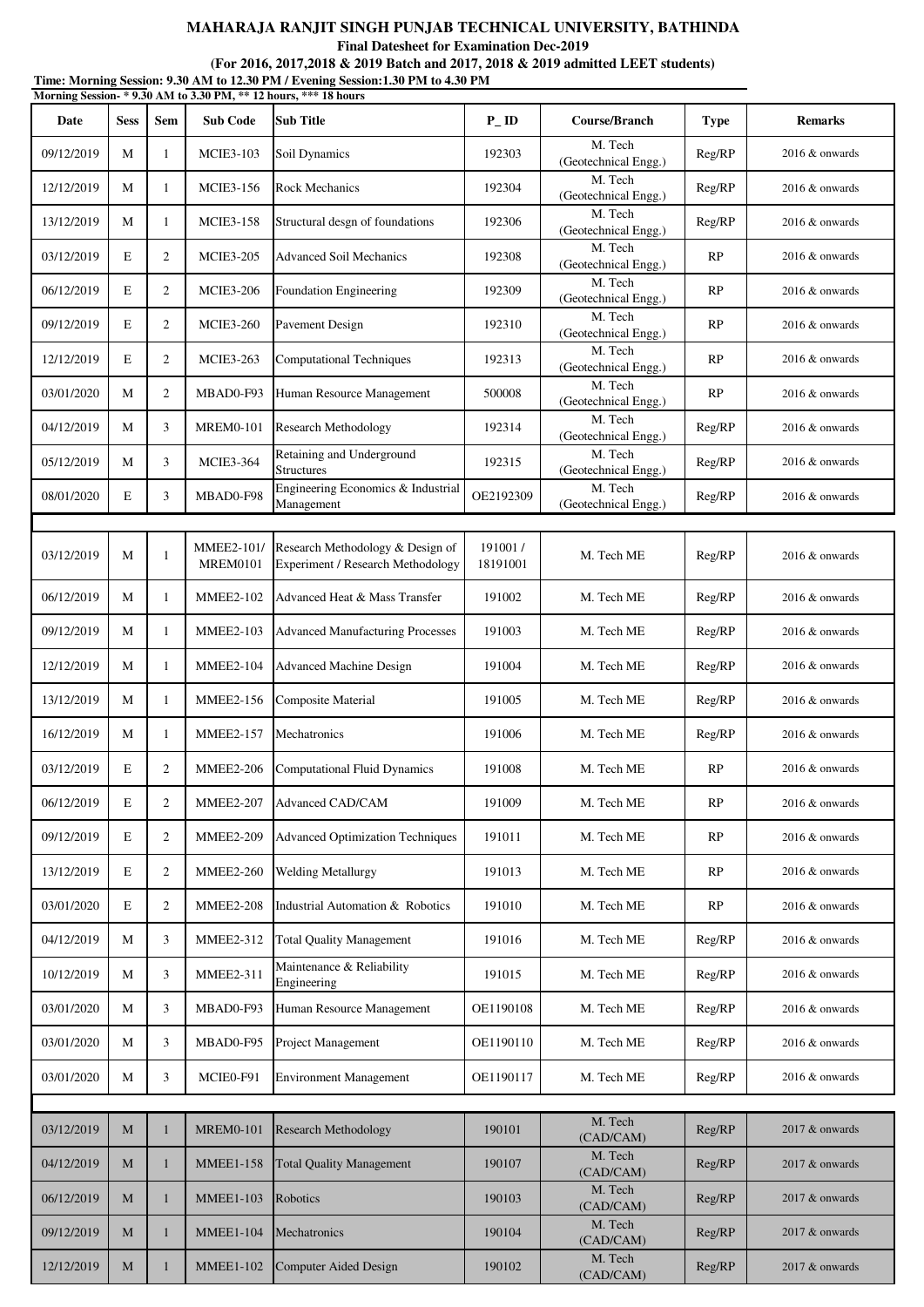**Final Datesheet for Examination Dec-2019**

| Time: Morning Session: 9.30 AM to 12.30 PM / Evening Session: 1.30 PM to 4.30 PM<br>Morning Session-*9.30 AM to 3.30 PM, ** 12 hours, *** 18 hours |             |                |                    |                                                   |                    |                                   |             |                   |  |  |
|----------------------------------------------------------------------------------------------------------------------------------------------------|-------------|----------------|--------------------|---------------------------------------------------|--------------------|-----------------------------------|-------------|-------------------|--|--|
| Date                                                                                                                                               | <b>Sess</b> | <b>Sem</b>     | <b>Sub Code</b>    | <b>Sub Title</b>                                  | $P$ <sub>-ID</sub> | Course/Branch                     | <b>Type</b> | <b>Remarks</b>    |  |  |
| 13/12/2019                                                                                                                                         | M           | $\mathbf{1}$   | <b>MMEE1-156</b>   | Management Information System                     | 190105             | M. Tech<br>(CAD/CAM)              | Reg/RP      | $2017$ & onwards  |  |  |
| 13/12/2019                                                                                                                                         | M           | $\mathbf{1}$   | <b>MMEE1-157</b>   | Modern Control of Dynamic<br><b>Systems</b>       | 190106             | M. Tech<br>(CAD/CAM)              | Reg/RP      | $2017$ & onwards  |  |  |
| 03/12/2019                                                                                                                                         | E           | $\overline{2}$ | <b>MMEE1-206</b>   | <b>Computer Integrated Manufacturing</b>          | 190108             | M. Tech<br>(CAD/CAM)              | RP          | $2017$ & onwards  |  |  |
| 06/12/2019                                                                                                                                         | E           | $\overline{2}$ | <b>MMEE1-207</b>   | 3D - Printing                                     | 190109             | M. Tech<br>(CAD/CAM)              | RP          | $2017$ & onwards  |  |  |
| 09/12/2019                                                                                                                                         | E           | $\overline{2}$ | <b>MMEE1-208</b>   | Finite Element Modelling (FEM)                    | 190110             | M. Tech<br>(CAD/CAM)              | RP          | 2017 & onwards    |  |  |
| 12/12/2019                                                                                                                                         | E           | $\overline{2}$ | <b>MMEE1-209</b>   | Micro-Electro Mechanical Systems<br>(MEMS)        | 190111             | M. Tech<br>(CAD/CAM)              | RP          | $2017$ & onwards  |  |  |
| 13/12/2019                                                                                                                                         | E           | $\overline{2}$ | <b>MMEE1-261</b>   | Welding Technology and Processes                  | 190114             | M. Tech<br>(CAD/CAM)              | RP          | $2017$ & onwards  |  |  |
| 05/12/2019                                                                                                                                         | M           | $\overline{3}$ | <b>MMEE1-311</b>   | <b>Machine Automation</b>                         | 190115             | M. Tech<br>(CAD/CAM)              | Reg/RP      | $2017$ & onwards  |  |  |
| 10/12/2019                                                                                                                                         | M           | $\overline{3}$ | <b>MMEE1-312</b>   | <b>Computer Aided Process Planning</b><br>(CAPP)  | 190116             | M. Tech<br>(CAD/CAM)              | Reg/RP      | $2017$ & onwards  |  |  |
| 03/01/2020                                                                                                                                         | M           | 3              | <b>MBAD0 - F93</b> | Human Resource Management                         | OE1190108          | M. Tech<br>(CAD/CAM)              | Reg/RP      | 2017 & onwards    |  |  |
|                                                                                                                                                    |             |                |                    |                                                   |                    |                                   |             |                   |  |  |
| 04/12/2019                                                                                                                                         | M           | $\mathbf{1}$   | <b>MECE5-101</b>   | Hardware Description Languages<br>and VLSI Design | 191101             | M.Tech. ECE<br>(Microelectronics) | Reg/RP      | 2016 & onwards    |  |  |
| 06/12/2019                                                                                                                                         | M           | $\mathbf{1}$   | <b>MECE5-102</b>   | Microelectronics                                  | 191102             | M.Tech. ECE<br>(Microelectronics) | Reg/RP      | 2016 & onwards    |  |  |
| 09/12/2019                                                                                                                                         | M           | $\mathbf{1}$   | <b>MECE5-103</b>   | <b>Advanced Semiconductor Physics</b>             | 191103             | M.Tech. ECE<br>(Microelectronics) | Reg/RP      | $2016 \&$ onwards |  |  |
| 12/12/2019                                                                                                                                         | M           | 1              | <b>MECE5-157</b>   | Electronic System Design                          | 191105             | M.Tech. ECE<br>(Microelectronics) | Reg/RP      | $2016 \&$ onwards |  |  |
| 13/12/2019                                                                                                                                         | M           | $\mathbf{1}$   | <b>MECE5-162</b>   | Materials Science & Engineering                   | 191110             | M.Tech. ECE<br>(Microelectronics) | Reg/RP      | $2016 \&$ onwards |  |  |
| 16/12/2019                                                                                                                                         | M           | $\mathbf{1}$   | <b>MECE5-159</b>   | <b>Digital Signal Processing</b>                  | 191107             | M.Tech. ECE<br>(Microelectronics) | Reg/RP      | $2016 \&$ onwards |  |  |
| 04/12/2019                                                                                                                                         | $\mathbf E$ | $\overline{2}$ | <b>MECE5-205</b>   | <b>MEMS</b> and <b>NEMS</b>                       | 191112             | M.Tech. ECE<br>(Microelectronics) | RP          | $2016 \&$ onwards |  |  |
| 06/12/2019                                                                                                                                         | E           | $\overline{2}$ | <b>MECE5-206</b>   | CPLD and FPGA Architectures and<br>Applications   | 191113             | M.Tech. ECE<br>(Microelectronics) | RP          | 2016 & onwards    |  |  |
| 09/12/2019                                                                                                                                         | E           | $\overline{2}$ | <b>MECE5-266</b>   | MOS Integrated Circuit Modelling                  | 191116             | M.Tech. ECE<br>(Microelectronics) | RP          | 2016 & onwards    |  |  |
| 12/12/2019                                                                                                                                         | E           | $\overline{2}$ | <b>MECE5-271</b>   | Low Power VLSI Design                             | 191121             | M.Tech. ECE<br>(Microelectronics) | RP          | 2016 & onwards    |  |  |
| 13/12/2019                                                                                                                                         | М           | $\overline{c}$ | <b>MECE5-264</b>   | Satellite Communication                           | 191114             | M.Tech. ECE<br>(Microelectronics) | RP          | 2016 & onwards    |  |  |
| 03/01/2020                                                                                                                                         | M           | $\overline{2}$ | MBAD0-F92          | <b>Total Quality Management</b>                   | 500007             | M.Tech. ECE<br>(Microelectronics) | RP          | 2016 & onwards    |  |  |
| 03/12/2019                                                                                                                                         | M           | 3              | <b>MREM0-101</b>   | <b>Research Methodology</b>                       | 191122             | M.Tech. ECE<br>(Microelectronics) | Reg/RP      | 2016 & onwards    |  |  |
| 05/12/2019                                                                                                                                         | М           | 3              | <b>MECE5-374</b>   | Measurement & Characterisation<br>Techniques      | 191125             | M.Tech. ECE<br>(Microelectronics) | Reg/RP      | 2016 & onwards    |  |  |
|                                                                                                                                                    |             |                |                    |                                                   |                    |                                   |             |                   |  |  |
| 04/12/2019                                                                                                                                         | M           | $\mathbf{1}$   | <b>MECE1-101</b>   | <b>Advanced Communication Systems</b>             | 190601             | M.Tech. ECE                       | Reg/RP      | 2016 & onwards    |  |  |
| 06/12/2019                                                                                                                                         | M           | $\mathbf{1}$   | <b>MECE1-102</b>   | Microcontrollers and Embedded<br><b>Systems</b>   | 190602             | M.Tech. ECE                       | Reg/RP      | 2016 & onwards    |  |  |
| 09/12/2019                                                                                                                                         | М           | $\mathbf{1}$   | <b>MECE1-160</b>   | Micro and Nano Sciences                           | 190608             | M.Tech. ECE                       | Reg/RP      | 2016 & onwards    |  |  |
| 09/12/2019                                                                                                                                         | M           | 1              | <b>MECE1-161</b>   | Sensors and Transducers                           | 190609             | M.Tech. ECE                       | Reg/RP      | 2016 & onwards    |  |  |
| 09/12/2019                                                                                                                                         | M           | $\mathbf{1}$   | <b>MECE1-163</b>   | <b>Soft Computing</b>                             | 190611             | M.Tech. ECE                       | Reg/RP      | 2016 & onwards    |  |  |
| 09/12/2019                                                                                                                                         | M           | $\mathbf{1}$   | <b>MECE1-162</b>   | Speech and Audio Processing                       | 190610             | M.Tech. ECE                       | Reg/RP      | 2016 & onwards    |  |  |
| 12/12/2019                                                                                                                                         | M           | 1              | <b>MECE1-103</b>   | Electronic System Design                          | 190603             | M.Tech. ECE                       | Reg/RP      | $2016 \&$ onwards |  |  |
| 13/12/2019                                                                                                                                         | M           |                | <b>MECE1-158</b>   | Information Theory and Coding                     | 190606             | M.Tech. ECE                       | Reg/RP      | 2016 & onwards    |  |  |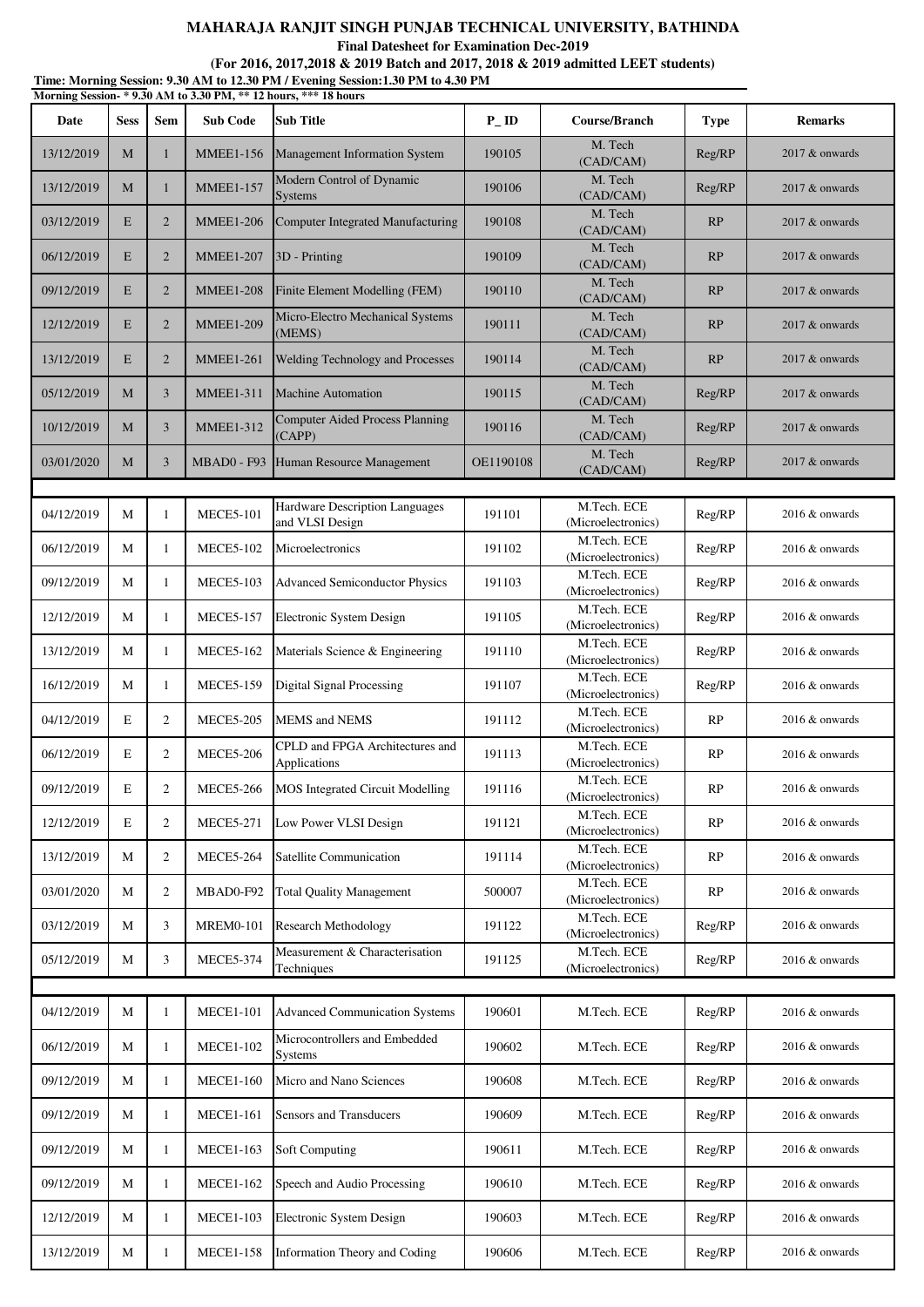**Final Datesheet for Examination Dec-2019**

|            | Time: Morning Session: 9.30 AM to 12.30 PM / Evening Session:1.30 PM to 4.30 PM<br>Morning Session-*9.30 AM to 3.30 PM, ** 12 hours, *** 18 hours |                |                  |                                            |                    |                               |             |                   |  |  |  |
|------------|---------------------------------------------------------------------------------------------------------------------------------------------------|----------------|------------------|--------------------------------------------|--------------------|-------------------------------|-------------|-------------------|--|--|--|
| Date       | <b>Sess</b>                                                                                                                                       | <b>Sem</b>     | <b>Sub Code</b>  | <b>Sub Title</b>                           | $P$ <sub>-ID</sub> | Course/Branch                 | <b>Type</b> | <b>Remarks</b>    |  |  |  |
| 04/12/2019 | E                                                                                                                                                 | 2              | <b>MECE1-205</b> | <b>Optical Communication System</b>        | 190612             | M.Tech. ECE                   | RP          | 2016 & onwards    |  |  |  |
| 06/12/2019 | E                                                                                                                                                 | $\overline{2}$ | <b>MECE1-206</b> | Advanced Digital Signal Processing         | 190613             | M.Tech. ECE                   | RP          | 2016 & onwards    |  |  |  |
| 09/12/2019 | E                                                                                                                                                 | 2              | <b>MECE1-269</b> | Multimedia Communication System            | 190619             | M.Tech. ECE                   | RP          | 2016 & onwards    |  |  |  |
| 09/12/2019 | E                                                                                                                                                 | $\overline{c}$ | <b>MECE1-270</b> | Advanced Network Synthesis and<br>Analysis | 190620             | M.Tech. ECE                   | RP          | $2016 \&$ onwards |  |  |  |
| 12/12/2019 | E                                                                                                                                                 | $\overline{2}$ | <b>MECE1-265</b> | Satellite Communication                    | 190615             | M.Tech. ECE                   | <b>RP</b>   | 2016 & onwards    |  |  |  |
| 12/12/2019 | E                                                                                                                                                 | 2              | <b>MECE1-264</b> | <b>Digital Image Processing</b>            | 190614             | M.Tech. ECE                   | RP          | 2016 & onwards    |  |  |  |
| 12/12/2019 | E                                                                                                                                                 | 2              | <b>MECE1-266</b> | <b>Information Security</b>                | 190616             | M.Tech. ECE                   | RP          | $2016 \&$ onwards |  |  |  |
| 03/01/2020 | М                                                                                                                                                 | 2              | MBAD0-F92        | <b>Total Quality Management</b>            | 500007             | M.Tech. ECE                   | <b>RP</b>   | 2016 & onwards    |  |  |  |
| 03/01/2020 | М                                                                                                                                                 | 2              | MBAD0F93         | Human Resource Management                  | 500008             | M.Tech. ECE                   | RP          | 2016 & onwards    |  |  |  |
| 03/01/2020 | М                                                                                                                                                 | 2              | MELE0-F93        | Neural Networks & Fuzzy Logic              | 500045             | M.Tech. ECE                   | RP          | $2016 \&$ onwards |  |  |  |
| 03/01/2020 | М                                                                                                                                                 | 2              | MECE0-F91        | <b>Computer Networks</b>                   | 500019             | M.Tech. ECE                   | RP          | 2016 & onwards    |  |  |  |
| 03/01/2020 | М                                                                                                                                                 | 2              | MECE0-F95        | Digital Circuits And Logic Design          | 500023             | M.Tech. ECE                   | RP          | 2016 & onwards    |  |  |  |
| 03/01/2020 | М                                                                                                                                                 | 2              | MCSE0-F91        | <b>Soft Computing</b>                      | 500002             | M.Tech. ECE                   | RP          | 2016 & onwards    |  |  |  |
| 03/12/2019 | М                                                                                                                                                 | 3              | <b>MREM1-101</b> | <b>Research Methodology</b>                | 190622             | M.Tech. ECE                   | Reg/RP      | 2016 & onwards    |  |  |  |
| 05/12/2019 | М                                                                                                                                                 | 3              | <b>MECE1-375</b> | Speech And Audio Processing                | 190626             | M.Tech. ECE                   | Reg/RP      | 2016 & onwards    |  |  |  |
| 05/12/2019 | M                                                                                                                                                 | 3              | <b>MECE1-374</b> | Wireless and Adhoc Networks                | 190625             | M.Tech. ECE                   | Reg/RP      | 2016 & onwards    |  |  |  |
| 05/12/2019 | M                                                                                                                                                 | 3              | <b>MECE1372</b>  | Antenna System Design                      | 190623             | M.Tech. ECE                   | Reg/RP      | $2016 \&$ onwards |  |  |  |
|            |                                                                                                                                                   |                |                  |                                            |                    |                               |             |                   |  |  |  |
| 03/12/2019 | М                                                                                                                                                 | 1              | <b>PE501</b>     | <b>Metal Casting</b>                       | E0441              | M.Tech.<br>(Production Engg.) | Reg/RP      | 2016 & onwards    |  |  |  |
| 06/12/2019 | М                                                                                                                                                 | $\mathbf{1}$   | <b>PE502</b>     | <b>Metal Cutting</b>                       | E0442              | M.Tech.<br>(Production Engg.) | Reg/RP      | 2016 & onwards    |  |  |  |
| 09/12/2019 | М                                                                                                                                                 | $\mathbf{1}$   | <b>PE503</b>     | <b>Metal Forming</b>                       | E0443              | M.Tech.<br>(Production Engg.) | Reg/RP      | 2016 & onwards    |  |  |  |
| 16/12/2019 | M                                                                                                                                                 | 1              | <b>PE505</b>     | Computer Aided Design &<br>Manufacturing   | E0445              | M.Tech.<br>(Production Engg.) | Reg/RP      | 2016 & onwards    |  |  |  |
| 18/12/2019 | М                                                                                                                                                 | 1              | <b>PE504</b>     | Welding Technology                         | E0444              | M.Tech.<br>(Production Engg.) | Reg/RP      | 2016 & onwards    |  |  |  |
| 10/12/2019 | М                                                                                                                                                 | $\overline{2}$ | <b>PE507</b>     | Non Conventional Machining<br>Processes    | E0446              | M.Tech.<br>(Production Engg.) | RP          | 2016 & onwards    |  |  |  |
| 11/12/2019 | М                                                                                                                                                 | $\overline{2}$ | <b>PE508</b>     | Jig, Fixtures & Die Design                 | E0447              | M.Tech.<br>(Production Engg.) | RP          | 2016 & onwards    |  |  |  |
| 13/12/2019 | М                                                                                                                                                 | $\overline{2}$ | <b>PE509</b>     | Production Planning & Control              | E0448              | M.Tech.<br>(Production Engg.) | RP          | 2016 & onwards    |  |  |  |
| 17/12/2019 | М                                                                                                                                                 | 2              | <b>PE512</b>     | <b>Industrial Tribology</b>                | E0449              | M.Tech.<br>(Production Engg.) | RP          | 2016 & onwards    |  |  |  |
| 19/12/2019 | М                                                                                                                                                 | $\overline{2}$ | <b>PE517</b>     | Materials Technology                       | E0454              | M.Tech.<br>(Production Engg.) | RP          | 2016 & onwards    |  |  |  |
| 05/12/2019 | М                                                                                                                                                 | 3              | PE621            | Metrology & Industrial Inspection          | 191403             | M.Tech.<br>(Production Engg.) | Reg/RP      | 2016 & onwards    |  |  |  |
| 12/12/2019 | М                                                                                                                                                 | 3              | PE623            | Methods Engineering & Ergonomics           | 191405             | M.Tech.<br>(Production Engg.) | Reg/RP      | 2016 & onwards    |  |  |  |
|            |                                                                                                                                                   |                |                  |                                            |                    |                               |             |                   |  |  |  |
| 03/12/2019 | $\mathbf{M}$                                                                                                                                      | 1              | <b>MELE1-101</b> | Advance Power System Analysis &<br>Design  | 190501             | M.Tech. EE                    | Reg/RP      | 2016 & onwards    |  |  |  |
| 06/12/2019 | М                                                                                                                                                 | 1              | <b>MELE1-102</b> | Modern Control Theory                      | 190502             | M.Tech. EE                    | Reg/RP      | 2016 & onwards    |  |  |  |
| 09/12/2019 | М                                                                                                                                                 | 1              | <b>MELE1-103</b> | Applied Instrumentation &<br>Measurement   | 190503             | M.Tech. EE                    | Reg/RP      | 2016 & onwards    |  |  |  |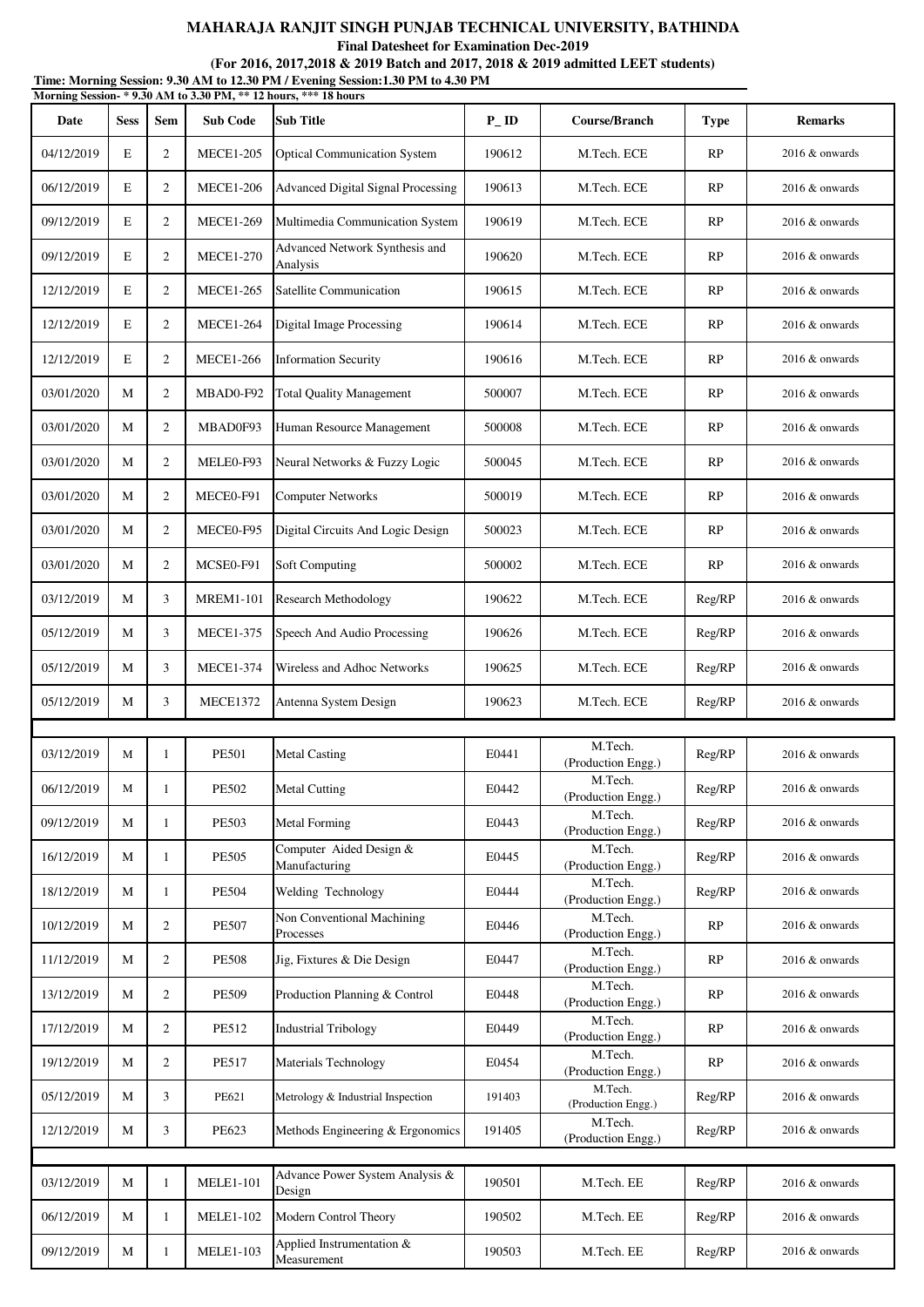**Final Datesheet for Examination Dec-2019**

| Time: Morning Session: 9.30 AM to 12.30 PM / Evening Session: 1.30 PM to 4.30 PM |  |
|----------------------------------------------------------------------------------|--|
| Morning Session- * 9.30 AM to 3.30 PM, ** 12 hours, *** 18 hours                 |  |

| Date       | <b>Sess</b> | <b>Sem</b>     | <b>Sub Code</b>                                         | <b>Sub Title</b>                               | $P$ <sub>ID</sub> | Course/Branch                | <b>Type</b> | <b>Remarks</b>    |
|------------|-------------|----------------|---------------------------------------------------------|------------------------------------------------|-------------------|------------------------------|-------------|-------------------|
| 12/12/2019 | M           | 1              | <b>MELE1-163</b>                                        | Discrete Time Control Systems                  | 190511            | M.Tech. EE                   | Reg/RP      | 2016 & onwards    |
| 13/12/2019 | M           | 1              | <b>MELE1-160</b>                                        | EHVAC & HVDC Transmission<br>System            | 190508            | M.Tech. EE                   | Reg/RP      | 2016 & onwards    |
| 16/12/2019 | M           | 1              | <b>MELE1-158</b>                                        | Non Conventional Energy Resources              | 190506            | M.Tech. EE                   | Reg/RP      | 2016 & onwards    |
| 03/12/2019 | E           | 2              | <b>MELE1205</b>                                         | Power System Operation and<br>Control          | 190512            | M.Tech. EE                   | RP          | 2016 & onwards    |
| 06/12/2019 | E           | $\overline{2}$ | <b>MELE1207</b>                                         | Power Electronic Devices &<br>Controllers      | 190515            | M.Tech. EE                   | RP          | $2016 \&$ onwards |
| 09/12/2019 | E           | $\overline{2}$ | <b>MELE1265</b>                                         | <b>Customized Power Devices</b>                | 190517            | M.Tech. EE                   | RP          | 2016 & onwards    |
| 12/12/2019 | E           | $\overline{2}$ | <b>MELE1-266</b>                                        | <b>Advanced Electrical Machine</b><br>Design   | 190518            | M.Tech. EE                   | RP          | 2016 & onwards    |
| 13/12/2019 | E           | $\overline{2}$ | <b>MELE1206</b>                                         | <b>Advance Electrical Machines</b>             | 190513            | M.Tech. EE                   | RP          | $2016 \&$ onwards |
| 16/12/2019 | E           | 2              | <b>MELE1267/</b><br><b>MELE3267/</b><br><b>MELE2267</b> | Artificial Intelligent Techniques              | 190519            | M.Tech. EE                   | RP          | $2016 \&$ onwards |
| 03/01/2020 | M           | $\mathbf{2}$   | MBAD0-F93                                               | Human Resource Management                      | 500008            | M.Tech. EE                   | RP          | 2016 & onwards    |
| 04/12/2019 | M           | 3              | <b>MELE1-369</b>                                        | Advanced Power System Protection               | 190521            | M.Tech. EE                   | Reg/RP      | 2016 & onwards    |
| 05/12/2019 | M           | 3              | <b>MELE1-372</b>                                        | Power System Planning                          | 190524            | M.Tech. EE                   | Reg/RP      | 2016 & onwards    |
| 10/12/2019 | M           | 3              | <b>MELE1-373</b>                                        | <b>Electric Traction System</b>                | 190525            | M.Tech. EE                   | Reg/RP      | $2016 \&$ onwards |
|            |             |                |                                                         |                                                |                   |                              |             |                   |
| 03/12/2019 | E           | 1              | <b>MELEE1-101</b>                                       | Power System Analysis                          | 18191301          | M.Tech. EE<br>(Power System) | Reg/RP      | 2018 & onwards    |
| 06/12/2019 | E           | $\mathbf{1}$   | <b>MELEE1-102</b>                                       | Power System Dynamics-I                        | 18191302          | M.Tech. EE<br>(Power System) | Reg/RP      | 2018 & onwards    |
| 09/12/2019 | E           | $\mathbf{1}$   | MRMIP-101                                               | Research Methodology and IPR                   | 18191303          | M.Tech. EE<br>(Power System) | Reg/RP      | 2018 & onwards    |
| 12/12/2019 | E           | $\mathbf{1}$   | <b>MELEE1-159</b>                                       | Wind and Solar Systems                         | 18191307          | M.Tech. EE<br>(Power System) | Reg/RP      | 2018 & onwards    |
| 13/12/2019 | E           | $\mathbf{1}$   | <b>MELEE1-160</b>                                       | <b>Electrical Power Distribution</b><br>System | 18191308          | M.Tech. EE<br>(Power System) | Reg/RP      | 2018 & onwards    |
| 03/12/2019 | $\mathbf M$ | $\overline{2}$ | MELEE1205                                               | Digital Protection of Power System             | 18191320          | M.Tech. EE<br>(Power System) | RP          | 2018 batch        |
| 06/12/2019 | M           | 2              | MELEE1206                                               | Power System Dynamics-II                       | 18191321          | M.Tech. EE<br>(Power System) | RP          | 2018 batch        |
| 09/12/2019 | M           | $\overline{2}$ | MELEE1264                                               | <b>Restructured Power Systems</b>              | 18191322          | M.Tech. EE<br>(Power System) | RP          | 2018 batch        |
| 12/12/2019 | M           | $\overline{2}$ | MELEE1269                                               | <b>SCADA</b> System and Applications           | 18191327          | M.Tech. EE<br>(Power System) | RP          | 2018 batch        |
| 04/12/2019 | E           | 3              | MELEE1-374                                              | Industrial Load Modeling and<br>Control        | 18191340          | M.Tech. EE<br>(Power System) | Reg         | 2018 batch        |
| 03/01/2020 | M           | 3              | <b>MELEE1-392</b>                                       | <b>Industrial Safety</b>                       | 18OE119130<br>2   | M.Tech. EE<br>(Power System) | Reg         | 2018 batch        |
| 03/12/2019 | M           | 1              | <b>MELE3-103</b>                                        | Advance Power System Analysis &<br>Design      | 191303            | M.Tech. EE<br>(Power System) | RP          | 2016 & 2017 Batch |
| 09/12/2019 | M           | 1              | <b>MELE3-101</b>                                        | Power System operation and control             | 191301            | M.Tech. EE<br>(Power System) | RP          | 2016 & 2017 Batch |
| 13/12/2019 | М           | 1              | <b>MELE3-102</b>                                        | Power Electronic Devices &<br>Controllers      | 191302            | M.Tech. EE<br>(Power System) | RP          | 2016 & 2017 Batch |
| 16/12/2019 | M           | 1              | <b>MELE3-158</b>                                        | Non Conventional Energy Systems                | 191306            | M.Tech. EE<br>(Power System) | RP          | 2016 & 2017 Batch |
| 19/12/2019 | M           | 1              | <b>MELE3-160</b>                                        | <b>HVDC</b> Transmission System                | 191308            | M.Tech. EE<br>(Power System) | RP          | 2016 & 2017 Batch |
| 23/12/2019 | M           | 1              | <b>MELE3-156</b>                                        | <b>EHVAC</b> Transmission                      | 191304            | M.Tech. EE<br>(Power System) | RP          | 2016 & 2017 Batch |
| 03/12/2019 | E           | $\overline{2}$ | <b>MELE3-205</b>                                        | Power System Planning                          | 191312            | M.Tech. EE<br>(Power System) | RP          | 2016 & 2017 Batch |
| 06/12/2019 | E           | $\overline{2}$ | <b>MELE3-206</b>                                        | Advanced Power System Protection               | 191313            | M.Tech. EE<br>(Power System) | RP          | 2016 & 2017 Batch |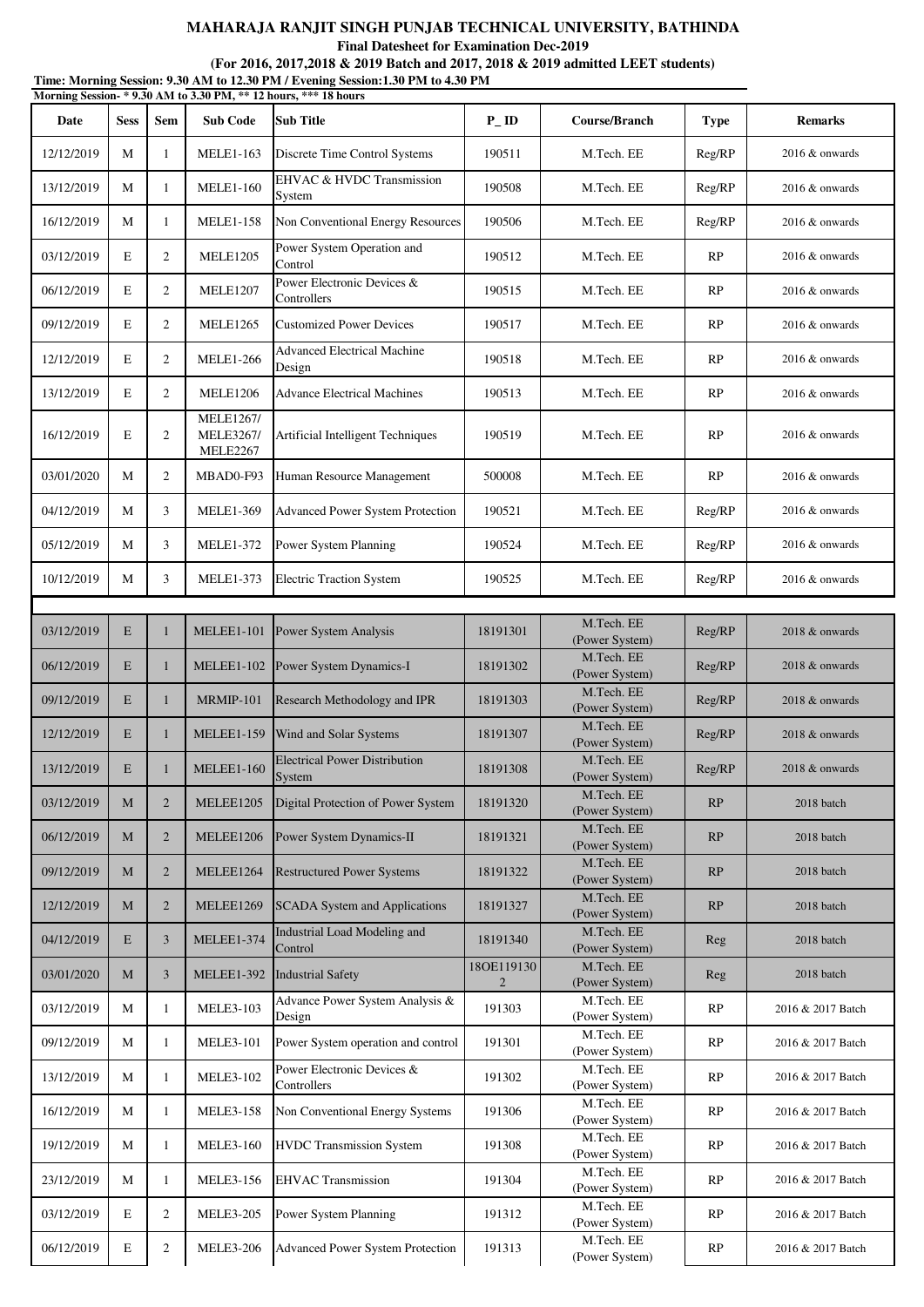**Final Datesheet for Examination Dec-2019**

|            |             |                |                                | Morning Session-*9.30 AM to 3.30 PM, ** 12 hours, *** 18 hours |                   |                              |             |                   |
|------------|-------------|----------------|--------------------------------|----------------------------------------------------------------|-------------------|------------------------------|-------------|-------------------|
| Date       | <b>Sess</b> | Sem            | <b>Sub Code</b>                | <b>Sub Title</b>                                               | $P$ <sub>ID</sub> | <b>Course/Branch</b>         | <b>Type</b> | <b>Remarks</b>    |
| 09/12/2019 | E           | 2              | <b>MELE3-207</b>               | Power System Dynamics & Stability                              | 191314            | M.Tech. EE<br>(Power System) | RP          | 2016 & 2017 Batch |
| 12/12/2019 | E           | $\mathfrak{2}$ | MELE3-267/<br><b>MELE1-267</b> | Artificial Intelligent Techniques                              | 191318            | M.Tech. EE<br>(Power System) | RP          | 2016 & 2017 Batch |
| 03/01/2020 | M           | $\mathfrak{2}$ | MECE0-F95                      | Digital Circuits And Logic Design                              | 500023            | M.Tech. EE<br>(Power System) | RP          | 2016 & 2017 Batch |
| 03/01/2020 | M           | 2              | MMEE0-F94                      | Industrial Automation & Robotics                               | 500047            | M.Tech. EE<br>(Power System) | RP          | 2016 & 2017 Batch |
| 12/12/2019 | M           | 3              | <b>MELE3-371</b>               | <b>Engineering Optimization</b>                                | 191322            | M.Tech. EE<br>(Power System) | RP          | 2016 & 2017 Batch |
| 12/12/2019 | M           | 3              | <b>MELE3-368</b>               | <b>Energy Management and Energy</b><br>Auditing                | 191319            | M.Tech. EE<br>(Power System) | RP          | 2016 & 2017 Batch |
| 18/12/2019 | M           | 3              | <b>MELE3-369</b>               | Distribution System Operation &<br>Analysis                    | 191320            | M.Tech. EE<br>(Power System) | RP          | 2016 & 2017 Batch |
| 24/12/2019 | M           | 3              | <b>MELE3-375</b>               | Wind Energy and Small Hydro<br><b>Energy Station</b>           | 191326            | M.Tech. EE<br>(Power System) | RP          | 2016 & 2017 Batch |
|            |             |                |                                |                                                                |                   |                              |             |                   |
| 03/12/2019 | M           | $\mathbf{1}$   | <b>MITE2-101</b>               | <b>Information Security</b>                                    | 190701            | M.Tech. (IT)                 | Reg/RP      | 2016 & onwards    |
| 06/12/2019 | M           | $\mathbf{1}$   | <b>MITE2-102</b>               | <b>Advance Database Systems</b>                                | 190702            | M.Tech. (IT)                 | Reg/RP      | 2016 & onwards    |
| 09/12/2019 | M           | 1              | <b>MITE2-103</b>               | Network Security                                               | 190703            | M.Tech. (IT)                 | Reg/RP      | 2016 & onwards    |
| 12/12/2019 | M           | $\mathbf{1}$   | MITE2-156                      | Mobile Computing                                               | 190704            | M.Tech. (IT)                 | Reg/RP      | 2016 & onwards    |
| 13/12/2019 | M           | $\mathbf{1}$   | MITE2-159                      | Advance Software Engineering                                   | 190707            | M.Tech. (IT)                 | Reg/RP      | 2016 & onwards    |
| 03/12/2019 | E           | 2              | <b>MITE2-205</b>               | <b>Advanced Operating System</b>                               | 190710            | M.Tech. (IT)                 | RP          | 2016 & onwards    |
| 06/12/2019 | E           | $\overline{2}$ | MITE2-265                      | Data warehousing & Data Mining                                 | 190715            | M.Tech. (IT)                 | RP          | 2016 & onwards    |
| 09/12/2019 | E           | 2              | MITE2-263                      | Cloud Computing                                                | 190713            | M.Tech. (IT)                 | RP          | 2016 & onwards    |
| 12/12/2019 | E           | $\overline{c}$ | <b>MITE2-206</b>               | Distributed System                                             | 190711            | M.Tech. (IT)                 | <b>RP</b>   | 2016 & onwards    |
| 03/01/2020 | M           | $\mathfrak{2}$ | MCSE0-F93                      | Management Information System                                  | 500004            | M.Tech. (IT)                 | RP          | 2016 & onwards    |
| 04/12/2019 | M           | 3              | <b>MREM0-101</b>               | <b>Research Methodology</b>                                    | 190718            | M.Tech. (IT)                 | Reg/RP      | 2016 & onwards    |
| 05/12/2019 | M           | 3              | MITE2-369                      | Digital Image Processing                                       | 190720            | M.Tech. (IT)                 | Reg/RP      | 2016 & onwards    |
|            |             |                |                                | Advanced Data Structures and                                   |                   |                              |             |                   |
| 03/12/2019 | M           | $\mathbf{1}$   | <b>MCSE4-101</b>               | Algorithm                                                      | 190401            | M.Tech. (E-Security)         | Reg/RP      | 2016 & onwards    |
| 06/12/2019 | M           | $\mathbf{1}$   | <b>MCSE4-102</b>               | Research Methodologies                                         | 190402            | M.Tech. (E-Security)         | Reg/RP      | 2016 & onwards    |
| 09/12/2019 | M           | $\mathbf{1}$   | <b>MCSE4-103</b>               | <b>Soft Computing</b>                                          | 190403            | M.Tech. (E-Security)         | Reg/RP      | 2016 & onwards    |
| 12/12/2019 | M           | $\mathbf{1}$   | <b>MCSE4-158</b>               | <b>Emerging Technologies</b>                                   | 190406            | M.Tech. (E-Security)         | Reg/RP      | 2016 & onwards    |
| 13/12/2019 | M           | $\mathbf{1}$   | <b>MCSE4-162</b>               | <b>Advanced Operating Systems</b>                              | 190410            | M.Tech. (E-Security)         | Reg/RP      | 2016 & onwards    |
| 03/12/2019 | E           | $\mathfrak{2}$ | <b>MCSE4-205</b>               | <b>Ethical Hacking</b>                                         | 190412            | M.Tech. (E-Security)         | RP          | 2016 & onwards    |
| 06/12/2019 | E           | $\overline{2}$ | <b>MCSE4-267</b>               | <b>Advanced Databases</b>                                      | 190417            | M.Tech. (E-Security)         | <b>RP</b>   | 2016 & onwards    |
| 09/12/2019 | E           | $\overline{c}$ | <b>MCSE4-270</b>               | Security Engineering                                           | 190420            | M.Tech. (E-Security)         | <b>RP</b>   | 2016 & onwards    |
| 12/12/2019 | E           | $\overline{2}$ | <b>MCSE4-206</b>               | Cryptography & Network Security                                | 190413            | M.Tech. (E-Security)         | <b>RP</b>   | 2016 & onwards    |
| 03/01/2020 | M           | $\mathbf{2}$   | MCSE0-F92                      | <b>Big Data Analytics Concepts</b>                             | 500003            | M.Tech. (E-Security)         | RP          | 2016 & onwards    |
| 04/12/2019 | M           | 3              | MCSE4-373                      | Data Warehousing and Data Mining                               | 190423            | M.Tech. (E-Security)         | Reg/RP      | 2016 & onwards    |

08/01/2020 E 3 MBAD0-F97 Business Ethics CE2190408 M.Tech. (E-Security) Reg/RP 2016 & onwards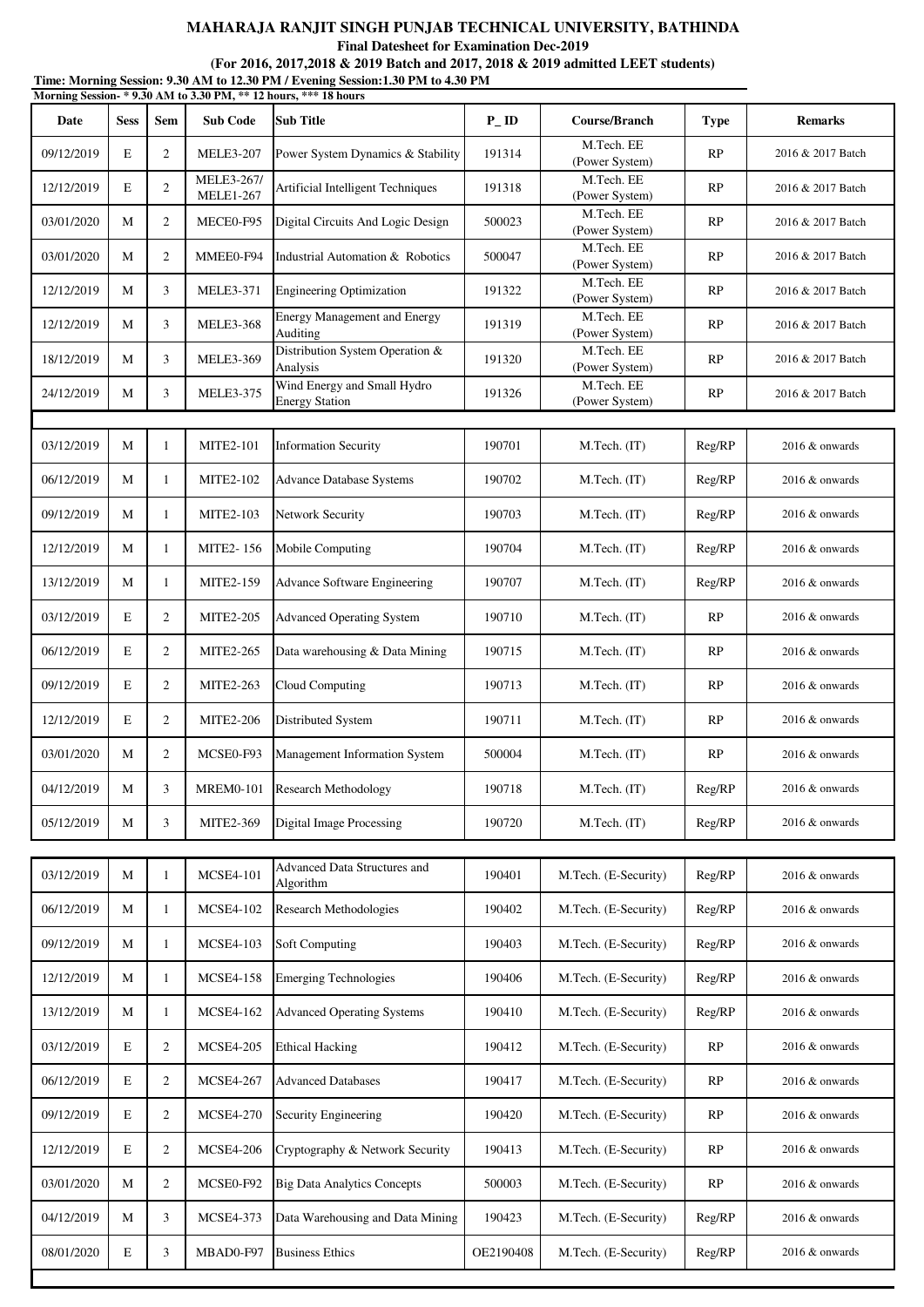**Final Datesheet for Examination Dec-2019**

**Time: Morning Session: 9.30 AM to 12.30 PM / Evening Session:1.30 PM to 4.30 PM (For 2016, 2017,2018 & 2019 Batch and 2017, 2018 & 2019 admitted LEET students)**

| Morning Session- * 9.30 AM to 3.30 PM, ** 12 hours, *** 18 hours |             |                |                   |                                                         |                   |               |             |                   |
|------------------------------------------------------------------|-------------|----------------|-------------------|---------------------------------------------------------|-------------------|---------------|-------------|-------------------|
| Date                                                             | <b>Sess</b> | <b>Sem</b>     | <b>Sub Code</b>   | <b>Sub Title</b>                                        | $P$ <sub>ID</sub> | Course/Branch | <b>Type</b> | <b>Remarks</b>    |
| 03/12/2019                                                       | E           | 1              | <b>MCSCE1-102</b> | Advanced Data Structures                                | 190202            | M.Tech. CSE   | Reg/RP      | 2018 & onwards    |
| 06/12/2019                                                       | E           | $\mathbf{1}$   | MRMIP0-101        | Research Methodology and IPR                            | 190203            | M.Tech. CSE   | Reg/RP      | 2018 & onwards    |
| 09/12/2019                                                       | E           | 1              | <b>MCSCE1-101</b> | Mathematical Foundations of<br><b>Computer Science</b>  | 190201            | M.Tech. CSE   | Reg/RP      | 2018 & onwards    |
| 12/12/2019                                                       | E           | $\mathbf{1}$   | <b>MCSCE1-158</b> | Introduction to Intelligent Systems                     | 190206            | M.Tech. CSE   | Reg/RP      | 2018 & onwards    |
| 12/12/2019                                                       | E           | 1              | <b>MCSCE1-157</b> | Wireless Sensor Networks                                | 190205            | M.Tech. CSE   | Reg/RP      | 2018 & onwards    |
| 16/12/2019                                                       | E           | 1              | <b>MCSCE1-160</b> | <b>Distributed Systems</b>                              | 190208            | M.Tech. CSE   | Reg/RP      | 2018 & onwards    |
| 16/12/2019                                                       | E           | $\mathbf{1}$   | <b>MCSCE1-161</b> | <b>Advanced Wireless and Mobile</b><br>Networks         | 190209            | M.Tech. CSE   | Reg/RP      | 2018 & onwards    |
| 03/12/2019                                                       | M           | $\overline{2}$ | MCSCE1204         | <b>Advanced Algorithms</b>                              | 190218            | M.Tech. CSE   | RP          | 2018 batch        |
| 06/12/2019                                                       | M           | $\overline{2}$ | MCSCE1205         | <b>Soft Computing</b>                                   | 190219            | M.Tech. CSE   | RP          | 2018 batch        |
| 09/12/2019                                                       | M           | $\overline{2}$ | MCSCE1272         | <b>Computer Vision</b>                                  | 190222            | M.Tech. CSE   | RP          | 2018 batch        |
| 09/12/2019                                                       | M           | $\overline{2}$ | MCSCE1270         | Data Preparation and Analysis                           | 190220            | M.Tech. CSE   | RP          | 2018 batch        |
| 09/12/2019                                                       | M           | $\overline{2}$ | <b>MCSCE1271</b>  | Secure Software Design &<br><b>Enterprise Computing</b> | 190221            | M.Tech. CSE   | RP          | 2018 batch        |
| 12/12/2019                                                       | M           | $\overline{2}$ | MCSCE1274         | <b>GPU</b> Computing                                    | 190224            | M.Tech. CSE   | RP          | 2018 batch        |
| 12/12/2019                                                       | M           | $\overline{2}$ | MCSCE1273         | Human and Computer Interaction                          | 190223            | M.Tech. CSE   | RP          | 2018 batch        |
| 18/12/2019                                                       | E           | 3              | <b>MCSCE1-382</b> | Mobile Application & Services                           | 190234            | M.Tech. CSE   | Reg         | 2018 batch        |
| 03/01/2020                                                       | M           | 3              | MMECE0-F93        | Cost Management Of Engineering<br>Projects              | 18OE1190203       | M.Tech. CSE   | Reg         | 2018 batch        |
| 03/01/2020                                                       | M           | 3              | MMECE0-F91        | <b>Industrial Safety</b>                                | 18OE1190201       | M.Tech. CSE   | Reg         | 2018 batch        |
| 03/12/2019                                                       | М           | 1              | <b>MCSE1-101</b>  | <b>Advanced Data Structures and</b><br>Algorithm        | 190201            | M.Tech. CSE   | RP          | 2016 & 2017 Batch |
| 06/12/2019                                                       | М           | 1              | <b>MCSE1-102</b>  | <b>Research Methodologies</b>                           | 190202            | M.Tech. CSE   | RP          | 2016 & 2017 Batch |
| 09/12/2019                                                       | М           | 1              | <b>MCSE1-103</b>  | <b>Soft Computing</b>                                   | 190203            | M.Tech. CSE   | RP          | 2016 & 2017 Batch |
| 13/12/2019                                                       | М           | $\mathbf{1}$   | <b>MCSE1-160</b>  | Cryptography & Network Security                         | 190208            | M.Tech. CSE   | RP          | 2016 & 2017 Batch |
| 16/12/2019                                                       | М           | 1              | <b>MCSE1-161</b>  | <b>Advanced Operating System</b>                        | 190209            | M.Tech. CSE   | RP          | 2016 & 2017 Batch |
| 16/12/2019                                                       | М           | 1              | <b>MCSE1-163</b>  | <b>Distributed Systems</b>                              | 190211            | M.Tech. CSE   | RP          | 2016 & 2017 Batch |
| 16/12/2019                                                       | М           | 1              | <b>MCSE1-162</b>  | <b>Information Security</b>                             | 190210            | M.Tech. CSE   | RP          | 2016 & 2017 Batch |
| 17/12/2019                                                       | М           | 1              | <b>MCSE1-157</b>  | Software Testing & Validations                          | 190205            | M.Tech. CSE   | RP          | 2016 & 2017 Batch |
| 17/12/2019                                                       | М           | 1              | <b>MCSE1-158</b>  | Software Engineering Concepts and<br>Methodologies      | 190206            | M.Tech. CSE   | RP          | 2016 & 2017 Batch |
| 17/12/2019                                                       | М           | $\mathbf{1}$   | <b>MCSE1-156</b>  | Agile Software Development                              | 190204            | M.Tech. CSE   | RP          | 2016 & 2017 Batch |
| 03/12/2019                                                       | E           | $\overline{2}$ | <b>MCSE1-206</b>  | <b>Advanced Computer Network</b>                        | 190213            | M.Tech. CSE   | RP          | 2016 & 2017 Batch |
| 06/12/2019                                                       | E           | $\overline{2}$ | <b>MCSE1-205</b>  | <b>Advanced Databases</b>                               | 190212            | M.Tech. CSE   | RP          | 2016 & 2017 Batch |
| 09/12/2019                                                       | $\mathbf E$ | 2              | <b>MCSE1-267</b>  | <b>Enterprise Resource Planning</b>                     | 190217            | M.Tech. CSE   | RP          | 2016 & 2017 Batch |
| 09/12/2019                                                       | E           | 2              | <b>MCSE1-266</b>  | Data Ware housing and Data Mining                       | 190216            | M.Tech. CSE   | RP          | 2016 & 2017 Batch |
| 13/12/2019                                                       | E           | $\overline{c}$ | <b>MCSE1-270</b>  | <b>Artificial Neural Networks</b>                       | 190220            | M.Tech. CSE   | RP          | 2016 & 2017 Batch |
| 13/12/2019                                                       | $\mathbf E$ | $\overline{2}$ | <b>MCSE1-268</b>  | Web Technology                                          | 190218            | M.Tech. CSE   | RP          | 2016 & 2017 Batch |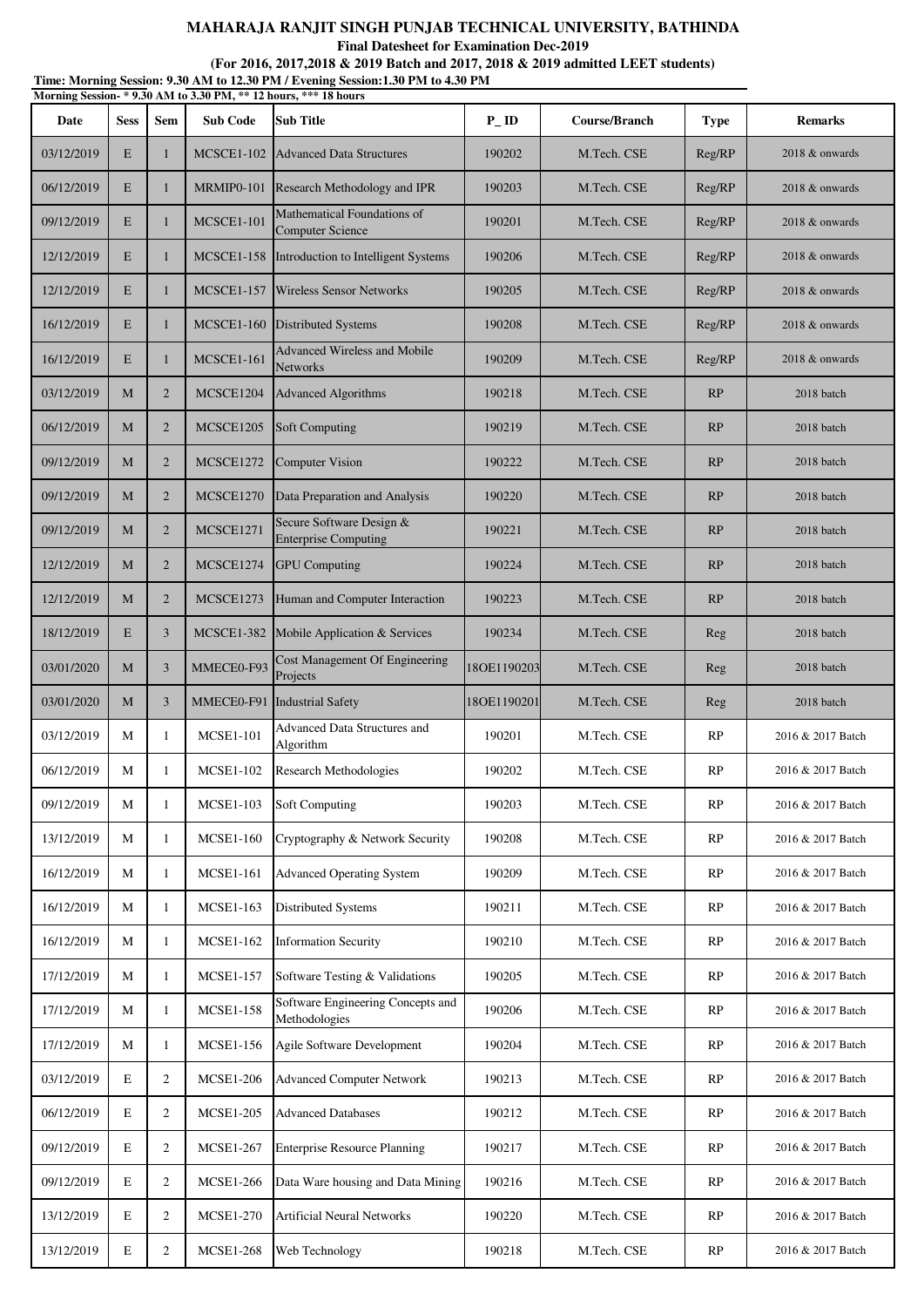**Final Datesheet for Examination Dec-2019**

|            | Time: Morning Session: 9.30 AM to 12.30 PM / Evening Session:1.30 PM to 4.30 PM<br>Morning Session-*9.30 AM to 3.30 PM, ** 12 hours, *** 18 hours |                |                  |                                                                   |                   |                 |             |                   |  |  |
|------------|---------------------------------------------------------------------------------------------------------------------------------------------------|----------------|------------------|-------------------------------------------------------------------|-------------------|-----------------|-------------|-------------------|--|--|
| Date       | <b>Sess</b>                                                                                                                                       | Sem            | <b>Sub Code</b>  | <b>Sub Title</b>                                                  | $P$ <sub>ID</sub> | Course/Branch   | <b>Type</b> | <b>Remarks</b>    |  |  |
| 13/12/2019 | E                                                                                                                                                 | 2              | <b>MCSE1-269</b> | Java                                                              | 190219            | M.Tech. CSE     | RP          | 2016 & 2017 Batch |  |  |
| 03/01/2020 | M                                                                                                                                                 | 2              | MELE0-F93        | Neural Networks & Fuzzy Logic                                     | 500045            | M.Tech. CSE     | RP          | 2016 & 2017 Batch |  |  |
| 03/01/2020 | М                                                                                                                                                 | 2              | MBAD0-F93        | Human Resource Management                                         | 500008            | M.Tech. CSE     | RP          | 2016 & 2017 Batch |  |  |
| 03/01/2020 | M                                                                                                                                                 | 2              | MITE0-F91        | Software Project Management                                       | 500001            | M.Tech. CSE     | RP          | 2016 & 2017 Batch |  |  |
| 03/01/2020 | M                                                                                                                                                 | 2              | MCSE0-F93        | Management Information System                                     | 500004            | M.Tech. CSE     | RP          | 2016 & 2017 Batch |  |  |
| 03/01/2020 | М                                                                                                                                                 | 2              | MCSE0-F92        | <b>Big Data Analytics Concepts</b>                                | 500003            | M.Tech. CSE     | RP          | 2016 & 2017 Batch |  |  |
| 03/01/2020 | M                                                                                                                                                 | 2              | MBAD0-F92        | <b>Total Quality Management</b>                                   | 500007            | M.Tech. CSE     | RP          | 2016 & 2017 Batch |  |  |
| 04/12/2019 | M                                                                                                                                                 | 3              | <b>MCSE1-374</b> | Big Data & Cloud Computing                                        | 1902224           | M.Tech. CSE     | RP          | 2016 & 2017 Batch |  |  |
| 04/12/2019 | М                                                                                                                                                 | 3              | <b>MCSE1-373</b> | Natural Language Processing                                       | 1902223           | M.Tech. CSE     | RP          | 2016 & 2017 Batch |  |  |
| 04/12/2019 | M                                                                                                                                                 | 3              | <b>MCSE1-375</b> | <b>Digital Image Processing</b>                                   | 1902225           | M.Tech. CSE     | RP          | 2016 & 2017 Batch |  |  |
| 08/01/2020 | E                                                                                                                                                 | 3              | MBAD0-F97        | <b>Business Ethics</b>                                            | OE2190208         | M.Tech. CSE     | RP          | 2016 & 2017 Batch |  |  |
| 08/01/2020 | E                                                                                                                                                 | 3              | MBAD0-F98        | Engineering Economics & Industrial<br>Management                  | OE2190209         | M.Tech. CSE     | RP          | 2016 & 2017 Batch |  |  |
| 08/01/2020 | E                                                                                                                                                 | 3              | MECE0-F96        | Fundamentals of Electronic<br>Communications                      | OE2190214         | M.Tech. CSE     | RP          | 2016 & 2017 Batch |  |  |
| 08/01/2020 | E                                                                                                                                                 | 3              | MITEO-F92        | Network Security and Ethical<br>Hacking                           | OE2190201         | M.Tech. CSE     | RP          | 2016 & 2017 Batch |  |  |
|            |                                                                                                                                                   |                |                  | Advances in Fibre Production                                      |                   |                 |             |                   |  |  |
| 03/12/2019 | M                                                                                                                                                 | 1              | <b>MTEX1101</b>  | Technologies                                                      | 191801            | M.Tech. Textile | Reg/RP      | 2018 & onwards    |  |  |
| 06/12/2019 | M                                                                                                                                                 | 1              | <b>MTEX1102</b>  | <b>Advances in Yarn Production</b><br>Technologies                | 191802            | M.Tech. Textile | Reg/RP      | 2018 & onwards    |  |  |
| 09/12/2019 | М                                                                                                                                                 | 1              | <b>MTEX1103</b>  | <b>Advances in Fabric Production</b><br>Technologies              | 191803            | M.Tech. Textile | Reg/RP      | 2018 & onwards    |  |  |
| 12/12/2019 | M                                                                                                                                                 | 1              | <b>MTEX1104</b>  | <b>Garments Manufacturing</b><br>Technology                       | 191804            | M.Tech. Textile | Reg/RP      | 2018 & onwards    |  |  |
| 13/12/2019 | М                                                                                                                                                 | 1              | <b>MTEX1156</b>  | Process Control in Spinning and<br>Weaving                        | 191805            | M.Tech. Textile | Reg/RP      | 2018 & onwards    |  |  |
| 16/12/2019 | М                                                                                                                                                 | $\mathbf{1}$   | <b>MTEX1159</b>  | Physical Properties of Fibres                                     | 191808            | M.Tech. Textile | Reg/RP      | 2018 & onwards    |  |  |
| 03/12/2019 | E                                                                                                                                                 | $\overline{2}$ | <b>MTEX1205</b>  | <b>Structural Mechanics of Yarns</b>                              | 191809            | M.Tech. Textile | RP          | 2018 batch        |  |  |
| 06/12/2019 | E                                                                                                                                                 | $\overline{2}$ | <b>MTEX1206</b>  | <b>Structural Mechanics of Fabrics</b>                            | 191810            | M.Tech. Textile | RP          | 2018 batch        |  |  |
| 09/12/2019 | E                                                                                                                                                 | $\overline{2}$ | <b>MTEX1260</b>  | <b>Research Methodology</b>                                       | 191811            | M.Tech. Textile | RP          | 2018 batch        |  |  |
| 12/12/2019 | E                                                                                                                                                 | $\overline{2}$ | <b>MTEX1262</b>  | Post Spinning Operation                                           | 191814            | M.Tech. Textile | RP          | 2018 batch        |  |  |
| 03/01/2020 | М                                                                                                                                                 | $\overline{2}$ | MBAD0F93         | Human Resource Management                                         | 500008            | M.Tech. Textile | RP          | 2018 batch        |  |  |
| 04/12/2019 | М                                                                                                                                                 | 3              | <b>MTEX1307</b>  | Profession Skill                                                  | 191815            | M.Tech. Textile | Reg         | 2018 batch        |  |  |
| 10/12/2019 | M                                                                                                                                                 | 3              | <b>MTEX1365</b>  | <b>Technical Textile</b>                                          | 191818            | M.Tech. Textile | Reg         | 2018 batch        |  |  |
| 08/01/2020 | E                                                                                                                                                 | 3              | MBAD0F98         | <b>EEIM</b>                                                       | OE2191809         | M.Tech. Textile | Reg         | 2018 batch        |  |  |
|            |                                                                                                                                                   |                |                  |                                                                   |                   |                 |             |                   |  |  |
| 06/12/2019 | $M^*$                                                                                                                                             | $\mathbf{1}$   | <b>MARC3-159</b> | Building Maintenance &<br>Management                              | 18320108          | M.Arch          | Reg         | 2019 Batch        |  |  |
| 09/12/2019 | $M^*$                                                                                                                                             | 1              | <b>MARC3-101</b> | <b>Building Engineering and</b><br><b>Construction Technology</b> | 18320101          | M.Arch          | Reg         | 2019 Batch        |  |  |
| 11/12/2019 | $M^*$                                                                                                                                             | $\mathbf{1}$   | <b>MARC3-102</b> | Project Procurement, Planning and<br><b>Control Techniques</b>    | 18320102          | M.Arch          | Reg         | 2019 Batch        |  |  |
| 13/12/2019 | $M^*$                                                                                                                                             | $\mathbf{1}$   | <b>MARC3-156</b> | <b>Infrastructure Development and</b><br>Management               | 18320105          | M.Arch          | Reg         | 2019 Batch        |  |  |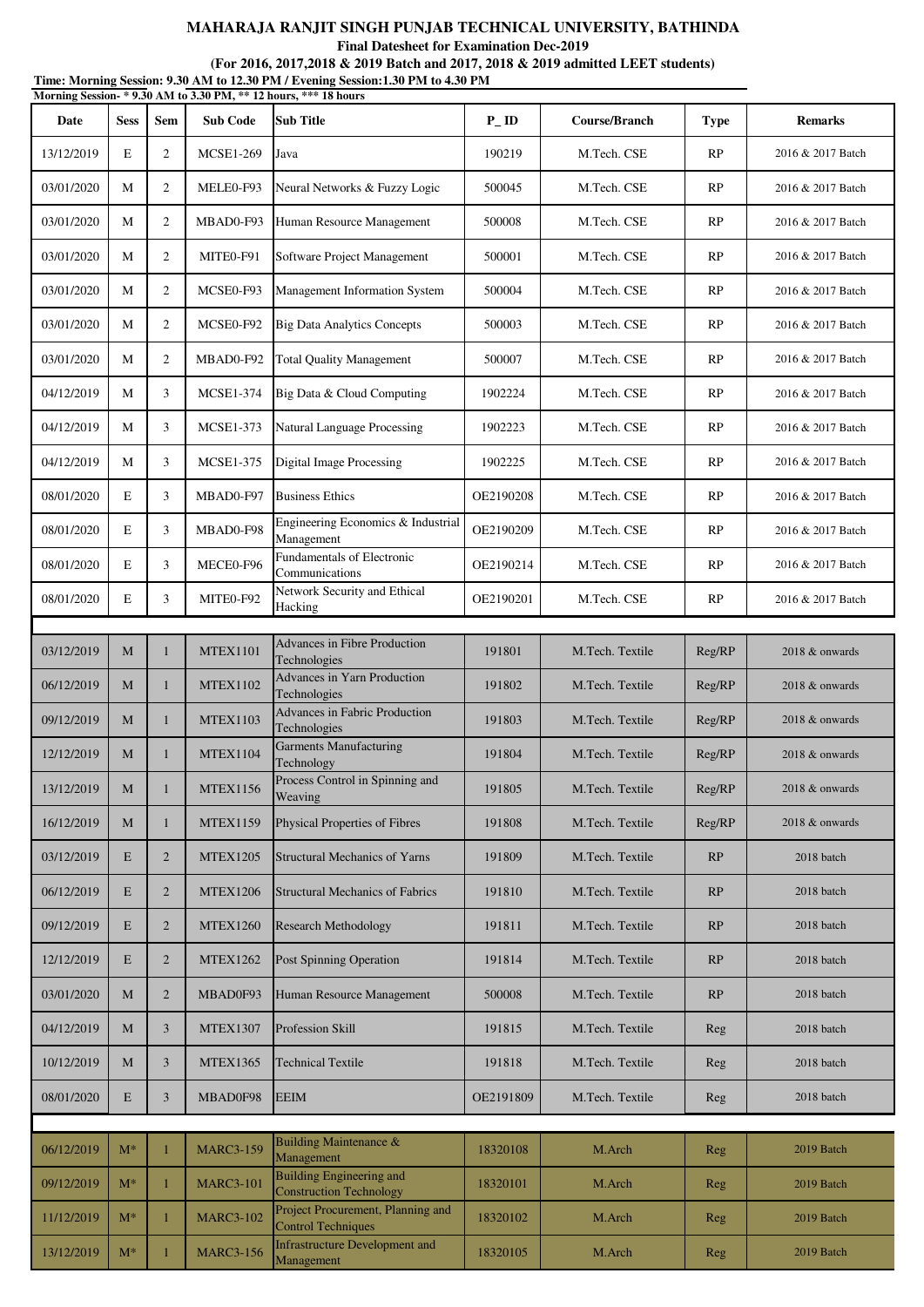**Final Datesheet for Examination Dec-2019**

| <b>Sub Title</b><br>Date<br><b>Sem</b><br><b>Sub Code</b><br>$P$ <sub>ID</sub><br>Course/Branch<br><b>Sess</b><br><b>Type</b><br><b>Energy Efficient Construction and</b><br>$M^*$<br><b>MARC3-103</b><br>M.Arch<br>16/12/2019<br>18320103<br>1<br>Reg<br><b>Green Buildings</b><br>06/12/2019<br>$E^*$<br>MARPL1101<br>19380101<br>Planning History and Theory<br>M.Planning<br>1<br>Reg<br>$E^*$<br>Socio-economic basis for Planning<br>09/12/2019<br>MARPL1102<br>19380102<br>M.Planning<br>1<br>Reg<br>$E^*$<br>MARPL1103<br><b>Planning Techniques</b><br>11/12/2019<br>$\mathbf{1}$<br>19380103<br>M.Planning<br>Reg<br><b>Infrastructure and Transport</b><br>MARPL1104<br>$E^*$<br>19380104<br>13/12/2019<br>M.Planning<br>1<br>Reg<br>Planning<br>$E^*$<br>Housing Environments and Planning<br>16/12/2019<br>MARPL1105<br>19380105<br>M.Planning<br>1<br>Reg<br>M. Pharma<br>03/12/2019<br>М<br><b>MPHA7-101</b><br>Advanced Organic Chemistry -I<br>250401<br>(Pharmaceutical<br>RP<br>1<br>Chemistry)<br>M. Pharma<br>М<br>$\mathbf{1}$<br>(Pharmaceutical<br>RP<br>06/12/2019<br><b>MPHA7-102</b><br><b>Modern Analytical Techniques</b><br>250402<br>Chemistry)<br>M. Pharma<br>09/12/2019<br>M<br><b>MPHA7-103</b><br>Medicinal Chemistry - I<br>(Pharmaceutical<br>RP<br>1<br>250403<br>Chemistry)<br>M. Pharma<br>Basics of Pharmaceutical Research -<br>M<br>$\mathbf{1}$<br><b>MPHA7-104</b><br>250404<br>RP<br>12/12/2019<br>(Pharmaceutical<br>Chemistry)<br>M. Pharma<br>MPC102T<br>(Pharmaceutical<br>04/12/2019<br>M<br>Advanced Organic Chemistry -I<br>17250402<br>Reg/RP<br>1<br>Chemistry)<br>M. Pharma<br>Modern Pharmaceutical Analytical<br><b>MPC101T</b><br>17250401<br>10/12/2019<br>M<br>$\mathbf{1}$<br>(Pharmaceutical<br>Reg/RP<br>Techniques<br>Chemistry)<br>M. Pharma<br>11/12/2019<br>MPC103T<br>17250403<br>(Pharmaceutical<br>Reg/RP<br>M<br>1<br><b>Advanced Medicinal chemistry</b><br>Chemistry)<br>M. Pharma<br><b>Chemistry of Natural Products</b><br>(Pharmaceutical<br>13/12/2019<br>M<br>MPC104T<br>17250404<br>Reg/RP<br>-1<br>Chemistry)<br>M. Pharma<br>03/12/2019<br>${\bf E}$<br>$\overline{2}$<br>MPC201T<br>17250405<br>(Pharmaceutical<br>RP<br><b>Advanced Spectral Analysis</b><br>Chemistry)<br>M. Pharma<br>06/12/2019<br>E<br>$\overline{2}$<br>MPC202T<br>Advanced Organic Chemistry -II<br>17250406<br>RP<br>(Pharmaceutical<br>Chemistry)<br>M. Pharma<br>E<br>$\overline{2}$<br>MPC203T<br>(Pharmaceutical<br>RP<br>09/12/2019<br>Computer Aided Drug Design<br>17250407<br>Chemistry)<br>M. Pharma<br>E<br>$\overline{2}$<br>MPC204T<br>Pharmaceutical Process Chemistry<br>17250408<br>(Pharmaceutical<br>RP<br>12/12/2019<br>Chemistry)<br>Research Methodology and<br>M. Pharma<br>M<br>3<br>MRM301T<br><b>Biostatistics</b><br>17250409<br>(Pharmaceutical<br>05/12/2019<br>Reg/RP<br>(Non Univresity Exam)<br>Chemistry)<br>M. Pharma<br>250405<br>04/12/2019<br>E<br>$\overline{2}$<br><b>MPHA7207</b><br><b>Chemistry of Natural Products</b><br>(Pharmaceutical<br>RP<br>Chemistry)<br>M. Pharma<br>$\overline{2}$<br>E<br><b>MPHA7208</b><br>Advanced Organic Chemistry - II<br>250406<br>(Pharmaceutical<br>RP<br>05/12/2019<br>Chemistry)<br>M. Pharma<br>$\overline{2}$<br>(Pharmaceutical<br>10/12/2019<br>E<br><b>MPHA7209</b><br>250407<br>Computer Aided Drug Design<br>RP<br>Chemistry)<br>M. Pharma<br>E<br>$\mathfrak{2}$<br>Pharmaceutical Process Chemistry<br>(Pharmaceutical<br>11/12/2019<br><b>MPHA7210</b><br>250408<br>RP |  |  | Morning Session-*9.30 AM to 3.30 PM, ** 12 hours, *** 18 hours |  |                   |
|------------------------------------------------------------------------------------------------------------------------------------------------------------------------------------------------------------------------------------------------------------------------------------------------------------------------------------------------------------------------------------------------------------------------------------------------------------------------------------------------------------------------------------------------------------------------------------------------------------------------------------------------------------------------------------------------------------------------------------------------------------------------------------------------------------------------------------------------------------------------------------------------------------------------------------------------------------------------------------------------------------------------------------------------------------------------------------------------------------------------------------------------------------------------------------------------------------------------------------------------------------------------------------------------------------------------------------------------------------------------------------------------------------------------------------------------------------------------------------------------------------------------------------------------------------------------------------------------------------------------------------------------------------------------------------------------------------------------------------------------------------------------------------------------------------------------------------------------------------------------------------------------------------------------------------------------------------------------------------------------------------------------------------------------------------------------------------------------------------------------------------------------------------------------------------------------------------------------------------------------------------------------------------------------------------------------------------------------------------------------------------------------------------------------------------------------------------------------------------------------------------------------------------------------------------------------------------------------------------------------------------------------------------------------------------------------------------------------------------------------------------------------------------------------------------------------------------------------------------------------------------------------------------------------------------------------------------------------------------------------------------------------------------------------------------------------------------------------------------------------------------------------------------------------------------------------------------------------------------------------------------------------------------------------------------------------------------------------------------------------------------------------------------------------------------------------------------------------------------------------------------------------------|--|--|----------------------------------------------------------------|--|-------------------|
|                                                                                                                                                                                                                                                                                                                                                                                                                                                                                                                                                                                                                                                                                                                                                                                                                                                                                                                                                                                                                                                                                                                                                                                                                                                                                                                                                                                                                                                                                                                                                                                                                                                                                                                                                                                                                                                                                                                                                                                                                                                                                                                                                                                                                                                                                                                                                                                                                                                                                                                                                                                                                                                                                                                                                                                                                                                                                                                                                                                                                                                                                                                                                                                                                                                                                                                                                                                                                                                                                                                              |  |  |                                                                |  | <b>Remarks</b>    |
|                                                                                                                                                                                                                                                                                                                                                                                                                                                                                                                                                                                                                                                                                                                                                                                                                                                                                                                                                                                                                                                                                                                                                                                                                                                                                                                                                                                                                                                                                                                                                                                                                                                                                                                                                                                                                                                                                                                                                                                                                                                                                                                                                                                                                                                                                                                                                                                                                                                                                                                                                                                                                                                                                                                                                                                                                                                                                                                                                                                                                                                                                                                                                                                                                                                                                                                                                                                                                                                                                                                              |  |  |                                                                |  | 2019 Batch        |
|                                                                                                                                                                                                                                                                                                                                                                                                                                                                                                                                                                                                                                                                                                                                                                                                                                                                                                                                                                                                                                                                                                                                                                                                                                                                                                                                                                                                                                                                                                                                                                                                                                                                                                                                                                                                                                                                                                                                                                                                                                                                                                                                                                                                                                                                                                                                                                                                                                                                                                                                                                                                                                                                                                                                                                                                                                                                                                                                                                                                                                                                                                                                                                                                                                                                                                                                                                                                                                                                                                                              |  |  |                                                                |  | 2019 Batch        |
|                                                                                                                                                                                                                                                                                                                                                                                                                                                                                                                                                                                                                                                                                                                                                                                                                                                                                                                                                                                                                                                                                                                                                                                                                                                                                                                                                                                                                                                                                                                                                                                                                                                                                                                                                                                                                                                                                                                                                                                                                                                                                                                                                                                                                                                                                                                                                                                                                                                                                                                                                                                                                                                                                                                                                                                                                                                                                                                                                                                                                                                                                                                                                                                                                                                                                                                                                                                                                                                                                                                              |  |  |                                                                |  | 2019 Batch        |
|                                                                                                                                                                                                                                                                                                                                                                                                                                                                                                                                                                                                                                                                                                                                                                                                                                                                                                                                                                                                                                                                                                                                                                                                                                                                                                                                                                                                                                                                                                                                                                                                                                                                                                                                                                                                                                                                                                                                                                                                                                                                                                                                                                                                                                                                                                                                                                                                                                                                                                                                                                                                                                                                                                                                                                                                                                                                                                                                                                                                                                                                                                                                                                                                                                                                                                                                                                                                                                                                                                                              |  |  |                                                                |  | 2019 Batch        |
|                                                                                                                                                                                                                                                                                                                                                                                                                                                                                                                                                                                                                                                                                                                                                                                                                                                                                                                                                                                                                                                                                                                                                                                                                                                                                                                                                                                                                                                                                                                                                                                                                                                                                                                                                                                                                                                                                                                                                                                                                                                                                                                                                                                                                                                                                                                                                                                                                                                                                                                                                                                                                                                                                                                                                                                                                                                                                                                                                                                                                                                                                                                                                                                                                                                                                                                                                                                                                                                                                                                              |  |  |                                                                |  | 2019 Batch        |
|                                                                                                                                                                                                                                                                                                                                                                                                                                                                                                                                                                                                                                                                                                                                                                                                                                                                                                                                                                                                                                                                                                                                                                                                                                                                                                                                                                                                                                                                                                                                                                                                                                                                                                                                                                                                                                                                                                                                                                                                                                                                                                                                                                                                                                                                                                                                                                                                                                                                                                                                                                                                                                                                                                                                                                                                                                                                                                                                                                                                                                                                                                                                                                                                                                                                                                                                                                                                                                                                                                                              |  |  |                                                                |  | 2019 Batch        |
|                                                                                                                                                                                                                                                                                                                                                                                                                                                                                                                                                                                                                                                                                                                                                                                                                                                                                                                                                                                                                                                                                                                                                                                                                                                                                                                                                                                                                                                                                                                                                                                                                                                                                                                                                                                                                                                                                                                                                                                                                                                                                                                                                                                                                                                                                                                                                                                                                                                                                                                                                                                                                                                                                                                                                                                                                                                                                                                                                                                                                                                                                                                                                                                                                                                                                                                                                                                                                                                                                                                              |  |  |                                                                |  |                   |
|                                                                                                                                                                                                                                                                                                                                                                                                                                                                                                                                                                                                                                                                                                                                                                                                                                                                                                                                                                                                                                                                                                                                                                                                                                                                                                                                                                                                                                                                                                                                                                                                                                                                                                                                                                                                                                                                                                                                                                                                                                                                                                                                                                                                                                                                                                                                                                                                                                                                                                                                                                                                                                                                                                                                                                                                                                                                                                                                                                                                                                                                                                                                                                                                                                                                                                                                                                                                                                                                                                                              |  |  |                                                                |  | 2016 Batch        |
|                                                                                                                                                                                                                                                                                                                                                                                                                                                                                                                                                                                                                                                                                                                                                                                                                                                                                                                                                                                                                                                                                                                                                                                                                                                                                                                                                                                                                                                                                                                                                                                                                                                                                                                                                                                                                                                                                                                                                                                                                                                                                                                                                                                                                                                                                                                                                                                                                                                                                                                                                                                                                                                                                                                                                                                                                                                                                                                                                                                                                                                                                                                                                                                                                                                                                                                                                                                                                                                                                                                              |  |  |                                                                |  | 2016 Batch        |
|                                                                                                                                                                                                                                                                                                                                                                                                                                                                                                                                                                                                                                                                                                                                                                                                                                                                                                                                                                                                                                                                                                                                                                                                                                                                                                                                                                                                                                                                                                                                                                                                                                                                                                                                                                                                                                                                                                                                                                                                                                                                                                                                                                                                                                                                                                                                                                                                                                                                                                                                                                                                                                                                                                                                                                                                                                                                                                                                                                                                                                                                                                                                                                                                                                                                                                                                                                                                                                                                                                                              |  |  |                                                                |  | 2016 Batch        |
|                                                                                                                                                                                                                                                                                                                                                                                                                                                                                                                                                                                                                                                                                                                                                                                                                                                                                                                                                                                                                                                                                                                                                                                                                                                                                                                                                                                                                                                                                                                                                                                                                                                                                                                                                                                                                                                                                                                                                                                                                                                                                                                                                                                                                                                                                                                                                                                                                                                                                                                                                                                                                                                                                                                                                                                                                                                                                                                                                                                                                                                                                                                                                                                                                                                                                                                                                                                                                                                                                                                              |  |  |                                                                |  | 2016 Batch        |
|                                                                                                                                                                                                                                                                                                                                                                                                                                                                                                                                                                                                                                                                                                                                                                                                                                                                                                                                                                                                                                                                                                                                                                                                                                                                                                                                                                                                                                                                                                                                                                                                                                                                                                                                                                                                                                                                                                                                                                                                                                                                                                                                                                                                                                                                                                                                                                                                                                                                                                                                                                                                                                                                                                                                                                                                                                                                                                                                                                                                                                                                                                                                                                                                                                                                                                                                                                                                                                                                                                                              |  |  |                                                                |  | $2017$ & onwards  |
|                                                                                                                                                                                                                                                                                                                                                                                                                                                                                                                                                                                                                                                                                                                                                                                                                                                                                                                                                                                                                                                                                                                                                                                                                                                                                                                                                                                                                                                                                                                                                                                                                                                                                                                                                                                                                                                                                                                                                                                                                                                                                                                                                                                                                                                                                                                                                                                                                                                                                                                                                                                                                                                                                                                                                                                                                                                                                                                                                                                                                                                                                                                                                                                                                                                                                                                                                                                                                                                                                                                              |  |  |                                                                |  | $2017$ & onwards  |
|                                                                                                                                                                                                                                                                                                                                                                                                                                                                                                                                                                                                                                                                                                                                                                                                                                                                                                                                                                                                                                                                                                                                                                                                                                                                                                                                                                                                                                                                                                                                                                                                                                                                                                                                                                                                                                                                                                                                                                                                                                                                                                                                                                                                                                                                                                                                                                                                                                                                                                                                                                                                                                                                                                                                                                                                                                                                                                                                                                                                                                                                                                                                                                                                                                                                                                                                                                                                                                                                                                                              |  |  |                                                                |  | 2017 & onwards    |
|                                                                                                                                                                                                                                                                                                                                                                                                                                                                                                                                                                                                                                                                                                                                                                                                                                                                                                                                                                                                                                                                                                                                                                                                                                                                                                                                                                                                                                                                                                                                                                                                                                                                                                                                                                                                                                                                                                                                                                                                                                                                                                                                                                                                                                                                                                                                                                                                                                                                                                                                                                                                                                                                                                                                                                                                                                                                                                                                                                                                                                                                                                                                                                                                                                                                                                                                                                                                                                                                                                                              |  |  |                                                                |  | 2017 & onwards    |
|                                                                                                                                                                                                                                                                                                                                                                                                                                                                                                                                                                                                                                                                                                                                                                                                                                                                                                                                                                                                                                                                                                                                                                                                                                                                                                                                                                                                                                                                                                                                                                                                                                                                                                                                                                                                                                                                                                                                                                                                                                                                                                                                                                                                                                                                                                                                                                                                                                                                                                                                                                                                                                                                                                                                                                                                                                                                                                                                                                                                                                                                                                                                                                                                                                                                                                                                                                                                                                                                                                                              |  |  |                                                                |  | 2017 & onwards    |
|                                                                                                                                                                                                                                                                                                                                                                                                                                                                                                                                                                                                                                                                                                                                                                                                                                                                                                                                                                                                                                                                                                                                                                                                                                                                                                                                                                                                                                                                                                                                                                                                                                                                                                                                                                                                                                                                                                                                                                                                                                                                                                                                                                                                                                                                                                                                                                                                                                                                                                                                                                                                                                                                                                                                                                                                                                                                                                                                                                                                                                                                                                                                                                                                                                                                                                                                                                                                                                                                                                                              |  |  |                                                                |  | $2017$ & onwards  |
|                                                                                                                                                                                                                                                                                                                                                                                                                                                                                                                                                                                                                                                                                                                                                                                                                                                                                                                                                                                                                                                                                                                                                                                                                                                                                                                                                                                                                                                                                                                                                                                                                                                                                                                                                                                                                                                                                                                                                                                                                                                                                                                                                                                                                                                                                                                                                                                                                                                                                                                                                                                                                                                                                                                                                                                                                                                                                                                                                                                                                                                                                                                                                                                                                                                                                                                                                                                                                                                                                                                              |  |  |                                                                |  | $2017 \&$ onwards |
|                                                                                                                                                                                                                                                                                                                                                                                                                                                                                                                                                                                                                                                                                                                                                                                                                                                                                                                                                                                                                                                                                                                                                                                                                                                                                                                                                                                                                                                                                                                                                                                                                                                                                                                                                                                                                                                                                                                                                                                                                                                                                                                                                                                                                                                                                                                                                                                                                                                                                                                                                                                                                                                                                                                                                                                                                                                                                                                                                                                                                                                                                                                                                                                                                                                                                                                                                                                                                                                                                                                              |  |  |                                                                |  | 2017 & onwards    |
|                                                                                                                                                                                                                                                                                                                                                                                                                                                                                                                                                                                                                                                                                                                                                                                                                                                                                                                                                                                                                                                                                                                                                                                                                                                                                                                                                                                                                                                                                                                                                                                                                                                                                                                                                                                                                                                                                                                                                                                                                                                                                                                                                                                                                                                                                                                                                                                                                                                                                                                                                                                                                                                                                                                                                                                                                                                                                                                                                                                                                                                                                                                                                                                                                                                                                                                                                                                                                                                                                                                              |  |  |                                                                |  | $2017$ & onwards  |
|                                                                                                                                                                                                                                                                                                                                                                                                                                                                                                                                                                                                                                                                                                                                                                                                                                                                                                                                                                                                                                                                                                                                                                                                                                                                                                                                                                                                                                                                                                                                                                                                                                                                                                                                                                                                                                                                                                                                                                                                                                                                                                                                                                                                                                                                                                                                                                                                                                                                                                                                                                                                                                                                                                                                                                                                                                                                                                                                                                                                                                                                                                                                                                                                                                                                                                                                                                                                                                                                                                                              |  |  |                                                                |  | 2016 Batch        |
|                                                                                                                                                                                                                                                                                                                                                                                                                                                                                                                                                                                                                                                                                                                                                                                                                                                                                                                                                                                                                                                                                                                                                                                                                                                                                                                                                                                                                                                                                                                                                                                                                                                                                                                                                                                                                                                                                                                                                                                                                                                                                                                                                                                                                                                                                                                                                                                                                                                                                                                                                                                                                                                                                                                                                                                                                                                                                                                                                                                                                                                                                                                                                                                                                                                                                                                                                                                                                                                                                                                              |  |  |                                                                |  | 2016 Batch        |
|                                                                                                                                                                                                                                                                                                                                                                                                                                                                                                                                                                                                                                                                                                                                                                                                                                                                                                                                                                                                                                                                                                                                                                                                                                                                                                                                                                                                                                                                                                                                                                                                                                                                                                                                                                                                                                                                                                                                                                                                                                                                                                                                                                                                                                                                                                                                                                                                                                                                                                                                                                                                                                                                                                                                                                                                                                                                                                                                                                                                                                                                                                                                                                                                                                                                                                                                                                                                                                                                                                                              |  |  |                                                                |  | 2016 Batch        |
| Chemistry)                                                                                                                                                                                                                                                                                                                                                                                                                                                                                                                                                                                                                                                                                                                                                                                                                                                                                                                                                                                                                                                                                                                                                                                                                                                                                                                                                                                                                                                                                                                                                                                                                                                                                                                                                                                                                                                                                                                                                                                                                                                                                                                                                                                                                                                                                                                                                                                                                                                                                                                                                                                                                                                                                                                                                                                                                                                                                                                                                                                                                                                                                                                                                                                                                                                                                                                                                                                                                                                                                                                   |  |  |                                                                |  | 2016 Batch        |
|                                                                                                                                                                                                                                                                                                                                                                                                                                                                                                                                                                                                                                                                                                                                                                                                                                                                                                                                                                                                                                                                                                                                                                                                                                                                                                                                                                                                                                                                                                                                                                                                                                                                                                                                                                                                                                                                                                                                                                                                                                                                                                                                                                                                                                                                                                                                                                                                                                                                                                                                                                                                                                                                                                                                                                                                                                                                                                                                                                                                                                                                                                                                                                                                                                                                                                                                                                                                                                                                                                                              |  |  |                                                                |  |                   |
| Pharmacokinetics and<br>M.Pharma<br>03/12/2019<br>$\mathbf{M}$<br><b>MPHA1-101</b><br>RP<br>250101<br>1<br>Biopharmaceutics<br>(Pharmaceutics)                                                                                                                                                                                                                                                                                                                                                                                                                                                                                                                                                                                                                                                                                                                                                                                                                                                                                                                                                                                                                                                                                                                                                                                                                                                                                                                                                                                                                                                                                                                                                                                                                                                                                                                                                                                                                                                                                                                                                                                                                                                                                                                                                                                                                                                                                                                                                                                                                                                                                                                                                                                                                                                                                                                                                                                                                                                                                                                                                                                                                                                                                                                                                                                                                                                                                                                                                                               |  |  |                                                                |  | 2016 Batch        |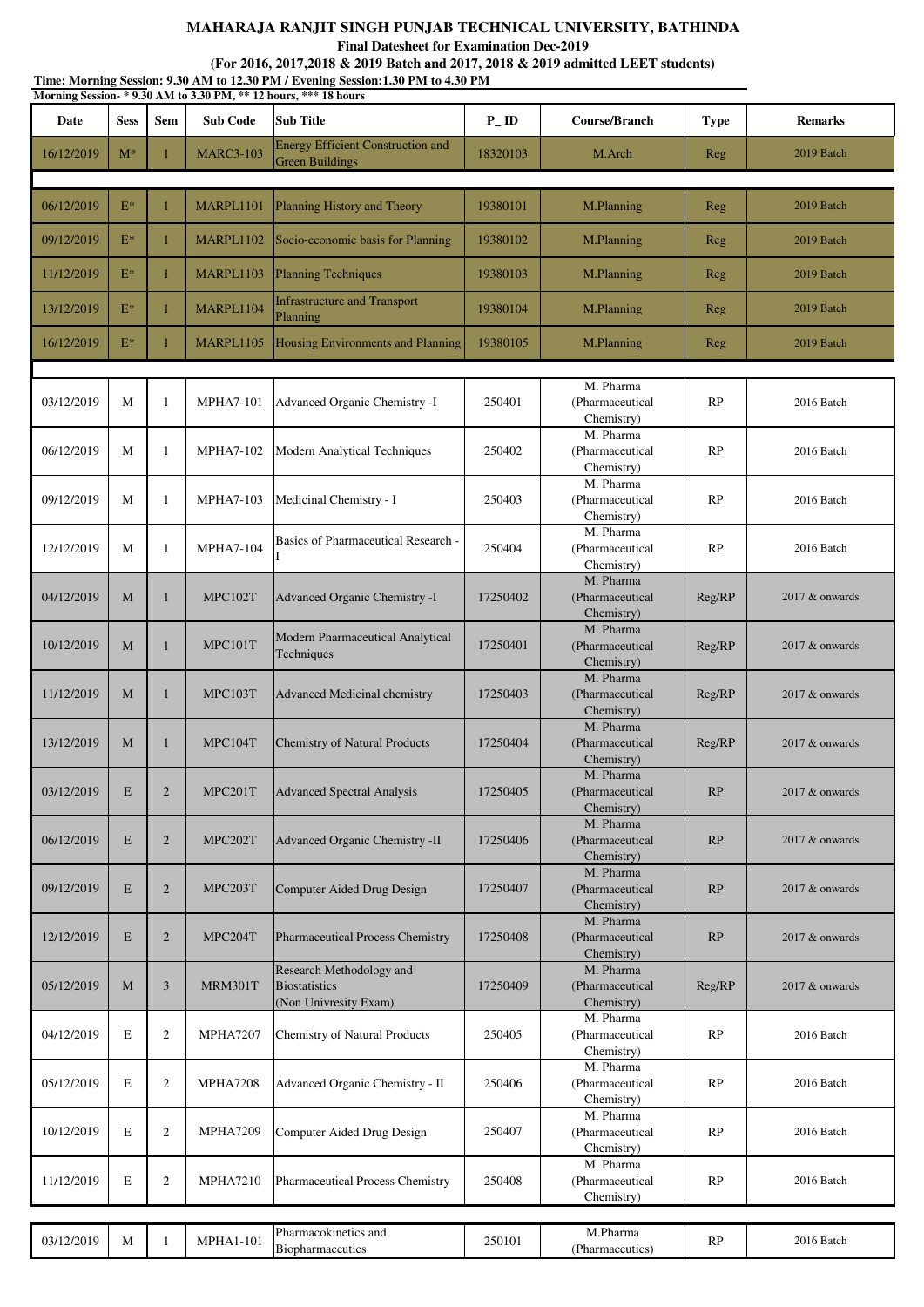**Final Datesheet for Examination Dec-2019**

### **(For 2016, 2017,2018 & 2019 Batch and 2017, 2018 & 2019 admitted LEET students)**

**Time: Morning Session: 9.30 AM to 12.30 PM / Evening Session:1.30 PM to 4.30 PM Morning Session- \* 9.30 AM to 3.30 PM, \*\* 12 hours, \*\*\* 18 hours**

| глогишд осээгон-<br>Date | <b>Sess</b> | Sem            | $2.50$ THE to $3.50$ T MI,<br><b>Sub Code</b> | Sub Title                                                                 | $P$ <sub>ID</sub> | Course/Branch               | <b>Type</b> | <b>Remarks</b>   |
|--------------------------|-------------|----------------|-----------------------------------------------|---------------------------------------------------------------------------|-------------------|-----------------------------|-------------|------------------|
| 06/12/2019               | M           | 1              | <b>MPHA1-102</b>                              | Dosage form Design, Development<br>and Process Validation                 | 250102            | M.Pharma<br>(Pharmaceutics) | RP          | 2016 Batch       |
| 09/12/2019               | M           | $\mathbf{1}$   | <b>MPHA1-103</b>                              | Novel Drug Delivery Systems                                               | 250103            | M.Pharma<br>(Pharmaceutics) | RP          | 2016 Batch       |
| 12/12/2019               | M           | $\mathbf{1}$   | <b>MPHA1-104</b>                              | <b>Basics of Pharmaceutical Research-</b>                                 | 250104            | M.Pharma<br>(Pharmaceutics) | RP          | 2016 Batch       |
| 04/12/2019               | M           | $\mathbf{1}$   | <b>MPH101T</b>                                | Modern Pharmaceutical Analytical<br>Techniques                            | 17250101          | M.Pharma<br>(Pharmaceutics) | Reg/RP      | $2017$ & onwards |
| 06/12/2019               | M           | 1              | MPH102T                                       | Drug Delivery System                                                      | 17250102          | M.Pharma<br>(Pharmaceutics) | Reg/RP      | $2017$ & onwards |
| 11/12/2019               | M           | $\mathbf{1}$   | <b>MPH103T</b>                                | <b>Modern Pharmaceutics</b>                                               | 17250103          | M.Pharma<br>(Pharmaceutics) | Reg/RP      | $2017$ & onwards |
| 13/12/2019               | M           | $\mathbf{1}$   | MPH104T                                       | <b>Regulatory Affair</b>                                                  | 17250104          | M.Pharma<br>(Pharmaceutics) | Reg/RP      | $2017$ & onwards |
| 03/12/2019               | E           | $\overline{2}$ | MPH201T                                       | Molecular Pharmaceutics (Nano<br>Tech and Targeted DDS)                   | 17250105          | M.Pharma<br>(Pharmaceutics) | RP          | $2017$ & onwards |
| 06/12/2019               | E           | $\overline{2}$ | MPH202T                                       | Advanced Biopharmaceutics &<br>Pharmacokinetics                           | 17250106          | M.Pharma<br>(Pharmaceutics) | RP          | 2017 & onwards   |
| 09/12/2019               | E           | $\overline{2}$ | MPH203T                                       | <b>Computer Aided Drug Delivery</b><br>System                             | 17250107          | M.Pharma<br>(Pharmaceutics) | RP          | $2017$ & onwards |
| 12/12/2019               | E           | $\overline{2}$ | MPH204T                                       | Cosmetic and<br>Cosmeceuticals                                            | 17250108          | M.Pharma<br>(Pharmaceutics) | RP          | 2017 & onwards   |
| 05/12/2019               | M           | 3              | MRM301T                                       | Research Methodology and<br><b>Biostatistics</b><br>(Non Univresity Exam) | 17250109          | M.Pharma<br>(Pharmaceutics) | Reg/RP      | $2017$ & onwards |
| 04/12/2019               | E           | $\overline{2}$ | <b>MPHA1-207</b>                              | <b>Molecular Pharmaceutics</b><br>(Nano Tech and Targeted DDS)            | 250105            | M.Pharma<br>(Pharmaceutics) | RP          | 2016 Batch       |
| 05/12/2019               | E           | $\overline{2}$ | <b>MPHA1-208</b>                              | <b>Regulatory Affairs</b>                                                 | 250106            | M.Pharma<br>(Pharmaceutics) | RP          | 2016 Batch       |
| 10/12/2019               | E           | $\overline{2}$ | <b>MPHA1-209</b>                              | Computer Aided Drug Delivery<br>System                                    | 250107            | M.Pharma<br>(Pharmaceutics) | RP          | 2016 Batch       |
| 11/12/2019               | E           | 2              | <b>MPHA1-210</b>                              | Cosmetic and Cosmeceuticals                                               | 250108            | M.Pharma<br>(Pharmaceutics) | RP          | 2016 Batch       |
|                          |             |                |                                               |                                                                           |                   |                             |             |                  |
| 03/12/2019               | M           | $\mathbf{1}$   | <b>MPHA4-101</b>                              | <b>Cultivation of Medicinal Plants</b>                                    | 250201            | M.Pharma<br>(Pharmacognosy) | RP          | 2016 Batch       |
| 06/12/2019               | М           | 1              | <b>MPHA4-102</b>                              | Modern Analytical Techniques                                              | 250202            | M.Pharma<br>(Pharmacognosy) | RP          | 2016 Batch       |
| 09/12/2019               | M           | 1              | <b>MPHA4-103</b>                              | Plant Drug Standardization                                                | 250203            | M.Pharma<br>(Pharmacognosy) | RP          | 2016 Batch       |
| 12/12/2019               | M           | $\mathbf{1}$   | <b>MPHA4-104</b>                              | Basics of Pharmaceutical Research                                         | 250204            | M.Pharma<br>(Pharmacognosy) | RP          | 2016 Batch       |
| 04/12/2019               | M           | $\mathbf{1}$   | <b>MPG102T</b>                                | Advanced Pharmacognosy-I                                                  | 17250202          | M.Pharma<br>(Pharmacognosy) | Reg/RP      | 2017 & onwards   |
| 10/12/2019               | M           | 1              | MPG101T                                       | Modern Pharmaceutical<br><b>Analytical Techniques</b>                     | 17250201          | M.Pharma<br>(Pharmacognosy) | Reg/RP      | 2017 & onwards   |
| 11/12/2019               | M           | 1              | MPG103T                                       | Phytochemistry                                                            | 17250203          | M.Pharma<br>(Pharmacognosy) | Reg/RP      | 2017 & onwards   |
| 13/12/2019               | M           | 1              | MPG104T                                       | <b>Industrial Pharmacognostical</b><br>Technology                         | 17250204          | M.Pharma<br>(Pharmacognosy) | Reg/RP      | 2017 & onwards   |
| 03/12/2019               | E           | $\overline{2}$ | MPG201T                                       | Medicinal Plant biotechnology                                             | 17250205          | M.Pharma<br>(Pharmacognosy) | RP          | 2017 & onwards   |
| 06/12/2019               | E           | $\overline{2}$ | MPG202T                                       | Advanced Pharmacognosy-II                                                 | 17250206          | M.Pharma<br>(Pharmacognosy) | RP          | 2017 & onwards   |
| 09/12/2019               | E           | $\overline{2}$ | MPG203T                                       | Indian system of medicine                                                 | 17250207          | M.Pharma<br>(Pharmacognosy) | RP          | 2017 & onwards   |
| 12/12/2019               | E           | $\overline{2}$ | MPG204T                                       | Herbal cosmetics                                                          | 17250208          | M.Pharma<br>(Pharmacognosy) | RP          | 2017 & onwards   |
| 05/12/2019               | M           | 3              | MRM301T                                       | Research Methodology and<br><b>Biostatistics</b><br>(Non Univresity Exam) | 17250209          | M.Pharma<br>(Pharmacognosy) | Reg/RP      | $2017$ & onwards |
| 04/12/2019               | E           | $\overline{2}$ | <b>MPHA4-207</b>                              | Medicinal Plant biotechnology                                             | 250205            | M.Pharma<br>(Pharmacognosy) | RP          | 2016 Batch       |
| 05/12/2019               | $\mathbf E$ | $\overline{2}$ | <b>MPHA4-208</b>                              | Advanced Pharmacognosy-II                                                 | 250206            | M.Pharma<br>(Pharmacognosy) | RP          | 2016 Batch       |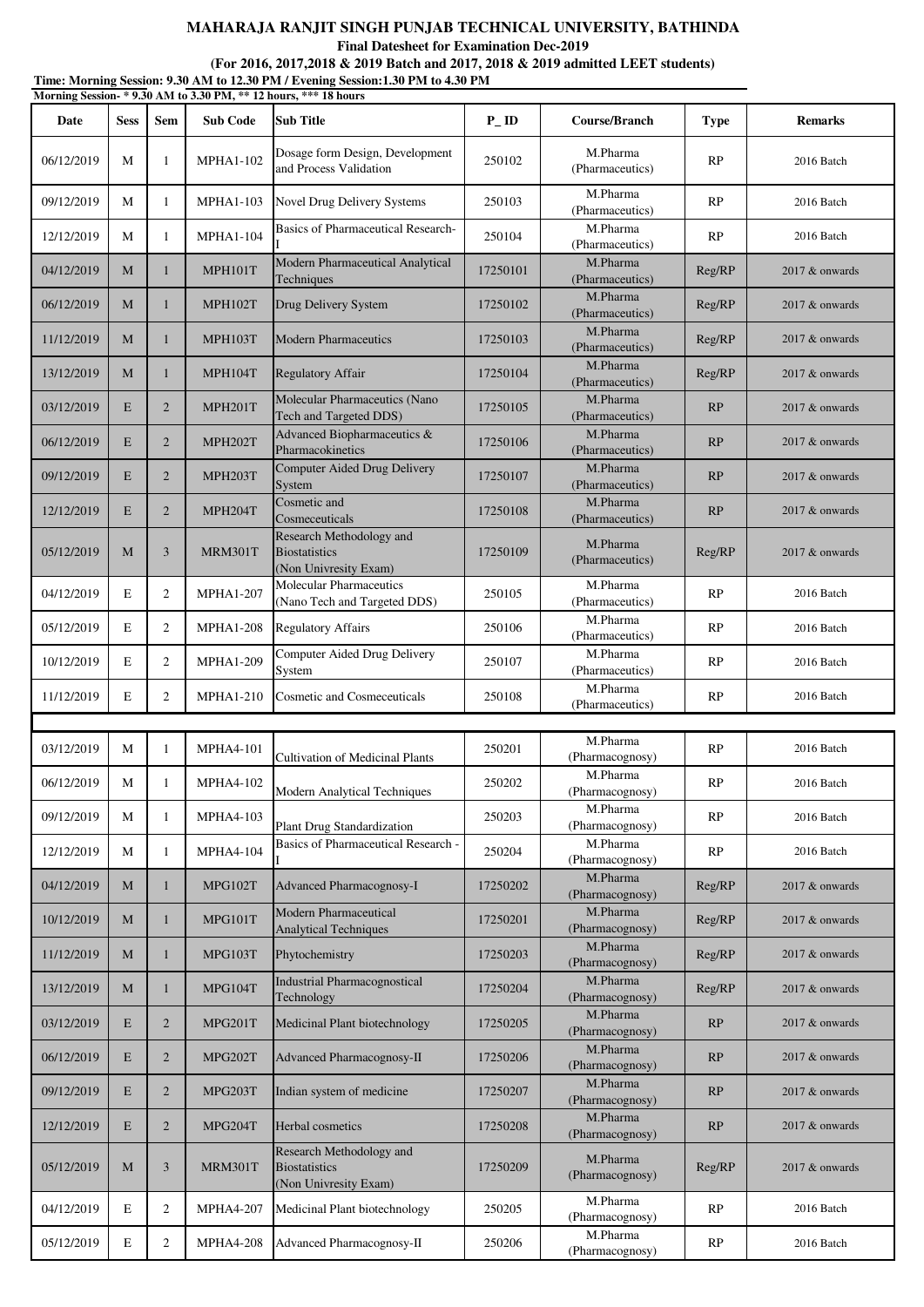**Final Datesheet for Examination Dec-2019**

| Time: Morning Session: 9.30 AM to 12.30 PM / Evening Session: 1.30 PM to 4.30 PM<br>Morning Session-*9.30 AM to 3.30 PM, ** 12 hours, *** 18 hours |             |                         |                  |                                                                           |                   |                                 |             |                   |
|----------------------------------------------------------------------------------------------------------------------------------------------------|-------------|-------------------------|------------------|---------------------------------------------------------------------------|-------------------|---------------------------------|-------------|-------------------|
| Date                                                                                                                                               | <b>Sess</b> | Sem                     | <b>Sub Code</b>  | <b>Sub Title</b>                                                          | $P$ <sub>ID</sub> | Course/Branch                   | <b>Type</b> | <b>Remarks</b>    |
| 10/12/2019                                                                                                                                         | E           | 2                       | <b>MPHA4-209</b> | Indian system of medicine                                                 | 250207            | M.Pharma<br>(Pharmacognosy)     | RP          | 2016 Batch        |
| 11/12/2019                                                                                                                                         | $\mathbf E$ | 2                       | <b>MPHA4-210</b> | <b>Industrial Pharmacognostical</b><br>Technology                         | 250208            | M.Pharma<br>(Pharmacognosy)     | RP          | 2016 Batch        |
|                                                                                                                                                    |             |                         |                  |                                                                           |                   |                                 |             |                   |
| 03/12/2019                                                                                                                                         | М           | 1                       | <b>MPHA2-101</b> | <b>Systemic Pharmacology</b>                                              | 250301            | M.Pharma<br>(Pharmacology)      | RP          | 2016 Batch        |
| 06/12/2019                                                                                                                                         | М           | 1                       | <b>MPHA2-102</b> | Drug Therapy and<br>Pharmacotherapeutics                                  | 250302            | M.Pharma<br>(Pharmacology)      | RP          | 2016 Batch        |
| 09/12/2019                                                                                                                                         | М           | 1                       | <b>MPHA2-103</b> | Drug Evaluation and Advanced<br>Pharmacological                           | 250303            | M.Pharma<br>(Pharmacology)      | RP          | 2016 Batch        |
| 12/12/2019                                                                                                                                         | М           | 1                       | <b>MPHA2-104</b> | Basics of Pharmaceutical Research -                                       | 250304            | M.Pharma<br>(Pharmacology)      | RP          | 2016 Batch        |
| 04/12/2019                                                                                                                                         | M           | 1                       | MPL101T          | Modern Pharmaceutical<br><b>Analytical Techniques</b>                     | 17250301          | M.Pharma<br>(Pharmacology)      | Reg/RP      | 2017 & onwards    |
| 06/12/2019                                                                                                                                         | М           | 1                       | MPL102T          | Advanced Pharmacology-I                                                   | 17250302          | M.Pharma<br>(Pharmacology)      | Reg/RP      | 2017 & onwards    |
| 11/12/2019                                                                                                                                         | M           | $\mathbf{1}$            | MPL103T          | Pharmacological and Toxicological<br>Screening Methods-I                  | 17250303          | M.Pharma<br>(Pharmacology)      | Reg/RP      | 2017 & onwards    |
| 13/12/2019                                                                                                                                         | M           | 1                       | MPL104T          | Cellular and Molecular<br>Pharmacology                                    | 17250304          | M.Pharma<br>(Pharmacology)      | Reg/RP      | 2017 & onwards    |
| 03/12/2019                                                                                                                                         | E           | $\overline{2}$          | MPL201T          | Advanced Pharmacology II                                                  | 17250305          | M.Pharma<br>(Pharmacology)      | RP          | 2017 & onwards    |
| 06/12/2019                                                                                                                                         | E           | $\overline{2}$          | MPL202T          | Pharmacological and Toxicological<br>Screening Methods-II                 | 17250306          | M.Pharma<br>(Pharmacology)      | RP          | 2017 & onwards    |
| 09/12/2019                                                                                                                                         | E           | $\overline{2}$          | MPL203T          | Principles of Drug Discovery                                              | 17250307          | M.Pharma<br>(Pharmacology)      | RP          | 2017 & onwards    |
| 12/12/2019                                                                                                                                         | $\mathbf E$ | $\overline{2}$          | MPL204T          | Clinical research and<br>pharmacovigilance                                | 17250308          | M.Pharma<br>(Pharmacology)      | RP          | 2017 & onwards    |
| 05/12/2019                                                                                                                                         | M           | 3                       | MRM301T          | Research Methodology and<br><b>Biostatistics</b><br>(Non Univresity Exam) | 17250309          | M.Pharma<br>(Pharmacology)      | Reg/RP      | 2017 & onwards    |
| 04/12/2019                                                                                                                                         | $\mathbf E$ | $\overline{c}$          | <b>MPHA2-207</b> | Cellular and Molecular<br>Pharmacology                                    | 250305            | M.Pharma<br>(Pharmacology)      | RP          | 2016 Batch        |
| 05/12/2019                                                                                                                                         | E           | $\overline{\mathbf{c}}$ | <b>MPHA2-208</b> | Pharmacological and Toxicological<br>Screening Method                     | 250306            | M.Pharma<br>(Pharmacology)      | RP          | 2016 Batch        |
| 10/12/2019                                                                                                                                         | $\mathbf E$ | 2                       | <b>MPHA2-209</b> | Principles of Drug Discovery                                              | 250307            | M.Pharma<br>(Pharmacology)      | RP          | 2016 Batch        |
| 11/12/2019                                                                                                                                         | $\mathbf E$ | 2                       | <b>MPHA2-210</b> | Clinical Research and<br>Pharmacovigilance                                | 250308            | M.Pharma<br>(Pharmacology)      | RP          | 2016 Batch        |
|                                                                                                                                                    |             |                         |                  |                                                                           |                   |                                 |             |                   |
| 03/12/2019                                                                                                                                         | М           | 1                       | <b>MPHA6-101</b> | Pharmaceutical Analytical<br>Techniques                                   | 250801            | M.Pharma<br>(Quality Assurance) | RP          | 2016 Batch        |
| 06/12/2019                                                                                                                                         | М           | 1                       | MPHA6-102        | <b>Process Validation</b>                                                 | 250802            | M.Pharma<br>(Quality Assurance) | RP          | 2016 Batch        |
| 09/12/2019                                                                                                                                         | М           | 1                       | MPHA6-103        | <b>Product Development</b>                                                | 250803            | M.Pharma<br>(Quality Assurance) | RP          | 2016 Batch        |
| 12/12/2019                                                                                                                                         | М           | 1                       | <b>MPHA6-104</b> | Basics of Pharmaceutical Research-                                        | 250804            | M.Pharma<br>(Quality Assurance) | RP          | 2016 Batch        |
| 04/12/2019                                                                                                                                         | М           | $\mathbf{1}$            | MQA101T          | Modern Pharmaceutical Analytical<br>Techniques                            | 17250801          | M.Pharma<br>(Quality Assurance) | Reg/RP      | $2017 \&$ onwards |
| 10/12/2019                                                                                                                                         | M           | 1                       | MQA102T          | <b>Quality Management System</b>                                          | 17250802          | M.Pharma<br>(Quality Assurance) | Reg/RP      | $2017 \&$ onwards |
| 11/12/2019                                                                                                                                         | M           | $\mathbf{1}$            | MQA103T          | <b>Quality Control and Quality</b><br>Assurance                           | 17250803          | M.Pharma<br>(Quality Assurance) | Reg/RP      | 2017 & onwards    |
| 13/12/2019                                                                                                                                         | M           | 1                       | MQA104T          | Product Development and<br><b>Technology Transfer</b>                     | 17250804          | M.Pharma<br>(Quality Assurance) | Reg/RP      | 2017 & onwards    |
| 03/12/2019                                                                                                                                         | E           | $\overline{2}$          | MQA201T          | Hazards and Safety Management                                             | 17250805          | M.Pharma<br>(Quality Assurance) | RP          | 2017 & onwards    |
| 06/12/2019                                                                                                                                         | $\mathbf E$ | $\overline{2}$          | MQA202T          | Pharmaceutical Validation                                                 | 17250806          | M.Pharma<br>(Quality Assurance) | RP          | 2017 & onwards    |
| 09/12/2019                                                                                                                                         | E           | $\overline{2}$          | MQA203T          | Audits and Regulatory Compliance                                          | 17250807          | M.Pharma<br>(Quality Assurance) | RP          | 2017 & onwards    |
| 12/12/2019                                                                                                                                         | $\mathbf E$ | $\overline{2}$          | MQA204T          | Pharmaceutical Manufacturing<br>Technology                                | 17250808          | M.Pharma<br>(Quality Assurance) | RP          | $2017 \&$ onwards |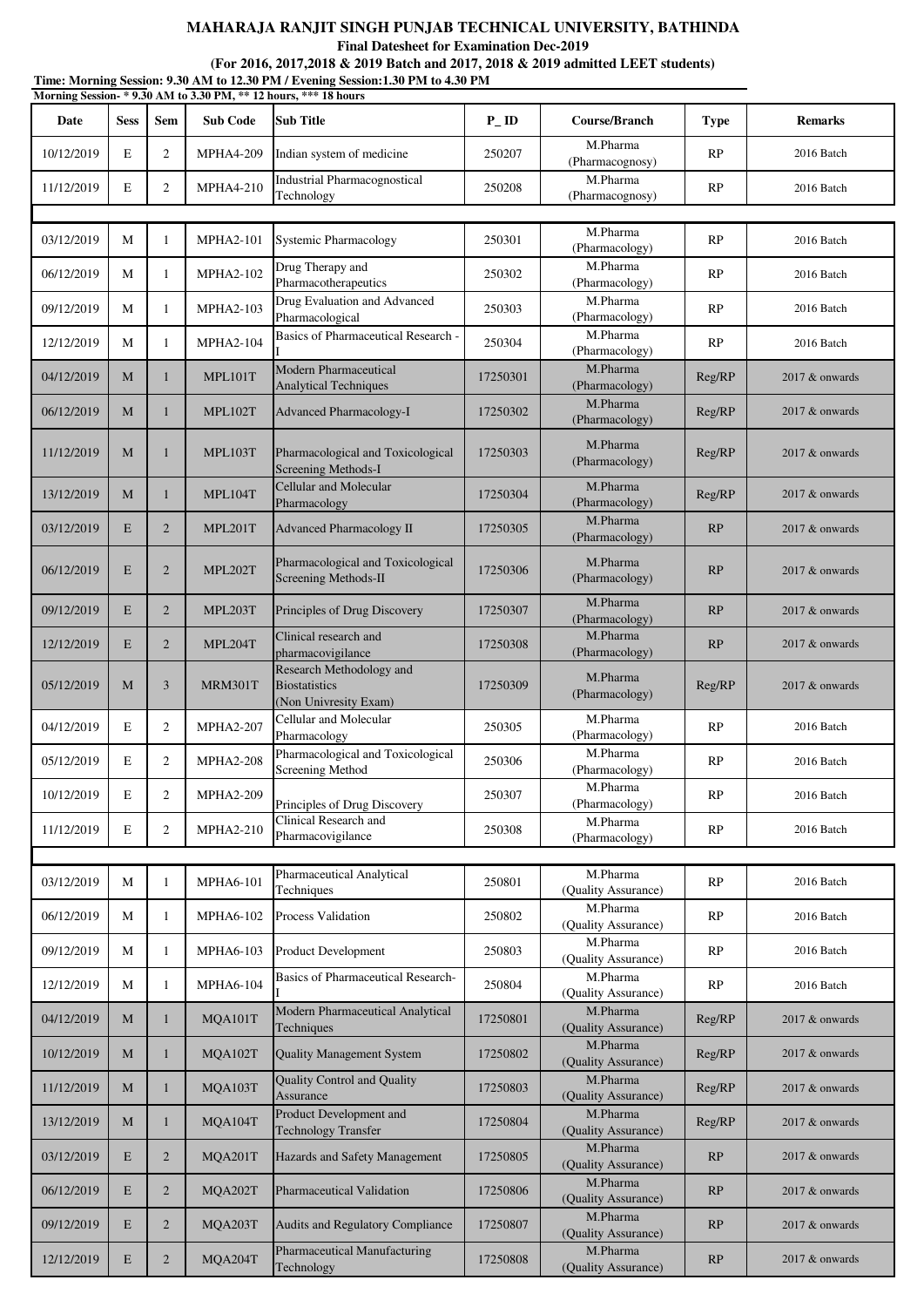**Final Datesheet for Examination Dec-2019**

**(For 2016, 2017,2018 & 2019 Batch and 2017, 2018 & 2019 admitted LEET students)**

| Time: Morning Session: 9.30 AM to 12.30 PM / Evening Session:1.30 PM to 4.30 PM<br>Morning Session-*9.30 AM to 3.30 PM, ** 12 hours, *** 18 hours |             |                |                  |                                                                           |                   |                                       |             |                  |
|---------------------------------------------------------------------------------------------------------------------------------------------------|-------------|----------------|------------------|---------------------------------------------------------------------------|-------------------|---------------------------------------|-------------|------------------|
| Date                                                                                                                                              | <b>Sess</b> | <b>Sem</b>     | <b>Sub Code</b>  | Sub Title                                                                 | $P$ <sub>ID</sub> | Course/Branch                         | <b>Type</b> | <b>Remarks</b>   |
| 05/12/2019                                                                                                                                        | M           | 3              | MRM301T          | Research Methodology and<br><b>Biostatistics</b><br>(Non Univresity Exam) | 17250809          | M.Pharma<br>(Quality Assurance)       | Reg/RP      | 2017 & onwards   |
| 04/12/2019                                                                                                                                        | E           | 2              | <b>MPHA6-207</b> | Hazards and Safety Management                                             | 250805            | M.Pharma<br>(Quality Assurance)       | RP          | 2016 Batch       |
| 05/12/2019                                                                                                                                        | E           | 2              | <b>MPHA6-208</b> | <b>Quality Management Systems</b>                                         | 250806            | M.Pharma<br>(Quality Assurance)       | RP          | 2016 Batch       |
| 10/12/2019                                                                                                                                        | E           | 2              | <b>MPHA6-209</b> | Audits and Regulatory Compliance                                          | 250807            | M.Pharma<br>(Quality Assurance)       | RP          | 2016 Batch       |
| 11/12/2019                                                                                                                                        | E           | 2              | <b>MPHA6-210</b> | Pharmaceutical Manufacturing<br>Technology                                | 250808            | M.Pharma<br>(Quality Assurance)       | RP          | 2016 Batch       |
|                                                                                                                                                   |             |                |                  |                                                                           |                   |                                       |             |                  |
| 03/12/2019                                                                                                                                        | M           | 1              | <b>MPHA5-101</b> | Pharmaceutical Analytical<br>Techniques                                   | 250601            | M.Pharma (Pharmaceutical<br>Analysis) | RP          | 2016 Batch       |
| 06/12/2019                                                                                                                                        | M           | $\mathbf{1}$   | <b>MPHA5-102</b> | Spectral Analysis                                                         | 250602            | M.Pharma (Pharmaceutical<br>Analysis) | RP          | 2016 Batch       |
| 09/12/2019                                                                                                                                        | М           | 1              | <b>MPHA5-103</b> | <b>Advanced Spectroscopic Techniques</b>                                  | 250603            | M.Pharma (Pharmaceutical<br>Analysis) | RP          | 2016 Batch       |
| 12/12/2019                                                                                                                                        | М           | 1              | <b>MPHA5-104</b> | Basics of Pharmaceutical Research -                                       | 250604            | M.Pharma (Pharmaceutical<br>Analysis) | RP          | 2016 Batch       |
| 04/12/2019                                                                                                                                        | M           | $\mathbf{1}$   | MPA101T          | Modern Pharmaceutical Analytical<br>Techniques                            | 17250601          | M.Pharma (Pharmaceutical<br>Analysis) | Reg/RP      | 2017 & onwards   |
| 10/12/2019                                                                                                                                        | M           | $\mathbf{1}$   | MPA102T          | <b>Advanced Pharmaceutical</b><br>Analysis                                | 17250602          | M.Pharma (Pharmaceutical<br>Analysis) | Reg/RP      | 2017 & onwards   |
| 11/12/2019                                                                                                                                        | M           | $\mathbf{1}$   | MPA103T          | <b>Pharmaceutical Validation</b>                                          | 17250603          | M.Pharma (Pharmaceutical<br>Analysis) | Reg/RP      | 2017 & onwards   |
| 13/12/2019                                                                                                                                        | M           | $\mathbf{1}$   | MPA104T          | Food Analysis                                                             | 17250604          | M.Pharma (Pharmaceutical<br>Analysis) | Reg/RP      | 2017 & onwards   |
| 03/12/2019                                                                                                                                        | E           | $\overline{2}$ | MPA201T          | <b>Advanced Instrumental Analysis</b>                                     | 17250605          | M.Pharma (Pharmaceutical<br>Analysis) | RP          | 2017 & onwards   |
| 06/12/2019                                                                                                                                        | E           | 2              | MPA202T          | Modern Bio- Analytical<br>Techniques                                      | 17250606          | M.Pharma (Pharmaceutical<br>Analysis) | RP          | 2017 & onwards   |
| 09/12/2019                                                                                                                                        | E           | 2              | MPA203T          | <b>Quality Control and Quality</b><br>Assurance                           | 17250607          | M.Pharma (Pharmaceutical<br>Analysis) | RP          | $2017$ & onwards |
| 12/12/2019                                                                                                                                        | E           | $\overline{2}$ | MPA204T          | Herbal and Cosmetic analysis                                              | 17250608          | M.Pharma (Pharmaceutical<br>Analysis) | RP          | 2017 & onwards   |
| 05/12/2019                                                                                                                                        | M           | 3              | MRM301T          | Research Methodology and<br><b>Biostatistics</b><br>(Non Univresity Exam) | 17250609          | M.Pharma (Pharmaceutical<br>Analysis) | Reg/RP      | 2017 & onwards   |
| 04/12/2019                                                                                                                                        | E           | $\mathfrak{2}$ | <b>MPHA5-207</b> | <b>Advanced Pharmaceutical Analysis</b>                                   | 250605            | M.Pharma (Pharmaceutical<br>Analysis) | RP          | 2016 Batch       |
| 05/12/2019                                                                                                                                        | E           | $\overline{2}$ | <b>MPHA5-208</b> | Modern Bioanalytical Techniques                                           | 250606            | M.Pharma (Pharmaceutical<br>Analysis) | RP          | 2016 Batch       |
| 10/12/2019                                                                                                                                        | E           | $\overline{2}$ | <b>MPHA5-209</b> | Quality Control and Quality<br>Assurance                                  | 250607            | M.Pharma (Pharmaceutical<br>Analysis) | RP          | 2016 Batch       |
| 11/12/2019                                                                                                                                        | E           | $\overline{2}$ | <b>MPHA5-210</b> | Herbal and Cosmetic Analysis                                              | 250608            | M.Pharma (Pharmaceutical<br>Analysis) | RP          | 2016 Batch       |
|                                                                                                                                                   |             |                |                  |                                                                           |                   |                                       |             |                  |
| 03/12/2019                                                                                                                                        | M           | 1st Yr         | MPHD1-101        | Human Anatomy and<br>Physiology                                           | 180101            | Pharm.D                               | RP          | 2016 Batch       |
| 06/12/2019                                                                                                                                        | М           | 1st Yr         | <b>MPHD1-103</b> | Medicinal Biochemistry                                                    | 180103            | Pharm.D                               | RP          | 2016 Batch       |
| 09/12/2019                                                                                                                                        | М           | 1st Yr         | MPHD1-104        | Pharmaceutical Organic<br>Chemistry                                       | 180104            | Pharm.D                               | RP          | 2016 Batch       |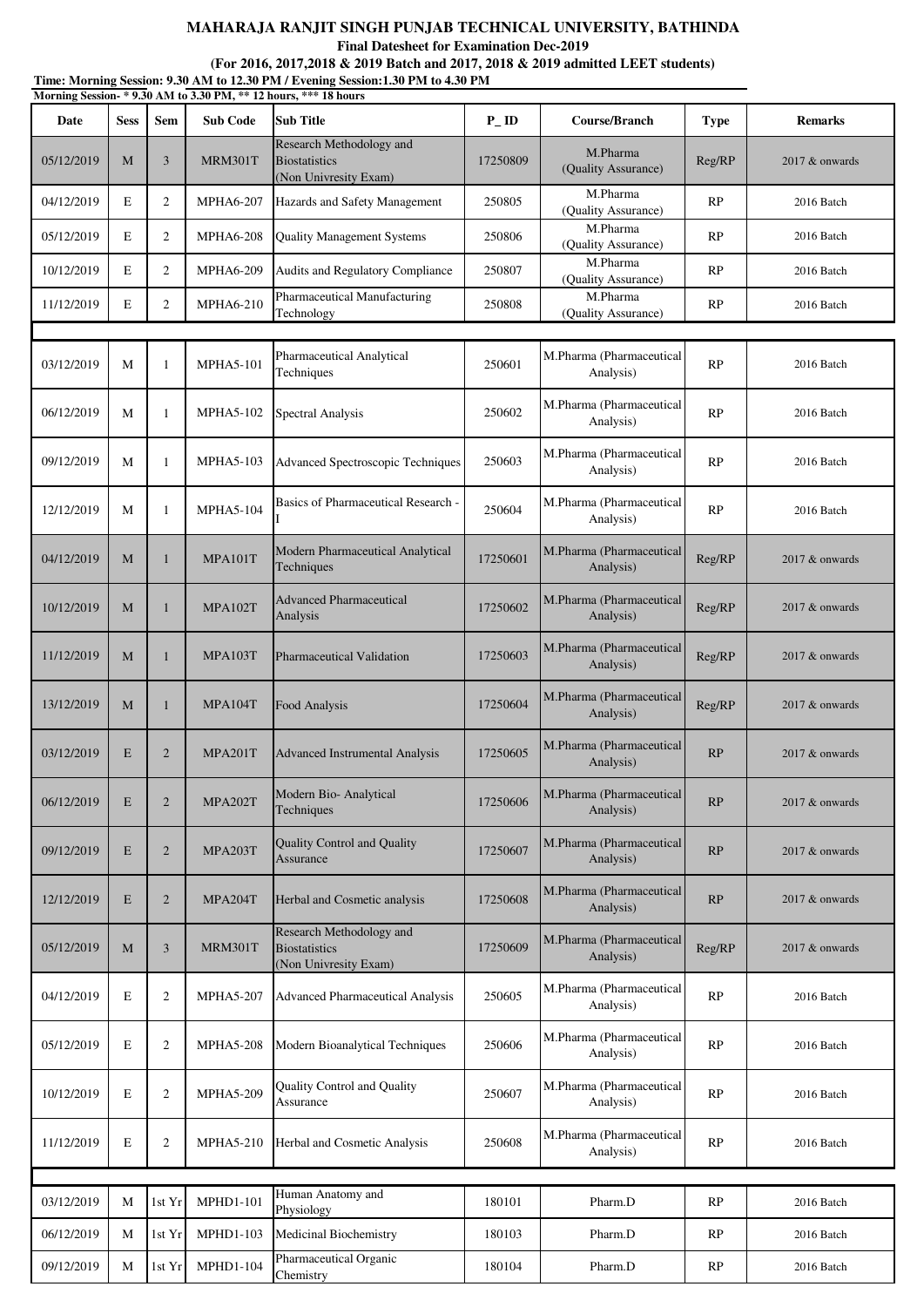**Final Datesheet for Examination Dec-2019**

**Time: Morning Session: 9.30 AM to 12.30 PM / Evening Session:1.30 PM to 4.30 PM (For 2016, 2017,2018 & 2019 Batch and 2017, 2018 & 2019 admitted LEET students)**

|            |             |                  |                  | Morning Session- * 9.30 AM to 3.30 PM, ** 12 hours, *** 18 hours |                   |               |             |                   |
|------------|-------------|------------------|------------------|------------------------------------------------------------------|-------------------|---------------|-------------|-------------------|
| Date       | <b>Sess</b> | Sem              | <b>Sub Code</b>  | <b>Sub Title</b>                                                 | $P$ <sub>ID</sub> | Course/Branch | <b>Type</b> | <b>Remarks</b>    |
| 12/12/2019 | М           | 1st Yr           | <b>MPHD1-105</b> | Pharmaceutical Inorganic<br>Chemistry                            | 180105            | Pharm.D       | RP          | 2016 Batch        |
| 13/12/2019 | М           | 1st Yr           | <b>MPHD1-106</b> | <b>Remedial Mathematics</b>                                      | 180106            | Pharm.D       | RP          | 2016 Batch        |
| 16/12/2019 | М           | 1st Yr           | MPHD1-102        | Pharmaceutics                                                    | 180102            | Pharm.D       | RP          | 2016 Batch        |
| 17/12/2019 | М           | 1st Yr           | <b>MPHD1-106</b> | Biology                                                          | 180107            | Pharm.D       | RP          | 2016 Batch        |
| 03/12/2019 | Е           | 2nd<br>Yr        | MPHD1-213        | Pathophysiology                                                  | 180108            | Pharm.D       | RP          | 2016 Batch        |
| 06/12/2019 | E           | 2nd<br>Yr        | MPHD1-214        | Pharmaceutical Microbiology                                      | 180109            | Pharm.D       | RP          | 2016 Batch        |
| 09/12/2019 | E           | 2nd<br>Yr        | MPHD1-215        | Pharmacognosy &<br>Phytopharmaceuticals                          | 180110            | Pharm.D       | RP          | 2016 Batch        |
| 12/12/2019 | E           | 2nd<br>Yr        | MPHD1-216        | Pharmacology-I                                                   | 180111            | Pharm.D       | RP          | 2016 Batch        |
| 13/12/2019 | Е           | 2nd<br>Yr        | <b>MPHD1-217</b> | <b>Community Pharmacy</b>                                        | 180112            | Pharm.D       | RP          | 2016 Batch        |
| 16/12/2019 | E           | 2nd<br>Yr        | MPHD1-218        | Pharmacotherapeutics-I                                           | 180113            | Pharm.D       | RP          | 2016 Batch        |
| 04/12/2019 | М           | 3rd Yr           | <b>MPHD1323</b>  | Pharmacology-II                                                  | 180114            | Pharm.D       | RP          | 2016 Batch        |
| 05/12/2019 | M           | 3rd Yr           | <b>MPHD1324</b>  | <b>Pharmaceutical Analysis</b>                                   | 180115            | Pharm.D       | RP          | 2016 Batch        |
| 10/12/2019 | М           | 3rd Yr           | <b>MPHD1325</b>  | Pharmacotherapeutics-II                                          | 180116            | Pharm.D       | RP          | 2016 Batch        |
| 11/12/2019 | М           | 3rd Yr           | <b>MPHD1326</b>  | Pharmaceutical Jurisprudence                                     | 180117            | Pharm.D       | RP          | 2016 Batch        |
| 18/12/2019 | М           | 3rd Yr           | <b>MPHD1327</b>  | Medicinal Chemistry                                              | 180118            | Pharm.D       | RP          | 2016 Batch        |
| 19/12/2019 | M           | 3rd Yr           | <b>MPHD1328</b>  | <b>Pharmaceutical Formulations</b>                               | 180119            | Pharm.D       | RP          | 2016 Batch        |
| 03/12/2019 | M           | 1st Yr           | <b>PDBP101</b>   | Human Anatomy and Physiology                                     | 17180101          | Pharm. D      | RP          | 2017 & 2018 Batch |
| 05/12/2019 | M           | 1st Yr           | PDBP103          | Medicinal Biochemistry                                           | 17180103          | Pharm. D      | RP          | 2017 & 2018 Batch |
| 09/12/2019 | M           | 1st Yr           | <b>PDBP104</b>   | Pharmaceutical Organic Chemistry                                 | 17180104          | Pharm. D      | RP          | 2017 & 2018 Batch |
| 11/12/2019 | M           | 1st Yr           | PDBP105          | Pharmaceutical Inorganic Chemistry                               | 17180105          | Pharm. D      | RP          | 2017 & 2018 Batch |
| 13/12/2019 | M           | 1st Yr           | <b>PDBP106</b>   | <b>Remedial Mathematics</b>                                      | 17180107          | Pharm. D      | RP          | 2017 & 2018 Batch |
| 17/12/2019 | M           | 1st Yr           | PDBP102          | Pharmaceutics                                                    | 17180102          | Pharm. D      | RP          | 2017 & 2018 Batch |
| 19/12/2019 | M           | 1st Yr           | <b>PDBP106</b>   | <b>Remedial Biology</b>                                          | 17180106          | Pharm. D      | RP          | 2017 & 2018 Batch |
| 03/12/2019 | E           | 2nd<br>Yr        | <b>PDBP201</b>   | Pathophysiology                                                  | 17180108          | Pharm. D      | RP          | 2017 Batch        |
| 05/12/2019 | E           | 2nd<br>Yr        | <b>PDBP202</b>   | <b>Pharmaceutical Microbiology</b>                               | 17180109          | Pharm. D      | RP          | 2017 Batch        |
| 09/12/2019 | E           | 2nd<br>Yr        | <b>PDBP203</b>   | Pharmacognosy &<br>Phytopharmaceuticals                          | 17180110          | Pharm. D      | RP          | 2017 Batch        |
| 11/12/2019 | E           | 2nd<br>$\rm{Yr}$ | PDBP204          | Pharmacology-I                                                   | 17180111          | Pharm. D      | RP          | 2017 Batch        |
| 13/12/2019 | E           | 2nd<br>Yr        | <b>PDBP205</b>   | <b>Community Pharmacy</b>                                        | 17180112          | Pharm. D      | RP          | 2017 Batch        |
| 17/12/2019 | E           | 2nd<br>Yr        | <b>PDBP206</b>   | Pharmacotherapeutics-I                                           | 17180113          | Pharm. D      | RP          | 2017 Batch        |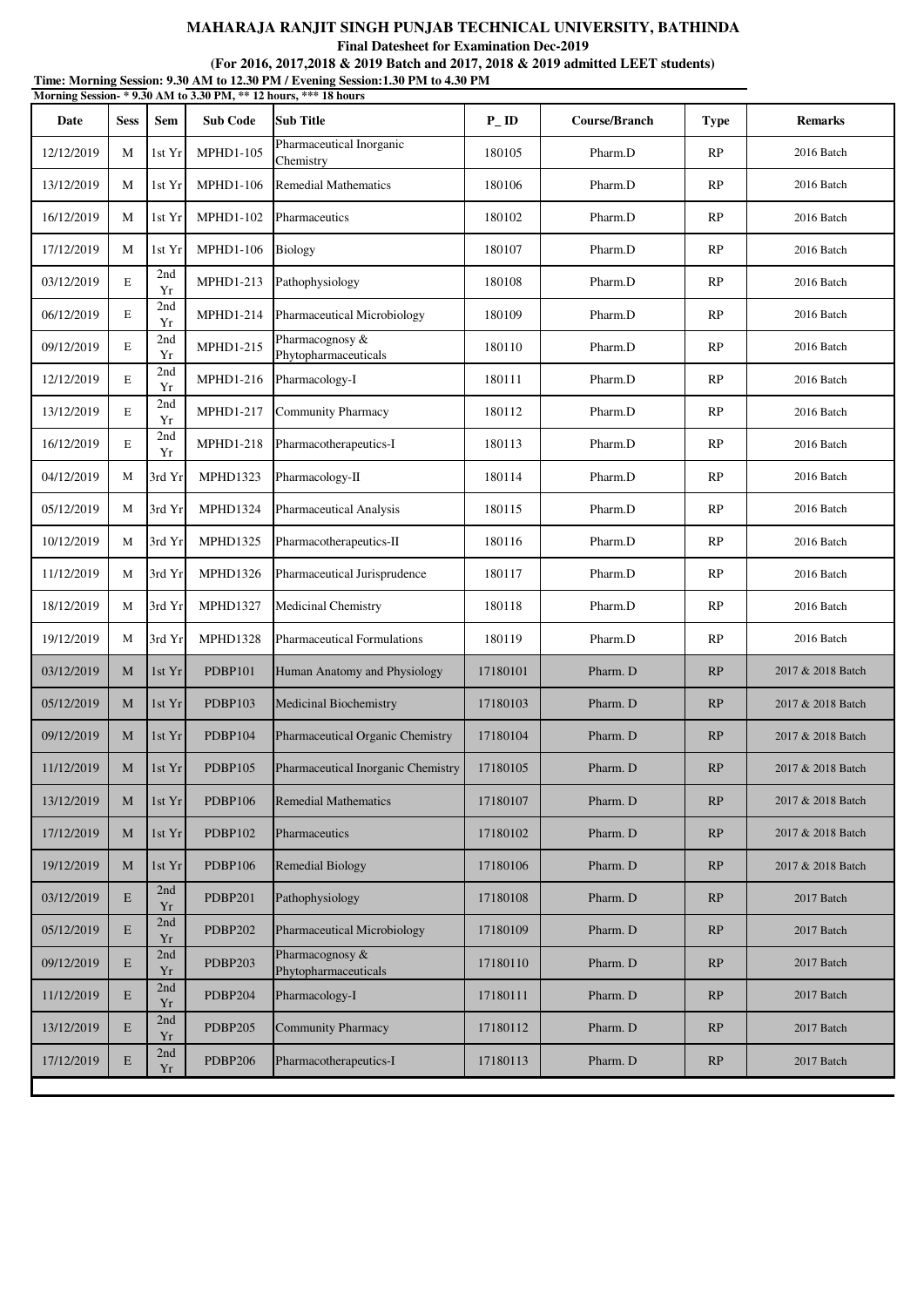**Final Datesheet for Examination Dec-2019**

**(For 2016, 2017,2018 & 2019 Batch and 2017, 2018 & 2019 admitted LEET students)**

|                          |                            |                              |                                      | Time: Morning Session: 9.30 AM to 12.30 PM / Evening Session:1.30 PM to 4.30 PM<br>Morning Session-*9.30 AM to 3.30 PM, ** 12 hours, *** 18 hours |                      |                                                             |                  |                                  |
|--------------------------|----------------------------|------------------------------|--------------------------------------|---------------------------------------------------------------------------------------------------------------------------------------------------|----------------------|-------------------------------------------------------------|------------------|----------------------------------|
| Date                     | <b>Sess</b>                | Sem                          | <b>Sub Code</b>                      | <b>Sub Title</b>                                                                                                                                  | $P$ <sub>-ID</sub>   | Course/Branch                                               | <b>Type</b>      | <b>Remarks</b>                   |
| 10/12/2019               | E                          | 1                            | <b>CMLT1101</b>                      | <b>Communication Skills</b>                                                                                                                       | 18350101             | Medical Lab.<br>Technology                                  | Reg/RP           | 2018 & onwards                   |
| 12/12/2019               | E                          | $\mathbf{1}$                 | <b>CMLT1102</b>                      | <b>Basic Human Sciences</b>                                                                                                                       | 18350102             | Medical Lab.<br>Technology                                  | Reg/RP           | 2018 & onwards                   |
| 16/12/2019               | E                          | $\mathbf{1}$                 | <b>CMLT1103</b>                      | <b>Computer Applications</b>                                                                                                                      | 18350103             | Medical Lab.<br>Technology                                  | Reg/RP           | 2018 & onwards                   |
| 18/12/2019               | E                          | 1                            | <b>CMLT1104</b>                      | Clinical Pathology & Haematology                                                                                                                  | 18350104             | Medical Lab.<br>Technology                                  | Reg/RP           | 2018 & onwards                   |
| 20/12/2019               | E                          | 1                            | <b>CMLT1105</b>                      | Microbiology-I                                                                                                                                    | 18350105             | Medical Lab.<br>Technology                                  | Reg/RP           | 2018 & onwards                   |
| 10/12/2019               | М                          | $\overline{2}$               | <b>CMLT1208</b>                      | Biochemistry                                                                                                                                      | 18350106             | Medical Lab.<br>Technology                                  | RP               | 2018 Batch                       |
| 12/12/2019               | $\mathbf M$                | $\overline{2}$               | <b>CMLT1209</b>                      | Microbiology                                                                                                                                      | 18350107             | Medical Lab.<br>Technology                                  | RP               | 2018 Batch                       |
| 16/12/2019               | M                          | $\overline{2}$               | <b>CMLT1210</b>                      | Pathology                                                                                                                                         | 18350108             | Medical Lab.<br>Technology                                  | RP               | 2018 Batch                       |
|                          |                            |                              |                                      |                                                                                                                                                   |                      |                                                             |                  |                                  |
| 10/12/2019               | $\mathbf E$                | 1                            | <b>CCSE1-101</b>                     | <b>Communication Skills</b>                                                                                                                       | 18350301             | <b>Computer Maintenance</b><br><b>Programming Assistant</b> | Reg/RP           | 2018 & onwards                   |
| 12/12/2019               | E                          | $\mathbf{1}$                 | <b>CCSE1-102</b>                     | <b>Computer Fundamentals</b>                                                                                                                      | 18350302             | <b>Computer Maintenance</b><br><b>Programming Assistant</b> | Reg/RP           | 2018 & onwards                   |
| 16/12/2019               | E                          | 1                            | <b>CCSE1-103</b>                     | PC Assembling, Dissembling and<br>Networking                                                                                                      | 18350303             | <b>Computer Maintenance</b><br><b>Programming Assistant</b> | Reg/RP           | 2018 & onwards                   |
| 18/12/2019               | E                          | 1                            | <b>CCSE1-104</b>                     | Installation and Working of<br><b>Operating Systems</b>                                                                                           | 18350304             | <b>Computer Maintenance</b><br>Programming Assistant        | Reg/RP           | 2018 & onwards                   |
| 20/12/2019               | E                          | 1                            | <b>CCSE1-105</b>                     | <b>Office Automation</b>                                                                                                                          | 18350305             | Computer Maintenance<br>Programming Assistant               | Reg/RP           | 2018 & onwards                   |
| 23/12/2019               | E                          | 1                            | <b>CCSE1-106</b>                     | Fundamentals of Internet and<br>Webpage Development                                                                                               | 18350306             | <b>Computer Maintenance</b><br>Programming Assistant        | Reg/RP           | 2018 & onwards                   |
| 10/12/2019               | М                          | $\overline{2}$               | <b>CCSE1209</b>                      | <b>Basic Science</b>                                                                                                                              | 18350307             | <b>Computer Maintenance</b><br>Programming Assistant        | RP               | 2018 Batch                       |
| 12/12/2019               | М                          | $\overline{2}$               | <b>CCSE1210</b>                      | Relational Database Management<br>System                                                                                                          | 18350308             | <b>Computer Maintenance</b><br>Programming Assistant        | RP               | 2018 Batch                       |
| 16/12/2019               | M                          | $\overline{2}$               | <b>CCSE1211</b>                      | Programming Concept using PHP<br>and MYSQL                                                                                                        | 18350309             | Computer Maintenance<br>Programming Assistant               | RP               | 2018 Batch                       |
| 18/12/2019               | M                          | $\overline{2}$               | <b>CCSE1212</b>                      | Multimedia and Creative Design                                                                                                                    | 18350310             | <b>Computer Maintenance</b><br>Programming Assistant        | RP               | 2018 Batch                       |
| 20/12/2019               | $\mathbf M$                | $\overline{2}$               | <b>CCSE1213</b>                      | <b>Content Management System</b>                                                                                                                  | 18350311             | <b>Computer Maintenance</b><br><b>Programming Assistant</b> | RP               | 2018 Batch                       |
|                          |                            |                              |                                      |                                                                                                                                                   |                      |                                                             |                  |                                  |
| 10/12/2019               | E                          |                              | <b>CELE11-101</b>                    | <b>Communication Skills</b>                                                                                                                       | 18350401             | Electrician                                                 | Reg/RP           | 2018 & onwards                   |
| 12/12/2019               | E                          | $\mathbf{1}$                 | <b>CELE1-102</b>                     | Engineering Drawing (Electrician)                                                                                                                 | 18350402             | Electrician                                                 | Reg/RP           | 2018 & onwards                   |
| 16/12/2019               | $\mathbf E$                |                              | <b>CELE1-103</b>                     | <b>Basic Electricity</b>                                                                                                                          | 18350403             | Electrician                                                 | Reg/RP           | 2018 & onwards                   |
| 18/12/2019               | E                          | 1                            | <b>CELE1-104</b>                     | <b>Electrical Measuring Instruments</b>                                                                                                           | 18350404             | Electrician                                                 | Reg/RP           | 2018 & onwards                   |
| 20/12/2019<br>10/12/2019 | $\mathbf E$<br>$\mathbf M$ | $\mathbf{1}$<br>$\mathbf{2}$ | <b>CELE1-105</b><br><b>CELE1208</b>  | Electrical Machines - I<br><b>Basic Science</b>                                                                                                   | 18350405<br>18350406 | Electrician<br>Electrician                                  | Reg/RP<br>RP     | 2018 & onwards<br>2018 Batch     |
| 12/12/2019               | M                          | $\overline{2}$               | <b>CELE1209</b>                      | Repair and Maintainance of                                                                                                                        | 18350407             | Electrician                                                 | RP               | 2018 Batch                       |
| 16/12/2019               | M                          | $\overline{2}$               | <b>CELE1210</b>                      | <b>Electrical Installation</b><br><b>Electrical Machines</b>                                                                                      | 18350408             | Electrician                                                 | RP               | 2018 Batch                       |
| 18/12/2019               | M                          | $\overline{2}$               | <b>CELE1211</b>                      | <b>Electrical Controls and Switchgears</b>                                                                                                        | 18350409             | Electrician                                                 | RP               | 2018 Batch                       |
|                          |                            |                              |                                      |                                                                                                                                                   |                      |                                                             |                  |                                  |
| 10/12/2019               | E                          |                              | <b>CMEE1-101</b>                     | <b>Communication Skills</b>                                                                                                                       | 18350901             | Welding                                                     | Reg              | 2019 Batch                       |
| 12/12/2019               | $\mathbf E$                | 1                            | <b>CMEE1-102</b>                     | Gas Welding, Gas Cutting and<br><b>Brazing</b>                                                                                                    | 18350902             | Welding                                                     | Reg              | 2019 Batch                       |
| 16/12/2019<br>18/12/2019 | $\mathbf E$<br>E           |                              | <b>CMEE1-103</b><br><b>CMEE1-104</b> | Arc Welding<br>Engineering Drawing (Welder)                                                                                                       | 18350903<br>18350904 | Welding<br>Welding                                          | Reg<br>Reg       | 2019 Batch<br>2019 Batch         |
| 20/12/2019               | $\mathbf E$                |                              | <b>CMEE1-105</b>                     | <b>Engineering Materials</b>                                                                                                                      | 18350905             | Welding                                                     | Reg              | 2019 Batch                       |
|                          |                            |                              |                                      |                                                                                                                                                   |                      |                                                             |                  |                                  |
| 10/12/2019<br>12/12/2019 | E<br>$\mathbf E$           | $\mathbf{1}$                 | <b>CFOT1-101</b><br><b>CFOT1-102</b> | <b>Communication Skills</b><br><b>Bakery Products</b>                                                                                             | 18350601<br>18350602 | Food Processing<br>Food Processing                          | Reg/RP<br>Reg/RP | 2018 & onwards<br>2018 & onwards |
| 16/12/2019               | E                          | 1                            | <b>CFOT1-103</b>                     | Meat, Fish and Poultry Products                                                                                                                   | 18350603             | Food Processing                                             | Reg/RP           | 2018 & onwards                   |
| 10/12/2019               | M                          | $\overline{2}$               | <b>CFOT1206</b>                      | <b>Basic Science</b>                                                                                                                              | 18350604             | Food Processing                                             | RP               | 2018 Batch                       |
| 12/12/2019               | $\mathbf M$                | $\overline{2}$               | <b>CFOT1207</b>                      | Fruits and Vegetable Processing                                                                                                                   | 18350605             | Food Processing                                             | RP               | 2018 Batch                       |
| 16/12/2019               | $\mathbf M$                | $\overline{2}$               | <b>CFOT1208</b>                      | Milk and Milk Products                                                                                                                            | 18350606             | Food Processing                                             | RP               | 2018 Batch                       |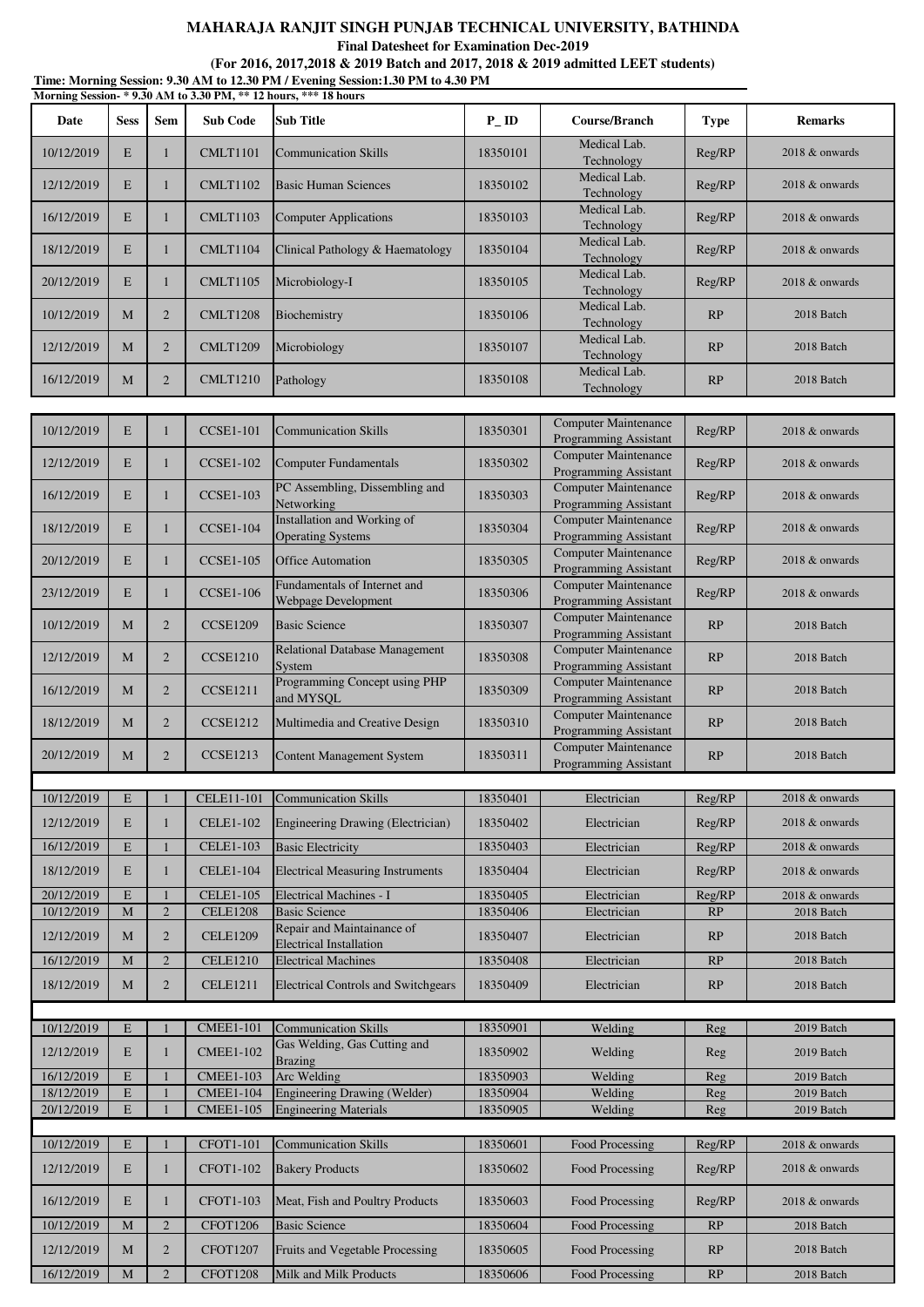**Final Datesheet for Examination Dec-2019**

**(For 2016, 2017,2018 & 2019 Batch and 2017, 2018 & 2019 admitted LEET students)**

|                          |                            |                |                                    | Time: Morning Session: 9.30 AM to 12.30 PM / Evening Session:1.30 PM to 4.30 PM<br>Morning Session-*9.30 AM to 3.30 PM, ** 12 hours, *** 18 hours |                      |                                                       |                  |                                  |
|--------------------------|----------------------------|----------------|------------------------------------|---------------------------------------------------------------------------------------------------------------------------------------------------|----------------------|-------------------------------------------------------|------------------|----------------------------------|
| Date                     | <b>Sess</b>                | <b>Sem</b>     | <b>Sub Code</b>                    | Sub Title                                                                                                                                         | $P$ <sub>ID</sub>    | Course/Branch                                         | <b>Type</b>      | <b>Remarks</b>                   |
| 10/12/2019               | E                          | $\mathbf{1}$   | <b>CMEE3-101</b>                   | <b>Communication Skills</b>                                                                                                                       | 18350801             | Refrigeration and Air<br><b>Conditioning Mechanic</b> | Reg/RP           | 2018 & onwards                   |
| 12/12/2019               | E                          | $\mathbf{1}$   | <b>CMEE3-102</b>                   | Basics of Refrigeration and Air<br>Conditioning                                                                                                   | 18350802             | Refrigeration and Air<br><b>Conditioning Mechanic</b> | Reg/RP           | 2018 & onwards                   |
| 16/12/2019               | E                          | 1              | <b>CMEE3-103</b>                   | Refrigerants and Refrigerators                                                                                                                    | 18350803             | Refrigeration and Air<br><b>Conditioning Mechanic</b> | Reg/RP           | 2018 & onwards                   |
| 18/12/2019               | E                          | $\mathbf{1}$   | <b>CMEE3-104</b>                   | <b>RAC Drawing</b>                                                                                                                                | 18350804             | Refrigeration and Air<br>Conditioning Mechanic        | Reg/RP           | 2018 & onwards                   |
| 20/12/2019               | E                          | 1              | <b>CMEE3-105</b>                   | <b>Basic Workshop Practice</b>                                                                                                                    | 18350805             | Refrigeration and Air<br><b>Conditioning Mechanic</b> | Reg/RP           | 2018 & onwards                   |
| 10/12/2019               | M                          | 2              | <b>CMEE3208</b>                    | <b>Basic Science</b>                                                                                                                              | 18350806             | Refrigeration and Air<br><b>Conditioning Mechanic</b> | RP               | 2018 Batch                       |
| 12/12/2019               | M                          | $\overline{2}$ | <b>CMEE3209</b>                    | Domestic Air Conditioning                                                                                                                         | 18350807             | Refrigeration and Air<br><b>Conditioning Mechanic</b> | RP               | 2018 Batch                       |
| 16/12/2019               | M                          | $\overline{2}$ | <b>CMEE3210</b>                    | Central Air Conditioning                                                                                                                          | 18350808             | Refrigeration and Air<br><b>Conditioning Mechanic</b> | RP               | 2018 Batch                       |
| 18/12/2019               | $\mathbf M$                | $\overline{2}$ | <b>CMEE3211</b>                    | Automobile Air Conditioning                                                                                                                       | 18350809             | Refrigeration and Air<br><b>Conditioning Mechanic</b> | RP               | 2018 Batch                       |
| 10/12/2019               | M                          | $\mathbf{1}$   | <b>CECE2101</b>                    | <b>Basic Sciences</b>                                                                                                                             | 18351101             | Computer H/w &<br>Networking                          | Reg/RP           | 2018 & onwards                   |
| 12/12/2019               | M                          | $\mathbf{1}$   | <b>CECE2102</b>                    | Basic Electrical & Electronics                                                                                                                    | 18351102             | Computer H/w &<br>Networking                          | Reg/RP           | 2018 & onwards                   |
| 16/12/2019               | M                          | $\mathbf{1}$   | <b>CECE2103</b>                    | Computer Hardware - I                                                                                                                             | 18351103             | Computer H/w &<br>Networking                          | Reg/RP           | 2018 & onwards                   |
| 18/12/2019               | M                          | $\mathbf{1}$   | <b>CECE2104</b>                    | Computer Software                                                                                                                                 | 18351104             | Computer H/w &<br>Networking                          | Reg/RP           | 2018 & onwards                   |
| 10/12/2019               | E                          | $\overline{2}$ | <b>CECE2207</b>                    | <b>Communication Skills</b>                                                                                                                       | 18351105             | Computer H/w &<br>Networking                          | RP               | 2018 Batch                       |
| 12/12/2019               | E                          | $\overline{2}$ | <b>CECE2208</b>                    | <b>Computer Networking</b>                                                                                                                        | 18351106             | Computer H/w &<br>Networking                          | RP               | 2018 Batch                       |
| 16/12/2019               | E                          | $\overline{2}$ | <b>CECE2209</b>                    | Computer Hardware-II                                                                                                                              | 18351107             | Computer H/w &<br>Networking                          | RP               | 2018 Batch                       |
|                          |                            |                |                                    |                                                                                                                                                   |                      |                                                       |                  |                                  |
| 10/12/2019               | E                          | 1              | <b>CCOP1-101</b>                   | <b>Communication Skills</b>                                                                                                                       | 18360201             | Skill Certificate in<br><b>Computer Proficiency</b>   | Reg/RP           | 2018 & onwards                   |
| 12/12/2019               | E                          |                | <b>CCOP1-102</b>                   | <b>Computer Fundamentals</b>                                                                                                                      | 18360202             | Skill Certificate in<br><b>Computer Proficiency</b>   | Reg/RP           | 2018 & onwards                   |
| 16/12/2019               | E                          | $\mathbf{1}$   | <b>CCOP1-103</b>                   | PC Assembling, Dissembling And<br>Networking                                                                                                      | 18360203             | Skill Certificate in<br><b>Computer Proficiency</b>   | Reg/RP           | 2018 & onwards                   |
| 18/12/2019               | E                          | 1              | <b>CCOP1-104</b>                   | <b>Installation and Working of</b><br><b>Operating System</b>                                                                                     | 18360204             | Skill Certificate in<br><b>Computer Proficiency</b>   | Reg/RP           | 2018 & onwards                   |
| 20/12/2019               | E                          | 1              | <b>CCOP1-105</b>                   | <b>Office Automation</b>                                                                                                                          | 18360205             | Skill Certificate in<br><b>Computer Proficiency</b>   | Reg/RP           | 2018 & onwards                   |
| 23/12/2019               | E                          | 1              | <b>CCOP1-106</b>                   | Fundamentals of Internet and<br>Webpage Development                                                                                               | 18360206             | Skill Certificate in<br><b>Computer Proficiency</b>   | Reg/RP           | 2018 & onwards                   |
|                          |                            |                |                                    |                                                                                                                                                   |                      |                                                       |                  |                                  |
| 10/12/2019<br>12/12/2019 | E<br>$\mathbf E$           |                | <b>CMEE4101</b><br><b>CMEE4102</b> | <b>Communication Skills</b><br>Introduction                                                                                                       | 18360301<br>18360302 | Lathe Operator                                        | Reg/RP           | 2018 & onwards<br>2018 & onwards |
| 16/12/2019               | E                          | 1              | <b>CMEE4103</b>                    | Lathe Machine $\&$ its Operations                                                                                                                 | 18360303             | Lathe Operator<br>Lathe Operator                      | Reg/RP<br>Reg/RP | 2018 & onwards                   |
| 18/12/2019               | E                          |                | CMEE4104                           | <b>Tool Geometry</b>                                                                                                                              | 18360304             | Lathe Operator                                        | Reg/RP           | 2018 & onwards                   |
| 20/12/2019               | ${\bf E}$                  |                | <b>CMEE4105</b>                    | Safety                                                                                                                                            | 18360305             | Lathe Operator                                        | Reg/RP           | 2018 & onwards                   |
|                          |                            |                |                                    |                                                                                                                                                   |                      |                                                       |                  |                                  |
| 10/12/2019               | M                          | $\mathbf{1}$   | <b>CPHA1101</b>                    | Principles of Management and<br>Organizational Behaviour                                                                                          | 18360401             | Hospital Administration                               | Reg/RP           | 2018 & onwards                   |
| 12/12/2019               | M                          | $\mathbf{1}$   | <b>CPHA1102</b>                    | <b>Healthcare Management</b>                                                                                                                      | 18360402             | Hospital Administration                               | Reg/RP           | 2018 & onwards                   |
| 16/12/2019               | M                          | 1              | <b>CPHA1103</b>                    | Health Information System,<br>Marketing & Hospitality<br>Management                                                                               | 18360403             | <b>Hospital Administration</b>                        | Reg/RP           | 2018 & onwards                   |
|                          |                            |                |                                    |                                                                                                                                                   |                      |                                                       |                  |                                  |
| 10/12/2019               | E                          |                | <b>CMEE5101</b>                    | <b>Communication Skills</b>                                                                                                                       | 18360601             | CAD/CAM                                               | Reg/RP           | 2018 & onwards                   |
| 12/12/2019<br>16/12/2019 | $\mathbf E$<br>$\mathbf E$ |                | <b>CMEE5102</b><br>CADEE5103       | Introduction<br>CAD/CAM                                                                                                                           | 18360602<br>18360603 | CAD/CAM<br>CAD/CAM                                    | Reg/RP<br>Reg/RP | 2018 & onwards<br>2018 & onwards |
| 18/12/2019               | ${\bf E}$                  |                | <b>CMEE5104</b>                    | <b>Tool Geometry</b>                                                                                                                              | 18360604             | CAD/CAM                                               | Reg/RP           | 2018 & onwards                   |
| 20/12/2019               | $\mathbf E$                |                | <b>CMEE5105</b>                    | Safety                                                                                                                                            | 18360605             | CAD/CAM                                               | Reg/RP           | 2018 & onwards                   |